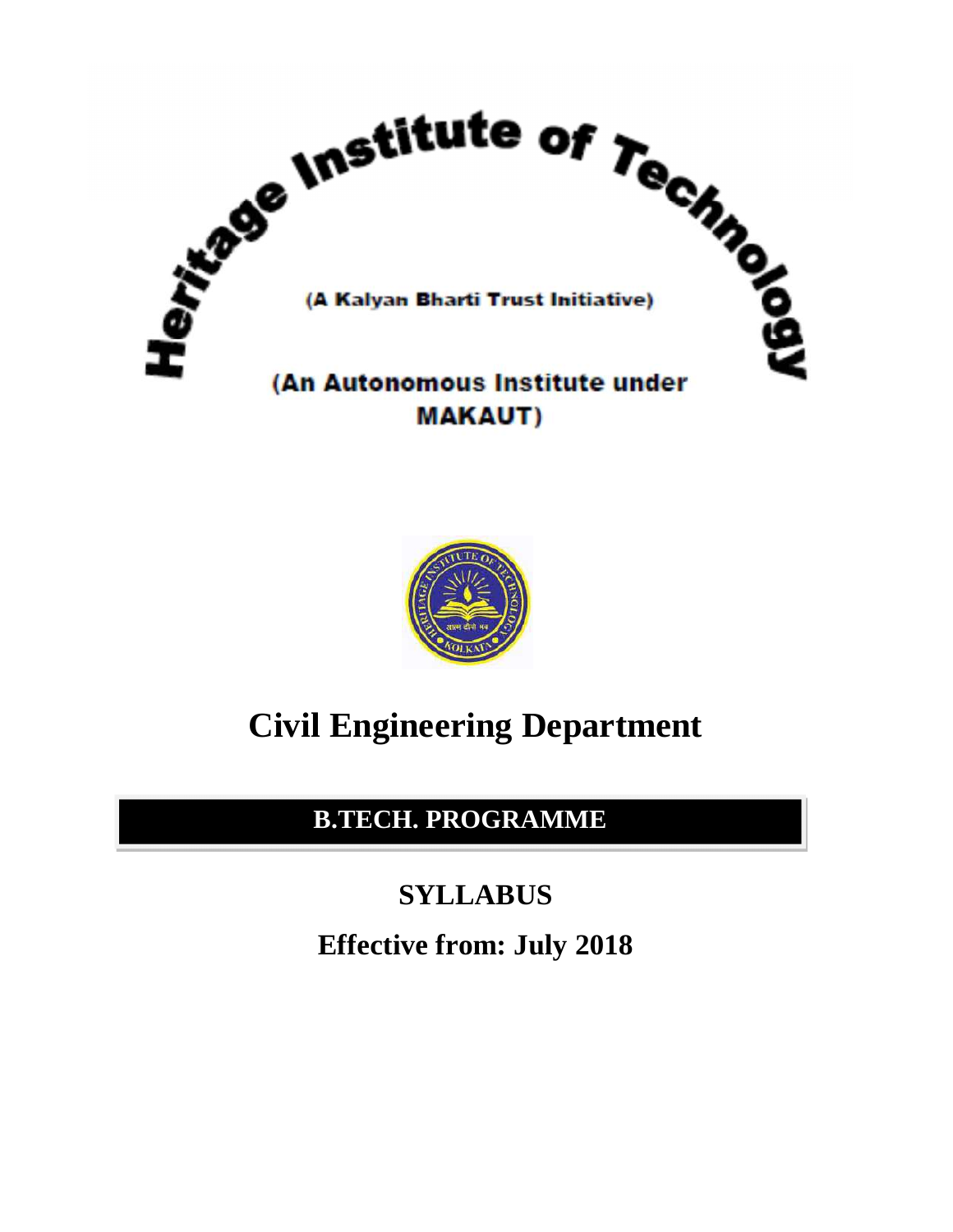

| A. Theory                                                                 |                  |                                          |          |                |                              |                |                |
|---------------------------------------------------------------------------|------------------|------------------------------------------|----------|----------------|------------------------------|----------------|----------------|
| SI.                                                                       | Code             | <b>Subject</b>                           |          |                | <b>Contacts Hours / Week</b> |                | <b>Credit</b>  |
| No                                                                        |                  |                                          |          |                |                              |                | <b>Points</b>  |
|                                                                           |                  |                                          | L        | Т              | P                            | <b>Total</b>   |                |
| 1.                                                                        | <b>PHYS 1001</b> | Physics $-I$                             | 3        | 1              | $\Omega$                     | 4              | $\overline{4}$ |
| 2.                                                                        | <b>MATH 1101</b> | Mathematics $- I$                        | 3        | 1              | $\Omega$                     | 4              | 4              |
| 3.                                                                        | <b>CSEN 1001</b> | Programming for Problem Solving          | 3        | $\theta$       | $\Omega$                     | 3              | 3              |
|                                                                           |                  | <b>Total Theory</b>                      | 9        | $\overline{2}$ | $\boldsymbol{0}$             | 11             | 11             |
| <b>B.</b> Laboratory                                                      |                  |                                          |          |                |                              |                |                |
| 1.                                                                        | <b>PHYS 1051</b> | Physics-I Lab                            | $\Omega$ | $\Omega$       | 3                            | 3              | 1.5            |
| 2.                                                                        | <b>CSEN 1051</b> | Programming for Problem Solving Lab      | $\Omega$ | $\Omega$       | $\overline{4}$               | $\overline{4}$ | $\mathfrak{D}$ |
| 3.                                                                        | <b>MECH 1051</b> | Workshop / Manufacturing Practices       |          | $\Omega$       | 4                            | 5              | 3              |
|                                                                           |                  | <b>Total Practical</b>                   |          | $\Omega$       | 11                           | 12             | 6.5            |
|                                                                           |                  | <b>Total of Semester without Honours</b> | 10       | $\overline{2}$ | 11                           | 23             | 17.5           |
|                                                                           | C. Honours       |                                          |          |                |                              |                |                |
| 1.                                                                        | <b>ECEN 1011</b> | <b>Basic Electronics</b>                 | 3        | $\Omega$       | $\Omega$                     | 3              | 3              |
| 2.                                                                        | <b>ECEN 1061</b> | <b>Basic Electronics Lab</b>             | $\Omega$ | $\theta$       | $\overline{c}$               | $\overline{c}$ |                |
|                                                                           |                  | <b>Total Honours</b>                     | 3        | $\Omega$       | $\mathfrak{2}$               | 5              | 4              |
| <b>Total of Semester with Honours</b><br>28<br>13<br>$\overline{2}$<br>13 |                  |                                          |          |                |                              |                | 21.5           |

## **FIRST YEAR FIRST SEMESTER**

# **FIRST YEAR SECOND SEMESTER**

|                  | A. Theory            |                                          |                              |                  |                |                |                |  |
|------------------|----------------------|------------------------------------------|------------------------------|------------------|----------------|----------------|----------------|--|
| Sl.              | Code                 | <b>Subject</b>                           | <b>Contacts Hours / Week</b> |                  |                |                | <b>Credit</b>  |  |
| No.              |                      |                                          |                              |                  |                |                | <b>Points</b>  |  |
|                  |                      |                                          | L                            | T                | ${\bf P}$      | <b>Total</b>   |                |  |
| 1.               | <b>CHEM 1001</b>     | Chemistry $-I$                           | 3                            |                  | $\theta$       | 4              | $\overline{4}$ |  |
| 2.               | <b>MATH 1201</b>     | Mathematics $-$ II                       | 3                            |                  | $\theta$       | 4              | $\overline{4}$ |  |
| 3.               | <b>ELEC</b> 1001     | <b>Basic Electrical Engineering</b>      | 3                            |                  | $\theta$       | 4              | 4              |  |
| $\overline{4}$ . | <b>HMTS 1202</b>     | <b>Business English</b>                  | $\overline{2}$               | $\theta$         | $\theta$       | $\overline{c}$ | $\overline{2}$ |  |
|                  |                      | <b>Total Theory</b>                      | 11                           | 3                | $\theta$       | 14             | 14             |  |
|                  | <b>B.</b> Laboratory |                                          |                              |                  |                |                |                |  |
| 1.               | <b>CHEM 1051</b>     | Chemistry Lab                            | $\Omega$                     | $\Omega$         | 3              | 3              | 1.5            |  |
| 2.               | <b>ELEC</b> 1051     | Basic Electrical Engineering Lab         | $\Omega$                     | $\Omega$         | $\overline{2}$ | $\overline{2}$ | 1              |  |
| 3.               | <b>MECH 1052</b>     | Engineering Graphics & Design            |                              | $\theta$         | 4              | 5              | 3              |  |
| $\overline{4}$ . | <b>HMTS 1252</b>     | Language Lab                             | $\theta$                     | $\theta$         | $\overline{2}$ | $\overline{2}$ | 1              |  |
|                  |                      | <b>Total Practical</b>                   | 1                            | $\boldsymbol{0}$ | 11             | 12             | 6.5            |  |
|                  |                      | <b>Total of Semester without Honours</b> | 12                           | 3                | 11             | 26             | 20.5           |  |
|                  | <b>C.Honours</b>     |                                          |                              |                  |                |                |                |  |
| 1.               | <b>HMTS 1011</b>     | <b>Communication for Professionals</b>   | 3                            | $\Omega$         | $\Omega$       | 3              | 3              |  |
| 2.               | <b>HMTS 1061</b>     | Professional Communication Lab           | $\Omega$                     | $\Omega$         | $\overline{2}$ | $\overline{2}$ | 1              |  |
|                  |                      | <b>Total Honours</b>                     | 3                            | $\theta$         | $\overline{2}$ | 5              | $\overline{4}$ |  |
|                  |                      | <b>Total of Semester with Honours</b>    | 15                           | 3                | 13             | 31             | 24.5           |  |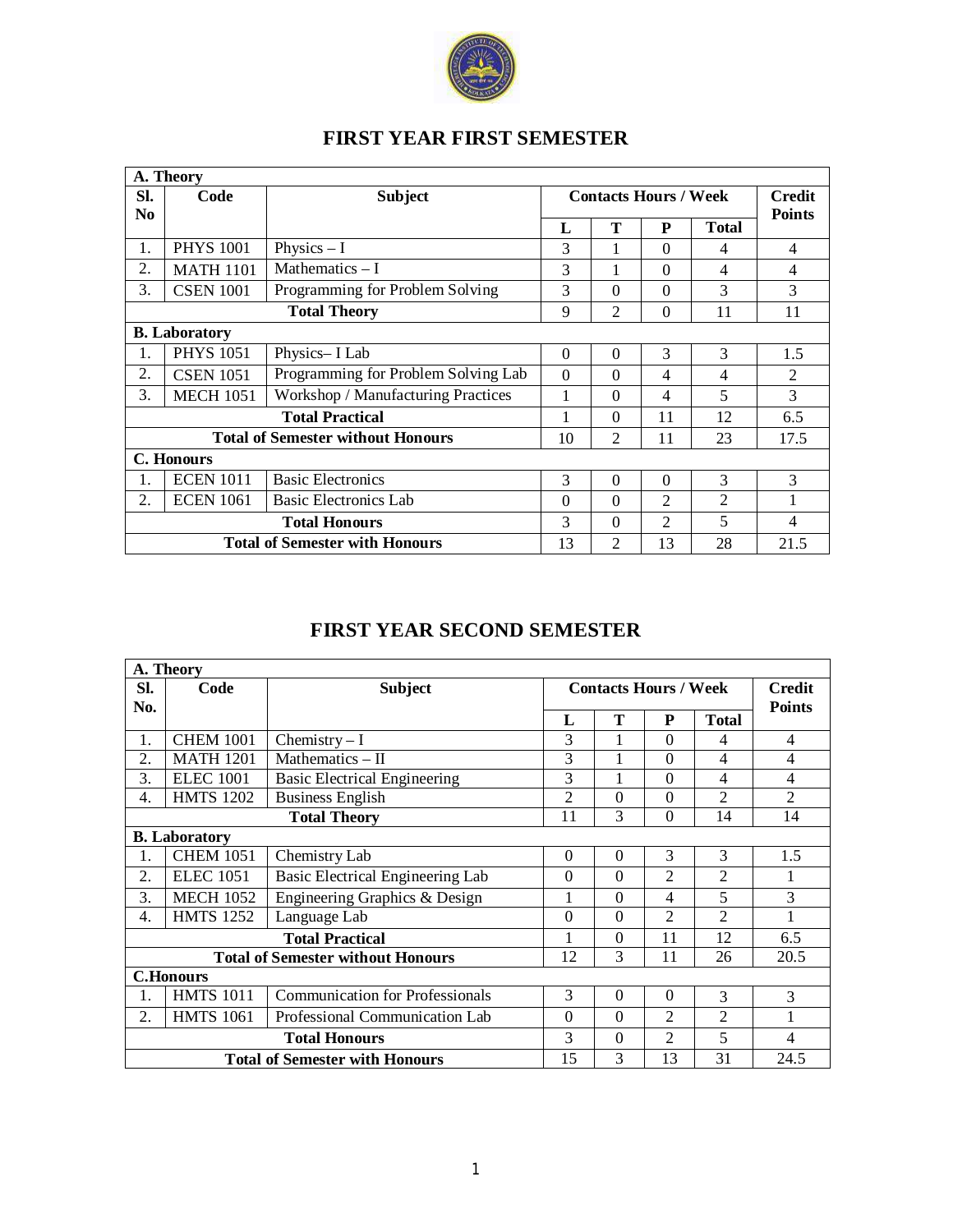

|                    | A. Theory                                                          |                                              |                |                         |                |                |                          |
|--------------------|--------------------------------------------------------------------|----------------------------------------------|----------------|-------------------------|----------------|----------------|--------------------------|
| Sl.                | Code                                                               | <b>Subject</b>                               |                | <b>Contacts Hours /</b> |                | <b>Total</b>   | <b>Credit</b>            |
| No.                |                                                                    |                                              |                | Week                    |                |                | <b>Points</b>            |
|                    |                                                                    |                                              | L              | T                       | ${\bf P}$      |                |                          |
| 1.                 | <b>CIVL 2101</b>                                                   | Fundamentals of Strength of Materials        | 3              | 1                       | $\Omega$       | $\overline{4}$ | $\overline{4}$           |
| 2.                 | <b>CIVL 2102</b>                                                   | Soil Mechanics - I                           | 3              | 1                       | $\overline{0}$ | $\overline{4}$ | $\overline{\mathcal{L}}$ |
| 3.                 | <b>CIVL 2103</b>                                                   | <b>Construction Materials and Technology</b> | 3              | 1                       | $\theta$       | $\overline{4}$ | $\overline{4}$           |
| 4.                 | <b>BIOT 2105</b>                                                   | <b>Biology</b>                               | $\overline{2}$ | $\Omega$                | $\Omega$       | $\overline{2}$ | $\overline{2}$           |
| 5.                 | <b>EVSC 2016</b>                                                   | <b>Environmental Sciences</b>                | $\overline{2}$ | $\Omega$                | $\overline{0}$ | $\overline{2}$ | $\theta$                 |
| (Mandatory Course) |                                                                    |                                              |                |                         |                |                |                          |
|                    | <b>Total Theory</b>                                                |                                              |                | 3                       | $\Omega$       | 16             | 14                       |
|                    | <b>B.</b> Laboratory                                               |                                              |                |                         |                |                |                          |
| 1.                 | <b>CIVL 2151</b>                                                   | <b>Strength of Materials Lab</b>             | $\theta$       | $\overline{0}$          | $\overline{2}$ | $\overline{2}$ | $\mathbf{1}$             |
| 2.                 | <b>CIVL 2152</b>                                                   | Soil Mechanics Lab - I                       | $\Omega$       | $\overline{0}$          | $\overline{2}$ | $\overline{2}$ |                          |
| 3.                 | <b>CIVL 2153</b>                                                   | <b>Construction Materials Lab</b>            | $\Omega$       | $\Omega$                | $\overline{2}$ | $\overline{2}$ | 1                        |
| 4.                 | <b>CIVL 2154</b>                                                   | <b>Building Planning and Drawing</b>         | $\Omega$       | $\Omega$                | $\overline{4}$ | 4              | $\overline{2}$           |
|                    |                                                                    | <b>Total Practical</b>                       | $\overline{0}$ | $\overline{0}$          | 10             | 10             | 5                        |
|                    |                                                                    | <b>Total of Semester without Honours</b>     | 13             | 3                       | 10             | 26             | 19                       |
|                    | <b>C.</b> Honours                                                  |                                              |                |                         |                |                |                          |
| 1.                 | <b>CIVL 2113</b>                                                   | <b>Fluid Mechanics</b>                       | 3              | $\Omega$                | $\theta$       | 3              | 3                        |
| 2.                 | <b>CIVL 2163</b>                                                   | Fluid Mechanics Lab                          | $\Omega$       | $\Omega$                | $\overline{2}$ | $\overline{2}$ |                          |
|                    |                                                                    | <b>Total Honours</b>                         | 3              | $\Omega$                | $\overline{2}$ | 5              | $\overline{4}$           |
|                    | 3<br>12<br>31<br>23<br><b>Total of Semester with Honours</b><br>16 |                                              |                |                         |                |                |                          |

# **SECOND YEAR FOURTH SEMESTER**

|                     | A. Theory            |                                                       |          |                         |                |                |                |
|---------------------|----------------------|-------------------------------------------------------|----------|-------------------------|----------------|----------------|----------------|
| SI.                 | Code                 | <b>Subject</b>                                        |          | <b>Contacts Hours /</b> |                | <b>Total</b>   | <b>Credit</b>  |
| No.                 |                      |                                                       |          | Week                    |                |                | <b>Points</b>  |
|                     |                      |                                                       | L        | T                       | P              |                |                |
| 1.                  | <b>MATH 2001</b>     | <b>Mathematical Methods</b>                           | 3        |                         | $\Omega$       | 4              | $\overline{4}$ |
| 2.                  | <b>CIVL 2201</b>     | Structural Analysis - I                               | 3        | $\theta$                | $\theta$       | 3              | 3              |
| 3.                  | <b>CIVL 2202</b>     | Soil Mechanics $-$ II                                 | 3        | $\Omega$                | $\theta$       | 3              | 3              |
| $\overline{4}$ .    | <b>CIVL 2203</b>     | Surveying                                             | 3        | $\Omega$                | $\Omega$       | 3              | 3              |
| 5.                  | <b>CIVL 2204</b>     | Highway and Traffic Engineering                       | 3        | $\Omega$                | $\Omega$       | 3              | 3              |
| 6.                  | <b>HMTS 2001</b>     | 3<br>Human Values and Professional Ethics<br>$\Omega$ |          |                         |                | 3              | 3              |
| <b>Total Theory</b> |                      |                                                       | 18       | 1                       | $\Omega$       | 19             | 19             |
|                     | <b>B.</b> Laboratory |                                                       |          |                         |                |                |                |
| 1.                  | <b>CIVL 2251</b>     | Soil Mechanics Lab - II                               | $\theta$ | $\Omega$                | $\overline{2}$ | $\overline{c}$ |                |
| 2.                  | <b>CIVL 2252</b>     | Surveying Lab                                         | $\Omega$ | $\Omega$                | 4              | 4              | $\mathfrak{D}$ |
| 3.                  | <b>CIVL 2253</b>     | Highway Engineering Lab                               | $\theta$ | $\Omega$                | 2              | $\overline{c}$ |                |
| 4.                  | <b>CIVL 2254</b>     | Quantity Survey, Specification and                    | $\Omega$ | $\Omega$                | $\overline{2}$ | $\overline{2}$ |                |
|                     |                      | Valuation                                             |          |                         |                |                |                |
|                     |                      | <b>Total Practical</b>                                | $\Omega$ | $\Omega$                | 10             | 10             | 5              |
|                     |                      | <b>Total of Semester</b>                              | 18       |                         | 10             | 29             | 24             |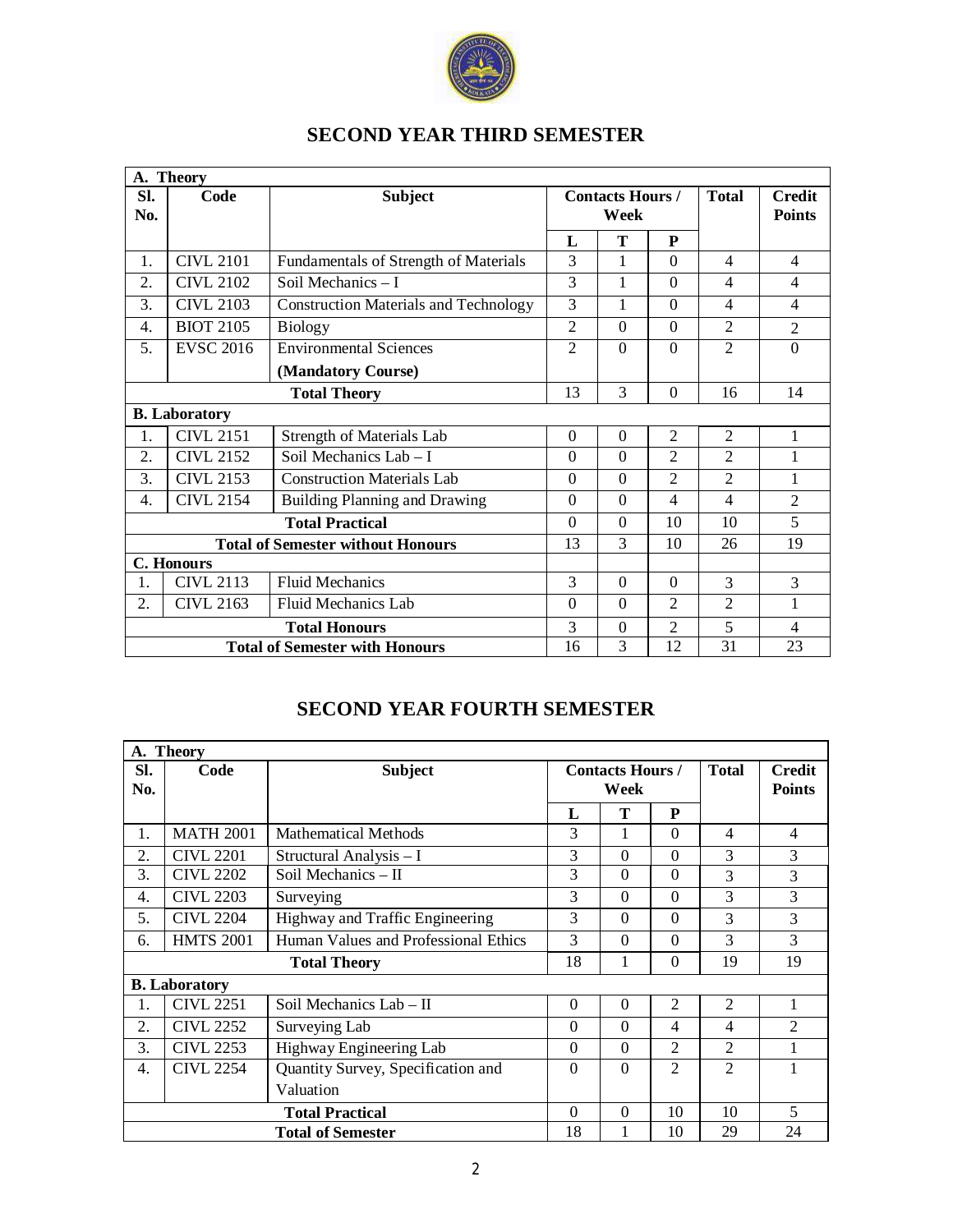

|  | <b>THIRD YEAR FIFTH SEMESTER</b> |  |
|--|----------------------------------|--|
|  |                                  |  |

|     | A. Theory            |                                              |                |                         |          |                |               |
|-----|----------------------|----------------------------------------------|----------------|-------------------------|----------|----------------|---------------|
| SI. | Code                 | <b>Subject</b>                               |                | <b>Contacts Hours /</b> |          | <b>Total</b>   | <b>Credit</b> |
| No. |                      |                                              |                | Week                    |          |                | <b>Points</b> |
|     |                      |                                              | L              | T                       | P        |                |               |
| 1.  | <b>CIVL 3101</b>     | Structural Analysis - II                     | 3              |                         | $\Omega$ | $\overline{4}$ | 4             |
| 2.  | CIVL 3102            | Design of RCC Structures                     | 3              | 1                       | $\Omega$ | 4              | 4             |
| 3.  | <b>CIVL 3103</b>     | <b>Environmental Engineering</b>             | 3              |                         | $\Omega$ | 4              | 4             |
| 4.  | <b>CSEN 3106</b>     | Data Structure & RDBMS                       | 4              | $\Omega$                | $\Omega$ | 4              | 4             |
| 5.  | CIVL 3141 -          | Professional Elective - I                    | 3              | $\Omega$                | $\Omega$ | 3              | 3             |
|     | <b>CIVL 3144</b>     |                                              |                |                         |          |                |               |
| 6.  | <b>INCO 3016</b>     | <b>Indian Constitution and Civil Society</b> | $\mathfrak{D}$ | $\theta$                | $\Omega$ | $\overline{2}$ | $\Omega$      |
|     |                      | (Mandatory Course)                           |                |                         |          |                |               |
|     |                      | <b>Total Theory</b>                          | 18             | 3                       | $\Omega$ | 21             | 19            |
|     | <b>B.</b> Laboratory |                                              |                |                         |          |                |               |
| 1.  | <b>CIVL 3152</b>     | RCC Design and Detailing Lab                 | $\Omega$       | $\Omega$                | 3        | 3              | 1.5           |
| 2.  | <b>CIVL 3153</b>     | Environmental Engineering Lab                | $\Omega$       | $\theta$                | 3        | 3              | 1.5           |
| 3.  | <b>CSEN 3156</b>     | <b>RDBMS</b> Lab                             | $\Omega$       | $\Omega$                | 3        | 3              | 1.5           |
|     |                      | <b>Total Practical</b>                       | $\Omega$       | $\theta$                | 9        | 9              | 4.5           |
|     |                      | <b>Total of Semester</b>                     | 18             | 3                       | 9        | 30             | 23.5          |

# **THIRD YEAR SIXTH SEMESTER**

**r** 

|                                          | A. Theory           |                                          |              |                         |                  |              |                |
|------------------------------------------|---------------------|------------------------------------------|--------------|-------------------------|------------------|--------------|----------------|
| Sl.                                      | Code                | <b>Subject</b>                           |              | <b>Contacts Hours /</b> |                  | <b>Total</b> | <b>Credit</b>  |
| No.                                      |                     |                                          |              | Week                    |                  |              | <b>Points</b>  |
|                                          |                     |                                          | L            | Т                       | P                |              |                |
| 1.                                       | <b>CIVL 3201</b>    | Design of Steel Structures               | 3            | 1                       | $\Omega$         | 4            | 4              |
| 2.                                       | <b>HMTS 3201</b>    | <b>Economics for Engineers</b>           | 3            | $\Omega$                | $\Omega$         | 3            | 3              |
| 3.                                       | CIVL 3241 -         | Professional Elective - II               | 3            | $\overline{0}$          | $\overline{0}$   | 3            | 3              |
|                                          | <b>CIVL 3244</b>    |                                          |              |                         |                  |              |                |
| $\overline{4}$ .                         | CIVL 3221 &         | Open Elective - I                        | 3            | $\overline{0}$          | $\overline{0}$   | 3            | 3              |
|                                          | <b>CIVL 3222</b>    |                                          |              |                         |                  |              |                |
| <b>Total Theory</b>                      |                     |                                          |              | 1                       | $\Omega$         | 13           | 13             |
| <b>B.</b> Laboratory                     |                     |                                          |              |                         |                  |              |                |
| 1.                                       | <b>CIVL 3251</b>    | Industrial<br>Structure<br>Design<br>and | $\Omega$     | $\theta$                | 3                | 3            | 1.5            |
|                                          |                     | Detailing Lab                            |              |                         |                  |              |                |
| 2.                                       | <b>CIVL 3252</b>    | Computer-aided Structural Analysis and   | 1            | $\Omega$                | 4                | 5            | 3              |
|                                          |                     | Design                                   |              |                         |                  |              |                |
|                                          |                     | <b>Total Practical</b>                   | $\mathbf{1}$ | $\overline{0}$          | $\tau$           | 8            | 4.5            |
|                                          | <b>C.</b> Sessional |                                          |              |                         |                  |              |                |
| 1.                                       | <b>CIVL 3293</b>    | Term Paper and Seminar                   | $\Omega$     | $\Omega$                | 4                | 4            | $\overline{2}$ |
|                                          |                     | <b>Total Sessional</b>                   | $\Omega$     | $\Omega$                | 4                | 4            | $\overline{2}$ |
| <b>Total of Semester without Honours</b> |                     |                                          |              | 1                       | 11               | 25           | 19.5           |
|                                          | D. Honours          |                                          |              |                         |                  |              |                |
| 1.                                       | <b>CIVL 3214</b>    | Project Planning and Management          | 3            | 1                       | $\Omega$         | 4            | 4              |
|                                          |                     | <b>Total Honours</b>                     | 3            | 1                       | $\boldsymbol{0}$ | 4            | 4              |
|                                          |                     | <b>Total of Semester with Honours</b>    | 16           | $\overline{2}$          | 11               | 29           | 23.5           |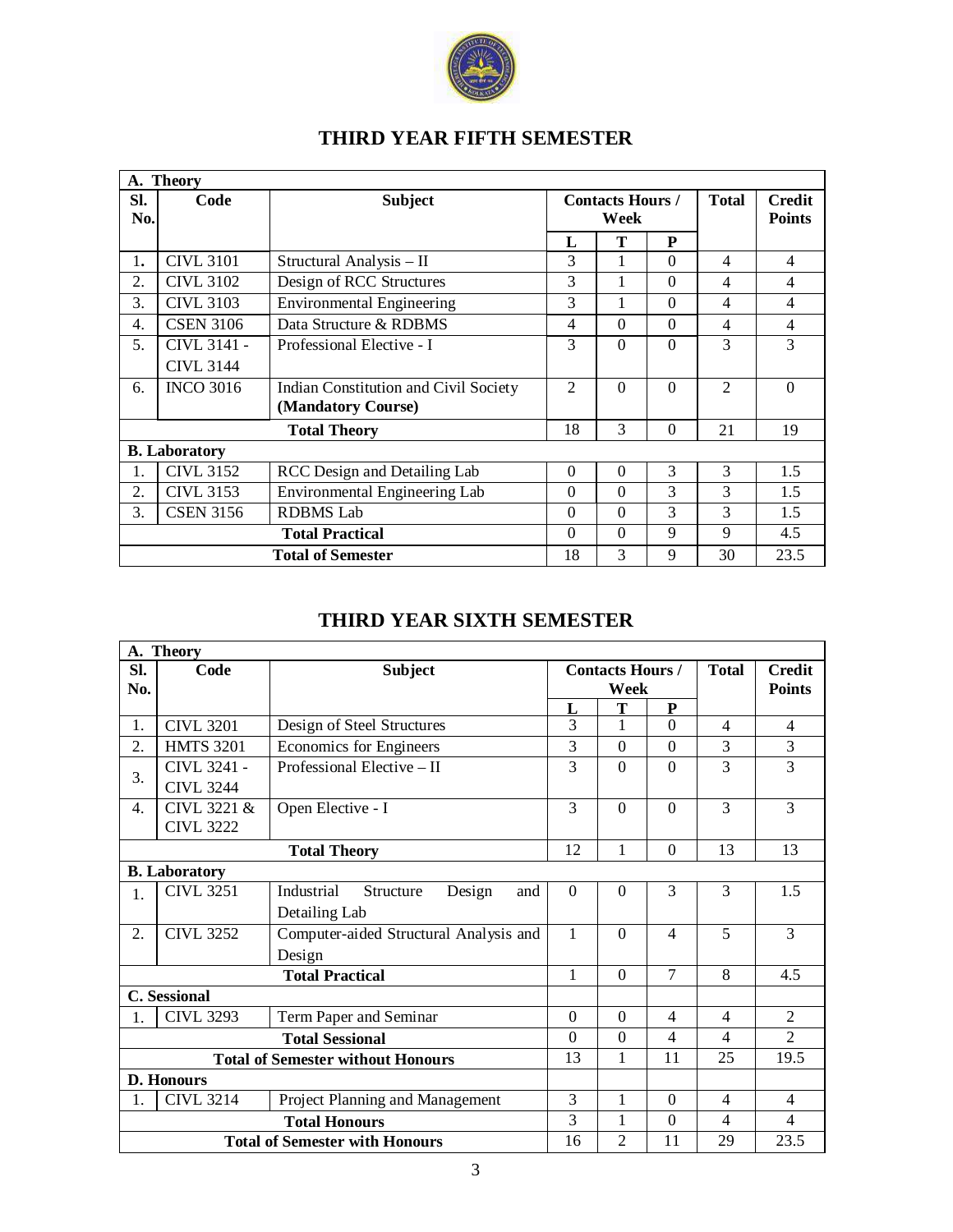

|                  | A. Theory                                                                       |                                       |                                 |                          |                          |                          |                                |
|------------------|---------------------------------------------------------------------------------|---------------------------------------|---------------------------------|--------------------------|--------------------------|--------------------------|--------------------------------|
| Sl.<br>No.       | Code                                                                            | <b>Subject</b>                        | <b>Contacts Hours /</b><br>Week |                          |                          | <b>Total</b>             | <b>Credit</b><br><b>Points</b> |
|                  |                                                                                 |                                       | L                               | T                        | ${\bf P}$                |                          |                                |
| 1.               | <b>HMTS 4101</b>                                                                | Principles of Management              | 3                               | $\theta$                 | $\Omega$                 | 3                        | 3                              |
| 2.               | CIVL 4141 -<br><b>CIVL 4144</b>                                                 | Professional Elective - III           | 3                               | $\Omega$                 | $\Omega$                 | 3                        | 3                              |
| 3.               | CIVL 4145 -<br><b>CIVL 4148</b>                                                 | Professional Elective - IV            | 3                               | $\Omega$                 | $\Omega$                 | 3                        | 3                              |
| $\overline{4}$ . | CIVL 4121 &<br><b>CIVL 4125</b>                                                 | Open Elective $-$ II                  | 3                               | $\Omega$                 | $\Omega$                 | 3                        | 3                              |
| 5.               | CIVL 4126 &<br><b>CIVL 4130</b>                                                 | Open Elective - III                   | 3                               | $\overline{0}$           | $\overline{0}$           | 3                        | 3                              |
|                  |                                                                                 | <b>Total Theory</b>                   | 15                              | $\Omega$                 | $\Omega$                 | 15                       | 15                             |
|                  | <b>B.</b> Sessional                                                             |                                       |                                 |                          |                          |                          |                                |
| 1.               | <b>CIVL 4191</b>                                                                | Industrial Training / Internship      | $\overline{\phantom{a}}$        | $\overline{\phantom{a}}$ | $\overline{\phantom{a}}$ | $\overline{\phantom{a}}$ | $\overline{2}$                 |
| 2.               | <b>CIVL 4195</b>                                                                | Project $-I$                          | $\Omega$                        | $\Omega$                 | 8                        | 8                        | $\overline{4}$                 |
|                  |                                                                                 | <b>Total Sessional</b>                | $\Omega$                        | $\Omega$                 | 8                        | 8                        | 6                              |
|                  | 8<br>$\mathbf{0}$<br>15<br>23<br>21<br><b>Total of Semester without Honours</b> |                                       |                                 |                          |                          |                          |                                |
|                  | <b>C.Honours</b>                                                                |                                       |                                 |                          |                          |                          |                                |
| 1.               | <b>CIVL 4115</b>                                                                | Water Resources Engineering           | 3                               | 1                        | $\theta$                 | 4                        | 4                              |
|                  |                                                                                 | <b>Total Honours</b>                  | 3                               | 1                        | $\Omega$                 | $\overline{4}$           | $\overline{4}$                 |
|                  |                                                                                 | <b>Total of Semester with Honours</b> | 18                              | 1                        | 8                        | 27                       | 25                             |

# **FOURTH YEAR SEVENTH SEMESTER**

# **FOURTH YEAR EIGHTH SEMESTER**

|            | A. Theory                                                  |                                                |                          |                                 |           |                |                                |
|------------|------------------------------------------------------------|------------------------------------------------|--------------------------|---------------------------------|-----------|----------------|--------------------------------|
| SI.<br>No. | Code                                                       | <b>Subject</b>                                 |                          | <b>Contacts Hours /</b><br>Week |           | <b>Total</b>   | <b>Credit</b><br><b>Points</b> |
|            |                                                            |                                                | L                        | T                               | ${\bf P}$ |                |                                |
| 1.         | CIVL 4241 -<br><b>CIVL 4244</b>                            | Professional Elective $-V$                     | 3                        | $\Omega$                        | $\Omega$  | 3              | 3                              |
| 2.         | CIVL 4221 &<br><b>CIVL 4222</b>                            | Open Elective $-$ IV                           | 3                        | $\Omega$                        | $\Omega$  | 3              | 3                              |
|            | $\Omega$<br>$\theta$<br>6<br>6<br>6<br><b>Total Theory</b> |                                                |                          |                                 |           |                |                                |
|            | <b>B.</b> Sessional                                        |                                                |                          |                                 |           |                |                                |
| 1.         | <b>CIVL 4295</b>                                           | $Project - II$                                 | $\Omega$                 | $\Omega$                        | 16        | 16             | 8                              |
| 2.         | <b>CIVL 4297</b>                                           | Comprehensive Viva-voce                        | $\overline{\phantom{a}}$ | $\overline{\phantom{a}}$        |           |                | 1                              |
|            |                                                            | <b>Total Sessional</b>                         | $\Omega$                 | $\Omega$                        | 16        | 16             | 9                              |
|            |                                                            | <b>Total of Semester</b>                       | 6                        | $\Omega$                        | 16        | 22             | 15                             |
|            | C. Honours <sup>*</sup>                                    |                                                |                          |                                 |           |                |                                |
| 1.         | <b>HMTS 4011</b>                                           | Disaster Response Services and<br>Technologies | $\overline{4}$           | $\Omega$                        | $\theta$  | $\overline{4}$ | $\overline{4}$                 |
|            |                                                            | <b>Total Honours</b>                           | $\overline{4}$           | $\Omega$                        | $\Omega$  | 4              | $\overline{4}$                 |
|            |                                                            | <b>Total of Semester with Honours</b>          | 10                       | $\Omega$                        | 16        | 26             | 19                             |

**\* Only for Lateral Entry Students.**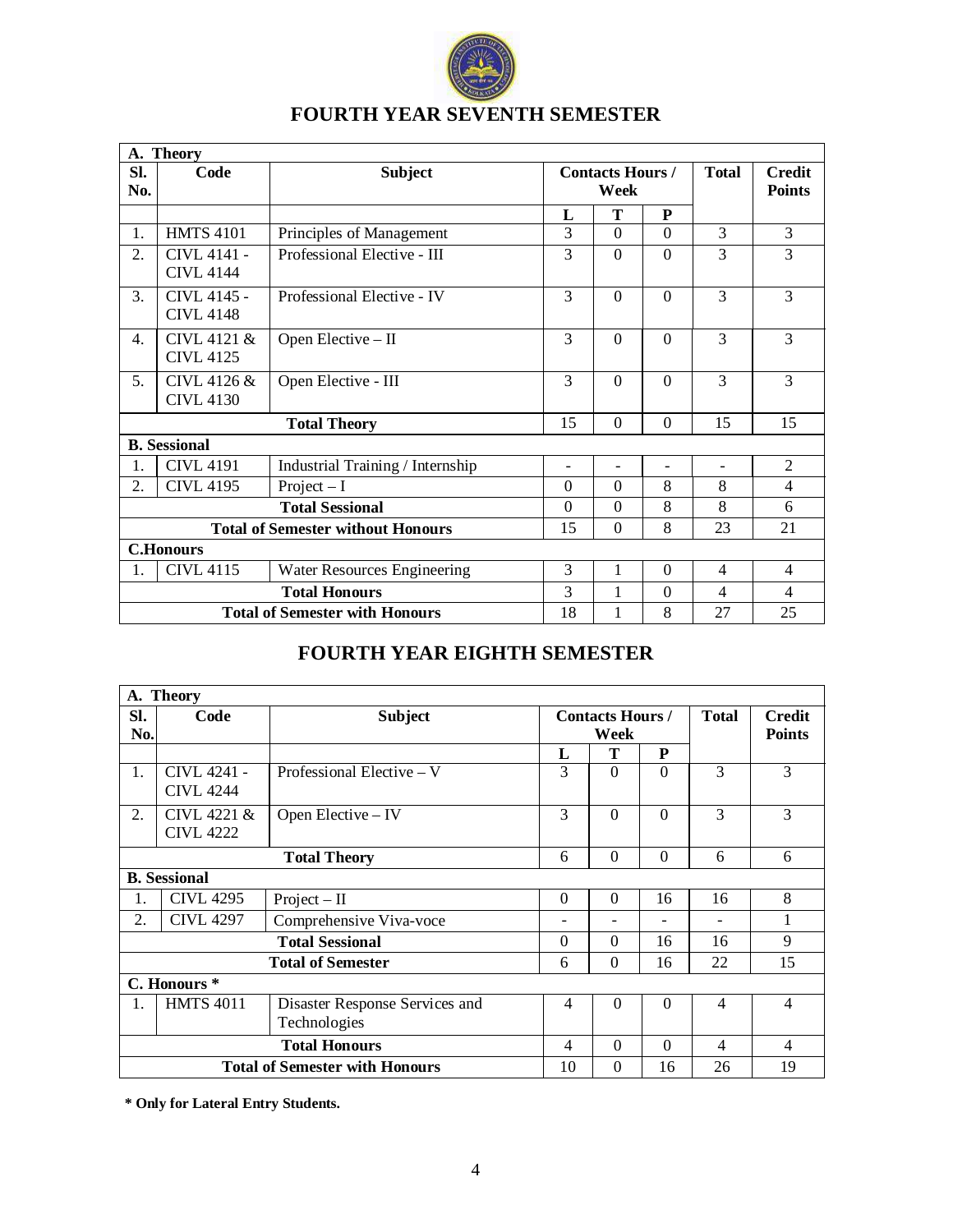

|                             | <b>CIVL 3141</b> | <b>Foundation Engineering</b>                  |
|-----------------------------|------------------|------------------------------------------------|
| Professional Elective - I   | <b>CIVL 3142</b> | Rock Mechanics                                 |
|                             | <b>CIVL 3143</b> | <b>Offshore Structures</b>                     |
|                             | <b>CIVL 3144</b> | Structural Dynamics and Earthquake Engineering |
|                             | <b>CIVL 3241</b> | Air and Noise Pollution                        |
| Professional Elective - II  | <b>CIVL 3242</b> | <b>Environmental Impact Assessment</b>         |
|                             | <b>CIVL 3243</b> | Ground Improvement Techniques                  |
|                             | <b>CIVL 3244</b> | <b>Advanced Structural Analysis</b>            |
|                             | CIVI. 4141       | <b>Prestressed Concrete Structures</b>         |
| Professional Elective - III | <b>CIVL 4142</b> | Design of Tall Structures                      |
|                             | <b>CIVL 4143</b> | Airport, Railway and Harbour Engineering       |
|                             | <b>CIVL 4144</b> | <b>Advanced Foundation Engineering</b>         |
|                             | <b>CIVL 4145</b> | Irrigation Engineering                         |
| Professional Elective - IV  | CIVI.4146        | Advanced Highway and Traffic Engineering       |
|                             | <b>CIVL 4147</b> | Solid and Hazardous Waste Management           |
|                             | <b>CIVL 4148</b> | Soil Dynamics and Machine Foundation           |
|                             | <b>CIVL 4241</b> | <b>Hydraulic Structures</b>                    |
| Professional Elective - V   | <b>CIVL 4242</b> | Finite Element Analysis                        |
|                             | <b>CIVL 4243</b> | <b>Bridge Engineering</b>                      |
|                             | <b>CIVL 4244</b> | Pavement Design                                |

### **PROFESSIONAL ELECTIVE COURSESFOR CIVIL ENGINEERING**

### **OPEN ELECTIVE COURSES OFFERED BYCIVILENGINEERING DEPARTMENT**

| Open Elective - I   | <b>CIVL 3221</b> | Repair & Rehabilitation of Structures         |
|---------------------|------------------|-----------------------------------------------|
| (Emerging Field)    | <b>CIVL 3222</b> | <b>Sustainable Construction Methods</b>       |
| Open Elective - II  | <b>CIVL 4121</b> | Project Planning and Management               |
|                     | <b>CIVL 4122</b> | Introduction to Surveying                     |
| Open Elective - III | <b>CIVL 4126</b> | An Introduction to Concrete Technology        |
|                     | <b>CIVL 4127</b> | <b>Estimation and Valuation</b>               |
|                     | <b>CIVL 4221</b> | <b>Building Materials</b>                     |
| Open Elective - IV  | <b>CIVL 4222</b> | <b>Introduction to Finite Element Methods</b> |

### **NOTE:-**

Open Elective – I (Emerging Field) - to be offered exclusively for the students of Civil Engineering

Open Elective-II, III and IV – to be offered for the students of other Departments.

# **Free Electives for Civil Engineering Students (4th Year 7th Semester):**

- [1] MECH 4123 : Mechanical Handling of Materials
- [2] MECH 4129 : Quality Control and Management
- [3] CHEN 4126 : Industrial Total Quality Management
- [4] ELEC 4126 : Principles of Electrical Machines
- [5] BIOT 4126 : Biopolymer

## **Free Electives for Civil Engineering Students (4th Year 8th Semester):**

- [1] MECH 4221 : Quantitative Decision Making [2] MECH 4222 : Modern Manufacturing Technology
- [3] BIOT 4222 : Non-conventional Energy
- [4] CHEN 4222 : Introduction to Solar and Wind Technology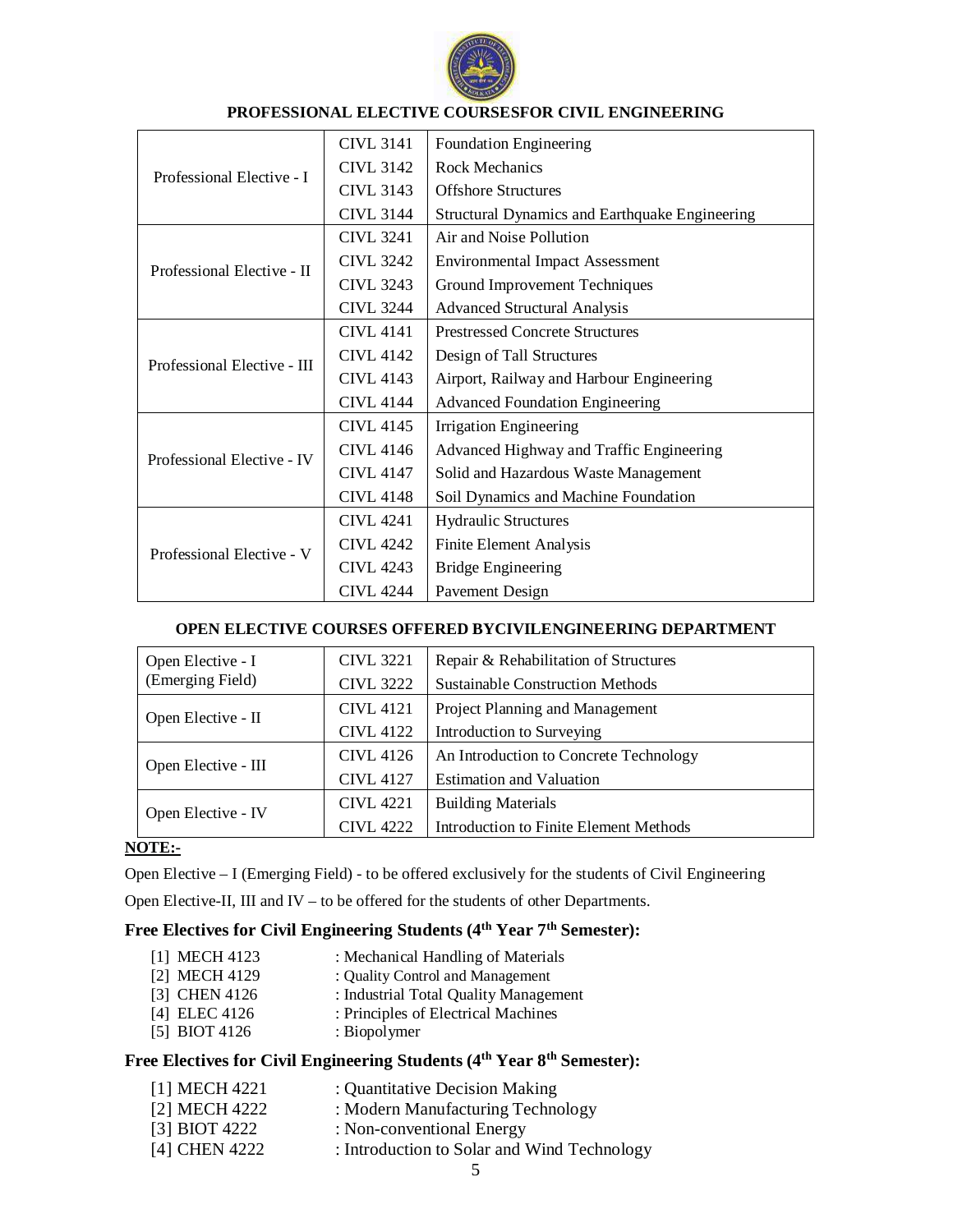

### **Honours Credit Chart**

| SI.            | <b>Semester</b>                            | <b>Paper Code</b> | <b>Course Title</b>                            |          | <b>Contacts</b><br><b>Hours / Week</b> | <b>Credit</b><br><b>Points</b> |                          |
|----------------|--------------------------------------------|-------------------|------------------------------------------------|----------|----------------------------------------|--------------------------------|--------------------------|
| No.            |                                            |                   |                                                | L        | T                                      | P                              |                          |
| $\mathbf{1}$   | <b>First Year First</b><br>Semester        | <b>ECEN 1011</b>  | <b>Basic Electronics</b>                       | 3        | $\Omega$                               | $\Omega$                       | 3                        |
| $\overline{2}$ | <b>First Year First</b><br>Semester        | <b>ECEN 1061</b>  | Basic Electronics Lab                          | $\Omega$ | $\overline{0}$                         | $\overline{c}$                 | 1                        |
| 3              | <b>First Year Second</b><br>Semester       | <b>HMTS 1011</b>  | <b>Communication for Professionals</b>         | 3        | $\Omega$                               | $\Omega$                       | 3                        |
| 4              | <b>First Year Second</b><br>Semester       | <b>HMTS 1061</b>  | Professional Communication Lab                 | $\Omega$ | $\overline{0}$                         | $\overline{2}$                 | $\mathbf{1}$             |
| 5              | Second Year Third<br>Semester              | <b>CIVL 2113</b>  | <b>Fluid Mechanics</b>                         | 3        | $\Omega$                               | $\Omega$                       | 3                        |
| 6              | Second Year Third<br>Semester              | <b>CIVL 2163</b>  | Fluid Mechanics Lab                            | $\Omega$ | $\Omega$                               | $\overline{2}$                 | 1                        |
| $\overline{7}$ | Third Year Sixth<br>Semester               | <b>CIVL 3214</b>  | Project Planning and Management                | 3        | 1                                      | $\Omega$                       | 4                        |
| 8              | Fourth Year Seventh<br>Semester            | <b>CIVL 4115</b>  | Water Resources Engineering                    | 3        | 1                                      | $\Omega$                       | $\overline{\mathcal{L}}$ |
|                | Total                                      |                   |                                                | 15       | $\overline{2}$                         | 6                              | 20                       |
| 9              | Fourth Year Eight<br>Semester <sup>*</sup> | <b>HMTS 4011</b>  | Disaster Response Services and<br>Technologies | 4        | $\theta$                               | $\Omega$                       | 4                        |

#### **\* Only for Lateral Entry Students.**

#### **Definition of Credit (as per AICTE):**

- $\geq 1$  Hour Lecture (L) per week = 1 Credit
- $\geq 1$  Hour Tutorial (T) per week = 1 Credit
- $\geq 1$  Hour Practical (P) per week = 0.5 Credit
- $\geq$  2 Hours Practical (P) per week = 1 Credit

#### **Range of Credits (as per AICTE):**

- A total of 160 credits will be necessary for a student to be eligible to get B. Tech. degree.
- $\triangleright$  A student will be eligible to get B. Tech. degree with Honours if he/she completes an additional 20 credits. This could be acquired through various Honours courses offered by the respective departments.
- A part or all of the above additional credits may also be acquired through MOOCs. Any student completing any course through MOOC will have to submit an appropriate certificate to earn the corresponding credit.
- For any additional information, the student may contact the concerned HODs**.**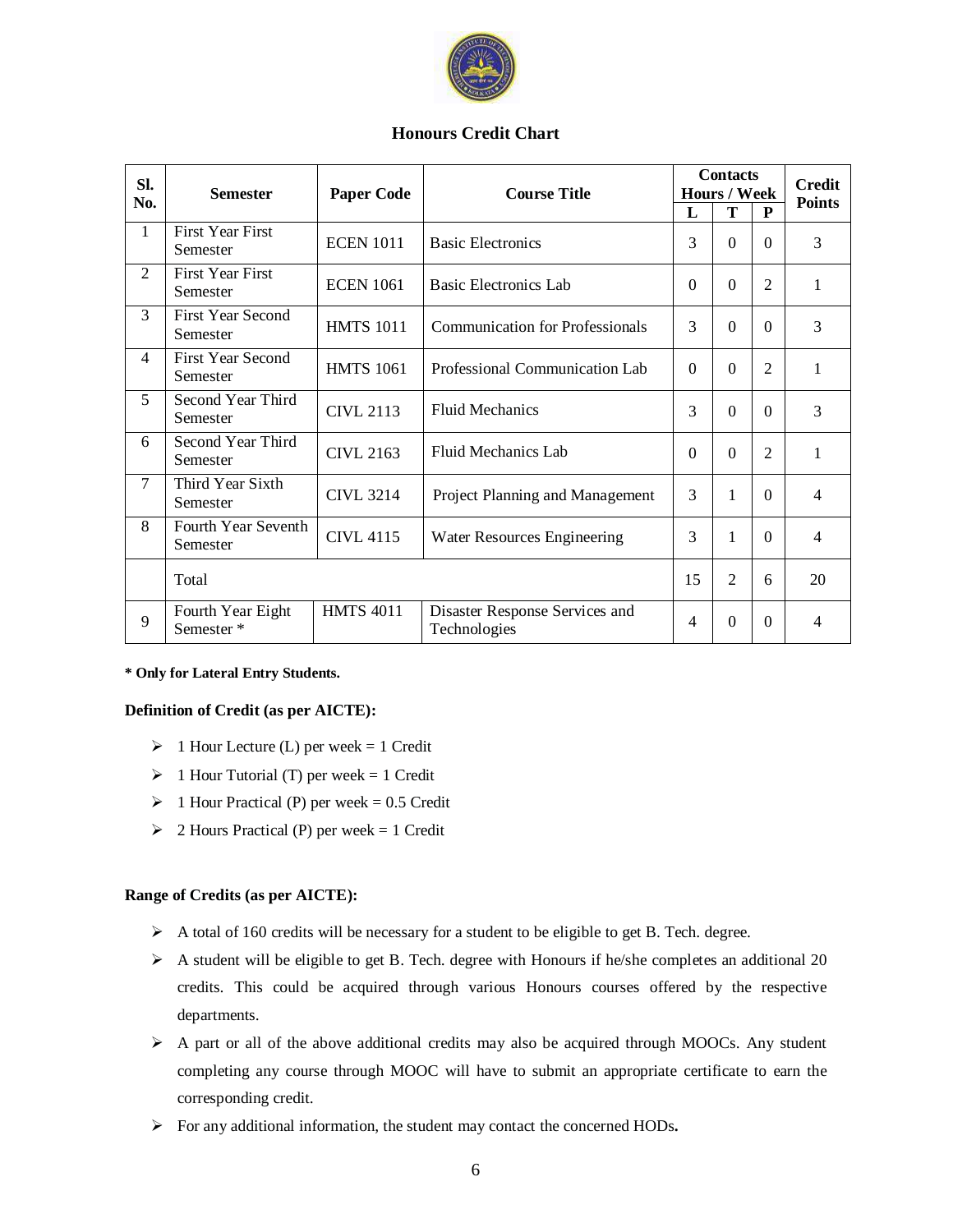

| <b>Online Courses Recommended For Civil Engineering Students</b> |
|------------------------------------------------------------------|
|------------------------------------------------------------------|

| Code             | <b>Name</b>                                                                                    | <b>Credit</b><br><b>Points</b> | <b>Corresponding Online</b><br><b>Course</b>                                     | Offered by           | <b>Platfor</b><br>m |
|------------------|------------------------------------------------------------------------------------------------|--------------------------------|----------------------------------------------------------------------------------|----------------------|---------------------|
| <b>ECEN1011</b>  | <b>Basic Electronics</b>                                                                       | 3                              | Fundamentals of                                                                  | <b>IISc</b>          | <b>NPTEL</b>        |
| <b>ECEN1061</b>  | <b>Basic Electronics Lab</b>                                                                   | $\mathbf{1}$                   | <b>Semiconductor Devices</b>                                                     | Bangalore            |                     |
|                  |                                                                                                |                                |                                                                                  |                      |                     |
| <b>HMTS1011</b>  | Communication for<br>Professionals                                                             | 3                              | <b>Effective Business</b><br>Communication                                       | <b>IIM</b> Bangalore | Swayam              |
|                  |                                                                                                |                                | <b>AND</b>                                                                       |                      |                     |
| <b>HMTS1061</b>  | Developing Soft Skills<br>Professional Communication<br>$\mathbf{1}$<br>Lab<br>and Personality |                                | <b>IIT Kanpur</b>                                                                | Swayam               |                     |
|                  |                                                                                                |                                |                                                                                  |                      |                     |
|                  |                                                                                                |                                | Concepts of<br>Thermodynamics                                                    | <b>IIT Kharagpur</b> | Swayam              |
|                  |                                                                                                |                                | <b>OR</b>                                                                        |                      |                     |
| <b>CIVL2113</b>  | <b>Fluid Mechanics</b><br>$\&$<br>Fluid Mechanics Lab                                          | $3 + 1$                        | <b>Fluid Machines</b>                                                            | <b>IIT Kharagpur</b> | Swayam              |
| $\&$             |                                                                                                |                                | <b>OR</b>                                                                        |                      |                     |
| <b>CIVL 2163</b> |                                                                                                |                                | Advanced Concepts in<br><b>Fluid Mechanics</b>                                   | <b>IIT Kharagpur</b> | Swayam              |
|                  |                                                                                                |                                | <b>OR</b>                                                                        |                      |                     |
|                  |                                                                                                |                                | <b>Fluid Mechanics</b>                                                           | <b>IIT Guwahati</b>  | Swayam              |
|                  |                                                                                                |                                |                                                                                  |                      |                     |
| <b>CIVL 3214</b> | Project Planning and<br>Management                                                             | $\overline{4}$                 | Planning<br>Project<br>and<br>Control                                            | <b>IIT Madras</b>    | <b>NPTEL</b>        |
|                  |                                                                                                |                                |                                                                                  |                      |                     |
|                  |                                                                                                |                                | <b>Irrigation and Drainage</b>                                                   | <b>IIT Kharagpur</b> | Swayam              |
|                  |                                                                                                |                                | <b>OR</b>                                                                        |                      |                     |
|                  |                                                                                                |                                | Remote Sensing and GIS                                                           | <b>IIT Guwahati</b>  | Swayam              |
| <b>CIVL4115</b>  | Water Resources Engineering                                                                    | $\overline{4}$                 | <b>OR</b>                                                                        |                      |                     |
|                  |                                                                                                |                                | Sensing<br>Remote<br>and<br><b>Digital Image Processing</b><br>of Satellite Data | <b>IIT Roorkee</b>   | Swayam              |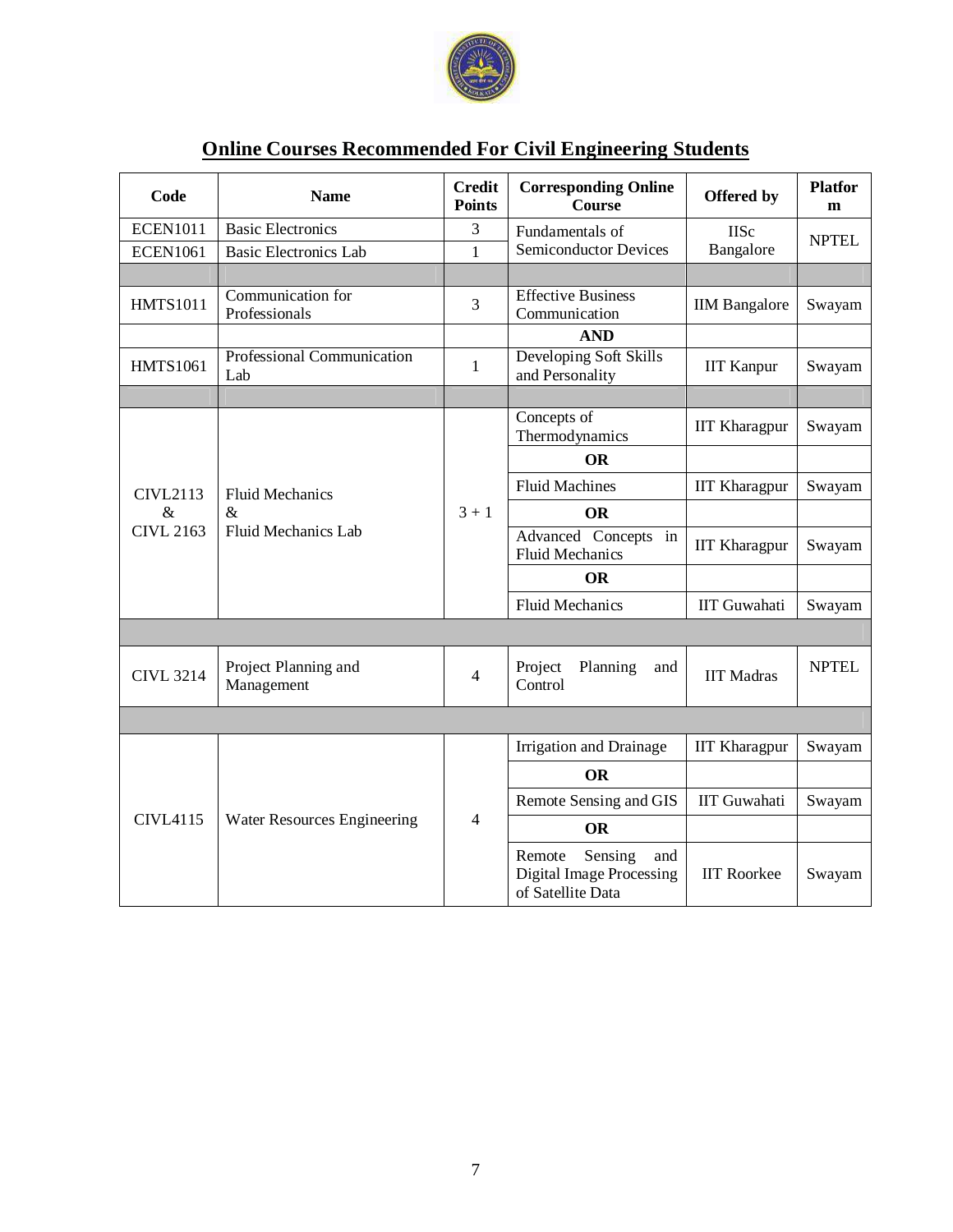

### **Credit Summary for B. Tech. in Civil Engineering Programme with effect from 2018-2019**

| SI.<br>No. | <b>Course Type</b>                                                                                                              | <b>Credit</b>  | <b>AICTE</b><br>suggested |
|------------|---------------------------------------------------------------------------------------------------------------------------------|----------------|---------------------------|
| 1.         | Humanities and Social Sciences including Management Courses                                                                     | 12             | 12                        |
| 2.         | Basic Science courses                                                                                                           | 21             | 25                        |
| 3.         | Engineering Science courses including workshop, drawing, basics of<br>electrical/mechanical/computer etc                        | 26             | 24                        |
| 4.         | Professional core courses                                                                                                       | 57             | 48                        |
| 5.         | Professional Elective courses relevant to chosen specialization/branch                                                          | 15             | 18                        |
| 6.         | Open subjects – Electives from other technical and /or emerging<br>subjects                                                     | 12             | 18                        |
| 7.         | Project work, seminar and internship in industry or elsewhere                                                                   | 17             | 15                        |
| 8.         | Mandatory Courses [Induction Program, Indian Constitution, Essence of<br>Indian Traditional Knowledge, Organizational Behavior] | Non-<br>credit | $\theta$                  |
|            | Total                                                                                                                           | 160            | 160                       |
| 9.         | <b>Honours Courses</b>                                                                                                          | 20             | 20                        |
|            | <b>Grand Total</b>                                                                                                              | 180            | 180                       |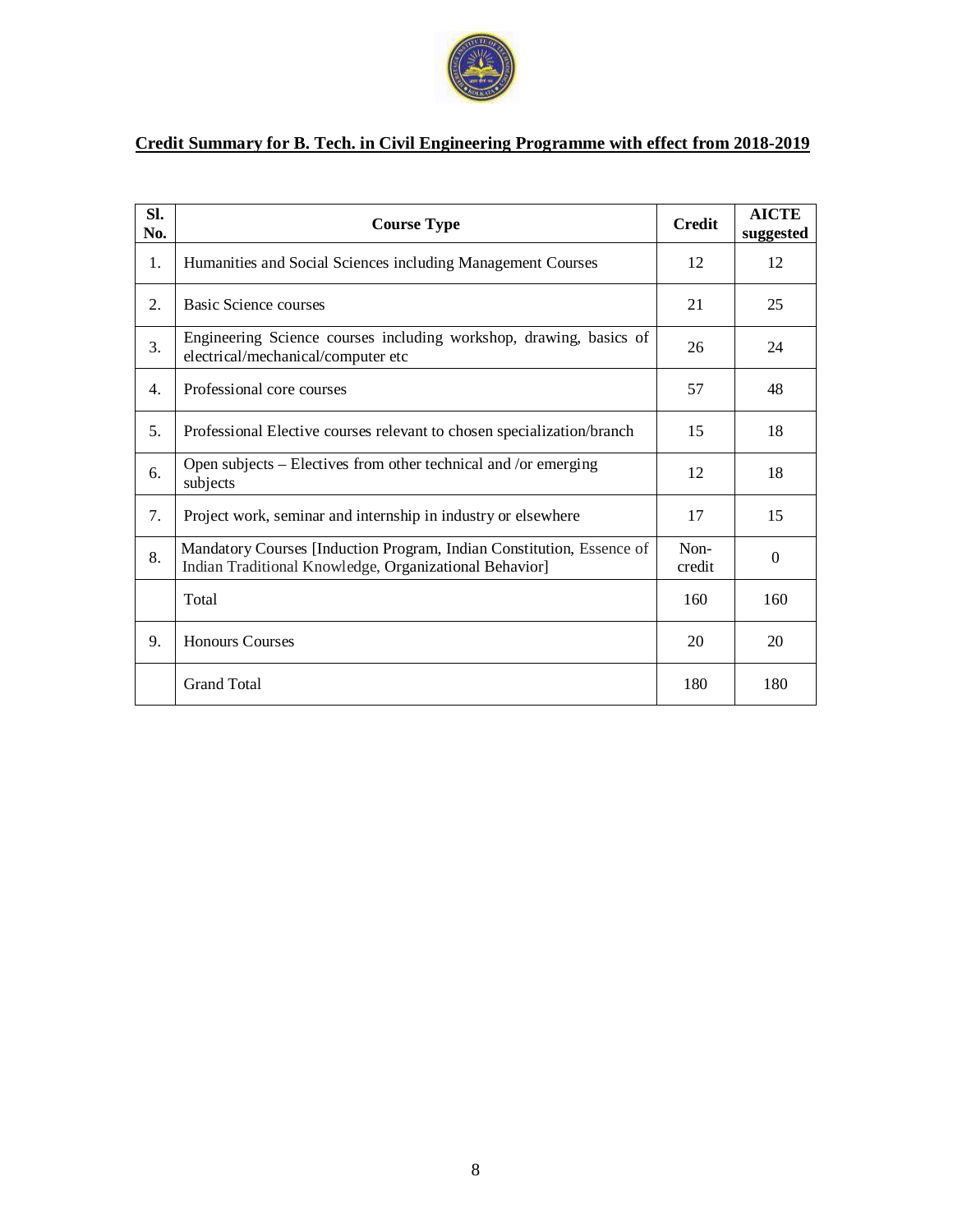

### **Course Name**: **PHYSICS - I**

### **Course Code**: **PHYS 1001**

| Contact hours per week: |  | Total | <b>Credit Points</b> |
|-------------------------|--|-------|----------------------|
|                         |  |       |                      |
|                         |  |       |                      |
|                         |  |       |                      |

### **Course Outcome:**

- 1. Interpret oscillations under different conditions, with the understanding of Resonance phenomena followed by calculation of Q factor.
- 2. Analyze the Quantum phenomenon like Black body radiation, Compton effect and origin of X-ray spectrum.
- 3. Understand the wave character of light through the phenomenon of interference, diffraction and polarization.
- 4. Study of various crystal structures and classification of different crystal planes.
- 5. Explain the working principle of LASER, and apply the knowledge in different lasing system and their engineering applications in holography
- 6. Understand the dual nature of matter, Heisenberg's uncertainty relation and it's various application.

### **Module 1: Mechanics (7+5) = 12L**

Elementary concepts of grad, divergence and curl. Potential energy function; F=-grad V, Equipotential surfaces and meaning of gradient; Conservative and non-conservative forces, Curl of a force field; Central forces ; conservation of angular momentum; Energy equation and energy diagrams; elliptical, parabolic and hyperbolic orbit; Kepler Problem; Application : Satellite manoeuvres .

Non-inertial frames of reference; rotating coordinate system; five term acceleration formulacentripetal and coriolis accelerations; applications: Weather system, Foucault pendulum.

### **Module 2: Optics = (4 +3+ 5) = 12 L**

### **Oscillatory Motion**:

Damped harmonic motion – Over damped, critically damped and lightly damped oscillators; Forced oscillation and resonance. Electrical equivalent of mechanical oscillator, Wave equation, plane wave solution.

### **Optics:**

Elementary features of polarization of light waves. Double refraction, Production and analysis of linearly, elliptic and Circularly polarized light, Polaroid and application of polarizations: Polarimeter.

### **Laser & Fiber Optics:**

Characteristics of Lasers, Spontaneous and Stimulated Emission of Radiation, Meta-stable State, Population Inversion, Lasing Action, Einstein's Coefficients and Relation between them, Ruby Laser, Helium-Neon Laser, Semiconductor Diode Laser, Applications of Lasers.

Fiber optics - principle of operation, numerical aperture, acceptance angle, Single mode, graded indexed fiber.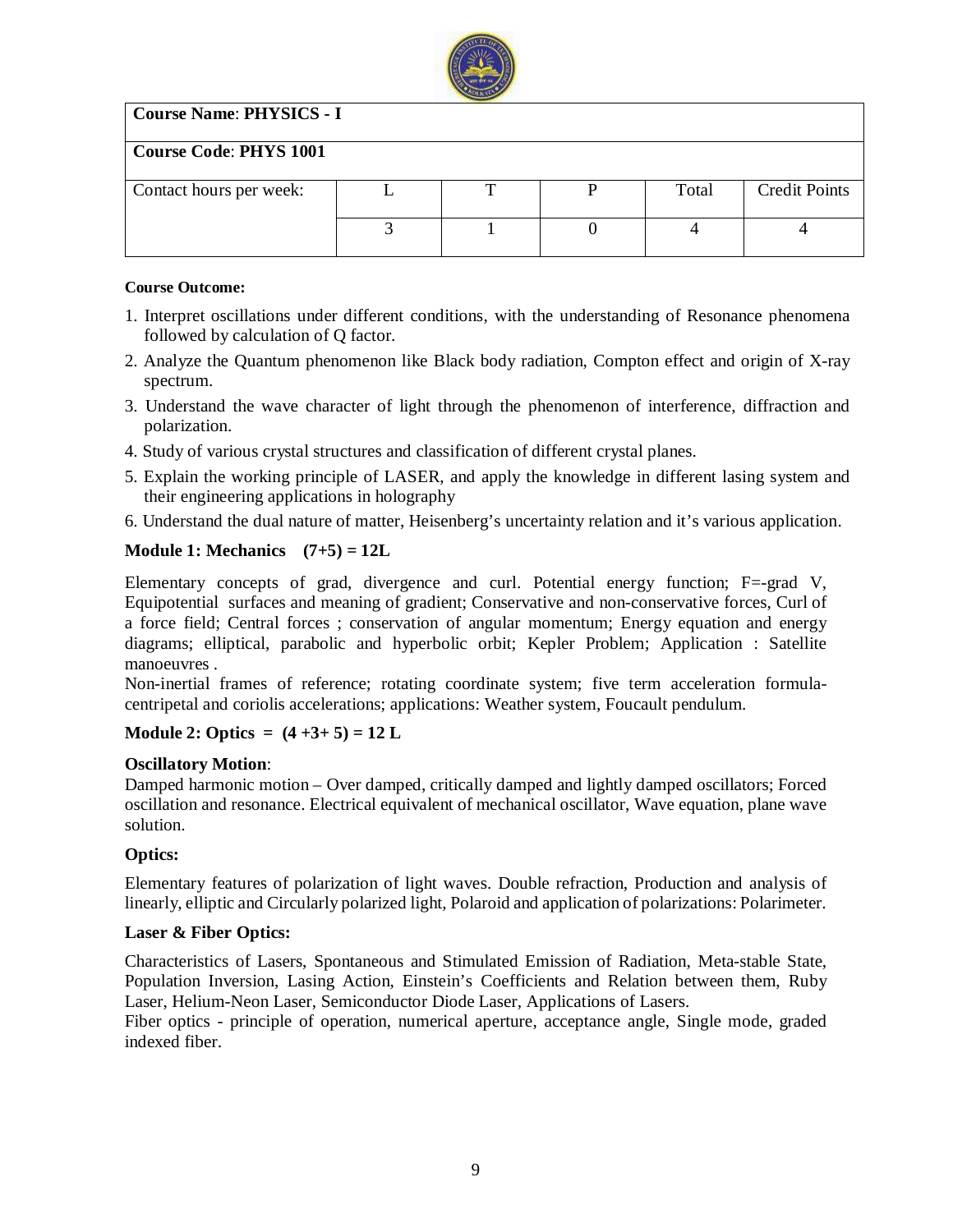

### **Module 3**: **Electrostatics (8+4) = 12 L**

### **Electrostatics in free space**

Calculation of electric field and electrostatic potential for a charge distribution, Divergence and curl of electrostatic field, Laplace's and Poisson's equation for electrostatic potential. Boundary conditions of electric field and electrostatic potential. Method of images, energy of a charge distribution and its expression in terms of electric field.

### **Electrostatics in a linear dielectric medium**

Electrostatic field and potential of a dipole, Bound charges due to electric polarization, Electric displacement, Boundary conditions on displacement, Solving simple electrostatic problem in presence of dielectric – point charge at the centre of a dielectric sphere, charge in front of dielectric slab, Dielectric slab and dielectric sphere in uniform electric field.

### **Module 4**: **(6+3+3)= 12L**

### **Magnetostatics :**

Biot-Savart law, divergence and curl of static magnetic field; vector potential and calculating it for a given magnetic field using Stokes' theorem; equation for vector potential and it's solutions for given current densities .

### **Magnetostatics in a linear magnetic medium:**

Magnetization and associated bound currents; Auxiliary magnetic field *H*  $\overline{a}$ Magnetization and associated bound currents; Auxiliary magnetic field  $\vec{H}$ ; boundary conditions on

 $\vec{B}$  and  $\vec{H}$ . Solving for magnetic field due to simple magnet like a bar magnet; Magnetic susceptibility ; ferromagnetic , paramagnetic and diamagnetic materials; Qualitative discussion of magnetic field in presence of magnetic materials.

### **Faraday's Law**:

Differential form of Faraday's law expressing curl of electric field in terms of time derivative of magnetic field and calculating electric field due to changing magnetic fields in quasi static approximation. Energy stored in a magnetic field.

### **Books of reference :**

- 1. Optics **Eugene Hecht** Pearson Education India Private Limited
- 2. Introduction to Electrodynamics, **David J. Griffiths**, Pearson Education India Learning Private Limited
- 3. Waves and Oscillations by **N.K. Bajaj**
- 4. Principles of Physics, 10ed, **David Halliday, Robert Resnick Jearl Walker** , Wiley
- 5. Electricity, Magnetism, and Light, **Wayne M. Saslow**, Academic Press
- 6. Classical mechanics, **Narayan Rana, Pramod Joag**, McGraw Hill Education
- 7. Introduction to Classical Mechanics, **R Takwale, P Puranik**, McGraw Hill Education
- 8. Optics, **Ghatak**, McGraw Hill Education India Private Limited
- 9. Refresher Course in B.Sc. Physics Vol1 and Vol 2 **C.L.Arora**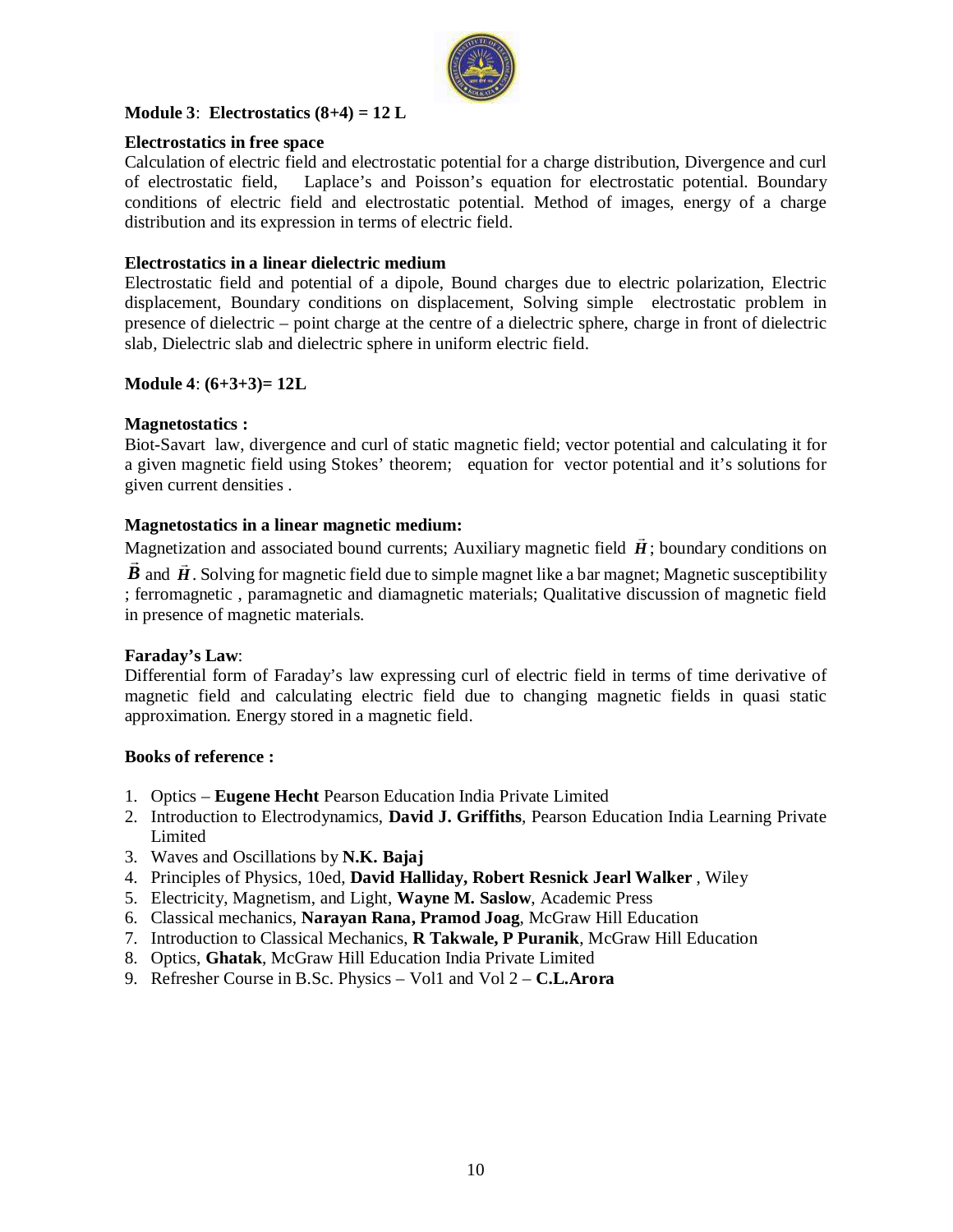

### **Course Name**: **MATHEMATICS-I**

### **Course Code**: **MATH 1101**

| Contact hours per week: | ᠇᠇ | Total | <b>Credit Points</b> |
|-------------------------|----|-------|----------------------|
|                         |    |       |                      |
|                         |    |       |                      |
|                         |    |       |                      |

### **Course Outcome:**

- 1. Apply the concept of rank of matrices to find the solution of a system of linear simultaneous equations.
- 2. Develop the concept of eigen values and eigen vectors.
- 3. Use Mean Value Theorems for power series expansions of functions of one variable.
- 4. Analyze the nature of sequence and infinite series.
- 5. Describe the concept of differentiation and integration for functions of several variables with their applications in vector calculus.
- 6. Combine the concepts of gradient, curl, divergence, directional derivatives, line integrals, surface integrals and volume integrals.

### **Detailed Syllabus:**

### **Module I: [10L]**

**Matrix:** Inverse and rank of a matrix; Elementary row and column operations over a matrix; System of linear equations and its consistency; Symmetric, skew symmetric and orthogonal matrices; Determinants; Eigen values and eigen vectors; Diagonalization of matrices; Cayley Hamilton theorem; Orthogonal transformation.

### **Module II: [10L]**

**Vector Calculus:** Vector function of a scalar variable, Differentiation of a vector function, Scalar and vector point functions, Gradient of a scalar point function, divergence and curl of a vector point function, Directional derivative, Related problems on these topics.

**Infinite Series:** Convergence of sequence and series; Tests for conver gence: Comparison test, Cauchy's Root test, D' Alembert's Ratio test(statements and related problems on these tests), Raabe's test; Alternating series; Leibnitz's Test (statement, definition); Absolute convergence and Conditional convergence.

### **Module III: [10L]**

**First order ordinary differential equations:** Exact, linear and Bernoulli's equations, Euler's equations, Equations not of first degree: equations solvable for p, equations solvable for y, equations solvable for x and Clairaut's type.

**Ordinary differential equations of higher orders:** General linear ODE of order two with constant coefficients, C.F. & P.I., D-operator methods, Method of variation of parameters, Cauchy-Euler equations.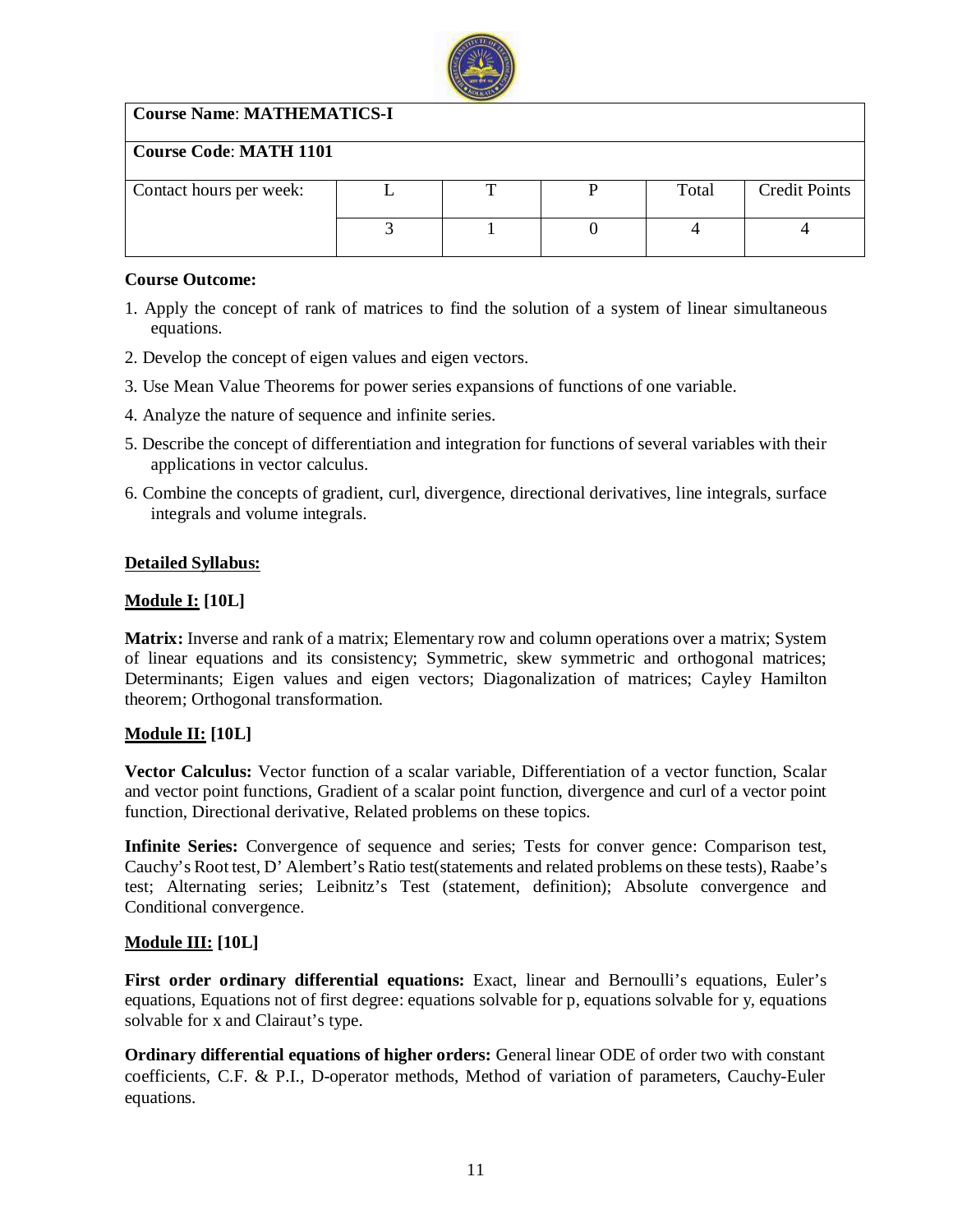

### **Module IV: [10L]**

**Calculus of functions of several variables:** Introduction to functions of several variables with examples, Knowledge of limit and continuity, Determination of partial derivatives of higher orders with examples, Homogeneous functions and Euler's theorem and related problems up to three variables.

**Multiple Integration:** Concept of line integrals, Double and triple integrals. Green's Theorem, Stoke's Theorem and Gauss Divergence Theorem.

### **References:**

- 1. B.S. Grewal, Higher Engineering Mathematics, Khanna Publishers, 2000.
- 2. E. Kreyszig, Advanced Engineering Mathematics, John Wiley & Sons, 2006.
- 3. Veerarajan T., Engineering Mathematics for first year, Tata McGraw-Hill, New Delhi, 2008.
- 4. Ramana B.V., Higher Engineering Mathematics, Tata McGraw Hill New Delhi, 11th Reprint, 2010.
- 5. K. F. Riley, M. P. Hobson, S. J. Bence. Mathematical Methods for Physics and Engineering, Cambridge University Press, 23-Mar-2006.
- 6. S. L. Ross, Differential Equations", Wiley India, 1984.
- 7. G.F. Simmons and S.G. Krantz, Differential Equations, McGraw Hill, 2007.
- 8. Vector Analysis (Schaum's outline series): M. R. Spiegel, Seymour Lipschutz, Dennis Spellman (McGraw Hill Education)
- 9. Engineering Mathematics: S. S. Sastry ( PHI)
- 10. Advanced Engineering Mathematics: M.C. Potter, J.L. Goldberg and E.F. Abonfadel (OUP), Indian Edition.
- 11. Linear Algebra (Schaum's outline series): Seymour Lipschutz, Marc Lipson (McGraw Hill Education)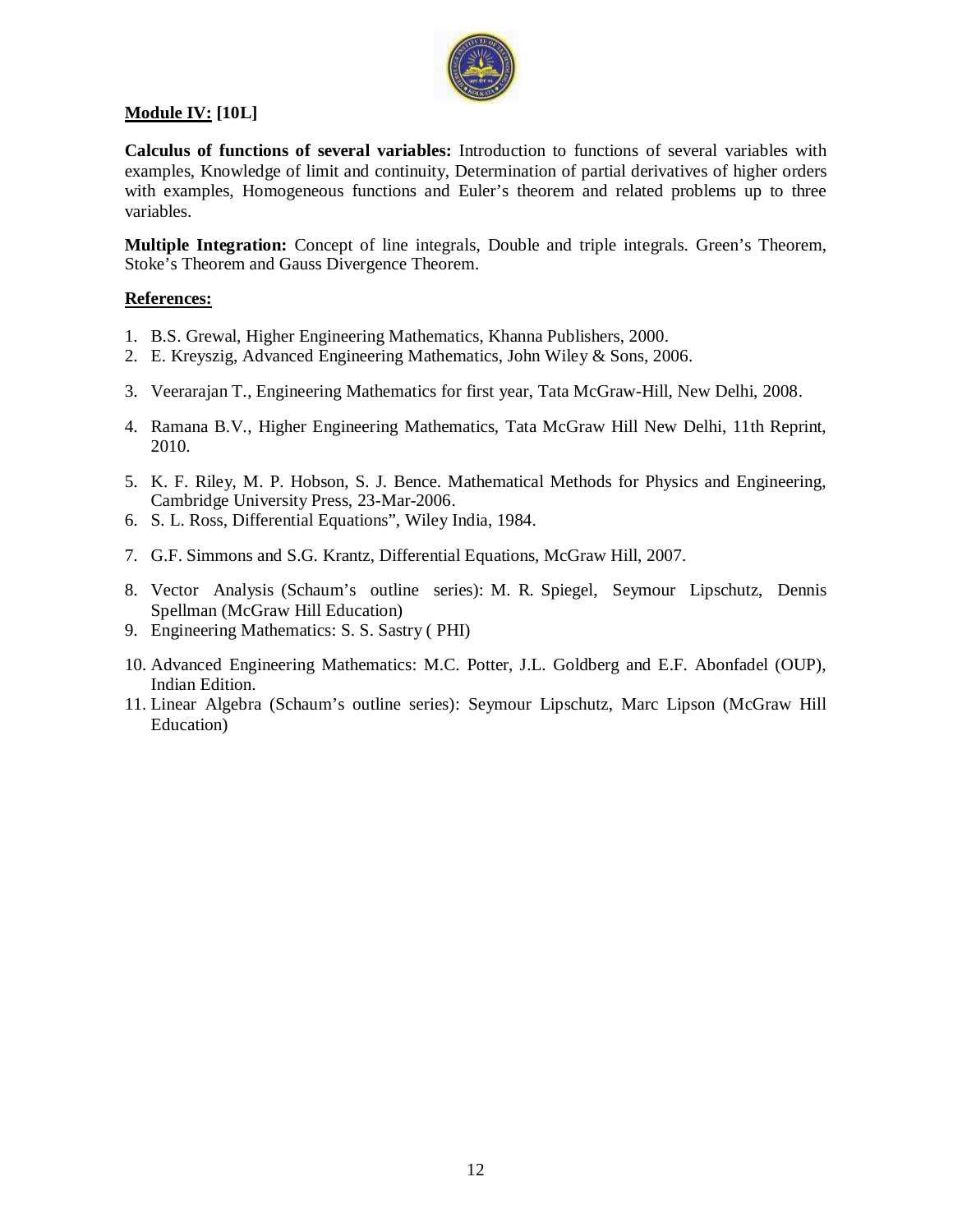

| <b>Course Name: PROGRAMMING FOR PROBLEM SOLVING</b> |  |  |  |       |               |  |
|-----------------------------------------------------|--|--|--|-------|---------------|--|
| <b>Course Code: CSEN 1001</b>                       |  |  |  |       |               |  |
| <b>Contact Hours</b>                                |  |  |  | Total | Credit Points |  |
| per week                                            |  |  |  |       |               |  |

### **Course Outcomes:**

- 1. Understand and remember functions of the different parts of a computer.
- 2. Understand and remember how a high-level language (C programming language, in this course) works, different stages a program goes through.
- 3. Understand and remember syntax and semantics of a high-level language (C programming language, in this course).
- 4. Understand how code can be optimized in high-level languages.
- 5. Apply high-level language to automate the solution to a problem.
- 6. Apply high-level language to implement different solutions for the same problem and analyze why one solution is better than the other.

### **Module I: [10L]**

### **Fundamentals of Computer**

History of Computers, Generations of Computers, Classification of Computers.

Basic Anatomy of Computer System, Primary & Secondary Memory, Processing Unit, Input & Output devices. Basic Concepts of Assembly language, High level language, Compiler and Assembler.

Binary & Allied number systems (decimal, octal and hexadecimal) with signed and unsigned numbers (using 1's and 2's complement) - their representation, conversion and arithmetic operations. Packed and unpacked BCD system, ASCII. IEEE-754 floating point representation (half- 16 bit, full-32 bit, double- 64 bit).

Basic concepts of operating systems like MS WINDOWS, LINUX

How to write algorithms & draw flow charts.

### **Module II: [10L]**

### **Basic Concepts of C**

C Fundamentals:

The C character set identifiers and keywords, data type  $\&$  sizes, variable names, declaration, statements.

Operators & Expressions:

Arithmetic operators, relational and logical operators, type, conversion, increment and decrement operators, bit wise operators, assignment operators and expressions, precedence and order of evaluation. Standard input and output, formatted output -- printf, formatted input scanf.

Flow of Control:

Statement and blocks, if-else, switch-case, loops (while, for, do-while), break and continue, go to and labels.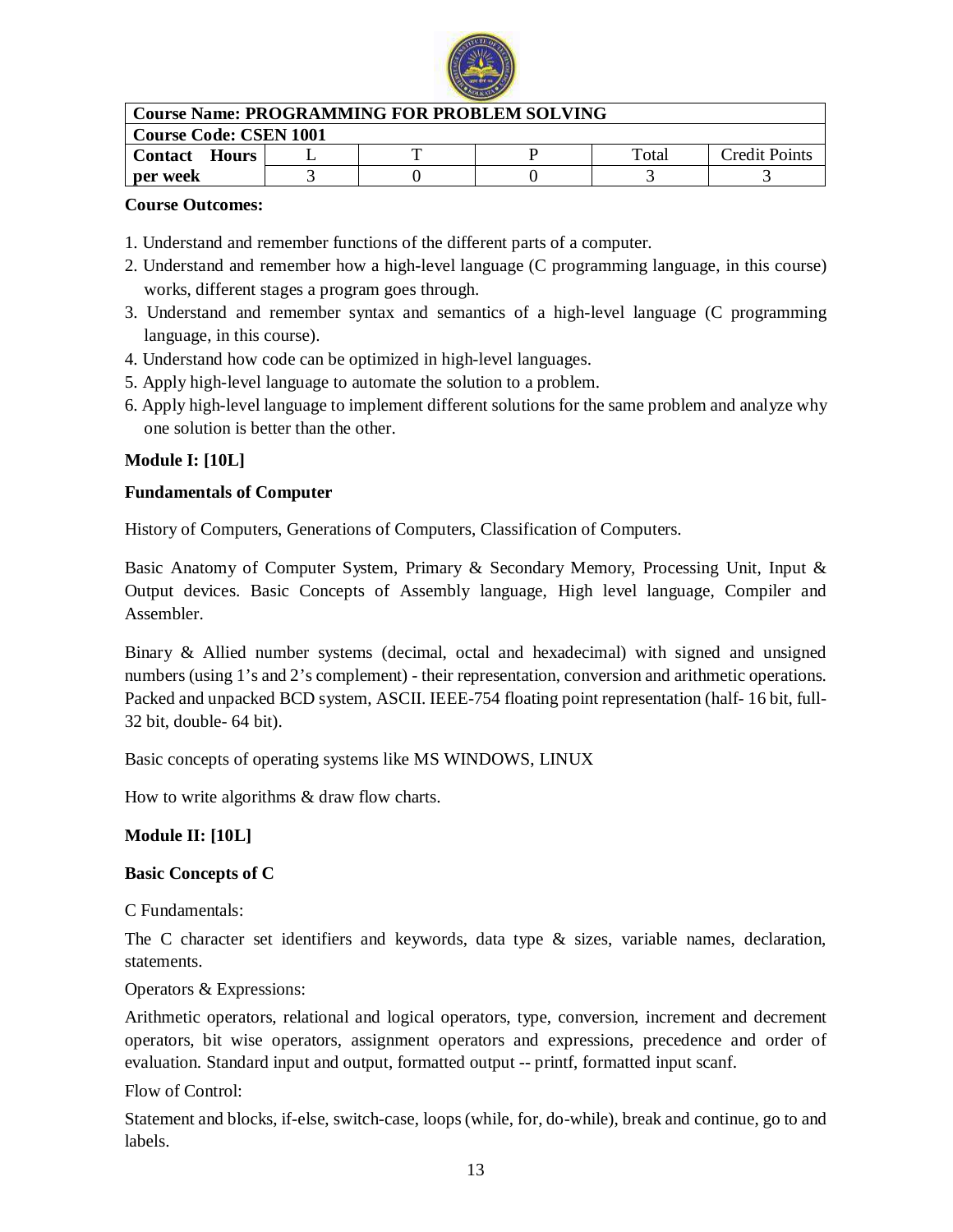

### **Module III: [10L] Program Structures in C**

Basic of functions, function prototypes, functions returning values, functions not returning values. Storage classes - auto, external, static and register variables – comparison between them. Scope, longevity and visibility of variables.

C preprocessor (macro, header files), command line arguments.

Arrays and Pointers:

One dimensional arrays, pointers and functions – call by value and call by reference, array of arrays. Dynamic memory usage– using malloc(), calloc(), free(), realloc(). Array pointer duality.

String and character arrays; C library string functions and their use.

### **Module IV: [10L]**

### **Data Handling in C**

### **User defined data types and files:**

Basic of structures; structures and functions; arrays of structures.

Files – text files only, modes of operation. File related functions – fopen(), fclose(), fscanf(), fprintf(), fgets(), fputs(), fseek(), ftell().

### **Text Books**

1. Schaum's outline of Programming with C – Byron Gottfried

- 2. Teach Yourself C- Herbert Schildt
- 3. Programming in ANSI C E Balagurusamy

### **Reference Books**

1. C: The Complete Reference – Herbert Schildt

2. The C Programming Language- D.M.Ritchie, B.W. Kernighan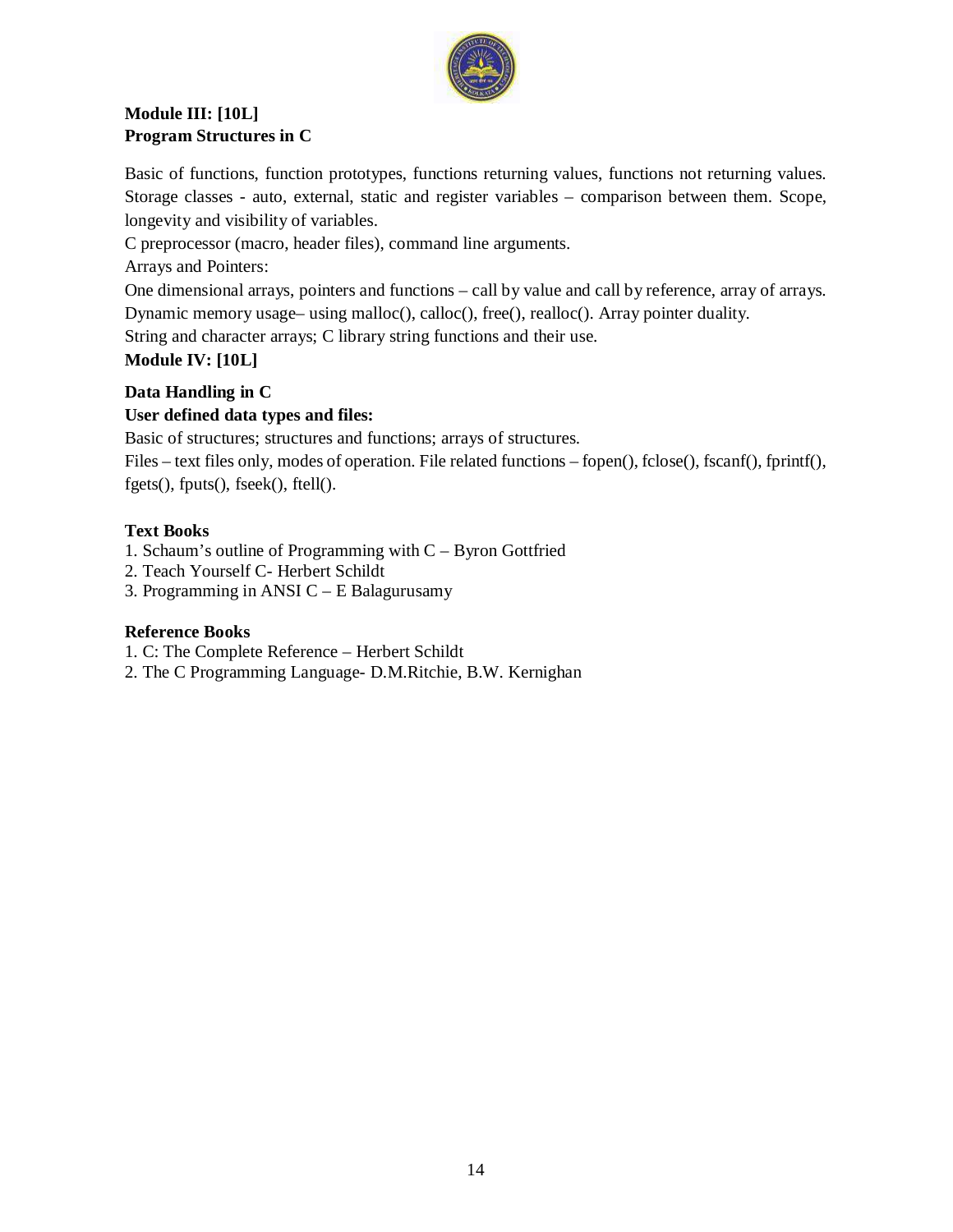

### **Course Name: PHYSICS – I LAB**

| <b>Course Code: PHYS 1051</b> |  |  |  |       |                      |  |  |
|-------------------------------|--|--|--|-------|----------------------|--|--|
| <b>Contact</b>                |  |  |  | Total | <b>Credit Points</b> |  |  |
| <b>Hours</b> per<br>week      |  |  |  |       |                      |  |  |

### **Course Outcome:**

### **After successfully completing this course the students will be able to:**

- 1. To gain practical knowledge by applying the experimental methods to correlate with the Physics theory.
- 2. To learn the usage of electrical and optical systems for various measurements.
- 3. Apply the analytical techniques and graphical analysis to the experimental data.
- 4. Understand measurement technology, usage of new instruments and real time applications in engineering studies.
- 5. To develop intellectual communication skills and discuss the basic principles of scientific concepts in a group.

### **Syllabus:**

### **Minimum of six experiments taking at least one from each of the following four groups:**

### **Group 1: Experiments in General Properties of matter**

- 1. Determination of Young's modulus by Flexure Method
- 2. Determination of bending moment and shear force of a rectangular beam of uniform crosssection.
- 3. Determination of modulus of rigidity of the material of a rod by static method
- 4. Determination of rigidity modulus of the material of a wire by dynamic method.
- 5. Determination of coefficient of viscosity by Poiseulle's capillary flow method.

### **Group 2: Experiments in Optics**

- 1. Determination of dispersive power of the material of a prism
- 2. Determination of wavelength of light by Newton's ring method.
- 3. Determination of wavelength of light by Fresnel's biprism method.
- 4. Determination of the wavelength of a given laser source by diffraction method

### **Group 3: Electricity & Magnetism experiments**

- 1. Determination of dielectric constant of a given dielectric material.
- 2. Determination of resistance of ballistic galvanometer by half deflection method and study of variationof logarithmic decrement with series resistance.
- 3. Determination of the thermo-electric power at a certain temperature of the given thermocouple.
- 4. Determination of specific charge (e/m) of electron.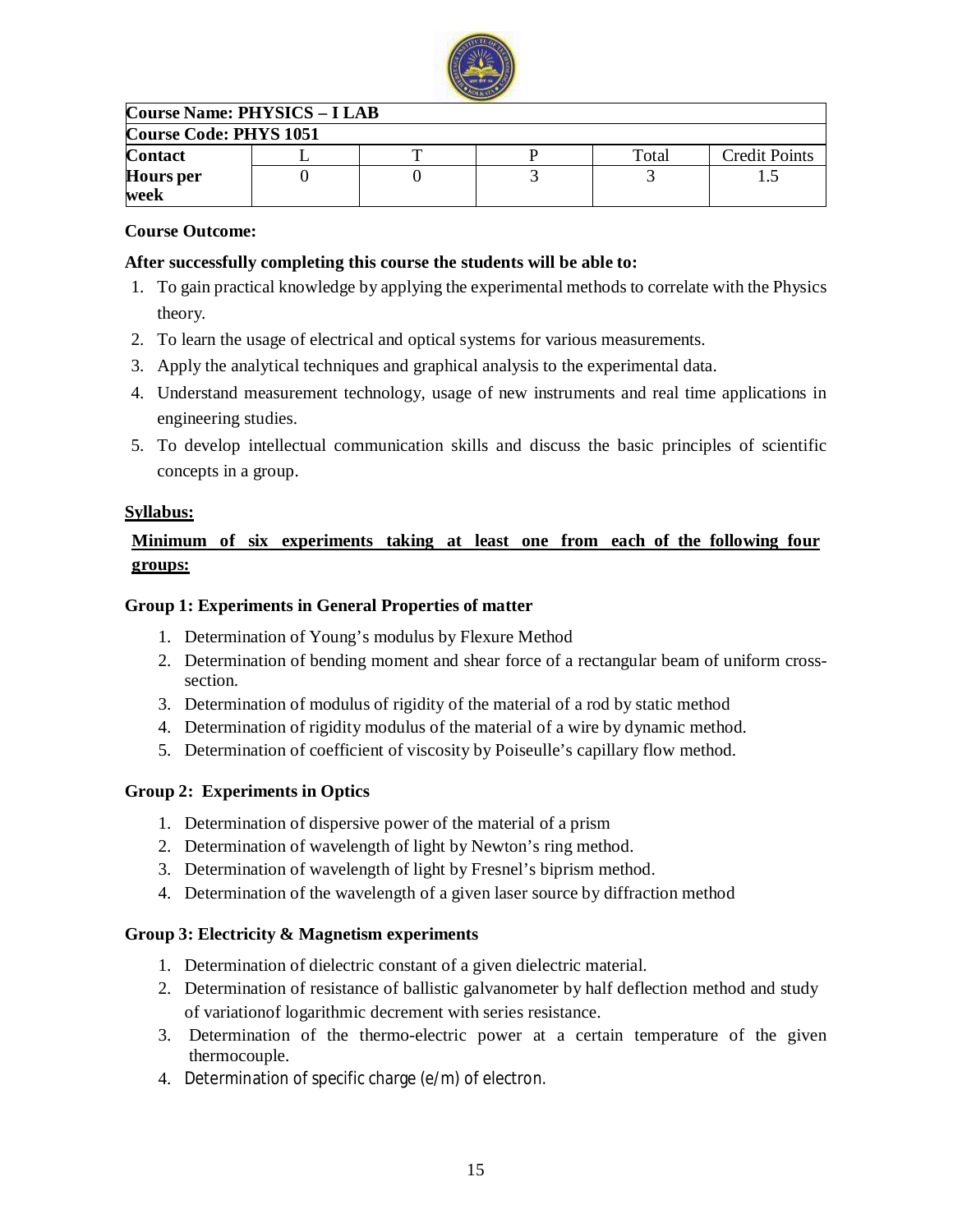

### **Group 4: Quantum Physics Experiments**

- 1. Determination of Planck's constant.
- 2. Determination of Stefan's radiation constant.
- 3. Verification of Bohr's atomic orbital theory through Frank-Hertz experiment.
- 4. Determination of Rydberg constant by studying Hydrogen/ Helium spectrum.
- 5. Determination of Hall co-efficient of semiconductors.
- 6. Determination of band gap of semiconductors.
- 7. To study current-voltage characteristics, load response, areal characteristics and spectral response ofphoto voltaic solar cells.

### **Laboratory Text Books:**

- 1. Advanced Practical Physics (vol.1 and vol.2)B. Ghosh and K. G. Mazumdar.
- 2. Advanced course in practical physics D. Chattopadhyay and P. C. Rakshit.

### **Books of references for theoretical background for the experiments:**

- 1. Eugene Hecht, "Optics", Pearson Education India Private Limited.
- 2. David J. Griffiths, "Introduction to Electrodynamics", Pearson Education India Learning Private Limited.
- 3. N.K. Bajaj, "Waves and Oscillations".
- 4. David Halliday, Robert Resnick Jearl Walker, "Principles of Physics", 10ed, Wiley.
- 5. Wayne M. Saslow, "Electricity, Magnetism, and Light", Academic Press.
- 6. Narayan Rana, Pramod Joag, "Classical mechanics", McGraw Hill Education.
- 7. R Takwale, P Puranik, "Introduction to Classical Mechanics", McGraw Hill Education.
- 8. Ghatak, "Optics", McGraw Hill Education India Private Limited.
- 9. C.L.Arora, "Refresher Course in B.Sc. Physics", Vol1 and Vol 2.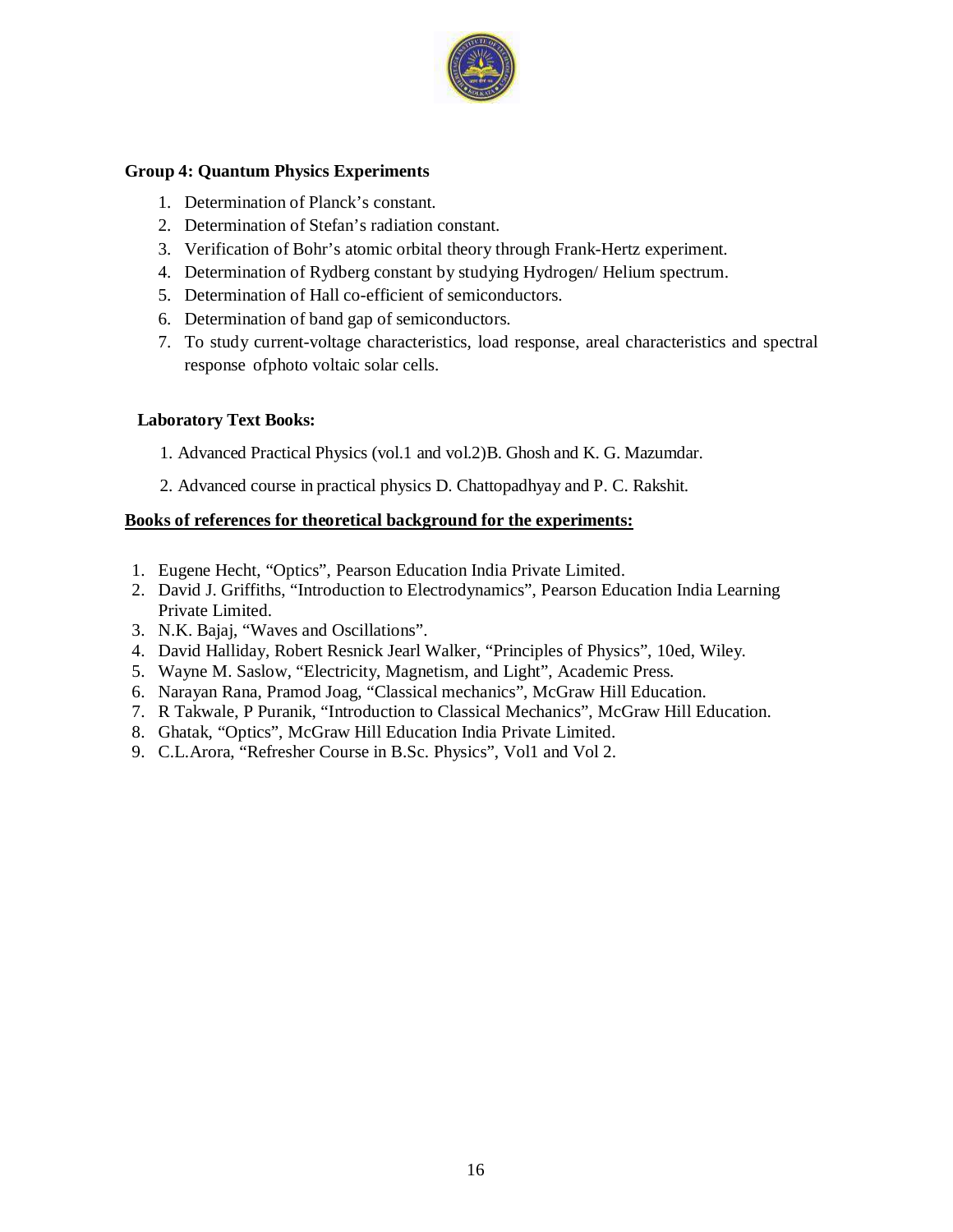

| <b>Course Name: PROGRAMMING FOR PROBLEM SOLVING LAB</b> |  |   |  |       |                      |  |
|---------------------------------------------------------|--|---|--|-------|----------------------|--|
| <b>Course Code: CSEN 1051</b>                           |  |   |  |       |                      |  |
| <b>Contact hours per</b>                                |  | m |  | Total | <b>Credit Points</b> |  |
| week:                                                   |  |   |  |       |                      |  |

### **Course outcome:**

After completion of this course the students should be able:

- 1. To write simple programs relating to arithmetic and logical problems.
- 2. To be able to interpret, understand and debug syntax errors reported by the compiler.
- 3. To implement conditional branching, iteration (loops) and recursion.
- 4. To decompose a problem into modules (functions) and amalgamating the modules to generate a complete program.
- 5. To use arrays, pointers and structures effectively in writing programs.
- 6. To be able to create, read from and write into simple text files.

### **Software to be used: GNU C Compiler (GCC) with LINUX NB: Cygwin (Windows based) may be used in place of LINUX**

Topic 1: LINUX commands and LINUX based editors

Topic 2: Basic Problem Solving Topic 3: Control Statements (if, if-else, if-elseif-else, switch-case)

Topic 4: Loops - Part I (for, while, do-while)

- Topic 5: Loops Part II
- Topic 6: One Dimensional Array
- Topic 7: Array of Arrays
- Topic 8: Character Arrays/ Strings
- Topic 9: Basics of C Functions
- Topic 10: Recursive Functions
- Topic 11: Pointers
- Topic 12: Structures

Topic 13: File Handling

### **Text Books**

- 1. Schaum's outline of Programming with C Byron Gottfried
- 2. Teach Yourself C- Herbert Schildt
- 3. Programming in ANSI C E Balagurusamy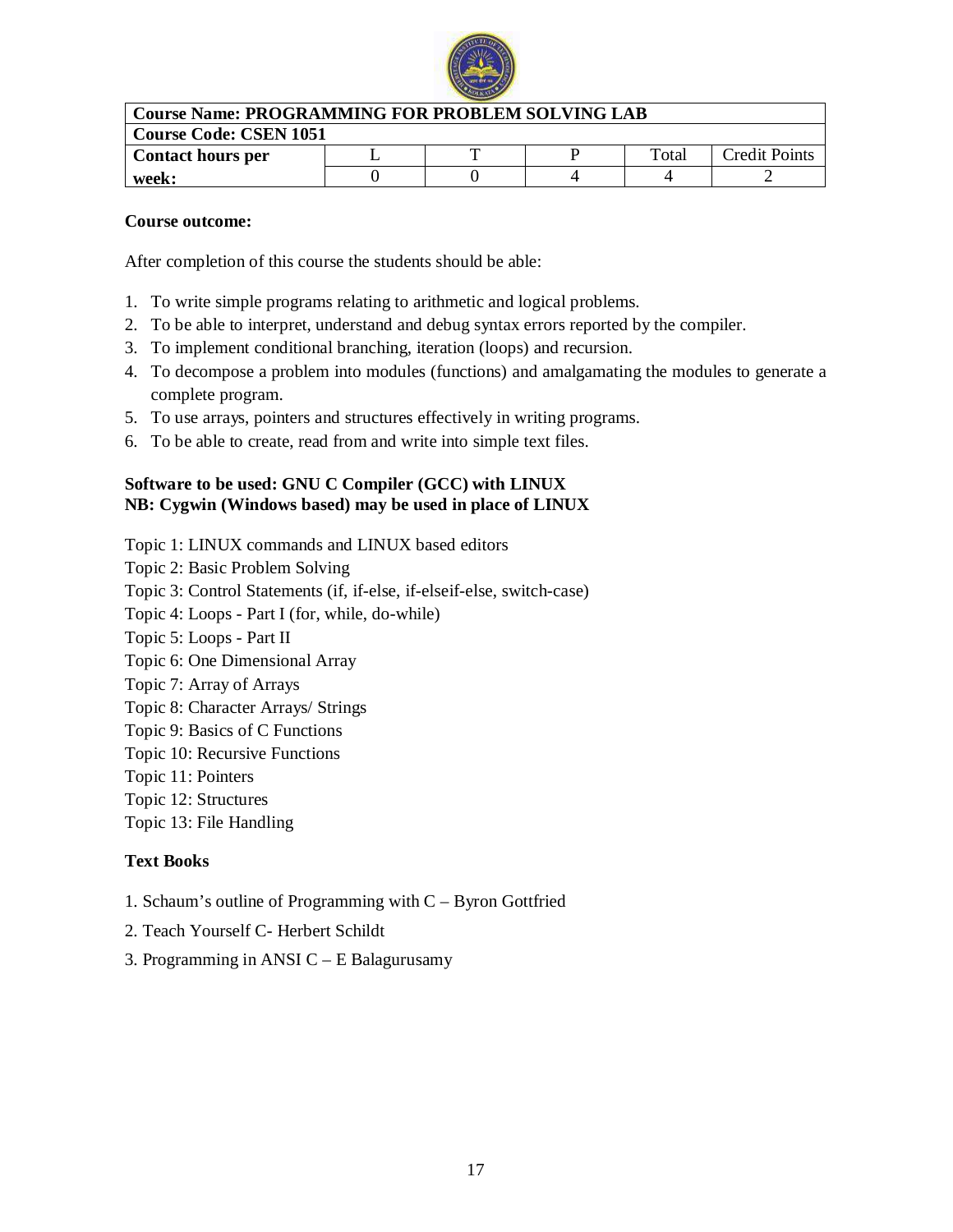

| <b>Course Name: WORKSHOP / MANUFACTURING PRACTICES</b> |  |  |  |              |                      |  |
|--------------------------------------------------------|--|--|--|--------------|----------------------|--|
| <b>Course Code: MECH 1051</b>                          |  |  |  |              |                      |  |
| <b>Contact Hours</b>                                   |  |  |  | <b>Total</b> | <b>Credit Points</b> |  |
| per week                                               |  |  |  |              |                      |  |

### **Course Outcomes:**

Upon completion of this course

- 1. The students will gain knowledge of the different manufacturing processes which are commonly employed in the industry, to fabricate components using different materials.
- 2. The students will be able to fabricate components with their own hands.
- 3. They will also get practical knowledge of the dimensional accuracies and dimensional tolerances possible with different manufacturing processes.
- 4. By assembling different components, they will be able to produce small devices of their interest.
- 5. The students will be able to describe different components and processes of machine tools.
- 6. The students will be able to apply the knowledge of welding technology and they can perform arc and gas welding to join the material.

### **(i) Lectures & videos: (13 hours)**

### **Detailed contents**

| 1. Introduction on Workshop and Safety Precautions.                                    | $(1$ lecture) |  |  |  |  |
|----------------------------------------------------------------------------------------|---------------|--|--|--|--|
| 2. Manufacturing Methods- casting, forming, machining, joining, advanced manufacturing |               |  |  |  |  |
| methods                                                                                | (3 lectures)  |  |  |  |  |
| 3. CNC machining, Additive manufacturing                                               | (1 lecture)   |  |  |  |  |
| 4. Fitting operations & power tools                                                    | (1 lecture)   |  |  |  |  |
| 5. Electrical & Electronics                                                            | (1 lecture)   |  |  |  |  |
| 6. Carpentry                                                                           | (1 lecture)   |  |  |  |  |
| 7. Plastic moulding, glass cutting                                                     | (1 lecture)   |  |  |  |  |
| 8. Metal casting                                                                       | (1 lecture)   |  |  |  |  |
| 9. Welding (arc welding $\&$ gas welding), brazing                                     | (2 lecture)   |  |  |  |  |
| 10. Viva-voce                                                                          | (1 lecture)   |  |  |  |  |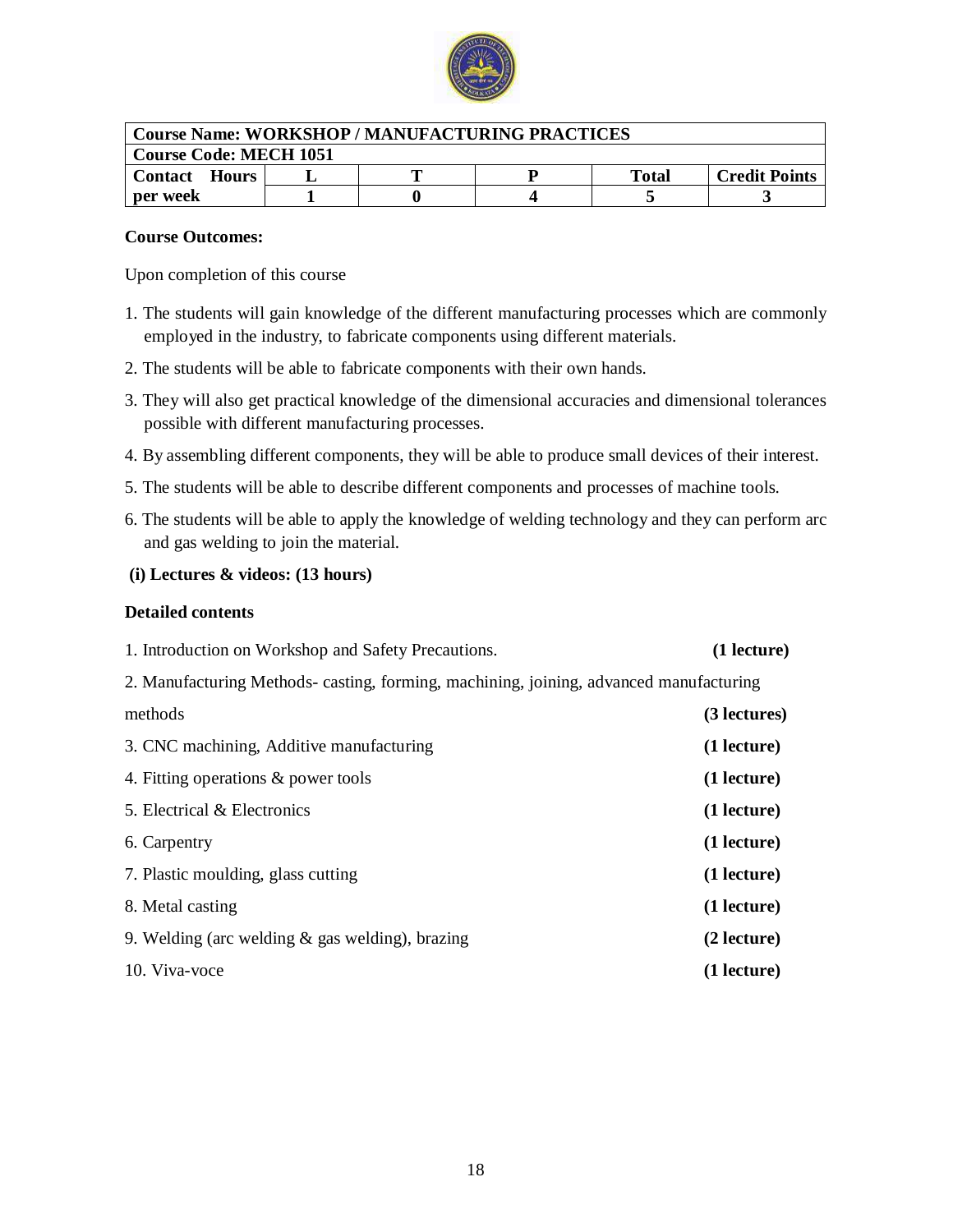

### **(ii) Workshop Practice: (52 hours) [L: 0; T:0 ; P : 4 (2 credits)]**

| 1. Machine shop                                                                     | (12 hours) |
|-------------------------------------------------------------------------------------|------------|
| 2. Fitting shop                                                                     | (8 hours)  |
| 3. Carpentry                                                                        | (4 hours)  |
| 4. Electrical & Electronics                                                         | (4 hours)  |
| 5. Welding shop (Arc welding $4 \text{ hrs} + \text{gas}$ welding $4 \text{ hrs}$ ) | (8 hours)  |
| 6. Casting                                                                          | (4 hours)  |
| 7. Smithy                                                                           | (4 hours)  |
| 8. Plastic moulding & Glass Cutting                                                 | (4 hours)  |
| 9. Sheet metal Shop                                                                 | (4 hours)  |

Examinations could involve the actual fabrication of simple components, utilizing one or more of the techniques covered above.

### **Suggested Text/Reference Books:**

(i) Hajra Choudhury S.K., Hajra Choudhury A.K. and Nirjhar Roy S.K., "Elements of Workshop Technology", Vol. I 2008 and Vol. II 2010, Media promoters and publishers private limited, Mumbai.

(ii) Kalpakjian S. And Steven S. Schmid, "Manufacturing Engineering and Technology", 4th edition, Pearson Education India Edition, 2002.

(iii)Gowri P. Hariharan and A. Suresh Babu,"Manufacturing Technology – I" Pearson Education, 2008.

(iv) Roy A. Lindberg, "Processes and Materials of Manufacture", 4th edition, Prentice Hall India, 1998.

(v) Rao P.N., "Manufacturing Technology", Vol. I and Vol. II, Tata McGrawHill House, 2017.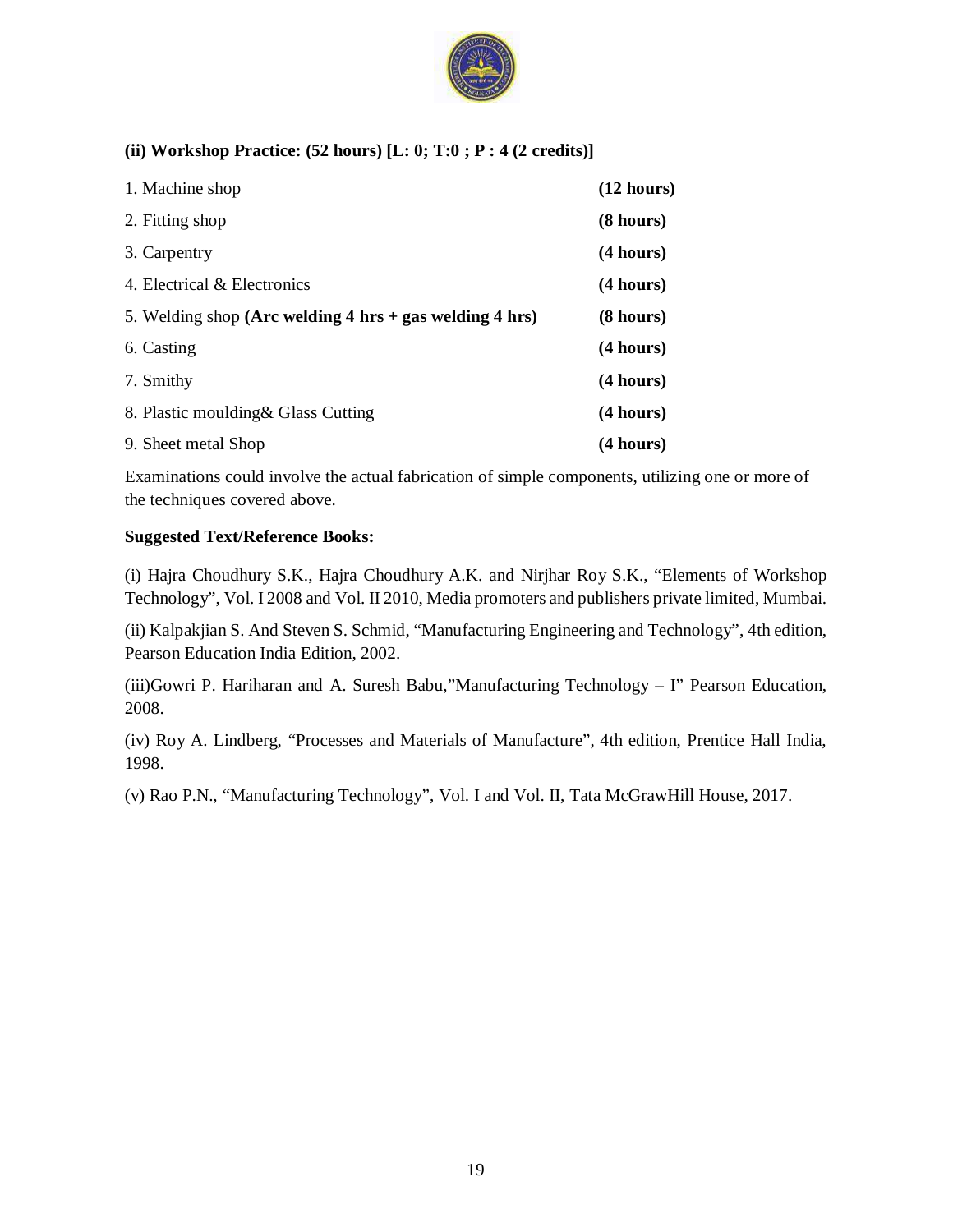

| <b>Course Name: BASIC ELECTRONICS</b> |  |           |  |       |               |  |
|---------------------------------------|--|-----------|--|-------|---------------|--|
| <b>Course Code: ECEN 1011</b>         |  |           |  |       |               |  |
| <b>Contact hours per</b>              |  | <b>TT</b> |  | Total | Credit points |  |
| week:                                 |  |           |  |       |               |  |

### **Course Outcomes:**

After going through this course, the students will be able to

- 1. Categorize different semiconductor materials based on their energy bands and analyze the characteristics of those materials for different doping concentrations based on previous knowledge on semiconductors acquired.
- 2. Describe energy band of P-N Junction devices and solve problems related to P-N Junction Diode both from device and circuit perspectives.
- 3. Design different application specific circuits associated with diodes operating both in forward and reverse bias.
- 4. Analyze various biasing configurations of Bipolar Junction Transistor and categorize different biasing circuits based on stability.
- 5. Categorize different field-effect transistors based on their constructions, physics and working principles and solve problems associated with analog circuits based on operational amplifiers.
- 6. Design and implement various practical purpose electronic circuits and systems meant for both special purpose and general purpose and anlayze their performance depending on the type of required output and subsequently the applied input.

### **Module I [10 L]**

### **Basic Semiconductor Physics:**

Crystalline materials, Energy band theory, Conductors, Semiconductors and Insulators, Concept of Fermi Energy level, intrinsic and extrinsic semiconductors, drift and diffusion currents in semiconductor

### **Diodes and Diode Circuits:**

Formation of p-n junction, Energy Band diagram, forward & reverse biased configurations, V-I characteristics, load line, breakdown mechanisms, Zener Diode and its Application.

Rectifier circuits: half wave & full wave rectifiers: ripple factor, rectification efficiency.

### **Module II [8 L]**

### **Bipolar Junction Transistors (BJT):**

PNP & NPN BJT structures, current components in BJT, CE, CB, CC configurations, V-I Characteristics of CB & CE modes, regions of operation, Base width modulation & Early effect, thermal runaway, Concept of Biasing: DC load line, Q-point, basics of BJT amplifier operation,

current amplification factors, different biasing circuits: fixed bias, collector to base bias, voltage divider bias.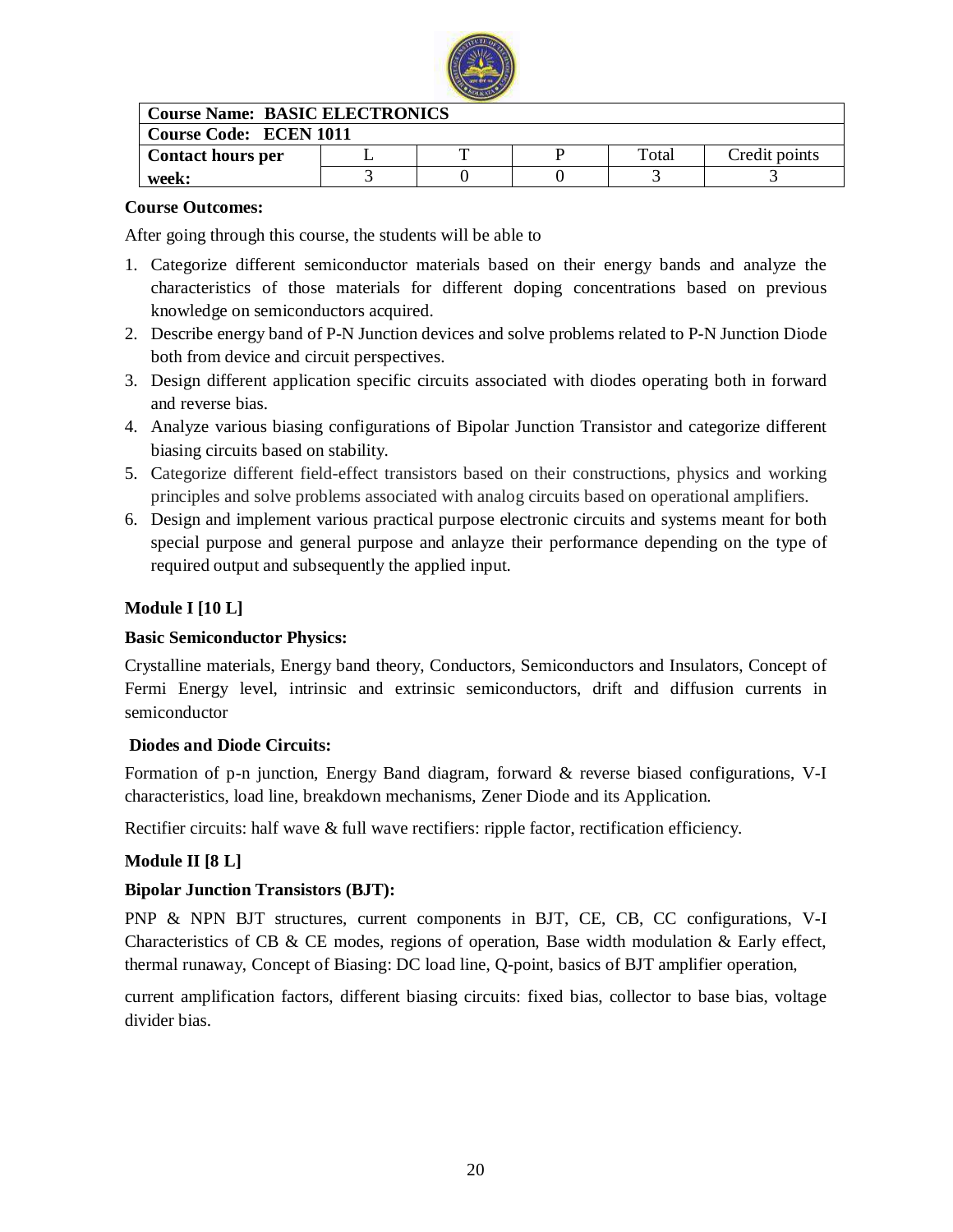

### **Module III [9 L]**

### **Field Effect Transistors (FET):**

n-channel Junction Field Effect Transistor (JFET) structure & V-I characteristics.

Metal Oxide Semiconductor Field Effect Transistor (MOSFET): enhancement & depletion type MOSFETs (for both n & p channel devices), drain & transfer characteristics.

MOSFET as a digital switch, CMOS inverter, voltage transfer characteristic (VTC), NAND & NOR gate realization using CMOS logic.

Moore's Law, evolution of process node, state of integration (SSI, MSI, LSI, VLSI, ULSI), Classification of Integrated circuits (IC) and their applications.

### **Module IV [9 L]**

### **Feedback in Amplifiers:**

Concept of feedback, advantages of negative feedback (qualitative), Barkhausen criteria.

### **Operational Amplifier:**

Ideal OPAMP characteristics, OPAMP circuits: inverting and non-inverting amplifiers, Adder, Subtractor, Integrator, Differentiator, Basic Comparator.

### **Special Semiconductor Devices:**

Light Emitting Diode (LED), Silicon Controlled Rectifier (SCR), Photodiode: Operations, characteristics & applications.

### **References:**

- 1. Boylestad & Nashelsky:Electronic Devices & Circuit Theory
- 2. R.A Gayakwad:Op Amps and Linear IC's, PHI
- 3. D. Chattopadhyay, P. C Rakshit : Electronics Fundamentals and Applications
- 4. Adel S. Sedra, Kenneth Carless Smith: Microelectronics Engineering
- 5. Millman & Halkias: Integrated Electronics.
- 6. Salivahanan: Electronics Devices & Circuits.
- 7. Albert Paul Malvino: Electronic Principle.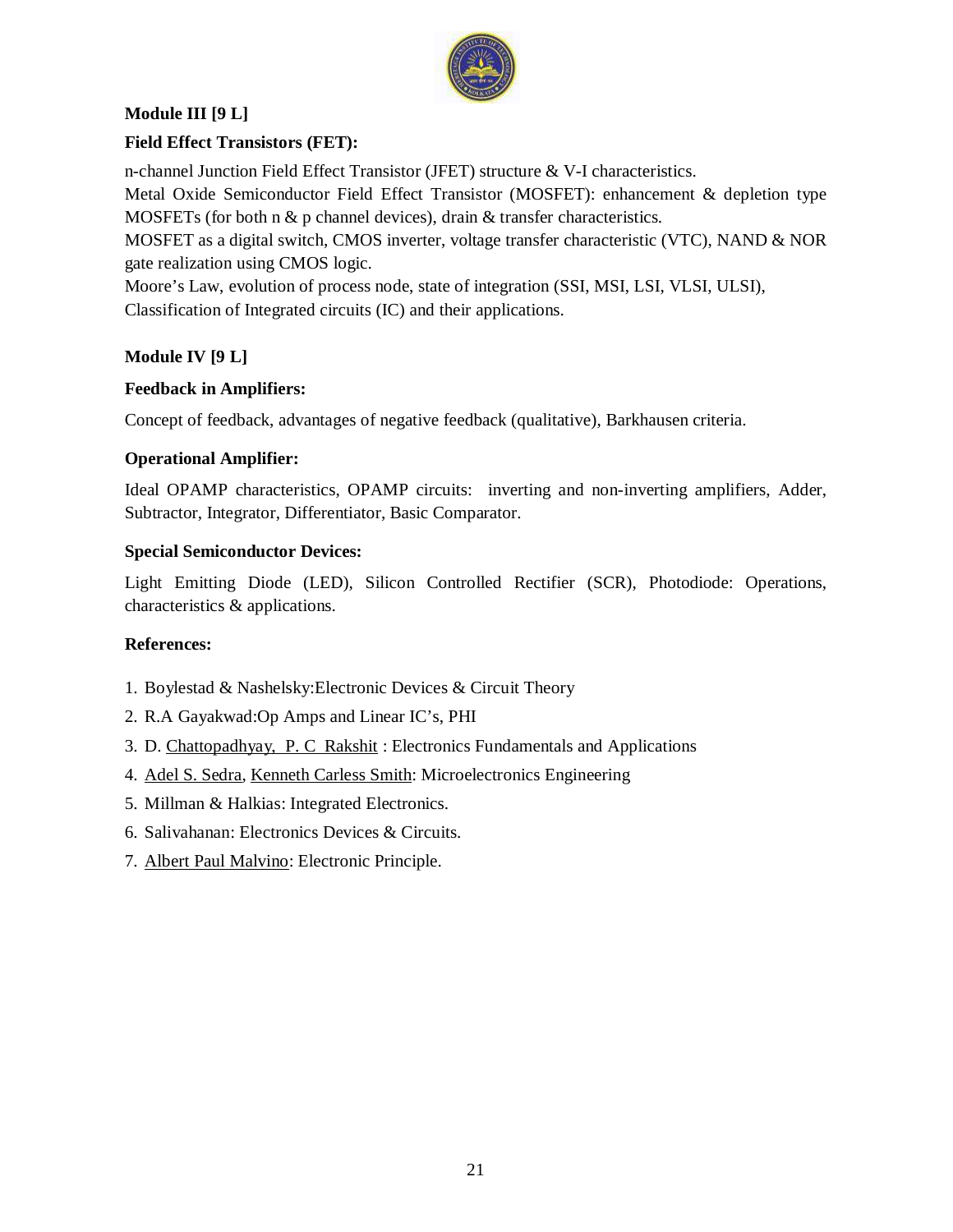

| <b>Course Name: BASIC ELECTRONICS LAB</b> |  |  |  |       |               |  |
|-------------------------------------------|--|--|--|-------|---------------|--|
| <b>Course Code: ECEN 1061</b>             |  |  |  |       |               |  |
| <b>Contact hours per</b>                  |  |  |  | Total | Credit points |  |
| week:                                     |  |  |  |       |               |  |

### **Course Outcomes:**

- 1. The students will correlate theory with diode behavior.
- 2. They will design and check rectifier operation with regulation etc.
- 3. Students will design different modes with BJT and FET and check the operations.
- 4. They will design and study adder, integrator etc. with OP-AMPs.

### **List of Experiments**

- 1. Familiarization with passive and active electronic components such as Resistors, Inductors, Capacitors, Diodes, Transistors (BJT) and electronic equipment like DC power supplies, multimeters etc.
- 2. Familiarization with measuring and testing equipment like CRO, Signal generators etc.
- 3. Study of I-V characteristics of Junction diodes.
- 4. Study of I-V characteristics of Zener diodes.
- 5. Study of Half and Full wave rectifiers with Regulation and Ripple factors.
- 6. Study of I-V characteristics of BJTs in CB mode
- 7. Study of I-V characteristics of BJTs in CE mode
- 8. Study of I-V characteristics of Field Effect Transistors.
- 9. Determination of input-offset voltage, input bias current and Slew rate of OPAMPs.
- 10. Determination of Common-mode Rejection ratio, Bandwidth and Off-set null of OPAMPs.
- 11. Study of OPAMP circuits: Inverting and Non-inverting amplifiers, Adders, Integrators and Differentiators.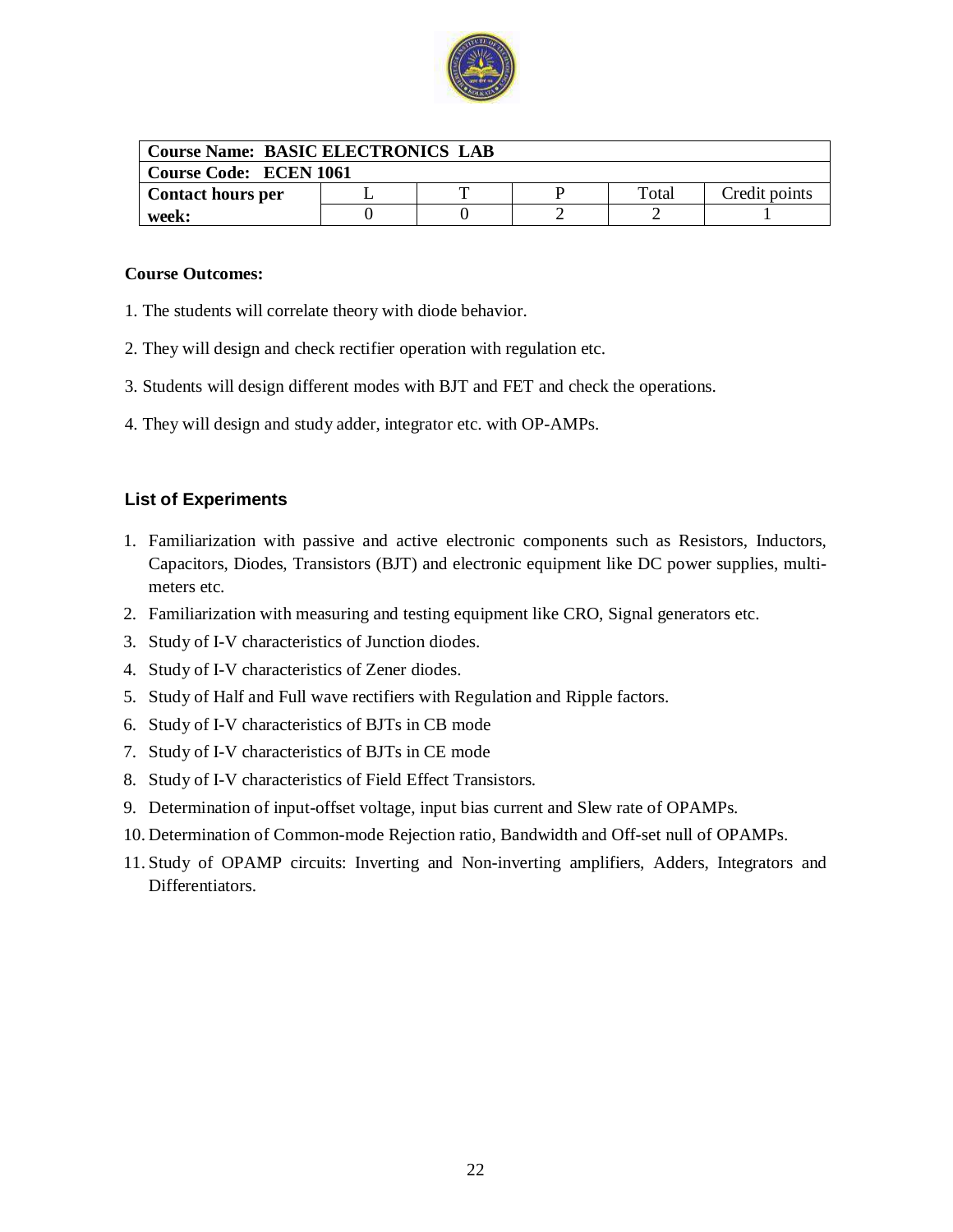

| <b>Course Name: CHEMISTRY - I</b> |  |  |  |       |               |  |
|-----------------------------------|--|--|--|-------|---------------|--|
| <b>Course Code: CHEM 1001</b>     |  |  |  |       |               |  |
| <b>Contact hours per</b>          |  |  |  | Total | Credit points |  |
| week:                             |  |  |  |       |               |  |

### **Course Outcome:**

The course outcomes of the subject are

- 1. Knowledge of understanding the operating principles and reaction involved in batteries and fuel cells and their application in automobiles as well as other sectors to reduce environmental pollution.
- 2. An ability to analyse microscopic chemistry in terms of atomic and molecular orbitals and intermolecular forces.for engineering applications.
- 3. Have knowledge of synthesizing nano materials and their applications in industry, carbon nano tube technology is used in every industry now-a-days.
- 4. Understanding of bulk properties and processes using thermodynamic considerations.
- 5. Elementary knowledge of IR, UV, NMR and X-ray spectroscopy is usable in structure elucidation and characterisation of various molecules.
- 6. Knowledge of electronic effect and stereochemistry for understanding mechanism of the major chemical reactions involved in synthesis of various drug molecules.

### **MODULE 1**

### **Atomic structure and Wave Mechanics:**

Brief outline of the atomic structure, Duel character of electron, De Broglies's equation, the Heisenberg uncertainty principle, brief introduction of quantum mechanics, the Schrodinger wave equation, Hermitian operator, solution of the Schrodinger equation for particle in a one dimensional box, interpretation of the wave function Ψ, concept of atomic orbital. 3**L**

### **Thermodynamics:**

Carnot cycle, 2nd law of thermodynamics, entropy, Clausius inequality, free energy and work function, Clausius Clapeyron Equation, Chemical Potential, Activity and Activity coefficient. Gibbs Duhem Relation. 4L

### **Specctroscopic Techniques & Application**

Electromagnetic spectrum: EMR interaction with matter - absorption and emission of radiation. Principle and application of UV- visible and IR spectroscopy Principles of NMR Spectroscopy and X-ray diffraction technique **3L**

### **MODULE 2**

### **Chemical Bonding**

Covalent bond, VSEPR Theory, hybridization, molecular geometries, Dipole moment, Intermolecular forces, V.B. and M.O. Theory and its application in Homo and Heteronuclear diatomic molecules, Band theory of solids, Pi-molecular orbitals of ethylene and butadiene. 5**L**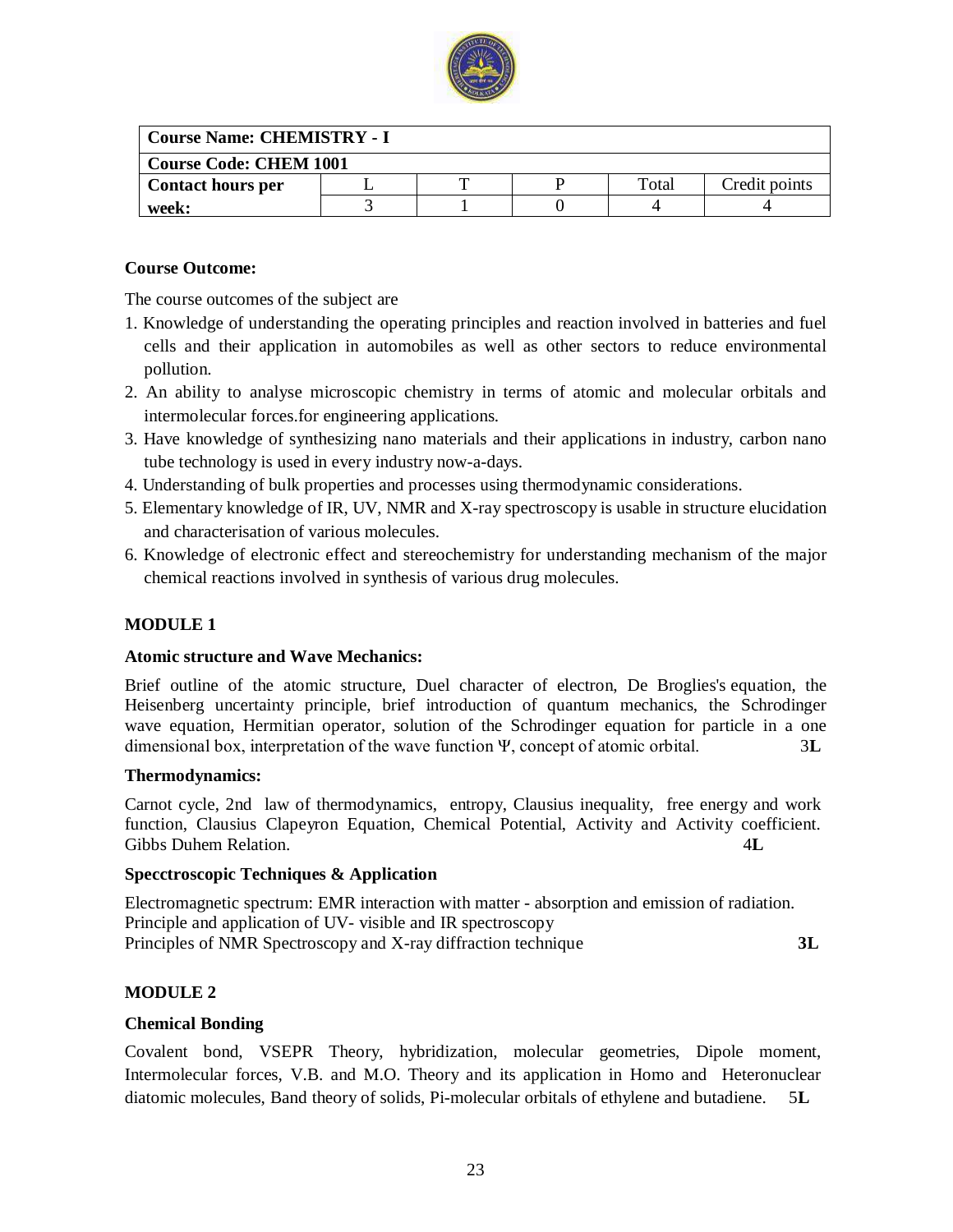

### **Periodicity**

Effective nuclear charge, electronic configurations, atomic and ionic sizes, ionization energies, electron affinity and electro-negativity, inert pair effect. **3L**

### **Ionic Equilibria**

Acid Base Equilibria, Salt Hydrolysis and Henderson Equation, Buffer solutions, pH indicator, Common ion Effect, Solubility product, Fractional Precipitation. **2L**

### **MODULE 3**

### **Conductance**

Conductance of electrolytic solutions, Strong and Weak electrolytes, effect of temperature and concentration. Kohlrausch's law of independent migration of ions, transport numbers and hydration of ions. Application of conductance Acid-base and precipitation titration. **3L**

### **Electrochemical Cell**

Thermodynamic derivation of Nernst equation, Electrode potential and its application to predict redox reaction; Standard Hydrogen Electrode, Reference electrode, cell configuration, half-cell reactions, evaluation of thermodynamic functions; Reversible and Irreversible cells; Electrochemical corrosion.

Electrochemical Energy Conversion: Primary & Secondary batteries, Fuel Cells. **4L** 

### **Reaction dynamics**

Rate Laws, Order & Molecularity; zero, first and second order kinetics. Pseudo-unimolecular reaction, Arrhenius equation.

Mechanism and theories of reaction rates (Transition state theory, Collison theory).

Catalysis: Homogeneous catalysis (Definition, example, mechanism, kinetics). **3L**

### **MODULE 4**

### **Stereochemistry**

Representations of 3- dimensional structures, structural isomers and stereoisomers, configurations and symmetry and chirality, enantiomers, diastereomers, optical activity, absolute configurations and conformational analysis. **4L**

### **Structure and reactivity of Organic molecule**

Inductive effect, resonance, hyperconjugation, electromeric effect, carbocation, carbanion, free radicals, aromaticity. **3L**

### **Organic reactions and synthesis of drug molecule (4 lectures)**

Introduction to reaction mechanisms involving substitution, addition, elimination and oxidationreduction reactions. Synthesis of commonly used drug molecules. **3L**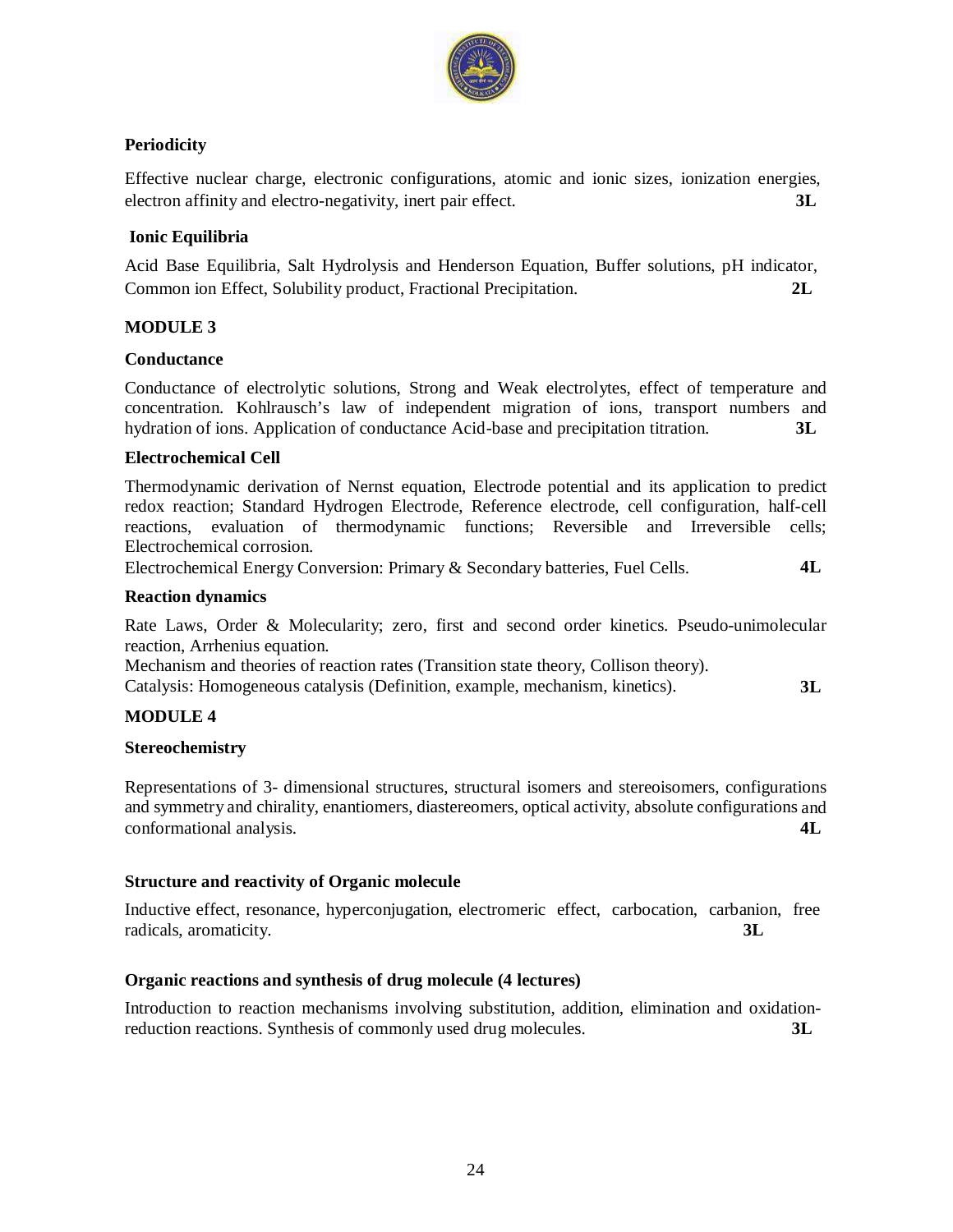

### **TEXT BOOKS**

- 1. Atkins' Physical Chemistry, P.W. Atkins  $(10^{th}$  Edition)
- 2. Organic Chemistry, I. L. Finar, Vol-1  $(6^{th}$  Edition)
- 3. Engineering Chemistry, Jain & Jain,( $16^{th}$  Edition)
- 4. Fundamental Concepts of Inorganic Chemistry, A. K. Das,  $(2^{nd}$  Edition)
- 5. Engineering Chemistry -I, Gourkrishna Dasmohapatra, (3<sup>rd</sup> Edition)

### **REFERENCE BOOKS**

- 1. General & Inorganic Chemistry, R. P. Sarkar
- 2. Physical Chemistry, P. C. Rakshit,  $(7^{th}$  Edition)
- 3. Organic Chemistry, Morrison & Boyd,  $(7^{th}$  Edition)
- 4. Fundamentals of Molecular Spectroscopy, C.N. Banwell, (4<sup>th</sup> Edition)
- 5. Physical Chemistry, G. W. Castellan,  $(3<sup>rd</sup> Edition)$
- 6. Basic Stereo chemistry of Organic Molecules, Subrata Sen Gupta,  $(1<sup>st</sup> Edition)$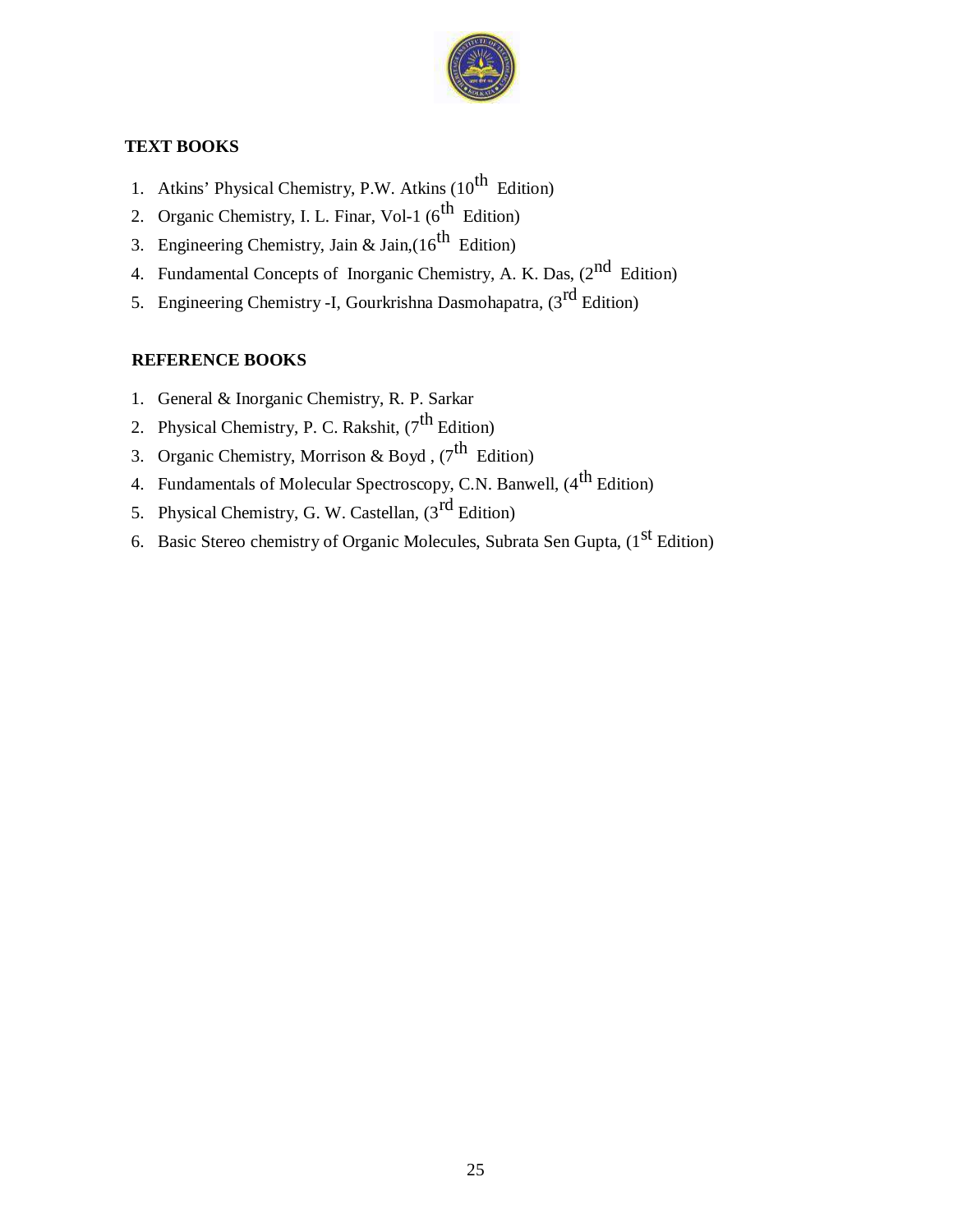

### **Course Name**: **MATHEMATICS-II**

### **Course Code**: **MATH 1201**

| Contact hours per week: |  | Total | <b>Credit Points</b> |
|-------------------------|--|-------|----------------------|
|                         |  |       |                      |
|                         |  |       |                      |
|                         |  |       |                      |

### **Course Outcomes:**

- 1. Demonstrate the knowledge of probabilistic approaches to solve wide range of engineering problem.
- 2. Recognize probability distribution for discrete and continuous variables to quantify physical and engineering phenomenon.
- 3. Develop numerical techniques to obtain approximate solutions to mathematical problems where analytical solutions are not possible to evaluate.
- 4. Analyze certain physical problems that can be transformed in terms of graphs and trees and solving problems involving searching, sorting and such other algorithms.
- 5. Apply techniques of Laplace Transform and its inverse in various advanced engineering problems.
- 6. Interpret differential equations and reduce them to mere algebraic equations using Laplace Transform to solve easily.

### **Detailed Syllabus:**

### **Module I: [10L]**

**Basic Probability:** Random experiment, Sample space and events, Classical and Axiomatic definition of probability, Addition and Multiplication law of probability, Conditional probability, Bayes' Theorem, Random variables, General discussion on discrete and continuous distributions, Expectation and Variance, Examples of special distribution: Binomial and Normal Distribution.

### **Module II: [10L]**

**Basic Numerical Methods:** Solution of non-linear algebraic and transcendental equations: Bisection Method, Newton-Raphson Method, Regula-Falsi Method. Solution of linear system of equations: Gauss Elimination Method, Gauss-Seidel Method, LU Factorization Method, Matrix Inversion Method. Solution of Ordinary differential equations: Euler's Method, Modified Euler's Method, Runge-Kutta Method of 4th order.

### **Module III: [10L]**

**Basic Graph Theory:** Graph, Digraph, Weighted graph, Connected and disconnected graphs, Complement of a graph, Regular graph, Complete graph, Sub-graph, Walk, Path, Circuit, Euler Graph, Cut sets and cut vertices, Matrix representation of a graph, Adjacency and incidence matrices of a graph, Graph isomorphism, Bipartite graph, Dijkstra's Algorithm for shortest path problem. Definition and properties of a Tree, Binary tree and its properties, Spanning tree of a graph, Minimal spanning tree, Determination of spanning trees using BFS and DFS algorithms, Determination of minimal spanning tree using Kruskal's and Prim's algorithms.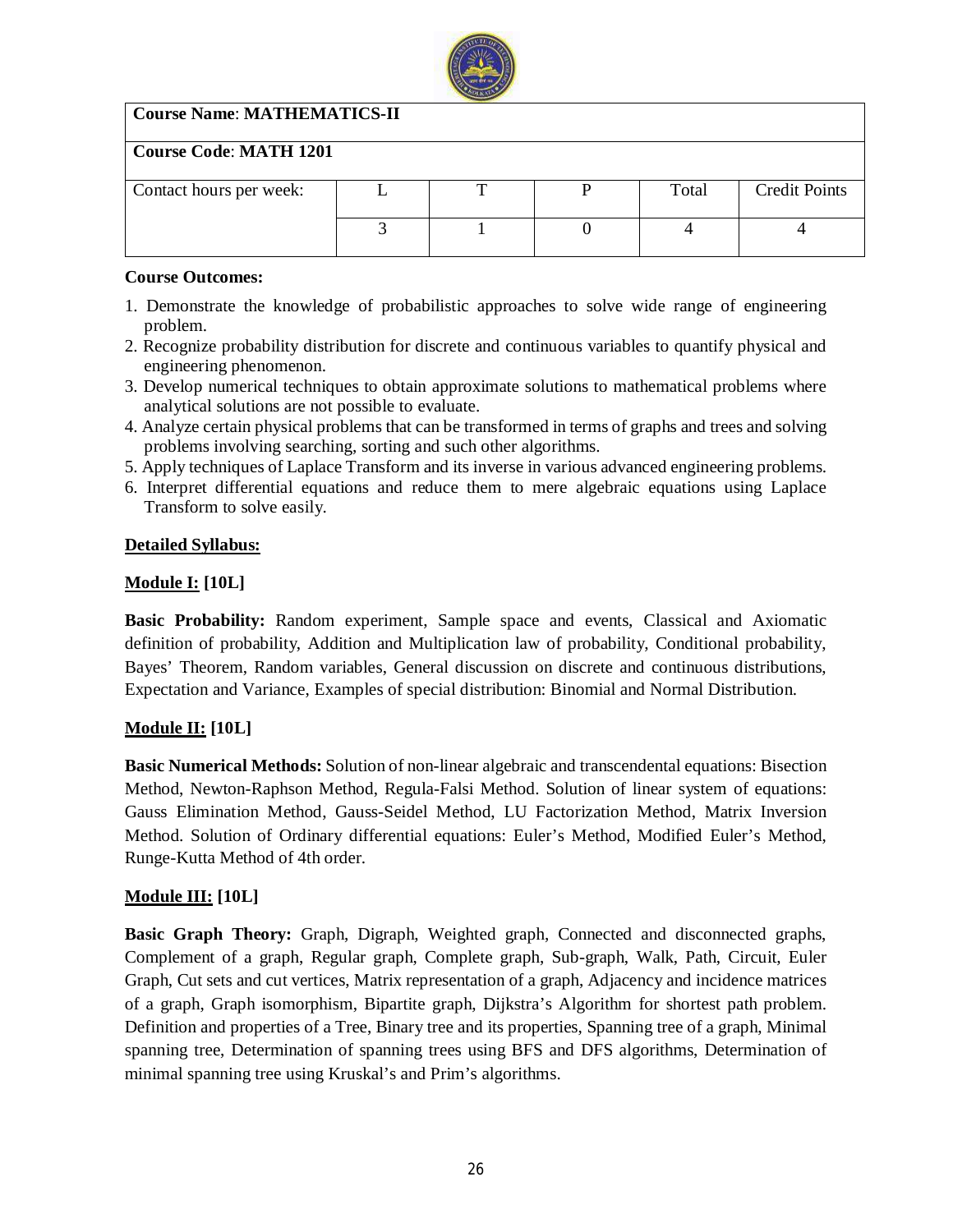

### **Module IV: [10L]**

**Laplace Transformation:** Basic ideas of improper integrals, working knowledge of Beta and Gamma functions (convergence to be assumed) and their interrelations. Introduction to integral transformation, Functions of exponential order, Definition and existence of Laplace Transform(LT) (statement of initial and final value theorem only), LT of elementary functions, Properties of Laplace Transformations , Evaluation of sine , cosine and exponential integrals using LT, LT of periodic and step functions, Definition and properties of inverse LT, Convolution Theorem (statement only) and its application to the evaluation of inverse LT, Solution of linear ODEs with constant coefficients (initial value problem) using LT

### **References:**

- 1. Advanced Engineering Mathematics, E.Kreyszig, Wiley Publications
- 2. Introduction to Probability and Statistics for Engineers and Scientists, S.Ross, Elsevier
- 3. Introductory methods of Numerical Analysis, S.S. Sastry, PHI learning
- 4. Introduction to Graph Theory, D. B. West, Prentice-Hall of India
- 5. Engineering Mathematics, B.S. Grewal, S. Chand & Co.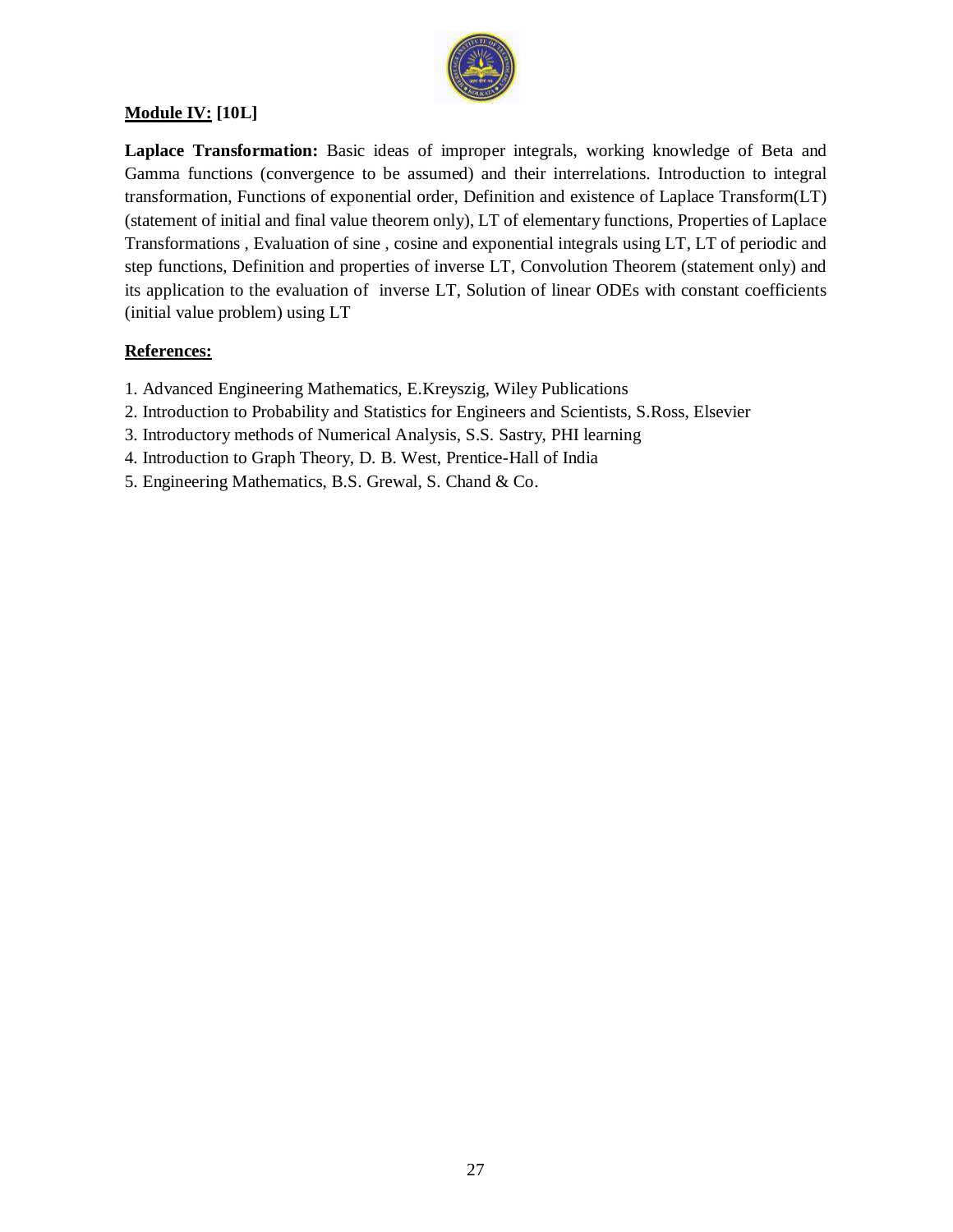

| Course Name: BASIC ELECTRICAL ENGINEERING |  |  |  |       |                      |
|-------------------------------------------|--|--|--|-------|----------------------|
| Course Code: ELEC 1001                    |  |  |  |       |                      |
| <b>Contact Hours per</b>                  |  |  |  | Total | <b>Credit Points</b> |
| week                                      |  |  |  |       |                      |

### **Course Outcomes:**

After attending the course, the students will be able to

- 1. Analyse DC electrical circuits using KCL, KVL and network theorems like Superposition Theorem, Thevenin's Theorem, Norton's Theorem and Maximum Power Transfer Theorem.
- 2. Analyse DC Machines; Starters and speed control of DC motors.
- 3. Analyse magnetic circuits.
- 4. Analyse single and three phase AC circuits.
- 5. Analyse the operation of single phase transformers.
- 6. Analyse the operation of three phase induction motors.

### **Module-I:**

**DC Network Theorem:** Kirchhoff's laws, Nodal analysis, Mesh analysis, Superposition theorem, Thevenin's theorem, Norton's theorem, Maximum power transfer theorem, Star-Delta conversion.  $[6L]$ 

**Electromagnetism:** Review of magnetic flux, Force on current carrying conductors, Magnetic circuit analysis, Self and Mutual inductance, B-H loop, Hysteresis and Eddy current loss, Lifting power of magnet. [5L]

### **Module-II**

**AC single phase system:** Generation of alternating emf, Average value, RMS value, Form factor, Peak factor, representation of an alternating quantity by a phasor, phasor diagram, AC series, parallel and series-parallel circuits, Active power, Reactive power, Apparent power, power factor, Resonance in RLC series and parallel circuit. [10L]

### **Module-III**

**Three phase system:** Generation of three-phase AC power, Balanced three phase system, delta and star connection, relationship between line and phase quantities, phasor diagrams, power measurement by two wattmeter method. [4L]

**DC Machines:** Construction, EMF equation, Principle of operation of DC generator, Open circuit characteristics, External characteristics, Principle of operation of DC motor, speed-torque characteristics of shunt and series machine, starting of DC motor, speed control of DC motor.

[7L]

### **Module-IV**

**Transformer:** Construction, EMF equation, no load and on load operation and their phasor diagrams, Equivalent circuit, Regulation, losses of a transformer, Open and Short circuit tests, Efficiency, Introduction to three phase transformer. [6L]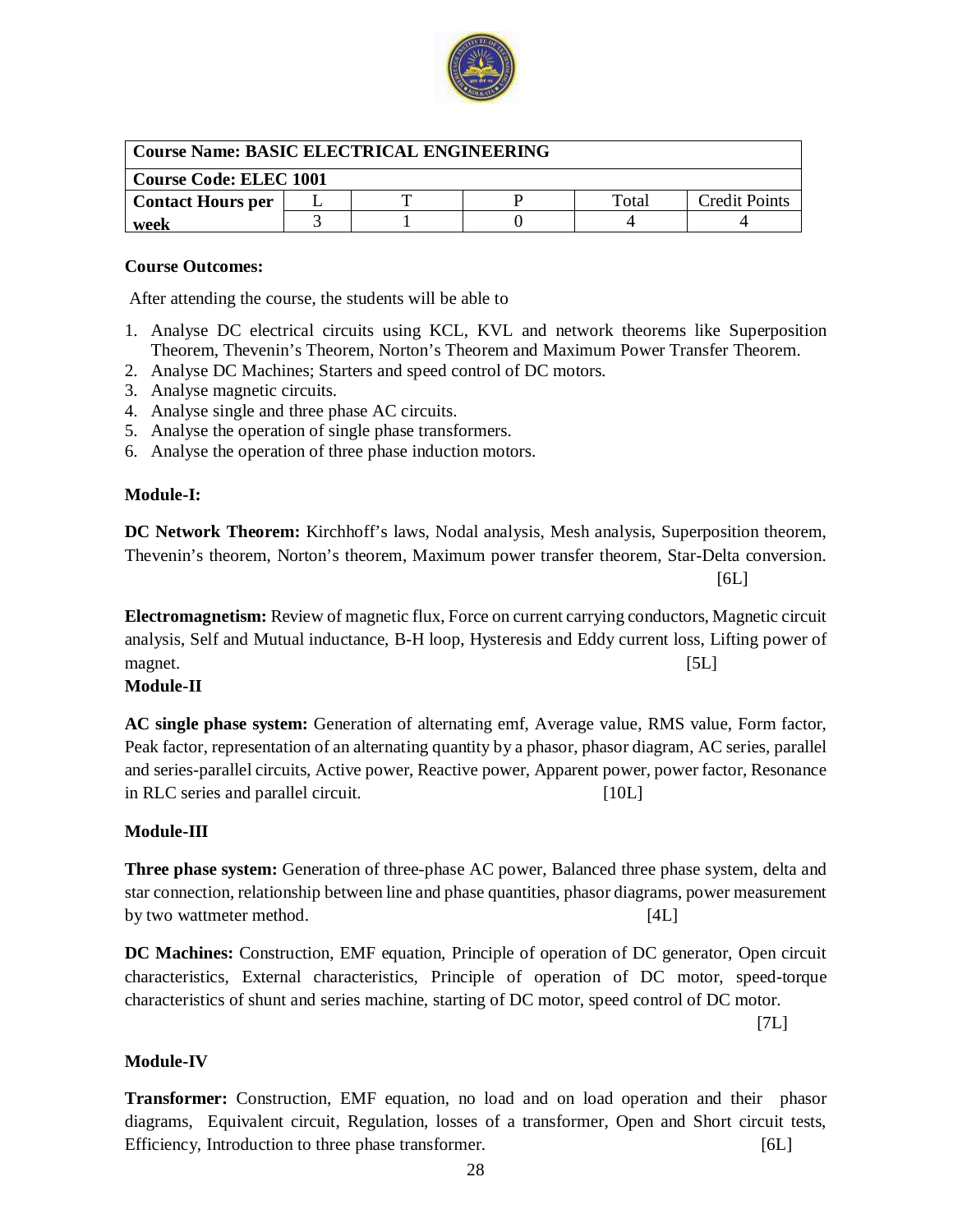

**Three-phase induction motor:** Concept of rotating magnetic field, Principle of operation, Construction, Equivalent circuit and phasor diagram, torque-speed/slip characteristics. [4L]

### **Text Books:**

- 1. Basic Electrical engineering, D.P Kothari & I.J Nagrath, TMH, Second Edition
- 2. Basic Electrical Engineering, V.N Mittle & Arvind Mittal, TMH, Second Edition
- 3. Basic Electrical Engineering, Hughes
- 4. Electrical Technology, Vol-I,Vol-II,Surinder Pal Bali, Pearson Publication
- 5. A Text Book of Electrical Technology, Vol. I & II, B.L. Theraja, A.K. Theraja, S.Chand & Company

### **Reference Books:**

- 1. Electrical Engineering Fundamentals, Vincent Del Toro, Prentice-Hall
- 2. Advance Electrical Technology, H.Cotton, Reem Publication
- 3. Basic Electrical Engineering, R.A. Natarajan, P.R. Babu, Sictech Publishers
- 4. Basic Electrical Engineering, N.K. Mondal, Dhanpat Rai
- 5. Basic Electrical Engineering, Nath & Chakraborti
- 6. Fundamental of Electrical Engineering, Rajendra Prasad, PHI, Edition 2005.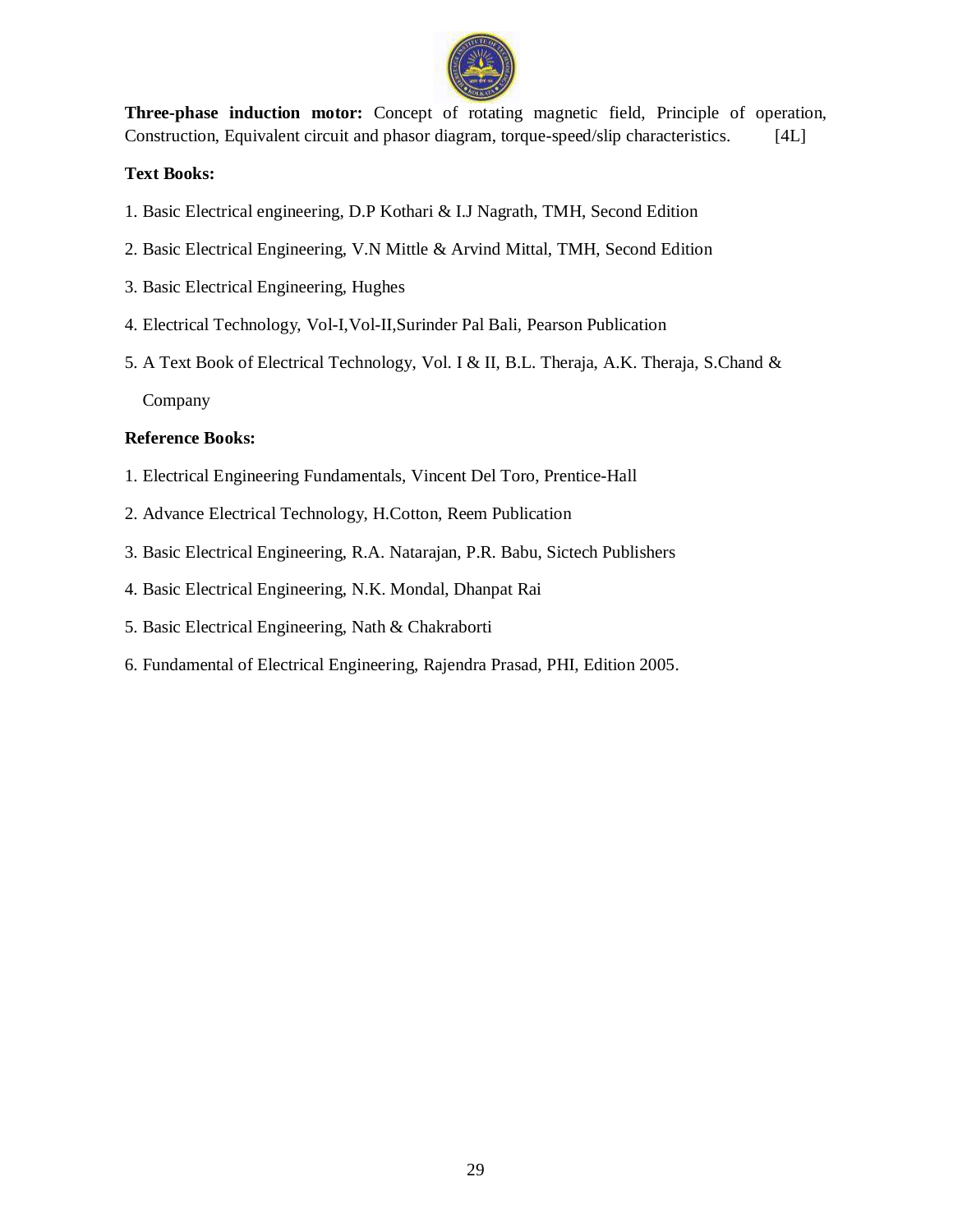

| <b>Course Name: BUSINESS ENGLISH</b> |  |  |  |       |                      |  |
|--------------------------------------|--|--|--|-------|----------------------|--|
| <b>Course Code: HMTS 1202</b>        |  |  |  |       |                      |  |
| <b>Contact Hours per</b>             |  |  |  | Total | <b>Credit Points</b> |  |
| week                                 |  |  |  |       |                      |  |

### **Course Outcome:**

The learner will

- 1. Acquire competence in using English language to communicate.
- 2. Be aware of the four essential skills of language usage-listening, speaking, reading and writing.
- 3. Be adept at using various modes of written communication at work.
- 4. Attain the skills to face formal interview sessions.
- 5. Write reports according to various specifications.
- 6. Acquire the skill to express with brevity and clarity

### Module- I (6hrs.)

Grammar (Identifying Common Errors in Writing)

- Subject-verb agreement
- Noun-pronoun agreement
- Misplaced Modifiers
- Articles
- Prepositions
- Redundancies

### Module- II (6hrs.)

Basic Writing Strategies

Sentence Structures

- Use of phrases and clauses in sentences
- Creating coherence
- Organizing principles –accuracy, clarity, brevity
- Techniques for writing precisely
- Different styles of writing: descriptive, narrative, expository
- Importance of proper punctuation

### Module- III (8hrs)

Business Communication- Scope & Importance

Writing Formal Business Letters: Form and Structure- Parts of a Business letter, Business Letter Formats, Style and Tone, Writing strategies.

Organizational Communication: Agenda & minutes of a meeting, Notice, Memo, Circular

Organizing e-mail messages, E-mail etiquette

Job Application Letter: Responding to Advertisements and Forced Applications, Qualities of wellwritten Application Letters: The You-Attitude, Length, Knowledge of Job Requirement, Reader-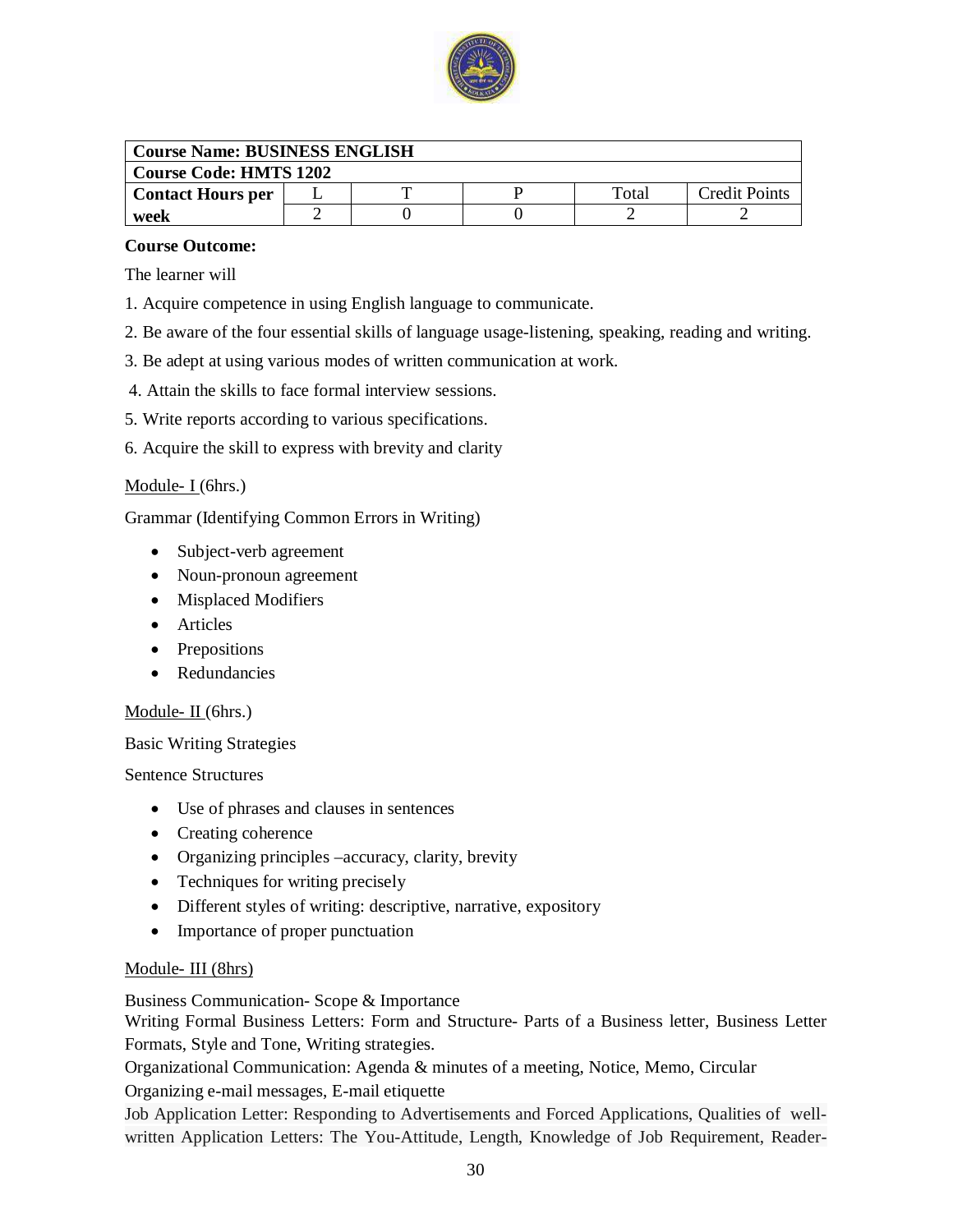

Benefit Information, Organization, Style, Mechanics – Letter Plan: Opening Section, Middle Section, Closing Section

Resume and CV: Difference, Content of the Resume – Formulating Career Plans: Self Analysis, Career Analysis, Job Analysis, Matching Personal Needs with Job Profile – Planning your Resume – Structuring the Resume: Chronological Resume, The Functional Resume, Combination of Chronological and Functional Resume, Content of the Resume: Heading, Career Goal or Objectives, Education, Work Experience, Summary of Job Skills/Key Qualifications, Activities, Honors and Achievements, Personal Profile, Special Interests, References

### Module- IV (6hrs)

Writing skills

- Comprehension: Identifying the central idea, inferring the lexical and contextual meaning, comprehension passage - practice
- Paragraph Writing: Structure of a paragraph, Construction of a paragraph, Features of a paragraph, Writing techniques/ developing a paragraph.
- Précis: The Art of Condensation- some working principles and strategies. Practice sessions of writing précis of given passages.
- Essay Writing: Characteristic features of an Essay, Stages in Essay writing, Components comprising an Essay, Types of Essays-Argumentative Essay, Analytical Essay, Descriptive Essays, Expository Essays, Reflective Essays

### **References:**

- 1. Theories of Communication: A Short Introduction, Armand Matterlart and Michele Matterlart, Sage Publications Ltd.
- 2. Professional Writing Skills, Chan, Janis Fisher and Diane Lutovich. San Anselmo, CA: Advanced Communication Designs.
- 3. Hauppauge, Geffner, Andrew P. Business English, New York: Barron's Educational Series.
- 4. Kalia, S. &Agarwal,S. Business Communication,Wiley India Pvt. Ltd., New Delhi, 2015
- 5. Mukherjee, H.S., Business Communication- Connecting at work., Oxford University Press. 2 nd Edition.2015
- 6. Raman, M. and Sharma, S., Technical Communication: Principles and Practice, 2nd Ed., 2011.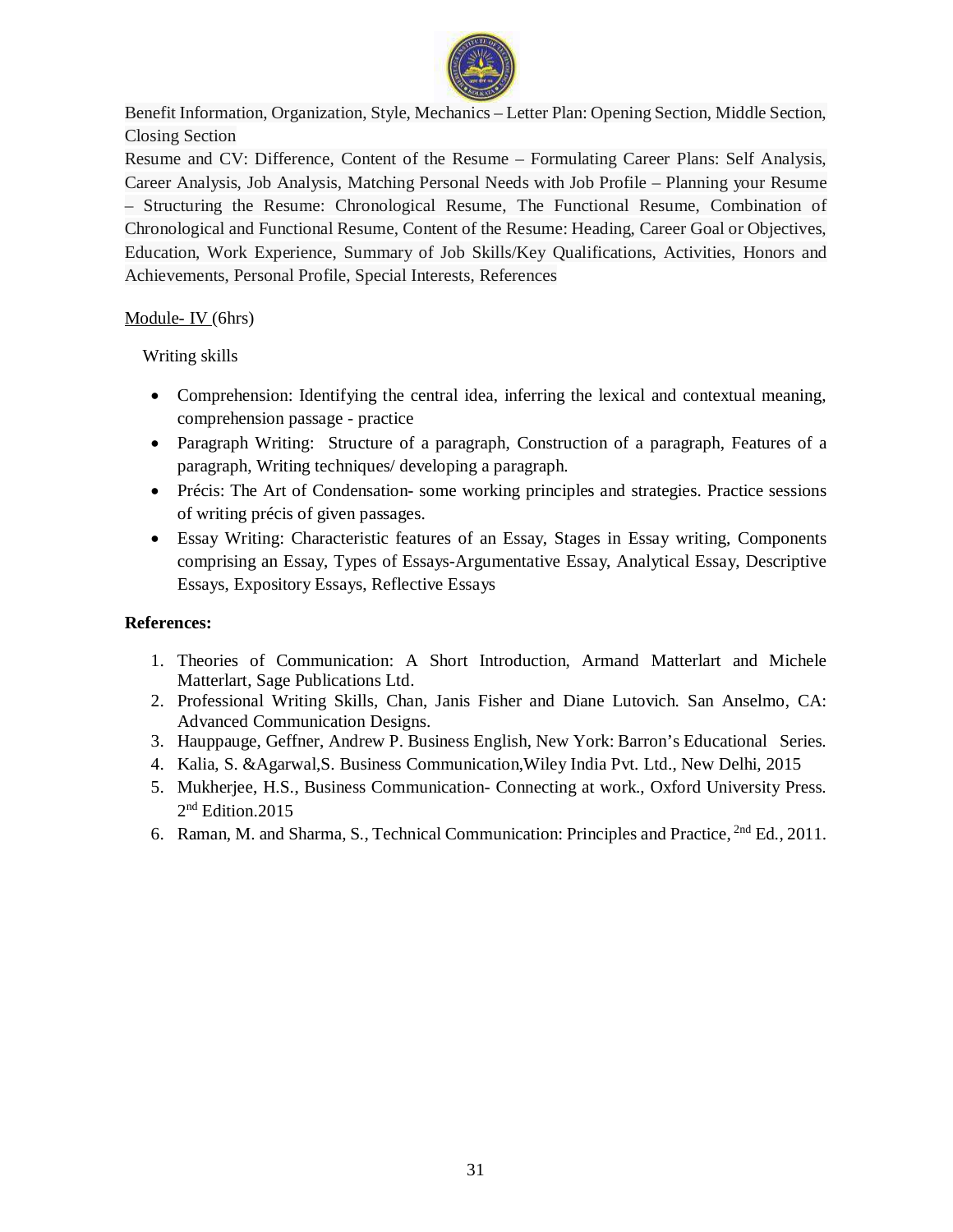

| <b>Course Name: CHEMISTRY LAB</b> |  |  |  |       |                      |  |
|-----------------------------------|--|--|--|-------|----------------------|--|
| <b>Course Code: CHEM 1051</b>     |  |  |  |       |                      |  |
| <b>Contact Hours per</b>          |  |  |  | Total | <b>Credit Points</b> |  |
| week                              |  |  |  |       |                      |  |
|                                   |  |  |  |       |                      |  |

### **Course outcome:**

The course outcomes of the subject are

1. Knowledge to estimate the hardness of water which is required to determine the usability of water used in industries.

2. Estimation of ions like  $Fe^{2+}$ ,  $Cu^{2+}$  and Cl<sup>-</sup> present in water sample to know the composition of industrial water.

3. Study of reaction dynamics to control the speed and yield of various manufactured goods produced in polymer, metallurgical and pharmaceutical industries.

4. Handling physico-chemical instruments like viscometer, stalagmometer, pH-meter, potentiometer and conductometer.

5. Understanding the miscibility of solutes in various solvents required in paint, emulsion, biochemical and material industries.

6. Knowledge of sampling water can be employed for water treatment to prepare pollution free water.

### **List of Experiments:**

- 1. Estimation of iron using KMnO4 self indicator.
- 2. Iodometric estimation of  $Cu^{2+}$ .
- 3. Determination of Viscosity.
- 4. Determination of surface tension.
- 5. Adsorption of acetic acid by charcoal.
- 6. Potentiometric determination of redox potentials.
- 7. Determination of total hardness and amount of calcium and magnesium separately in a given water sample.
- 8. Determination of the rate constant for acid catalyzed hydrolysis of ethyl acetate.
- 9. Heterogeneous equilibrium (determination of partition coefficient of acetic acid in n butanol and water mixture).
- 10. Conductometric titration for the determination of strength of a given HCl solution against a standard NaOH solution.
- 11. pH-metric titration for determination of strength of a given HCl solution against a standard NaOH solution.
- 12. Determination of chloride ion in a given water sample by Argentometric method (using chromate indicator solution)

### **Reference Books:**

- 1. Vogel's Textbook of Quantitative Chemical Analysis-G. H. Jeffery, J. Bassett, J. Mendham, R. C. Denney.
- 2. Advanced Practical Chemistry- S. C. Das
- 3. Practicals in Physical Chemistry- P. S. Sindhu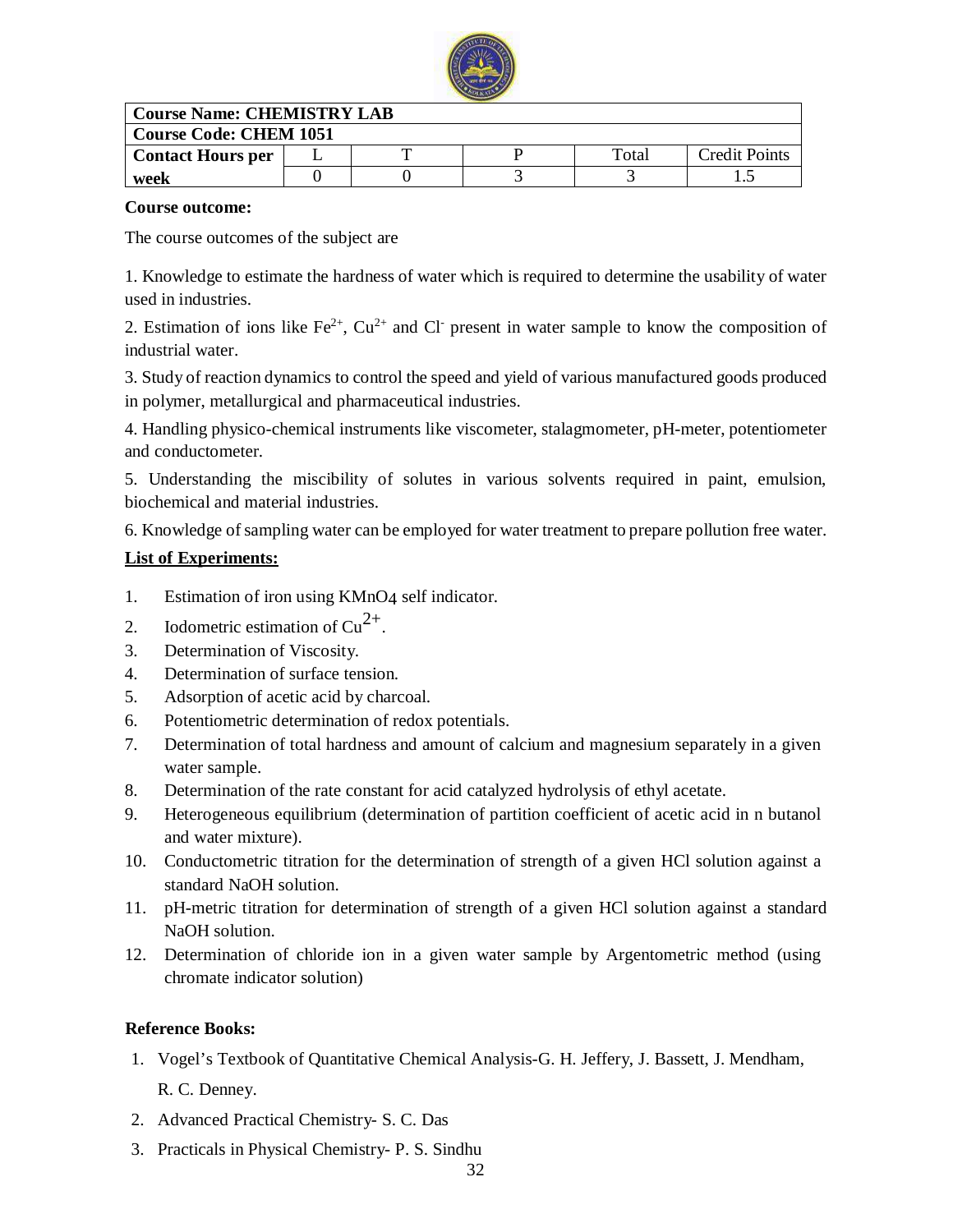

| Course Name: BASIC ELECTRICAL ENGINEERING LAB |  |  |  |       |                      |  |
|-----------------------------------------------|--|--|--|-------|----------------------|--|
| Course Code: ELEC 1051                        |  |  |  |       |                      |  |
| l Contact hours                               |  |  |  | Total | <b>Credit Points</b> |  |
| per week:                                     |  |  |  |       |                      |  |

### **Course Outcomes:** The students are expected to

- 1. Get an exposure to common electrical apparatus and their ratings.
- 2. Make electrical connections by wires of appropriate ratings.
- 3. Understand the application of common electrical measuring instruments.
- 4. Understand the basic characteristics of different electrical machines.

### **List of Experiments:**

- 1. Characteristics of Fluorescent lamps
- 2. Characteristics of Tungsten and Carbon filament lamps
- 3. Verification of Thevenin's & Norton's theorem.
- 4. Verification of Superposition theorem
- 5. Verification of Maximum Power Transfer theorem
- 6. Calibration of ammeter and voltmeter.
- 7. Open circuit and Short circuit test of a single phase Transformer.
- 8. Study of R-L-C Series / Parallel circuit
- 9. Starting and reversing of speed of a D.C. shunt Motor
- 10. Speed control of DC shunt motor.
- 11. No load characteristics of D.C shunt Generators
- 12. Measurement of power in a three phase circuit by two wattmeter method.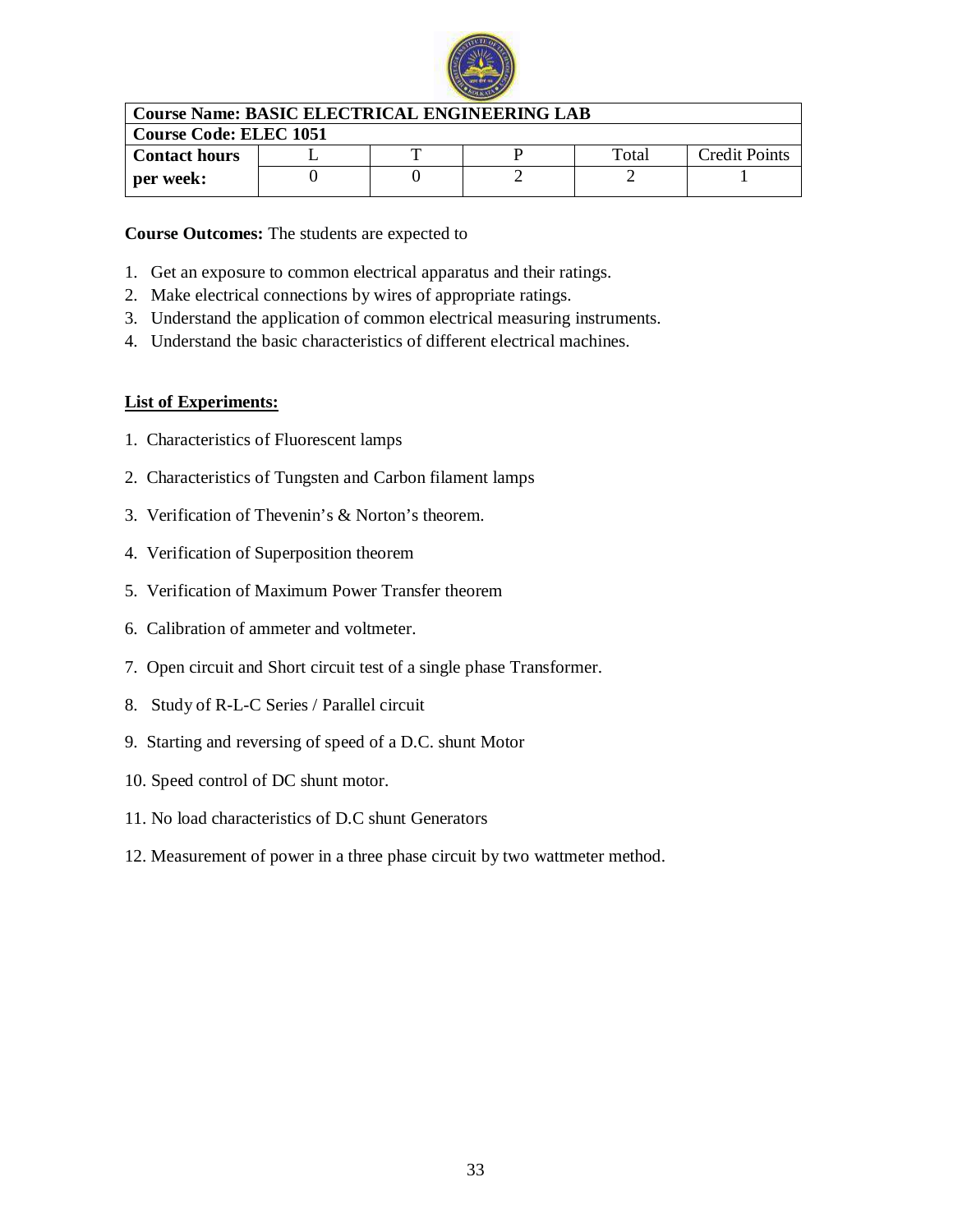

| <b>Course Name: ENGINEERING GRAPHICS &amp; DESIGN</b> |  |  |  |       |               |  |
|-------------------------------------------------------|--|--|--|-------|---------------|--|
| <b>Course Code: MECH 1052</b>                         |  |  |  |       |               |  |
| <b>Contact hours</b>                                  |  |  |  | Total | Credit Points |  |
| per week:                                             |  |  |  |       |               |  |

### **Course Outcomes:**

After going through the course, the students will be able

- 1. To understand the meaning of engineering drawing.
- 2. To have acquaintance with the various standards (like lines, dimensions, scale etc.) and symbols followed in engineering drawing.
- 3. To represent a 3-D object into 2-D drawing with the help of orthographic and isometric projections.
- 4. To read and understand projection drawings.
- 5. To draw the section view and true shape of a surface when a regular object is cut by a section plane.
- 6. To use engineering drawing software (CAD).

### **Lecture Plan (13 L)**

| 1. Importance and principles of engineering drawing                                  | (1 L) |
|--------------------------------------------------------------------------------------|-------|
| 2. Concepts of Conic sections and Scale                                              | (1 L) |
| 3. Introduction to concept of projection (Projections of points, lines and surfaces) | (4L)  |
| 4. Definitions of different solids and their projections                             | (1 L) |
| 5. Section of solids and sectional view                                              | (1 L) |
| 6. Isometric projection                                                              | (2 L) |
| 7. Introduction to CAD                                                               | (2 L) |
| 8. Viva Voce                                                                         | (1 L) |
|                                                                                      |       |

### **Detailed contents of Lab hours (52 hrs)**

### **Module 1: Introduction to Engineering Drawing** covering**,**

Principles of Engineering Graphics and their significance, usage of Drawing instruments, lines, lettering & dimensioning, Conic section like Ellipse (General method only); Involute; Scales – Plain, Diagonal. (4 hrs + 4 hrs)

### **Module 2: Orthographic Projections** covering**,**

Principles of Orthographic Projections - Conventions - Projections of Points and lines inclined to both planes; Projections on Auxiliary Planes. Projection of lamina.  $(4 \text{ hrs} + 4 \text{ hrs} + 4 \text{ hrs})$ 

### **Module 3: Projections of Regular Solids** covering,

those inclined to both the Planes-Auxiliary Views.  $(4 \text{ hrs} + 4 \text{ hrs})$ 

### **Module 4: Sections and Sectional Views of Right Angular Solids** covering**,**

Prism, Cylinder, Pyramid, Cone – Auxiliary Views; Development of surfaces of Right Regular Solids - Prism, Pyramid, Cylinder and Cone; Draw the sectional orthographic views of geometrical solids. (4 hrs)

### **Module 5: Isometric Projections** covering**,**

Principles of Isometric projection – Isometric Scale, Isometric Views, Conventions; Isometric Views of lines, Planes, Simple and compound Solids; Conversion of Isometric Views to Orthographic Views and Vice-versa, Conventions. (4 hrs + 4 hrs)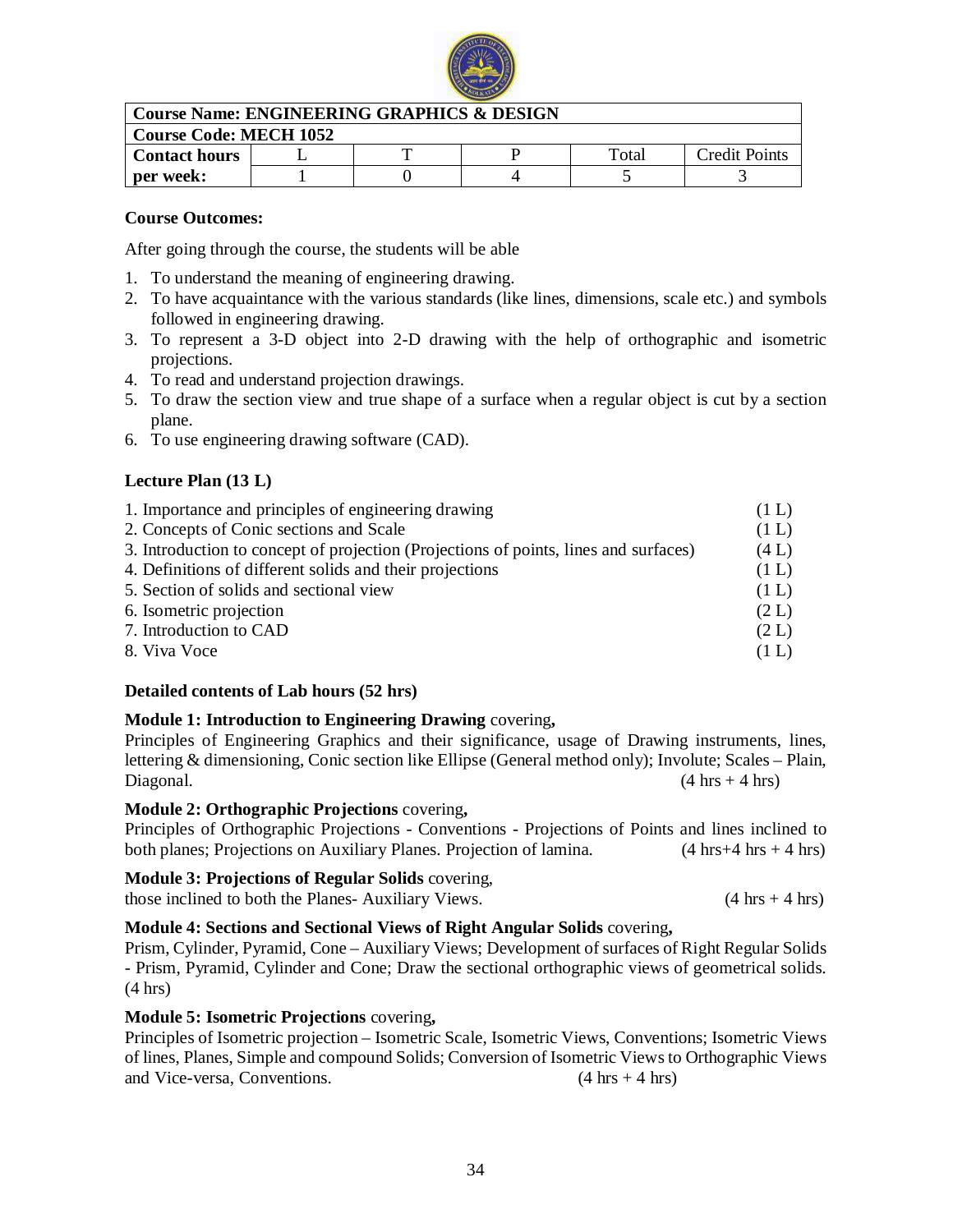# **Module 6: Overview of Computer Graphics** covering,

listing the computer technologies that impact on graphical communication, Demonstrating knowledge of the theory of CAD software [such as: The Menu System, Toolbars (Standard, Object Properties, Draw, Modify and Dimension), Drawing Area (Background, Crosshairs, Coordinate System), Dialog boxes and windows, Shortcut menus (Button Bars), The Command Line (where applicable), The Status Bar, Different methods of zoom as used in CAD, Select and erase objects.; Isometric Views of lines, Planes, Simple and compound Solids. (4 hrs)

### **Module 7: Customisation & CAD Drawing**

consisting of set up of the drawing page and the printer, including scale settings, Setting up of units and drawing limits; ISO and ANSI standards for coordinate dimensioning and tolerancing; Orthographic constraints, Snap to objects manually and automatically; Producing drawings by using various coordinate input entry methods to draw straight lines, Applying various ways of drawing circles; (2 hrs)

### **Annotations, layering & other functions covering**

applying dimensions to objects, applying annotations to drawings; Setting up and use of Layers, layers to create drawings, Create, edit and use customized layers; Changing line lengths through modifying existing lines (extend/lengthen); Printing documents to paper using the print command; orthographic projection techniques; Drawing sectional views of composite right regular geometric solids and project the true shape of the sectioned surface; Drawing annotation.

(2 hrs)

### **Module 6: Demonstration of a simple team design project that illustrates**

Geometry and topology of engineered components: creation of engineering models and their presentation in standard 2D blueprint form and as 3D wire-frame. (4 hrs)

### **References:**

1. Bhatt, N.D., Panchal V.M. & Ingle P.R., (2014) "Elementary Engineering Drawing"; Charotan Publishing House

2. Narayana, K.L. and Kannaaiah P "Engineering Graphics"; TMH

3. Lakshminarayanan, V. and Vaish Wanar, R.S "Engineering Graphics" Jain Brothers.

4. Shah, M.B. & Rana B.C. (2008), Engineering Drawing and Computer Graphics, Pearson Edication.

5. Agarwal B. & Agarwal C. M. (2012), Engineering graphics, TMH Publications.

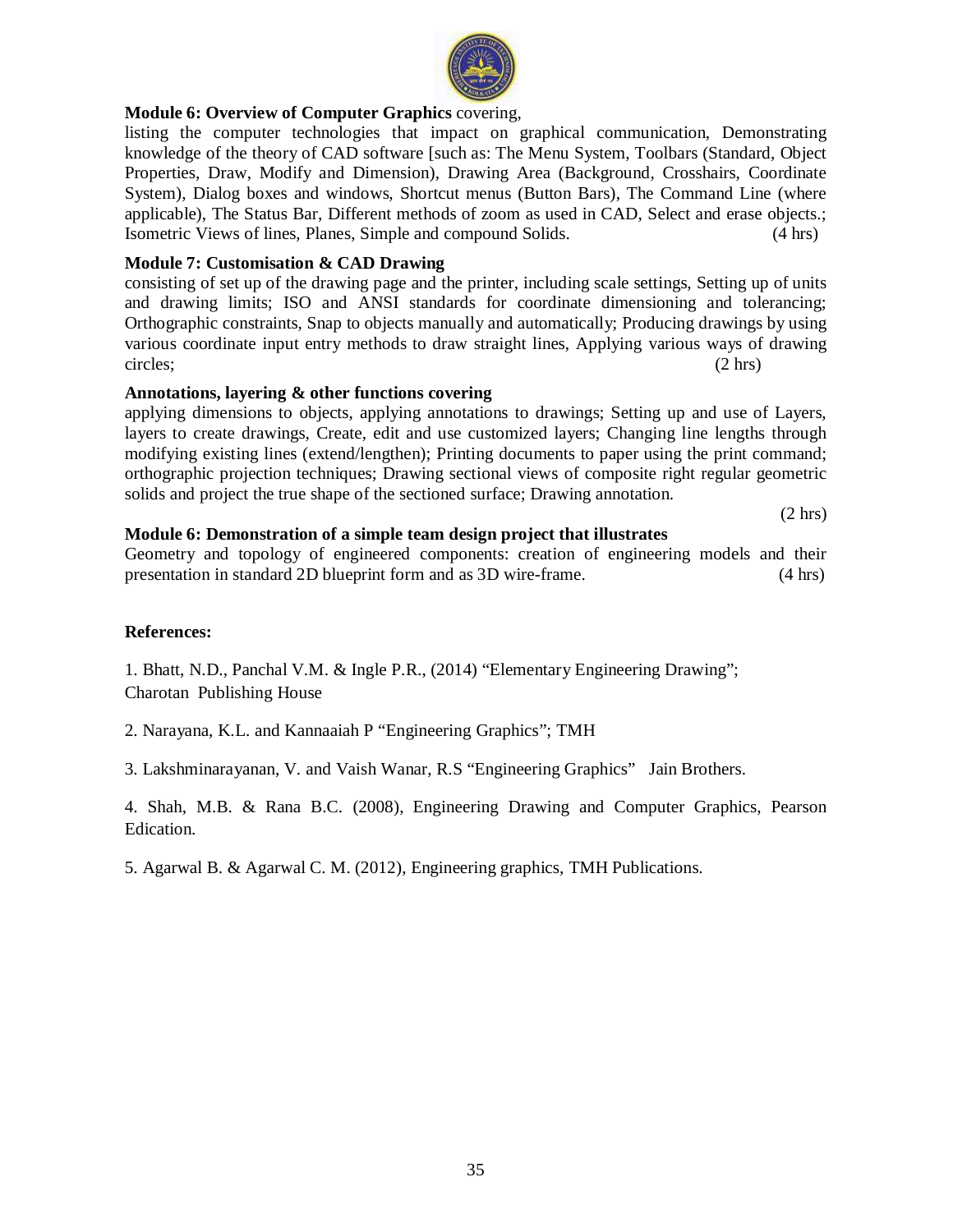

#### **Course Name: LANGUAGE LAB**

| <b>Course Code: HMTS 1252</b> |  |  |  |       |               |  |  |
|-------------------------------|--|--|--|-------|---------------|--|--|
| <b>Contact</b><br>hrs         |  |  |  | Total | Credit Points |  |  |
| per week:                     |  |  |  |       |               |  |  |

#### **Course Outcome:**

The learner will

- 1. Acquire the techniques to become an effective listener.
- 2. Acquire the skill to become an effortless speaker.
- 3. Organize and present information for specific audience.
- 4. Communicate to make a positive impact in professional and personal environment.
- 5. Engage in research and prepare authentic, formal, official documents.
- 6. Acquire reading skills for specific purpose.

#### Module- I (4hrs)

Listening Skills

- Principles of Listening: Characteristics, Stages.
- Types of Listening: Passive listening, Marginal or superficial listening, Projective Listening, Sensitive or Empathetic Listening, Active or Attentive listening.
- Guidelines for Effective Listening
- Barriers to Effective Listening
- Listening Comprehension

#### Module- II<sub>(8hrs)</sub>

• Interviewing

Types of Interviews, Format for Job Interviews: One-to-one and Panel Interviews, Telephonic Interviews, Interview through video conferencing.

 Interview Preparation Techniques, Frequently Asked Questions, Answering Strategies, Dress Code, Etiquette, Questions for the Interviewer, Simulated Interviews.

#### Module- III<sub>(6hrs)</sub>

- Public Speaking: The Speech Process: The Message, The Audience, The Speech Style, Encoding, Feedback.
- Characteristics of a good speech : content and delivery, structure of a speech
- Modes of delivery in public speaking: Impromptu, Extemporaneous, Prepared or Memorized, Manuscript.
- Conversation: Types of conversation: formal and informal, Strategies for effective conversation, Improving fluency.
- Situational conversation practice: Greetings and making introductions, Asking for information and giving instructions, agreeing and disagreeing.
- Conversational skills in the business scenario: One-to-one and Group communication, Gender and Culture Sensitivity, Etiquette, Sample Business Conversation, Telephonic Conversation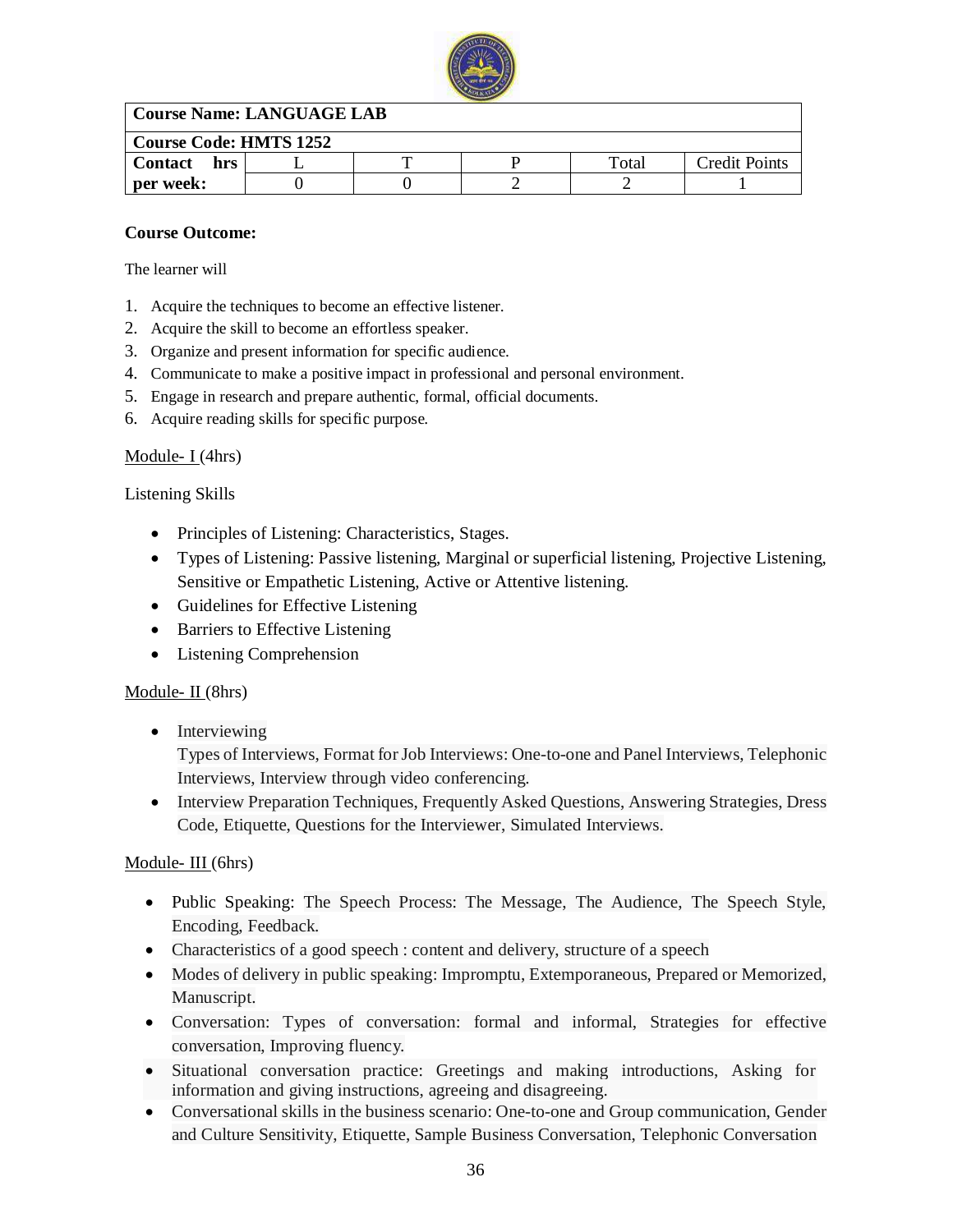## Module- IV (8hrs)



Presentation Skills

- Speaking from a Manuscript, Speaking from Memory, Impromptu Delivery, Extemporaneous Delivery, Analyzing the Audience, Nonverbal Dimensions of Presentation
- Organizing the Presentation: The Message Statement, Organizing the Presentation: Organizing the Speech to Inform, The Conclusion, Supporting Your Ideas – Visual Aids: Designing and Presenting Visual Aids, Selecting the Right Medium.
- Project Team/Group Presentations

#### **References:**

- 1. Carter, R. And Nunan, D. (Eds), The Cambridge guide to Teaching English to Speakers of Other Languages, CUP, 2001
- 2. Edward P. Bailey, Writing and Speaking At Work: A Practical Guide for Business Communication, Prentice Hall, 3<sup>rd</sup> Ed., 2004
- 3. Munter, M., Guide to Managerial Communication: Effective Business Writing and Speaking, Prentice Hall,  $5<sup>th</sup>$  Ed., 1999
- 4. Sen, S.,Mahendra,A. & Patnaik,P., Communication and Language Skills, Cambridge University Press, 2015
- 5. Locker,Kitty O. Business and Administrative Communication McGraw-Hill/ Irwin.
- 6. Chaney,L.and Martin,J., Intercultural Business Communication. Prentice Hall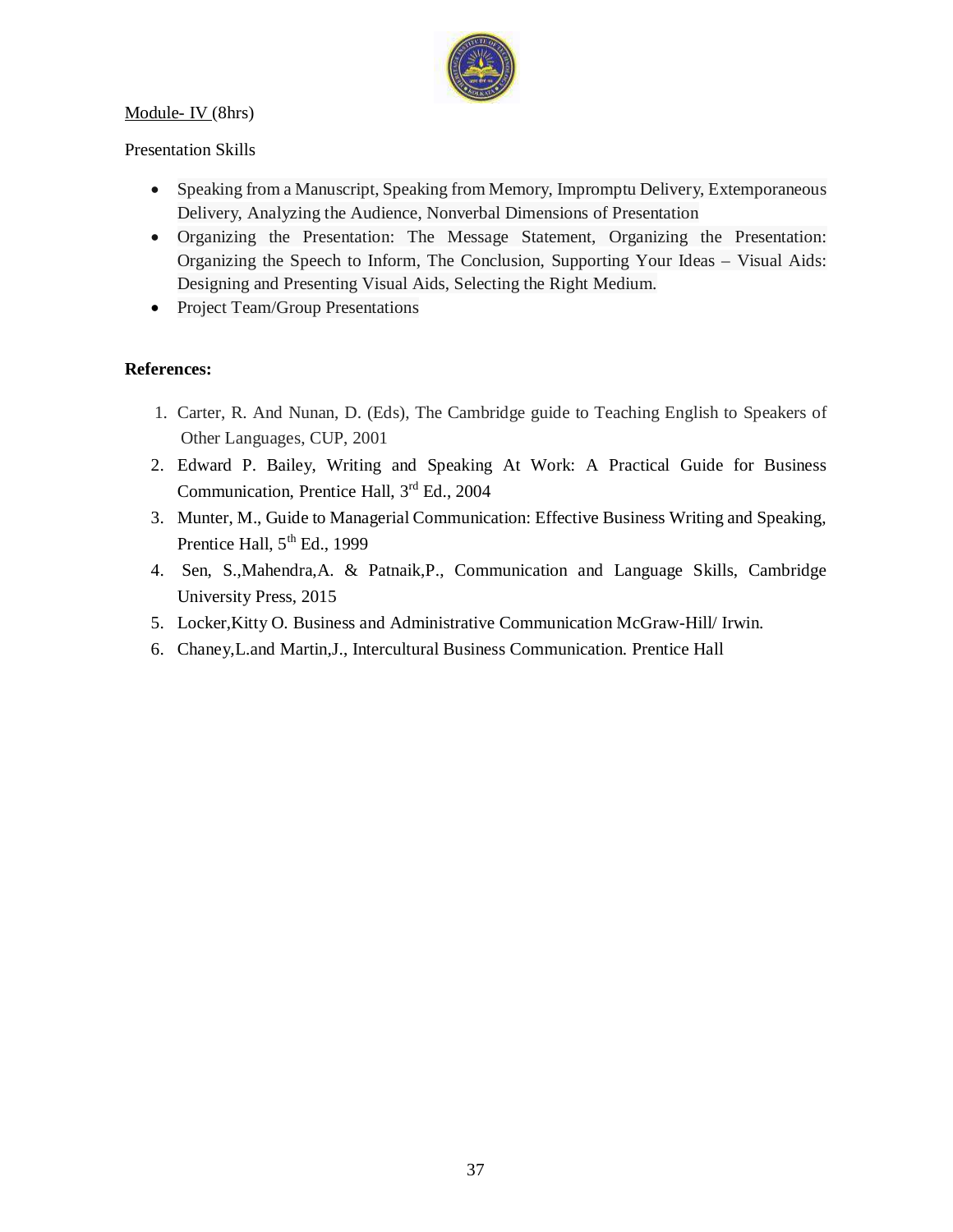

| <b>Course Name: COMMUNICATION FOR PROFESSIONALS</b> |  |  |  |       |                      |  |  |
|-----------------------------------------------------|--|--|--|-------|----------------------|--|--|
| <b>Course Code: HMTS 1011</b>                       |  |  |  |       |                      |  |  |
| Contact hrs                                         |  |  |  | Total | <b>Credit Points</b> |  |  |
| per week:                                           |  |  |  |       |                      |  |  |

#### **Course Outcome:**

Students will be able to

- 1. Write business letters and reports
- 2. Communicate in an official and formal environment.
- 3. Effectively use the various channels of communication at work place.
- 4. Use language as a tool to build bridges and develop interpersonal relations in multi-cultural environment.
- 5. Learn to articulate opinions and views with clarity.
- 6. Use various techniques of communication for multiple requirements of globalized workplaces.

#### Module-  $I(9hrs.)$

Introduction to Linguistics

- Phonetics- Vowel and Consonant Sounds (Identification & Articulation)
- Word- stress, stress in connected speech
- Intonation (Falling and Rising Tone)
- Voice Modulation
- Accent Training
- Vocabulary Building
- The concept of Word Formation
- Root words from foreign languages and their use in English
- Acquaintance with prefixes and suffixes from foreign languages in English to form derivatives
- Synonyms, Antonyms and standard abbreviations

#### Module-  $II(10)$ hrs.)

#### Communication Skills

- Definition, nature & attributes of Communication
- Process of Communication
- Models or Theories of Communication
- Types of Communication
- Levels or Channels of Communication
- Barriers to Communication

#### Module- III (10hrs.)

#### Professional Writing Skills

Letter Writing : Importance, Types , Process, Form and Structure, Style and Tone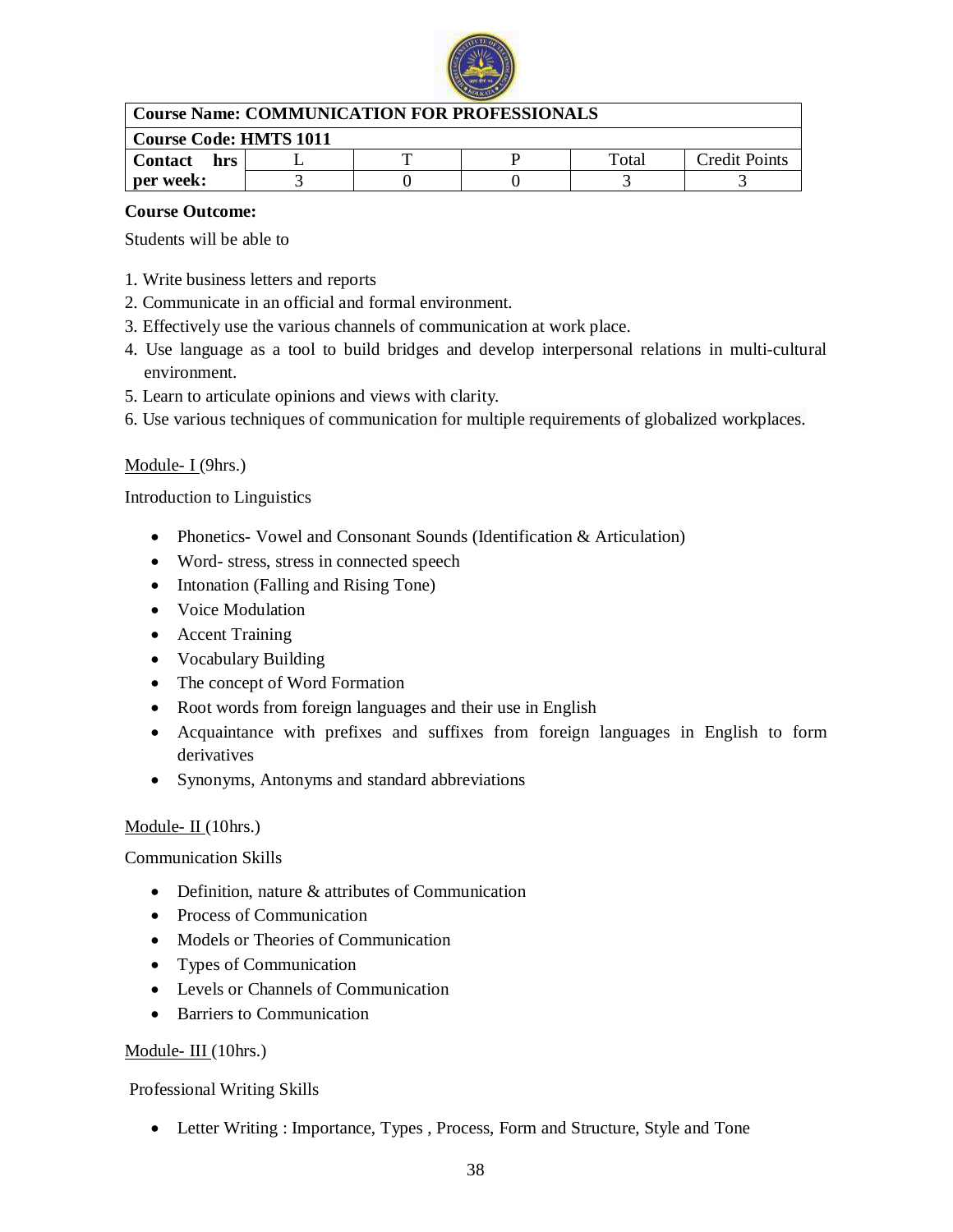

- Proposal Writing: Purpose, Types of Proposals, Structure of Formal Proposals.
- Report Writing: Importance and Purpose, Types of Reports, Report Formats, Structure of Formal Reports, Writing Strategies.

Module- IV (10hrs.)

Communication skills at Work

- Communication and its role in the workplace
- Benefits of effective communication in the workplace
- Common obstacles to effective communication
- Approaches and Communication techniques for multiple needs at workplace: persuading, convincing, responding, resolving conflict, delivering bad news, making positive connections,
- Identify common audiences and design techniques for communicating with each audience

#### **References:**

- 1 Kumar,S. &Lata, P. Communication Skills, OUP, New Delhi2011
- 2 Rizvi,Ashraf,M. Effective Technical Communication, Mc Graw Hill Education(India) Pvt. Ltd..Chennai,2018
- 3 Raman, M. and Sharma, S., Technical Communication: Principles and Practice, <sup>2nd</sup> Ed., 2011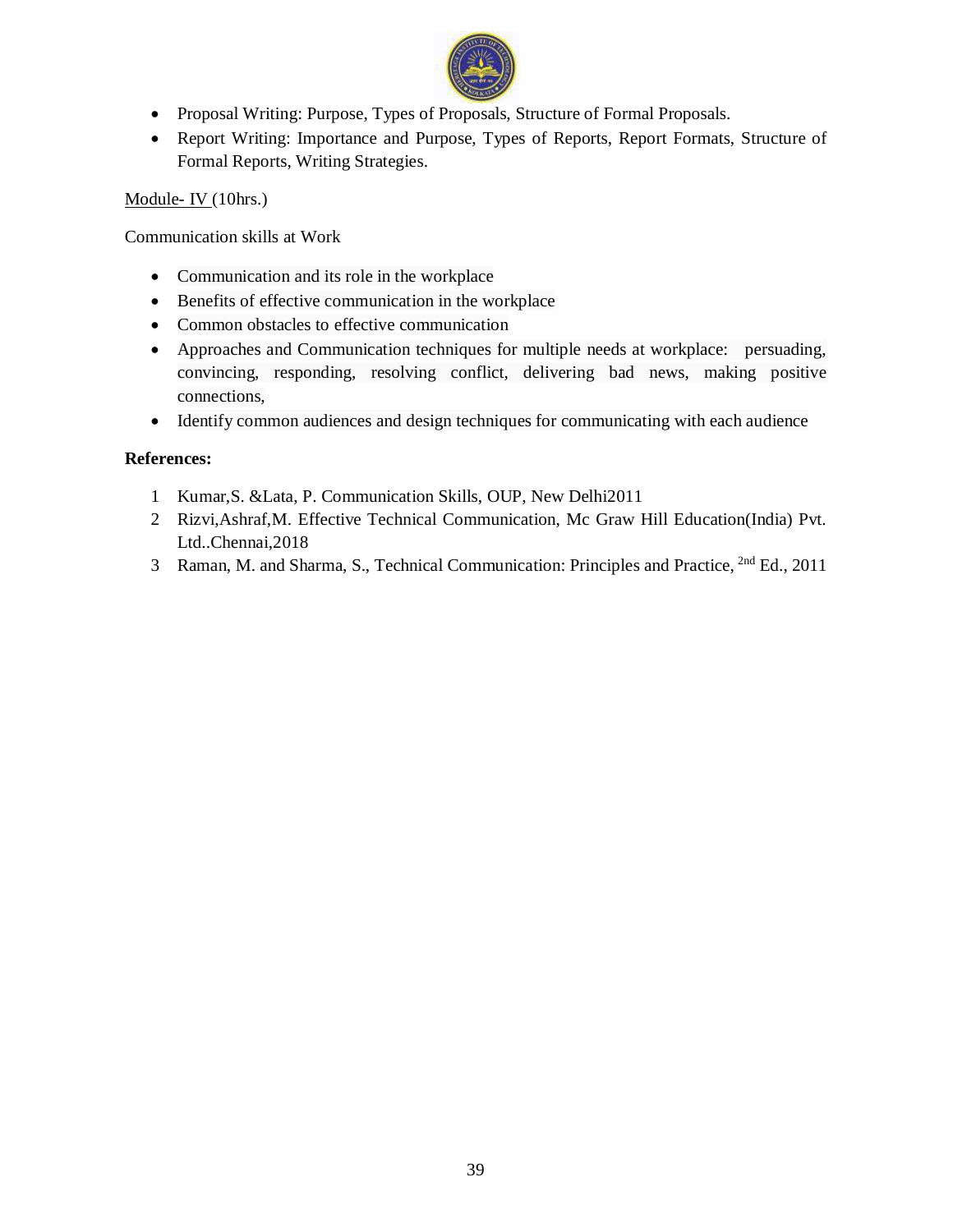

| <b>Course Name: PROFESSIONAL COMMUNICATION LAB</b> |                               |  |  |       |               |  |  |  |  |
|----------------------------------------------------|-------------------------------|--|--|-------|---------------|--|--|--|--|
|                                                    | <b>Course Code: HMTS 1061</b> |  |  |       |               |  |  |  |  |
| <b>Contact hours</b>                               |                               |  |  | Total | Credit Points |  |  |  |  |
| per week:                                          |                               |  |  |       |               |  |  |  |  |

#### **Course Outcome:**

Students will be able to

- 1. Communicate in an official and formal environment.
- 2. Effectively communicate in a group and engage in relevant discussion.
- 3. Engage in research and prepare presentations on selected topics.
- 4. Understand the dynamics of multicultural circumstances at workplace and act accordingly.
- 5. Organize content in an attempt to prepare official documents.
- 6. Appreciate the use of language to create beautiful expressions

#### Module-  $I$  (4hrs)

Techniques for Effective Speaking

Voice Modulation: Developing correct tone

Using correct stress patterns: word stress, primary stress, secondary stress Rhythm in connected speech

Module- II (6hrs.)

Effective Speaking and Social awareness

The Art of Speaking

- Encoding Meaning Using Nonverbal Symbols
- How to Improve Body Language
- Eye Communication, Facial Expression, Dress and Appearance
- Posture and Movement, Gesture, Paralanguage
- Encoding meaning using Verbal symbols: How words work and how to use words
- Volume, Pace, Pitch and Pause
- Cross-Cultural Communication : Multiple aspects/dimensions of culture
- Challenges of cross-cultural communication
- Improving cross-cultural communication skills at workplace.

#### Module- III (6hrs)

- Group Discussion: Nature and purpose
- Characteristics of a successful Group Discussion
- Group discussion Strategies: Getting the GD started, contributing systematically, moving the discussion along, promoting optimal participation, Handling conflict, Effecting closure.

#### Module- IV (10hrs.)

#### **Professional Presentation Skills**

Nature and Importance of Presentation skills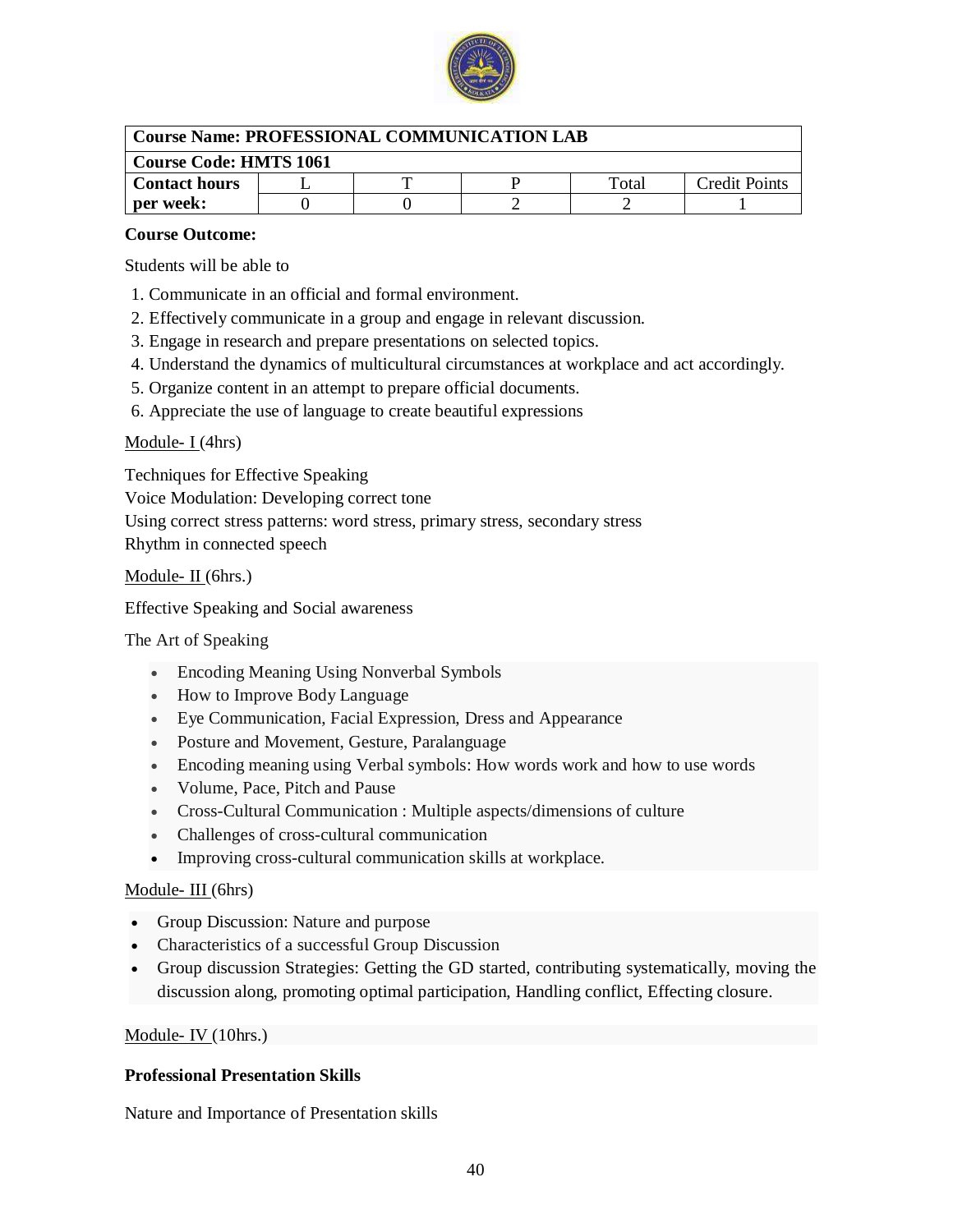

Planning the Presentation: Define the purpose, analyze the Audience, Analyze the occasion and choose a suitable title.

Preparing the Presentation: The central idea, main ideas, collecting support material, plan visual aids, design the slides

Organizing the Presentation: Introduction-Getting audience attention, introduce the subject, establish credibility, preview the main ideas, Body-develop the main idea, present information sequentially and logically, Conclusion-summaries, re-emphasize, focus on the purpose, provide closure.

Improving Delivery: Choosing Delivery methods, handling stage fright

Post-Presentation discussion: Handling Questions-opportunities and challenges.

#### **References:**

- 1. Carter, R. And Nunan, D. (Eds), The Cambridge guide to Teaching English to Speakers of Other Languages, CUP, 2001
- 2. Edward P. Bailey, Writing and Speaking At Work: A Practical Guide for Business Communication, Prentice Hall, 3<sup>rd</sup> Ed., 2004
- 3. Munter, M., Guide to Managerial Communication: Effective Business Writing and Speaking, Prentice Hall,  $5<sup>th</sup>$  Ed., 1999
- 4. R. Anand, Job Readiness For IT & ITES- A Placement and Career Companion, , McGraw Hill Education.2015
- 5. Malhotra, A., Campus Placements, McGraw Hill Education.2015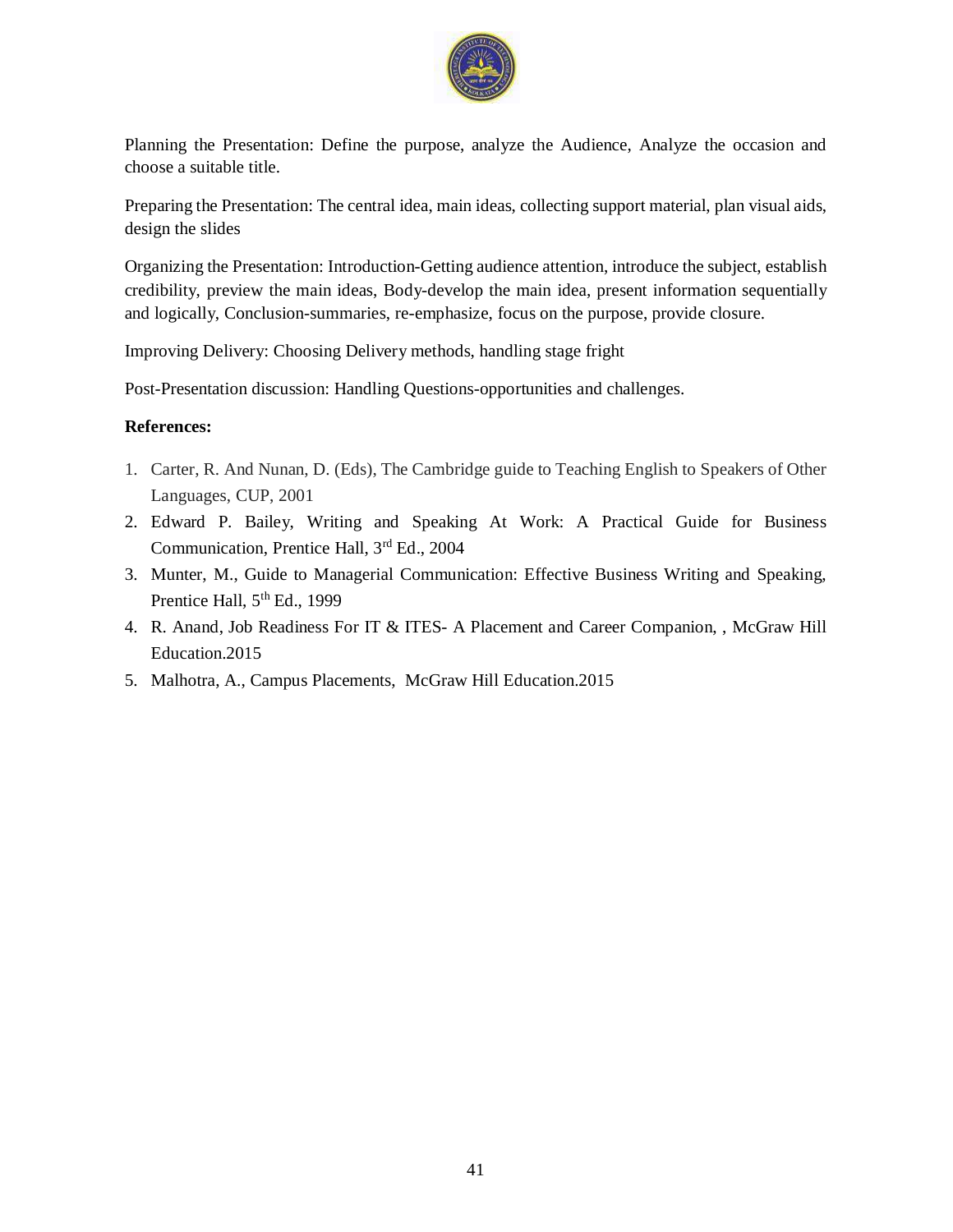

| <b>Course Name: FUNDAMENTALS OF STRENGTH OF MATERIALS</b> |   |    |   |       |                      |  |  |
|-----------------------------------------------------------|---|----|---|-------|----------------------|--|--|
| <b>Course Code: CIVL 2101</b>                             |   |    |   |       |                      |  |  |
| <b>Contact</b>                                            |   | ᠇᠇ | D | Total | <b>Credit Points</b> |  |  |
| <b>Hours</b> per<br>week                                  | 3 |    | 0 | 4     |                      |  |  |

The course will assist the students to:

- 1. Provide the basic concepts and principles of strength of materials.
- 2. Give an ability to calculate stresses and deformations of objects under external loadings.
- 3. Provide the guidelines to calculate the member forces in truss structures.
- 4. Give an ability to apply the knowledge of strength of materials on engineering applications and design problems.

#### **Module I [8L]**

- i. Concept of different types of applied and reaction forces; Free body concept and diagram; Concept and equilibrium of forces in two dimensions; Equations of equilibrium; Equilibrium of three concurrent forces — Lami's theorem.
- ii. Centre of gravity; Centre of mass & centroid; Centroid of various shapes.
- iii. Area moment of inertia: Moment of inertia of a plane figure; Polar moment of inertia of a plane figure; Parallel axes theorem.
- iv. Concept of simple stress and strain; concept of salient points in the stress- strain diagram of ductile and brittle material; Modulus of elasticity. Relation between different Elastic moduli, Composite section, thermal stress.

#### **Module II [14L]**

- i. Principal stresses, principal plane, and Mohr's circle.
- ii. Hoop and meridonial stresses in thin cylindrical, conical and spherical shells.
- iii. Shear force and bending moment diagrams for statically determinate beams subjected to concentrated, uniformly distributed, and linearly varying loads, relationship between loads, shear force and bending moment.

#### **Module III [8L]**

- i. Bending of beams, elastic flexure formulae, Bending and shear stress, shear centre and shear flow.
- ii. Analysis of determinate two dimensional trusses.
- iii. Torsion in circular solid and hollow shafts.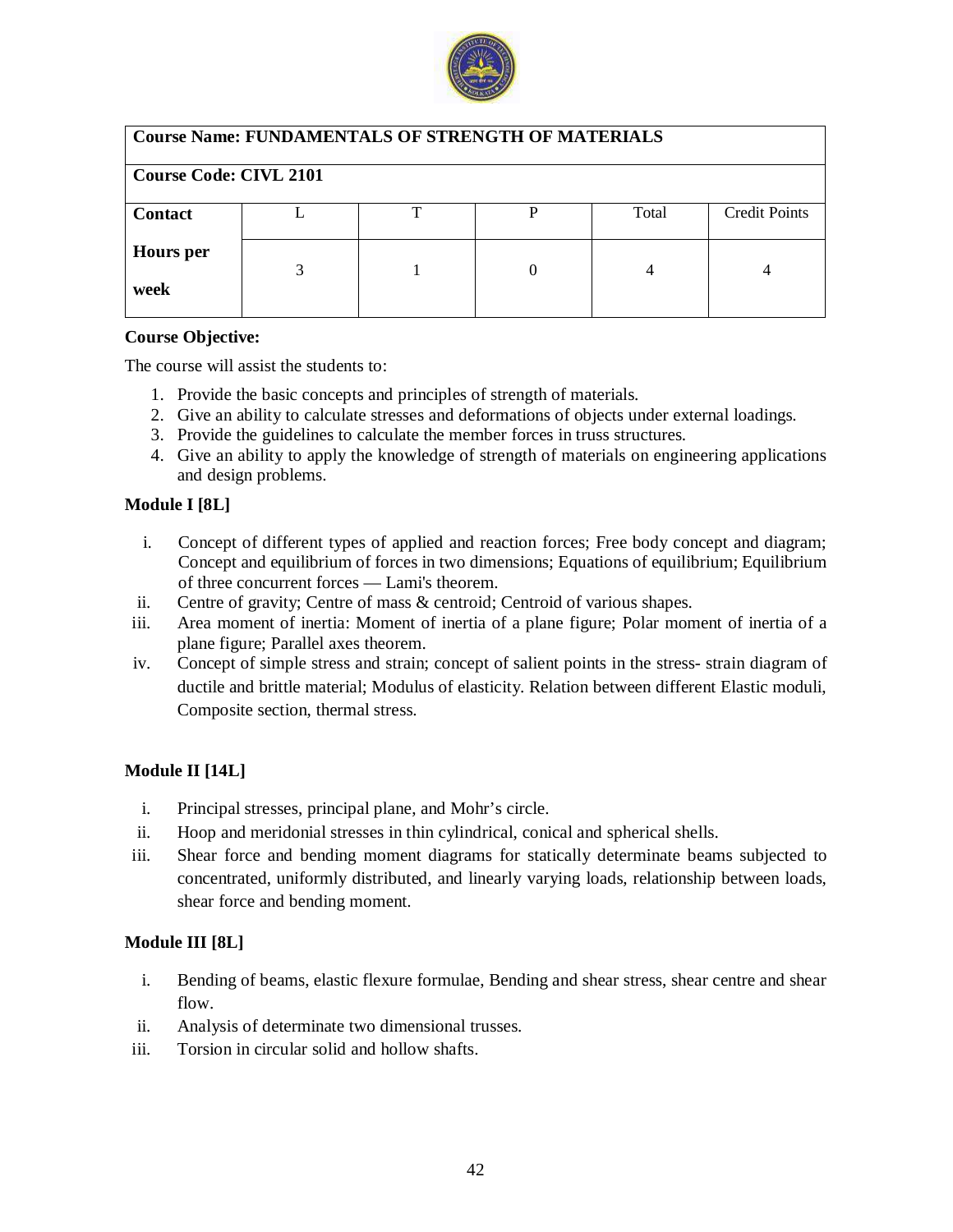

#### **Module IV [14L]**

- i. Slope and deflection analysis of determinate beams using Double integration method, Area-Moment theorem and Conjugate beam theory.
- ii. Strain energy: Strain energy and complementary strain energy, Strain energy due to axial load, bending and shear.
- iii. Columns: Fundamentals, criteria for stability in equilibrium, column buckling theory, Euler's load for columns with different end conditions – limitations and problems, eccentric load and secant formula.

| SI.            | Name of the book                       | Name of                             | <b>Publisher</b>                   |
|----------------|----------------------------------------|-------------------------------------|------------------------------------|
| No.            |                                        | <b>Author/Authors</b>               |                                    |
| 1              | Elements of Strength of Material       | S. P. Timoshenko and D.<br>H. Young | <b>EWP Pvt. Ltd</b>                |
| 2              | <b>Engineering Mechanics of Solids</b> | E. P. Popov                         | Pearson Education                  |
| 3              | <b>Strength of Materials</b>           | R. Subramanian                      | <b>OXFORD University Press</b>     |
| $\overline{4}$ | <b>Strength of Materials</b>           | S S Bhavikatti                      | Vikas Publishing House Ltd         |
| 5              | <b>Strength of Material</b>            | A. Pytel $&$ F. L. Singer           | AWL Inc                            |
| 6              | <b>Engineering Mechanics</b>           | J. L. Mariam                        | John Willey                        |
| 7              | <b>Engineering Mechanics</b>           | I. H. Shames                        | <b>PHI</b>                         |
| 8              | <b>Strength of Materials</b>           | S. S Rattan                         | McGraw Hill Education<br>Pvt. Ltd. |

#### **Reference books**

#### **Course Outcome:**

- 1. Illustrate the equilibrium conditions and the concept of centre of gravity, moment of inertia of various sections.
- 2. Explain the elastic properties of ductile and brittle materials through stress-strain curves.
- 3. Determine various types of forces and stresses developed in structural elements.
- 4. Calculate the bending moment, shear force and deflection of beams along with developed strain energy under various loads and shear center and shear flow of prismatic sections.
- 5. Identify torsional moment and twist on a circular shaft.
- 6. Calculate the buckling load of columns using Euler's theory for different support conditions.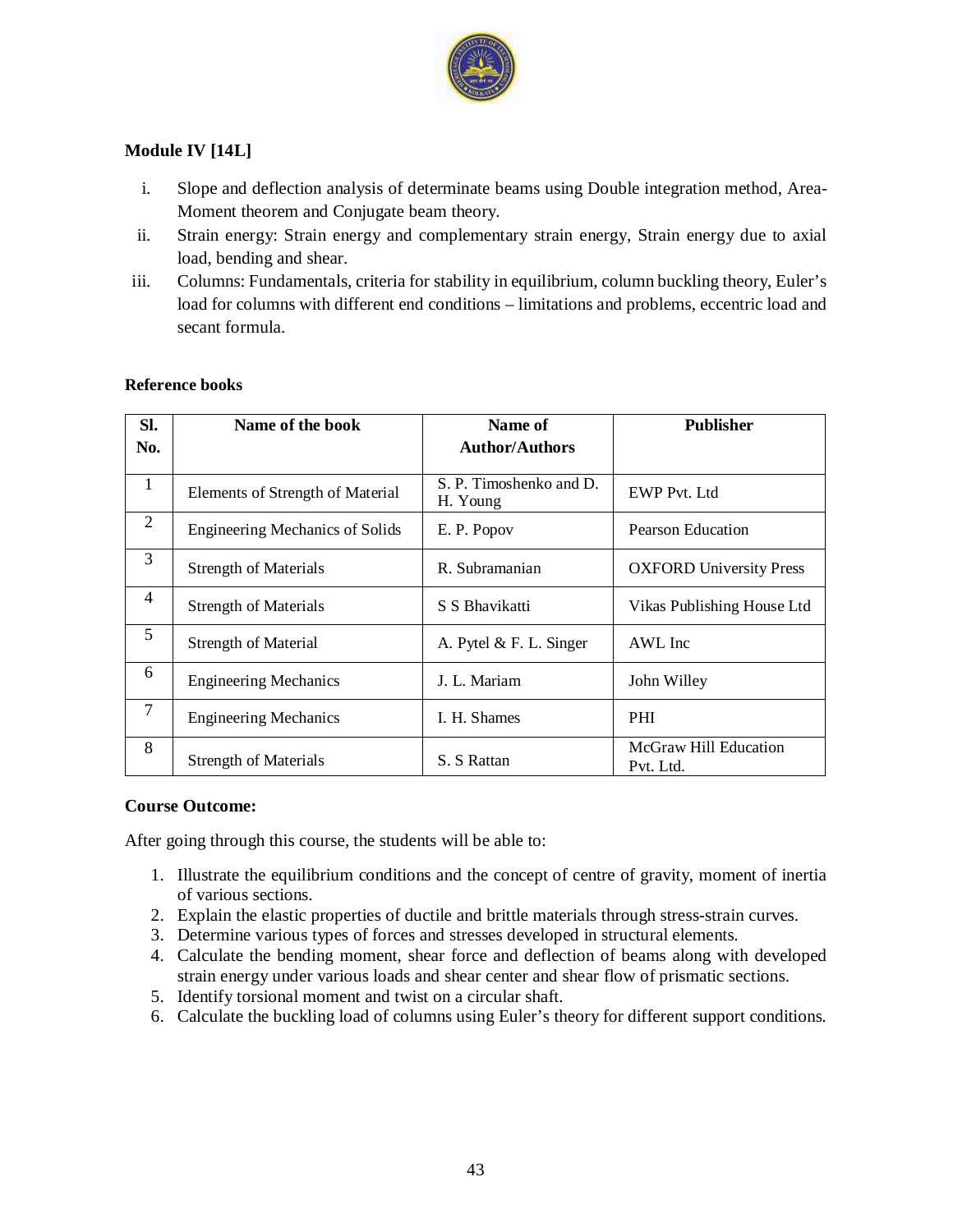

| <b>Course Name: SOIL MECHANICS - I</b> |   |   |          |       |                      |  |  |
|----------------------------------------|---|---|----------|-------|----------------------|--|--|
| <b>Course Code: CIVL 2102</b>          |   |   |          |       |                      |  |  |
| <b>Contact</b>                         |   | ᠇ |          | Total | <b>Credit Points</b> |  |  |
| <b>Hours</b> per<br>week               | 3 |   | $\theta$ | 4     | 4                    |  |  |

The course will assist the students to:

- [1] Indentify different types of rock and understand their properties.
- [2] Classify soil as per grain size distribution curve and understand the index properties of soil.
- [3] Apply the concept of total stress, effective stress and pore water pressure for solving geotechnical problems.
- [4] Apply the knowledge of permeability and seepage in solving flow problems in soil mechanics.
- [5] Calculate vertical stress within a soil mass subjected to different types of loading on the ground surface and draw pressure isobar.

| SI.            | <b>Module</b> | <b>Details of Course Contents</b>                                                                                      | <b>Hours</b> | <b>Total</b> |
|----------------|---------------|------------------------------------------------------------------------------------------------------------------------|--------------|--------------|
| No.            |               |                                                                                                                        |              |              |
| $\mathbf{1}$   | $\mathbf I$   | PROPERTIES AND CLASSIFICATION OF ROCKS                                                                                 | 10           | 40           |
|                |               | <b>Classification and physical properties of minerals.</b>                                                             |              |              |
|                |               | <b>Classification of rocks:</b> Igneous Rocks: Origin, mode of                                                         |              |              |
|                |               | forms<br>& texture, classification<br>occurrence,<br>and                                                               |              |              |
|                |               | engineering importance, Sedimentary Rocks: Process of                                                                  |              |              |
|                |               | sedimentation, classification and engineering importance,<br>Metamorphic Rocks: Agents and types of metamorphism,      |              |              |
|                |               | classification and engineering importance.                                                                             |              |              |
|                |               |                                                                                                                        |              |              |
|                |               | Weathering and Erosion of rocks: Agents and kinds of<br>weathering, soil formation & classification based on           |              |              |
|                |               | origin.                                                                                                                |              |              |
|                |               | <b>Engineering properties of rocks: Porosity, permeability,</b><br>compressive strength, tensile strength and abrasive |              |              |
|                |               | resistance.                                                                                                            |              |              |
|                |               | <b>Structural Geology:</b> Introduction to structural elements                                                         |              |              |
|                |               | of rocks, dip & strike, definition,<br>description,                                                                    |              |              |
|                | $\mathbf{II}$ | classification of folds, faults and joints.<br>PROPERTIES AND CLASSIFICATION OF SOILS                                  | 10           |              |
| $\overline{2}$ |               |                                                                                                                        |              |              |
|                |               | Soil Formation and Characterization: Introduction,                                                                     |              |              |
|                |               | Origin of Soil, Formation and Types of soil, Formative                                                                 |              |              |
|                |               | classification, Typical Indian Soil, Some Special Types of                                                             |              |              |
|                |               | Soils, Structure and Composition, Clay Mineralogy.                                                                     |              |              |
|                |               | Soil<br><b>Relationships:</b><br>Weight<br><b>Phase</b><br>Volume                                                      |              |              |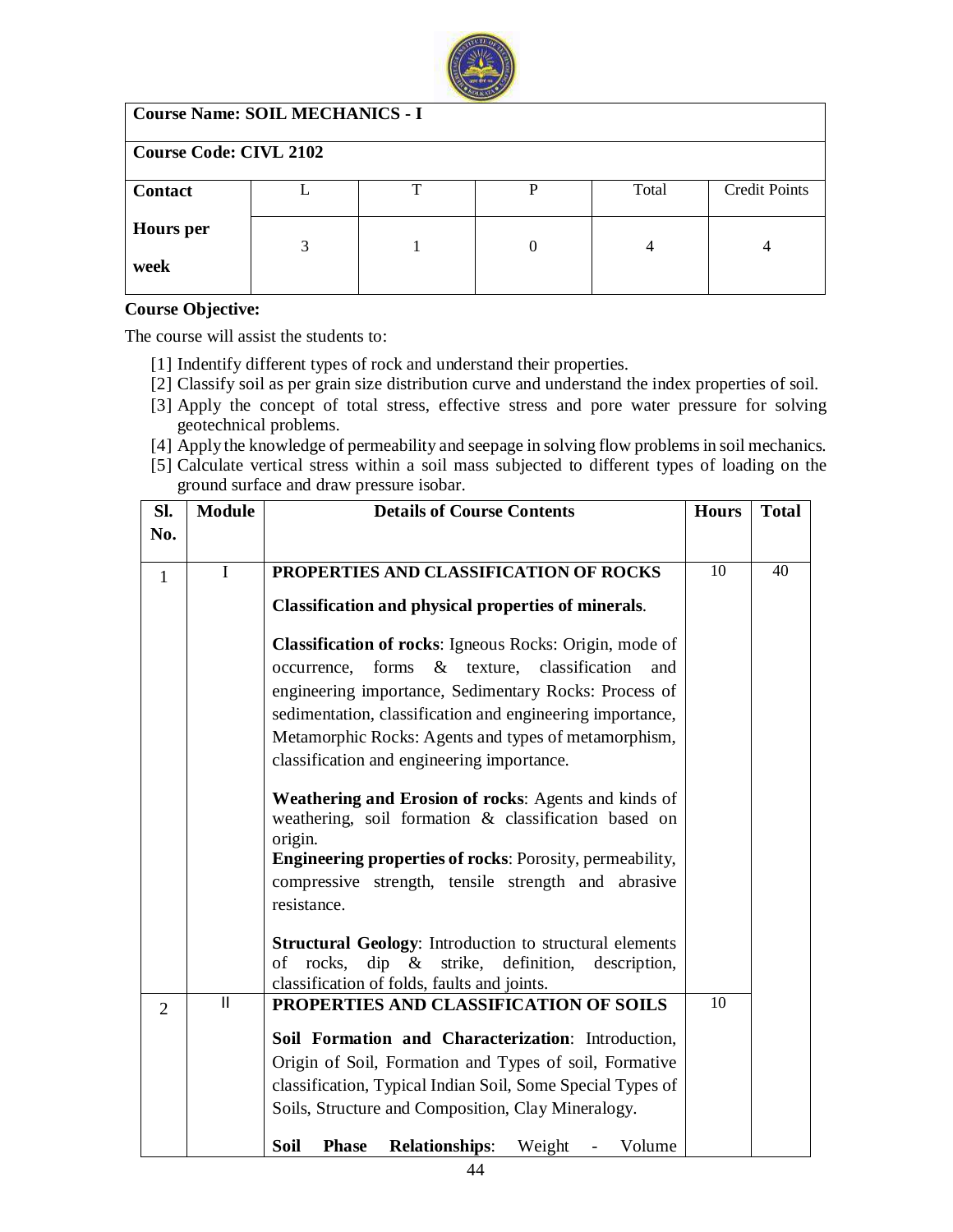|                |     | Relationship, Density, Unit weight, Moisture Content,<br>Specific<br>Gravity, Relative<br>density,<br>Functional<br>Relationships.<br><b>Index</b><br><b>Properties:</b><br>Introduction,<br>Particle<br>Size<br>Distribution, Mechanical Analysis - Sieve Analysis,<br>Sedimentation Analysis - Hydrometer and Pipette<br>Methods. Consistency of Soil - Atterberg Limits,<br>Different Indices, Discussion on Limits and Indices.<br><b>Classification:</b> Classification by Structure, Particle Size<br>Classification, Textural System, PRA System (AASHTO<br>Classification), Unified Classification System, As per IS<br>Code Recommendation, Field Identification of Soils,<br>Classification by Casagrande's Plasticity Chart.                                                                                                                                                                                                                                                                                                                                      |    |  |
|----------------|-----|------------------------------------------------------------------------------------------------------------------------------------------------------------------------------------------------------------------------------------------------------------------------------------------------------------------------------------------------------------------------------------------------------------------------------------------------------------------------------------------------------------------------------------------------------------------------------------------------------------------------------------------------------------------------------------------------------------------------------------------------------------------------------------------------------------------------------------------------------------------------------------------------------------------------------------------------------------------------------------------------------------------------------------------------------------------------------|----|--|
| 3              | III | <b>SOIL WATER SYSTEM</b>                                                                                                                                                                                                                                                                                                                                                                                                                                                                                                                                                                                                                                                                                                                                                                                                                                                                                                                                                                                                                                                     | 10 |  |
|                |     | <b>Effective Stress and Pore Water Pressure:</b> Modes of<br>Occurrence of Water in Soil – Free Water, Held Water,<br>Structural Water, Capillary Water, Gravitational Water,<br>Adsorbed Water, Pore Water, Pore Water Pressure,<br>Effective Pressure, Total Pressure, Effective Pressure<br>under Different Conditions and in Different Cases of Flow<br>through Soils, Critical Hydraulic Gradient, Quick Sand<br>Condition.<br>Permeability: Introduction, Darcy's Law, Coefficient of<br>Permeability, Discharge Velocity, Seepage Velocity,<br>affecting Permeability,<br>Factors<br>Determination<br>of<br>Coefficient of Permeability by Constant and Falling Head<br>Methods, Permeability of Stratified Soil Deposits, Field<br>Determination of Permeability for Unconfined and<br>Confined Aquifers.<br>Seepage: Introduction, Flow net, Properties and Use of<br>Flow net, Estimation of Seepage loss, Seepage Pressure,<br>Two Dimensional Flow, Laplace's Equations, Flow<br>through Earthen Dam, Piping and Heaving, Uplift<br>pressure, Design of Filters. |    |  |
| $\overline{4}$ | IV  | <b>STRESS DISTRIBUTION IN SOILS</b>                                                                                                                                                                                                                                                                                                                                                                                                                                                                                                                                                                                                                                                                                                                                                                                                                                                                                                                                                                                                                                          | 10 |  |
|                |     | Introduction,<br>Geostatic<br>Stress,<br>Boussinesq's<br>and<br>Westergaard's<br>Theories<br>regarding Vertical<br><b>Stress</b><br>Distribution due to Point Load, Determination of Vertical<br>Stress due to Line and Strip Loads, Vertical Stress under<br>Uniformly Loaded Circular Area, Isobar and Pressure<br>Bulb, Vertical Stress Beneath a Corner of a Rectangular<br>Area, Point Load Method, 2:1 Method, Newmark's<br>Influence Chart, Contact Pressure.                                                                                                                                                                                                                                                                                                                                                                                                                                                                                                                                                                                                         |    |  |

 $\frac{1}{\sqrt{10}}$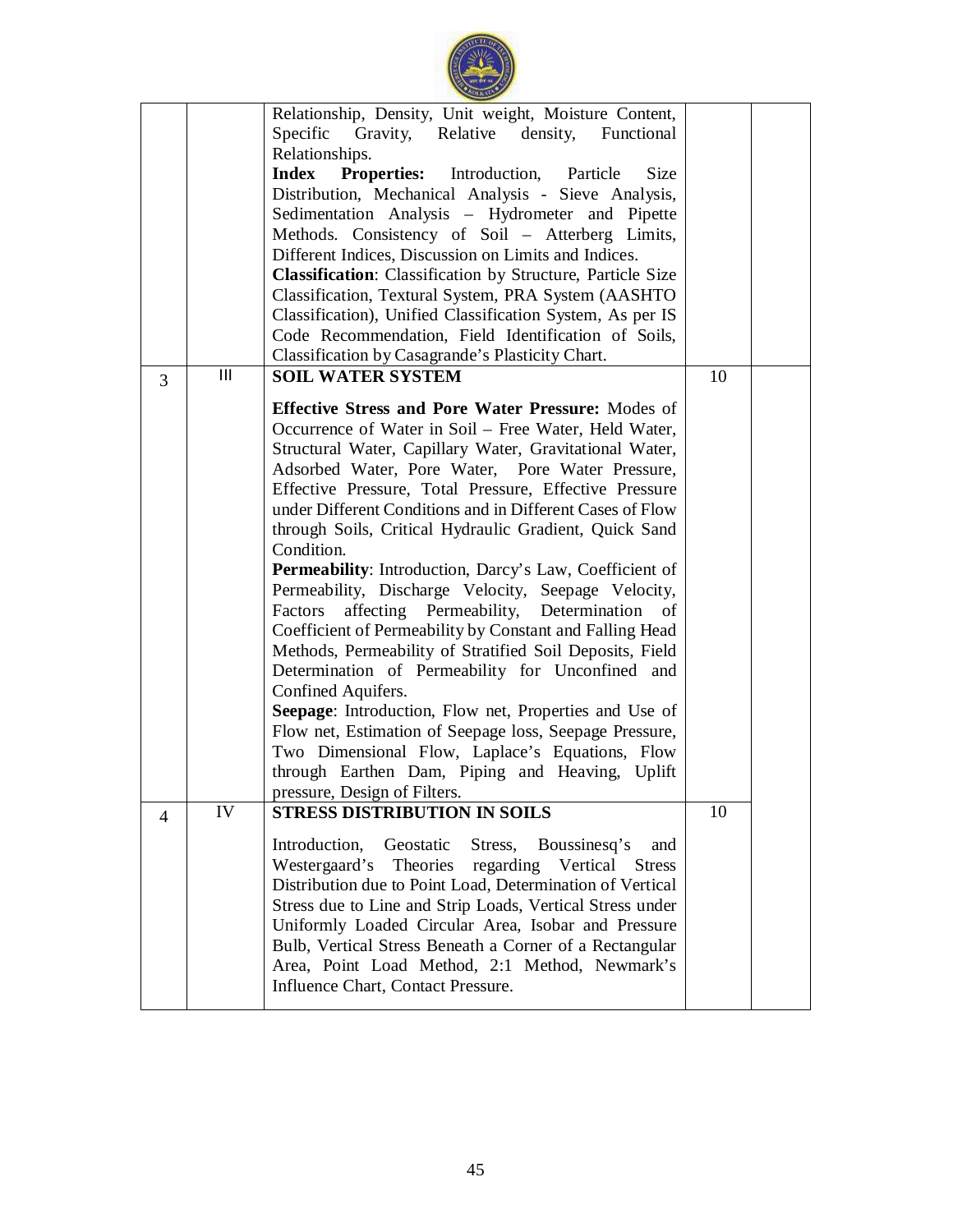

#### **RECOMMENDED BOOKS:**

|     | <b>TEXT BOOKS</b>                                                                  |
|-----|------------------------------------------------------------------------------------|
| Sl. | Name of the books                                                                  |
| No. |                                                                                    |
|     |                                                                                    |
| 1.  | Singh, P., <i>Engineering and General Geology</i> , Katson Publishing House Delhi. |
| 2.  | Reddy, D. V., <i>Engineering Geology for Civil Engineers</i> , Oxford, IBH.        |
| 3.  | Billings, M. P., <i>Structural Geology</i> , Wiley Eastern Prentice-Hall, U.S.A.   |
| 4.  | Murthy, V.N.S., Textbook of Soil Mechanics and Foundation Engineering              |
|     | (Geotechnical Engineering Series), CBS Publishers and Distributors Pvt. Ltd.       |
| 5.  | Punmia, B.C. and Jain, A. K., Soil Mechanics and Foundations, Laxmi Publications   |
|     | $(P)$ Ltd.                                                                         |
| 6.  | Das, B. M., <i>Principles of Geotechnical Engineering</i> , Thomson Brooks / Cole  |

|     | <b>REFERENCE BOOKS</b>                                                              |
|-----|-------------------------------------------------------------------------------------|
| Sl. | <b>Name</b>                                                                         |
| No. |                                                                                     |
| 1.  | Tyrell, G. W., <i>The Principles of Petrology</i> , Springer.                       |
| 2.  | Lambe T. W. and Whitman, R.V., Soil Mechanics, Wiley Eastern Ltd.                   |
| 3.  | Holtz, R. D., Kovacs, W. D. and Sheahan, T. D., An Introduction to Geotechnical     |
|     | <i>Engineering</i> , Pearson Publication.                                           |
| 4.  | Terzaghi, K., Peck, R. B. and Mesri, G., Soil Mechanics in Engineering Practice, A. |
|     | Wiley Interscience Publication (John Wiley $&$ Sons, Inc.).                         |
| 5.  | Singh, A., Soil Engineering in Theory & Practice (Vol.1, 2 & 3), Jain Book Agency   |
|     | Publishers.                                                                         |

#### **Course Outcome:**

- [1] Identify the properties of rocks and which one is suitable for construction purpose.
- [2] Classify soil as per grain size distribution curve and understand the index properties of soil.
- [3] Apply the concept of total stress, effective stress and pore water pressure for solving geotechnical problems.
- [4] Assess the permeability of different types of soil and solve flow problems.
- [5] Estimate the seepage loss, factor of safety against piping failure using flow net related to any hydraulic structure.
- [6] Determine vertical stress on a horizontal plane within a soil mass subjected to different types of loading on the ground surface and also the maximum stressed zone or isobar below a loaded area.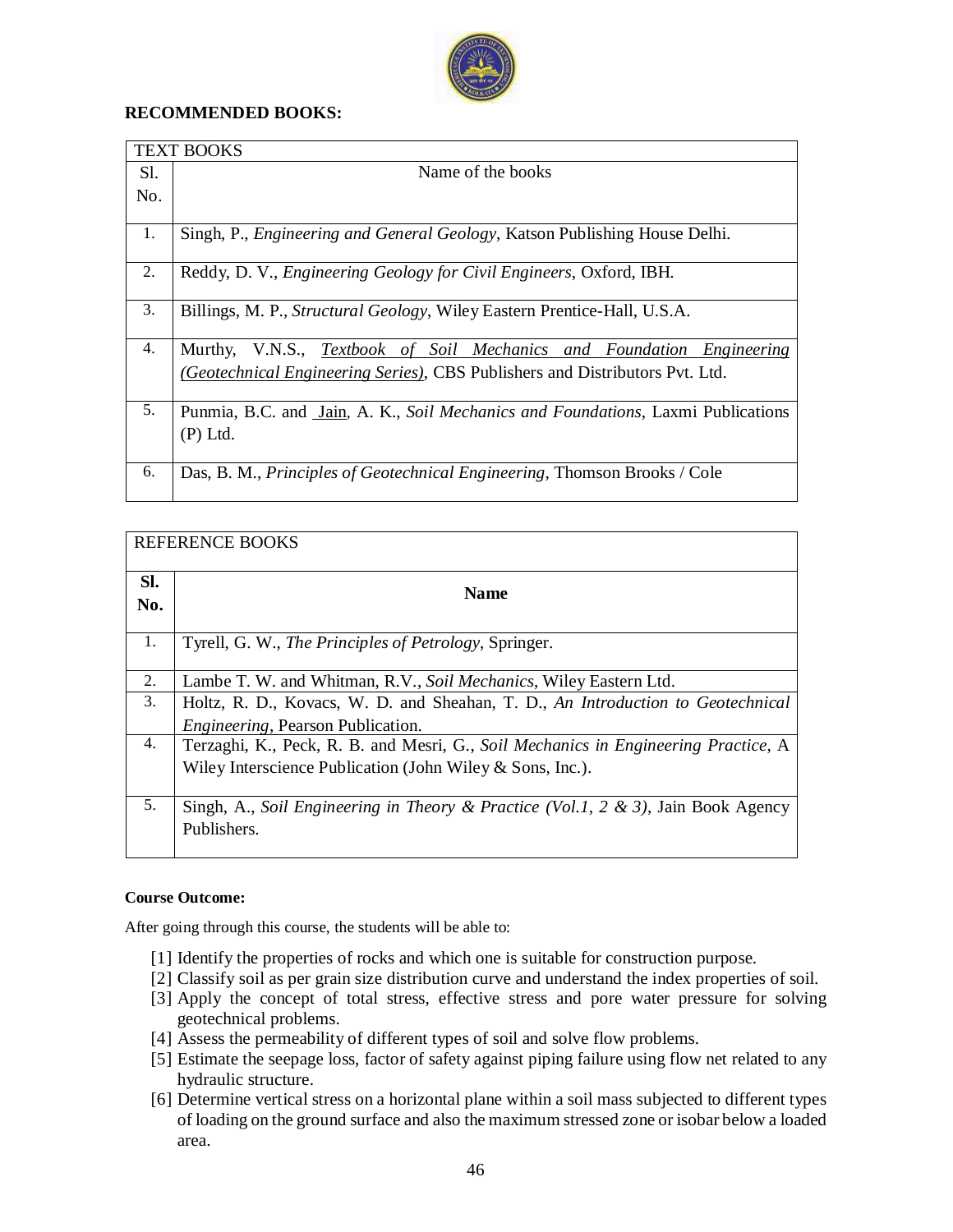

| <b>Course Name: CONSTRUCTION MATERIALS AND TECHNOLOGY</b> |                               |  |  |       |                      |  |  |  |
|-----------------------------------------------------------|-------------------------------|--|--|-------|----------------------|--|--|--|
|                                                           | <b>Course Code: CIVL 2103</b> |  |  |       |                      |  |  |  |
| <b>Contact</b>                                            |                               |  |  | Total | <b>Credit Points</b> |  |  |  |
| <b>Hours</b> per<br>week                                  | 3                             |  |  |       |                      |  |  |  |

The course will assist the students to:

- 1. To familiarize the students about the characteristics of construction materials used in civil engineering
- 2. To develop the skills for identification of suitable construction materials for civil engineering projects.
- 3. To develop the skills for identification of proper technology that deals with the construction.
- 4. To identify the factors to be considered in construction of buildings and develop the construction practices and techniques.

| SL.<br>N <sub>0</sub> | <b>Module</b> | <b>Details of Course Content</b>                                                                        | <b>Hours</b> | <b>Total</b> |
|-----------------------|---------------|---------------------------------------------------------------------------------------------------------|--------------|--------------|
| 1                     | $\mathbf I$   | <b>Construction Materials I</b>                                                                         |              |              |
|                       |               | <b>Bricks</b>                                                                                           | 2            | 42           |
|                       |               | Introduction, Classification, Characteristics of good bricks,                                           |              |              |
|                       |               | Ingredients of good brick earth, Harmful substance in brick earth,<br>Testing of bricks, Fly ash brick. |              |              |
|                       |               | <b>Cement</b>                                                                                           | 4            |              |
|                       |               | Introduction, Chemical Composition of Cement, Hydration of                                              |              |              |
|                       |               | Cement, Types of Portland Cement, Tests on Cement and<br><b>Cement Paste</b>                            |              |              |
|                       |               | <b>Aggregates</b>                                                                                       | 3            |              |
|                       |               | Introduction, Classification, Mechanical and Physical Properties,                                       |              |              |
|                       |               | Deleterious Substances, Alkali-Aggregate Reaction. Testing of                                           |              |              |
|                       |               | Aggregates                                                                                              |              |              |
|                       |               | Lime                                                                                                    | 1            |              |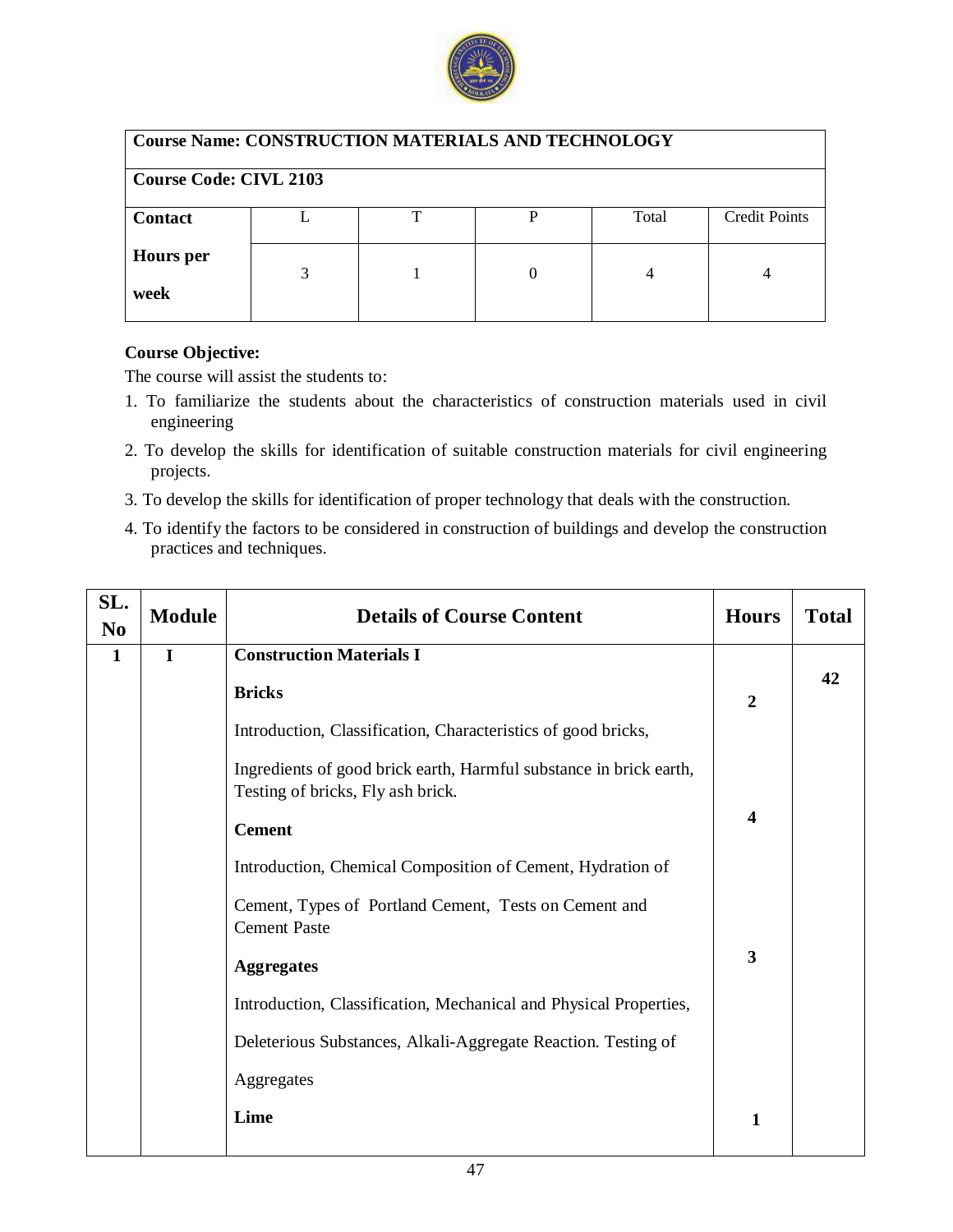

|                         |              | Introduction, Classification, Slaking and hydration<br><b>Steel</b><br>Composition, properties, manufacturing, uses.<br><b>Paints, Enamels and Varnishes</b><br>Composition of oil paint, characteristic of an ideal paint, enamels,<br>distemper, water wash and colour wash, Varnish | $\mathbf{1}$<br>$\mathbf{1}$ |
|-------------------------|--------------|----------------------------------------------------------------------------------------------------------------------------------------------------------------------------------------------------------------------------------------------------------------------------------------|------------------------------|
| $\overline{2}$          | $\mathbf{I}$ | <b>Construction Materials II: Concrete</b>                                                                                                                                                                                                                                             |                              |
|                         |              | PROPERTIES OF FRESH CONCRETE                                                                                                                                                                                                                                                           | $\overline{\mathbf{4}}$      |
|                         |              | Workability, Factors Affecting Workability, Tests on workability                                                                                                                                                                                                                       |                              |
|                         |              | Segregation, Bleeding, Setting time, Mixing and Vibration of                                                                                                                                                                                                                           |                              |
|                         |              | Concrete, Mixers and Vibrators, Curing Methods,                                                                                                                                                                                                                                        |                              |
|                         |              | Maturity.                                                                                                                                                                                                                                                                              |                              |
|                         |              | <b>STRENGTH OF CONCRETE</b>                                                                                                                                                                                                                                                            | $\boldsymbol{4}$             |
|                         |              | Water/Cement ratio, Gel/Space ratio, Compression Test on Cubes,<br>Cylinders, Flexural strength of concrete                                                                                                                                                                            |                              |
|                         |              | <b>ADMIXTURES</b>                                                                                                                                                                                                                                                                      | $\mathbf{1}$                 |
|                         |              | Different types, Effects and uses.                                                                                                                                                                                                                                                     |                              |
|                         |              | MIX DESIGN by I.S. 10262(2009)                                                                                                                                                                                                                                                         | 3                            |
| $\mathbf{3}$            | III          | <b>Construction Technology -I</b>                                                                                                                                                                                                                                                      |                              |
|                         |              | <b>Foundations</b>                                                                                                                                                                                                                                                                     | 4                            |
|                         |              | Function of Foundations, Essential requirement of good foundation,                                                                                                                                                                                                                     |                              |
|                         |              | Different types of shallow and deep Foundations.                                                                                                                                                                                                                                       |                              |
|                         |              | <b>Brick masonry</b>                                                                                                                                                                                                                                                                   | $\overline{\mathbf{4}}$      |
|                         |              | Definitions, Rules for bonding, Type of bonds, Comparison of                                                                                                                                                                                                                           |                              |
|                         |              | English Bond and Flemish Bond                                                                                                                                                                                                                                                          |                              |
|                         |              | <b>Walls, Doors and Windows</b>                                                                                                                                                                                                                                                        | $\boldsymbol{2}$             |
|                         |              | Load bearing wall, Partition wall, and Reinforced brick wall.                                                                                                                                                                                                                          |                              |
|                         |              | Common types of doors and windows of timber and metal.                                                                                                                                                                                                                                 |                              |
| $\overline{\mathbf{4}}$ | IV           | <b>Construction Technology -II</b>                                                                                                                                                                                                                                                     | $\boldsymbol{2}$             |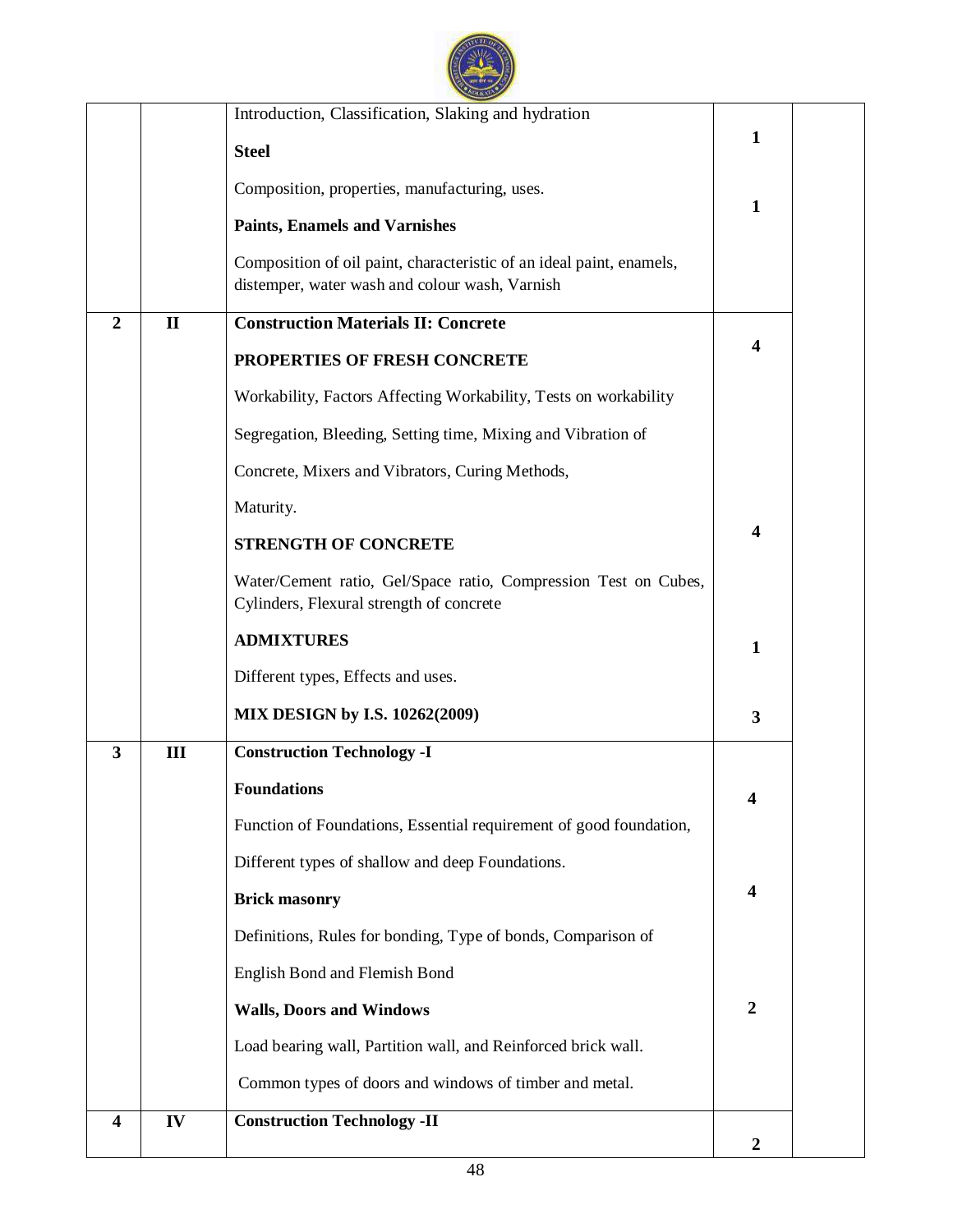

| <b>Stairs</b>                                                                                                                                 |                |
|-----------------------------------------------------------------------------------------------------------------------------------------------|----------------|
| Technical Terms, Requirements of good stair, Dimension of steps,                                                                              |                |
| Classification, Geometric design of a dog legged stair case.                                                                                  | $\overline{2}$ |
| <b>Flooring</b>                                                                                                                               |                |
| Components of a floor, selection of flooring materials, Brick flooring,<br>Cement concrete flooring, mosaic, marble, Terrazzo flooring, Tiled |                |
| roofing.                                                                                                                                      | $\overline{2}$ |
| <b>Centering and Shuttering, Plastering and Pointing:</b>                                                                                     |                |
| Plastering with cement mortar, Defects in plastering, pointing,                                                                               |                |
| White washing, colour washing, Distempering.                                                                                                  |                |
| <b>Roofs</b>                                                                                                                                  | 1              |
| Types, Pitched roofs and their sketches,                                                                                                      | 1              |
| Truss: Various types of trusses,                                                                                                              |                |
| Roof Covering materials: AC sheets GI sheet.                                                                                                  |                |

## **RECOMMENDED BOOKS:**

| <b>TEXT BOOKS</b> |                                                                    |  |  |  |  |
|-------------------|--------------------------------------------------------------------|--|--|--|--|
| Sl. No.           | Name of the books                                                  |  |  |  |  |
|                   | Duggal S.K. Building Materials, New Age International              |  |  |  |  |
|                   | Varghese P.C. Building Materials, PHI Learning Pvt. Ltd-New Delhi. |  |  |  |  |
|                   | Punmia B.C. Building Construction, Laxmi Publications.             |  |  |  |  |
|                   |                                                                    |  |  |  |  |

#### REFERENCE BOOKS

| $S1$ . No. | Name of the books                                                 |
|------------|-------------------------------------------------------------------|
|            | M. S. Shetty R. Concrete Technology, S. Chand.                    |
|            | Nevile A.M. & Brooks J.J. Concrete Technology, Pearson Education. |
|            | S.C. Rangwala <i>Engineering Materials</i> , Charotar Publishing  |

#### **Course Outcome:**

- 1. Impart knowledge regarding the various building and general construction products and their quality, durability and availability.
- 2. Impart knowledge regarding the various types of properties, uses and variety of materials used in the construction industry.
- 3. Study the behavior of concrete at its fresh and hardened state
- 4. Study about the concrete design mix.
- 5. Expose themselves to various quality control aspects of the civil engineering materials.
- 6. Learn and use the terms common in the building industry.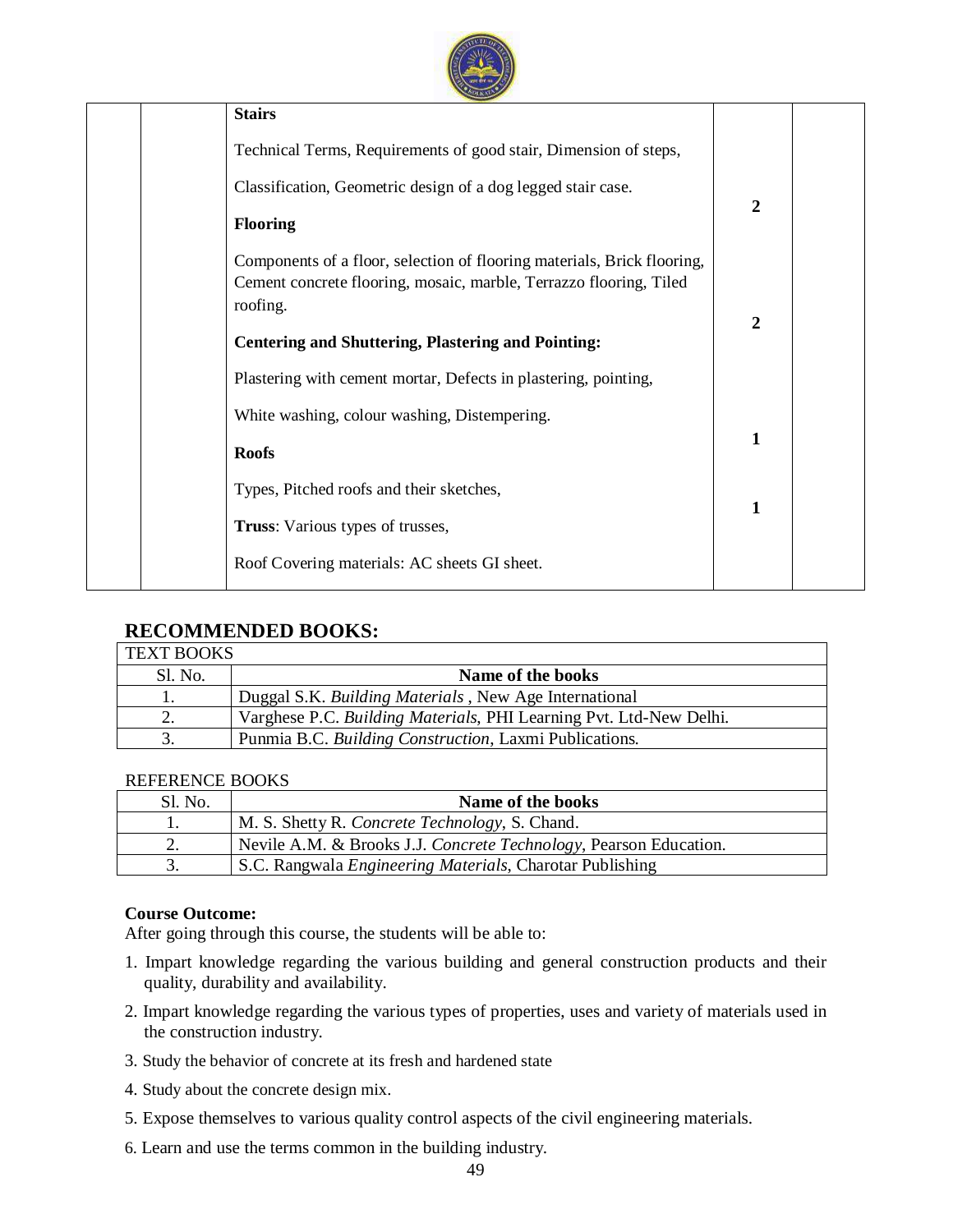

| <b>Course Name: BIOLOGY</b>   |                |  |          |       |                      |  |  |  |
|-------------------------------|----------------|--|----------|-------|----------------------|--|--|--|
| <b>Course Code: BIOT 2105</b> |                |  |          |       |                      |  |  |  |
| <b>Contact</b>                |                |  |          | Total | <b>Credit Points</b> |  |  |  |
| <b>Hours</b> per<br>week      | $\overline{2}$ |  | $\theta$ | 2     |                      |  |  |  |

#### **MODULE-I: BASIC CELL BIOLOGY**

Prokaryotic and Eukaryotic cells, Cell theory; Cell structure and function, Cell organelles, Structure and function of DNA and RNA, Central Dogma; Genetic code and protein synthesis.

#### **MODULE-II: BIOCHEMISTRY AND CELLULAR ASPECTS OF LIFE**

Biochemistry of carbohydrates, proteins and lipids; Fermentation; Cell cycle; Basics of Mendelian Genetics.

## **MODULE-III: ENZYMES AND INDUSTRIAL APPLICATIONS**

Enzymes – significance, co-factors and co-enzymes, classification of enzymes; models for enzyme action; Restriction enzymes; industrial applications of enzymes.

## **MODULE-IV: BIODIVERSITY AND BIOENGINEERING INNOVATIONS**

Basic concepts of environmental biosafety, bioresources, biodiversity, bioprospecting, bioremediation, biosensors; recent advances in engineering designs inspired by examples in biology.

## **TEXT BOOKS:**

- 1. Wiley Editorial, "*Biology for Engineers: As per Latest AICTE Curriculum*," Wiley-India, 2018.
- 2. S. ThyagaRajan, N. Selvamurugan, M. P. Rajesh, R. A. Nazeer, Richard W. Thilagaraj, S. Barathi, and M. K. Jaganathan, "*Biology for Engineers*," Tata McGraw-Hill, New Delhi, 2012.

#### **REFERENCE BOOKS:**

- 1. Jeremy M. Berg, John L. Tymoczko and Lubert Stryer, "*Biochemistry*," W.H. Freeman and Co. Ltd., 6th Ed., 2006.
- 2. Robert Weaver, "*Molecular Biology*," MCGraw-Hill, 5th Edition, 2012.
- 3. Jon Cooper, "*Biosensors A Practical Approach*" Bellwether Books**,** 2004.
- 4. Martin Alexander, "*Biodegradation and Bioremediation,"* Academic Press, 1994.
- 5. Kenneth Murphy, "*Janeway's Immunobiology*," Garland Science; 8th edition, 2011.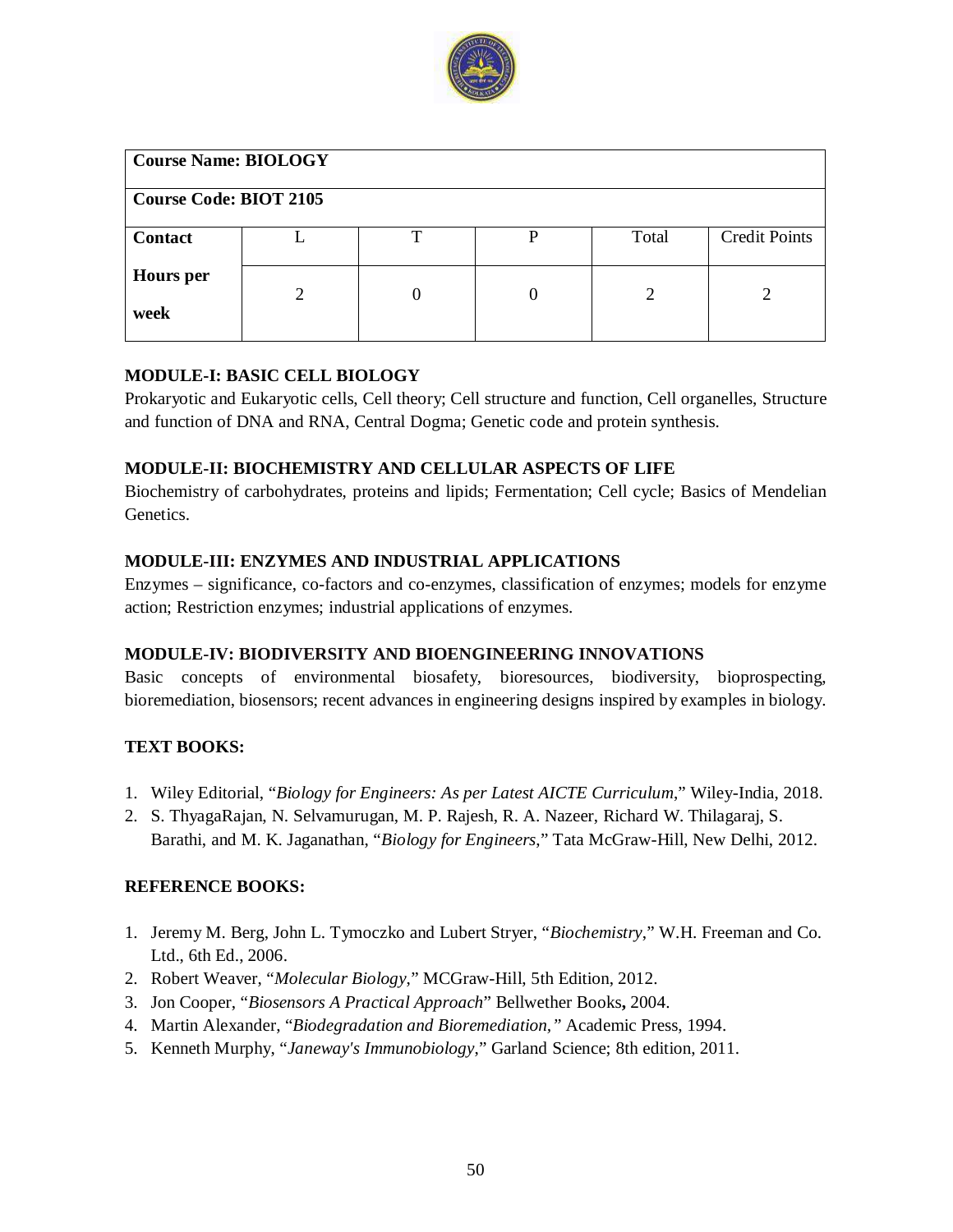

#### **Course Outcomes:**

After completion of the course, the students will be able to:

- 1. Understand the basic structure and function of cells and cellular organelles.
- 2. Understand the fundamental concepts of DNA, RNA and central dogma of cells.
- 3. Characterize the different types of proteins, lipids and carbohydrates.
- 4. Analyze the mechanism of inheritance of characters through generations.
- 5. Understand and implement the working principles of enzymes and their applications in biological systems and industry.
- 6. Design and evaluate different environmental engineering projects with respect to background knowledge about bioresources, biosafety and bioremediation.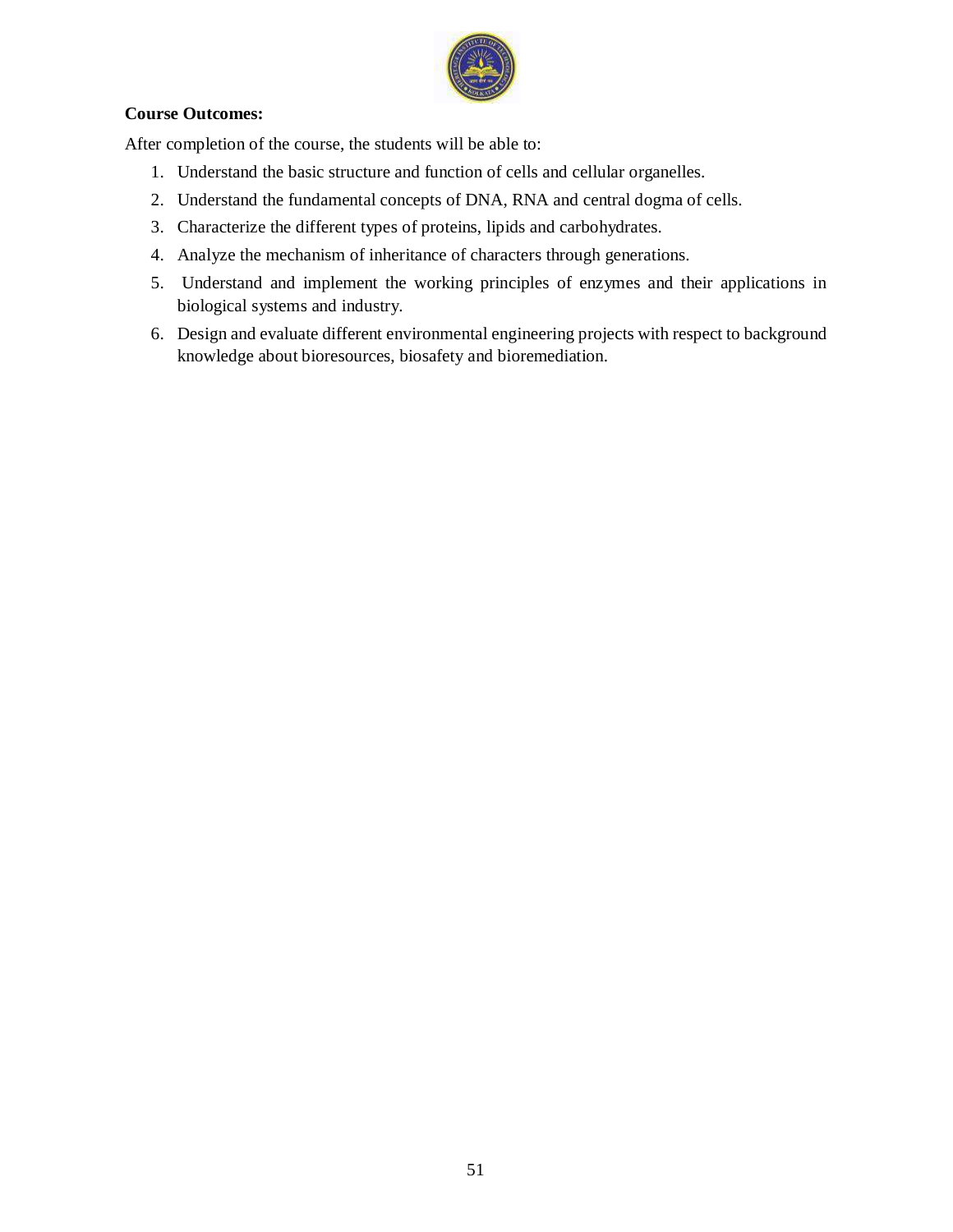

| <b>Course Name: ENVIRONMENTAL SCIENCES</b> |               |   |   |       |                      |  |  |  |
|--------------------------------------------|---------------|---|---|-------|----------------------|--|--|--|
| <b>Course Code: EVSC 2016</b>              |               |   |   |       |                      |  |  |  |
| <b>Contact</b>                             |               | ௱ | D | Total | <b>Credit Points</b> |  |  |  |
| <b>Hours</b> per<br>week                   | $\mathcal{D}$ |   |   | 2     |                      |  |  |  |

# **Module 1**

| <b>Socio Environmental Impact</b>                                                                                                                                                                                                                                                                                                                                                    | 6L |
|--------------------------------------------------------------------------------------------------------------------------------------------------------------------------------------------------------------------------------------------------------------------------------------------------------------------------------------------------------------------------------------|----|
| Basic ideas of environment and its component<br>Population growth: exponential and logistic; resources; sustainable development.<br>Concept of green chemistry, green catalyst, green solvents                                                                                                                                                                                       | 3L |
| Environmental disaster and social issue, environmental impact assessment, environmental audit,<br>environmental laws and protection act of India.                                                                                                                                                                                                                                    | 3L |
| <b>Module 2</b><br><b>Air Pollution</b>                                                                                                                                                                                                                                                                                                                                              | 6L |
| Structures of the atmosphere, global temperature models<br>Greenhouse effect, global warming; acid rain: causes, effects and control.<br>Lapse rate and atmospheric stability; pollutants and contaminants; smog; depletion of ozone layer;<br>standards and control measures of air pollution.<br>3L                                                                                | 3L |
| <b>Module 3</b><br><b>Water Pollution</b>                                                                                                                                                                                                                                                                                                                                            | 6L |
| Hydrosphere; pollutants of water: origin and effects; oxygen demanding waste; thermal pollution;<br>pesticides; salts.                                                                                                                                                                                                                                                               |    |
| Biochemical effects of heavy metals; eutrophication: source, effect and control.<br>Water quality parameters: DO, BOD, COD.                                                                                                                                                                                                                                                          | 2L |
| Water treatment: surface water and waste water.                                                                                                                                                                                                                                                                                                                                      | 4L |
| <b>Module 4</b><br><b>Land Pollution</b>                                                                                                                                                                                                                                                                                                                                             | 6L |
| Land pollution: sources and control; solid waste: classification, recovery, recycling, treatment and<br>disposal.<br>3L<br><b>Noise Pollution</b>                                                                                                                                                                                                                                    |    |
| Noise: definition and classification; noise frequency, noise pressure, noise intensity, loudness of<br>noise, noise threshold limit value; noise pollution effects and control.                                                                                                                                                                                                      | 3L |
| <b>Text/Books</b>                                                                                                                                                                                                                                                                                                                                                                    |    |
| 1. GourKrishna Das Mahapatra, Basic Environmental Engineering and Elementary Biology,<br>Vikas Publishing House P. Ltd.                                                                                                                                                                                                                                                              |    |
| 2. A. K. De, "Environmental Chemistry", New Age International.<br>$2 \pm W$ D <sub>re</sub> e December 2014 (1) $\alpha$ and the contribution $\alpha$ and $\alpha$ December 2014 and $\alpha$ and $\alpha$ and $\alpha$ and $\alpha$ and $\alpha$ and $\alpha$ and $\alpha$ and $\alpha$ and $\alpha$ and $\alpha$ and $\alpha$ and $\alpha$ and $\alpha$ and $\alpha$ and $\alpha$ |    |
|                                                                                                                                                                                                                                                                                                                                                                                      |    |

3. A. K. Das, Environmental Chemistry with Green Chemistry, Books and Allied P. Ltd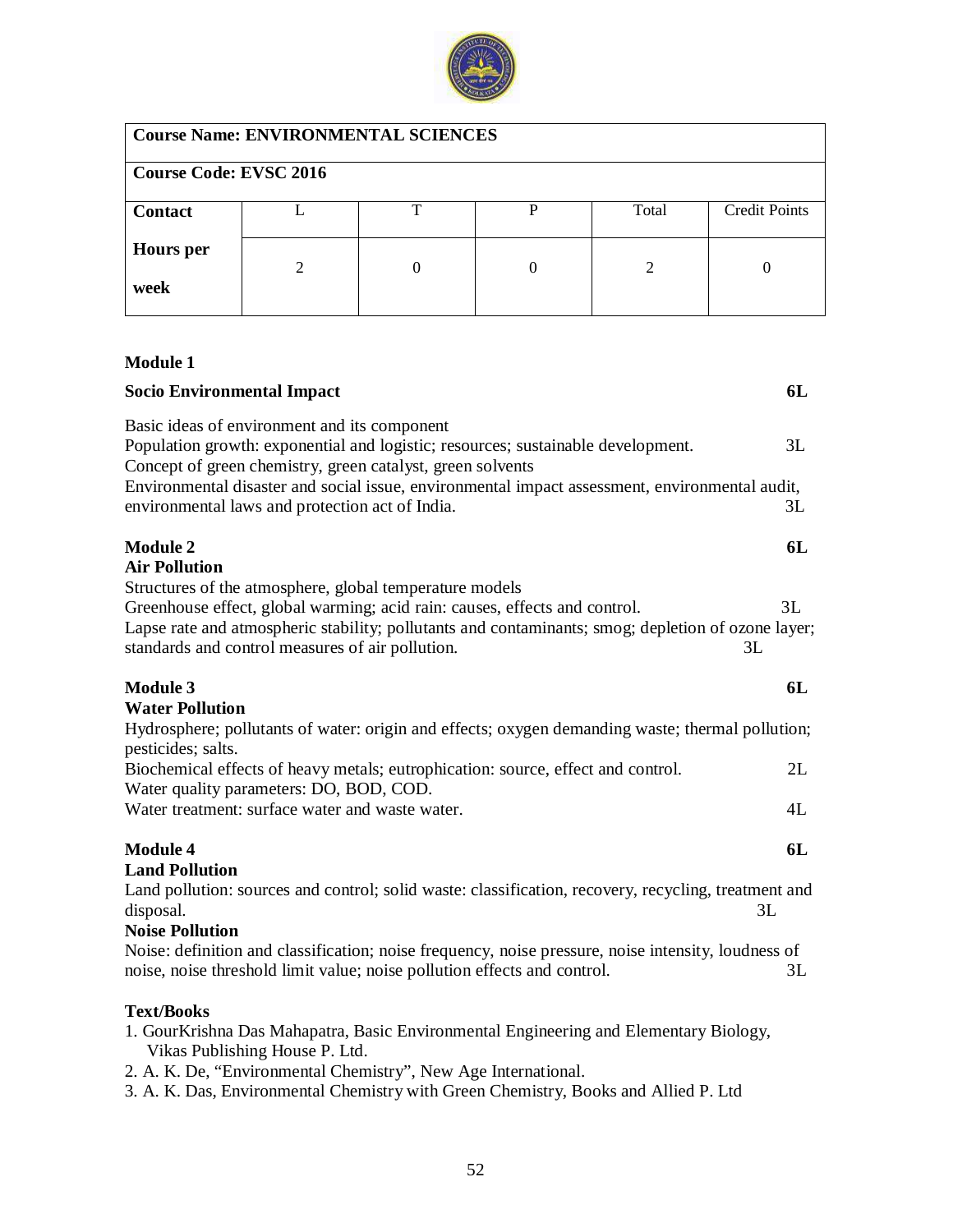

#### **References/Books**

- 1. S. C. Santra, Environmental Science, New Central Book Agency P. Ltd
- 2. D. De, D. De, Fundamentals of Environment & Ecology, S. Chand & Company Ltd.

## **Course Outcome:**

The course outcomes of the subject are

- 1. Understand the natural environment and its relationships with human activities.
- 2. Characterize and analyze human impacts on the environment.
- 3. Integrate facts, concepts, and methods from multiple disciplines and apply to environmental problems.
- 4. Educate engineers who can work in a multi-disciplinary environment to anticipate and address evolving challenges of the 21st century.
- 5. Understand and implement scientific research strategies, including collection, management, evaluation, and interpretation of environmental data.
- 6. Design and evaluate strategies, technologies, and methods for sustainable management of environmental systems and for the remediation or restoration of degraded environments.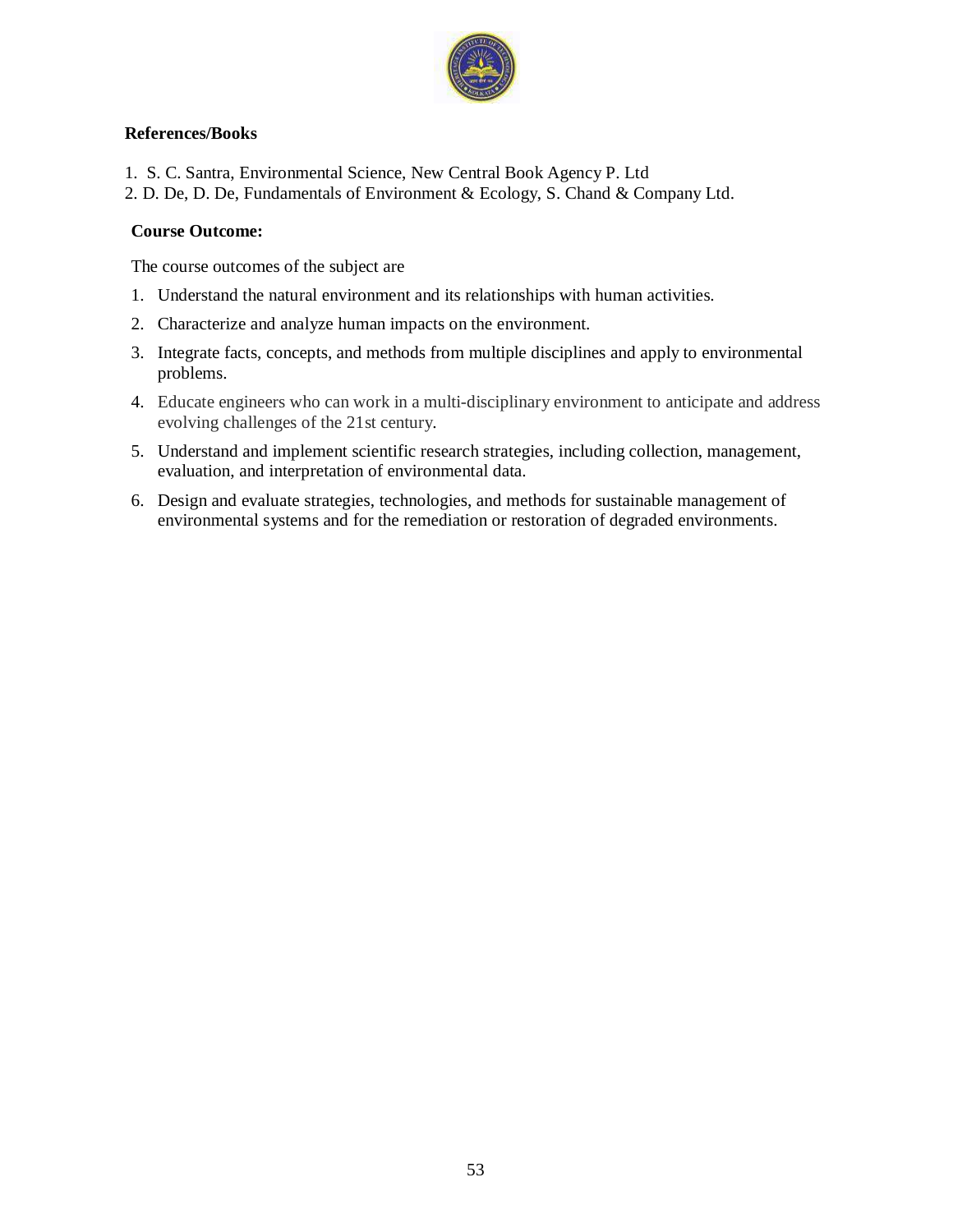

| <b>Course Name: STRENGTH OF MATERIALS LAB</b> |          |    |   |       |                      |  |  |  |
|-----------------------------------------------|----------|----|---|-------|----------------------|--|--|--|
| <b>Course Code: CIVL 2151</b>                 |          |    |   |       |                      |  |  |  |
| <b>Contact</b>                                |          | ᠇᠇ | P | Total | <b>Credit Points</b> |  |  |  |
| <b>Hours</b> per<br>week                      | $\theta$ |    | 2 | 2     |                      |  |  |  |

The course will assist the students to:

- 1. Provide the idea about the method of finding out the tensile, compressive and bending strengths of materials.
- 2. Construct the ability among students about the concepts of torsion test.
- 3. Explain the procedure of test requirement of hardness and impact tests.
- 4. Give an ability to have a concept of stiffness of spring and the procedure to find experimentally its value.

#### **List of Experiments:**

- 1. Tension test on structural materials: Mild steel and TMT bar.
- 2. Compression test on structural materials: Timber, bricks and concrete cubes.
- 3. Bending test on mild steel beam and concrete beam.
- 4. Torsion test on mild steel circular bar.
- 5. Hardness tests on ferrous and non-ferrous metals: Brinnel and Rockwell tests.
- 6. Test on closely coiled helical spring / leaf spring.
- 7. Impact tests: Izod and Charpy.
- 8. Demonstration of Fatigue test.

#### **Course Outcome:**

- 1. Demonstrate the method and findings of tension and compression tests on ductile and brittle materials.
- 2. Explain the method of bending tests on mild steel beam and concrete beam.
- 3. Demonstrate the method and findings of Torsion test on mild steel circular bar and concrete beam.
- 4. Illustrate the concept of hardness and explain the procedure and findings of Brinnel and Rockwell tests.
- 5. Demonstrate the concept and procedure of calculation of spring constant and elaborate its use in Civil Engineering.
- 6. Demonstrate the method and findings of Izod and Charpy impact tests.
- 7. Understand the concepts of fatigue test.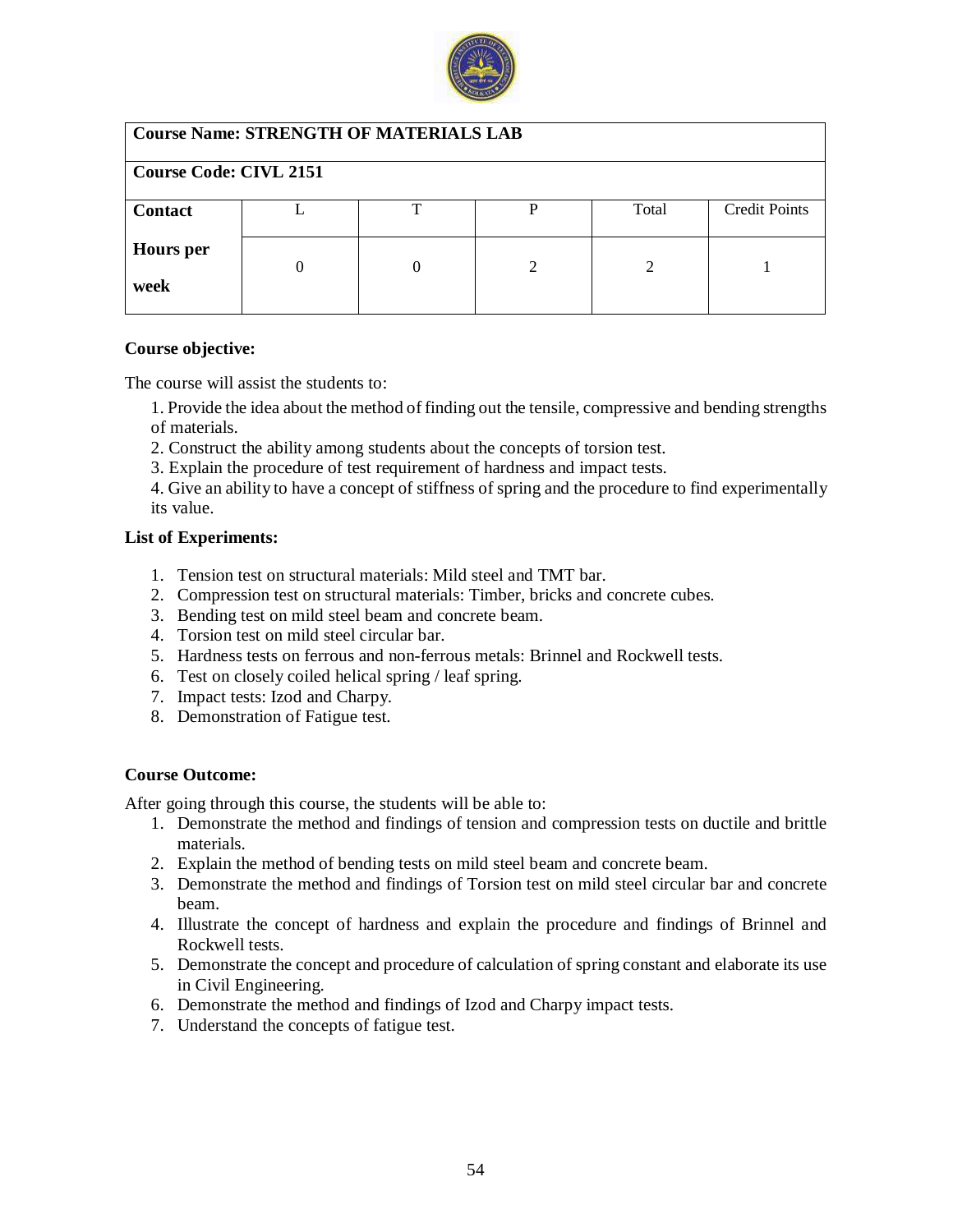

| <b>Course Name: SOIL MECHANICS LAB - I</b> |  |   |   |       |                      |  |  |  |
|--------------------------------------------|--|---|---|-------|----------------------|--|--|--|
| <b>Course Code: CIVL 2152</b>              |  |   |   |       |                      |  |  |  |
| <b>Contact</b>                             |  | т | D | Total | <b>Credit Points</b> |  |  |  |
| <b>Hours</b> per<br>week                   |  |   | 2 | 2     |                      |  |  |  |

The course will assist the students to:

- 1. Distinguish different types of soils and rock samples by visual inspection.
- 2. Identify microscopic structure of rocks and minerals.
- 3. Determine index properties of different types of soils.
- 4. Interpret the grain size distribution curve for different types of soils.
- 5. Identify co-efficient of permeability and compaction characteristics of different types of soils.

#### **List of Experiments:**

- 1. Field identification of different types of soils as per Indian Standards [collection of field samples and identifications without laboratory testing].
- 2. Identification of rocks and minerals [Hand Specimens].
- 3. Microscopic study of rocks and minerals.
- 4. Determination of natural moisture content.
- 5. Determination of specific gravity of cohesionless and cohesive soils.
- 6. Determination of grain size distribution by sieve and hydrometer analyses.
- 7. Determination of Atterberg limits (liquid limit, plastic limit and shrinkage limit).
- 8. Determination of co-efficient of permeability by constant and variable head permeability tests.
- 9. Determination of in-situ density by core cutter method and sand replacement method.
- 10. Determination of compaction characteristics of soil by standard Proctor compaction test.

| REFERENCE BOOKS & CODES: |                                                                          |  |  |  |  |  |
|--------------------------|--------------------------------------------------------------------------|--|--|--|--|--|
| <b>Sl. No.</b>           | <b>Name</b>                                                              |  |  |  |  |  |
|                          | Das, B.M. Soil Mechanics Laboratory Manual, Oxford university press.     |  |  |  |  |  |
|                          | SP 36 (Part I & II): Compendium of Indian Standards on Soil Engineering. |  |  |  |  |  |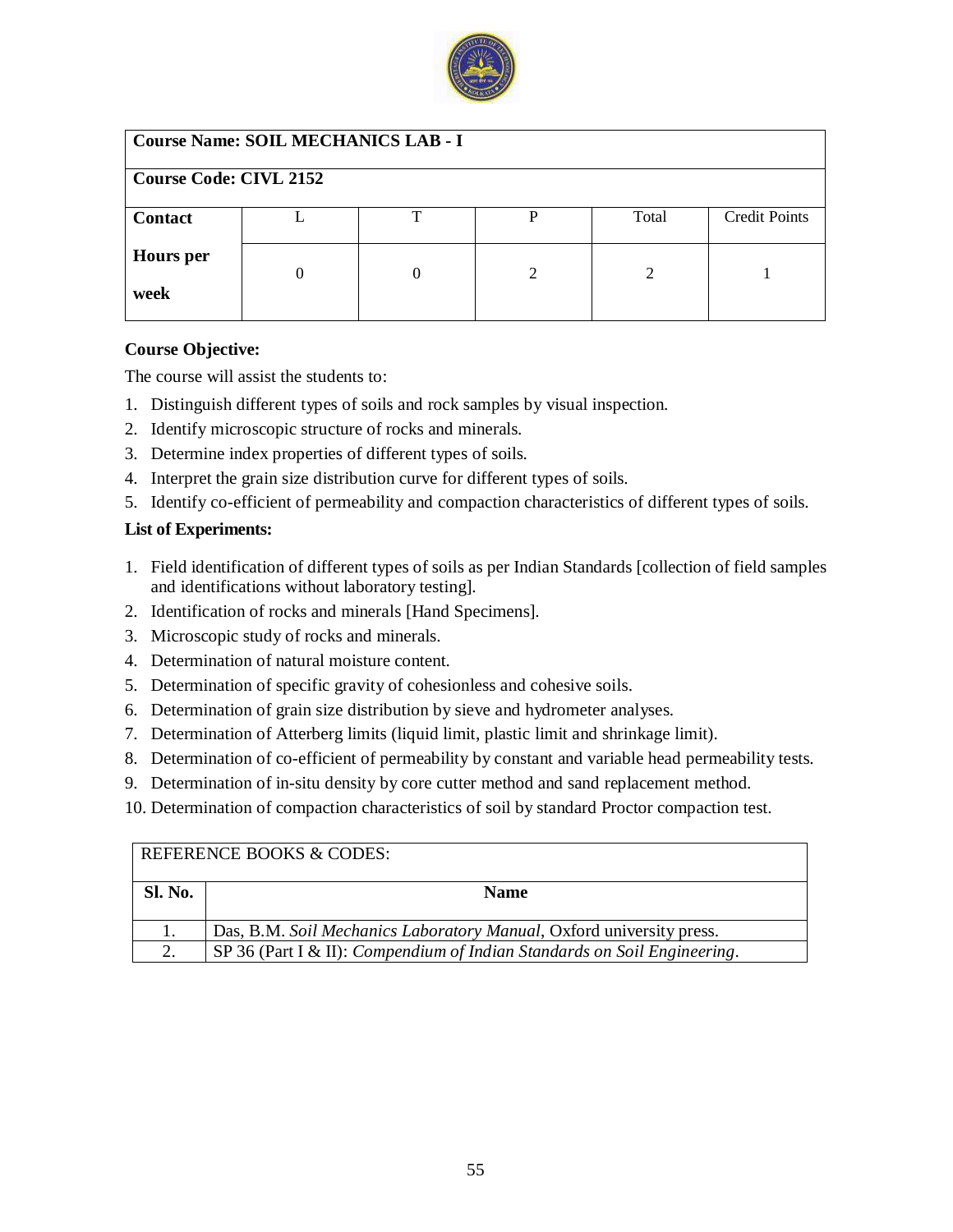

#### **Course Outcome:**

- 1. Classify visually different types of soils and rock samples as obtained in the field.
- 2. Interpret the microscopic nature of rocks involved in the analysis and design of foundations embedded in it.
- 3. Determine the index properties of soil to understand different types of soils as obtained from field investigation.
- 4. Identify different types of soils from the nature of grain size distribution.
- 5. Assess the co-efficient of permeability of different types of soils for analysis of flow problems in soil mechanics.
- 6. Determine the compaction characteristics of soil to identify whether it is suitable for use in embankment construction.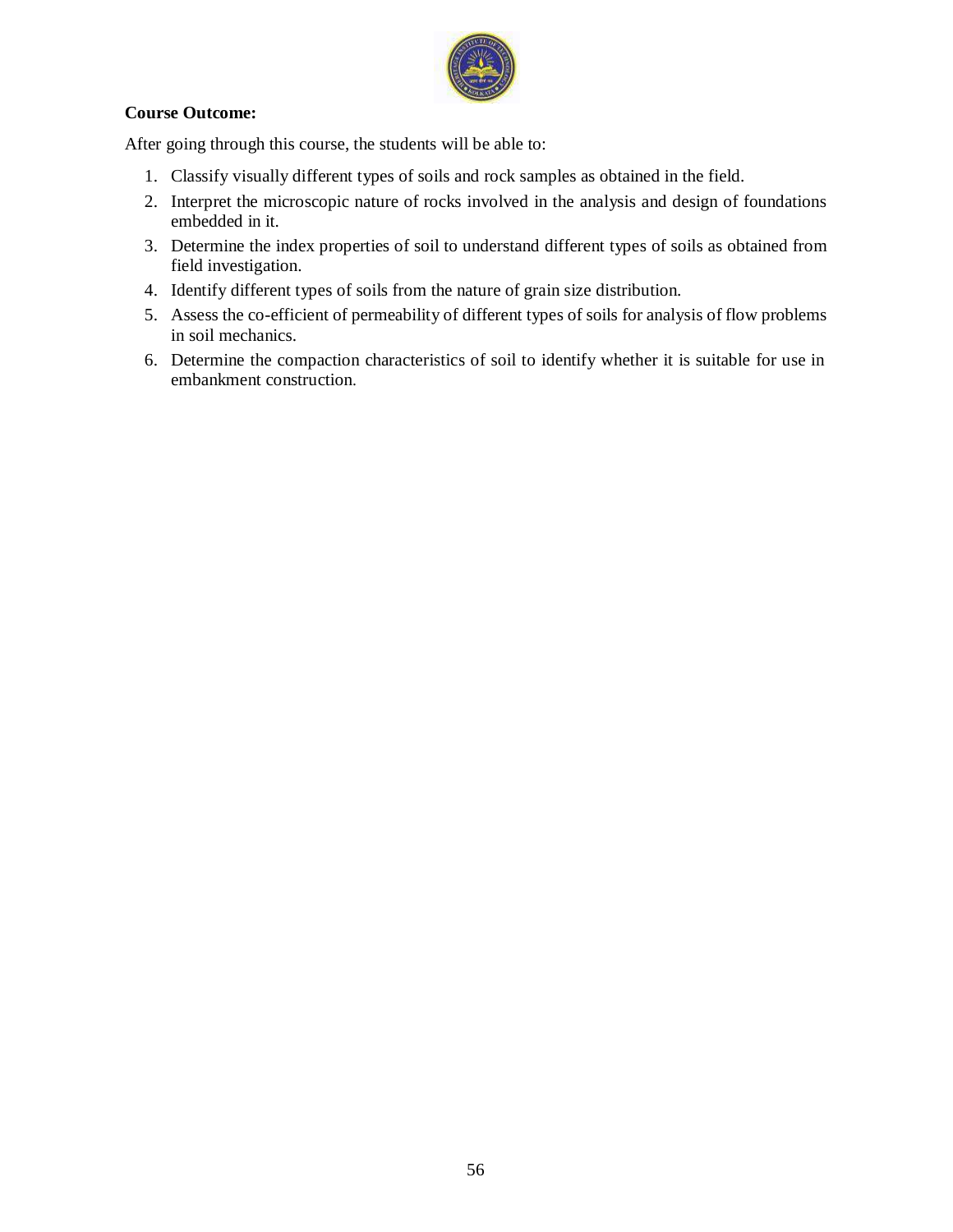

| <b>Course Name: CONSTRUCTION MATERIALS LAB</b><br><b>Course Code: CIVL 2153</b> |  |  |   |               |  |  |  |
|---------------------------------------------------------------------------------|--|--|---|---------------|--|--|--|
|                                                                                 |  |  |   |               |  |  |  |
| hours per<br>week                                                               |  |  | 2 | $\mathcal{D}$ |  |  |  |

The course will assist the students to develop:

- 1. the skills on the test of cement
- 2. the skills on test of aggregates.
- 3. an ability to perform the test of fresh and hardened concrete.
- 4. an ability to perform the concrete mix design.

#### **List of Experiments:**

- 1. **Tests on cement**  specific gravity, fineness, soundness, normal consistency, setting time, compressive strength on cement mortar cubes
- 2. **Tests on fine aggregate**  specific gravity, bulking, sieve analysis, fineness modulus, moisture content, bulk density and deleterious materials.
- 3. **Tests on coarse aggregate**  specific gravity, sieve analysis, fineness modulus and bulk density.
- 4**. Tests on Fresh Concrete**: Workability: Slump, Vee-Bee, Compaction factor tests
- 5. **Hardened Concrete**: Compressive strength on Cubes, Split tensile strength, Static modulus of elasticity, Flexure tests, Non destructive testing (Rebound hammer & Ultrasonic pulse velocity)
- 6. **Mix Design of Concrete**.

#### **References:**

- 1. Relevant latest IS codes on Aggregates, Cement & Concrete [269, 383, 2386, 10262(2009), SP23]
- 2. Laboratory manual of concrete testing by V.V. Sastry and M. L. Gambhir

#### **Course Outcome**:

- 1. Outline the importance of testing of cement and its properties
- 2. Assess the different properties of aggregate
- 3. Summarize the concept of workability and testing of concrete
- 4. Describe the preparation of fresh concrete
- 5. Describe the properties of hardened concrete.
- 6. Develop mix design of concrete as per provision of the IS Codes.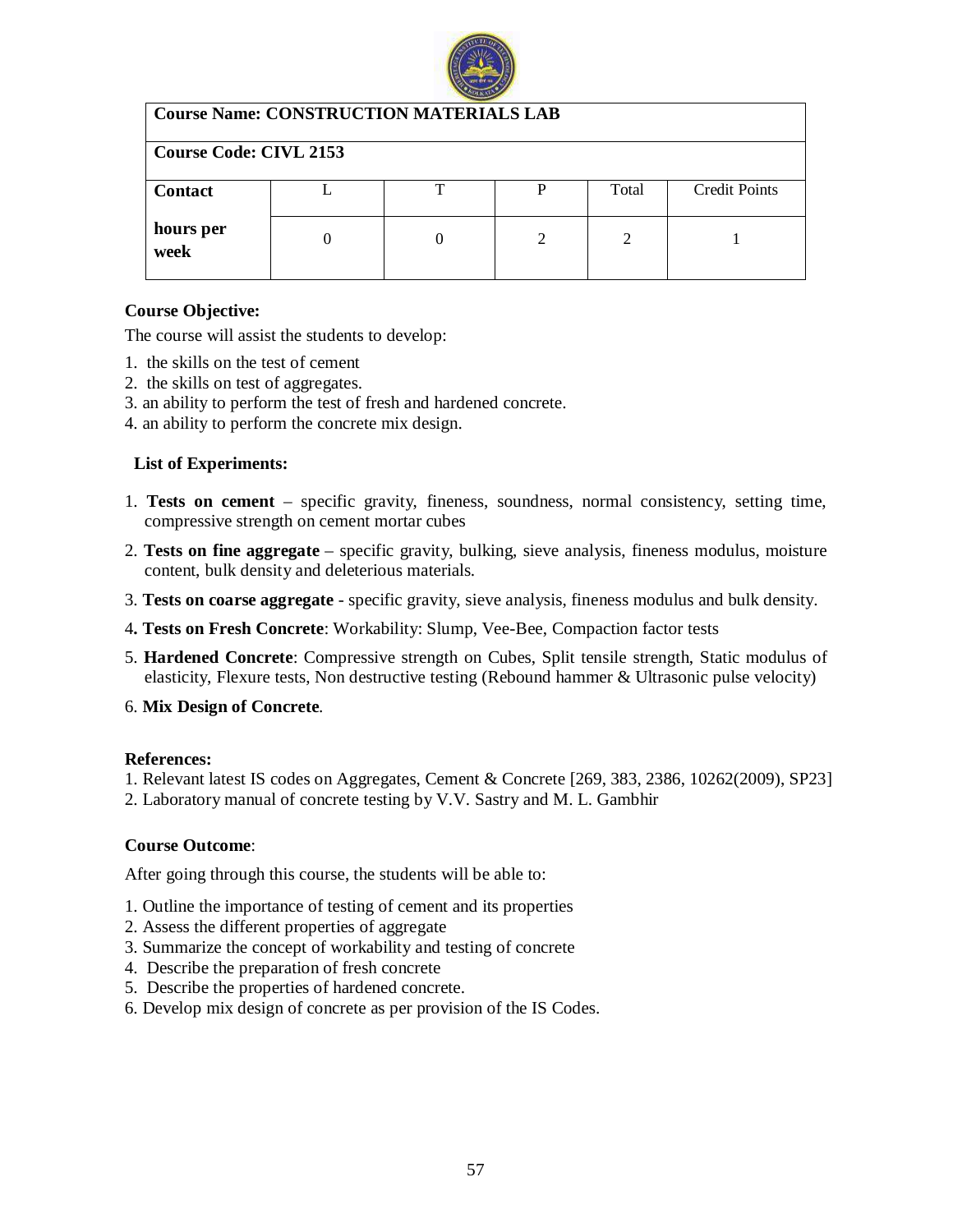

| <b>Course Name: BUILDING PLANNING &amp; DRAWING</b> |   |   |   |       |                      |  |  |  |
|-----------------------------------------------------|---|---|---|-------|----------------------|--|--|--|
| <b>Course Code: CIVL 2154</b>                       |   |   |   |       |                      |  |  |  |
| <b>Contact</b>                                      |   | ᠇ | D | Total | <b>Credit Points</b> |  |  |  |
| <b>Hours</b> per<br>week                            | 0 |   | 4 |       |                      |  |  |  |

The course will assist the students to:

- 1. Increase ability to communicate with people
- 2. Learn to sketch and take field dimensions.
- 3. Learn to take data and transform it into graphic drawings.
- 4. Learn basic Auto Cad skills.
- 5. Learn basic engineering drawing formats.
- 6. Prepare themselves for future Engineering positions

## **FOUNDATIONS**

- Footing for a RCC column and Brick wall.
- Combined footing.
- Strip footing.
- Raft foundation.
- RCC Pile Foundation.

#### **DOORS, WINDOWS AND STAIRS**

- Glazed and paneled doors of standard sizes.
- Glazed and paneled windows of standard sizes.
- Special windows and ventilators.
- Proportioning and planning of dog-legged and open well staircase.

#### **ROOFS AND TRUSSES**

- Types of sloping roofs, lean-to-roofs, RCC roof.
- King post and Queen post trusses.

#### **FUNCTIONAL DRAWING OF BUILDINGS**

- To draw the line diagram, plan, elevation and section of Residential Buildings (flat, pitched and combined roofs), Office Buildings (flat roof) showing positions of various components including lift well and their sizes, load bearing wall and column.
- Details of plumbing and sanitary lines, septic tank.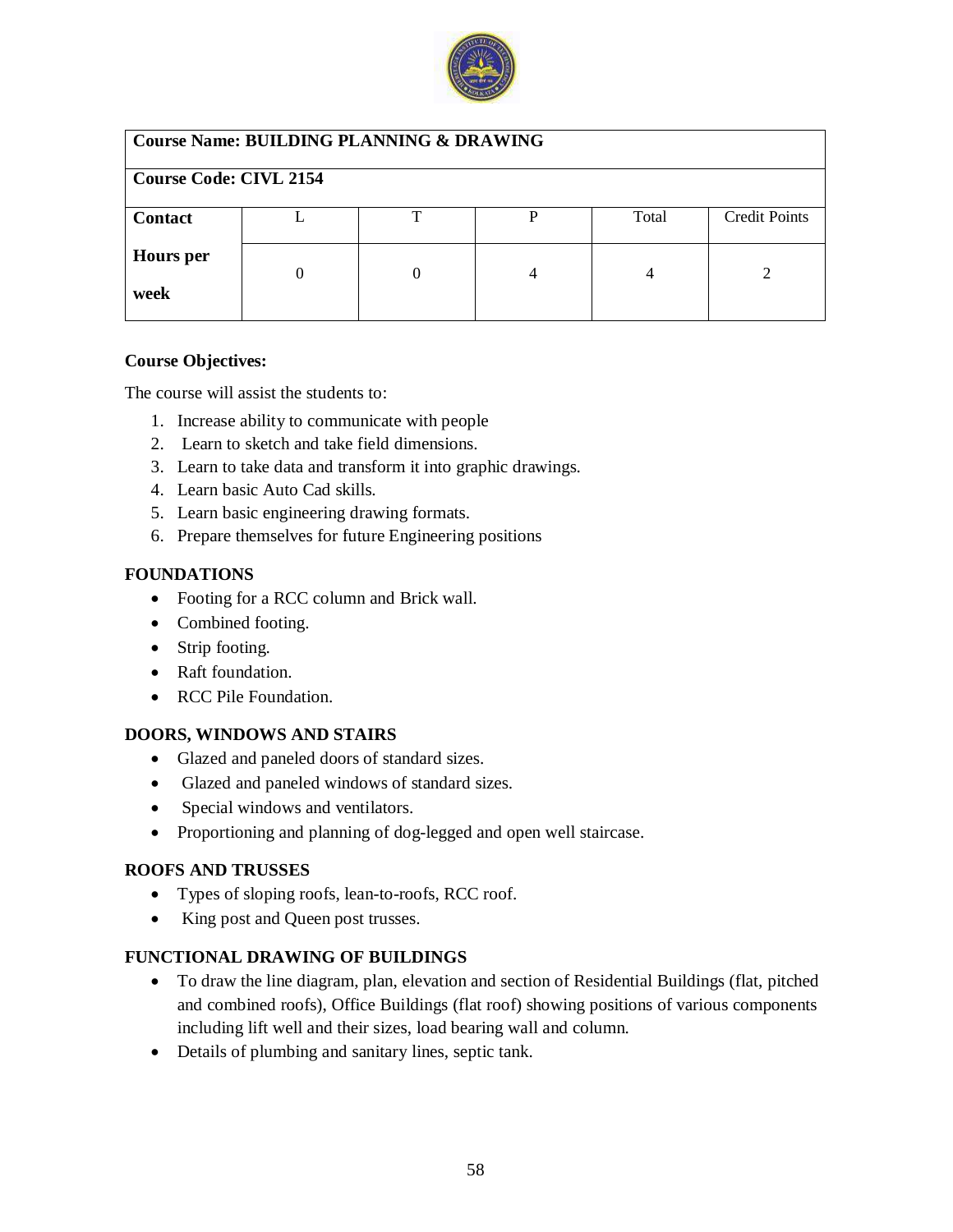

#### **Reference Books:**

| Sl No. | Title                                     | Author           |
|--------|-------------------------------------------|------------------|
|        | Principles of Building Drawing            | Shah & Kale      |
| 2      | <b>Text Book of Building Construction</b> | Sharma & Kaul    |
| 3      | <b>Building Construction</b>              | <b>BC</b> Punmia |
| 4      | Civil Engineering Drawing                 | M. Chakraborti   |

#### **Course Outcomes:**

- 1. Draw the plan, section and elevation of a building
- 2. Select, construct and interpret appropriate drawing scale as per the situation.
- 3. Layout development of solids for practical situations, architectural and engineering scales will increase.
- 4. Have knowledge in details about every individual section of a building, truss, doors and windows and detailed information about the different types of foundation.
- 5. Have the ability to perform basic sketching techniques.
- 6. Convert sketches to engineering drawings and become familiar with office practice and standards.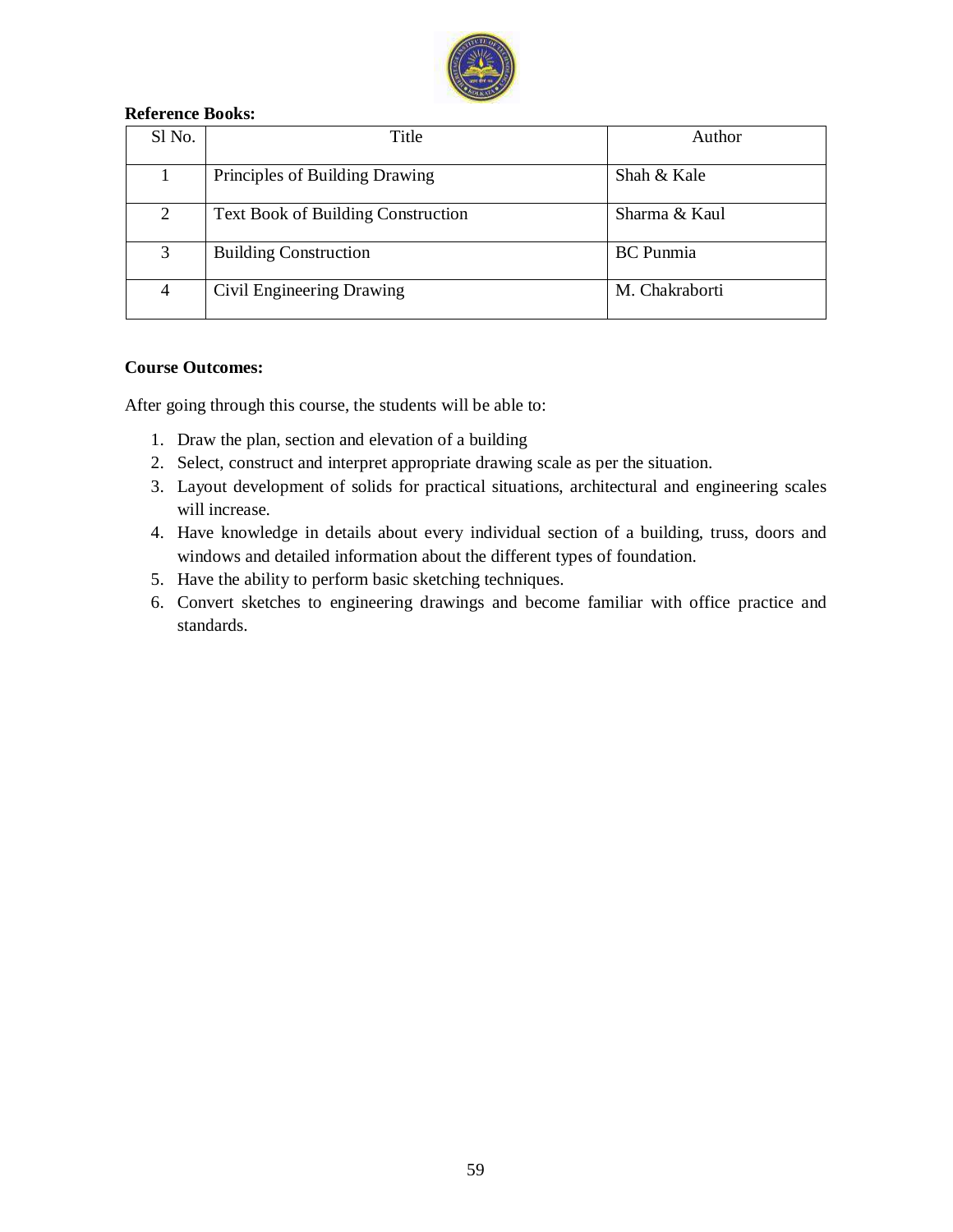

| <b>Course Name: FLUID MECHANICS</b> |   |    |   |       |                      |  |
|-------------------------------------|---|----|---|-------|----------------------|--|
| <b>Course Code: CIVL 2113</b>       |   |    |   |       |                      |  |
| <b>Contact</b>                      |   | ᠇᠇ | D | Total | <b>Credit Points</b> |  |
| <b>Hours</b> per<br>week            | 3 | 0  | 0 |       |                      |  |

The course will assist the students to:

- 1. Introduce themselves to the fundamental aspects of fundamental knowledge of fluid, its properties and behavior under various conditions of internal and external flows.
- 2. Learn to develop steady state mechanical energy balance equation for fluid flow systems, estimate pressure drop in fluid flow systems and determine performance characteristics of fluid machinery.
- 3. Develop understanding about hydrostatic law, principle of buoyancy and stability of a floating body and application of mass, momentum and energy equation in fluid flow.
- 4. Imbibe basic laws and equations used for analysis of static and dynamic fluids.
- 5. Inculcate the importance of fluid flow measurement and its applications in Industries.
- 6. Determine the losses in a flow system, flow through pipes, boundary layer flow and flow past immersed bodies.

| Sl. No.          | <b>Module</b> | Details of course contents                                                                                                                                                                                                                        | <b>Hours</b>             | <b>Total</b> |
|------------------|---------------|---------------------------------------------------------------------------------------------------------------------------------------------------------------------------------------------------------------------------------------------------|--------------------------|--------------|
| 1.               | $\mathbf{I}$  | <b>FLUID STATICS</b>                                                                                                                                                                                                                              | $\overline{4}$           | 44           |
|                  |               | Fluid pressure at a point, Variation of pressure within a<br>static fluid, measurement of pressure, total fluid pressure<br>on plane and curved areas, Center of pressure, buoyancy,<br>stability of submerged and floating bodies, meta-centre.  |                          |              |
|                  |               | FUNDAMENTALS OF OPEN CHANNEL FLOW                                                                                                                                                                                                                 | $\overline{\mathcal{A}}$ |              |
|                  |               | Scope and importance, characteristics of open channel<br>flow, distinction between pipe flow and open channel flow,<br>types of flow: Steady, Unsteady; Uniform, Non uniform,<br>Gradually varied flow, Rapidly varied flow (definition<br>only). |                          |              |
|                  |               | STEADY UNIFORM FLOW IN OPEN CHANNEL                                                                                                                                                                                                               | 4                        |              |
|                  |               | Characteristics,<br>Manning's<br>formulae,<br>Chezy's,<br>Hydraulically efficient Rectangular and trapezoidal<br>sections. Design features of rigid boundary channels.                                                                            |                          |              |
| $\overline{2}$ . | $\mathbf{I}$  | <b>WEIRS AND NOTCHES</b>                                                                                                                                                                                                                          | 4                        |              |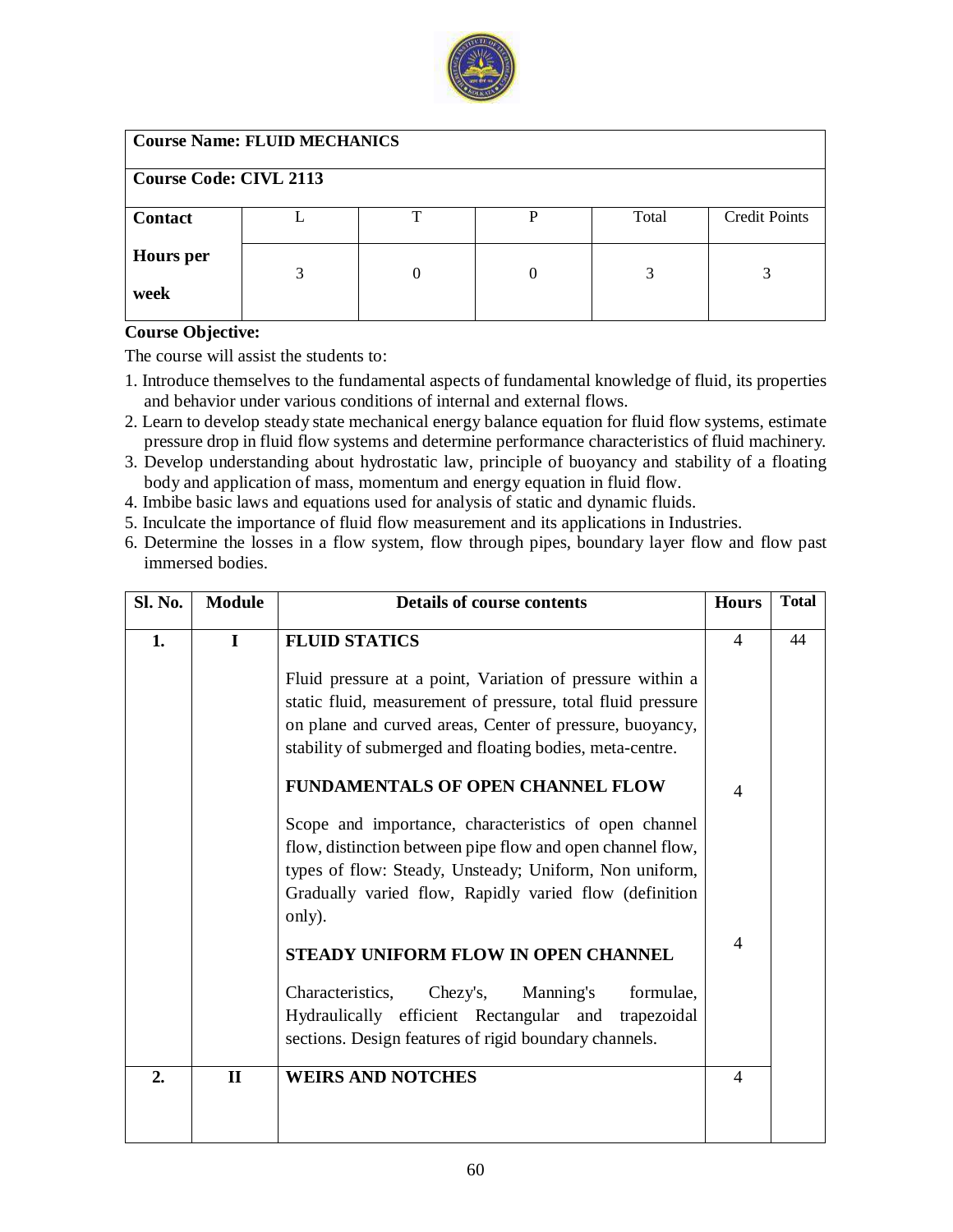|    |     | Rectangular, triangular, trapezoidal and cippoletti notch,<br>sharp crested and broad crested weirs, submerged weirs.<br><b>FLOW THROUGH PIPES</b>                                                                                                                                                                                | 6              |  |
|----|-----|-----------------------------------------------------------------------------------------------------------------------------------------------------------------------------------------------------------------------------------------------------------------------------------------------------------------------------------|----------------|--|
|    |     | Laminar and turbulent flow through pipes, Reynold's<br>number, fluid friction in pipes, head loss due to friction.<br>Darcy-Weisbach equation, Friction factors for commercial<br>pipes, use of Mody's diagram, minor losses in pipes, basic<br>concept of boundary layer, drag, lift, concept of water<br>hammer and surge tank. |                |  |
| 3. | III | <b>SPECIFIC ENERGY / NON-UNIFORM FLOW IN</b>                                                                                                                                                                                                                                                                                      |                |  |
|    |     | <b>OPEN CHANNEL</b>                                                                                                                                                                                                                                                                                                               | $\overline{4}$ |  |
|    |     | Definition,<br>Diagram.<br>Critical,<br>Sub-critical<br>and<br>Supercritical flows. Establishment of critical flow, Specific<br>Definition<br>diagram,<br>Hydraulic<br>force:<br>and<br>Jump.<br>DIMENSIONAL ANALYSIS AND MODEL STUDIES                                                                                           |                |  |
|    |     | Dimensions and dimensional homogeneity, Importance                                                                                                                                                                                                                                                                                |                |  |
|    |     | and use of dimensional analysis.                                                                                                                                                                                                                                                                                                  | $\overline{2}$ |  |
|    |     | Buckingham Pi Theorem: Statement and application,<br>Geometric, Kinematic and Dynamic similarity. Non<br>Dimensional Numbers, Froude and Reynold model laws<br>and applications.                                                                                                                                                  | $\overline{4}$ |  |
| 4. | IV  | <b>MACHINERIES IN FLUID MECHANICS</b>                                                                                                                                                                                                                                                                                             |                |  |
|    |     | Turbines, Classification and types, power and efficiency,<br>Working Principles of Pelton, Francis and Kaplan turbines,<br>draft tube, Cavitations in pumps and turbines.                                                                                                                                                         | 6              |  |
|    |     | Application of principles of similarity of hydraulic<br>machines, specific speed of pumps and turbines, centrifugal<br>and reciprocating pumps, performance characteristics<br>graph for head, discharge and efficiency, hydraulic<br>machines in parallel and series, hydraulic Ram.                                             | 6              |  |

## **RECOMMENDED BOOKS:**

| <b>TEXT BOOKS</b> |                  |  |  |  |
|-------------------|------------------|--|--|--|
| $S1$ . No.        | Name of the book |  |  |  |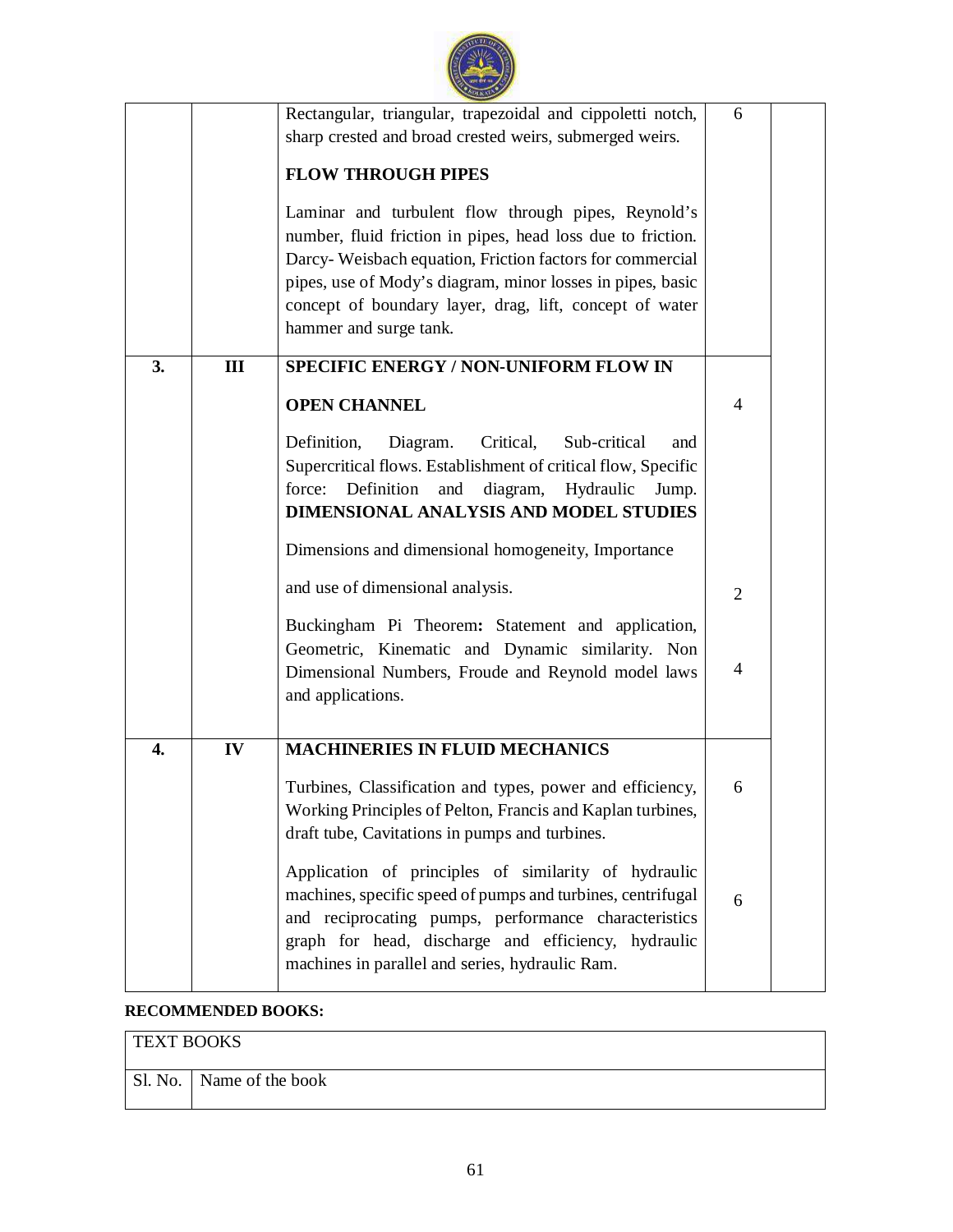

| 1                           | Modi P.N. and Seth S.M., Hydraulics and Fluid Mechanics including hydraulics                   |
|-----------------------------|------------------------------------------------------------------------------------------------|
|                             | machines, 19 <sup>th</sup> edition, Standard Book House                                        |
| $\mathcal{D}_{\mathcal{L}}$ | Pati S., A textbook of Fluid mechanics and Hydraulic machines, 1 <sup>st</sup> edition, McGraw |
|                             | Hill Education (India) Pvt Ltd                                                                 |
| 3                           | Som S.K., Biswas G. and Chakraborty S., <i>Introduction to fluid mechanics and fluid</i>       |
|                             | machines, 3 <sup>rd</sup> edition, McGraw Hill Education (India) Pvt Ltd                       |
| $\overline{4}$              | Ojha C.S.P., Berndtsson R. and Chandramouli P.N., Fluid Machines and Machinery,                |
|                             | 1 <sup>st</sup> edition, Oxford University Press                                               |

|                             | <b>REFERENCE BOOKS</b>                                                                                                               |
|-----------------------------|--------------------------------------------------------------------------------------------------------------------------------------|
| Sl. No.                     | Name of the book                                                                                                                     |
| 1                           | Cengel Y. A. and Cimbala J. M., Fluid Mechanics: Fundamentals and Applications, 2 <sup>nd</sup>                                      |
|                             | edition, Tata McGraw Hill Education Private Limited                                                                                  |
| $\mathcal{D}_{\mathcal{L}}$ | Pritchard P.J. and Leylegian J.C., Fox and McDonald's Introduction to Fluid Mechanics,<br>8 <sup>th</sup> edition, John Wiley & Sons |
| 3                           | Massey B.S. and Ward-Smith John., <i>Mechanics of Fluids</i> , 9th edition, Taylor & Francis.                                        |
| $\overline{4}$              | Bansal R.K., A textbook of Fluid Mechanics and Hydraulic Machines, 9 <sup>th</sup> edition, Laxmi<br>Publications (P) Ltd            |

#### **Course Outcome:**

- 1. Understand basic fluid properties (density, viscosity, bulk modulus), flow forces (pressure, shear stress, surface tension) and flow regimes (laminar/turbulent, compressible/ incompressible, steady/unsteady).
- 2. Use and know limitations of steady and unsteady Bernoulli equation along and normal to a streamline.
- 3. Explain the conservation of mass and momentum through differential analysis in simple geometries.
- 4. Study scope, importance, characteristics and various types of flows in an open channel.
- 5. Understand the techniques of dimensional analysis, similitude and modeling and introduce the important non-dimensional groups in fluid mechanics.
- 6. Know the concepts to internal and external flows and introduce the boundary layer concept, lift and drag, flow separation, and drag reduction fundamentals.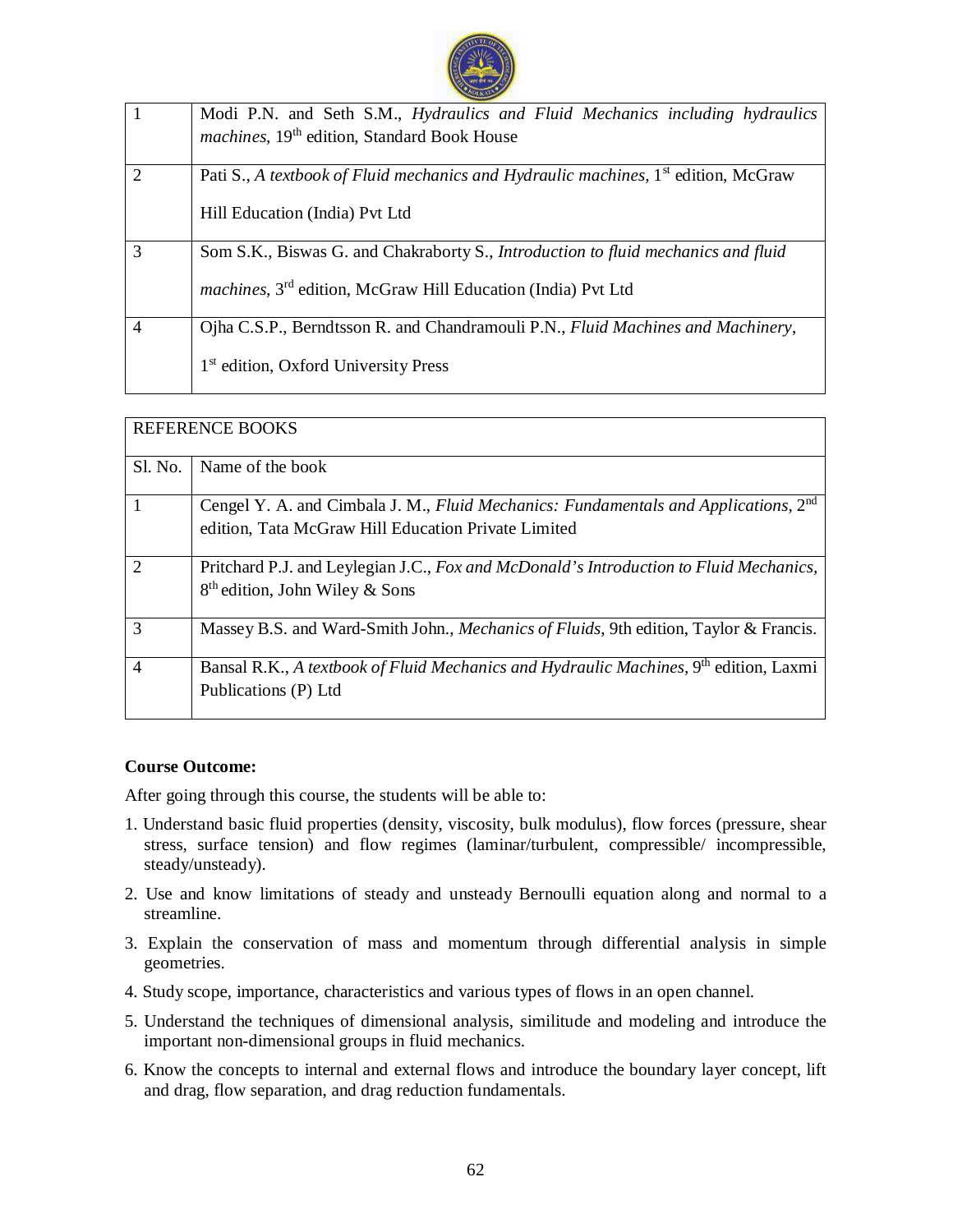

| <b>Course Name: FLUID MECHANICS LAB</b> |  |   |                             |       |                      |  |
|-----------------------------------------|--|---|-----------------------------|-------|----------------------|--|
| <b>Course Code: CIVL 2163</b>           |  |   |                             |       |                      |  |
| <b>Contact</b>                          |  | ᠇ | P                           | Total | <b>Credit Points</b> |  |
| <b>Hours</b> per                        |  |   | $\mathcal{D}_{\mathcal{L}}$ | 2     |                      |  |
| week                                    |  |   |                             |       |                      |  |

The course will assist the students to:

- 1. Be acquainted with the fundamentals of fluid mechanics.
- 2. Practice in the analytical formulation of fluid mechanics problems using Newton's Laws of motion and thermodynamics.
- 3. Be acquainted with the introduction to experimental method.
- 4. Get exposure to practical applications, work on a small design project, and the writing of a technical report related to the design project.
- 5. Discuss and practice standard measurement techniques of fluid mechanics and their applications.
- 6. Impart knowledge in measuring pressure, discharge and velocity of fluid flow.

#### **List of Experiments:**

- 1. To determine the coefficient of discharge for an Orifice meter
- 2. Calibration of V- Notch
- 3. Determination of Co-efficient of Discharge for Venturimeter
- 4. Measurement of velocity of fluid in pipe using a pitot tube
- 5. Measurement of water surface profile for flow over Broad crested weir
- 6. To verify Bernoulli's equation experimentally
- 7. Measurement of water surface profile for a hydraulic jump
- 8. Determination of efficiency of a Centrifugal pump
- 9. Determination of efficiency of a Pelton wheel Turbine
- 10. Determination of efficiency of a Francis Turbine

| Sl. No.        | Name of the book                                                                                                 |
|----------------|------------------------------------------------------------------------------------------------------------------|
|                | Laboratory Manual: Hydraulics and Hydraulic Machines by R. V. Raikar, PHI Learning.                              |
| 2              | Laboratory manual for Civil Engineering second edition by H S Moondra and R<br>Gupta, CBS Publishers, New Delhi. |
| 3              | Fluid Mechanics by Modi & Seth Standard Book House, New Delhi.                                                   |
| $\overline{4}$ | Fluid Mechanics by A.K.Jain, Khanna Publishers, Nath Market, Nai Sarak, New Delhi.                               |
| 5              | Fluid Mechanics & Machinery by H. M. Raghunath – CBS Publishers, New Delhi.                                      |

#### **REFERENCE BOOKS:**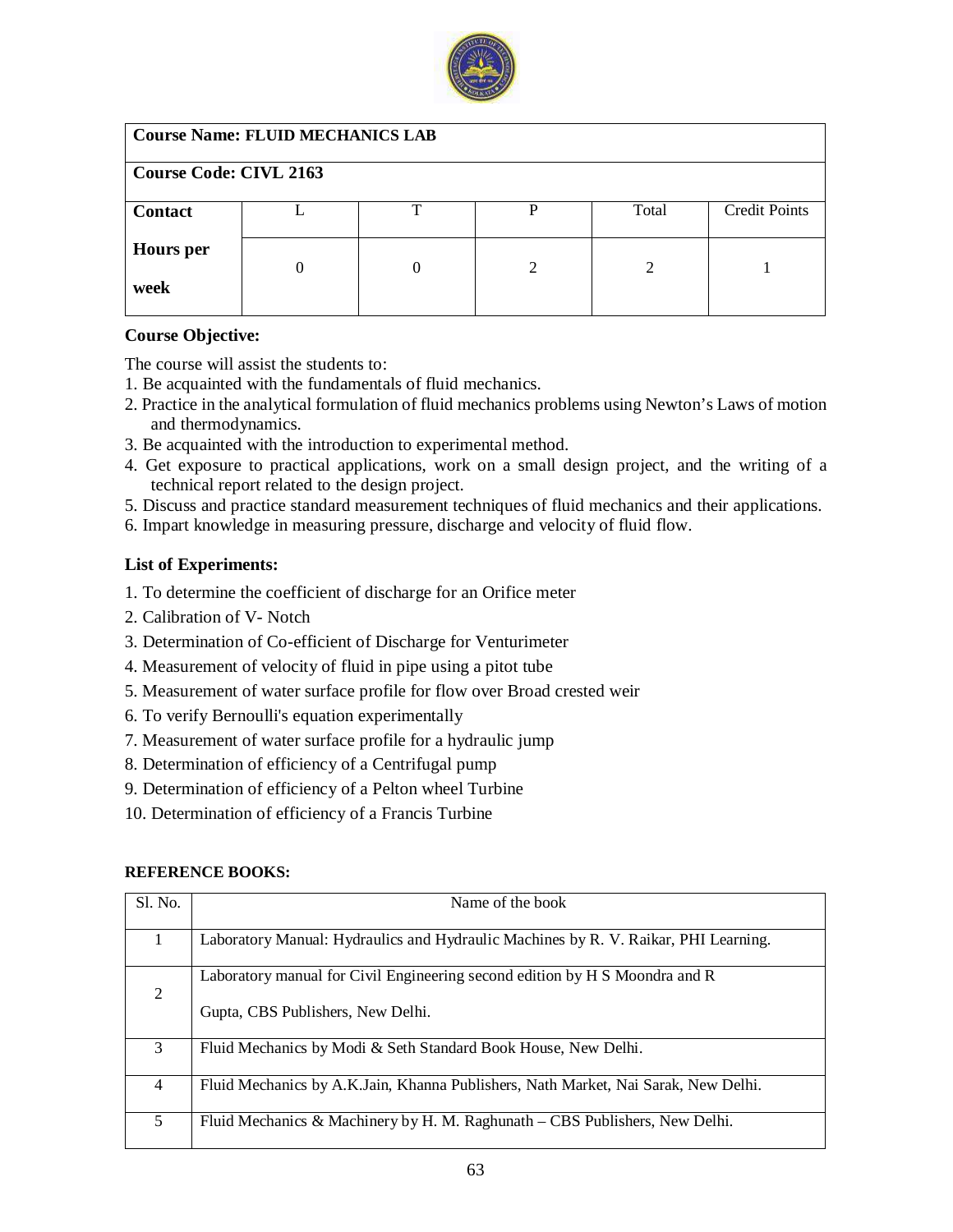

#### **Course Outcome:**

- 1. Apply the basic equation of fluid statics to determine forces on planar and curved surfaces that are submerged in a static fluid; to manometers; to the determination of buoyancy and stability; and to fluids in rigid-body motion.
- 2. Use the conservation laws in integral form and apply them to determine forces and moments on surfaces of various shapes and simple machines.
- 3. Use the conservation laws in differential forms and apply them to determine velocities, pressures and acceleration in a moving fluid.
- 4. Determine flow rates, pressure changes, minor and major head losses for viscous flows through pipes, ducts, simple networks and the effects of pumps, fans, and blowers in such systems.
- 5. Apply principles of fluid mechanics to the operation, design, and selection of fluid machinery such as pumps and turbines.
- 6. Use Euler's and Bernoulli's equations and the conservation of mass to determine velocities, pressures, and accelerations for incompressible and inviscid fluids.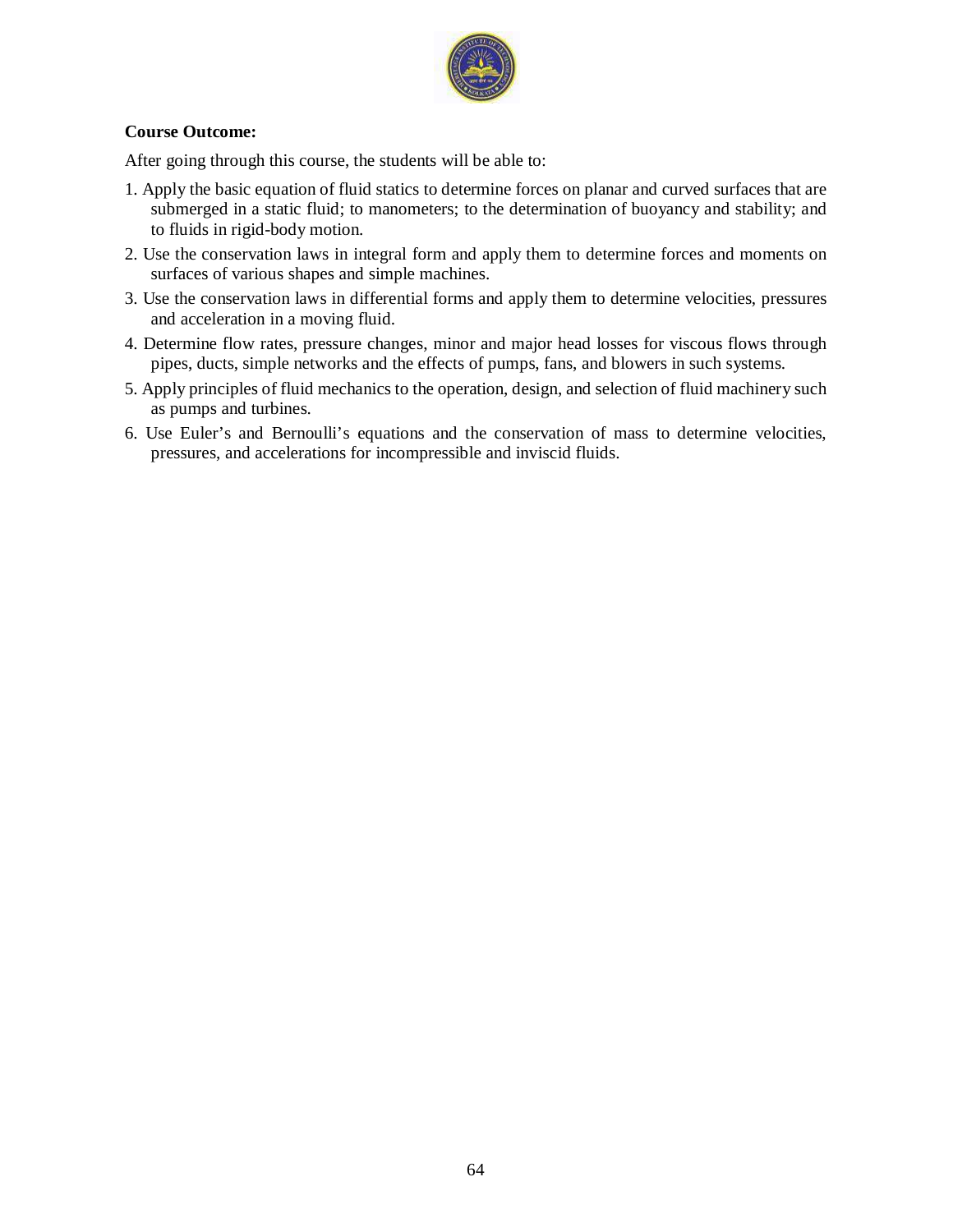

| <b>Course Name: MATHEMATICAL METHODS</b> |   |   |   |       |                      |
|------------------------------------------|---|---|---|-------|----------------------|
| <b>Course Code: MATH 2001</b>            |   |   |   |       |                      |
| <b>Contact</b>                           |   | ᠇ | P | Total | <b>Credit Points</b> |
| <b>Hours</b> per<br>week                 | 3 |   |   |       |                      |

#### **MODULE I : [12L]**

#### **Functions of Complex Variables:**

Complex numbers and its geometrical representation.

Functions of a complex variable – Limits, Continuity, and Differentiability.

Analytic Functions, Cauchy- Riemann equations, Necessary and sufficient conditions for analyticity of complex functions (Statement only), Harmonic functions.

Line Integral on complex plane, Cauchy-Goursat theorem, Cauchy's Integral Formula. Taylor's and Laurent's series expansion.

Zeros, Different types of Singularities. Definitions of poles and residues, Residue Theorem, Evaluation of real integrals using residue theorem.

#### **MODULE II : [12L]**

#### **Fourier Series , Integrals and Transforms:**

Definite Integral , Orthogonality of Trigonometric Functions , Power Series and its convergence.

Periodic Functions, Even and Odd Functions, Dirichlet's Conditions, Euler Formulas for Fourier coefficients , Fourier series representation of a function, e.g. Periodic square wave, Half wave rectifier, Unit step function.

Half Range series, Parseval's Identity.

Fourier Integral theorem, Fourier transform, Fourier sine and cosine transform, Linearity, Scaling , Frequency Shifting and Time shifting properties, Convolution Theorem.

Discussion of some physical problems : e.g Forced oscillations.

#### **MODULE III : [12L]**

#### **Series Solutions to Ordinary Differential Equations and Special Functions:**

Series solution of ODE: Ordinary point , Singular point and Regular Singular point, series solution when  $x = a$  is an ordinary point, Frobenius method.

Legendre's Equation , Legendre's polynomials and its graphical representation.

Bessel's equation , Bessel's function of first kind and its graphical representation.

Finite Difference Method and its application to Boundary Value Problem.

#### **MODULE IV : [12L]**

#### **Partial Differential Equations:**

Introduction to partial differential equations, Formation of partial differential equations,

Linear and Nonlinear pde of first order, Lagrange's and Charpit's method of solution.

Second order partial differential equations with constant coefficients , Illustration of wave equation, one dimensional heat equation, Laplace's equation, Boundary value problems and their solution by the method of separation of variables.

Solution of Boundary value problems by Laplace and Fourier transforms.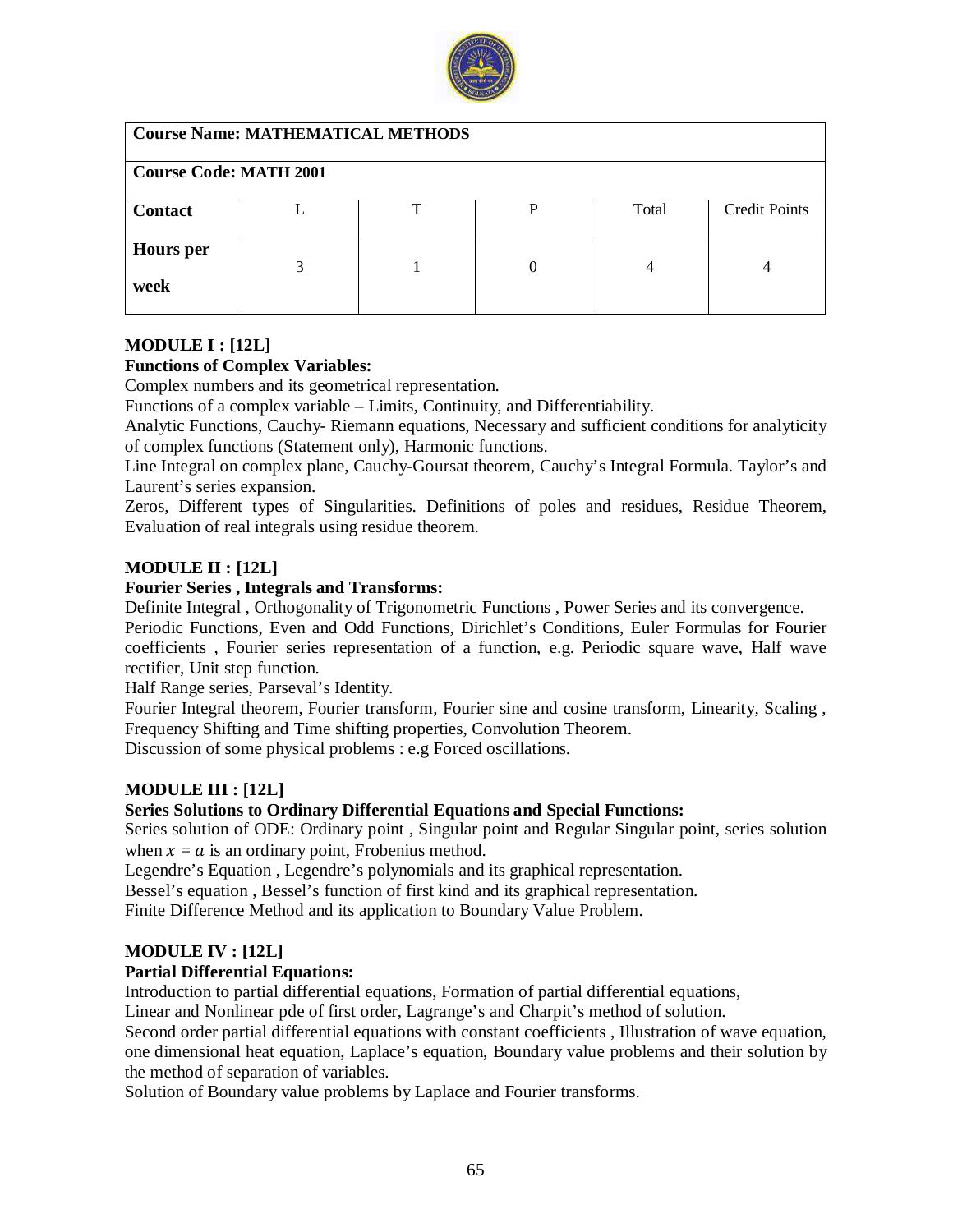

## 1. Complex Variables and Applications Brown Churchill MC Graw Hill 2. Complex Variable Murrey R. Spiegel Schaum's Outline Series 3. Theory of Functions of a Complex Variable Shanti Narayan, P. K. Mittal S. Chand

**Suggested Books:** 

- 4. Larry C. Andrew, B. K. Shivamoggi Integral Transforms for Engineers and Applied Mathematicians Macmillan
- 5. Fourier Analysis with Boundary Value Problem

Murrey R. Spiegel

Schaum's Outline Series

- 6. Mathematical Methods Potter, Merle C., Goldberg, Jack. PHI Learning
- 7. Ordinary and Partial Differential Equations

M. D. Raisinghania,

S. Chand

8. Elements of Partial Differential Equation

Ian Naismith Sneddon

Dover Publications

9. Advanced Engineering Mathematics

Kreyszig

Willey

10. Higher Engineering Mathematics

B. V. Ramana

Tata McGraw-Hill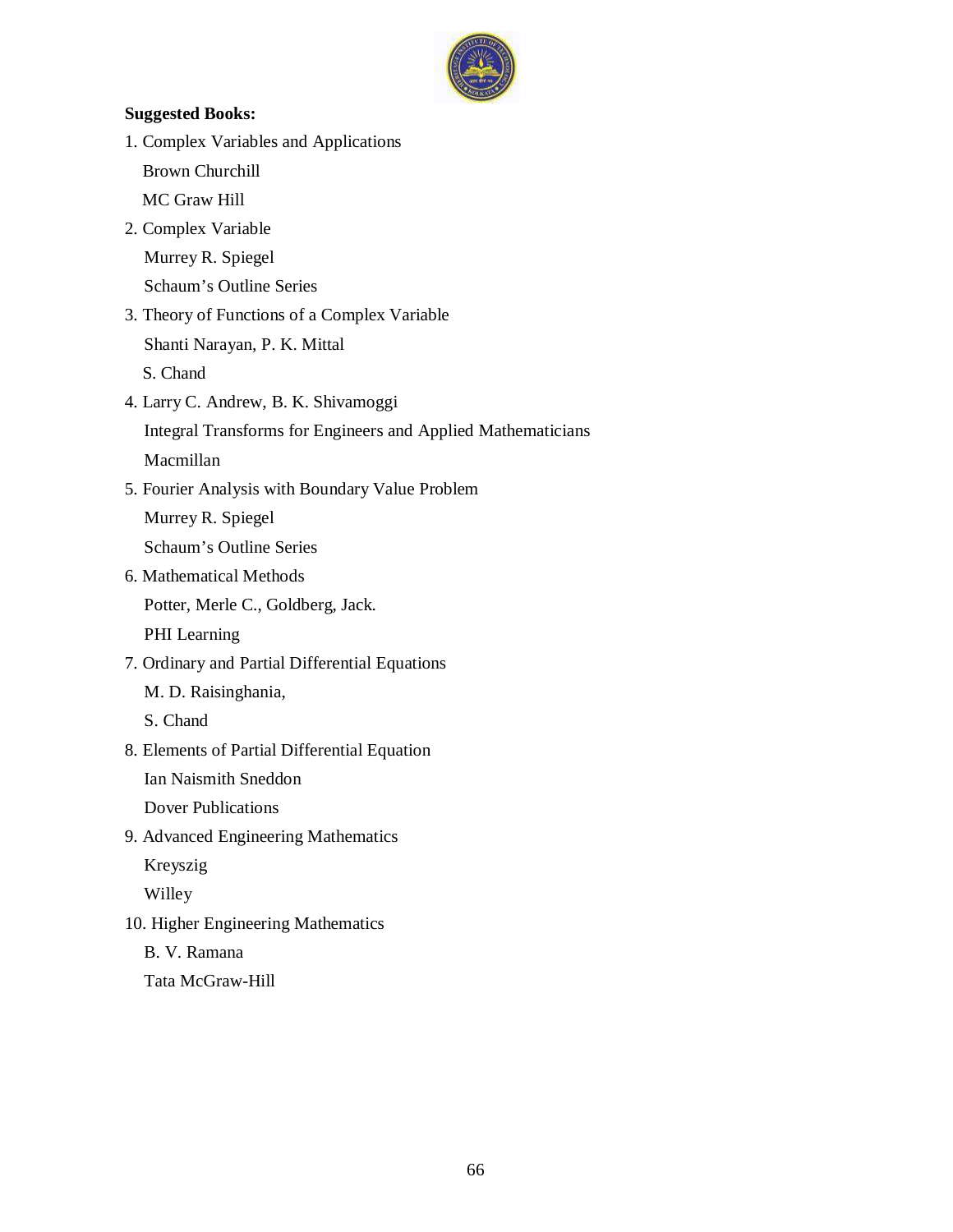

#### **Course Outcome:-**

After completing the course the student will be able to:

- 1. Construct appropriate mathematical models of physical systems.
- 2. Recognize the concepts of complex integration, Poles and Residuals in the stability analysis of engineering problems.
- 3. Generate the complex exponential Fourier series of a function and make out how the complex Fourier coefficients are related to the Fourier cosine and sine coefficients.
- 4. Interpret the nature of physical phenomena when the domain is shifted by Fourier Transform e.g. continuous time signals and systems.
- 5. Develop computational understanding of second order differential equations with analytic coefficients along with Bessel and Legendre differential equations with their corresponding recurrence relations.
- 6. Master how partial differentials equations can serve as models for physical processes such as vibrations, heat transfer etc.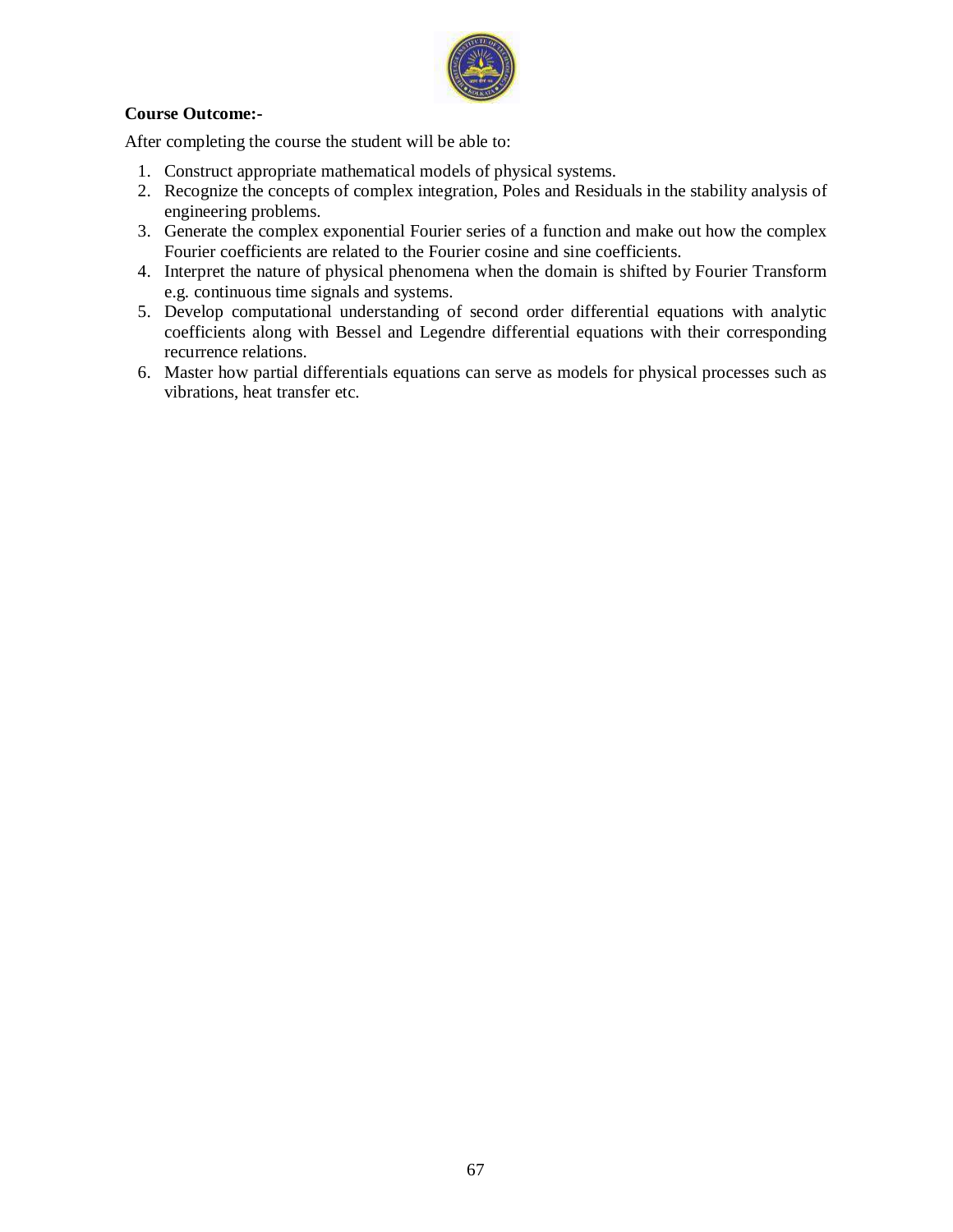

## **Course Name: STRUCTURAL ANALYSIS -I**

| <b>Course Code: CIVL 2201</b> |  |  |  |       |                      |  |
|-------------------------------|--|--|--|-------|----------------------|--|
| <b>Contact Hours</b>          |  |  |  | Total | <b>Credit Points</b> |  |
| per week                      |  |  |  |       |                      |  |
|                               |  |  |  |       |                      |  |
|                               |  |  |  |       |                      |  |

#### **Course Objective:**

The course will assist the students to:

- 1. Introduce themselves to concept of global structural stability, theory of structural analysis, and methods in structural analysis.
- 2. Develop an idea to model a structure with proper loads and support conditions.
- 3. Build an ability to idealize and analyze statically determinate and indeterminate structures.
- 4. Provide knowledge among on moving loads and procedure to calculate the influence line diagram of several functions for beams and truss.

## **Module I [16L]**

## **BASICS OF STRUCTURAL ANALYSIS**

(i) Concept of static and kinematic indeterminacy, Determination of degree of indeterminacy for different types of structures.

(ii) Theorem of minimum potential energy, law of conservation of energy, principle of virtual work, the first theorem of Castigilano, Betti's law, Clark Maxwell's theorem of reciprocal deflection.

#### **ANALYSIS OF DETERMINATE STRUCTURES**

Portal Frames, Three hinged arches, Cables.

#### **DEFLECTION OF DETERMINATE STRUCTURES**

Energy methods. Unit Load method for beams, Deflection of trusses and Simple Portal Frames.

## **Module II [6L]**

#### **INFLUENCE LINE DIAGRAM**

Statically determinate beams and trusses under series of concentrated and uniformly distributed rolling loads, criteria for maximum and absolute maximum moments and shear.

## **Module III [16 L]**

#### **THEOREM OF THREE MOMENTS**

Introduction to statically indeterminate structures, advantages of indeterminate structures over determinate structures, solved simple numerical problems on computation of static indeterminacy, Clapeyron's theorem of three moments, derivation of three moment equation, solved numerical problems of continuous beams based on different support conditions and support settlement.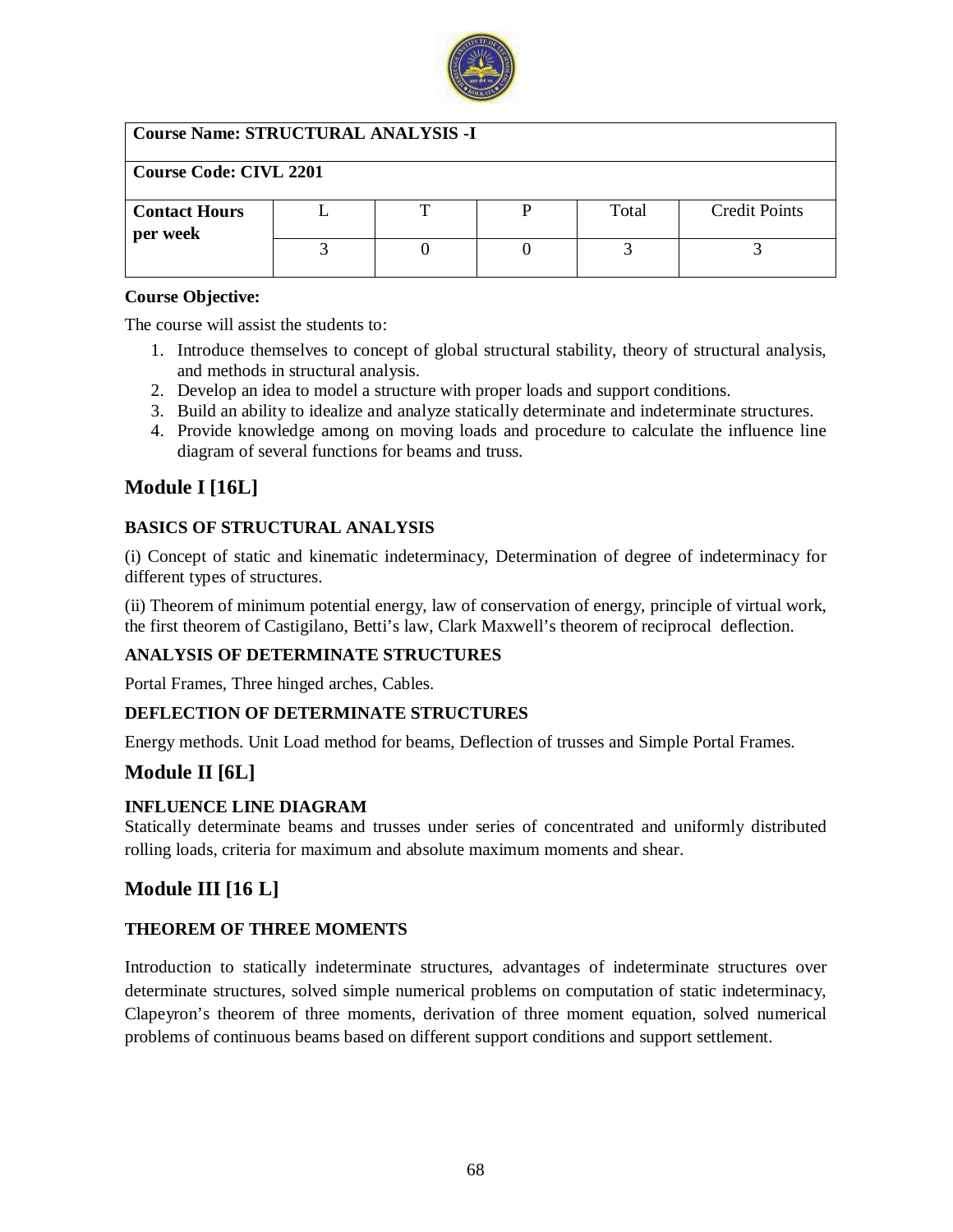

## **STRAIN ENERGY**

Castigliano's 2nd Theorem; solved numerical problems.

## **ANALYSIS OF STATICALLY INDETERMINATE BEAMS BY FORCE METHOD**

Basic introduction to force method of analysis, analysis of statically indeterminate beams by force method, Solved examples, Theorem of Least work, numerical problems on theorem of least work.

### **TWO HINGED ARCHES**

Analysis of two hinged arch, solved problems on two hinged arch.

## **Module IV [4L]**

## **INFLUENCE LINE DIAGRAM OF INDETERMINATE STRUCTURES**

Influence lines for statically indeterminate beams, Muller- Breslau Principle, ILD for continuous beams, Problems on ILD for continuous beam, trusses etc.

#### **Text & References:**

| Sl. No. | Name                                                               | Author                      | Publishers               |
|---------|--------------------------------------------------------------------|-----------------------------|--------------------------|
| 1.      | <b>Basic Structural Analysis</b>                                   | C.S.Reddy                   | Tata Mc Graw Hill        |
| 2.      | <b>Statically Indeterminate</b><br><b>Structures</b>               | C.K.Wang                    | Mc Graw Hill             |
| 3.      | Structural Analysis-A unified<br>Classical and Matrix<br>Approach. | A. Ghali and<br>A.M.Neville | E & FN SPON              |
| 4.      | Theory of Structures                                               | Timoshenko and Wang         | Tata Mc Graw Hill        |
| 5.      | Engineering Mechanics of<br>Solids                                 | E.P.Popov                   | <b>Pearson Education</b> |

#### **Course Outcomes**

- 1. Distinguish between stable and unstable and statically determinate and indeterminate structures.
- 2. Apply equations of equilibrium to structures and compute the reactions.
- 3. Calculate the internal forces in cable and arch type structures
- 4. Evaluate and draw the influence lines for reactions, shears and bending moments in beams due to moving loads.
- 5. Use approximate methods for analysis of statically indeterminate structures.
- 6. Calculate the deflections of truss structures and beams.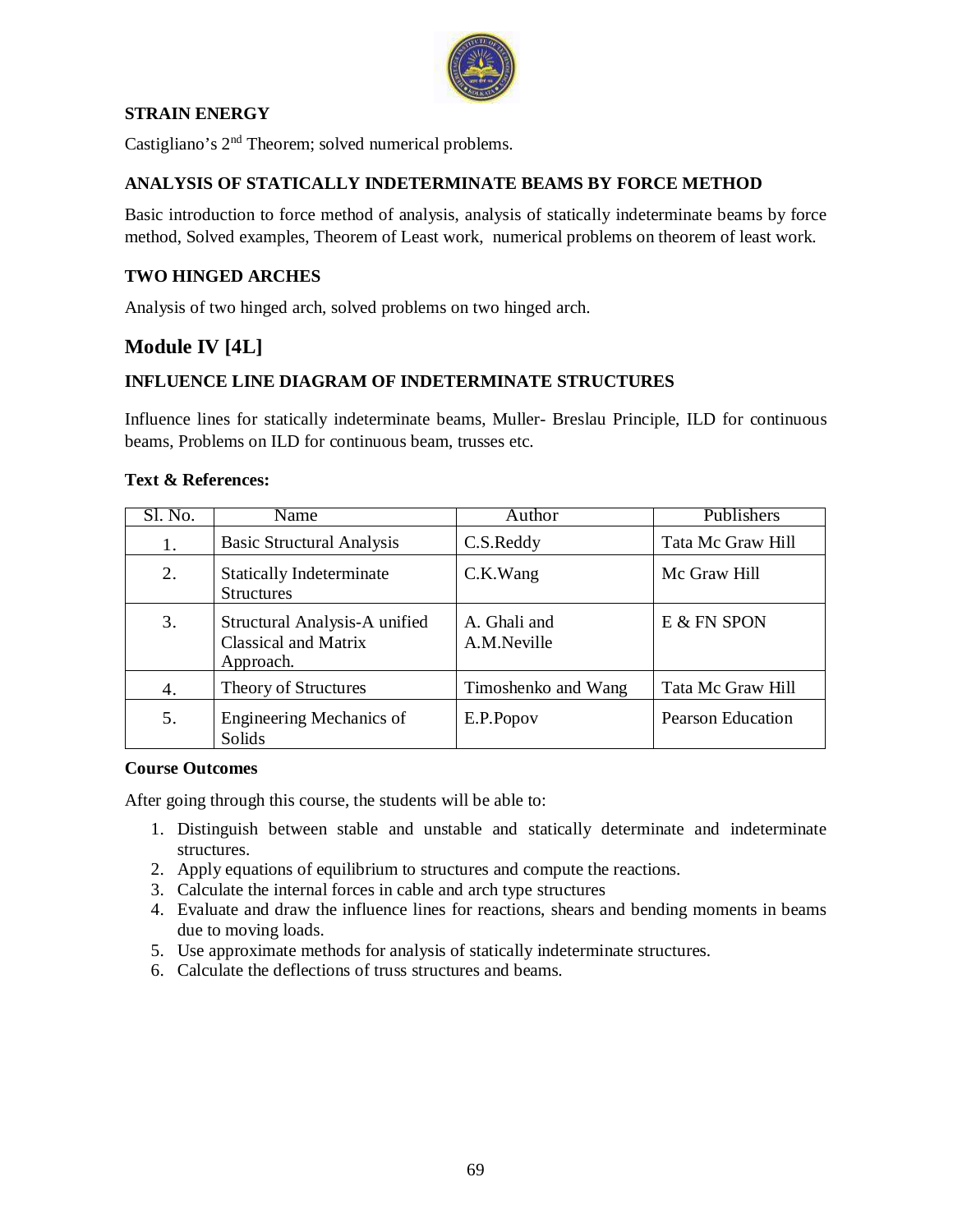

## **Course Name: SOIL MECHANICS - II**

## **Course Code: CIVL 2202**

| <b>Contact Hours</b> | m | Total | <b>Credit Points</b> |
|----------------------|---|-------|----------------------|
| per week             |   |       |                      |
|                      |   |       |                      |
|                      |   |       |                      |

#### **Course Objective:**

The course will assist the students to:

- 1. Gain an in-depth knowledge of the shear strength characteristics of soils.
- 2. Assess the consolidation and compaction properties of soils.
- 3. Determine the lateral earth pressure on rigid retaining wall and design it accordingly.
- 4. Investigate the stability of soil slopes under different conditions.

| SI. | <b>Module</b> | <b>Details of Course Content</b>                                                                                                                                                                                                                                                                                                                                                                                                                                                                                                                                                                                                                                                          | <b>Hours</b> | <b>Total</b> |
|-----|---------------|-------------------------------------------------------------------------------------------------------------------------------------------------------------------------------------------------------------------------------------------------------------------------------------------------------------------------------------------------------------------------------------------------------------------------------------------------------------------------------------------------------------------------------------------------------------------------------------------------------------------------------------------------------------------------------------------|--------------|--------------|
| No. |               |                                                                                                                                                                                                                                                                                                                                                                                                                                                                                                                                                                                                                                                                                           |              |              |
| 1.  | $\mathbf{I}$  | <b>SHEAR STRENGTH</b>                                                                                                                                                                                                                                                                                                                                                                                                                                                                                                                                                                                                                                                                     |              | 40           |
|     |               | Introduction, Basic Concept of Shear Resistance and Shear<br>Strength of Soil, Mohr Circle of Stress, Sign Conventions,<br>Mohr - Coulomb Theory, Relationship between Principal<br>Stresses for both Cohesive and Cohesionless Soils, Stress<br>Controlled and Strain Controlled Tests, Laboratory<br>Determination of Soil Shear Parameters - Direct Shear<br>Test, Unconfined Compression Test, Vane Shear Test,<br>Triaxial Test as per Relevant IS Codes, Classification of<br>Shear Tests Based on Drainage Conditions, Stress - Strain<br>Relationship of Clays and Sands, Concept of Critical Void<br>Ratio. Skempton's Pore Pressure Parameters, Introduction<br>to Stress path. |              |              |
| 2.  | $\Pi$         | <b>CONSOLIDATION &amp; COMPACTION</b>                                                                                                                                                                                                                                                                                                                                                                                                                                                                                                                                                                                                                                                     | 10           |              |
|     |               | Consolidation: Introduction, Terzaghi's theory of one<br>dimensional consolidation, Compressibility characteristics<br>of<br>soils,<br>Compression<br>index, Coefficients<br>of<br>Compressibility and Volume Change, Coefficient of<br>consolidation, Degree and Rate of Consolidation, Time<br>Settlement<br>factor,<br>computation, Laboratory<br>One<br>Dimensional Consolidation Test as per IS Code,<br>Determination of Consolidation Parameters.<br>Compaction: Introduction, Standard and Modified<br>Proctor Compaction tests, Field Compaction methods,<br>affecting<br>Factors<br>compaction,<br>affecting<br>Factors<br>Compaction Characteristics of Soil.                  |              |              |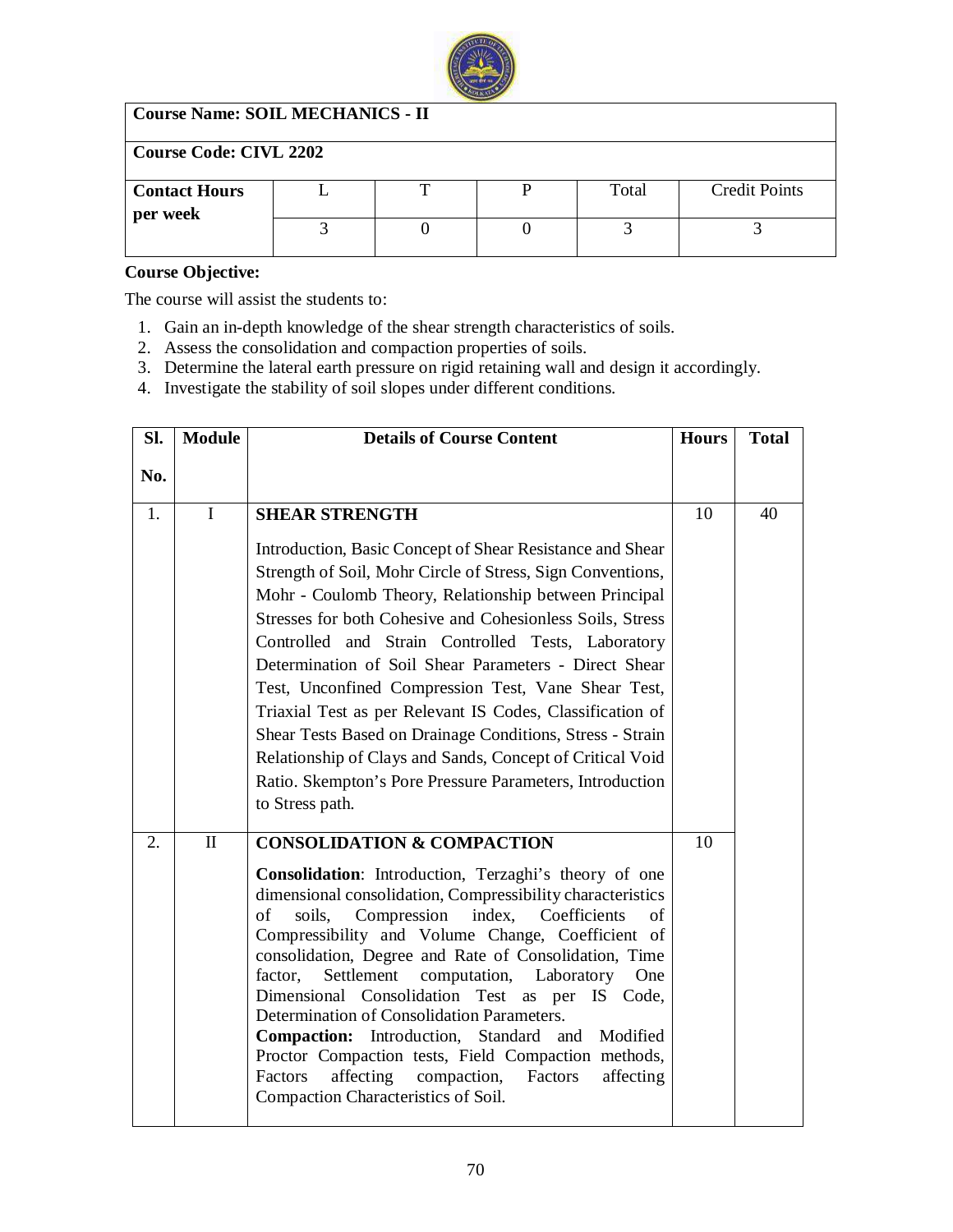

| 3. | III | <b>EARTH PRESSURE &amp; STABILITY OF CONCRETE</b>              | 10 |
|----|-----|----------------------------------------------------------------|----|
|    |     | <b>RETAINING WALLS</b>                                         |    |
|    |     | Lateral Earth Pressure: Introduction, Plastic equilibrium      |    |
|    |     | of soil, Earth Pressure at Rest, Active and Passive Earth      |    |
|    |     | Pressures, Rankine's and Coulomb's Earth Pressure              |    |
|    |     | Theories, Determination of Active and Passive Earth            |    |
|    |     | Pressures under different conditions, Analytical and           |    |
|    |     | Graphical methods for Determination of Earth pressure          |    |
|    |     | against various Earth Retaining Structures.                    |    |
|    |     | <b>Stability of Concrete Retaining Walls: Stability checks</b> |    |
|    |     | for Cantilever retaining wall against Overturning, Sliding     |    |
|    |     | and Bearing Capacity.                                          |    |
| 4. | IV  | <b>STABILITY OF SLOPES</b>                                     | 10 |
|    |     | Introduction, Types of failure, Different types of Factor of   |    |
|    |     | safety, Analysis of infinite and finite slopes, Stability of   |    |
|    |     | Clay Slopes under Undrained Condition, Friction circle         |    |
|    |     | method, Taylor's stability number, Ordinary or Swedish or      |    |
|    |     | Fellenius method of slices, Bishop's simplified method of      |    |
|    |     | stability analysis.                                            |    |
|    |     |                                                                |    |

## **RECOMMENDED BOOKS:-**

| <b>TEXT BOOKS</b>      |                                                                                                                                                       |  |  |  |
|------------------------|-------------------------------------------------------------------------------------------------------------------------------------------------------|--|--|--|
| SI.<br>No.             | <b>Name</b>                                                                                                                                           |  |  |  |
| 1.                     | Murthy, V.N.S., Textbook of Soil Mechanics and Foundation Engineering<br>(Geotechnical Engineering Series), CBS Publishers and Distributors Pvt. Ltd. |  |  |  |
| 2.                     | Punmia, B.C. and Jain, A.K., Soil Mechanics and Foundations. Laxmi Publications (P)<br>Ltd.                                                           |  |  |  |
| 3.                     | Das, B.M., Principles of Geotechnical Engineering, Thomson Brooks / Cole.                                                                             |  |  |  |
| 4.                     | Ranjan, G. and Rao, A.S.R., Basic and Applied Soil Mechanics, New Age International                                                                   |  |  |  |
|                        | Pvt. Ltd, Publishers.                                                                                                                                 |  |  |  |
| <b>REFERENCE BOOKS</b> |                                                                                                                                                       |  |  |  |
| SI.<br>No.             | <b>Name</b>                                                                                                                                           |  |  |  |
| 1.                     | Lambe, T. W. and Whitman, R.V., Soil Mechanics, Wiley Eastern Ltd.                                                                                    |  |  |  |
| 2.                     | Holtz, R. D., Kovacs, W. D. and Sheahan, T. D., An Introduction to Geotechnical<br><i>Engineering</i> , Pearson Publication.                          |  |  |  |
| 3.                     | Terzaghi, K., Peck, R. B. and Mesri, G., Soil Mechanics in Engineering Practice, A<br>Wiley Interscience Publication (John Wiley $&$ Sons, Inc.).     |  |  |  |
| 4.                     | Craig, R. F., Craig's Soil Mechanics, Spon Press (Taylor and Francis Group)                                                                           |  |  |  |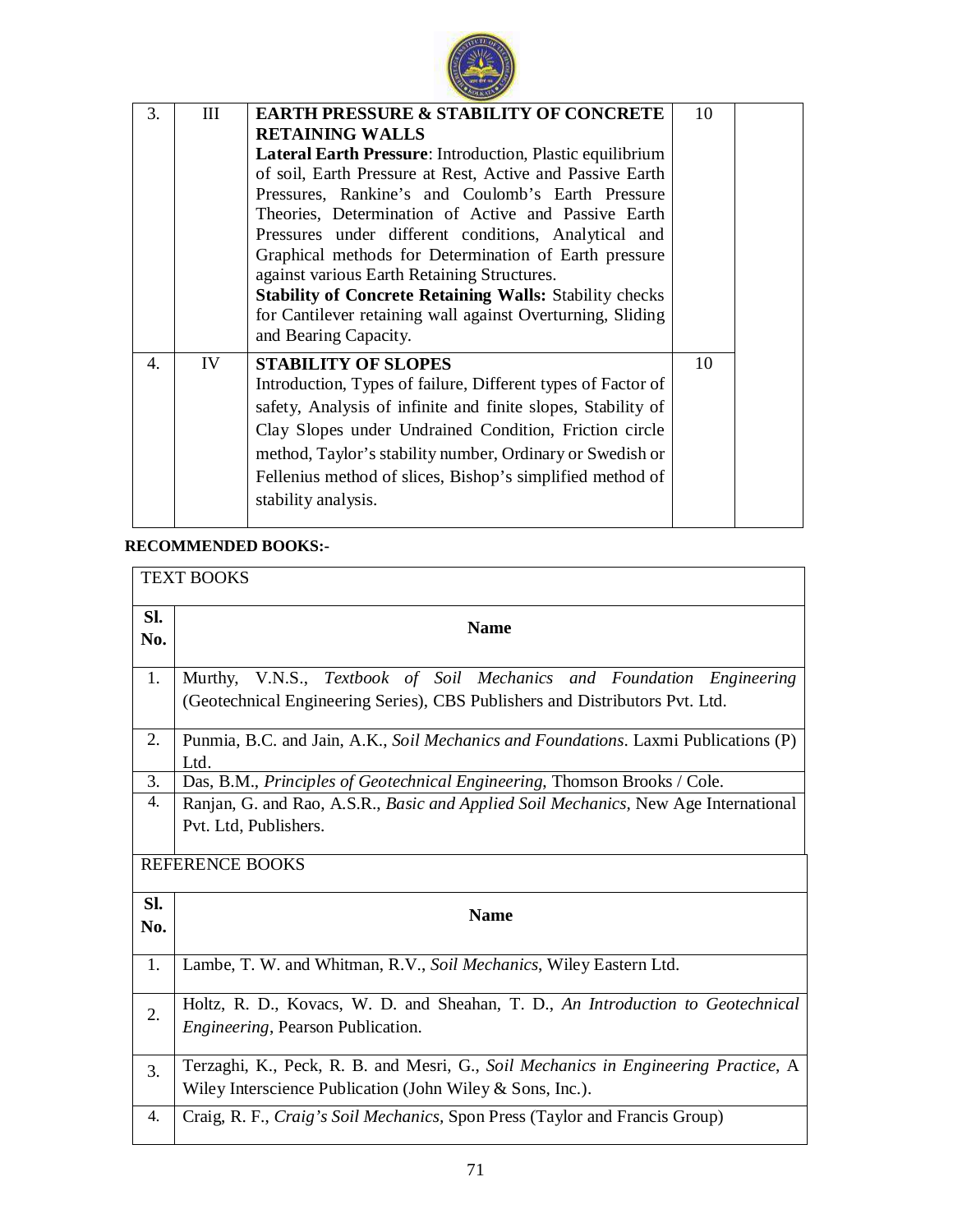

## **Course Outcome:**

- 1. Apply the concept of shear strength to analyze different geotechnical problems and determine the shear strength parameters from lab and field tests.
- 2. Assess the compaction characteristics of soil for solving geotechnical problems.
- 3. Estimate the consolidation settlement using relevant parameters for a soil.
- 4. Calculate earth pressure on rigid retaining walls on the basis of classical earth pressure theories.
- 5. Analyze and design rigid retaining walls (cantilever types) from geotechnical engineering consideration.
- 6. Compute safety of dams and embankments on the basis of various methods of slope stability analysis.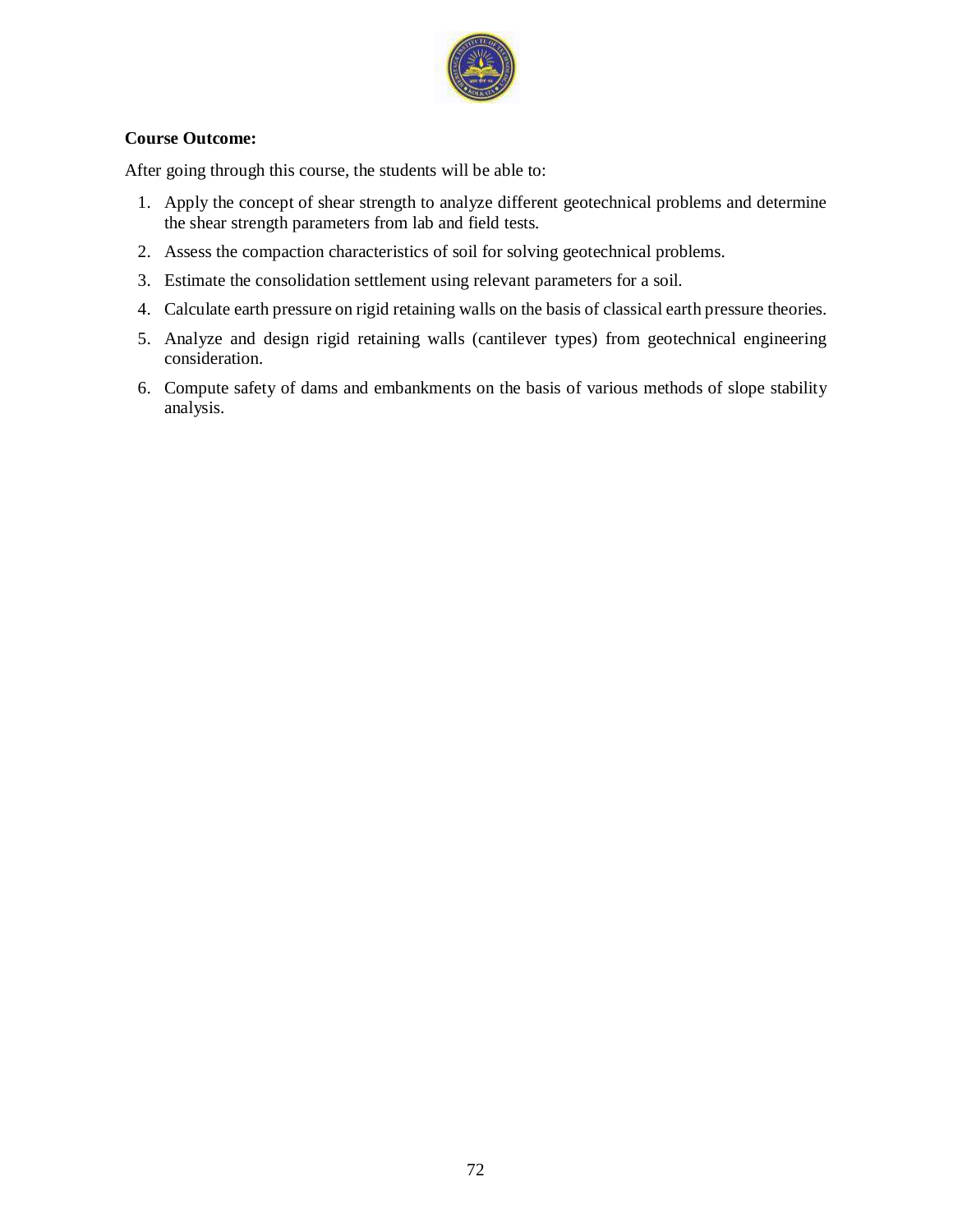

| <b>Course Name: SURVEYING</b> |   |    |   |       |                      |  |  |
|-------------------------------|---|----|---|-------|----------------------|--|--|
| <b>Course Code: CIVL 2203</b> |   |    |   |       |                      |  |  |
| <b>Contact</b>                |   | ᠇᠇ | р | Total | <b>Credit Points</b> |  |  |
| <b>Hours</b> per<br>week      | 3 | 0  | 0 | 3     | 3                    |  |  |

## **Course Objective:**

The course will assist the students to:

- 1. Provide the knowledge of the importance of surveying in the field of civil engineering
- 2. Study the basics of linear/angular measurement methods like chain surveying, compass surveying, etc.
- 3. Develop the basic knowledge levelling and theodolite survey in elevation and angular measurements
- 4. Build an idea about the advanced surveying instruments used in present days.

## **Module I [8L]**

## **BASICS OF SURVEYING**

*Introduction to Surveying*

Definition, principles of surveying, types of scales (numerical problems), basic concepts of plans and maps.

*Chain and compass Surveying*

Basic introduction to different types of chains and accessories, errors in chain surveying, Basic concept and terminologies related to compass survey, local attraction and its elimination, open and closed traverse.

*Plane Table Surveying*

Principle, equipment and methods, two and three point problems.

## **Module II [12L]**

## **METHODS OF MEASUREMENT**

## *Levelling and Contouring*

Definitions and terminology, types and methods of levelling, use of Dumpy level, Auto level and supporting accessories, different terms used in contouring, characteristics of contour and contour interval.

## *Theodolite Surveying and Tacheometry*

Components of Theodolite, adjustments, measurement of vertical and horizontal angels, concepts of trigonometric levelling, definitions and principles of tacheometry and stadia system, fixed hair stadia method, calculation of horizontal and vertical distance using tacheometer.

## **Module III [12L]**

## **COMPUTATION PROCEDURE AND SETTING OUT WORKS**

## *Computation of Area and Volume*

Computation of area using trapezoidal rule and Simpson's 1/3rd rule. Computation of volume of different cross sections.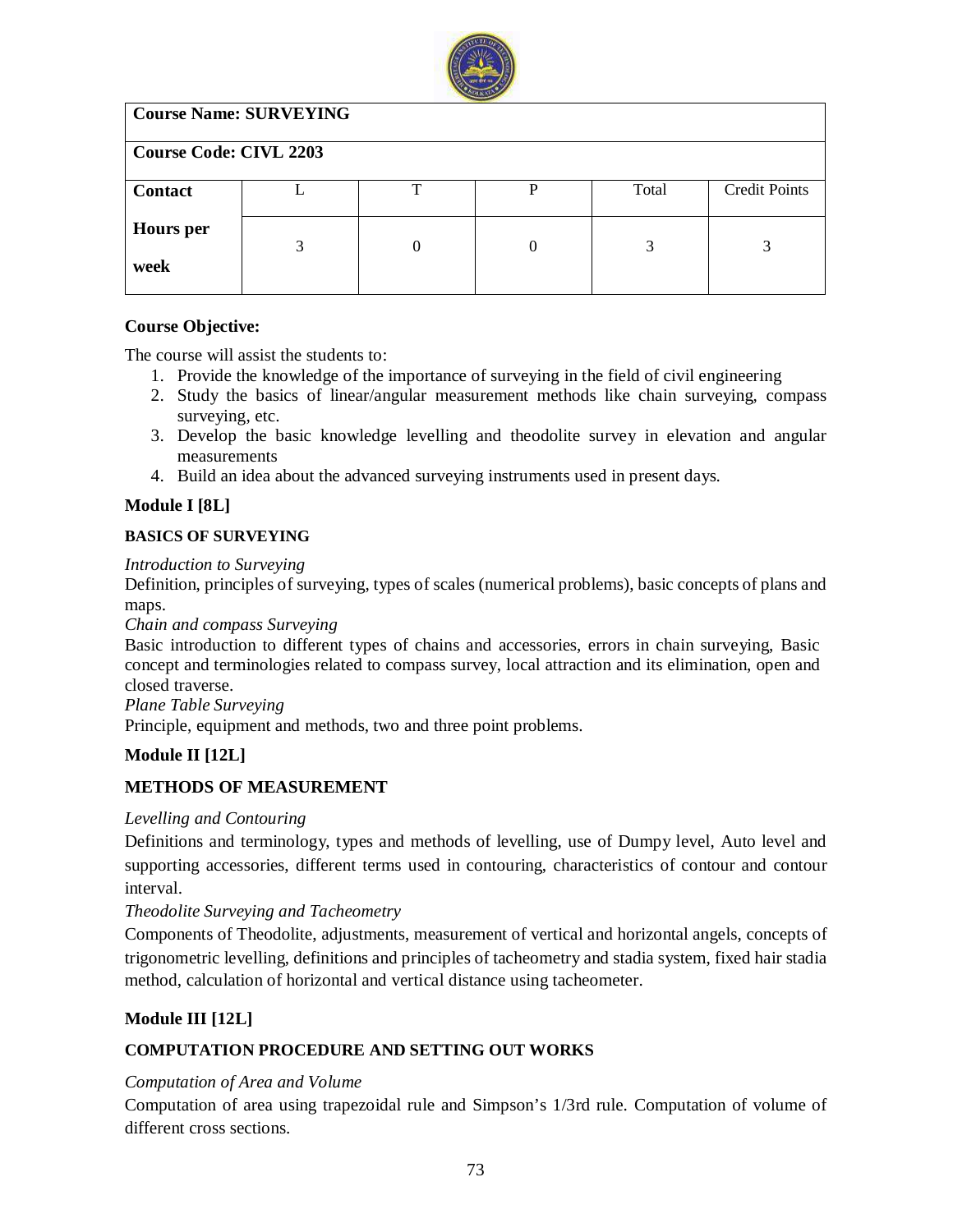

## *Setting out of Horizontal Curves*

Elements of simple circular curves and methods of setting out simple circular curve by linear and angular methods. Requirements, types and elements of transition curve.

*Setting Out Of Vertical Curves*

Introduction to vertical curves and its types.

## **Module IV [8L]**

## **INTRODUCTION TO HIGHER SURVEYING**

*Measurement Procedure Using Advanced Instruments*

Total Station and its different parts, practical application of Total Station.

*Triangulation*

Concepts of triangulation and triangulation systems in brief.

*Hydrographic Survey*

Shoreline survey, soundings, locating soundings and reduction of soundings, basic concept of Mean sea level, bathymetry.

*Aerial Photogrammetry*

Terminology, equipments and photo-theodolite

## **Reference books**

| Sl. No. | Name of the Books                                                                                                      |
|---------|------------------------------------------------------------------------------------------------------------------------|
| 1.      | Duggal S. K. Surveying (Vol-1 and 2). 4 <sup>th</sup> edition, McGraw Hill Education (India) Pvt Ltd.                  |
| 2.      | Roy S.K. Fundamentals of Surveying. 2 <sup>nd</sup> edition, PHI Learning Pvt. Ltd-New Delhi.                          |
| 3.      | Punmia B.C., Jain A.K. and Jain A.K. Surveying (Vol-1 and 2). 15 <sup>th</sup> edition, Laxmi<br>Publications (P) Ltd. |
| 4.      | Bannister A., Raymond S. and Baker R. Surveying. 1 <sup>st</sup> edition, Pearson India.                               |
| 5.      | Subramanian R. Surveying and Levelling. 2 <sup>nd</sup> editon, Oxford university Press.                               |

## **Course Outcome:**

- 1. Study the basics of linear/angular measurement methods like chain surveying, compass surveying.
- 2. Understand the concepts of leveling and contouring.
- 3. Demonstrate the method of theodolite survey in terms of elevation and angular measurements, along with tacheometry.
- 4. Calculate the area and volume of any given land using different methods and rules.
- 5. Understand the method of setting out procedure of horizontal and vertical curves.
- 6. Explain various methods of higher surveying, such as triangulation, hydrographic survey, areal photogramatry and demonstrate the basic functions of advanced instrument like Total station.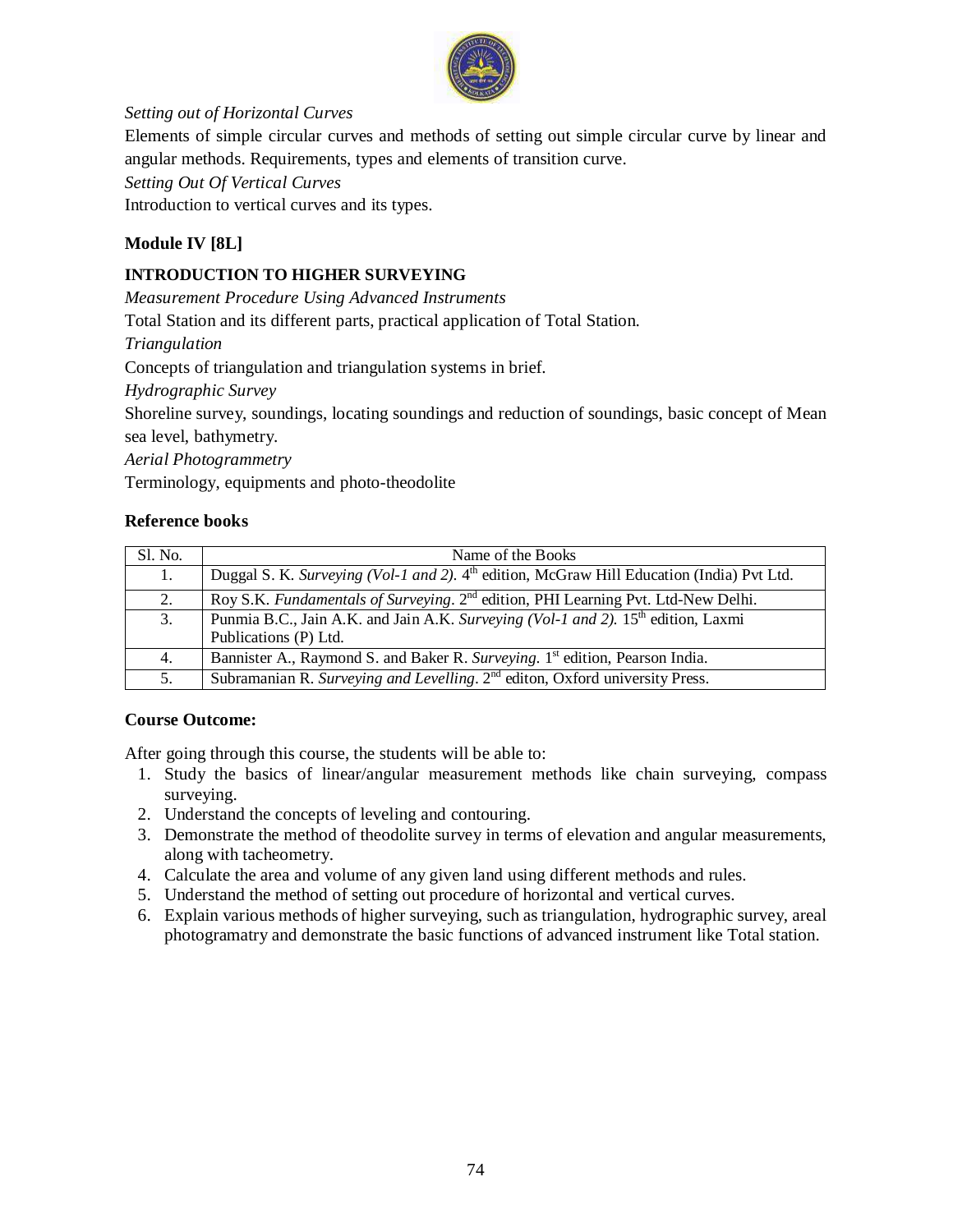

## **Course Name: HIGHWAY AND TRAFFIC ENGINEERING**

| <b>Course Code: CIVL 2204</b> |  |  |  |       |                      |  |  |
|-------------------------------|--|--|--|-------|----------------------|--|--|
| <b>Contact</b>                |  |  |  | Total | <b>Credit Points</b> |  |  |
| <b>Hours</b> per              |  |  |  |       |                      |  |  |
| week                          |  |  |  |       |                      |  |  |

#### **Course Objectives:**

The course will assist the students to:

- 1. Provide the knowledge of Highway Network Planning, Highway alignment and Highway Geometric Design.
- 2. Study different pavement materials and design different types of pavements.
- 3. Building and idea about Highway Construction including the drainage and its maintenance and safety.
- 4. Develop and idea of Traffic engineering, Traffic Signal Design and Design of at grade Intersections:
- 5. Analyse Parking and Accident in Transport System.

## **Module I [12L]**

#### *Highway Network Planning*:

Different modes of transportation, Role & Development of highway transportation, Classification, Network patterns, Planning surveys, Evaluation by saturation system, Introduction to highway economics.

*Highway Alignment:* 

Factors controlling alignments, Principles of highway alignment, engineering surveys

for highway alignment and location.

*Highway Geometric Design:*

Importance of geometric design, design controls, pavement cross-sectional elements, PIEV theory, Sight distance, Design of horizontal alignments, Design of vertical alignments, Geometric Design of Hill Roads.

## **Module II [12L]**

#### *Pavement Materials:*

Types and component parts of pavement and their functions, highway and airport pavement materials, basic soil & aggregate properties relevant to pavement application, basic properties of bitumen and tar, Modified Bitumen (PMB, CRMB) tests on pavement materials, Use of geosynthetics.

*Design of Pavements:*

Design factors, classification of axle types, contact pressure, EWLF & ESAL concept, Traffic analysis: vehicle damage factor.

*Flexible Pavement Design:*

Design of flexible pavements (GI method, CBR method, Triaxial method -only introduction), IRC method of design.

*Rigid Pavement Design:*

Design considerations, Westergaard's theory and assumptions, Design of dowel and tie bars, Joints in Rigid Pavements, IRC method of design.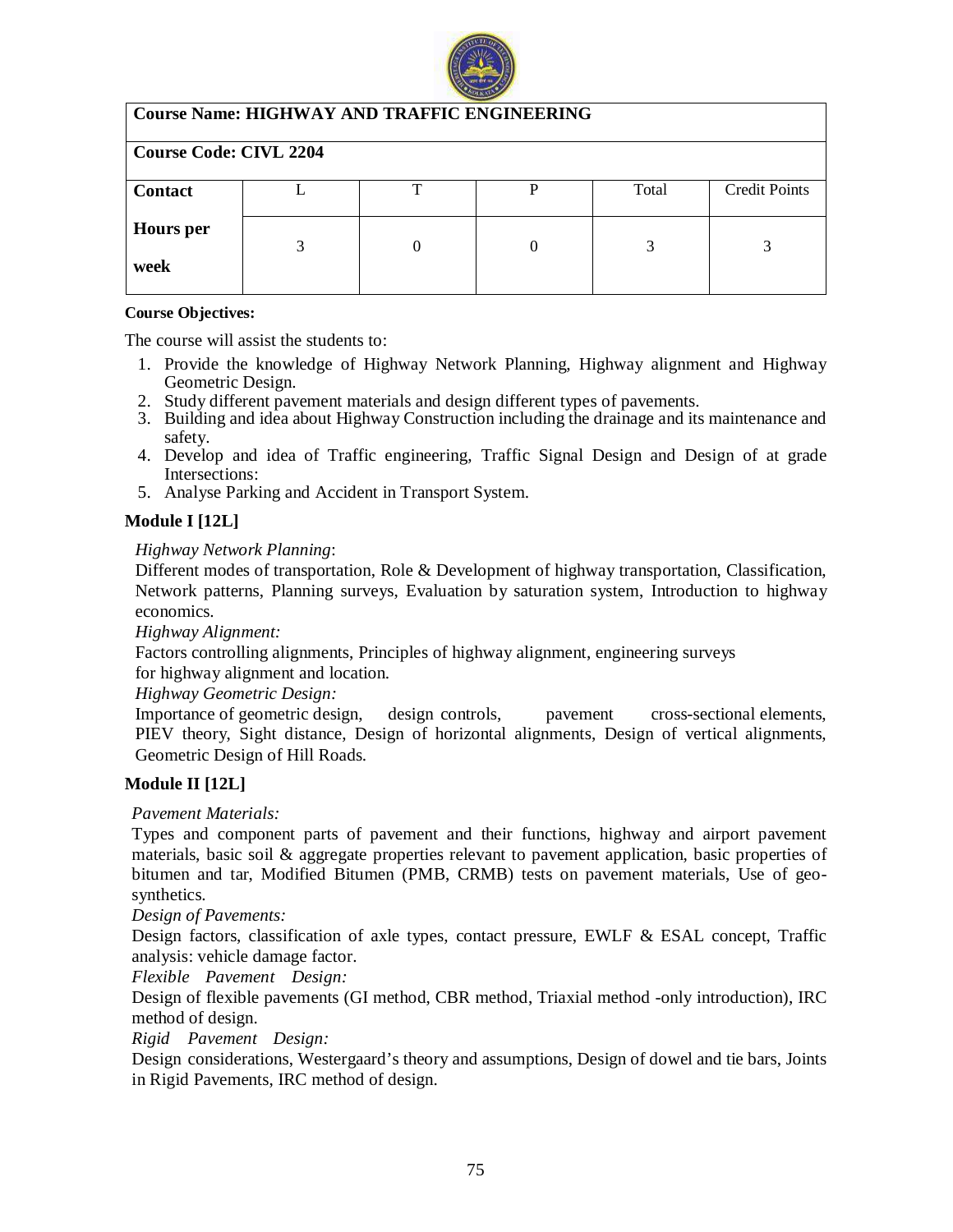

## **Module III [8L]**

*Highway Construction:*

Construction of earth roads, gravel roads, WBM roads, Cement Concrete Pavements,

Bituminous pavements.

*Highway Maintenance:*

Pavement failures, causes of failure, routine and periodic maintenance of highways.

*Highway Drainage:* 

Importance of highway drainage, surface and sub-surface drainage, drainage of slopes and erosion control, road construction in water logged areas.

*Highway Safety:*

Introduction to highway safety, accident characteristics and factors, accident recording and analysis, road safety audit, safety education, traffic law enforcement, elements of highway safety management system, road safety management system.

## **Module IV [10L]**

## *Traffic Engineering:*

Introduction, road users and vehicle characteristics, microscopic and macroscopic flow characteristics, time headways, interrupted and un- interrupted traffic, speed and travel time variation, travel time and delay studies, flow and density measurement techniques, highway capacity and level of service, level of service estimation, traffic signs.

*Traffic Signal Design and Design of at grade Intersections*:

Signal phasing, cycle length, fixed and vehicle actuated signal, Webster method, IRC method, signal co-ordination and problems on signal design, types of intersections, rotary and round-about, design aspects.

*Parking and Accident Analysis:*

Parking inventory study, on street and off street parking facilities, introduction to Intelligent Transport System, accident characteristics, accident recording and analysis.

|                            | <b>TEXT &amp; REFERENCE BOOKS</b>                                                                                                                                                                 |  |  |  |  |  |  |
|----------------------------|---------------------------------------------------------------------------------------------------------------------------------------------------------------------------------------------------|--|--|--|--|--|--|
| Sl. No.                    | Name of the books                                                                                                                                                                                 |  |  |  |  |  |  |
| 1.                         | High Way Engineering, Khanna & Justo, Nemchand& Brothers, Roorkee                                                                                                                                 |  |  |  |  |  |  |
| 2.                         | Principles of Transportation Engineering, P. Chakraborty & A. Das - PHI                                                                                                                           |  |  |  |  |  |  |
| 3.                         | Transportation Engineering- C.J Khisty & B.K Lall., PHI                                                                                                                                           |  |  |  |  |  |  |
| 4.                         | Kadiyali L.R. Traffic Engineering and Transport<br>Planning.<br>Khanna<br>Publishers, New Delhi, India, 1997                                                                                      |  |  |  |  |  |  |
| <b>CODES FOR REFERENCE</b> |                                                                                                                                                                                                   |  |  |  |  |  |  |
| Sl. No.                    | Name of the Codes                                                                                                                                                                                 |  |  |  |  |  |  |
| 1.                         | I.S Specifications on Concrete, Aggregate & Bitumen Bureau of Indian<br>Standard                                                                                                                  |  |  |  |  |  |  |
| 2.                         | Relevant latest IRC Codes (IRC-37 – 2001, IRC-37 – 2012, IRC 58 – 2011,<br><b>IRC 73 -</b><br>1980, IRC 86 - - 1983, IRC 106 – 1990, IRC 64 – 1990, IRC 15- 2002 -<br><b>Indian Road Congress</b> |  |  |  |  |  |  |

## **RECOMMENDED BOOKS:**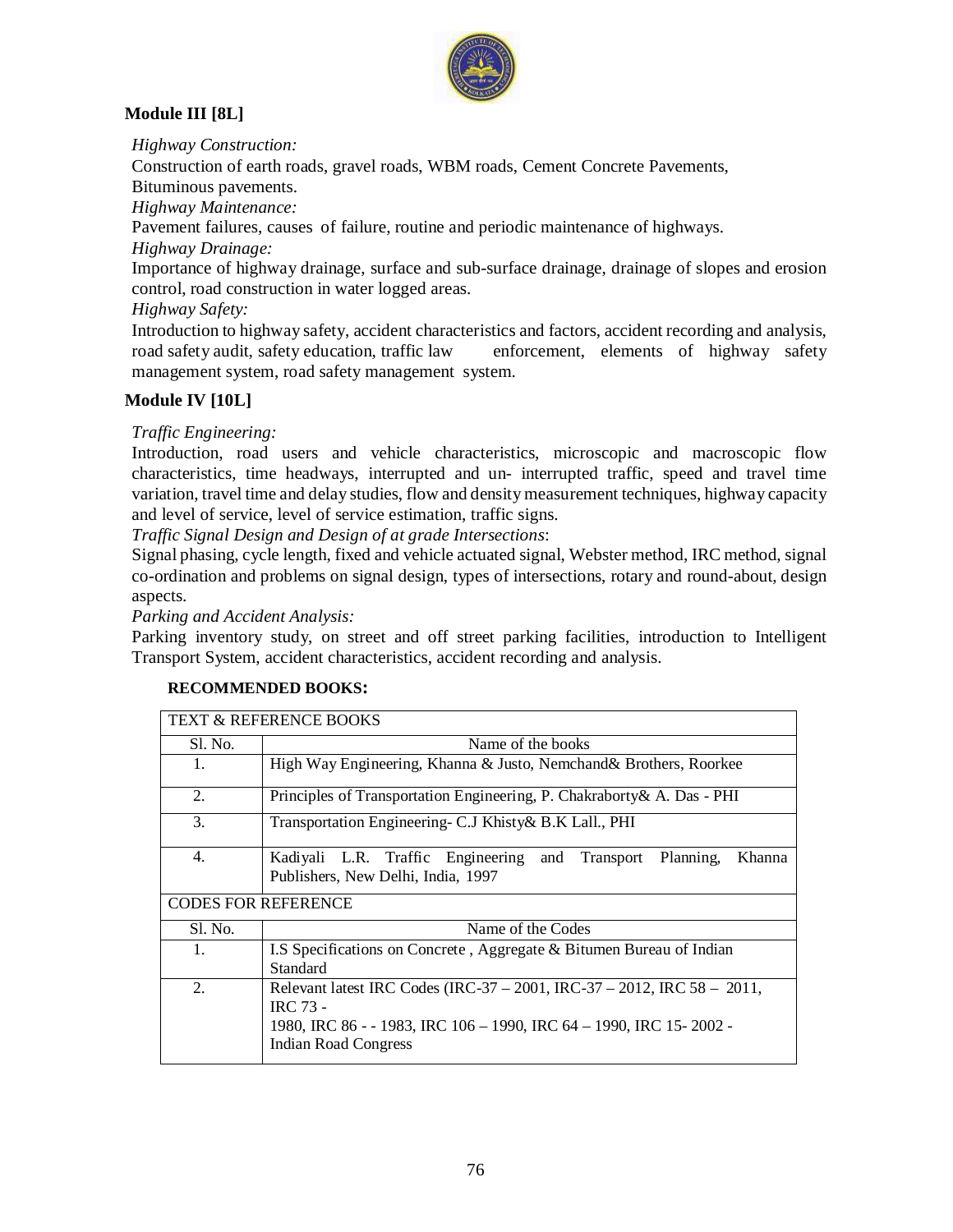

## **Course Outcome:**

- 1. Plan highway networks and Design highway geometrics.
- 2. Characterize the properties of soil, aggregate, bitumen, and bituminous mixes.
- 3. Analyze and design rigid and flexible pavement (IRC Method).
- 4. Understand the principles of construction, maintenance and safety of highways.
- 5. Conduct traffic studies, analyze traffic data and design intersections.
- 6. Design traffic signal and analyze parking & accidents.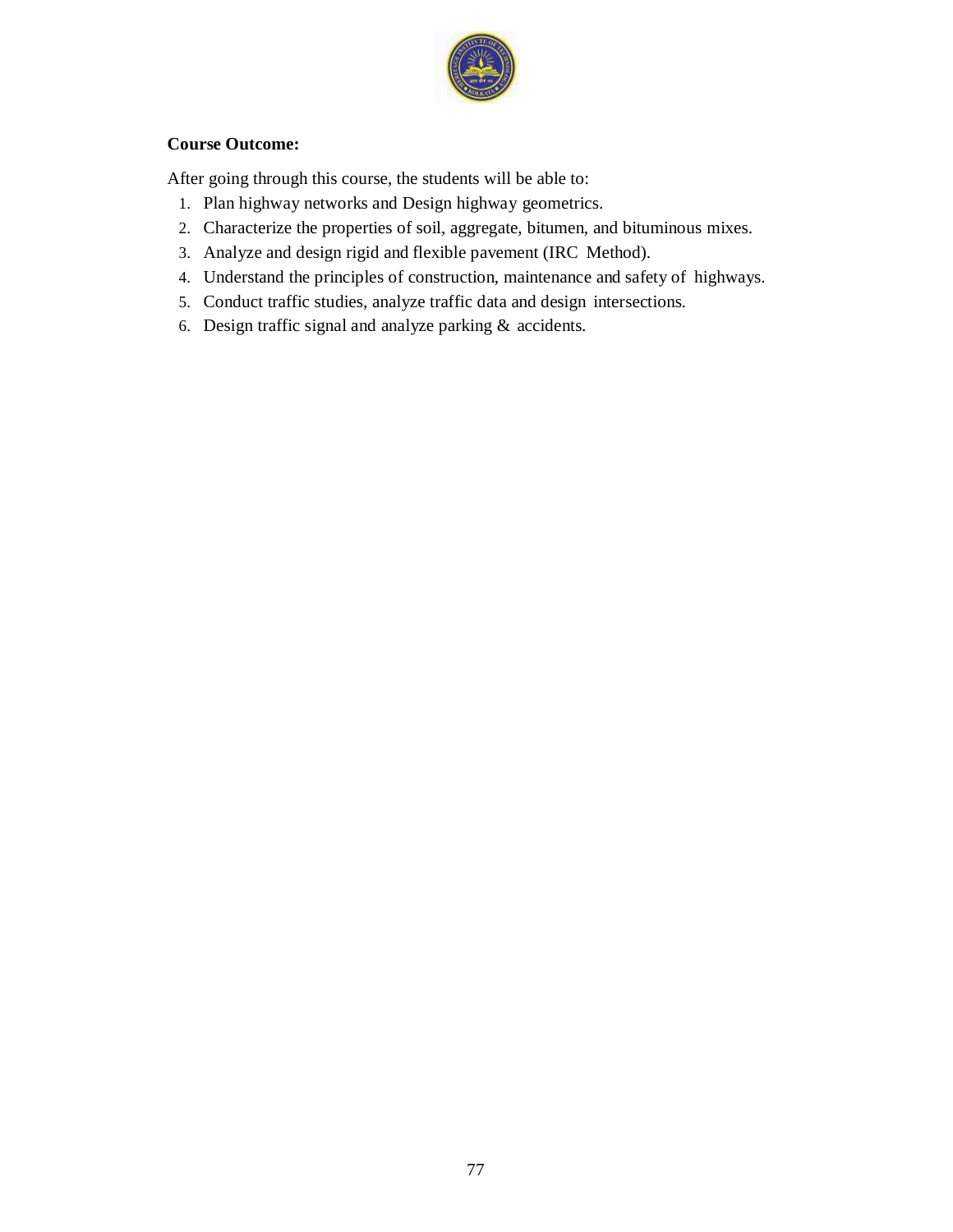

## **Course Name: HUMAN VALUES AND PROFESSIONAL ETHICS**

## **Course Code: HMTS 2001**

| <b>Contact</b> |  | Total | <b>Credit Points</b> |
|----------------|--|-------|----------------------|
|                |  |       |                      |
| Hours per      |  |       |                      |
|                |  |       |                      |
| week           |  |       |                      |
|                |  |       |                      |

#### **Module I (10 L)**

#### **Human society and the Value System**

Values: Definition, Importance and application. Formation of Values: The process of Socialization Self and the integrated personality Morality, courage, integrity

#### **Types of Values:**

Social Values: Justice, Rule of Law, Democracy, Indian Constitution, Secularism Aesthetic Values: Perception and appreciation of beauty Organizational Values: Employee: Employer--- rights, relationships, obligations Psychological Values: Integrated personality and mental health Spiritual Values &their role in our everyday life Value Spectrum for a Good Life, meaning of Good Life **Value Crisis in Contemporary Society** Value crisis at---- Individual Level Societal Level Cultural Level Value Crisis management --- Strategies and Case Studies

## **Module II (10L)**

Ethics and Ethical Values Principles and theories of ethics Consequential and non-consequential ethics Egotism, Utilitarianism, Kant's theory and other non-consequential perspectives Ethics of care, justice and fairness, rights and duties **Ethics**-- Standardization **Codification**  Acceptance Application **Types of Ethics**--- Ethics of rights and Duties Ethics of Responsibility Ethics and Moral judgment Ethics of care Ethics of justice and fairness Work ethics and quality of life at work

## **Professional Ethics**

Ethics in Engineering Profession; moral issues and dilemmas, moral autonomy(types of inquiry) Kohlberg's theory, Gilligan's theory (consensus and controversy)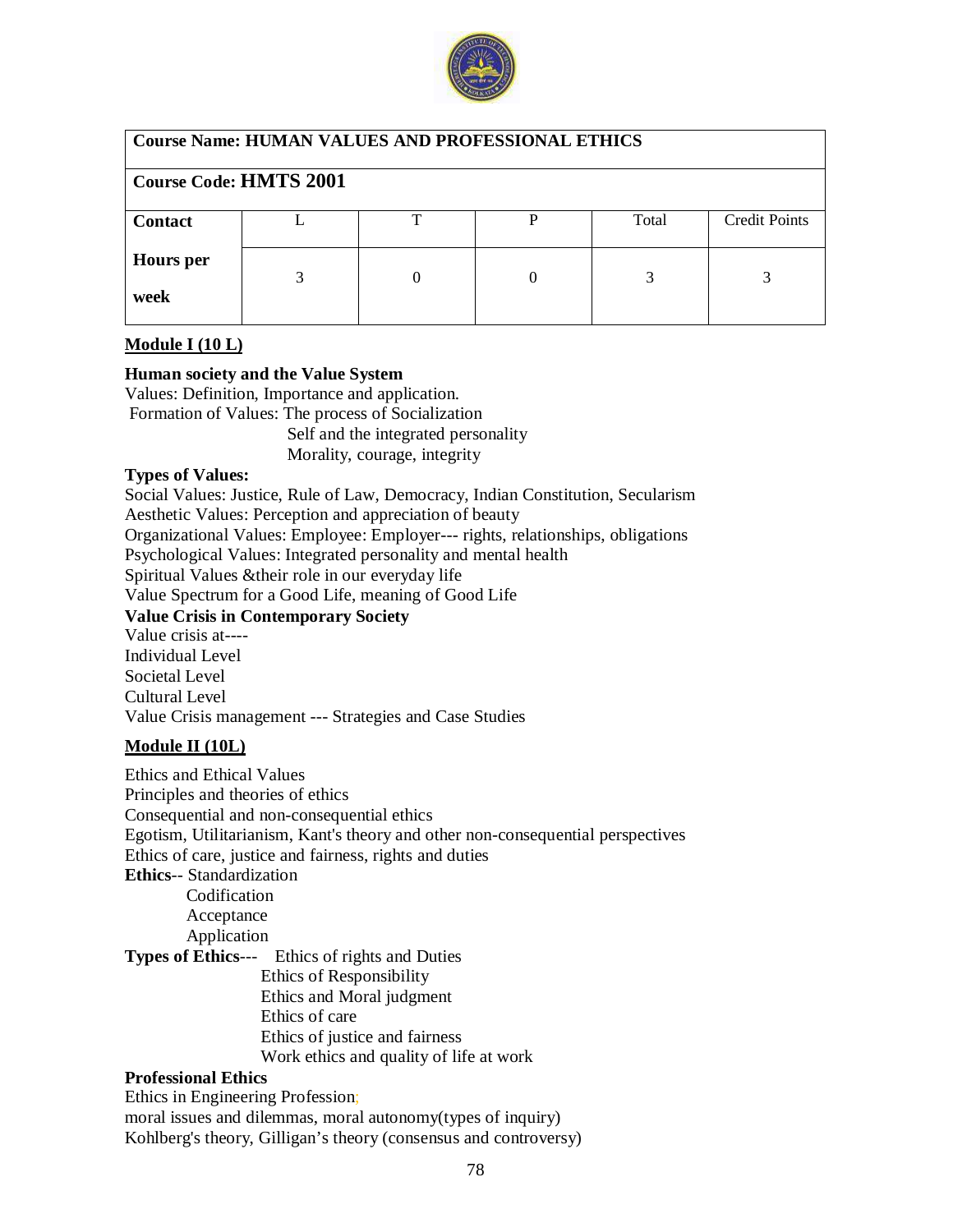

Code of Professional Ethics Sample Code of ethics like ASME, ASCE. IEEE Institute of Engineers, Indian Institute of materials management, Institute of Electronics and telecommunication engineers Violation of Code of Ethics---conflict, causes and consequences

Engineering as social experimentation, engineers as responsible experimenters (computer ethics, weapons development)

Engineers as managers, consulting engineers, engineers as experts, witnesses and advisors, moral leadership

Conflict between business demands and professional ideals social and ethical responsibilities of technologies.

**Whistle Blowing**: Facts, contexts, justifications and case studies

#### **Ethics and Industrial Law**

Institutionalizing Ethics: Relevance, Application, Digression and Consequences

## **Module III (10L)**

#### **Science, Technology and Engineering**

Science, Technology and Engineering as knowledge and profession ----Definition, Nature, Social Function and Practical application of science Rapid Industrial Growth and its Consequences Renewable and Non- renewable Resources: Definition and varieties Energy Crisis Industry and Industrialization Man and Machine interaction Impact of assembly line and automation Technology assessment and Impact analysis Industrial hazards and safety Safety regulations and safety engineering Safety responsibilities and rights Safety and risk, risk benefit analysis and reducing risk Technology Transfer: Definition and Types The Indian Context

## **Module IV (6L)**

#### **Environment and Eco- friendly Technology**

Human Development and Environment Ecological Ethics/Environment ethics Depletion of Natural Resources: Environmental degradation Pollution and Pollution Control Eco-friendly Technology: Implementation, impact and assessment Sustainable Development: Definition and Concept Strategies for sustainable development Sustainable Development--- The Modern Trends Appropriate technology movement by Schumacher and later development Reports of Club of Rome.

#### **Suggested Readings:**

- 1. Tripathi,A.N., Human Values, New Age International, New Delhi,2006
- 2. Ritzer, G., Classical Sociological Theory, The McGraw Hill Companies, New York, 1996.
- 3. Doshi,S.L., Postmodern Perspectives on Indian Society, Rawat Publications, New Delhi,2008.
- 4. Bhatnagar, D.K., Sustainable Development, Cyber Tech Publications, New Delhi, 2008.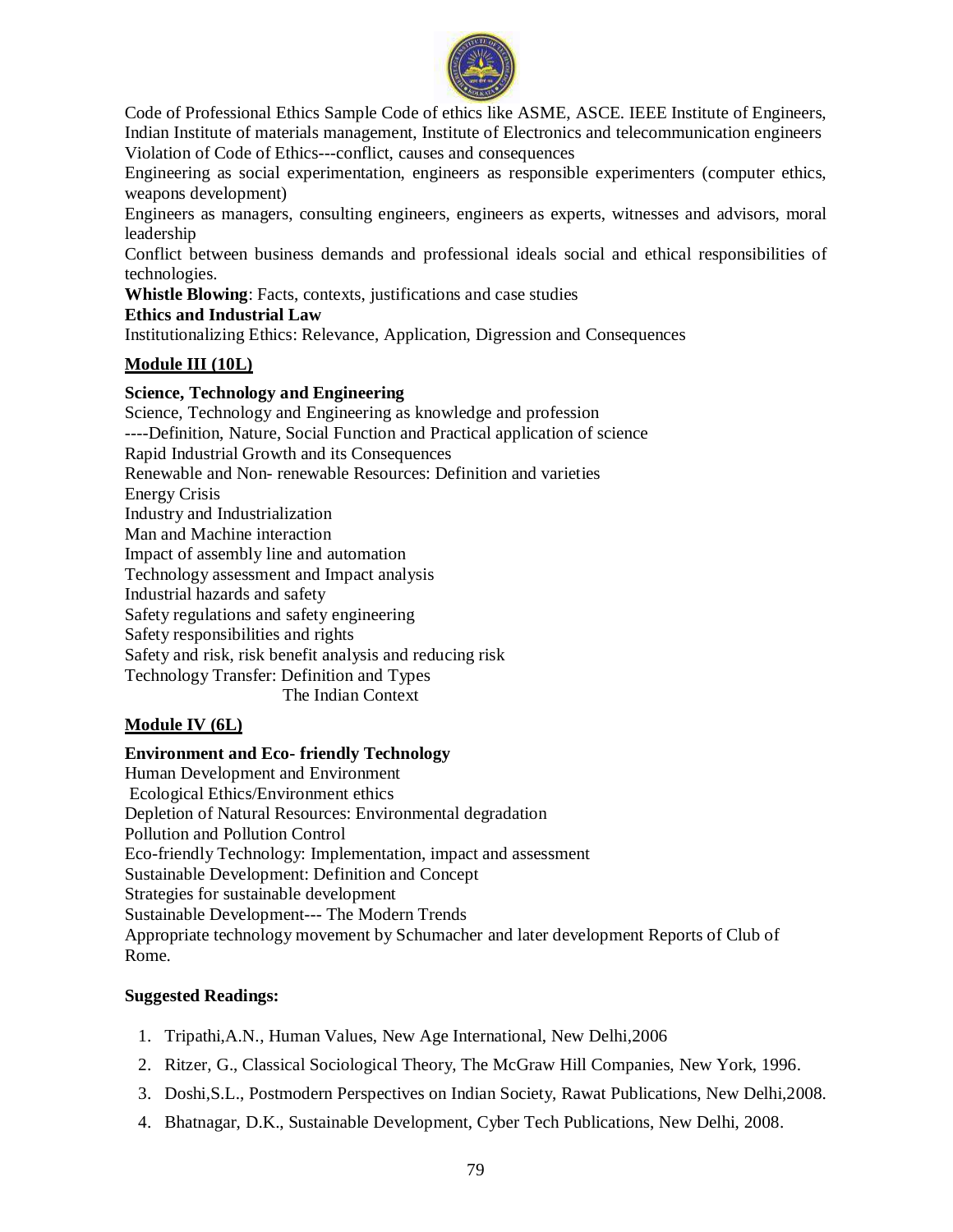

- 5. Kurzwell,R., The age of Spiritual Machines, Penguin Books, New Delhi,1999.
- 6. Weinberg, S.K., Social Problems in Modern Urban Society, Prentice Hall, Inc., USA, 1970.
- 7. Giddens, Anthony 2009. Sociology. London: Polity Press (reprint 13<sup>th</sup> Edition).

## **Course Outcome:**

The student will

- 1. be aware of the value system and the importance of following such values at workplace
- 2. learn to apply ethical theories in the decision making process
- 3. follow the ethical code of conduct as formulated by institutions and organizations
- 4. Implement the principles governing work ethics
- 5. Develop strategies to implement the principles of sustainable model of development
- 6. Implement ecological ethics wherever relevant and also develop eco-friendly technology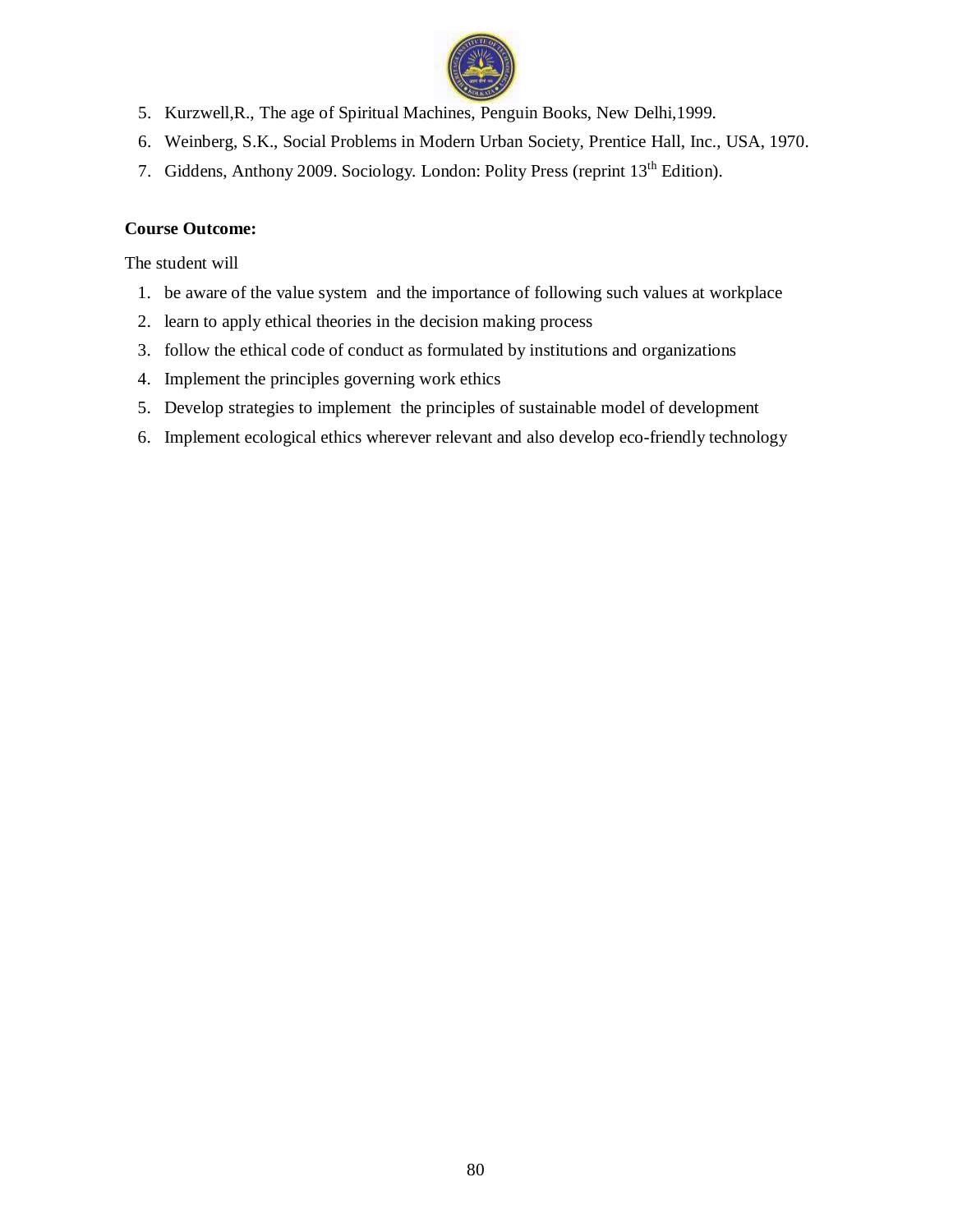

## **Course Name: SOIL MECHANICS LAB - II**

| <b>Course Code: CIVL 2251</b> |  |   |   |       |                      |  |
|-------------------------------|--|---|---|-------|----------------------|--|
| <b>Contact</b>                |  | ᅲ |   | Total | <b>Credit Points</b> |  |
| <b>Hours</b> per<br>week      |  |   | ◠ | 2     |                      |  |

#### **Course Objective:**

The course will assist the students to:

- 1. Identify the compressibility characteristics of soil.
- 2. Determine unconfined compressive strength of cohesive soil.
- 3. Determine shear strength parameters of soil by vane shear, direct shear and triaxial tests.
- 4. Identify California Bearing Ratio (CBR) of soil.
- 5. Explain standard penetration test.

#### **List of Experiments:**

- 1. Determination of compressibility characteristics of soil by oedometer test.
- 2. Determination of unconfined compressive strength of soil by unconfined compression test.
- 3. Determination of shear strength parameters of soil by direct shear test.
- 4. Determination of undrained shear strength of soil by vane shear test.
- 5. Determination of shear strength parameters of soil by unconsolidated undrained triaxial test.
- 6. Determination of California Bearing Ratio (CBR) of soil.
- 7. Standard penetration test.

# REFERENCE BOOKS & CODES:

| <b>Sl. No.</b> | <b>Name</b>                                                              |
|----------------|--------------------------------------------------------------------------|
|                | Das, B.M. Soil Mechanics Laboratory Manual, Oxford University Press.     |
|                | SP 36 (Part I & II): Compendium of Indian Standards on Soil Engineering. |

#### **Course Outcome:**

- 1. Assess the compressibility characteristics of soil to estimate the settlement of the foundation.
- 2. Interpret the undrained shear strength of cohesive soil from unconfined compression and vane shear tests to evaluate the bearing capacity of proposed foundation to be constructed on the soil.
- 3. Determine shear strength parameters of both cohesionless and cohesive types of soil by triaxial test for routine geotechnical analysis.
- 4. Identify friction angle of cohesionless soil by direct shear test for the analysis of geotechnical structures.
- 5. Assess California Bearing Ratio (CBR) values of soil to select whether that particular soil is suitable for construction of embankment.
- 6. Analyze the standard penetration test (SPT) results to interpret the type of soil profile and to verify the bearing capacity of foundations from SPT values.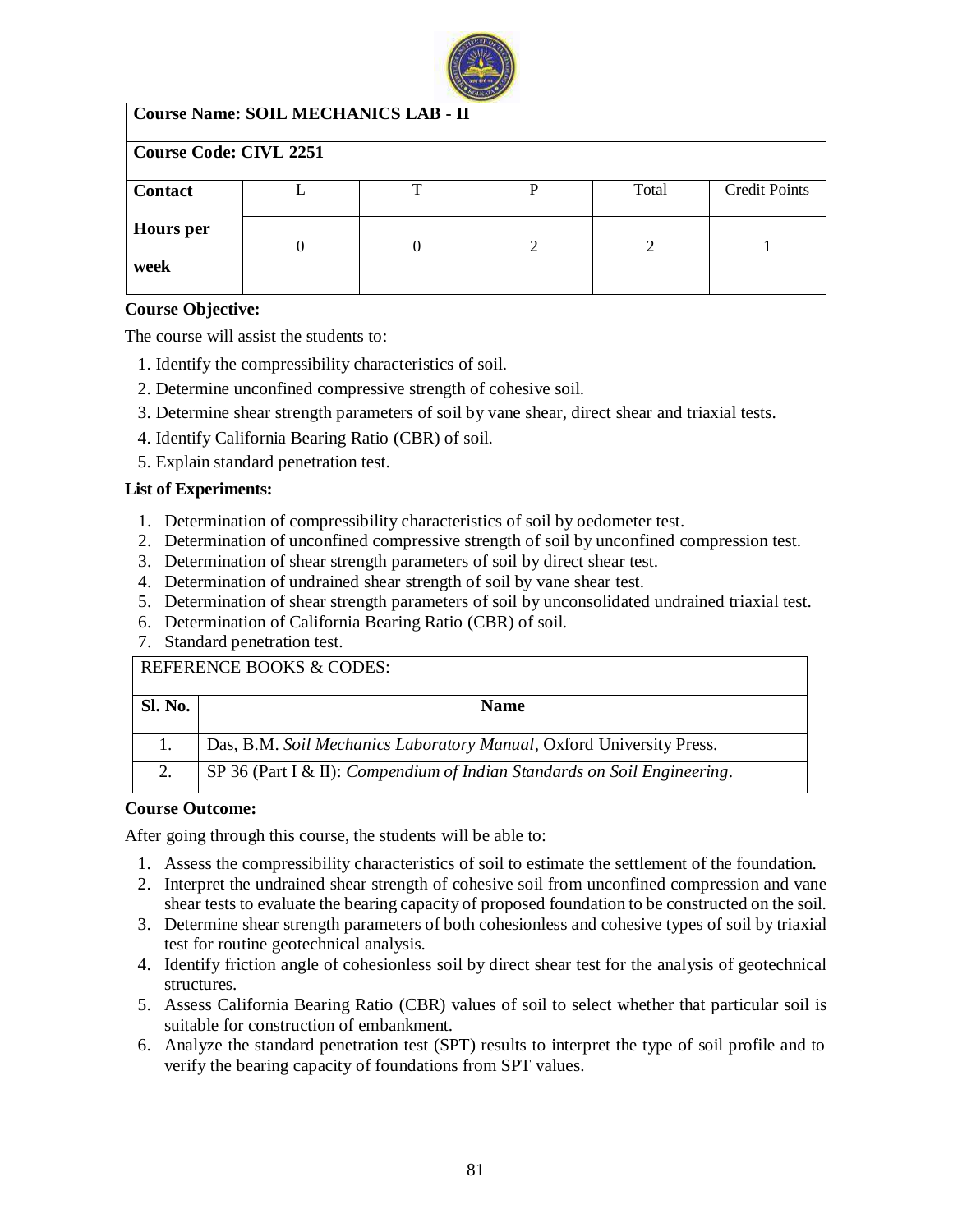

| <b>Course Name: SURVEYING LAB</b> |   |   |       |                      |  |  |  |
|-----------------------------------|---|---|-------|----------------------|--|--|--|
| <b>Course Code: CIVL 2252</b>     |   |   |       |                      |  |  |  |
|                                   | ᠇ | P | Total | <b>Credit Points</b> |  |  |  |
|                                   | 0 | 4 |       |                      |  |  |  |
|                                   |   |   |       |                      |  |  |  |

#### **Course Objective:**

The main objective of this course is to

- 1. Develop the concept of taking linear and angular field measurements using different instruments.
- 2. Provide the idea about the procedure to draw the traverse survey and topographic plan using field data.
- 3. Develop an idea about the drawing of leveling data and interpret them to calculate the volume of cutting and filling of soil for a particular road profile.
- 4. Build an idea about the field procedure of setting out of curve and layout drawing on the ground.

#### **List of Experiments:**

- 1. **Chain and Compass survey:** Preparation of maps, method of ranging-method of taking offsets, measurement of bearings, chain and compass traverse.
- 2. **Levelling:** Temporary adjustment of Dumpy level, Differential leveling, Profile leveling and plotting of long and cross sections.
- 3. **Theodolite survey:** Traversing using theodolite, preparation of Gale's traverse table using the field data.
- 4. **Curve setting:** Setting out of simple circular curve and transition curve by angular method.
- 5. **Setting out of building:** Setting out procedure of building layout.
- 6. **Total station:** Demonstration of the instrument and perform Levelling using it.

#### **Course Outcome:**

- 1. Prepare maps by chain and compass traverse.
- 2. Perform temporary adjustment of Dumpy level, Differential leveling, Profile leveling and plot long and cross sections.
- 3. Construct traverse plot using theodolite with the help of Gale's traverse table.
- 4. Set out circular curve and transition curve and estimate the error in setting out method.
- 5. Instruct the procedure of setting out of building layout.
- 6. Demonstrate different parts of a Total station and can perform simple operations of the instrument.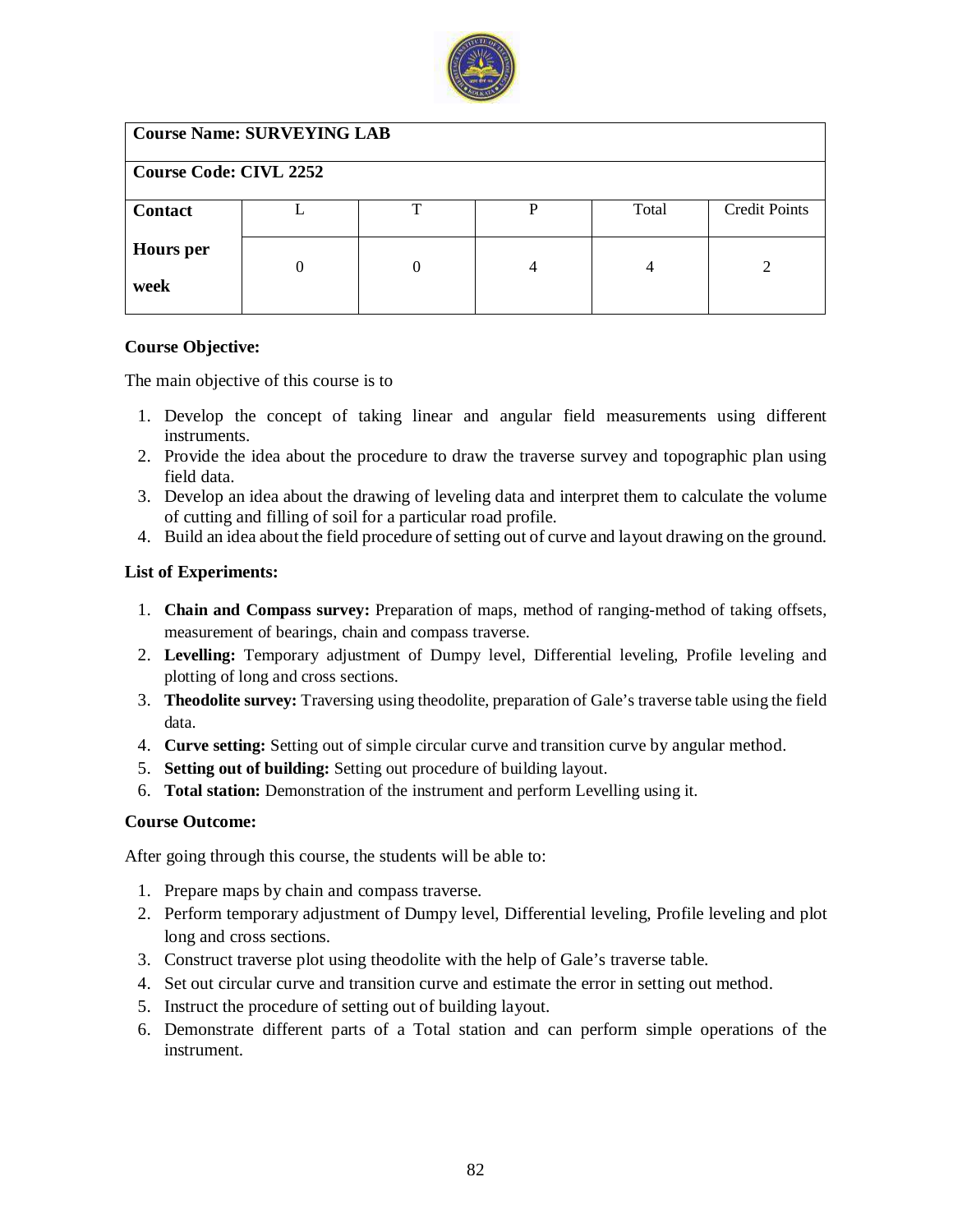

| <b>Course Name: HIGHWAY ENGINEERING LAB</b> |  |
|---------------------------------------------|--|
| Course Code: CIVL 2253                      |  |

| <b>Contact</b>   |  | Total | <b>Credit Points</b> |
|------------------|--|-------|----------------------|
|                  |  |       |                      |
| <b>Hours</b> per |  |       |                      |
|                  |  |       |                      |
| week             |  |       |                      |
|                  |  |       |                      |

#### **Course objective:**

The course will assist the students to:

- 1. Conduct different tests to find out the properties of various aggregates.
- 2. Characterize the pavement materials.
- 3. Know about quality control of the pavement materials.
- 4. Know about quality control of aggregates.
- 5. Design and test bituminous mix.

#### **List of Experiments:**

- A. Test on Highway Materials:
	- 1. Aggregates
		- a) Impact Value Test.
		- b) Los Angeles Abrasion Value Test.
		- c) Water Absorption and Specific Gravity.
		- d) Elongation and Flakiness Index.
	- 2. Bitumen
		- a) Specific Gravity Test.
		- b) Penetration Value Test.
		- c) Softening Point Test.
		- d) Loss on Heating Test.
		- e) Flash and Fire point Test.
- B. Bituminous Mix Design by Marshall Stability Method.
- C. Stripping Value Test.

## **References:**

- 1. BIS Codes on Aggregates and Bituminous Materials.
- 2. Highway Material Testing (Laboratory Manual) by S.K. Khanna and CE. G. Justo.
- 3. Relevant IS and I.R.C codes.

#### **Course Outcome:**

- 1. Learn various concepts in highway engineering.
- 2. Design and test bituminous mix.
- 3. Gather knowledge about the quality control techniques of various aggregates and pavement materials.
- 4. Characterize bituminous grade according to their work suitability.
- 5. Understand the factors influencing road vehicle performance characteristics and design.
- 6. Access the quality of different bitumen grade.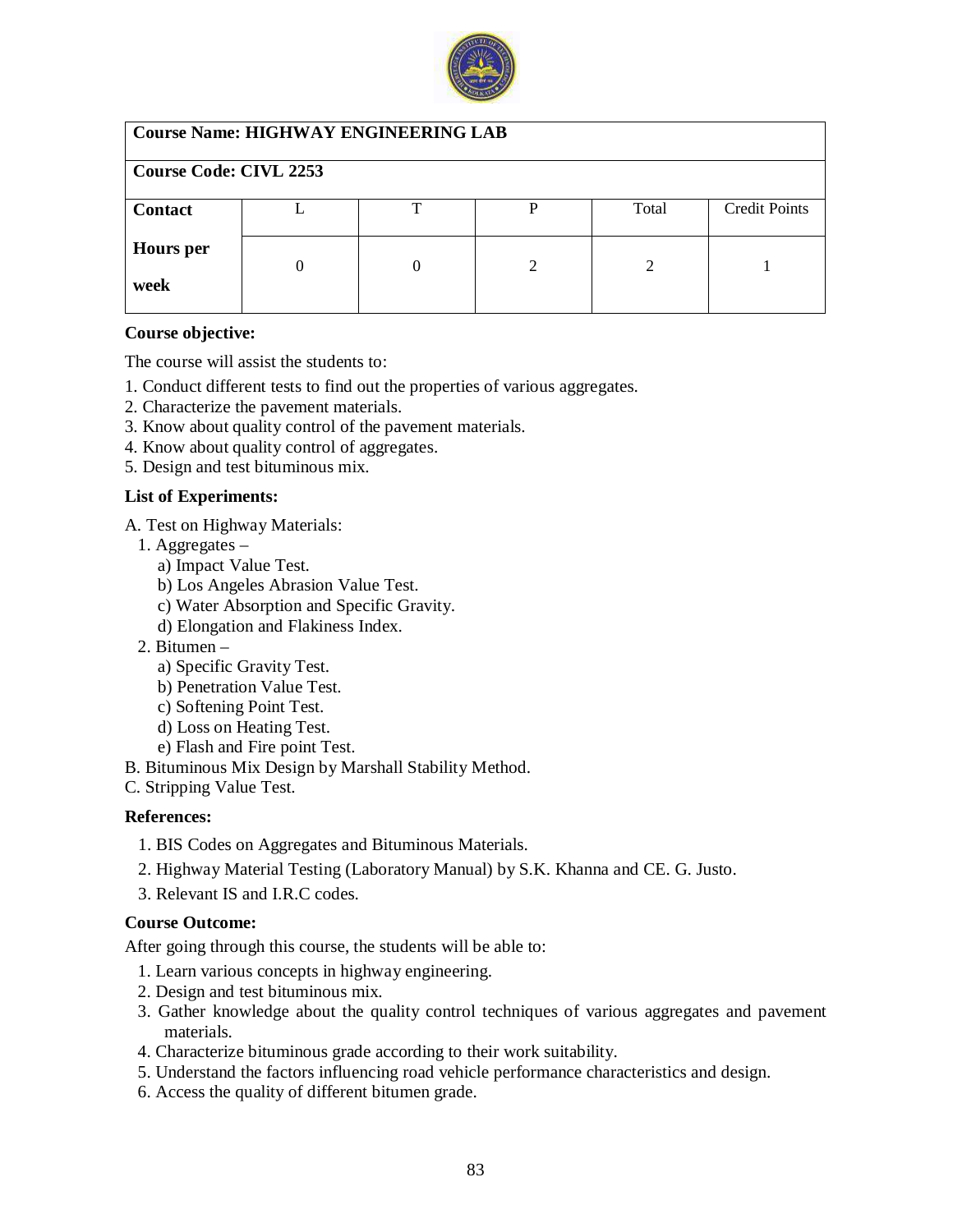

| <b>Course Name: QUANTITY SURVEY, SPECIFICATION AND VALUATION</b> |  |   |   |       |               |  |  |
|------------------------------------------------------------------|--|---|---|-------|---------------|--|--|
| <b>Course Code: CIVL 2254</b>                                    |  |   |   |       |               |  |  |
| <b>Contact</b>                                                   |  | т | P | Total | Credit Points |  |  |
| <b>Hours</b> per<br>week                                         |  |   |   |       |               |  |  |
|                                                                  |  |   |   |       |               |  |  |

#### **Course Objective:**

The course will assist the students to:

- 1. Know the importance of preparing the types of estimates under different conditions.
- 2. Know about the rate analysis and bill preparations.
- 3. Study about the specification writing.
- 4. Understand the valuation of land and buildings.

## **1. Introduction of Estimation in Civil Engineering:**

Introduction-Principles of estimating, Types of estimates, approximate estimates, items of work, unit of measurement, unit rate of payment.

## **2. Preparation of Bill of Quantities:**

Measurements and calculations of quantities of Civil engineering works, Preparation of abstracts of bill of quantities.

## **3. Analysis of Rates of different items with specifications:**

Specifications for materials and construction of a building. Rate analysis for Earthwork, PCC, Shuttering, Reinforcement, RCC, brick work, plastering, flooring and finishing, Use of standard schedules such as PWD schedules of rates. Specifications.

## **4. Quantity Estimation of infrastructures:**

Quantity estimates of road, Underground reservoir, Surface drain, Septic tank

## **5. Valuation:**

Concept of price, value and cost. Purpose of valuation; free hold and lease hold properties; market value, present value; sinking fund; year's purchase. Different methods of land valuation. Different methods of valuation of real properties. Outgoing, appreciation, depreciation, different methods for fixation of rents. Valuation of plants and machineries.

## **References:**

1. Estimating, costing, Specification and Valuation in Civil Engineering by M. Chakroborty

- 2. Estimating and Costing in Civil Engineering" by B.N. Dutta, USB Publishers & Distributers
- 3. IS CODE SP34

## **Course Outcome:**

- 1. Apply different types of estimates in different situations.
- 2. Prepare quantity estimates for buildings, roads, rails and canal works.
- 3. Calculate the quantity of materials required for civil engineering works as per specifications.
- 4. Demonstrate the concepts of specification writing.
- 5. Evaluate contracts and tenders in construction practices.
- 6. Prepare cost estimates.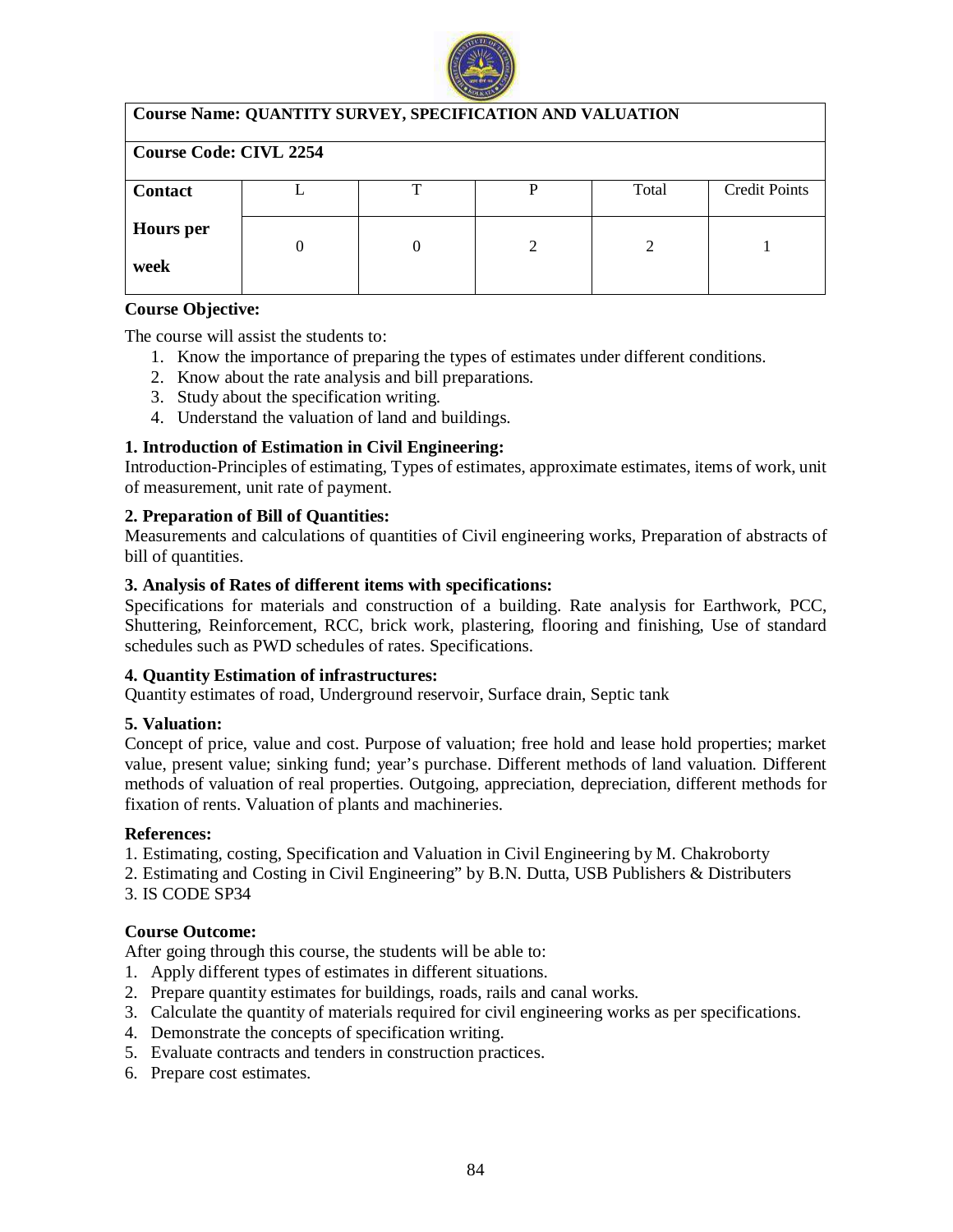

#### **Course Name: STRUCTURAL ANALYSIS - II**

| Course Code: CIVL 3101           |  |  |  |              |                      |  |
|----------------------------------|--|--|--|--------------|----------------------|--|
| <b>Contact hours per</b><br>week |  |  |  | <b>Total</b> | <b>Credit Points</b> |  |
|                                  |  |  |  |              |                      |  |

#### **Course Objectives:**

The course will assist the students to:

- 1. Apply the Slope Deflection and Moment Distribution Method to analyze indeterminate structures.
- 2. Develop and analyze the concept of suspension bridge and stiffness girders
- 3. Apply and analyze the concepts of curved beam analysis in hooks, rings and Bow girders.
- 4. Develop the concept bending in unsymmetrical beams.
- 5. Develop the fundamental concepts of plastic analysis using kinematic method and apply them
- 6. Develop and analyze the portal frames using Portal and Cantilever Method.
- 7. Develop and analyze the indeterminate structures (continuous beams and frames) using Flexibility and Stiffness methods.

| Sl. No. | <b>Module</b> | <b>Details of Course content</b>                                                                                                                                                                     | <b>Hours</b>   | <b>Total</b> |
|---------|---------------|------------------------------------------------------------------------------------------------------------------------------------------------------------------------------------------------------|----------------|--------------|
| 1.      |               | Analysis of statically Indeterminate Structures:<br>Moment<br>distribution method-solution of continuous beam, effect of<br>settlement and rotation of support, frames with or without side<br>sway. | 6              | 42           |
|         |               | Slope deflection method: method and application in continuous<br>beams and frames.                                                                                                                   | $\overline{4}$ |              |
|         |               | Suspension Bridge and stiffening girders.                                                                                                                                                            | 2              |              |
| 2.      | $\mathbf{I}$  | Curved Beam analysis: Hooks, rings and Bow girders.                                                                                                                                                  | 12             |              |
|         |               | Unsymmetrical bending.                                                                                                                                                                               |                |              |
| 3.      | $\rm III$     | Plastic analysis of structures: beams and portal frames.                                                                                                                                             | 8              |              |
| 4.      | IV            | Approximate method of analysis of structures: Portal and<br>Cantilever methods.                                                                                                                      | $\overline{4}$ |              |
|         |               | Matrix methods of structural analysis – Stiffness and flexibility<br>approaches for analysis of beam.                                                                                                | 6              |              |

#### **Course Outcomes:**

On completion of the course, the students will be able to:

- 1. Apply the Slope Deflection and Moment Distribution Method to analyze indeterminate structures.
- 2. Develop and analyze the concept of suspension bridge and stiffness girders
- 3. Apply and analyze the concepts of curved beam analysis in hooks, rings and Bow girders.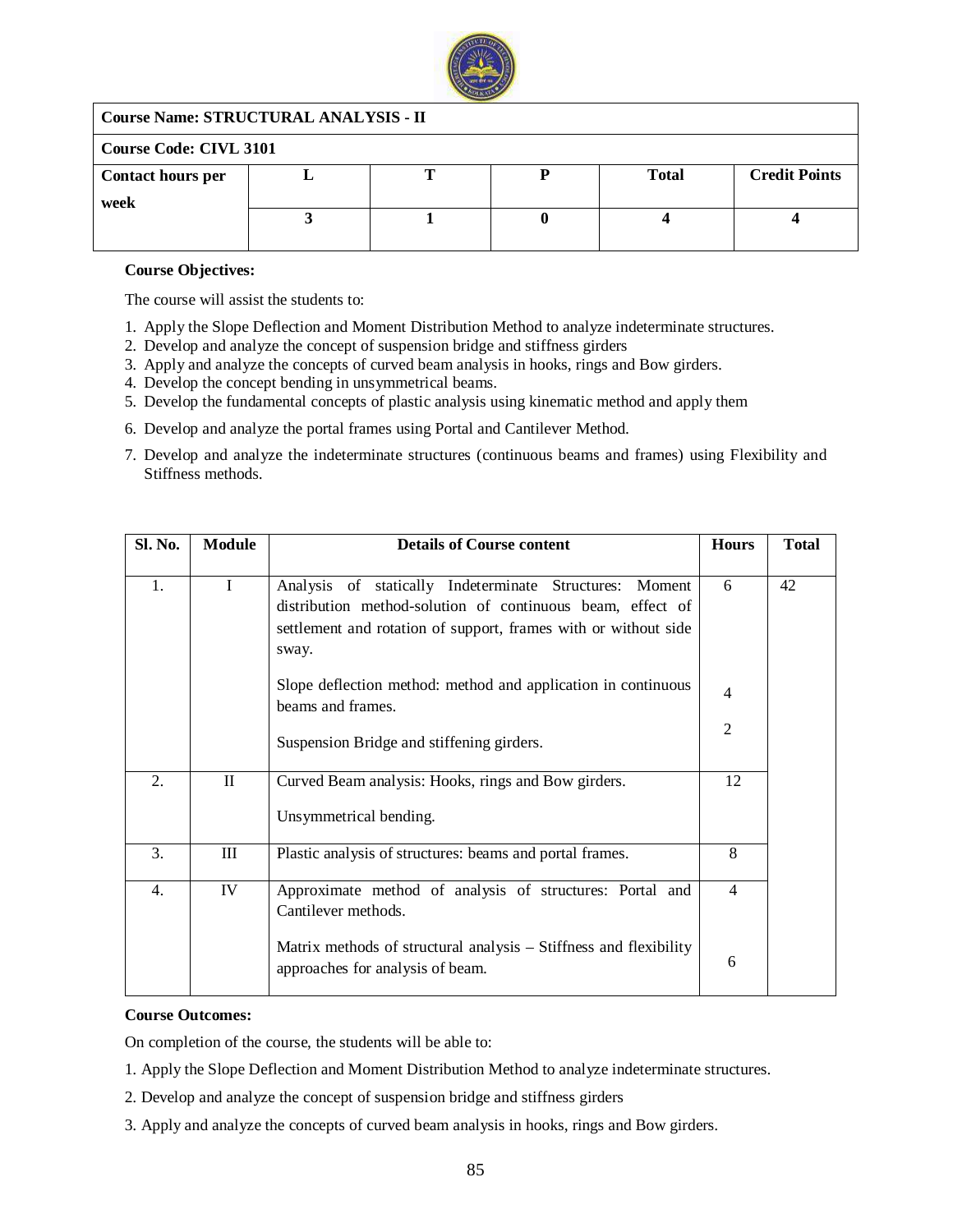

4. Develop the concept bending in unsymmetrical beams.

5. Develop the fundamental concepts of plastic analysis using kinematic method and apply them in frames and continuous beam analysis.

6. Develop and analyze the portal frames using Portal and Cantilever method.

7. Develop and analyze the indeterminate structures (continuous beams and frames) using flexibility and Stiffness methods.

## **RECOMMENDED BOOKS:**

|            | <b>TEXTBOOKS</b>                                                                                       |
|------------|--------------------------------------------------------------------------------------------------------|
| SI.<br>No. | Name of the books                                                                                      |
|            |                                                                                                        |
| -1.        | M. Vijayanand Dr. K.U. Muthu, Dr. H. Narendra, Dr. Maganti Janardhana, <i>Indeterminate Structural</i> |
|            | Analysis, Wiley Publications.                                                                          |
| 2.         | C.S.Reddy, Basic Structural Analysis, Tata Mc. Graw Hill Publishing House.                             |
| 3.         | A. Ghali and A.M. Neville, <i>Structural Analysis-A unified Classical and matrix approach.</i> ,       |
|            | E & FN SPON Publishing House.                                                                          |

## **REFERENCE BOOKS:**

|                  | <b>TEXTBOOKS</b>                                                                                                                                            |
|------------------|-------------------------------------------------------------------------------------------------------------------------------------------------------------|
| SI.              | Name of the books                                                                                                                                           |
| No.              |                                                                                                                                                             |
|                  | Timoshenko and Wang, <i>Theory of structure</i> , Tata McGraw Hill Publishing House                                                                         |
| $\overline{2}$ . | S. Ramamruthum, <i>Theory of Structures</i> , Dhanpat rai Publishing House.                                                                                 |
| 3.               | V. N. Vazirani, M. M. Ratwani, et al., Analysis of Structures (Theory, Design & Details of Structures)<br>- Vil. 1 and Vol.2, Dhanpat Rai Publishing House. |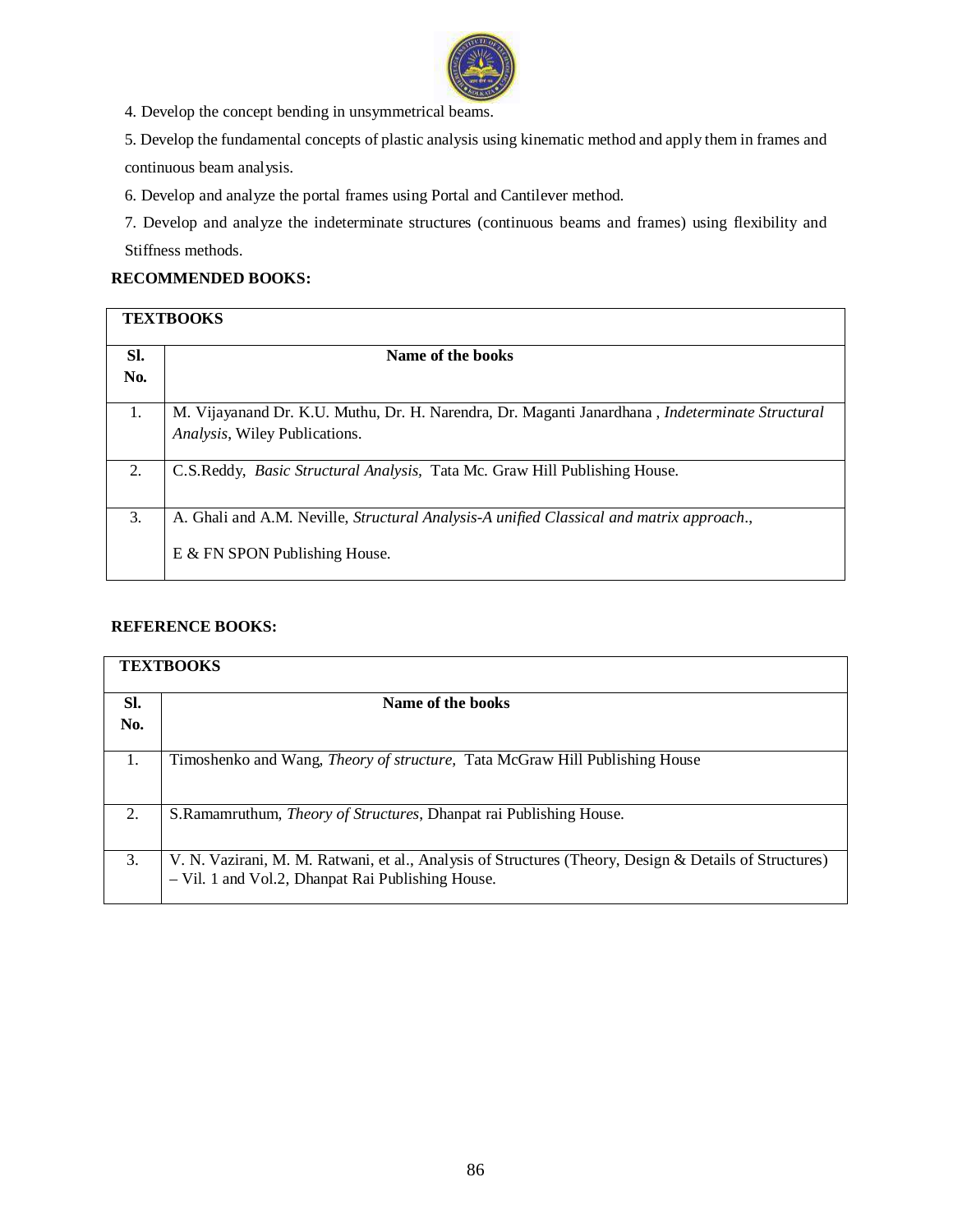

## **Course Name: DESIGN OF R.C.C. STRUCTURES**

| <b>Course Code: CIVL 3102</b> |  |  |  |              |                      |  |  |
|-------------------------------|--|--|--|--------------|----------------------|--|--|
| <b>Contact hours per</b>      |  |  |  | <b>Total</b> | <b>Credit Points</b> |  |  |
| week                          |  |  |  |              |                      |  |  |
|                               |  |  |  |              |                      |  |  |
|                               |  |  |  |              |                      |  |  |

#### **Course Objective:**

- 1. The course focuses on understanding the behavior of reinforced concrete components and systems subjected to gravity as well as lateral loads.
- 2. Introduce appropriate relevant Indian Standard codes and its interpretation.
- 3. Develop an idea to perform analysis and design of reinforced concrete members and connections.
- 4. Provide professional knowledge to relate contemporary issues in the design and fabrication of reinforced concrete structural elements.
- 5. Build an idea of the behaviour of prestressed concrete member and prestress losses.

| SL.            | <b>Module</b> | <b>Syllabus</b>                                                          | <b>Hours</b>   | <b>Total</b> |
|----------------|---------------|--------------------------------------------------------------------------|----------------|--------------|
| No             |               |                                                                          |                |              |
|                |               |                                                                          |                |              |
|                |               | <b>Introduction:</b> Principles of Design of Reinforced Concrete Members | $\overline{2}$ |              |
|                |               | - Working Stress and Limit State Method of Design                        |                | 42           |
|                |               | Basic concepts of Balanced, Under-reinforced and Over-reinforced         |                |              |
| 1              | $\mathbf I$   | Beam section by Working Stress Method and Limit State Method             | 1              |              |
|                |               |                                                                          |                |              |
|                |               | Working Stress Method of Design: Analysis and Design of Beams            |                |              |
|                |               | and Columns.                                                             | 4              |              |
|                |               |                                                                          |                |              |
|                |               | Limit State Method of Design: Basic Concepts and IS Code                 |                |              |
|                |               | Provisions (IS: 456 2000) for Design against Strength and                |                |              |
|                |               | Serviceability Limit States.                                             | 4              |              |
|                |               | Concepts of bond stress and development length;                          |                |              |
|                |               |                                                                          |                |              |
|                |               | Use of 'design aids for reinforced concrete' (SP: 16).                   |                |              |
|                |               |                                                                          |                |              |
|                |               | Analysis, design and detailing of singly reinforced rectangular, 'T',    | $\overline{5}$ |              |
|                |               | 'L' and doubly reinforced beam sections by limit state method.           |                |              |
|                |               |                                                                          |                |              |
| $\overline{2}$ | $\mathbf{I}$  | <b>Design and detailing</b> of one-way and two-way slab panels as per IS | 3              |              |
|                |               | code provisions                                                          |                |              |
|                |               | <b>Design and detailing</b> of continuous beams and slabs as per IS code |                |              |
|                |               | provisions                                                               |                |              |
|                |               |                                                                          | 3              |              |
|                |               |                                                                          |                |              |
|                |               |                                                                          |                |              |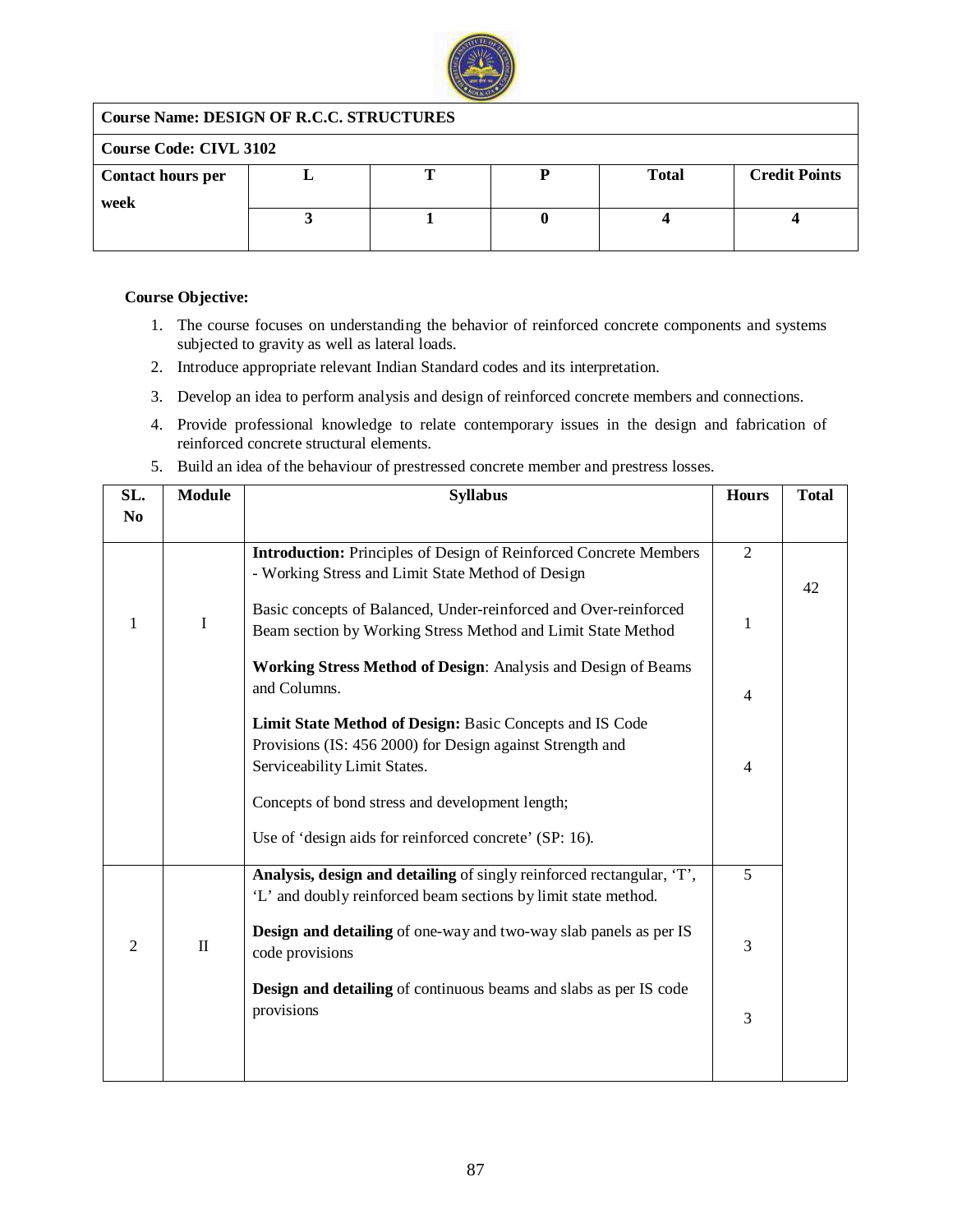

| 3              | Ш  | <b>Staircases:</b> Types; Design and detailing of reinforced concrete<br>doglegged staircase<br><b>Design and detailing</b> of reinforced concrete short columns of<br>rectangular and circular cross-sections under axial load.<br><b>Design</b> of short columns subjected to axial load with moments<br>(uniaxial and biaxial bending) – using SP 16.                                                                                                | $\mathfrak{2}$<br>4<br>4 |  |
|----------------|----|---------------------------------------------------------------------------------------------------------------------------------------------------------------------------------------------------------------------------------------------------------------------------------------------------------------------------------------------------------------------------------------------------------------------------------------------------------|--------------------------|--|
| $\overline{4}$ | IV | <b>Design and detailing</b> of reinforced concrete footing and pile<br>foundation as per IS code provisions by limit state method<br><b>Prestressed concrete</b> Basics of prestressing, pre-tensioning and post-<br>balancing method,<br>straight/bent/parabolic<br>tensioning,<br>load<br>cables, stresses at transfer and final stages, stress concept method (P-<br>line), strength concept method (C-line), cracking moment, loss in<br>prestress. | 6<br>4                   |  |

#### **Course Outcome:**

After going through this course, the students will be able to:

- 1. Understand material properties and design methodologies for reinforced concrete structures.
- 2. Assess different type of loads and prepare layout for reinforced concrete structures.
- 3. Identify and apply the applicable industrial design codes relevant to the design of reinforced concrete members.
- 4. Analyse and design various structural elements of reinforced concrete building like beam, slab, column, footing, and staircase based on both strength and serviceability criteria.
- 5. Understand the basic concept and mechanical behaviour of prestressed concrete.
- 6. Prepare structural drawings and detailing and produce design calculations and drawing in appropriate professional format.

#### **RECOMMENDED BOOKS:-**

#### **CODES:**

1. IS: 456 - 2000

"Indian Standard for Plain and reinforced concrete – code of practice" Bureau of

Indian Standard

2. SP: 16 Design Aid to IS 456

3. IS:1343-1980

"Indian Standard Prestressed Concrete — code of practice"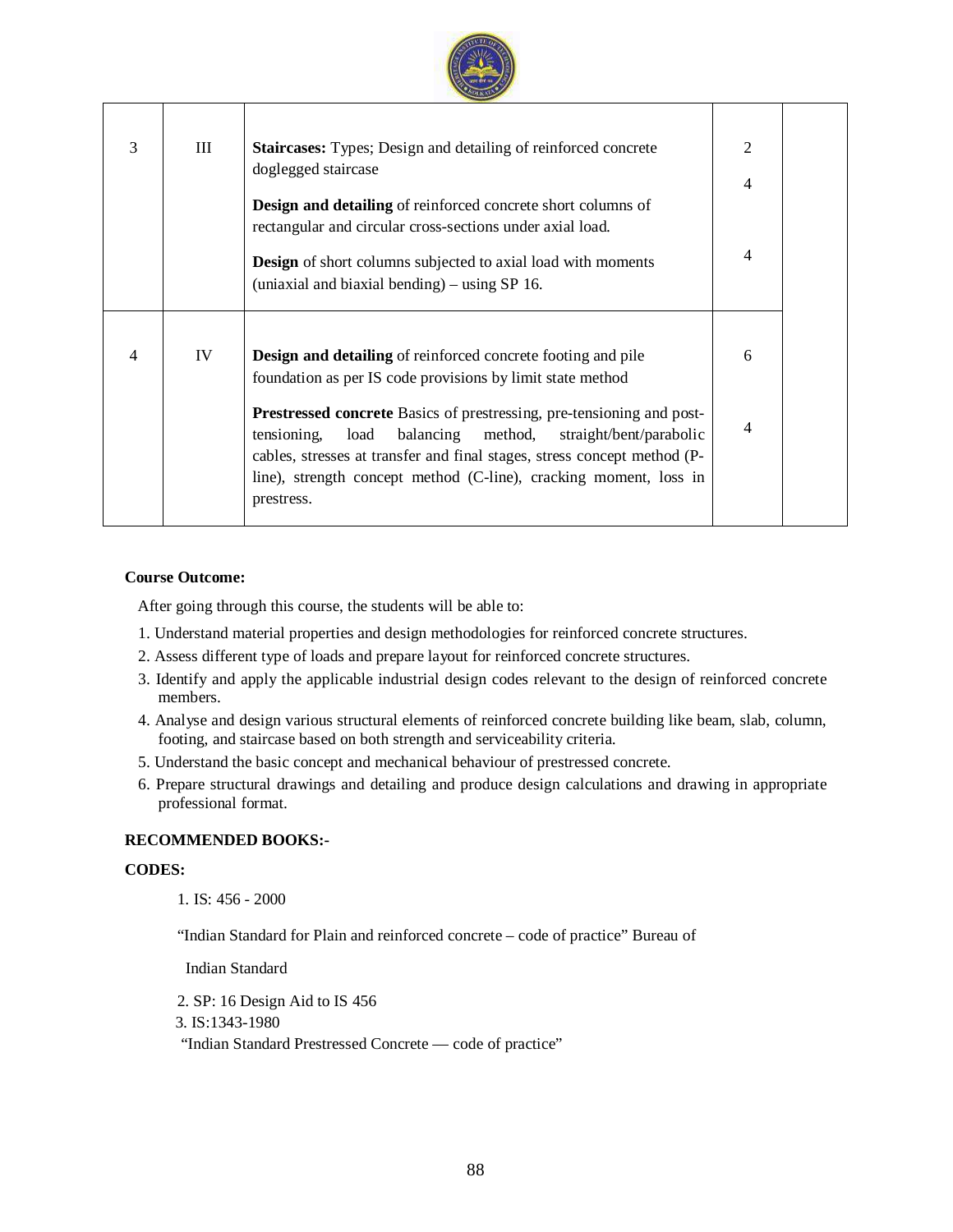

#### **TEXT BOOKS:**

- 1. Reinforced Concrete Design by Pillai and Menon
- 2. Reinforced concrete Design by S.N.Sinha
- 3. Limit State Design of Reinforced Concrete by P. C. Varghese
- 4. Prestressed Concrete by N. Krishna Raju

## **REFERENCE BOOKS:**

1. Fundamental design of Reinforced concrete by N.C.Sinha & S.K. Roy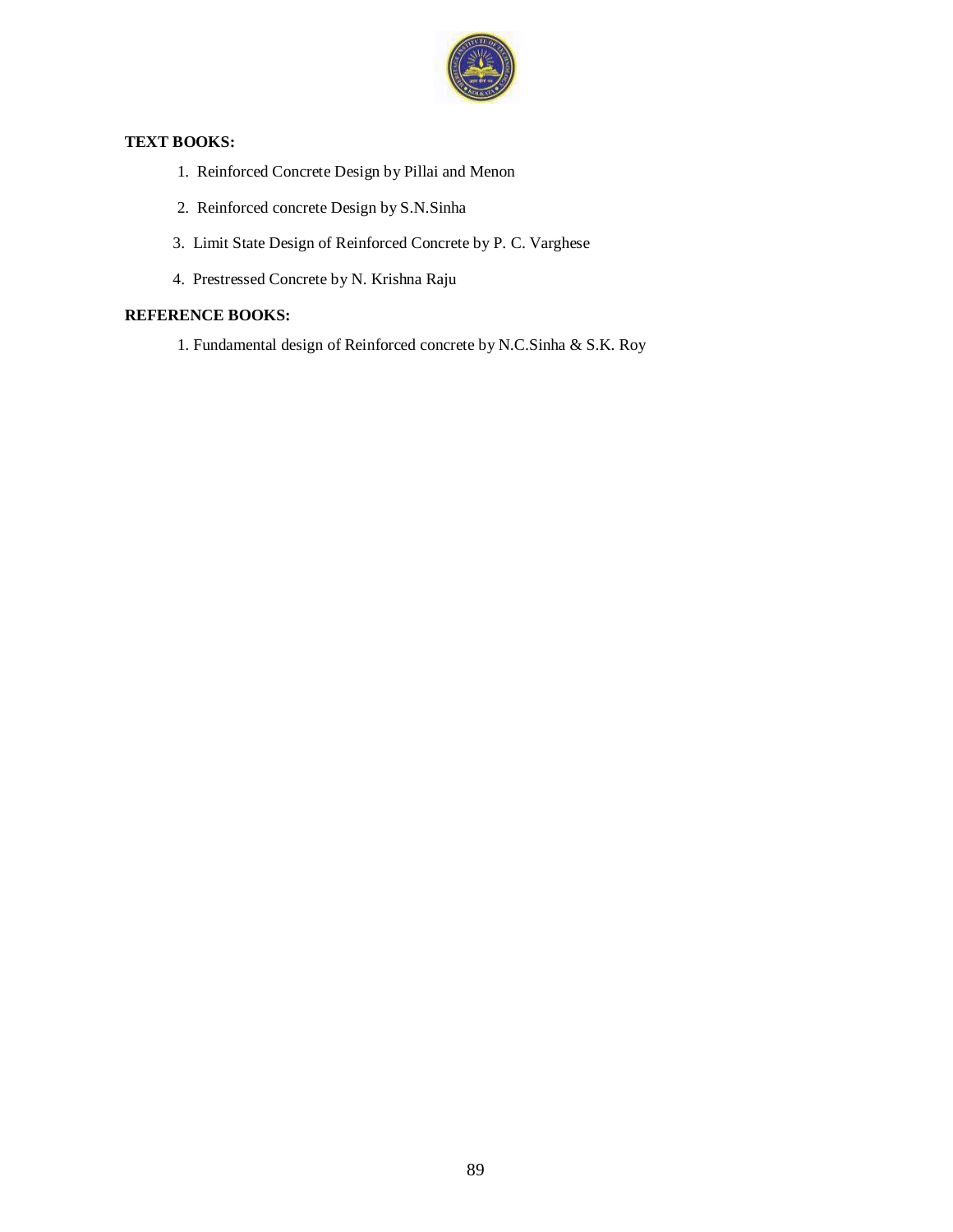

## **Course Name: ENVIRONMENTAL ENGINEERING**

## **Course Code: CIVL 3103**

| <b>Contact Hours per week</b> |  | <b>Total</b> | <b>Credit Points</b> |
|-------------------------------|--|--------------|----------------------|
|                               |  |              |                      |

## **Course Objective:**

The course will assist the students to:

- 1. Elaborate the structure of drinking water supply systems, water collection, water purification and water supply scheme for drinking water.
- 2. Understand the water quality criteria and standards, and their relation to public health.
- 3. Apply knowledge of basic water chemistry to solve problems associated with drinking water treatment.

| SL.                      | <b>Module</b>   | <b>Details of Course Content</b>                                                                                                                                                                                                                                                                                                              | <b>Hours</b> | <b>Total</b> |
|--------------------------|-----------------|-----------------------------------------------------------------------------------------------------------------------------------------------------------------------------------------------------------------------------------------------------------------------------------------------------------------------------------------------|--------------|--------------|
| No.                      |                 |                                                                                                                                                                                                                                                                                                                                               |              |              |
| $\mathbf{1}$             | $\mathbf I$     | Water Demand: Per capita demand; Variations in demand; Factors<br>affecting demand; Design period; Population Forecasting Methods.<br>Sources of water: Surface and ground water.<br>Water Distribution: Analysis of pipe networks by Hardy Cross<br>Method, Storage and distribution of water; Estimation of reservoir<br>capacity.          | 10           | 40           |
| $\overline{2}$           | $\mathbf{I}$    | Water Quality Parameter: Physical and Chemical water quality<br>parameters; Sources, impacts and methods of measurement<br><b>Water Treatment:</b><br>Typical flow chart for ground and surface water treatments; Unit<br>Processes- Aeration, Plain sedimentation, coagulation & flocculation,<br>Water Softening, Filtration, Disinfection. | 12           |              |
| $\overline{3}$           | $\rm III$       | <b>Conveyance of Waste Water:</b><br>Definition of Common Terms, Quantity of sewage and storm sewage.<br><b>Sewer Design:</b><br>Hydraulic design of sewers, Analysis of partial flow diagrams and<br>Nomograms.                                                                                                                              | 8            |              |
| $\overline{\mathcal{A}}$ | $\overline{IV}$ | Wastewater Quality Parameters: Physical, chemical and biological.<br>Wastewater treatment: Typical flow chart for municipal wastewater<br>treatment; Primary, Secondary & Tertiary Treatments: Unit Processes-<br>Activated Sludge Process, Trickling Filter Process, Septic Tank,<br>Advance Methods of Wastewater treatment.                | 10           |              |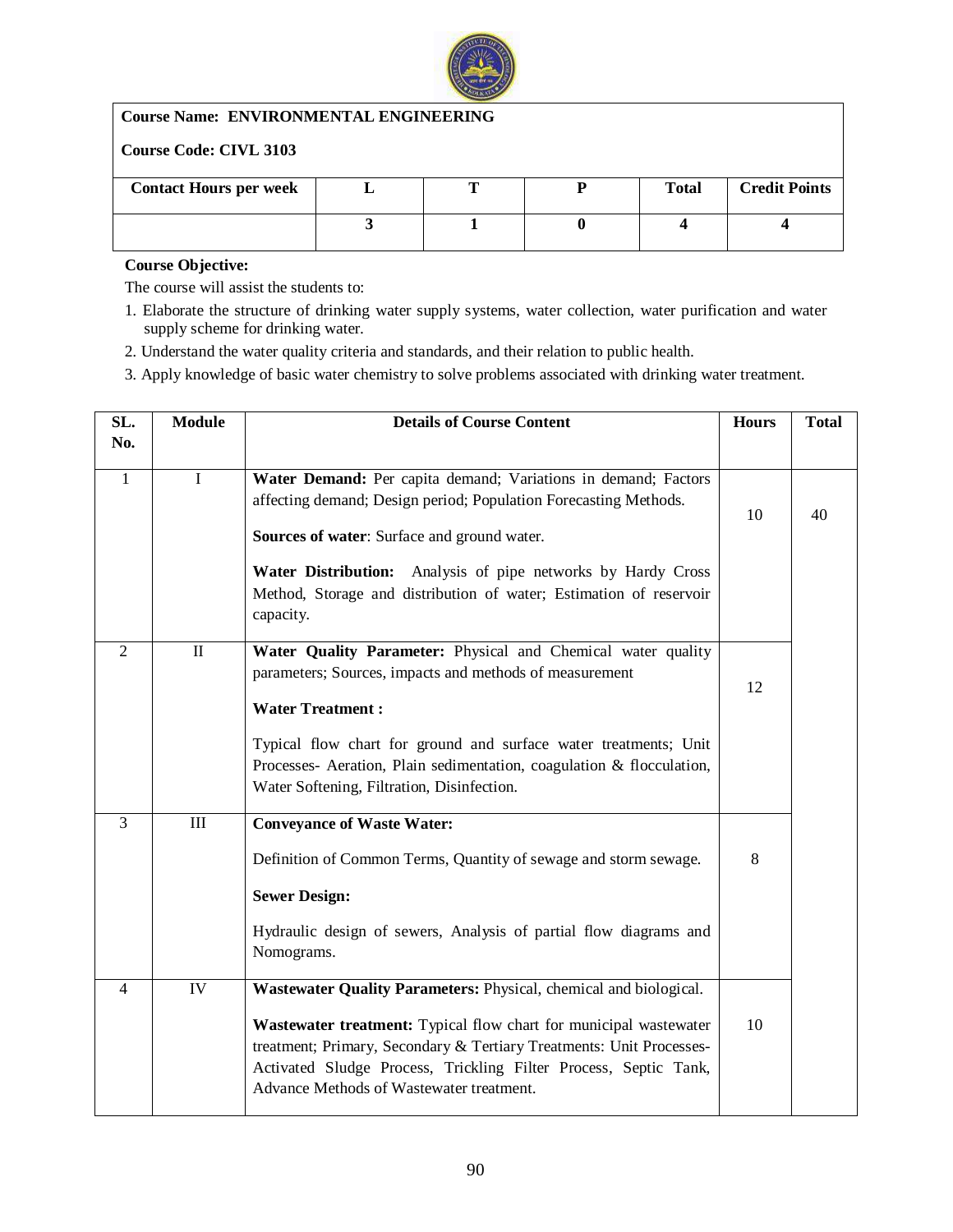

#### **Course Outcome:**

After going through this course, the students will be able to:

- 1. Identify the nature and quality of water  $\&$  waste water as per its characteristics like physical, chemical  $\&$ biological.
- 2. Estimate the future water demand by using various population forecasting methods.
- 3. Define and design in detail about the various water treatment units.
- 4. Define and design in detail about the various waste water treatment units.
- 5. Estimate the quantity of sewage produced and design the sewerage system.
- 6. Analysis and design of water distribution networks.

#### **References:**

- 1. Environmental Engineering. Howard S. Peavy, Donald R. Rowe ,George Tchobanoglous, McGraw-Hill
- 2. Wastewater Engineering by Metcalf & Eddy, McGraw-Hill
- 3. Environmental Engineering, N. N. Basak, McGraw-Hill
- 4. Water Supply Engineering(VOL I) by Santosh Kr Garg, Khanna Publishers.
- 5. Sewage Disposal and Air pollution Engineering (VOL II) by Santosh Kr Garg, Khanna Publishers.
- 6. Wastewater Engineering by B.C. Punmia & A.K. Jain, Laxmi Publications.
- 7. IS-10500:2012 (Drinking Water).
- 8. IS 3025.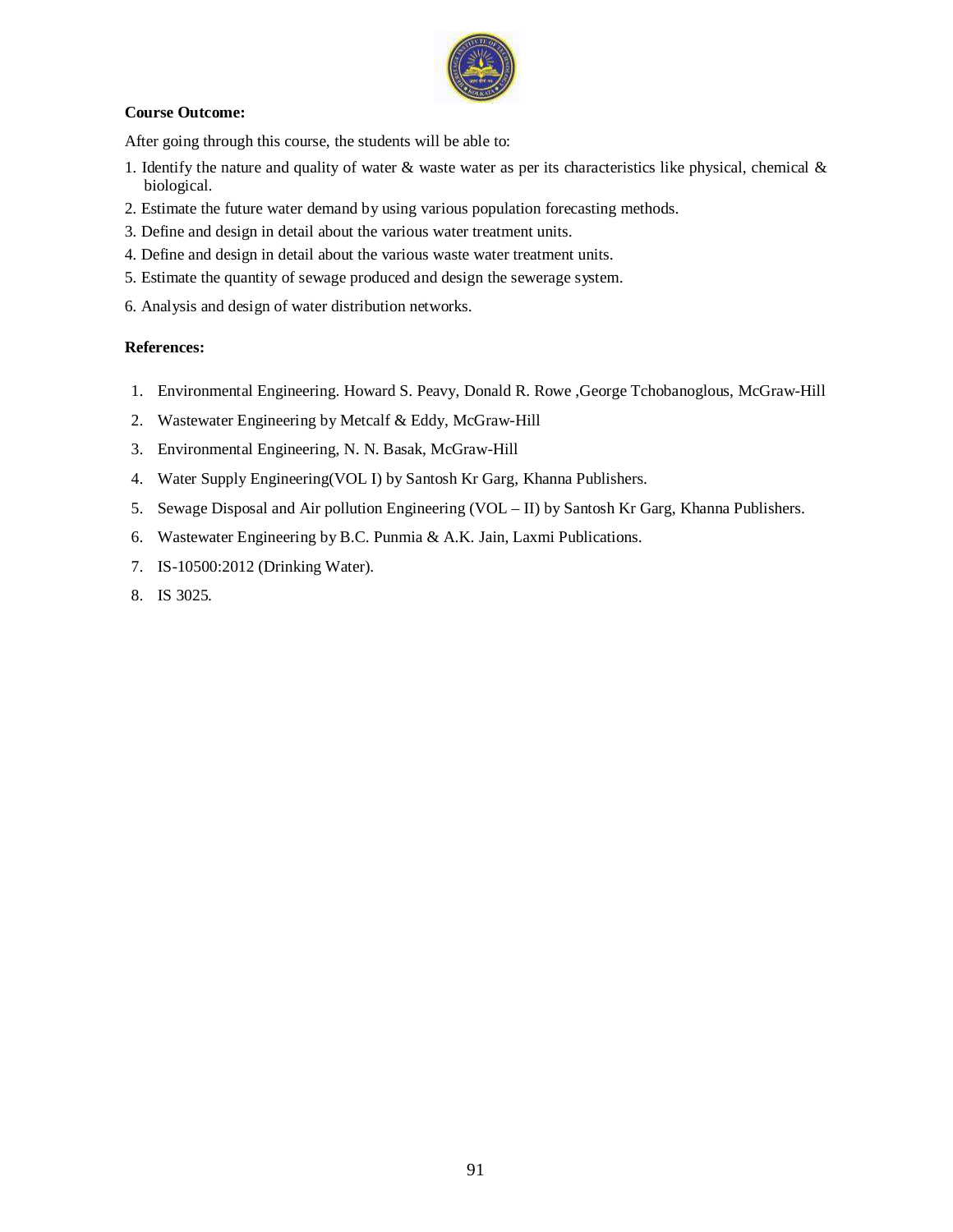

#### **Course Name: DATA STRUCTURE & RDBMS**

| <b>Course Code: CSEN 3106</b> |  |              |                      |
|-------------------------------|--|--------------|----------------------|
| <b>Contact Hours per week</b> |  | <b>Total</b> | <b>Credit Points</b> |
|                               |  |              |                      |
|                               |  |              |                      |

#### **Module I**: **(11L)**

Linear Data structures:

Singly Linked List- Insertion at beginning, at end and any position of the List. Deletion by value, by position: beginning, end and any position of the List Stack and Queue: Both array and Linked Representation, Circular queue using array only.

Application of stack: Infix to postfix conversion, Evaluation of postfix expression.

#### **Module II**: **(10L)**

Recursion: Design of Recursive algorithm.

Non-Linear Data Structures:

Trees: Binary Trees: Array and Linked representation, Binary tree Traversal Techniques, reconstruction of binary tree using traversal sequence.

Binary Search Trees - Insertion and Deletion algorithms.

Sorting Algorithms: Bubble sort, Insertion sort, Selection sort, Quick sort and their comparison.

Searching Algorithms: Linear search, Binary search and their comparison.

#### **Database Concept**

#### **Module III: (10L)**

Introduction to Database Concepts, File Processing System and Database Management System, DBMS Architecture and Data Independence.

Data Model: Basic Concepts, Entity-Relationship Diagram, Keys, Cardinality, Weak Entity Set. Introduction to relational algebra & SQL: Operators like select, project, rename, Cartesian product, join, union, intersect, minus, DDL, DML.

#### **Module IV: (10L)**

Relational Database Design: Functional Dependencies, Normalization: Different anomalies in database designing

1NF, 2NF, 3NF and BCNF.

Introduction to Transaction Processing Concepts: ACID properties, Serializability and Recoverability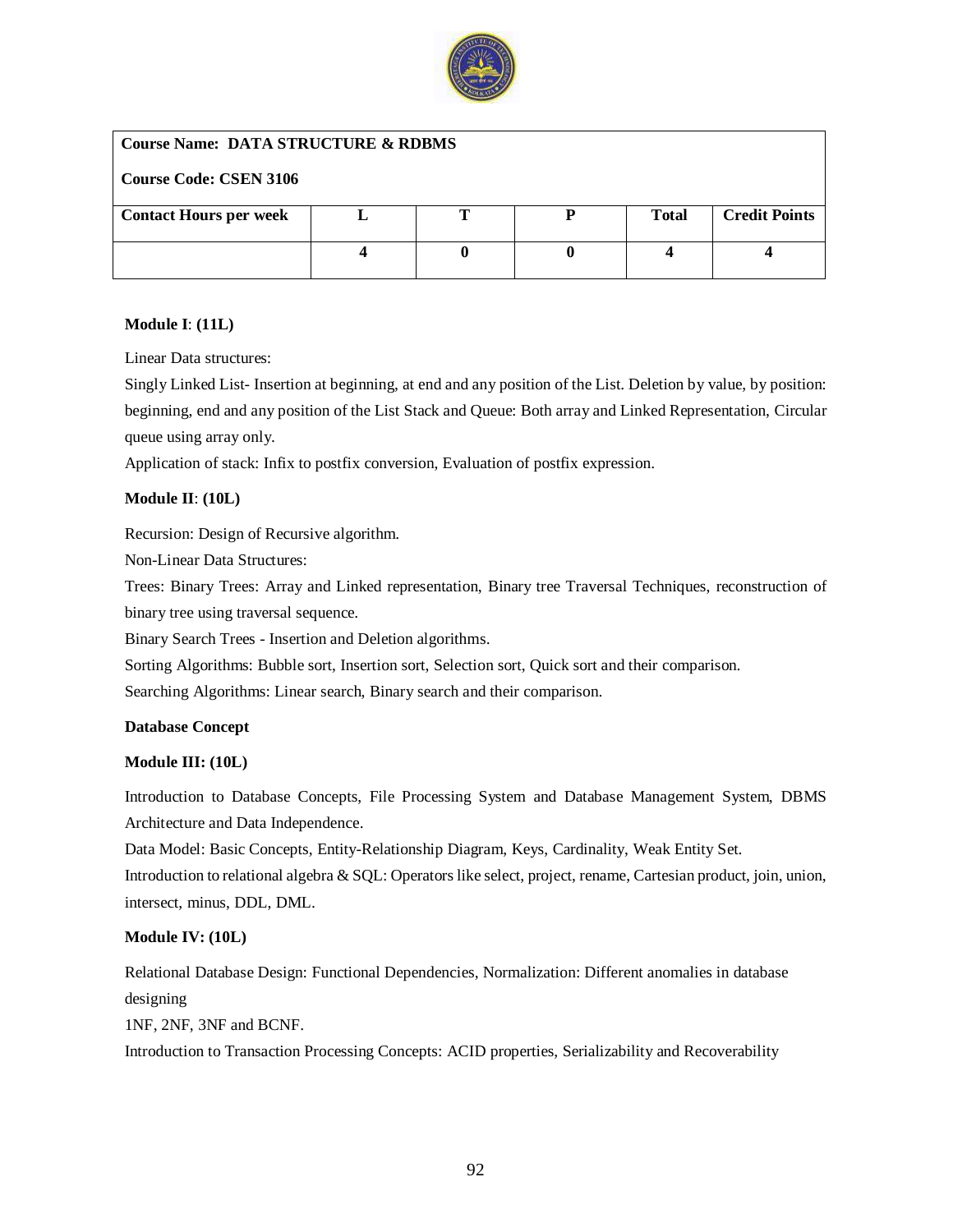

# **Text Books: Data Structures:** I) Title: Data Structures. Author: Seymour Lipschutz. Publication: Tata McGraw-Hill (India) II) Title: Data Structures and Program Design in C. Author: Kruse Robert L., Robert Kruse, Cl Tondo. Publication: Pearson Education India. **Database Concept:** I) Title: Fundamentals of Database Systems Author: Elmasri Ramez and Navathe Shamkant Publication: Pearson. II) Title: Database System Concepts Author: A. Silberschatz, H.F Korth, S.Sudarshan Publication: McGraw Hill Education (India) Private Limited **Reference Books: Data Sturucture:** I) Title: Data Structures using C. Author: Tanenbaum A. S, Langsam Y., Augenstein M. J. Publication: Pearson. II) Title: The Art of Computer Programming Author: Donald E. Knuth

Publication: Addison-Wesley Professional

II) Title: Principles of Database Systems

I) Title: Introduction to Database Management Vol. I, II, III,

**Database Concept:**

Author: Date C. J.

Author: Ullman JD.

Publication: Addison Wesley.

Publication: Galgottia Publication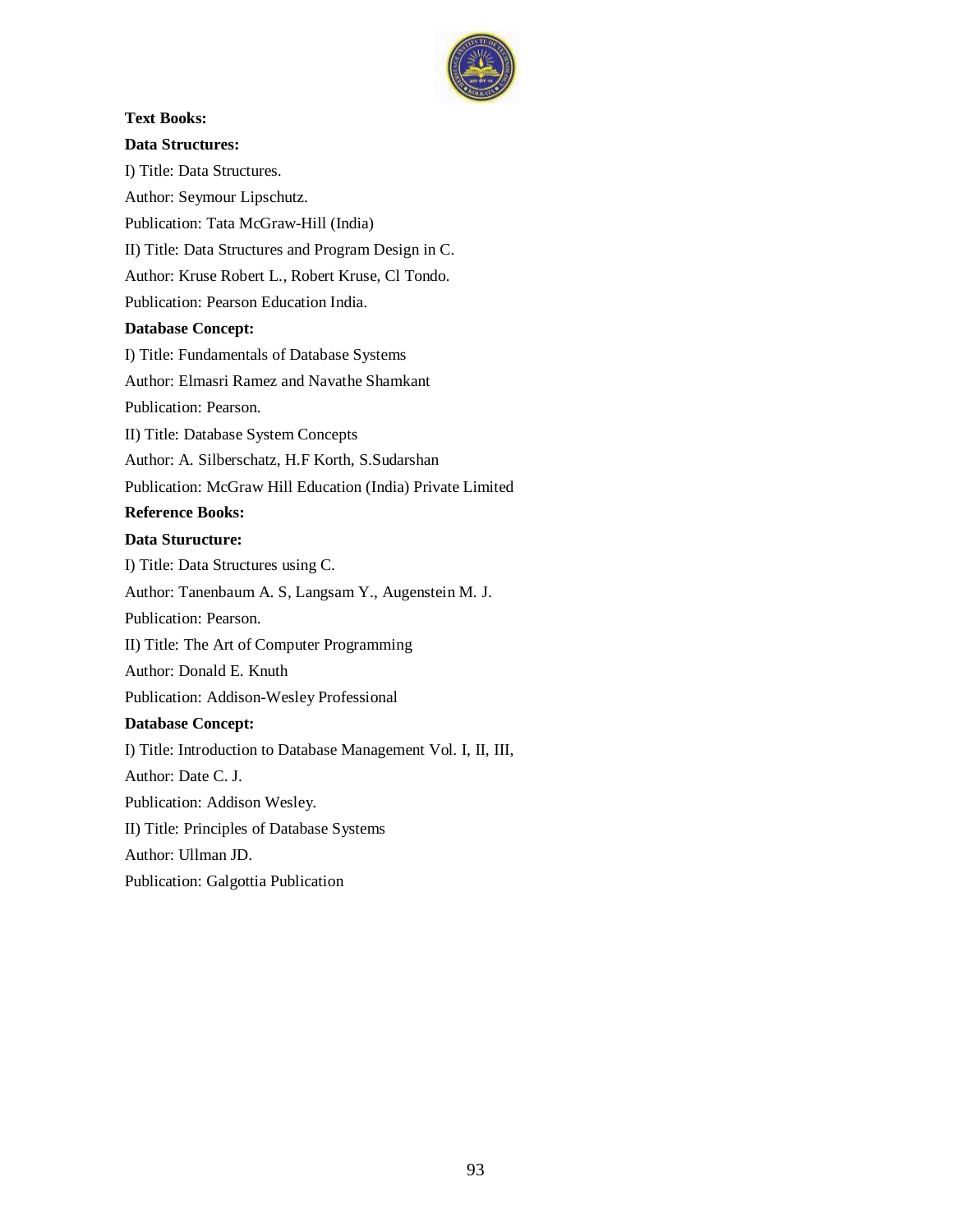

## **Course Name: FOUNDATION ENGINEERING**

## **Course Code: CIVL 3141**

| <b>Contact Hours per week</b> |  | <b>Total</b> | <b>Credit Points</b> |
|-------------------------------|--|--------------|----------------------|
|                               |  |              |                      |
|                               |  |              |                      |
|                               |  |              |                      |

#### **Course Objective:**

The course will assist the students to:

- 1. Estimate bearing capacity of shallow foundation by different methods.
- 2. Evaluate various types of settlements for shallow and deep foundations.
- 3. Demonstrate different types of sub-soil exploration techniques.
- 4. Determine pile load capacity by various methods.
- 5. Analyze problems related to sheet pile walls.

| Sl. | <b>Module</b> | <b>Details of Course Content</b>                                                                                                                 | <b>Hours</b> | <b>Total</b> |
|-----|---------------|--------------------------------------------------------------------------------------------------------------------------------------------------|--------------|--------------|
| No. |               |                                                                                                                                                  |              |              |
|     |               |                                                                                                                                                  |              |              |
| 1.  | $\mathbf I$   | <b>SHALLOW FOUNDATION</b>                                                                                                                        | 10           | 40           |
|     |               | Introduction, Bearing Capacity, Factors affecting Bearing Capacity,                                                                              |              |              |
|     |               | Modes of Failures, Methods for Determining Bearing Capacity of Soils.                                                                            |              |              |
|     |               | Terzaghi's Bearing Capacity Theory, Effect of Depth of Embedment,                                                                                |              |              |
|     |               | Eccentricity of Load, Foundation Shape on Bearing Capacity, Ground                                                                               |              |              |
|     |               | Water Table on Bearing Capacity. Isolated Footings with Combined                                                                                 |              |              |
|     |               | Action of Loads and Moments, Bearing Capacity as per IS: 6403.                                                                                   |              |              |
|     |               | Settlement: Allowable Bearing Pressure and Settlement Analysis (as per<br>IS: 8009), Immediate and Consolidation Settlements, Rigidity and Depth |              |              |
|     |               | Corrections,<br>Settlement<br>Values<br>Factor<br>IS:<br>1904<br>aer<br><b>as</b>                                                                |              |              |
|     |               | Recommendations.                                                                                                                                 |              |              |
| 2.  | $\rm II$      | SITE INVESTIGATION & SOIL EXPLORATION                                                                                                            | 10           |              |
|     |               | Introduction, Planning of Sub-Surface Exploration, Methods of Boring,                                                                            |              |              |
|     |               | Sampling, Different Types of Samples, Spacing, Depth and Number of                                                                               |              |              |
|     |               | Exploratory Borings, Bore Log, Preparation of Sub-Soil Investigation                                                                             |              |              |
|     |               | Report.                                                                                                                                          |              |              |
|     |               | In-Situ Tests: Standard Penetration Test, Static Cone Penetration Test,                                                                          |              |              |
|     |               | Dynamic Cone Penetration Test, Field Vane Shear Test, Plate Load Test,                                                                           |              |              |
|     |               | Bearing Capacity From SPT, SCPT, DCPT and Plate Load Test Data.                                                                                  |              |              |
|     |               | Indirect Methods of Soil Exploration: Geophysical Method: Seismic                                                                                |              |              |
|     |               | Refraction and Electrical Resistivity Methods.                                                                                                   |              |              |
|     |               |                                                                                                                                                  |              |              |
| 3.  | $\rm III$     | PILE FOUNDATION                                                                                                                                  | 10           |              |
|     |               | Introduction, Types of Piles, Material, Suitability and Uses, Method of                                                                          |              |              |
|     |               | Installation of Piles - Classification of Piles Based on Material,                                                                               |              |              |
|     |               | Installation Techniques - Selection and Uses, Determination of Types                                                                             |              |              |
|     |               | and Lengths of Piles, Load Transfer Mechanism, Determination of Load                                                                             |              |              |
|     |               | Carrying Capacities of Piles by Static and Dynamic Formulae as per IS                                                                            |              |              |
|     |               | Codes, Pile Spacing and Group Action, Group Efficiency, Negative Skin                                                                            |              |              |
|     |               | Friction, Pile Load Test, Settlement of Pile Group (as per IS: 8009),                                                                            |              |              |
|     |               | Lateral Load Capacity of Pile by Is: 2911 and Reese & Matlock Methods,<br>Uplift Capacity of Pile - Introduction.                                |              |              |
|     |               |                                                                                                                                                  |              |              |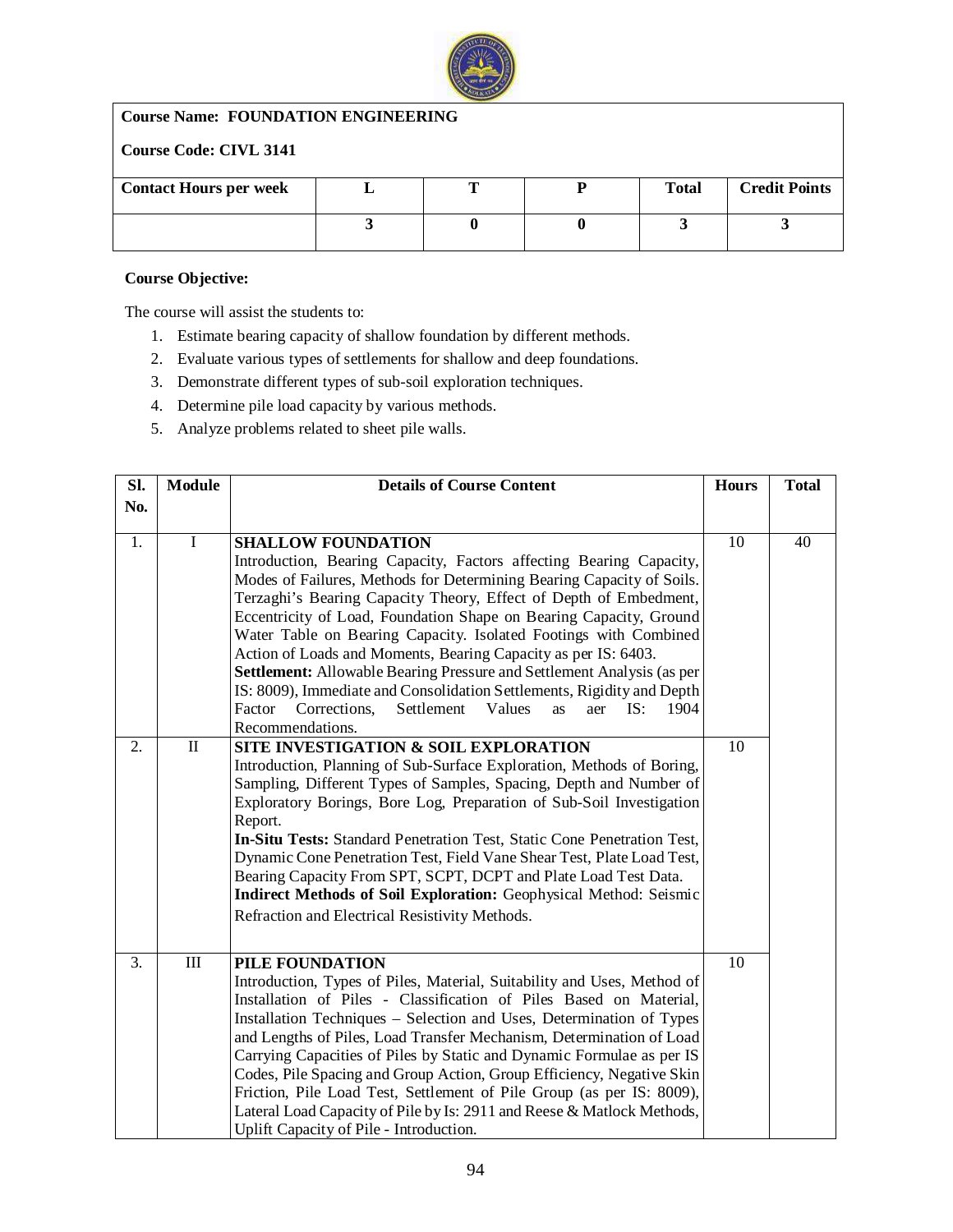

| IV | <b>SHEET PILE STRUCTURES</b>                                           | 10 |  |
|----|------------------------------------------------------------------------|----|--|
|    | Type of Sheet Piling, Analysis of Cantilevered Sheet Pile, Analysis of |    |  |
|    | Anchored Bulk Head by Free Earth and Fixed Earth Support Methods.      |    |  |
|    |                                                                        |    |  |
|    |                                                                        |    |  |
|    |                                                                        |    |  |

|            | <b>TEXT BOOKS:</b>                                                                                                                                     |
|------------|--------------------------------------------------------------------------------------------------------------------------------------------------------|
| Sl.<br>No. | <b>Name</b>                                                                                                                                            |
| 1.         | V.N.S. Murthy, "Textbook of Soil Mechanics and Foundation Engineering" (Geotechnical<br>Engineering Series), CBS Publishers and Distributors Pvt. Ltd. |
| 2.         | B.M. Das, "Principles of Foundation Engineering", Thomson Brooks / Cole.                                                                               |
| 3.         | B.C. Punmia and A.K. Jain, "Soil Mechanics and Foundations", Laxmi Publications (P) Ltd.                                                               |
| 4.         | B.M. Das, "Principles of Geotechnical Engineering", Thomson Brooks / Cole.                                                                             |
| 5.         | Gopal Ranjan and A. S. R. Rao, "Basic and Applied Soil Mechanics", New Age International<br>Publishers.                                                |

| <b>REFERENCES:</b> |                                                                                                         |
|--------------------|---------------------------------------------------------------------------------------------------------|
| Sl. No.            | <b>Name</b>                                                                                             |
|                    | J. E. Bowels, "Foundation Analysis & Design", McGraw-Hill Book Company.                                 |
| 2.                 | P.C. Varghese, "Foundation Engineering", PHI Learning Pvt. Ltd.                                         |
| 3.                 | K. Terzaghi, R. B. Peck and G. Mesri, "Soil mechanics in engineering practice", Wiley-<br>Interscience. |

#### **Course Outcome:**

- 1. Compute bearing capacity of shallow foundation by different methods.
- 2. Evaluate the settlement of shallow foundation by different methods.
- 3. Understand different subsoil exploration methods and interpret field and laboratory test data to obtain design parameters for geotechnical analysis.
- 4. Determine the load carrying capacity of pile foundation.
- 5. Compute the efficiency and settlement of pile group.
- 6. Analyze and design sheet pile structures.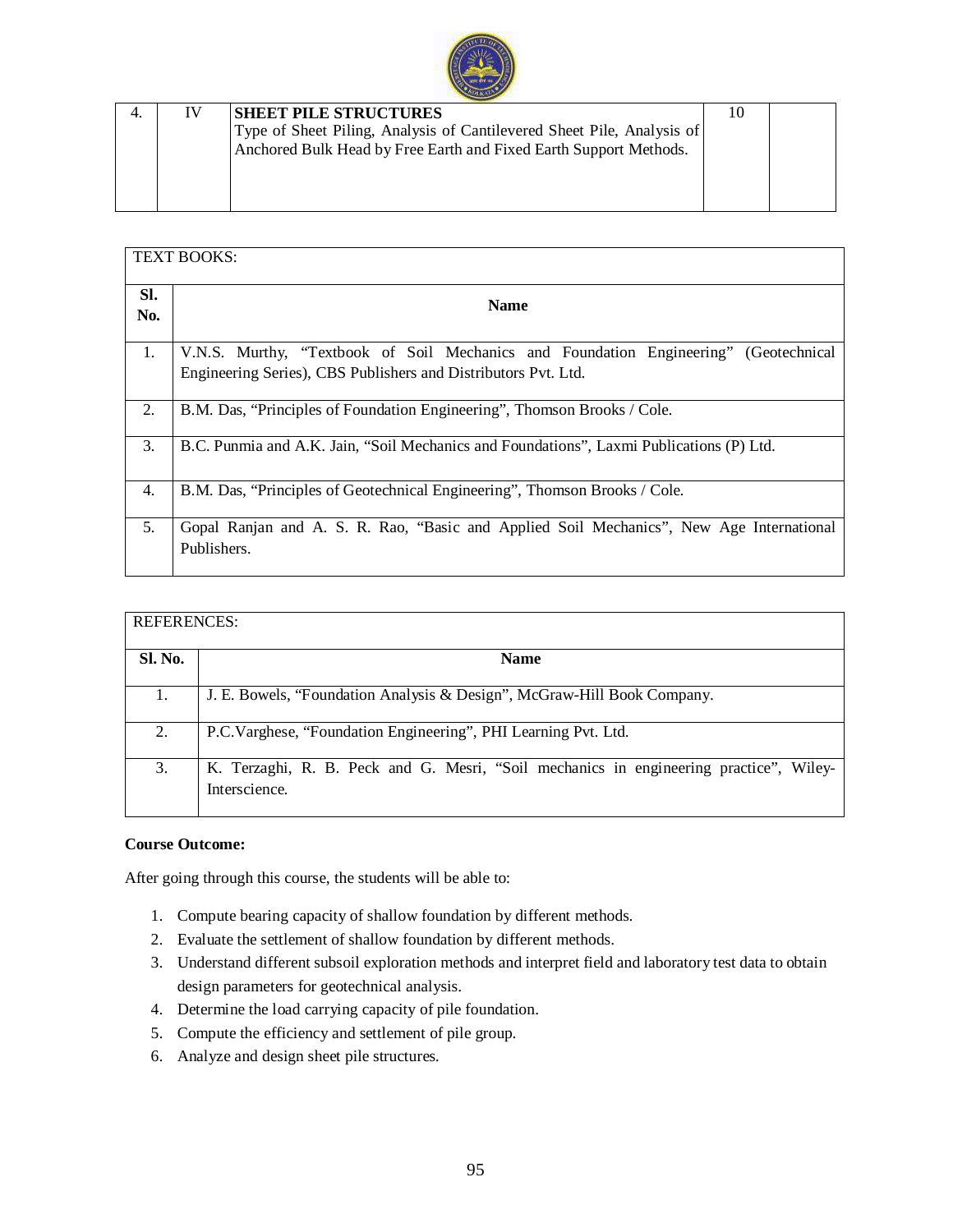

## **Course Name: ROCK MECHANICS**

## **Course Code: CIVL 3142**

| <b>Contact Hours per week</b> |  | <b>Total</b> | <b>Credit Points</b> |
|-------------------------------|--|--------------|----------------------|
|                               |  |              |                      |
|                               |  |              |                      |
|                               |  |              |                      |
|                               |  |              |                      |
|                               |  |              |                      |

#### **Course Objective:**

The course will assist the students to:

- 1. Identify and classify rock characteristics.
- 2. Interpret type of rock on the basis of field exploration.
- 3. Determine nature of rock mass and its engineering properties.
- 4. Interpret strength and failure of rocks by different theories.
- 5. Analyze and design foundations and slopes on rock.

| SI. | <b>Module</b> | <b>Details of Course Content</b>                                                                                                                                                                                                                                                                                                                                                                                                                                                                                                                                                                      | <b>Hours</b> | <b>Total</b> |
|-----|---------------|-------------------------------------------------------------------------------------------------------------------------------------------------------------------------------------------------------------------------------------------------------------------------------------------------------------------------------------------------------------------------------------------------------------------------------------------------------------------------------------------------------------------------------------------------------------------------------------------------------|--------------|--------------|
| No. |               |                                                                                                                                                                                                                                                                                                                                                                                                                                                                                                                                                                                                       |              |              |
|     |               |                                                                                                                                                                                                                                                                                                                                                                                                                                                                                                                                                                                                       |              |              |
| 1.  | $\mathbf I$   | <b>Introduction to rock mechanics</b>                                                                                                                                                                                                                                                                                                                                                                                                                                                                                                                                                                 | 10           | 40           |
|     |               | Introduction, Relevance of rock mechanics, Application of rock mechanics,<br>Differentiating between soil and rock, Classification of intact rock.<br>Compressive strength of weak rock, Origins of shear strength in intact rock,<br>Shear strength parameters, Stability of a cut slope in weak rock,<br>Discontinuities in rock masses, The importance of discontinuities to<br>stability, Load changes.<br><b>Methods of rock exploration</b><br>Introduction, methods of rock exploration, rock exploration by direct<br>penetration, methods of geophysical prospecting, in-situ tests on rock. |              |              |
| 2.  | $\rm II$      | <b>Geological</b><br>the<br><b>of</b><br>and<br>rock<br>processes<br>nature<br>masses<br>Introduction, Earth stresses, Faults, Folding, Rock textures, fabrics and<br>effect on properties, Rock joints and other discontinuities, Major geological<br>structures.<br><b>Physical and Mechanical Properties of Rocks</b><br>Introduction, Porosity, Density, Moisture content, Degree of saturation,<br>Permeability, Electrical and Thermal properties, Swelling, Anisotropy,<br>Durability, Compressive and Tensile Strength of Rock, Elasticity, Plasticity,<br>Poisson's ratio, Hardness.         | 10           |              |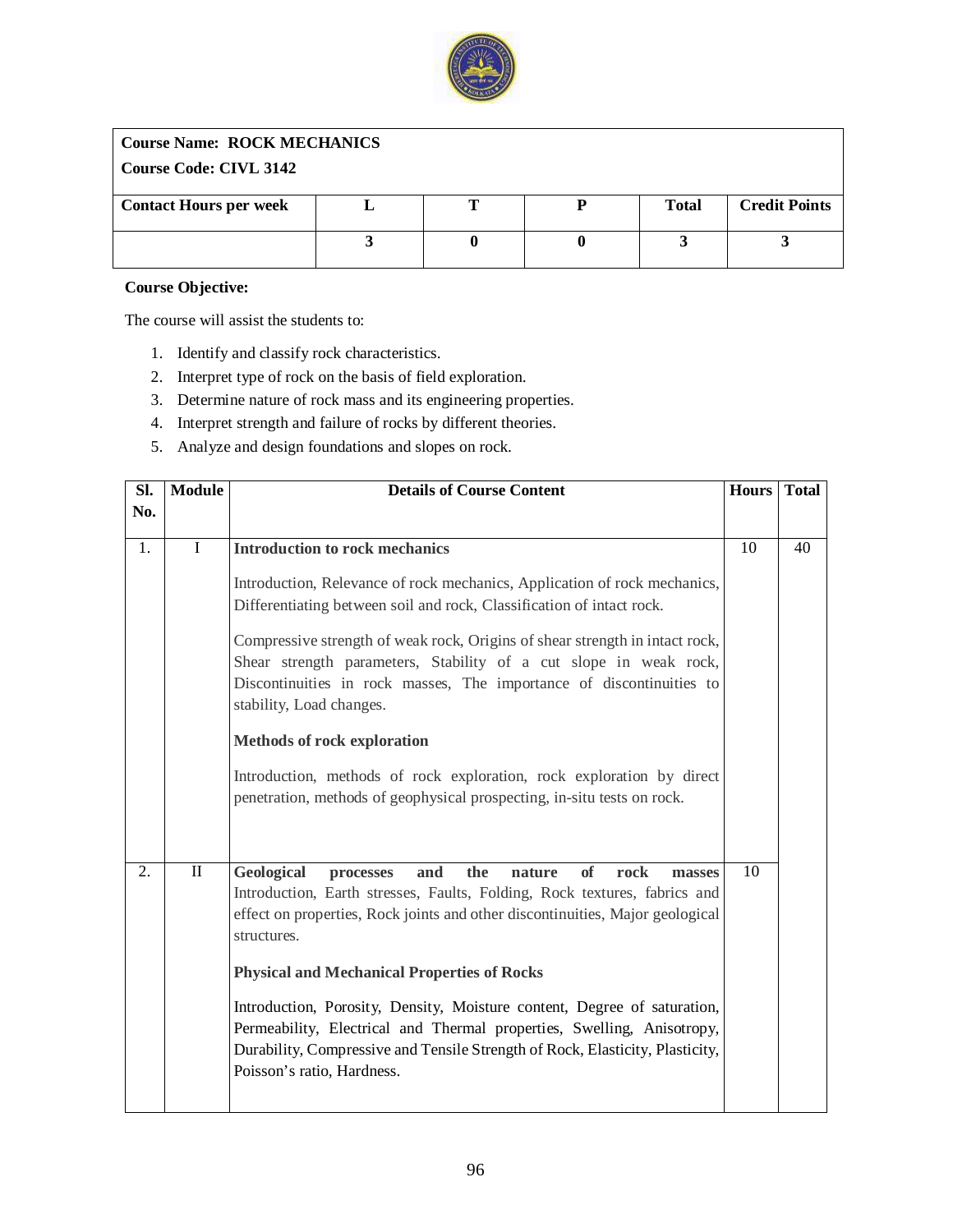| 3. | Ш  | <b>Strength and Failure of Rocks</b><br>Types of Failure, Yield Criterion or Failure Theories, Types of Failures in<br>Rock Material, Griffith's Theory of Fracture Initiation in the Rock Mass,<br>Relation between Grain Size and Strength of Rock.<br><b>Improvement in Properties of Rock Mass</b><br>Introduction, Grouting, Grouting materials, Grouting operations, Methods<br>of Grouting, Mechanism of Rock Bolting, Principles of Design, Cable<br>Anchorage. | 10 |  |
|----|----|-------------------------------------------------------------------------------------------------------------------------------------------------------------------------------------------------------------------------------------------------------------------------------------------------------------------------------------------------------------------------------------------------------------------------------------------------------------------------|----|--|
| 4. | IV | <b>Stability of Slopes and Foundations on Rock</b><br>Introduction, Foundation on Rocks: Shallow foundations, Pile Foundations,<br>Foundation construction, Allowable bearing pressure.<br>Stability of rock slopes: Modes of failure, Methods of analysis, Prevention<br>and control of rock slope failure.                                                                                                                                                            | 10 |  |

|            | <b>TEXT BOOKS:</b>                                                                                          |
|------------|-------------------------------------------------------------------------------------------------------------|
| Sl.<br>No. | <b>Name</b>                                                                                                 |
| 1.         | Steve Hencher, "Practical Rock Mechanics", CRC Press (Taylor and Francis Group).                            |
| 2.         | Debasis Deb and Abhiram Kumar Verma, "Fundamentals and Applications of Rock Mechanics", PHI.                |
| 3.         | Richard E. Goodman, "Introduction to Rock Mechanics", Wiley.                                                |
| 4.         | B. P. Verma, "Engineering Geology and Rock Mechanics", Khanna Publishers.                                   |
| 5.         | J. C. Jaeger, Neville. G. W. Cook and R. Zimmermann, "Fundamentals of Rock Mechanics", Wiley-<br>Blackwell. |

|            | <b>REFERENCES:</b>                                                                                                                      |
|------------|-----------------------------------------------------------------------------------------------------------------------------------------|
| Sl.<br>No. | <b>Name</b>                                                                                                                             |
| 1.         | Nagaratnam Sivakugan, Sanjay Kumar Shukla and Braja M. Das, "Rock Mechanics: An<br>Introduction", CRC Press (Taylor and Francis Group). |
| 2.         | Lianyang Zhang, "Engineering Properties of Rocks: An Introduction", Butterworth-Heinemann.                                              |
| 3.         | Charles Jaegar, "Rocks Mechanics and Engineering", Cambridge University Press.                                                          |

ADDITIONAL READINGS: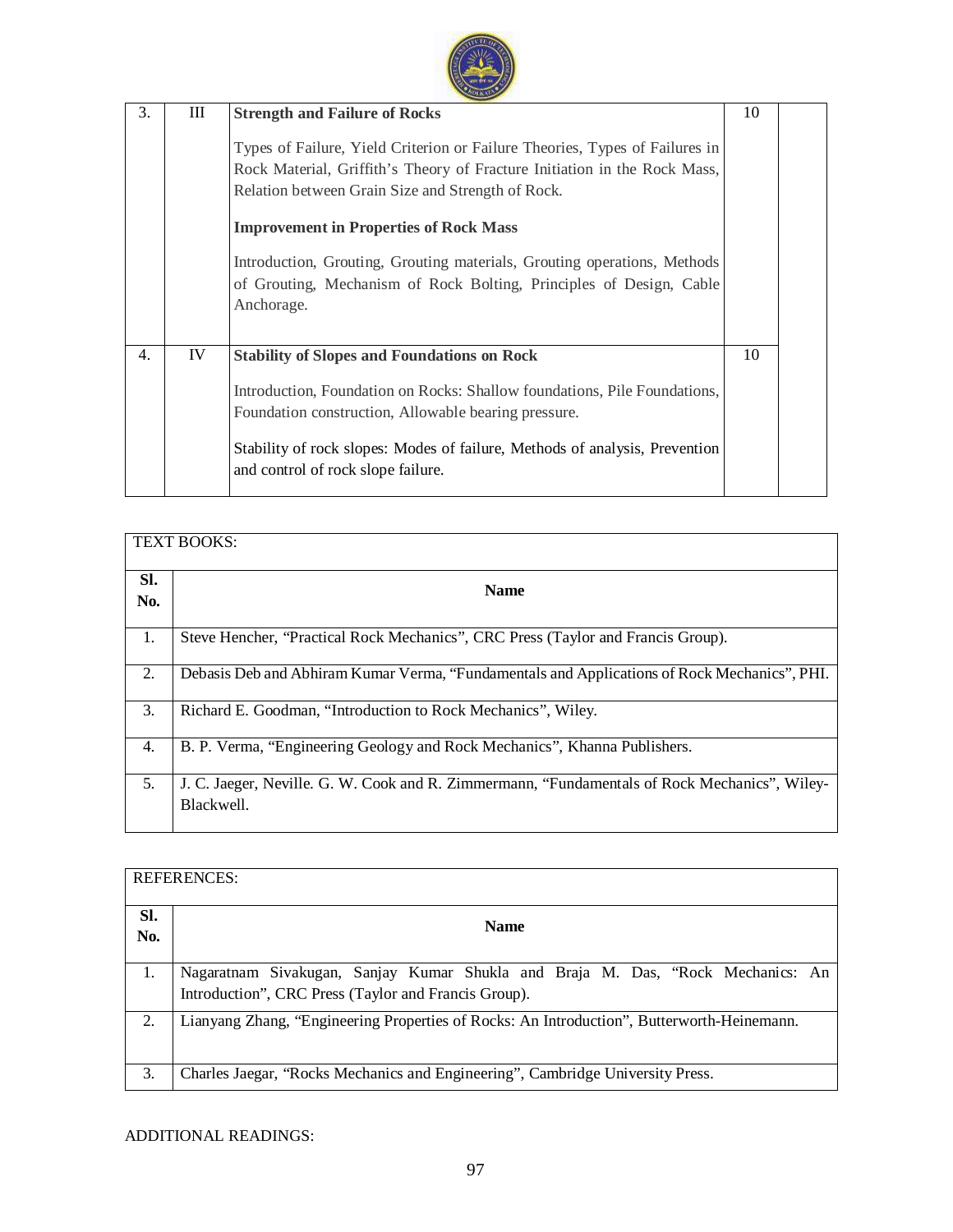

Journal and Conference papers in the area of Rock Mechanics.

#### **Course Outcome:**

- 1. Classify intact rock mass and also understand discontinuities present in it.
- 2. Describe various methods of rock exploration to classify the rock mass.
- 3. Interpret the nature of rock masses.
- 4. Evaluate various engineering properties of rocks.
- 5. Assess failure theories in rocks.
- 6. Determine methods required to improve rock properties.
- 7. Analyze and design foundations and slopes constructed in rock.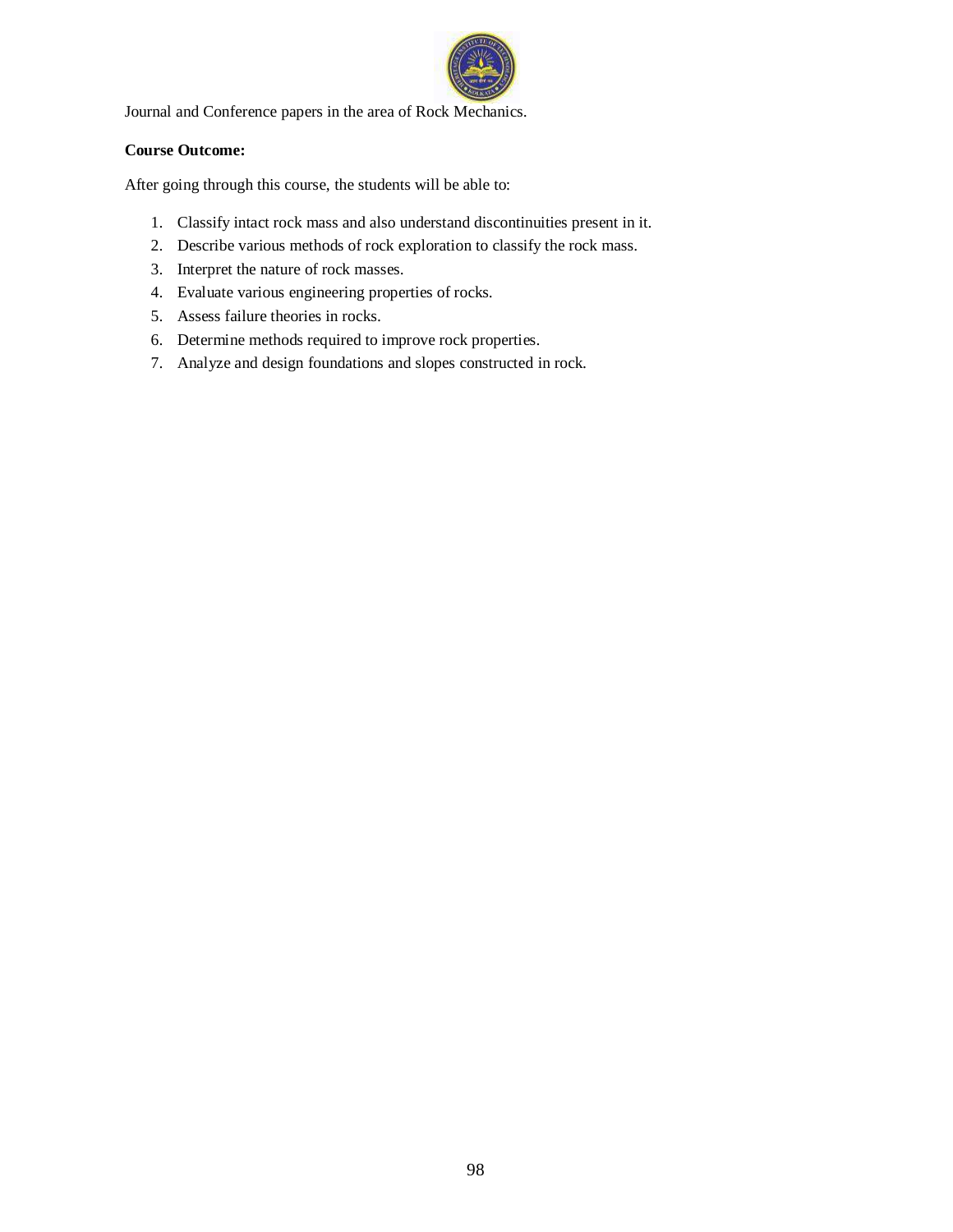

#### **Course Name: OFFSHORE STRUCTURES Course Code: CIVL 3143**

| <b>Contact Hours per week</b> |  | <b>Total</b> | <b>Credit Points</b> |
|-------------------------------|--|--------------|----------------------|
|                               |  |              |                      |
|                               |  |              |                      |
|                               |  |              |                      |

#### **Course Objectives:**

The course will assist the students to:

- 1. Understand the basic concept of wave force, wave related formulation and various types of offshore structures
- 2. Assess the basic concept of stochastic processes and perform the fatigue analysis of offshore structures
- 3. Develop an idea to analyze the various loads and design of offshore structural elements
- 4. Build an idea about marine concrete and its corrosion and construction of offshore structures

| SL.            | <b>Module</b> | <b>Details of Course Contents</b>                                                                                                                                                                                                                                                                                                                                                                                                   | <b>Hours</b> | <b>Total</b> |
|----------------|---------------|-------------------------------------------------------------------------------------------------------------------------------------------------------------------------------------------------------------------------------------------------------------------------------------------------------------------------------------------------------------------------------------------------------------------------------------|--------------|--------------|
| N <sub>0</sub> |               |                                                                                                                                                                                                                                                                                                                                                                                                                                     |              |              |
| $\mathbf{1}$   | $\mathbf{I}$  | <b>WAVE HYDRODYNAMICS</b><br>Concept of wave, linear and non-linear wave theories, wave forecasting,<br>formulation and solution, wave celerity, length and period, wave forces -<br>Morison equation, types of offshore structures                                                                                                                                                                                                 | 10           |              |
| 2              | $\mathbf{I}$  | STOCHASTIC PROCESSES IN STRUCTURAL MECHANICS<br>Basic Theory of Stochastic Processes: Introduction, statistics of stochastic<br>processes, stationary, ergodic and non stationary processes, auto and cross<br>correlation and co variance function, stochastic calculus and mean square limit,<br>conditions for continuity<br>Fatigue analysis, stochastic analysis of offshore structures, soil-structure<br>interaction problem | 10           | 42           |
| 3              | III           | <b>DESIGN OF OFFSHORE STRUCTURES</b><br>Operational loads - Environmental loads due to wind, wave, current and<br>buoyancy - Morison's Equation - Maximum wave force on offshore structure<br>- Concept of Return waves - Principles of Static and dynamic analyses of fixed<br>platforms - Use of approximate methods - Design of structural elements                                                                              | 12           |              |
| 4              | IV            | <b>MARINE CONSTRUCTION</b><br>Marine concrete, Construction of offshore structures, Marine pipelines, case<br>studies                                                                                                                                                                                                                                                                                                               | 10           |              |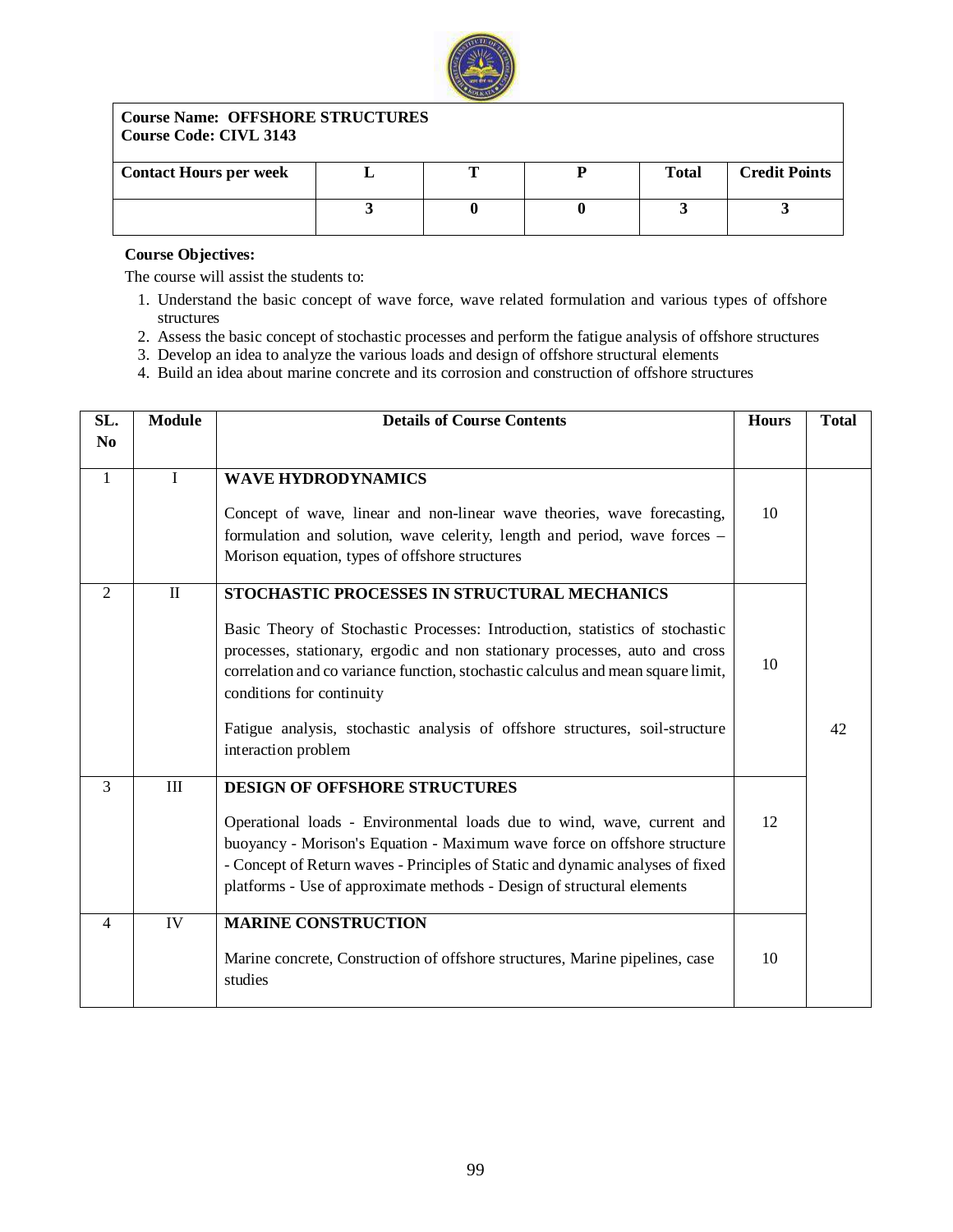

#### **Course Outcomes:**

After going through this course, the students will be able to:

- 1. Describe the basic concept of wave force, wave formulations and classify the different types of offshore structures
- 2. Assess and classify the stochastic processes and able to understand soil structure interaction problems
- 3. Able to perform the fatigue assessment analysis of offshore structures and understands the basic concept of SN curves.
- 4. Estimate the various components of operational loads on offshore structures and analyze and design various structural elements of offshore structures
- 5. Characterize marine concrete and able to explain the concern for marine corrosions
- 6. Study the basic concepts and necessary requirements for construction of offshore structures and marine pipelines.

#### **RECOMMENDED BOOKS:**

| <b>TEXT BOOKS</b> |                                                                                                                                           |
|-------------------|-------------------------------------------------------------------------------------------------------------------------------------------|
| Sl. No.           | Name of the Books                                                                                                                         |
| 1.                | Chakrabarti, S.K., Hydrodynamics of Offshore Structures, Springer Verlag, 1987                                                            |
| 2.                | Mohamed A. El-Reedy, Offshore Structures: Design, Construction and Maintenance, 2 <sup>nd</sup><br>edition, Gulf Professional Publishing; |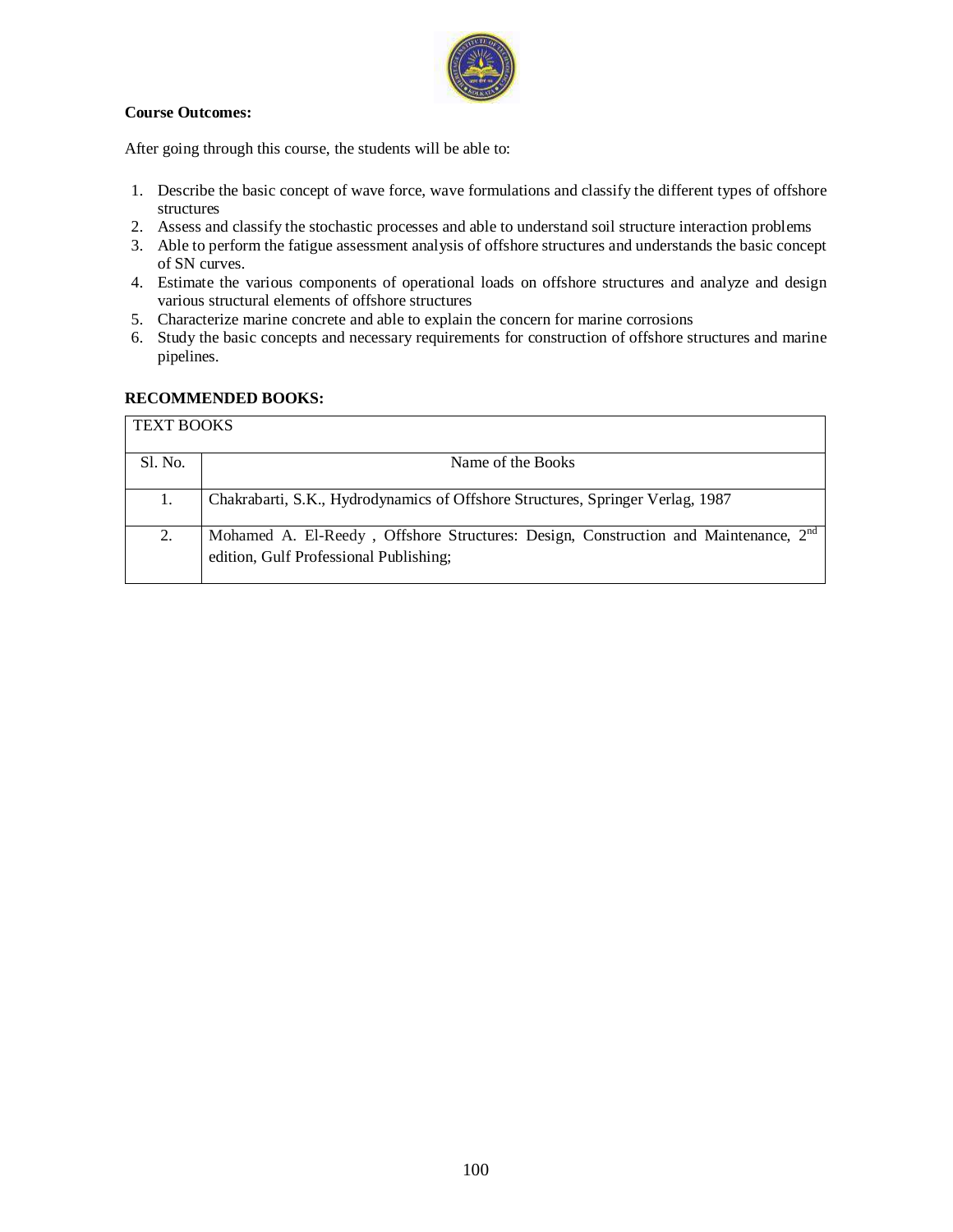

#### **Course Name: STRUCTURAL DYNAMICS & EARTHQUAKE ENGINEERING Course Code: CIVL 3144**

| <b>Contact Hours per week</b> | m | <b>Total</b> | <b>Credit Points</b> |
|-------------------------------|---|--------------|----------------------|
|                               |   |              |                      |

#### **Course Objectives:**

- 1. Introduce fundaments of vibrations of SDOF system
- 2. Introduce damped and undamped system
- 3. Introduce free and forced vibration
- 4. Introduce free and forced vibration of MDOF system
- 5. Introduce free and forced vibration of continuous system
- 6. Introduce ductile detailing of structures

| Sl. No.          | <b>Module</b> | <b>Details of Course Content</b>                                                                                                                                                                                                                                                                                                                                                                   | <b>Contact</b><br>hours | <b>Total</b> |
|------------------|---------------|----------------------------------------------------------------------------------------------------------------------------------------------------------------------------------------------------------------------------------------------------------------------------------------------------------------------------------------------------------------------------------------------------|-------------------------|--------------|
| 1.               | $\rm I$       | Theory of vibration: Degrees of freedom, Undamped single<br>degree freedom system, Damped single degree freedom<br>system, Natural frequency, modes of vibration, Introduction<br>to multiple degree freedom system                                                                                                                                                                                | 10                      |              |
| 2.               | $\rm II$      | Response of single degree freedom system due to<br>harmonic loading: Undamped Harmonic excitation,<br>Damped harmonic excitation.<br>Response due to Transient loading: Duhamel's Integral,<br>Response due to constant force, rectangular load,<br>Introduction to numerical evaluation of Duhamel's integral<br>of un-damped system.                                                             | 10                      | 44           |
| $\overline{3}$ . | III           | Elements of seismology: Fundamentals: Elastic Rebound<br>Theory, Plate tectonics, Definitions of magnitude, Intensity,<br>Epicenter etc. Seismograph, Seismic zoning. Response of<br>simple structural system, recent Earth Quakes.                                                                                                                                                                | 10                      |              |
| 4.               | IV            | Principles of Earthquake Resistant Design: Terminology,<br>General Principles and Philosophy of earth quake resistant<br>design, Methods of analysis, Equivalent lateral force method<br>and response spectrum method of analysis for multistoried<br>building as per Indian Standard Code of Practice,<br>Fundamental concepts of ductile detailing, Introduction to<br>performance based design. | 14                      |              |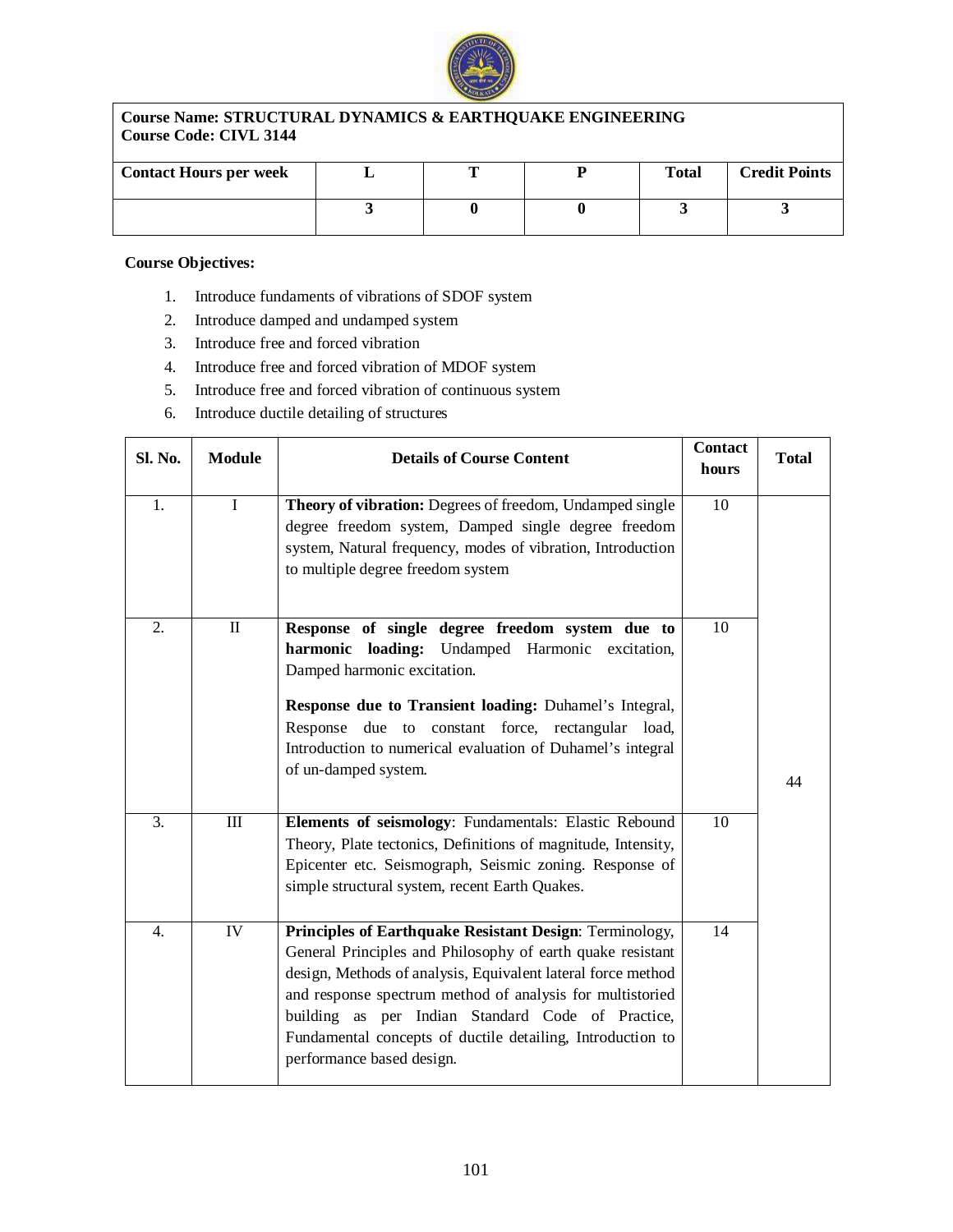

#### **Course Outcomes:**

At the completion of this course, the student should able to

- 1. Convert structure into SDOF system
- 2. Find response of free and force vibration (harmonic, periodic and transient) of SDOF system
- 3. Find natural frequency and mode shapes of MDOF system
- 4. Carry out modal analysis of MDOF system
- 5. Understand the behavior of structures under earthquake
- 6. Design earthquake resistance design of structures

#### **References:**

- 1. Structural Dynamics (Theory and computation), Mario Paz, CBS Publishers and Distributor.
- 2. Dynamics of Structures, Clough and Penzien, Computers & Structures, Inc. 1995 University Ave.Berkeley, CA 94704USA
- 3. Dynamics of Structure (Theory and application to earthquake engineering), A. K. Chopra, Pearson Education.
- 4. Dynamics of Structures, Ashok K. Jain, Pearson Education.
- 5. Earthquake resistant design of Structures, Agarwal and Shrikhande, PHI.
- 6. Earthquake-resistant design of structures, S.K. Duggal, Oxford University Press.
- 7. IS1893: PartI, 2002, IS 13920:1993, IS4326:1993.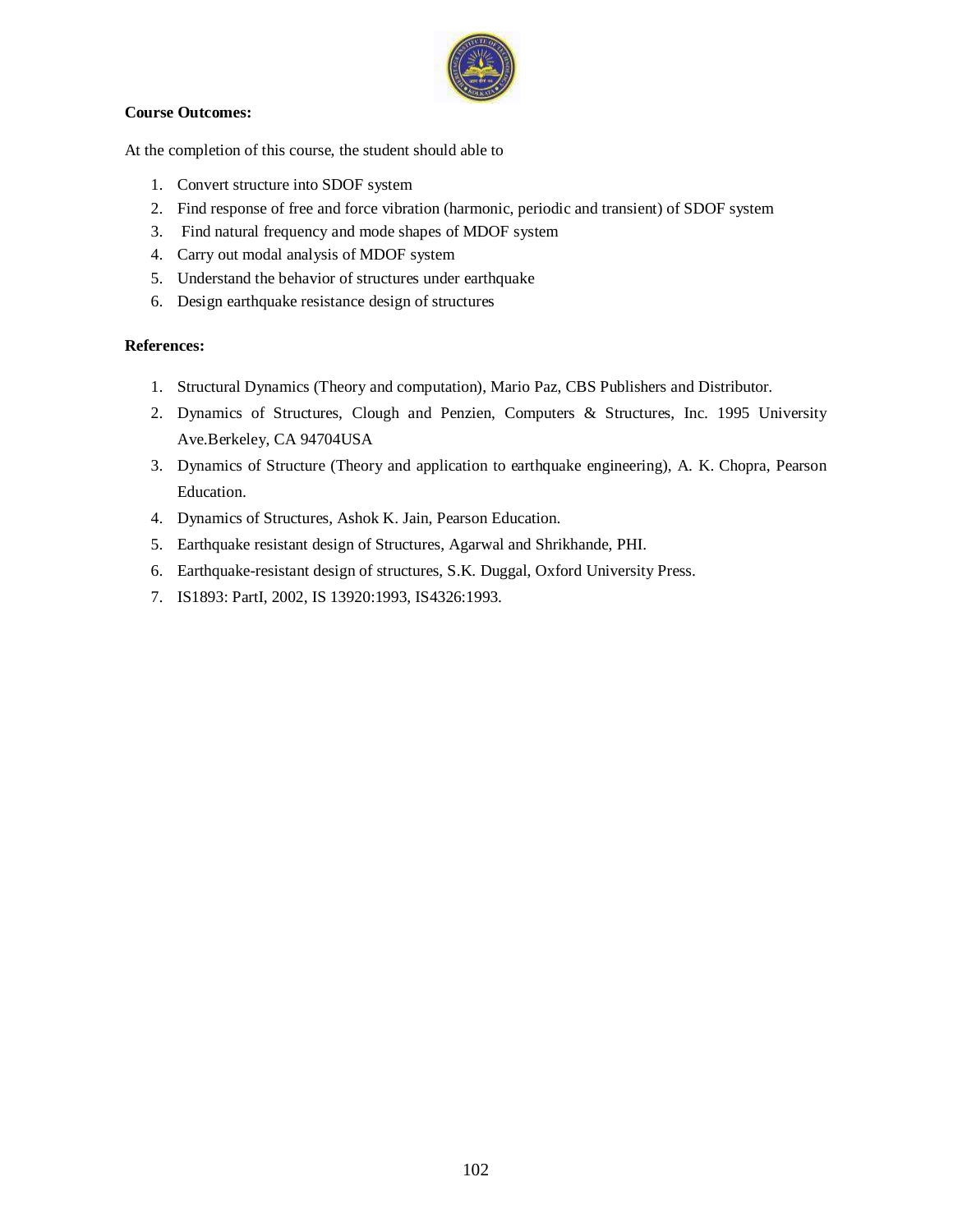

| <b>Course Name: INDIAN CONSTITUTION AND CIVIL SOCIETY</b><br>Course Code: INCO 3016 |  |  |  |       |                      |  |
|-------------------------------------------------------------------------------------|--|--|--|-------|----------------------|--|
| <b>Contact Hours per week</b>                                                       |  |  |  | Total | <b>Credit Points</b> |  |
|                                                                                     |  |  |  |       |                      |  |

#### **Module 1**

Introduction to the Constitution of India-Historical Background,

Making of Indian Constitution -the process of framing the constitution, the constituent assembly.

#### **Module II**

Salient Features of the Indian constitution

Comparison with the constitutions of other countries

#### **Module III**

Relevance of the Constitution of India

Constitution and Governance

Constitution and Judiciary

Constitution and Parliament-Constitutional amendments

#### **Module IV**

Constitution and Society- democracy, secularism, justice

Constitution and the individual citizen- Fundamental Rights, Directive Principles of state policy and Fundamental duties

#### **Reference Books**

C.M.Elliot, (ed.), Civil Society and Democracy, OUP, Oxford, 20012..

David Held et.al (ed),The Idea of the Modern State, Open Univ. Press, Bristol, 1993

Neera Chandoke, State and Civil Society, Sage, Delhi, 19953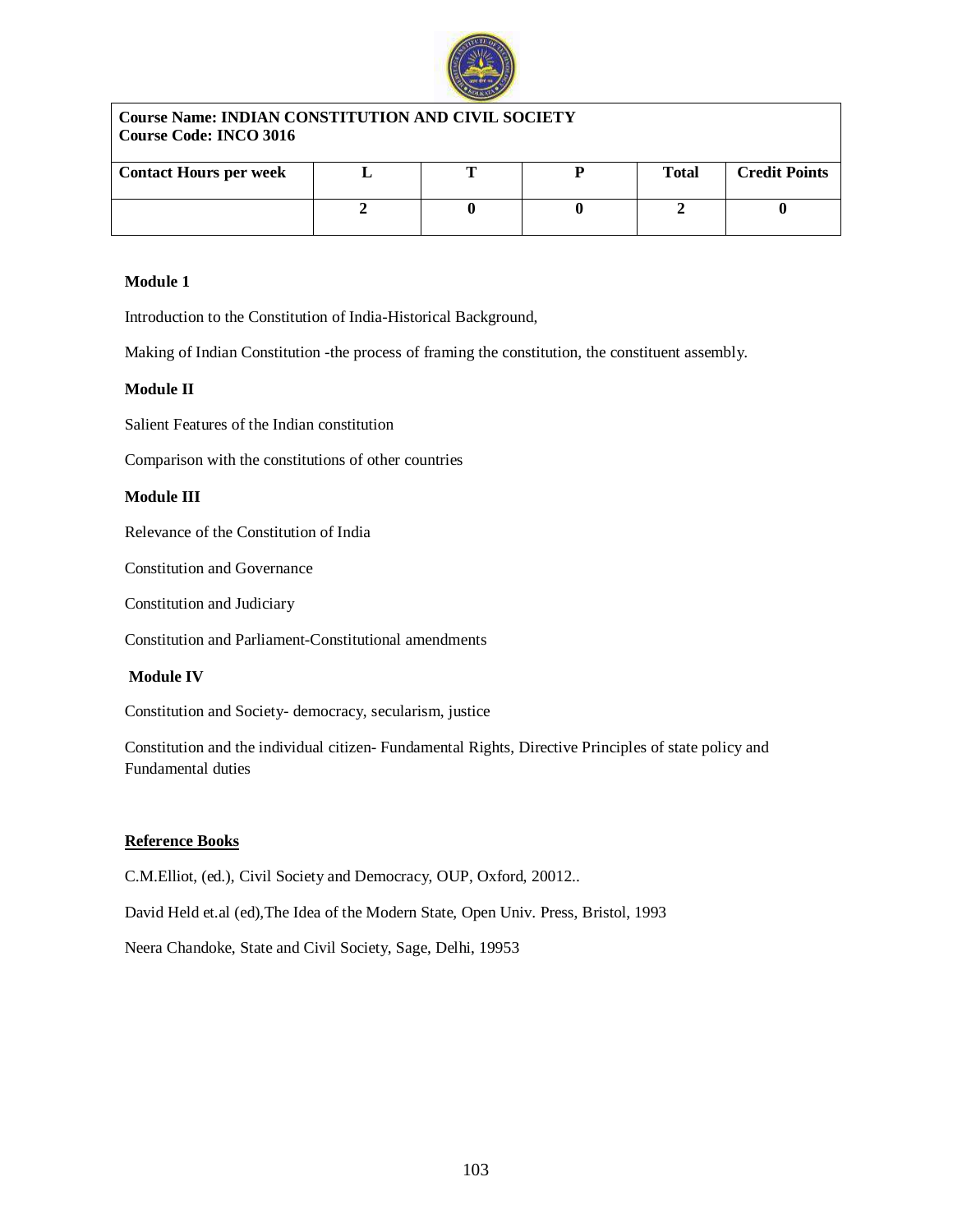

#### **Course Name: R.C.C. DESIGN AND DETAILING LAB Course Code: CIVL 3152**

| <b>Contact Hours per week</b> |  | <b>Total</b> | <b>Credit Points</b> |
|-------------------------------|--|--------------|----------------------|
|                               |  |              | ⊥∙⊷                  |

#### **Course Outcome:**

After going through this course, the students will be able to:

- 1. Understand material properties and design methodologies for reinforced concrete structures.
- 2. Assess different type of loads and prepare layout for reinforced concrete structures.
- 3. Identify and apply the applicable industrial design codes relevant to the design of reinforced concrete members.
- 4. Analyse and design various structural elements of reinforced concrete building like beam, slab, column, footing, and staircase.
- 5. Assessment of serviceability criteria for reinforced concrete beam and slab.
- 6. Prepare structural drawings and detailing and produce design calculations and drawing in appropriate professional format.

#### **Course Details:**

Analysis, design and detailing of multistoried R. C.C. framed building with brick wall.

#### **References:**

I.S- 456-2000, SP 34, SP 16, IS-875, IS 1893-2002

Standard text books of RCC design.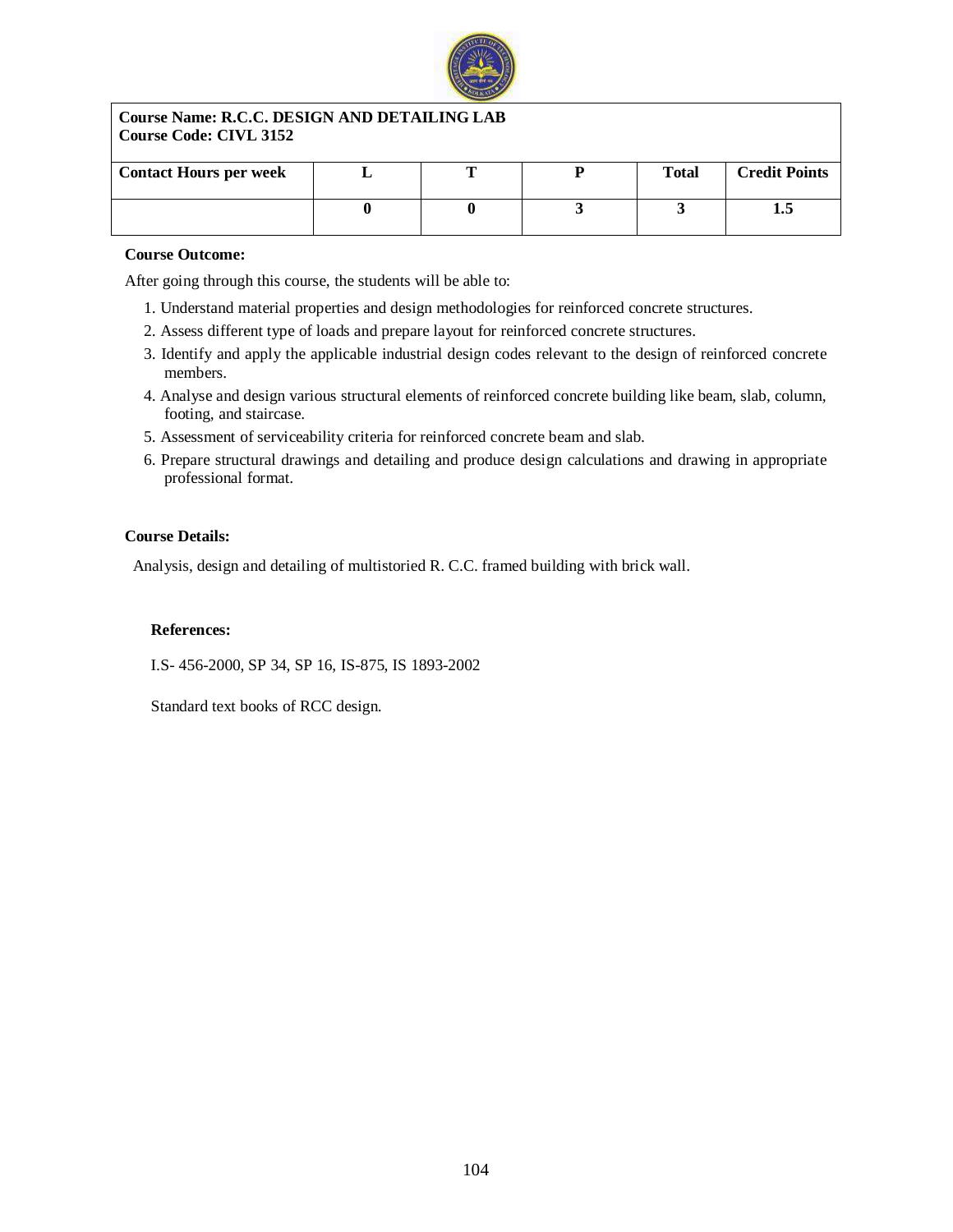

## **Course Name: ENVIRONMENTAL ENGINEERING LAB Course Code: CIVL 3153**

| <b>Contact Hours per week</b> |  | <b>Total</b> | <b>Credit Points</b> |
|-------------------------------|--|--------------|----------------------|
|                               |  |              | ⊥.J                  |

## **List of Experiments:**

| <b>Experiment</b> | <b>Experiment name</b>                                                                                                                                | Type of test    |
|-------------------|-------------------------------------------------------------------------------------------------------------------------------------------------------|-----------------|
| no.               |                                                                                                                                                       |                 |
| 01                | Determination of Color & Turbidity in an aqueous sample                                                                                               |                 |
| 02                | Determination of pH and various solids (Total solids, Total<br>suspended solids, Total dissolved solids and Volatile Solids) in an<br>aqueous sample. | Physical        |
| 03                | Determination of electrical conductivity and chloride in an aqueous<br>sample                                                                         |                 |
| 04                | Determination of Total & Phenolphthalein alkalinity in an aqueous<br>sample and speciation of different alkalinities                                  |                 |
| 05                | Determination of Total, Magnesium and Calcium hardness in an<br>aqueous solution                                                                      |                 |
| 06                | Determination of concentration of fluorides in an aqueous solution                                                                                    |                 |
| 07                | Determination of Iron in an aqueous sample.                                                                                                           | Chemical        |
| 08                | Determination of the optimum coagulant dose for a given sample<br>of water through Jar test                                                           |                 |
| 09                | Determination of chlorine demand of a contaminated water sample                                                                                       |                 |
| 10                | Determination of Dissolve oxygen (DO) in a given wastewater<br>sample.                                                                                |                 |
| 11                | Determination of chemical oxygen demand for a given wastewater<br>sample.                                                                             |                 |
| 12                | Determination of biochemical oxygen demand (BOD <sub>5</sub> at $20^{\circ}$ C) for<br>a given wastewater sample.                                     |                 |
| 13.               | Determination of bacteriological quality of water: presumptive<br>test, confirmative test and determination of Most Probable<br>Number(MPN)           | Bacteriological |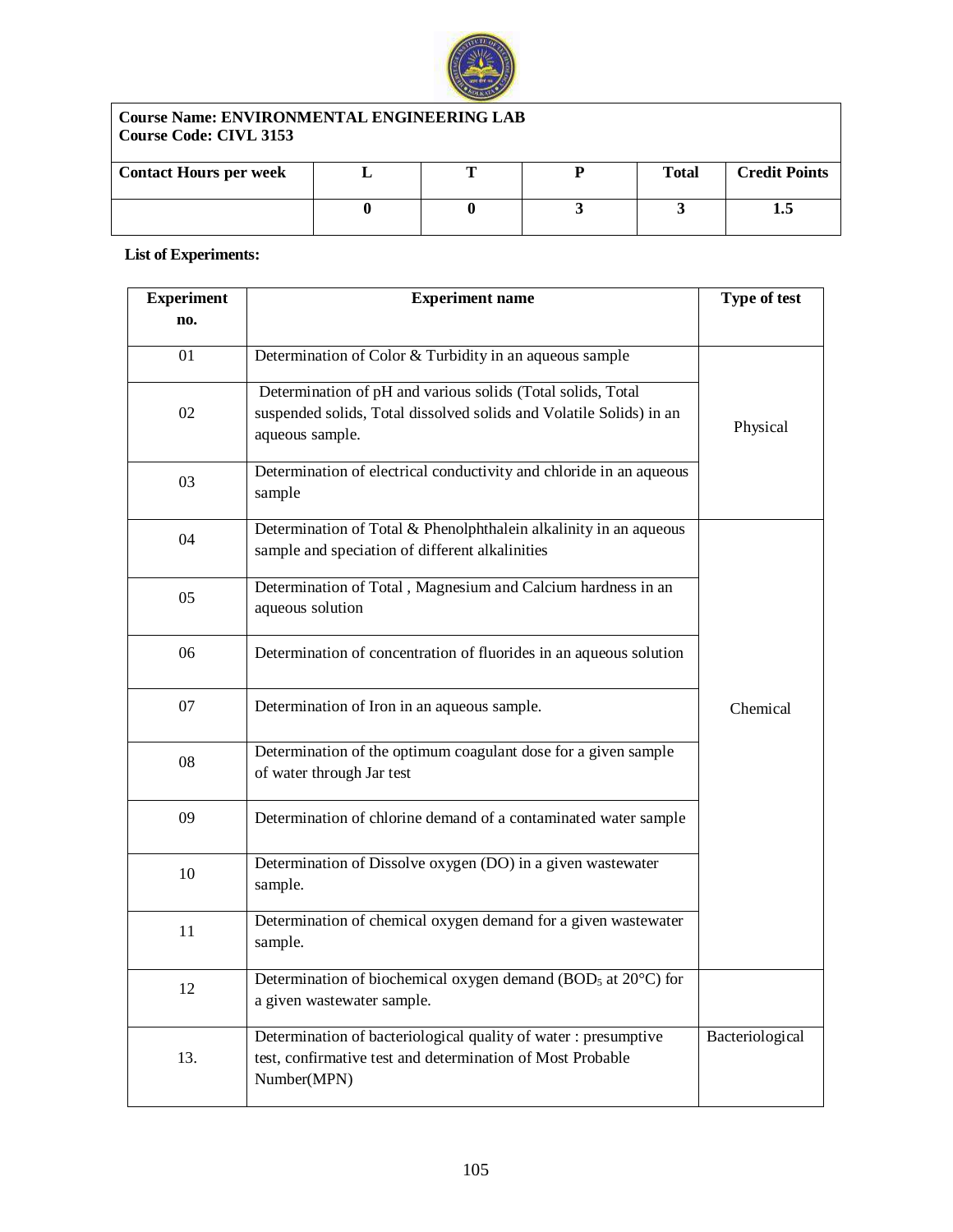

#### **Course Outcome:**

After going through this course, the students will be able to:

- 1. Determine physical, chemical and biological characteristics of water and wastewater.
- 2. Determine optimum dosage of coagulant.
- 3. Assess the quality of water and wastewater.

4. To understand the different important water quality parameters, their relevance to human health and in treatment processes.

5. To know the permissible limits of different water quality parameter as per the standards.

6. Prepare technical laboratory report.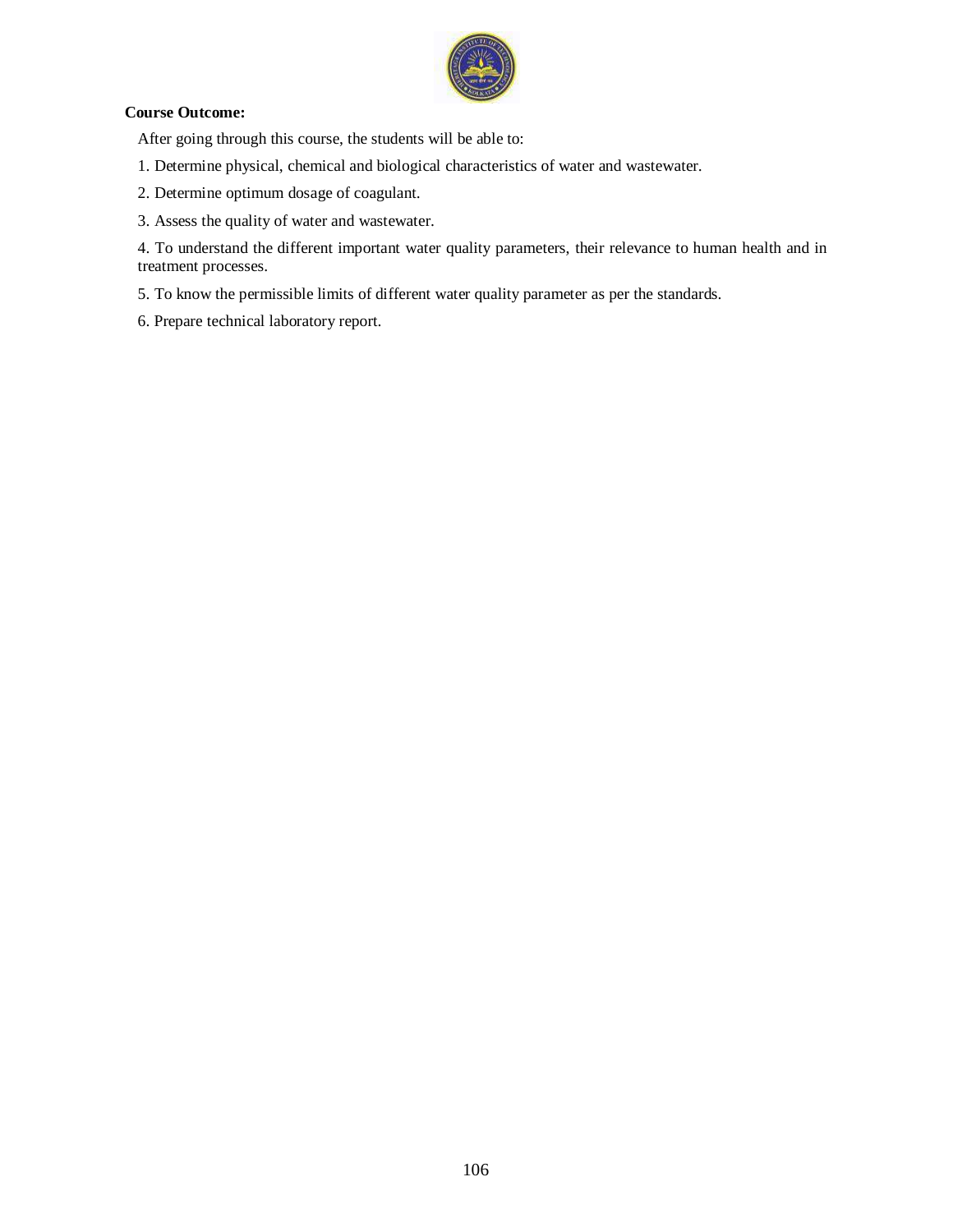

**Course Name: RDBMS LAB**

**Course Code: CSEN 3156**

| <b>Contact Hours per week</b> |  | <b>Total</b> | <b>Credit Points</b> |
|-------------------------------|--|--------------|----------------------|
|                               |  |              |                      |
|                               |  |              | ن.                   |
|                               |  |              |                      |

## **Experiments on Database on RDBMS Platform (Oracle):**

DDL Commands: Creating Tables along with constraints like: Primary Key, Foreign Key, unique, Not Null, Check. Altering Table Structure like adding and modifying constraints, adding and modifying column data types, etc.

DML: Inserting rows, Updating rows, Deleting rows

SQL Query: Cartesian Product, All types of Join, Union, Intersect, Minus, Single Row functions, multiple row functions using GROUP BY clause, ORDER BY Clause, Nested

Sub-Queries

Introduction to PL/SQL: Programming Language Constructs in PL SQL like variable declaration, Conditional Statements, different types of loop structures, functions, etc.

Programming using Cursors.

**Books:**

DBMS Laboratory

Title: SQL, PL/SQL: The Programming Language Of Oracle (With CD-ROM) (English)

4th Revised Edition

Author: Ivan Bayross

Publisher: BPB Publications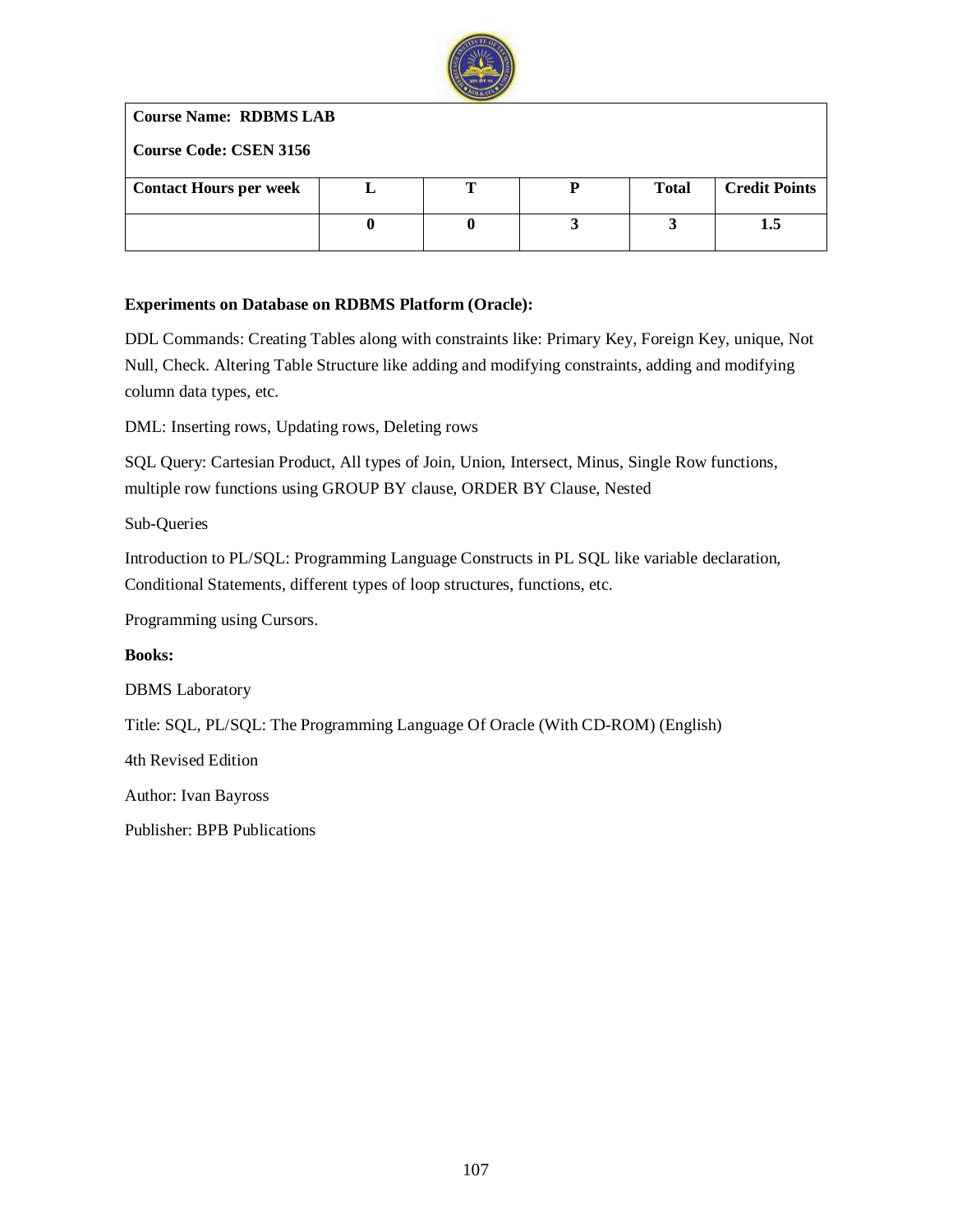

### **Course Name: DESIGN OF STEEL STRUCTURES**

## **Course Code: CIVL 3201**

| <b>Contact Hours per week</b> |  | <b>Total</b> | <b>Credit Points</b> |
|-------------------------------|--|--------------|----------------------|
|                               |  |              |                      |
|                               |  |              |                      |
|                               |  |              |                      |

#### **Course Objective:**

- 1. Identify the behavior of structural steel components (members and connections)
- 2. Interpret the Indian Standard codes for loads and design.
- 3. Develop an idea in the design of simple steel structures.
- 4. Apply professional knowledge to relate statics, mechanics of solids, and structural analysis to understand the relationship between analysis and design of steel structures.
- 5. Build an idea of professional and contemporary issues.

| Sl. No.        | <b>Module</b> | <b>Details of Course Content</b>                                                                                                         | <b>Hours</b> | <b>Total</b> |
|----------------|---------------|------------------------------------------------------------------------------------------------------------------------------------------|--------------|--------------|
|                |               | <b>Materials and Specification:</b>                                                                                                      | 8            | 42           |
|                |               | Rolled steel sections, mechanical properties of steel and their                                                                          |              |              |
|                |               | specifications for structural use. Codes of practices.                                                                                   |              |              |
|                |               | <b>Structural connections:</b>                                                                                                           |              |              |
|                |               | Bolted and welded connections:                                                                                                           |              |              |
|                |               | Introduction to different types of connectors, types of bolted and                                                                       |              |              |
|                |               | welded joints, assumptions, failure and efficiency of joints. Design                                                                     |              |              |
|                |               | of bolted and welded connections for axial load, torsion and shear,                                                                      |              |              |
|                |               | tension and shear, interaction check. High strength friction grip                                                                        |              |              |
|                |               | bolted joints.                                                                                                                           |              |              |
| $\overline{2}$ | $\rm II$      | <b>Tension members:</b>                                                                                                                  | 13           |              |
|                |               | Working stress and limit state design of tension members, I.S code                                                                       |              |              |
|                |               | provisions, design rules, examples.                                                                                                      |              |              |
|                |               | <b>Compression members:</b>                                                                                                              |              |              |
|                |               | Effective lengths about major and minor principal axes, I.S code                                                                         |              |              |
|                |               | provisions.                                                                                                                              |              |              |
|                |               | Design of axially loaded compression member:<br>$\mathbf{i}$                                                                             |              |              |
|                |               | Working stress and limit state design of axially loaded                                                                                  |              |              |
|                |               | compression members using rolled steel and built up                                                                                      |              |              |
|                |               | sections. Examples.                                                                                                                      |              |              |
|                |               | Design of beam $-$ column:<br>$\mathbf{ii}$                                                                                              |              |              |
|                |               | Design of rolled steel and built up columns under eccentric                                                                              |              |              |
|                |               | loading, design of lacing and batten plates.                                                                                             |              |              |
|                |               | Design of column bases:                                                                                                                  |              |              |
| 3              | $\rm III$     | Design of slab base, gusseted base, connection detailing.                                                                                | 13           |              |
|                |               | <b>Beams:</b>                                                                                                                            |              |              |
|                |               | Working stress and limit state design in bending, compression and<br>tension. Design of rolled steel sections, plated beams, concepts of |              |              |
|                |               | curtailment of flanges.                                                                                                                  |              |              |
|                |               | Plate girders:                                                                                                                           |              |              |
|                |               | Design of web, flanges and stiffeners. Splices and connections                                                                           |              |              |
|                |               | using bolts and welding.                                                                                                                 |              |              |
|                |               |                                                                                                                                          |              |              |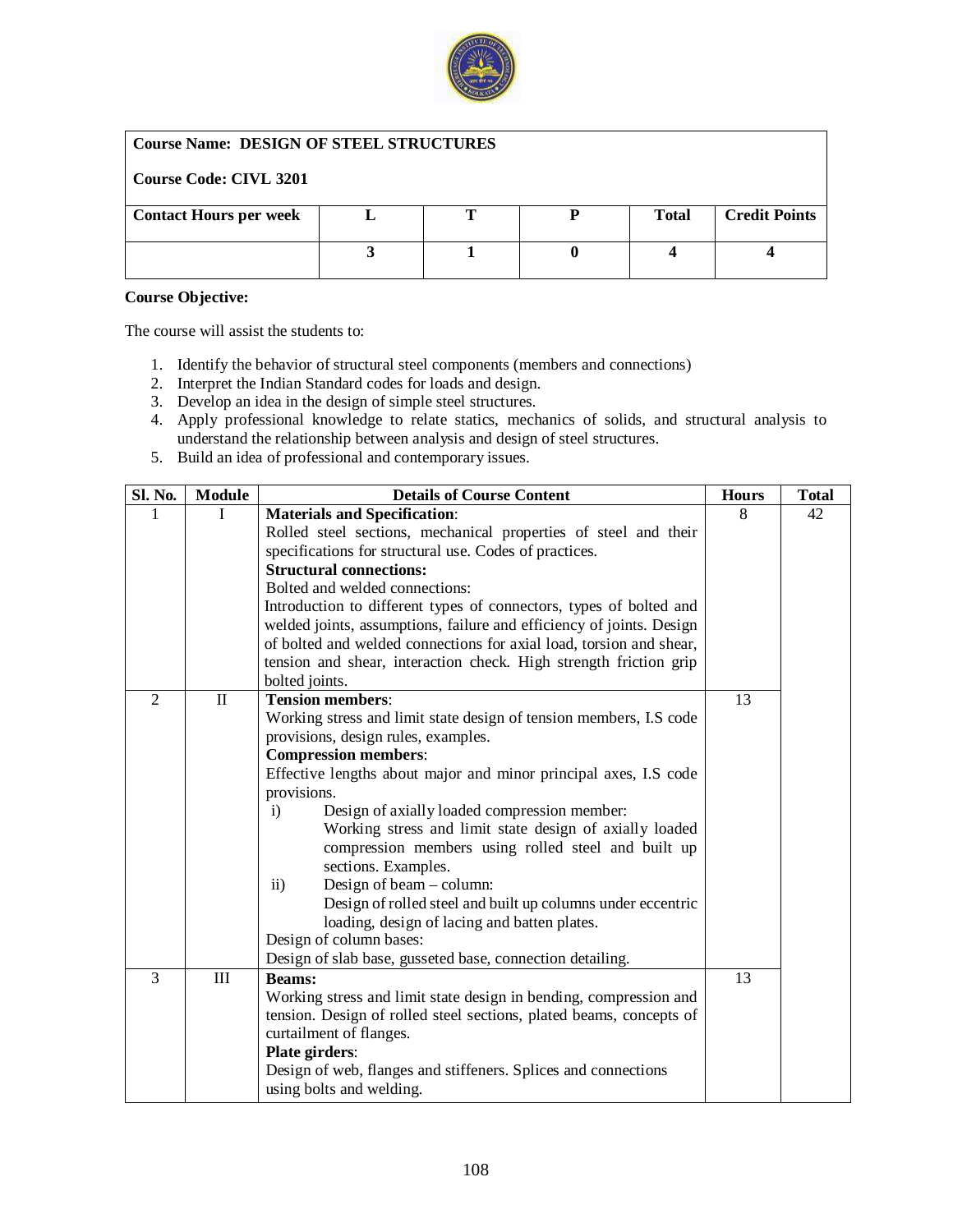|  | <b>Gantry system:</b>                                                      |  |  |  |  |  |
|--|----------------------------------------------------------------------------|--|--|--|--|--|
|  | Design gantry girder and gantry column considering I.S code<br>provisions. |  |  |  |  |  |
|  |                                                                            |  |  |  |  |  |

#### **Course Outcome:**

After going through this course, the students will be able to:

- 1. Familiar with the material properties of structural steel, analyse the different bolted and welded connections and design them for concentric and eccentric loads.
- 2. Design different steel sections subjected to axial compression and tension following Indian codes of practices.
- 3. Comprehend the differences between laterally supported and unsupported flexure members and design of the flexure members using Indian codes of practice.
- 4. Analyse and design rolled and built up compression members along with base connection subjected to axial compression, bending and tension.
- 5. Calculate shear force and bending moment on rolled and built up girders and design it following Indian standard design guidelines.
- 6. Identify different components of gantry system, calculate lateral and vertical loads acting on the system and design them.

| <b>TEXT BOOKS:</b> |                                                                                                         |
|--------------------|---------------------------------------------------------------------------------------------------------|
| Sl. No             | <b>Name</b>                                                                                             |
|                    | N. Subramanian, "Design of steel structures", Oxford University Press                                   |
| 2.                 | A.S. Arya and J.L. Ajmani, "Design of steel structures", Nemchand and Bros.                             |
| 3.                 | S.K. Duggal, "Limit state design of steel structures $(2nd$ edition)", McGraw Hill India, New<br>Delhi. |

| <b>REFERENCES:</b> |                                                                                              |
|--------------------|----------------------------------------------------------------------------------------------|
| <b>Sl. No.</b>     | <b>Name</b>                                                                                  |
| 4.                 | M.L. Gambhir, "Fundamentals of structural steel design", McGraw Hill India, New Delhi        |
| 5.                 | Karuna Moy Ghosh, "Analysis and design of steel structures, $2nd$ ed.", Prentice Hall, India |

**Reference code:** IS: 800 – 2007, SP 6 (I) – 1964.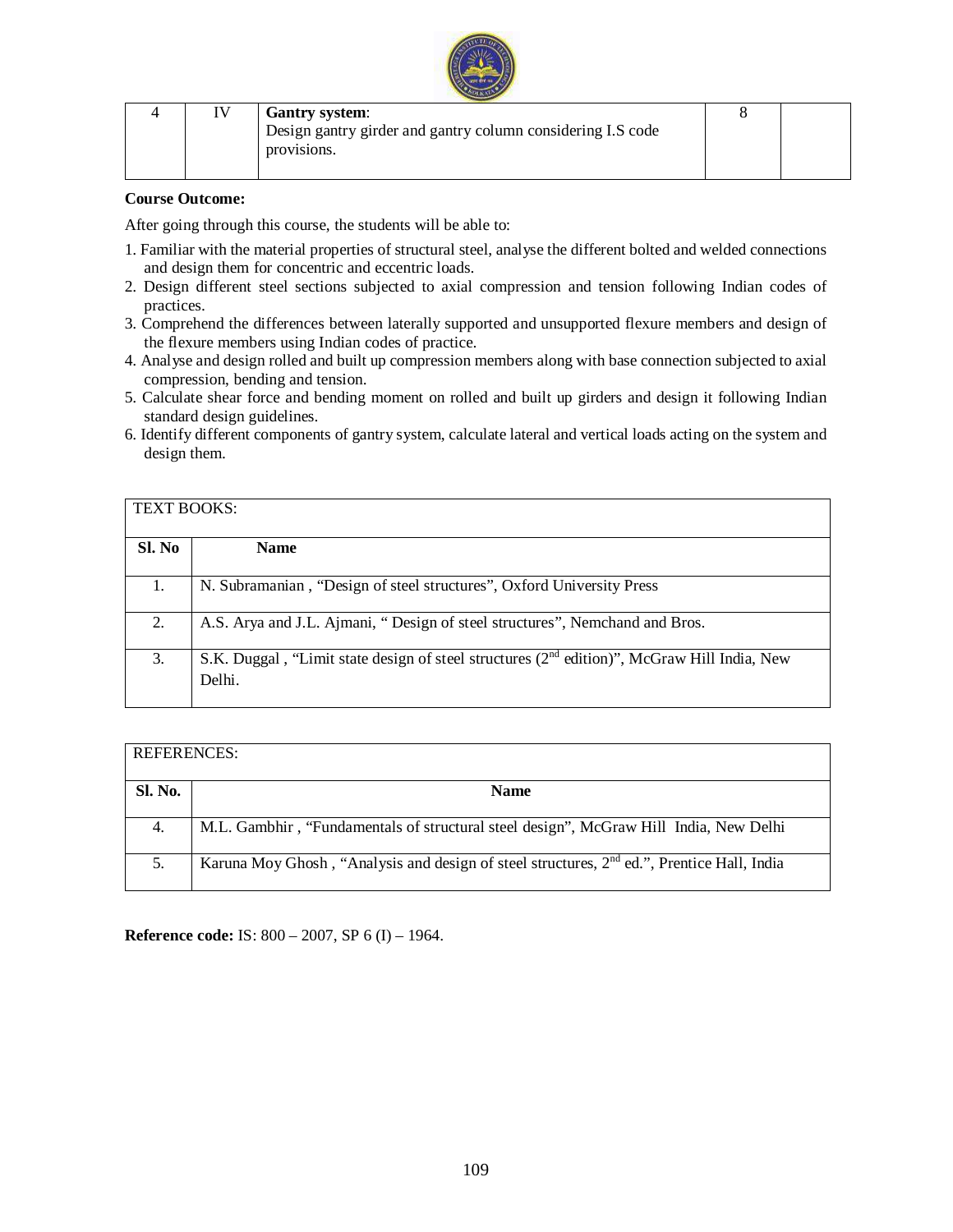

## **Course Name: ECONOMICS FOR ENGINEERS**

### **Course Code: HMTS 3201**

| <b>Contact Hours per week</b> |  | <b>Total</b> | <b>Credit Points</b> |
|-------------------------------|--|--------------|----------------------|
|                               |  |              |                      |
|                               |  |              |                      |
|                               |  |              |                      |

#### **Module 1:**

**Market:** Meaning of Market, Types of Market, Perfect Competition, Monopoly, Monopolistic and Oligopoly market.

The basic concept of economics – needs, wants, utility.

National Income - GDP, GNP. Demand & Supply, Law of demand, Role of demand and supply in price determination, Price Elasticity.

Inflation: meaning, reasons, etc. **(6L)**

## **Module 2:**

**Business:** Types of business, Proprietorship, Partnership, Joint-stock company, and cooperative society – their characteristics.

Banking: role of commercial banks; credit and its importance in industrial functioning. Role of central bank: Reserve Bank of India.

International Business or Trade Environment. **(4L)**

#### **Module 3:**

**Financial Accounting**- Journals, Ledgers, Trial Baslance, Profit & Loss Account, Balance Sheet.

Financial Statement Analysis (Ratio and Cash Flow analysis). **(8L)**

**Cost Accounting-** Terminology, Fixed, Variable and Semi-variable costs.

Break Even Analysis. Cost Sheet. Budgeting and Variance Analysis.

Marginal Cost based decisions. **(6L)**

## **Module 4:**

**Time Value of Money:** Present and Future Value, Annuity, Perpetuity. Equity and Debt, Cost of Capital. **(4L)**

**Capital Budgeting:** Methods of project appraisal - average rate of return - payback period - discounted cash flow method: net present value, benefit cost ratio, internal rate of return. Depreciation and its types, Replacement Analysis, Sensitivity Analysis. **(8L)**

## **Suggested Readings:**

- 1. R**.** Narayanswami, *Financial Accounting- A Managerial Perspective.* Prentice-Hall of India Private Limited. New Delhi
- 2. Horne, James C Van, *Fundamentals of Financial Management*. Prentice-Hall of India Private Limited, New Delhi
- 3. H. L. Ahuja., *Modern Economic Theory*. S. Chand. New Delhi.
- 4. Newman, Donald G., Eschenbach, Ted G., and Lavelle, Jerome P. *Engineering Economic Analysis.* New York: Oxford University Press. 2012.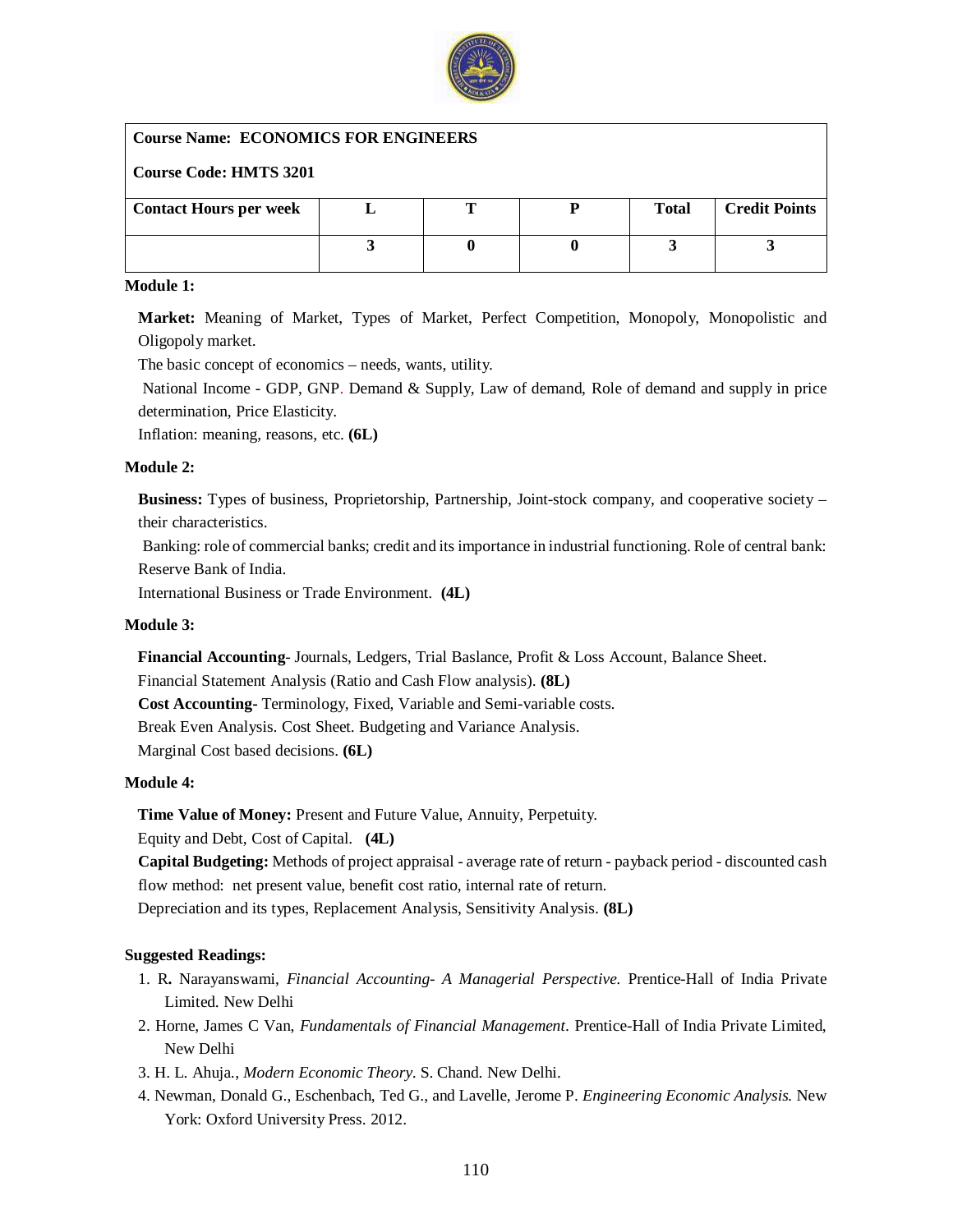

# **Course Name: AIR AND NOISE POLLUTION**

| <b>Course Code: CIVL 3241</b> |  |              |                      |
|-------------------------------|--|--------------|----------------------|
| <b>Contact Hours per week</b> |  | <b>Total</b> | <b>Credit Points</b> |
|                               |  |              |                      |

## **Course Objective:**

- 1. Understand the essential concepts of Air and Noise pollution.
- 2. Relate the level of air pollution to human health impacts.
- 3. Develop skills relevant to control of air pollution.

| SL.            | <b>Module</b> | <b>Details of Course Content</b>                                                                                                                                                                                                                                                                                                           | <b>Hours</b>        | <b>Total</b> |
|----------------|---------------|--------------------------------------------------------------------------------------------------------------------------------------------------------------------------------------------------------------------------------------------------------------------------------------------------------------------------------------------|---------------------|--------------|
| No.            |               |                                                                                                                                                                                                                                                                                                                                            |                     |              |
| $\mathbf{1}$   | $\bf I$       | Introduction: Overview on Environmental Pollution-Air, Water, Solid<br>waste. Concept of Pollution control- Air, Water, Solid waste.<br>Air Pollution: Air Pollutants: Types- Primary and secondary pollutant,<br>Sources, Effects; Air quality standard.                                                                                  | $\overline{2}$<br>8 | 40           |
|                |               | Meteorological aspect of Air Pollution: Lapse Rate, Inversion, Plume<br>Pattern; Air Pollution Dispersion Model: Point Source Gaussian Plume<br>Model, Stability Classes, Stability Charts, Design of Stack Height.                                                                                                                        |                     |              |
| $\overline{2}$ | $\mathbf{I}$  | Air pollution Control: Self cleansing mechanism of the environment;<br>Dilution method; Engineered Control of Air Pollutants: Control of the<br>particulates, Control of Gaseous Pollutants, Control of Air pollution<br>from Automobiles.                                                                                                 | 8                   |              |
|                |               | Industrial Water pollution control: Characteristics of various<br>industrial waste water, physical and chemical. Specific treatment<br>technologies- physical, chemical and biological, Management of<br>treatment plant sludge.                                                                                                           | $\overline{2}$      |              |
| $\overline{3}$ | $\rm III$     | Noise Pollution: Definition; Sources of noise, characteristics of noise;<br>Sound Pressure, Power and Intensity level; Noise Measurement:<br>Relationships among Pressure, Power and Intensity Levels, Frequency<br>Band, Decibel Addition, Measures of community Noise i.e. LN, Leq,<br>Ldn, Lnp; strategies for noise pollution control. | 6                   |              |
|                |               | Global Environmental Issues: Ozone Depletion, Acid Rain, Global<br>Warming-Green House Effects, Eutrophication, photochemical smog.                                                                                                                                                                                                        | $\overline{2}$      |              |
| $\overline{4}$ | IV            | Administrative Control on Environment: Functions of Central and<br>State Pollution Control Boards; Environmental Clearance Process for<br>Industries and Infrastructural Projects.                                                                                                                                                         | $\overline{2}$      |              |
|                |               |                                                                                                                                                                                                                                                                                                                                            | 2                   |              |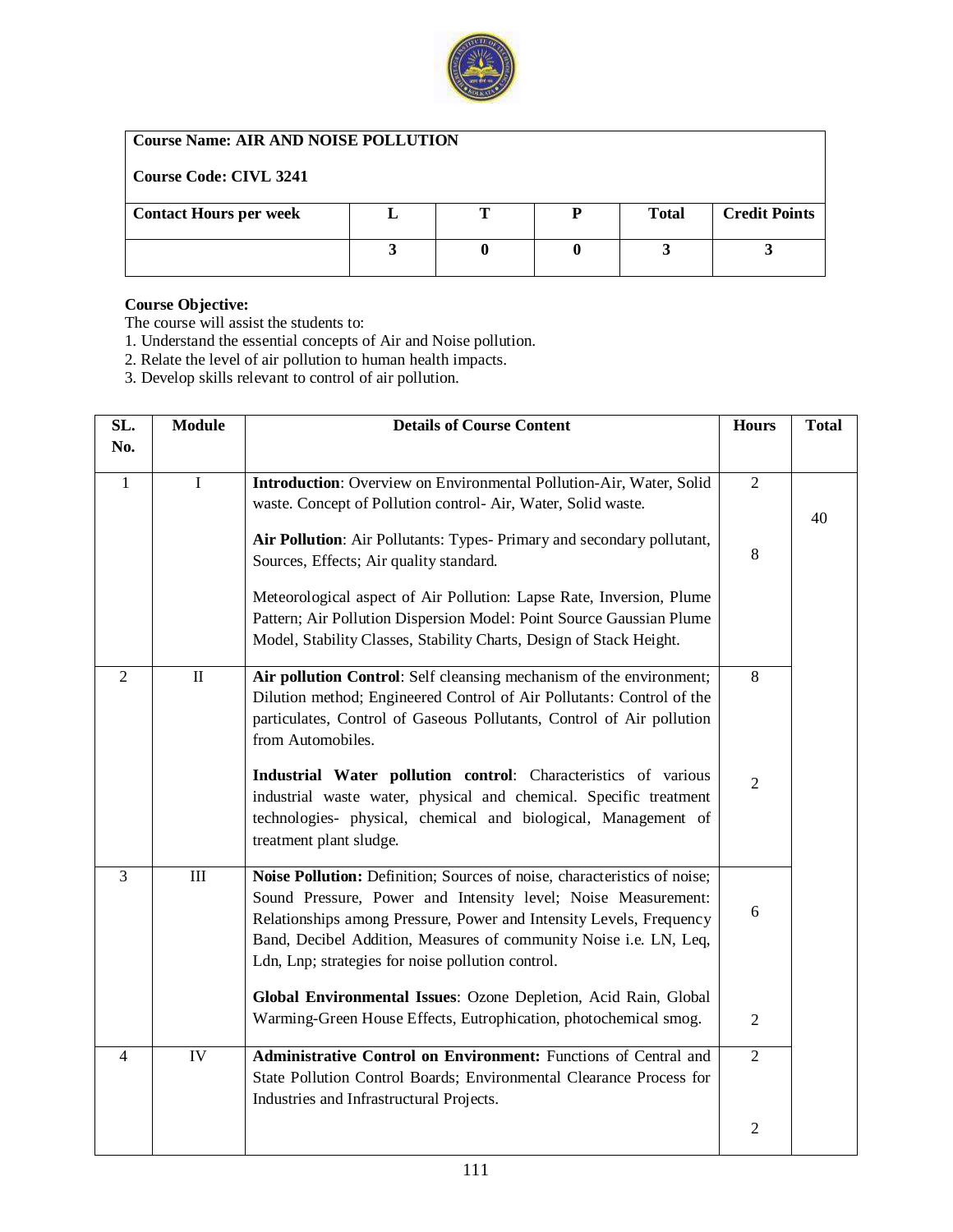

| <b>Environmental Laws: Relevant Water Acts, Air Acts, Motor Vehicle</b>  |   |  |
|--------------------------------------------------------------------------|---|--|
| Acts, solid and hazardous waste acts.                                    |   |  |
| <b>Urban Waste Management:</b>                                           | 4 |  |
| Introduction, Source, Quality and composition of municipal solid waste,  |   |  |
| Collection, transfer, processing and transportation, Method of disposal- |   |  |
| Sanitary landfill, Composting, Incineration, Pyrolysis, Anaerobic        |   |  |
| digestion and Energy recovery.                                           |   |  |
|                                                                          |   |  |

## **References:**

| Sl.No.         | <b>Title</b>                                                                   | <b>Author</b>                          | <b>Publisher</b>              |
|----------------|--------------------------------------------------------------------------------|----------------------------------------|-------------------------------|
| 1              | Introduction to Environmental Engineeringand<br>Science                        | G. Masters, W. Ela                     | PHI                           |
| $\overline{2}$ | Environmental Engineering: A Design<br>Approach                                | A. Sincero, G. Sincero                 | PHI                           |
| 3              | <b>Environmental Engineering</b>                                               | H. Peavy, D. Rowe, G.<br>Tchobanoglous | <b>TMH</b>                    |
| $\overline{4}$ | Environmental Engineering, Vol. II                                             | S. K. Garg                             | Khanna Publishers             |
| 5              | <b>Air Polution</b>                                                            | Rao and Rao                            | <b>TMH</b>                    |
| 6              | Water Supply, Waste Disposal and<br><b>Environmental Pollution Engineering</b> | A. K. Chatterjee                       | Khanna<br>Publishers          |
| $\tau$         | Sewage Treatment & Disposal And Wastewater<br>Engg                             | P. N. Modi                             | <b>Standard Book</b><br>House |

#### **Course Outcome:**

After going through this course, the students will be able to:

- 1. Understand the basic concepts of environmental pollution.
- 2. Justify the use of pollution control equipment and their design.
- 3. Identify air pollution problems.
- 4. Understand industry specific treatment technologies.
- 5. Assess the various aspects of noise pollution and understand the different environmental laws.
- 6. Get an overall understanding of various ways to manage solid waste.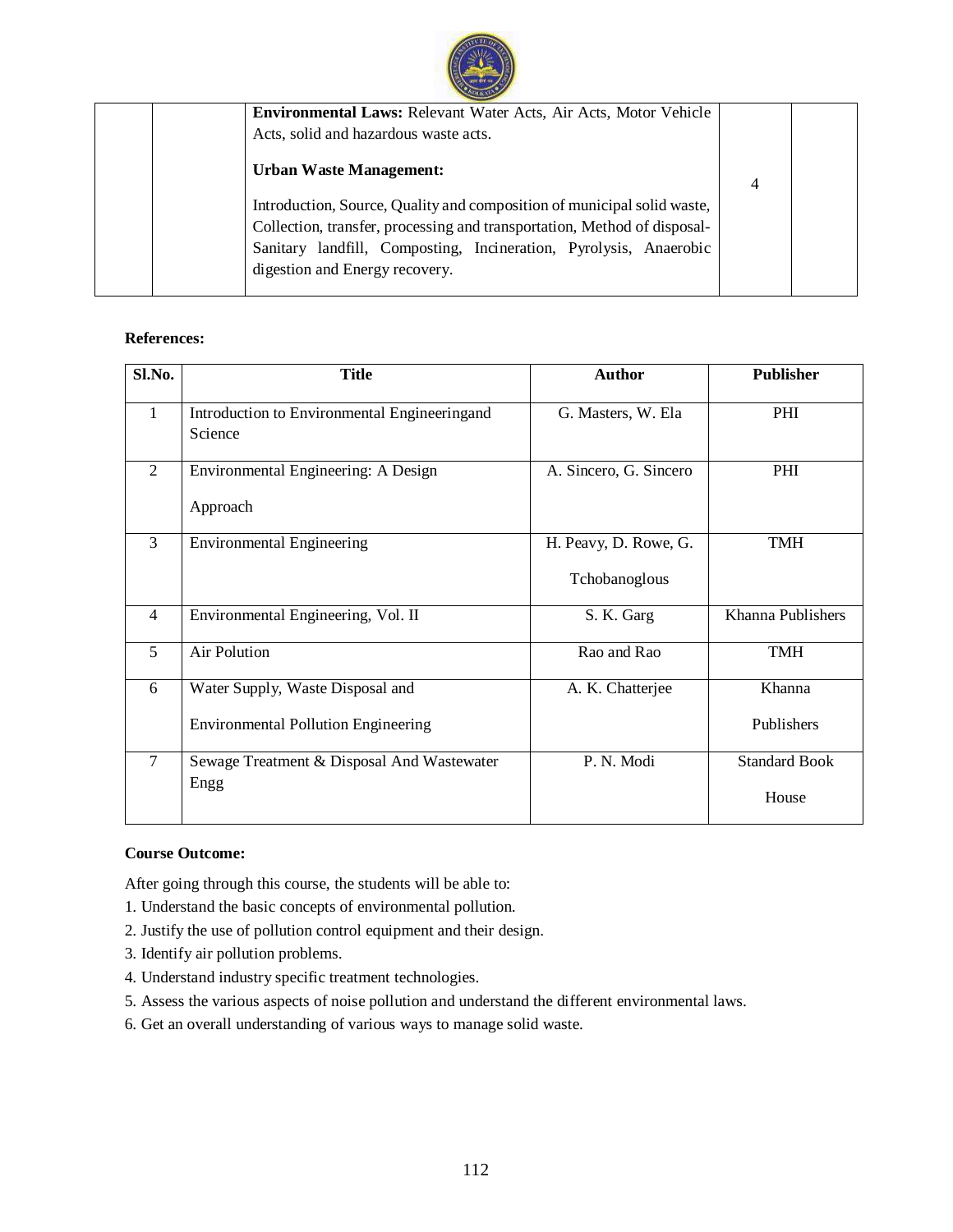

## **Course Name: ENVIRONMENTAL IMPACT ASSESSMENT**

## **Course Code: CIVL 3242**

| <b>Contact Hours per week</b> |  | <b>Total</b> | <b>Credit Points</b> |
|-------------------------------|--|--------------|----------------------|
|                               |  |              |                      |
|                               |  |              |                      |
|                               |  |              |                      |

#### **Course Objective:**

- 1. Identify the need to assess and evaluate the impact on environment.
- 2. Summarize the major principles of environmental impact assessment.
- 3. Understand the different steps within environmental impact assessment.

| Sl. No.          | <b>Module</b>   | <b>Details of Course Contents</b>                                                                                                                                                                                                                                                                                                                                                                                                                             | <b>Hours</b> | <b>Total</b> |
|------------------|-----------------|---------------------------------------------------------------------------------------------------------------------------------------------------------------------------------------------------------------------------------------------------------------------------------------------------------------------------------------------------------------------------------------------------------------------------------------------------------------|--------------|--------------|
| 1.               | $\mathbf I$     | Environment & its components:-<br>Concept of Environment and Ecology. Classification of<br>Ecological<br>Ecology,<br>Imbalances,<br>Sustainable<br>Development, Eco-system-<br>Structure,<br>Function &<br>productivity. Pyramid of energy. Different types of eco-<br>system- Forest, Grass land, Dessert, marine etc. Analysis<br>of eco-system. Inter-relationship in an eco-system.                                                                       | 8            | 40           |
| 2.               | $\mathbf{I}$    | <b>Introduction to EIA:-</b><br>EIA functions, Social Impact Analysis, Basic Principles,<br>Procedure, Objectives of EIA, Essential Components-<br>Environmental planning, MIS (Management Information<br>System), Monitoring, Research, Performance review.<br>Methodology of EIA, Limitations of EIA, contents of EIA<br>documentation.                                                                                                                     | 12           |              |
| $\overline{3}$ . | $\rm III$       | <b>EIA of Various Projects:-</b><br>EIA of Thermal Power Plants, Mining & Water Resources<br>project, EIA- Case study of projects.<br><b>Risk Analysis:-</b><br>EIA Specialized areas like Environmental health impact<br>assessment, Environmental risk analysis, Economic<br>valuation methods, Cost-benefit analysis. Prediction and<br>assessment of impacts on physical, biological and socio-<br>economic environment. Resettlement and rehabilitation. | 12           |              |
| $\overline{4}$ . | $\overline{IV}$ | Legislation:-<br>National & International laws, India's impact assessment<br>notification (1994,2006). Role of control boards for                                                                                                                                                                                                                                                                                                                             | 8            |              |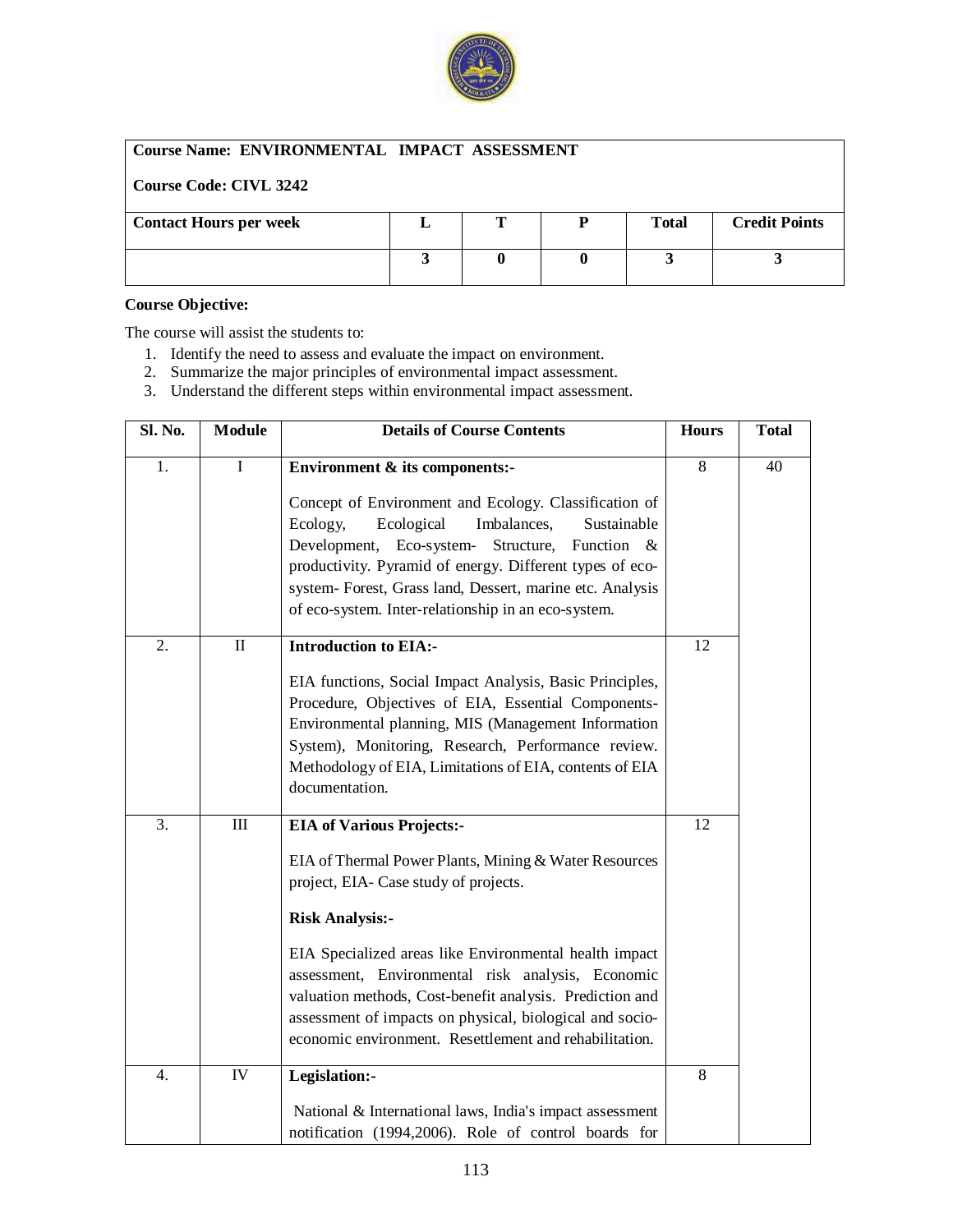

| obtaining environmental clearance, Role of general   |
|------------------------------------------------------|
| public, Post project monitoring by governing bodies. |
|                                                      |
|                                                      |
|                                                      |

## **Course Outcome:**

After going through this course, the students will be able to:

- 1. Learn and understand the basics of ecology and environment.
- 2. Characterize the different types of ecosystem and their inter-relationship.
- 3. Assess risks posing threats to the environment.
- 4. Assess different case studies/examples of EIA in practice.
- 5. Assess the importance of stakeholders in the EIA process.
- 6. Understand and implement the analysis of EIA for various projects.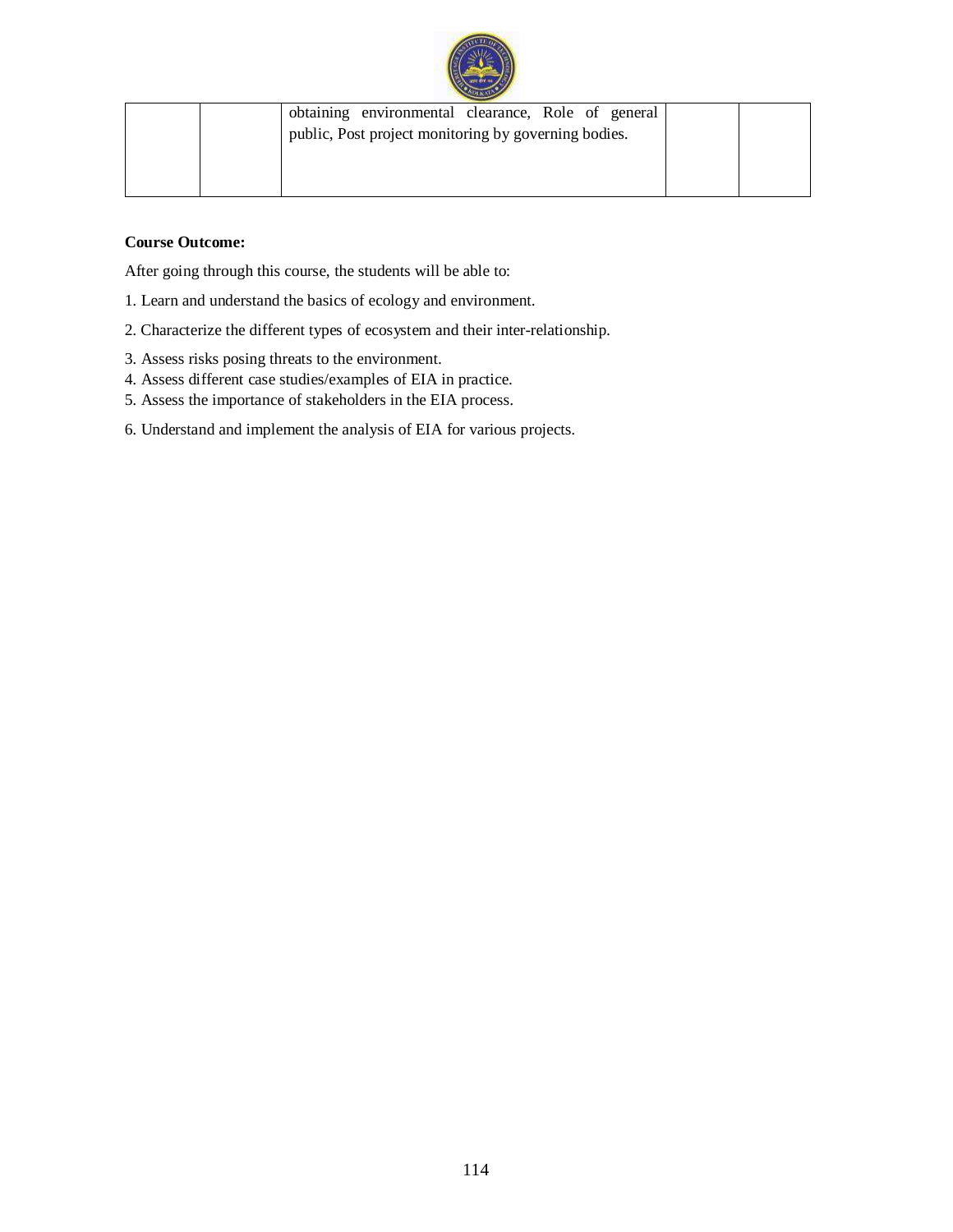

| <b>Course Name: GROUND IMPROVEMENT TECHNIQUES</b> |  |  |  |              |                      |  |
|---------------------------------------------------|--|--|--|--------------|----------------------|--|
| Course Code: CIVL 3243                            |  |  |  |              |                      |  |
| <b>Contact Hours per week</b>                     |  |  |  | <b>Total</b> | <b>Credit Points</b> |  |
|                                                   |  |  |  |              |                      |  |

## **Course Objective:**

- 1. Classify various methods of ground improvement techniques based on the soil conditions.
- 2. Demonstrate different types of in-situ treatment for cohesionless and cohesive soils.
- 3. Develop the concept of reinforced earth and analyze the related problems accordingly.
- 4. Identify different grouting techniques to improve soil condition.

| Sl. | <b>Module</b> | <b>Details of Course Content</b>                                                                                                                                                                                                                                                             | <b>Hours</b> | <b>Total</b> |
|-----|---------------|----------------------------------------------------------------------------------------------------------------------------------------------------------------------------------------------------------------------------------------------------------------------------------------------|--------------|--------------|
| No. |               |                                                                                                                                                                                                                                                                                              |              |              |
| 1.  | $\mathbf I$   | PROBLEMATIC SOIL AND IMPROVEMENT TECHNIQUES                                                                                                                                                                                                                                                  | 10           | 40           |
|     |               | Introduction, Role of Ground Improvement in Foundation Engineering,<br>Methods of Ground Improvement, Selection of Suitable Ground<br>Improvement Techniques Based on Soil Conditions.                                                                                                       |              |              |
|     |               | Filtration, Drainage and Dewatering: Introduction,<br>Design<br>Consideration, Design Parameters, Design Examples.                                                                                                                                                                           |              |              |
| 2.  | $\mathbf{I}$  | IN-SITU TREATMENT OF COHESIONLESS AND COHESIVE                                                                                                                                                                                                                                               | 10           |              |
|     |               | <b>SOILS</b>                                                                                                                                                                                                                                                                                 |              |              |
|     |               | In-Situ Densification of Cohesionless Soils and Consolidation of                                                                                                                                                                                                                             |              |              |
|     |               | Cohesive<br>Soils: Dynamic Compaction, Vibroflotation,<br>Sand                                                                                                                                                                                                                               |              |              |
|     |               | Compaction Piles and Deep Compaction.                                                                                                                                                                                                                                                        |              |              |
|     |               | Preloading with Sand-Drains, and Fabric Drains, Stone Columns and                                                                                                                                                                                                                            |              |              |
|     |               | Lime Columns – Installation Techniques – Simple Design – Relative                                                                                                                                                                                                                            |              |              |
|     |               | Merits of above Methods and their Limitations.                                                                                                                                                                                                                                               |              |              |
| 3.  | $\rm III$     | <b>EARTH REINFORCEMENT</b>                                                                                                                                                                                                                                                                   | 10           |              |
|     |               | Concept of Reinforcement, Types of Reinforcing Material, Reinforced<br>Earth Wall – Mechanism, Simple Design – Applications of Reinforced<br>Earth. Overview and Classification of Geotextiles, Role of Geotextiles<br>in Filtration, Drainage, Erosion Control, Road Works and Containment. |              |              |
|     |               | Concept of Soil Nailing, Soil and Rock Anchors - Simple Design,<br>Overview of Underpinning.                                                                                                                                                                                                 |              |              |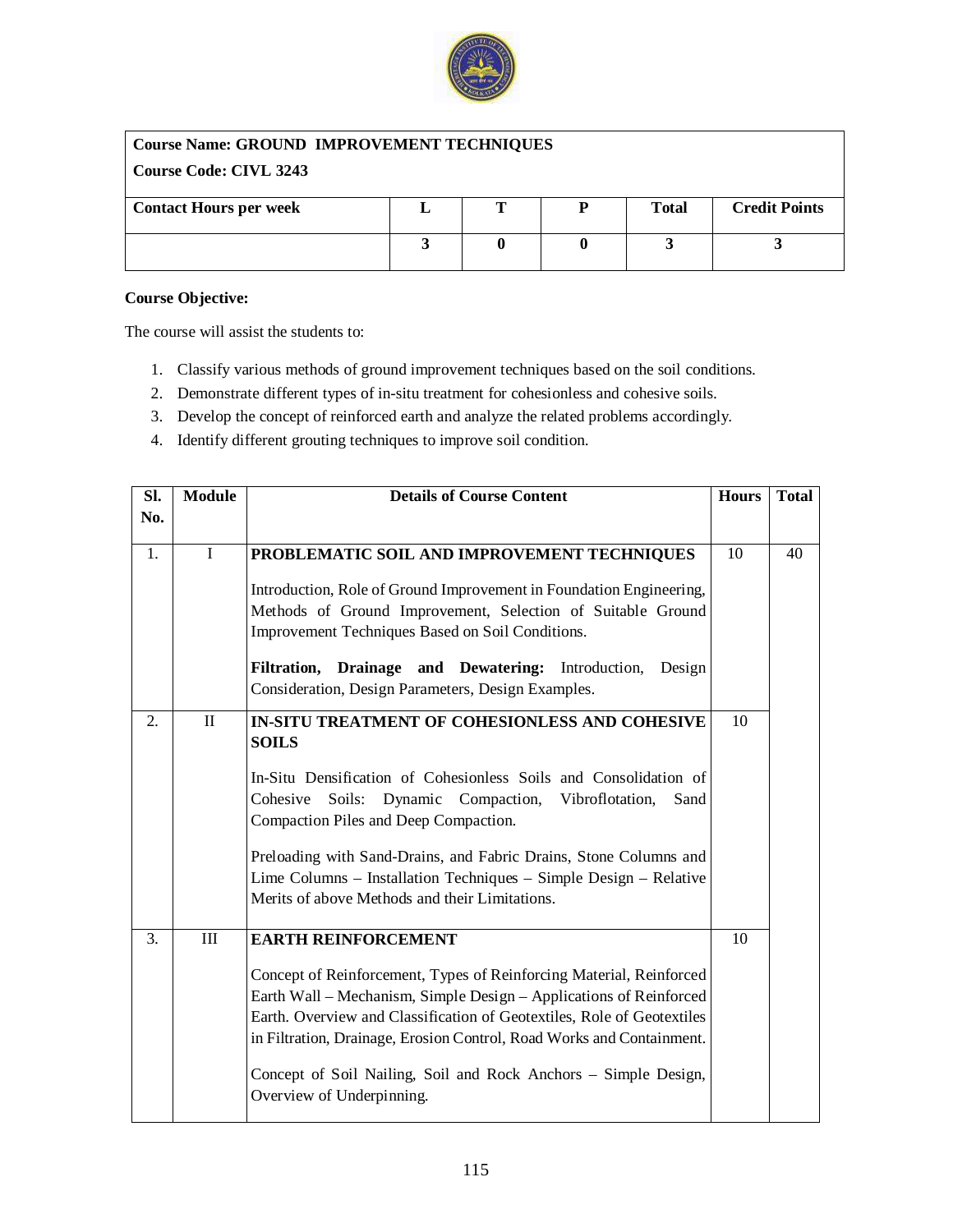

| 4. | IV | <b>GROUT TECHNIQUES</b>                                                                                                                                                             | 10 |  |
|----|----|-------------------------------------------------------------------------------------------------------------------------------------------------------------------------------------|----|--|
|    |    | Types of Grouts, Grout Equipments and Machinery, Injection Methods,<br>Grout Monitoring, Stabilization with Cement, Lime, Flyash and<br>Chemicals, Stabilization of Expansive Soil. |    |  |

| <b>TEXT BOOKS:</b> |                                                                                     |
|--------------------|-------------------------------------------------------------------------------------|
| Sl. No.            | <b>Name</b>                                                                         |
| 1.                 | Raj, Purushothama. P., "Ground Improvement Techniques", Laxmi Publications (P) Ltd. |
| 2.                 | Han, J., "Principles and Practice of Ground Improvement", John Wiley & Sons, Inc.   |
| 3.                 | Koerner, R.M., "Designing with Geosynthetics", McGraw-Hill Book Company.            |

| <b>REFERENCES:</b> |                                                                                                                                                                                                   |
|--------------------|---------------------------------------------------------------------------------------------------------------------------------------------------------------------------------------------------|
| <b>Sl. No.</b>     | <b>Name</b>                                                                                                                                                                                       |
| 1.                 | Moseley, M. P. and Kirsch, K., Ground Improvement Techniques, Spon Press (Taylor and Francis<br>Group)                                                                                            |
| 2.                 | FHWA-IF-99-015, Ground Anchors and Anchored Systems (Geotechnical Engineering Circular<br>No. 4), FHWA (U.S. Department of Transportation).                                                       |
| 3.                 | FHWA-NHI-10-024, Design and Construction of Mechanically Stabilized Earth Walls and<br>Reinforced Soil Slopes – Volume I (FHWA GEC 011 – Volume I), FHWA (U.S. Department of<br>Transportation).  |
| 4.                 | FHWA-NHI-10-025, Design and Construction of Mechanically Stabilized Earth Walls and<br>Reinforced Soil Slopes– Volume II (FHWA GEC 011 – Volume II), FHWA (U.S. Department of<br>Transportation). |

## ADDITIONAL READINGS:

Journal and Conference papers in the area of Ground Improvement Techniques.

## **Course Outcome:**

After going through this course, the students will be able to:

- 1. Identify the importance of ground improvement and its suitability depending on the type of soil.
- 2. Analyze dewatering methods for ground improvement.
- 3. Illustrate in-situ densification techniques applied to cohesionless soil.
- 4. Analyze and design ground improvement technique for cohesive soil.
- 5. Analyze reinforced earth problems.
- 6. Examine different types of geotextiles and interpret its function with its applications.
- 7. Apply the knowledge of grouting for various field applications.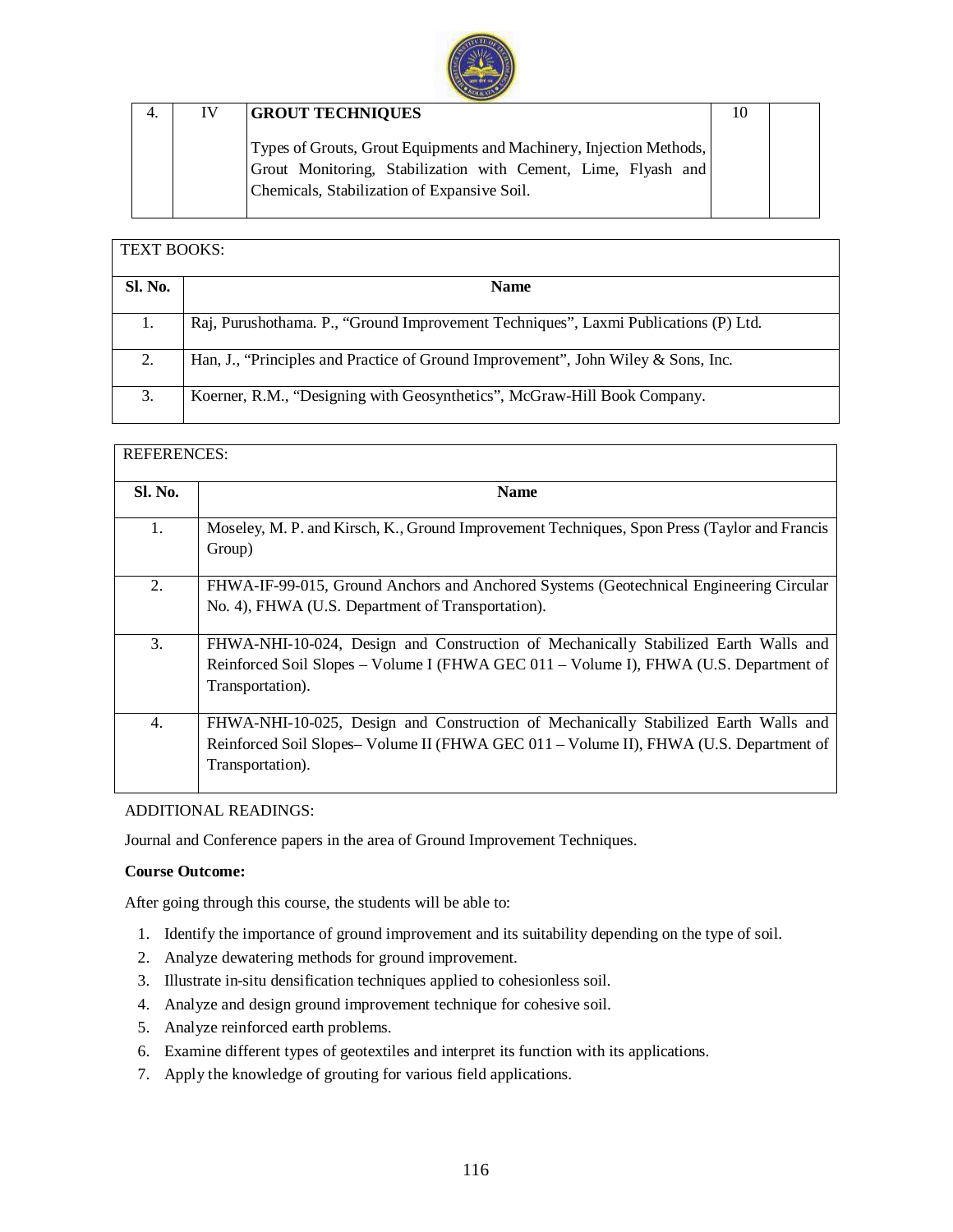

## **Course Name: ADVANCED STRUCTURAL ANALYSIS**

### **Course Code: CIVL 3244**

| <b>Contact Hours per week</b> |  | <b>Total</b> | <b>Credit Points</b> |
|-------------------------------|--|--------------|----------------------|
|                               |  |              |                      |
|                               |  |              |                      |
|                               |  |              |                      |

#### **Course Objectives:**

- 1. To understand the behavior and basic concepts of analytical methods for two dimensional Structural Engineering problems
- 2. To develop the ability for mathematical modeling of structural Systems
- 3. To understand the Governing differential equations of thin rectangular Plates
- 4. To understand the basics of stresses, strains, equilibrium and compatibility, and introduction to three-dimensional problems.
- 5. To provide the student with the tools and an understanding of the use of vectors and tensors in describing the deformation and motion of elastic solids, the formulation of the governing equations using physical laws
- 6. Increase the ability to solve the solution of simple linear elasticity problems using various analytical techniques.

| SL No. | <b>Module</b> | <b>Details of Course Contents</b>                                                                                                                                                                                                                                                                  | <b>Contact</b><br>hours | <b>Total</b> |
|--------|---------------|----------------------------------------------------------------------------------------------------------------------------------------------------------------------------------------------------------------------------------------------------------------------------------------------------|-------------------------|--------------|
| 1.     | $\mathbf I$   | Matrix methods of structural analysis: Application of<br>matrix methods to plane truss, beams, continuous frames.                                                                                                                                                                                  | 12                      |              |
| 2.     | П             | Finite difference and relaxation technique-application to<br>simple problems.                                                                                                                                                                                                                      | 10                      |              |
| 3.     | Ш             | Theory of plate bending: Navier's Sol utions. Levy's<br>solution. Plate buckling problem. Membrane theory of<br>domes and cylindrical shells.                                                                                                                                                      | 10                      | 42           |
| 4.     | IV            | Theory of Elasticity: Three dimensional stress and strain<br>analysis, stress strain transformation, stress invariants,<br>equilibrium and compatibility equations. Two dimensional<br>problems in Cartesian and polar coordinates. Plane stress,<br>plane stain problems, St. Venant's principle. | 10                      |              |

## **Course Outcome:**

At the completion of this course, the student should able to

- 1. Apply stiffness and flexibility method using system approach
- 2. Develop skill in understanding the behavior of plates and analytical techniques to solve the two dimensional structural engineering problems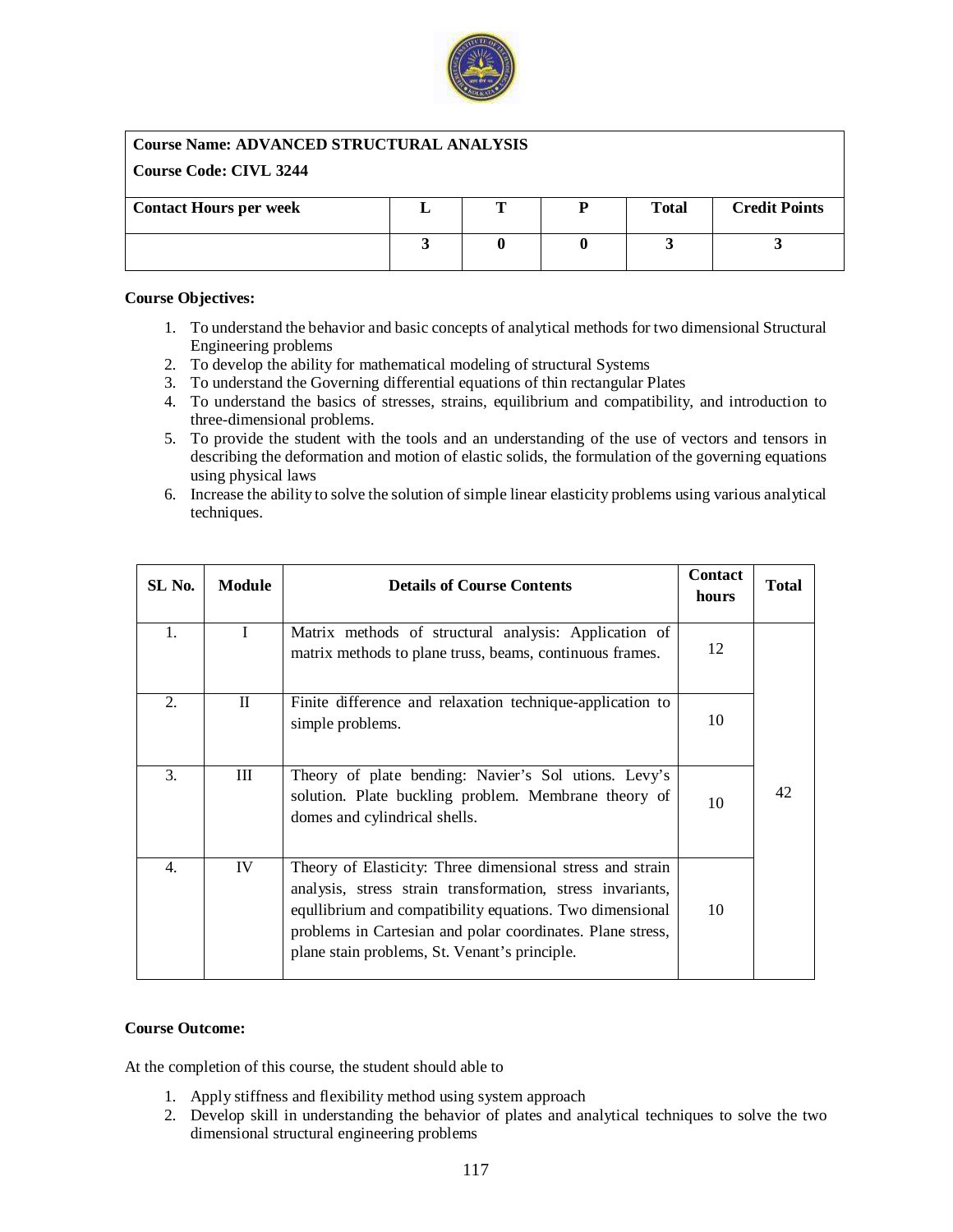

- 3. Construct the mathematical models of structural systems
- 4. Understand the application of differential equations for the response of 2 D problem
- 5. Define 3D state of stress and strains, equilibrium and compatibility.
- 6. Derive the governing equations and their solutions for application to problems in plane stress state, plane strain state, torsion, bending.

#### **References:**

- 1. Matrix, finite element, computer and structural analysis, M. Mukhopadhyay, ANE Books.
- 2. Intermediate Structural analysis, C. K. Wang, Mc-Graw Hill
- 3. Matrix method of Structural Analysis, P.N.Godbole, R.S. Sonparote, S.U.Dhote, PHI.
- 4. Theory of Plates and Shells, Timoshenko & Krieger, Mc-Graw-Hill
- 5. Theory of Elasticty, Timoshenko & Goodier, Mc-Graw-Hill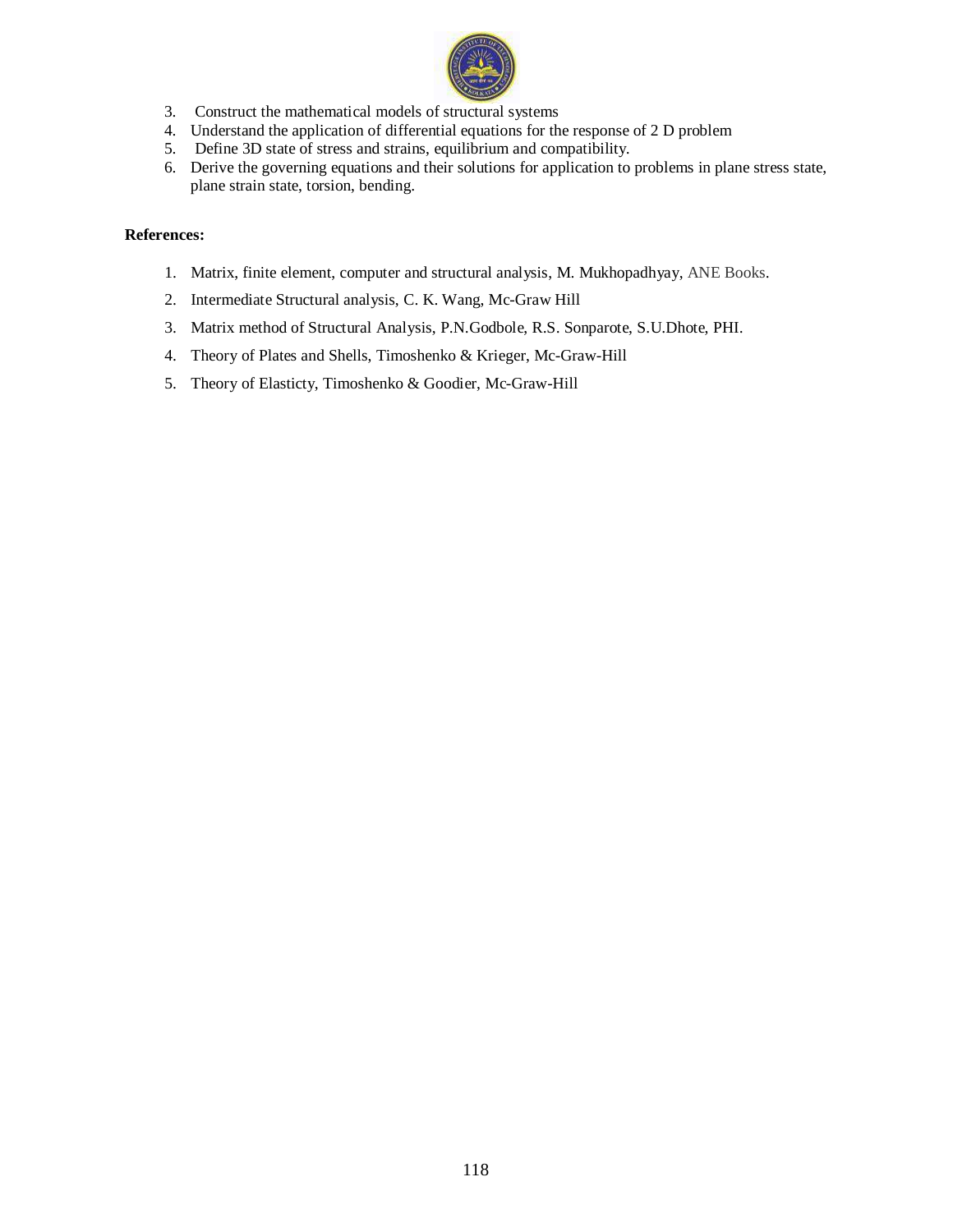

## **Course Name: REPAIR AND REHABILITATION OF STRUCTURES**

## **Course Name: CIVL 3221**

| <b>Contact hours per week</b> |  | <b>Total</b> | <b>Credit Points</b> |
|-------------------------------|--|--------------|----------------------|
|                               |  |              |                      |

#### **Course Objective:**

- 1. Identify the causes of deterioration in structures and suggest suitable remedial measures.
- 2. Illustrate the types of damages and understand their mechanisms.
- 3. Infer the causes and prevention mechanisms of corrosion in steel reinforcement.
- 4. List down various types and properties of repair materials.
- 5. Evaluate a structural damage and recommend suitable repair and strengthening methods, identify the latest health monitoring and building instrumentation methods.

| SI.<br>No. | <b>Module</b> | <b>Details of Course Content</b>                                                                                                             | <b>Hours</b>     | <b>T</b> otal |
|------------|---------------|----------------------------------------------------------------------------------------------------------------------------------------------|------------------|---------------|
| 1          | L             | <b>Durability and Deterioration of Structures:</b>                                                                                           |                  | 44            |
|            |               | <b>Causes of Deterioration:</b>                                                                                                              | $\boldsymbol{4}$ |               |
|            |               | <b>Physical causes - Weathering action, creep, shrinkage, temperature effect, fire</b><br>damage, foundation settlement, accidental loading. | $\boldsymbol{4}$ |               |
|            |               | <b>Chemical causes - Chloride and salt attack, sulphate attack, alkali reaction,</b><br>biological attack.                                   |                  |               |
|            |               | <b>Corrosion effect on RCC structures:</b><br>Corrosion process and mechanism, damage due to corrosion, causes and                           | 3                |               |
|            |               | prevention of corrosion.                                                                                                                     |                  |               |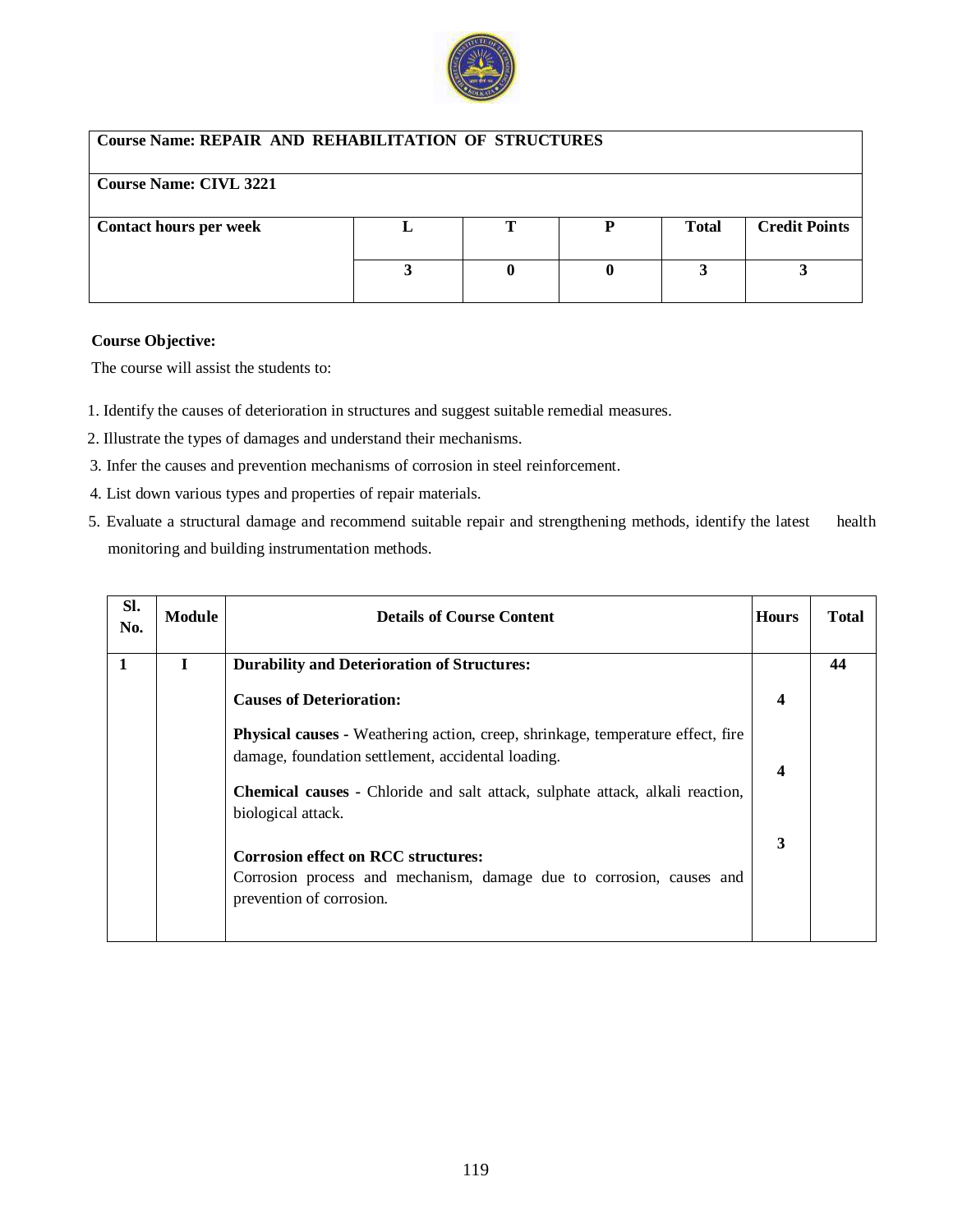|   | $\mathbf{I}$ | Damage Assessment & Repair Materials:                                                                                                                                                                                              |                  |
|---|--------------|------------------------------------------------------------------------------------------------------------------------------------------------------------------------------------------------------------------------------------|------------------|
|   |              | <b>Damage Assessment:</b>                                                                                                                                                                                                          | 4                |
|   |              | Site survey, workmanship, cracks and pattern of cracking, erosion, spalling,<br>joint leakage and seepage non-destructive, semi-destructive and destructive<br>testing.                                                            |                  |
|   |              | <b>Repair Materials:</b>                                                                                                                                                                                                           |                  |
|   |              | Function of repair materials, chemical admixtures, patching, sealing, watering<br>proofing and bonding materials.                                                                                                                  | 3                |
|   |              | Special type of repair materials:                                                                                                                                                                                                  | 4                |
|   |              | Chemical admixtures, mineral admixtures, epoxy resin, polymeric materials,<br>fiber reinforcement, ferrocement.                                                                                                                    |                  |
| 3 | III          | <b>Repair and Rehabilitation:</b>                                                                                                                                                                                                  |                  |
|   |              | <b>Planning for repair:</b>                                                                                                                                                                                                        | 2                |
|   |              | Identification of the causes for deterioration, planning for the repair methods                                                                                                                                                    |                  |
|   |              | Repair of cracks and damages:                                                                                                                                                                                                      |                  |
|   |              | Repair procedure, methods of repair, concrete removal and preparation for<br>repair, blasting, crushing, impacting, milling, mechanical and chemical<br>cleaning, blast cleaning, bonding agents, reinforcement steel and anchors. | 6                |
|   |              | <b>Restoration of original strength:</b>                                                                                                                                                                                           |                  |
|   |              | Strengthening of RC members.                                                                                                                                                                                                       | 3                |
| 4 | IV           | <b>Retrofitting of Structures:</b>                                                                                                                                                                                                 |                  |
|   |              | <b>Techniques for Retrofitting:</b>                                                                                                                                                                                                | 3                |
|   |              | Introduction, structural concrete strengthening, strengthening with external<br>reinforcement, external post tensioning, section enlargement,<br>seismic                                                                           |                  |
|   |              | rehabilitation of existing building.                                                                                                                                                                                               |                  |
|   |              | <b>Retrofitting of RCC structures:</b>                                                                                                                                                                                             | 3                |
|   |              | Structural deficiencies retrofit strategies.                                                                                                                                                                                       |                  |
|   |              | <b>Retrofitting of foundations:</b>                                                                                                                                                                                                | 3                |
|   |              | Identification of the deficiencies, methods of execution.                                                                                                                                                                          |                  |
|   |              | <b>Retrofitting using FRP composites:</b>                                                                                                                                                                                          | $\boldsymbol{2}$ |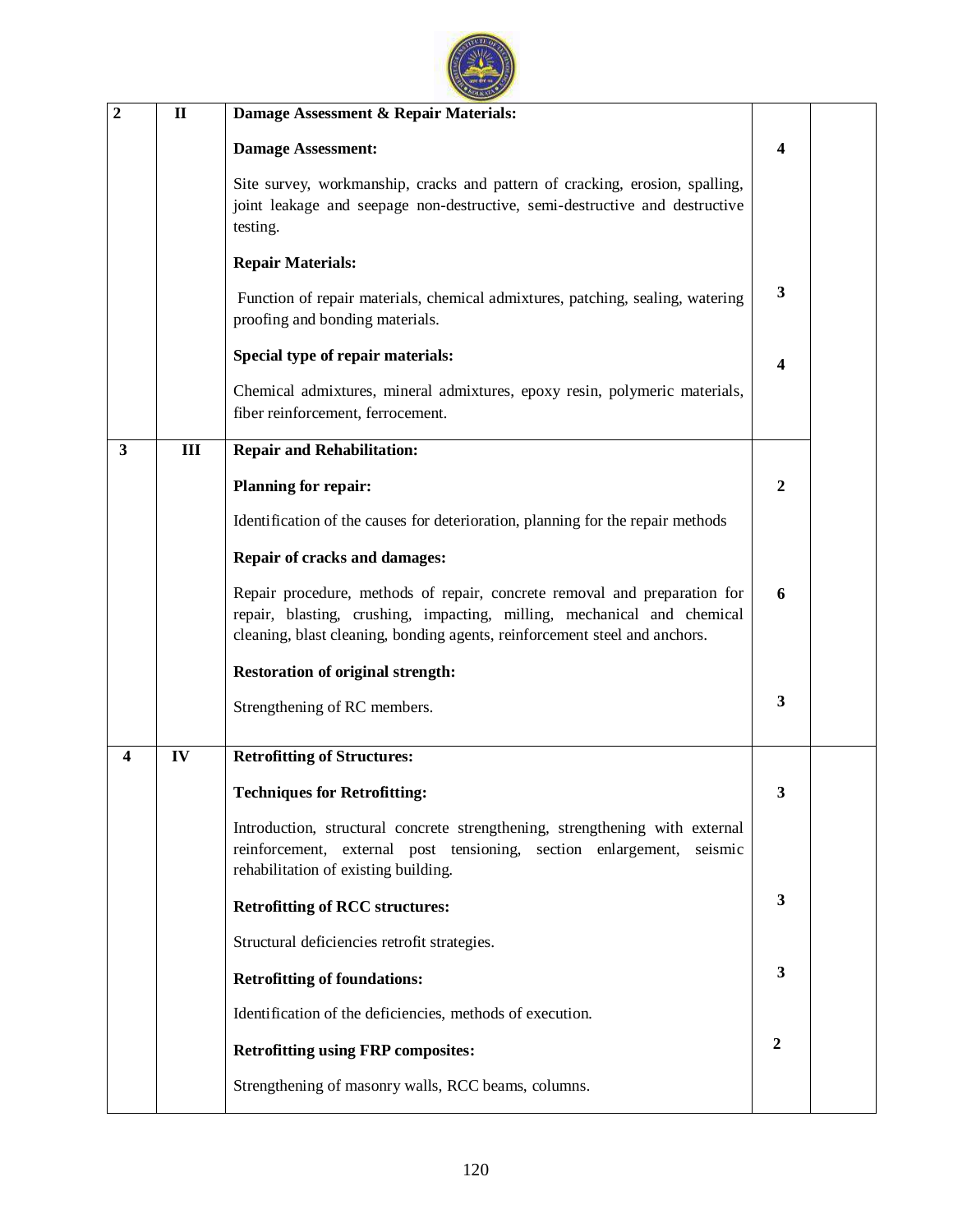

#### **Course Outcomes:**

After learning the course the students should be able to:

- 1. Identify various damages to concrete structures
- 2. Predict damage assessment of any building showing signs of deterioration and thus should be able to detect the possible cause /source of deterioration.
- 3. Develop a detailed knowledge of the concrete repair industry equipped with variety of repair materials and techniques.
- 4. Utilize various types of newly developed repair materials in the process repair and rehabilitation of structures.
- 5. Summarize and apply the importance of quality control in concrete construction and significance of protection and maintenance of structures.
- 6. Assess damage to structures and various repair and retrofitting techniques.

## **RECOMMENDED BOOKS:**

|         | <b>TEXTBOOKS</b>                                                                                                          |
|---------|---------------------------------------------------------------------------------------------------------------------------|
| Sl. No. | Name of the books                                                                                                         |
| 1.      | Bhattacharjee J. Concrete Structures: Repair, Rehabilitation and Retrofitting, CBS Publishers &<br>Distribution Pvt. Ltd. |
| 2.      | Gambhir M.L. Concrete Technology- Theory & Practice, Tata Mcgraw Hill Education Pvt. Ltd.                                 |
| 3.      | Handbook on Repair & Rehabilitation of R.C.C. Buildings, Central Public Works Department                                  |

## **REFERENCE BOOKS:**

| <b>TEXTBOOKS</b> |                                                                                                                                                               |
|------------------|---------------------------------------------------------------------------------------------------------------------------------------------------------------|
| Sl. No.          | Name of the books                                                                                                                                             |
| 1.               | Grantham M.G. Concrete Repair- A practical guide, Taylor & Francis Pvt. Ltd.                                                                                  |
| 2.               | Bungey J.H., Millard S.G. & Grantham M.G., Testing of Concrete in structures, 4th Edition, Taylor<br>and Francis Publishing House, London and New York, 2006. |
| 3.               | Handbook on causes and prevention of cracks in buildings, Bureau of Indian Standards                                                                          |
| 4.               | V. M. Malhotra, Nicholas J. Carino, <i>Handbook on Nondestructive Testing of Concrete</i> , 2004.                                                             |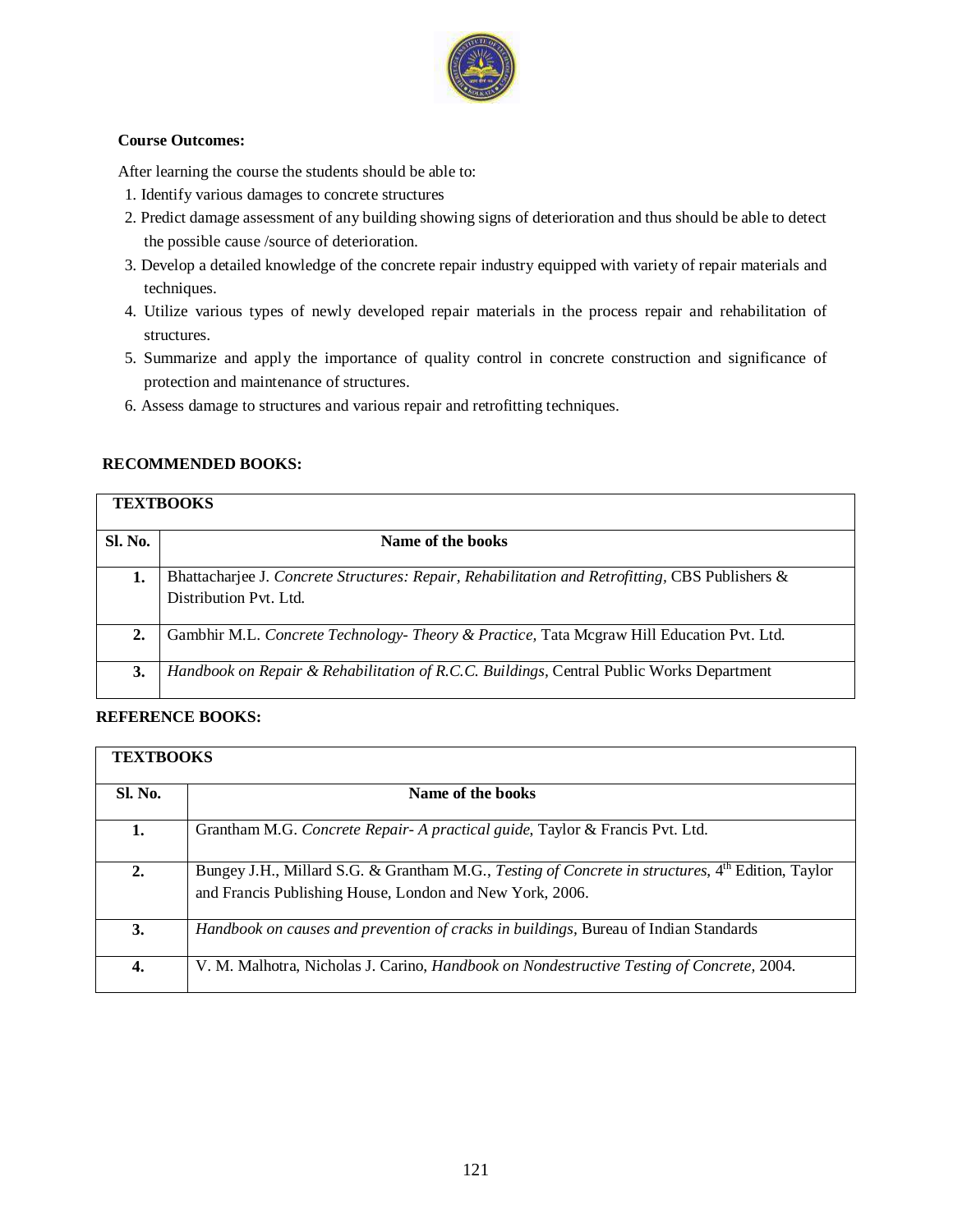

## **Course Name: SUSTAINABLE CONSTRUCTION METHODS**

| <b>Course Name: CIVL 3222</b> |  |  |  |              |                      |  |
|-------------------------------|--|--|--|--------------|----------------------|--|
|                               |  |  |  |              |                      |  |
| <b>Contact hours per</b>      |  |  |  | <b>Total</b> | <b>Credit Points</b> |  |
| week                          |  |  |  |              |                      |  |
|                               |  |  |  |              |                      |  |
|                               |  |  |  |              |                      |  |

### **Course Objective:**

The course will assist the students to:

1. Demonstrate understand the concepts of energy.

2. Outline various building materials and it's impact on environment.

3. Categorize various aspects of sustainable and green building design in the context of global warming and climate change.

4. Develop an insight into various Energy Efficient Materials and Sustainable Construction Technologies.

| Sl. No.                 | <b>Module</b> | <b>Details of Course Content</b>                                                                                                         | <b>Hours</b>            | <b>Total</b> |
|-------------------------|---------------|------------------------------------------------------------------------------------------------------------------------------------------|-------------------------|--------------|
|                         |               |                                                                                                                                          |                         |              |
| 1                       | $\mathbf{I}$  | <b>Issues in sustainability:</b>                                                                                                         |                         | 44           |
|                         |               | Economic development along with energy use and carbon emission, energy<br>conservation and renewable energy, energy and construction.    | 5                       |              |
|                         |               | Alternative construction materials, sustainability and resources of<br>construction materials.                                           | 6                       |              |
| $\overline{2}$          | $\mathbf{I}$  | <b>Sustainable development:</b>                                                                                                          |                         |              |
|                         |               | Leed and griha rating system, alternative materials for brick, mortar and<br>concrete. Alternative roofing system, curved roof surfaces. | $\boldsymbol{4}$        |              |
|                         |               | Green building and energy conservation.                                                                                                  | $\overline{\mathbf{4}}$ |              |
|                         |               | Alternative construction technologies.                                                                                                   | 3                       |              |
| $\overline{\mathbf{3}}$ | III           | <b>Renewable construction materials:</b>                                                                                                 |                         |              |
|                         |               | Mud block, stone block, bamboo based materials, pre-cast construction<br>materials.                                                      | $\boldsymbol{4}$        |              |
|                         |               |                                                                                                                                          | $\boldsymbol{4}$        |              |
|                         |               | Alternative structural materials, timber structures, timber and steel.                                                                   | 3                       |              |
|                         |               | Low cost housing.                                                                                                                        |                         |              |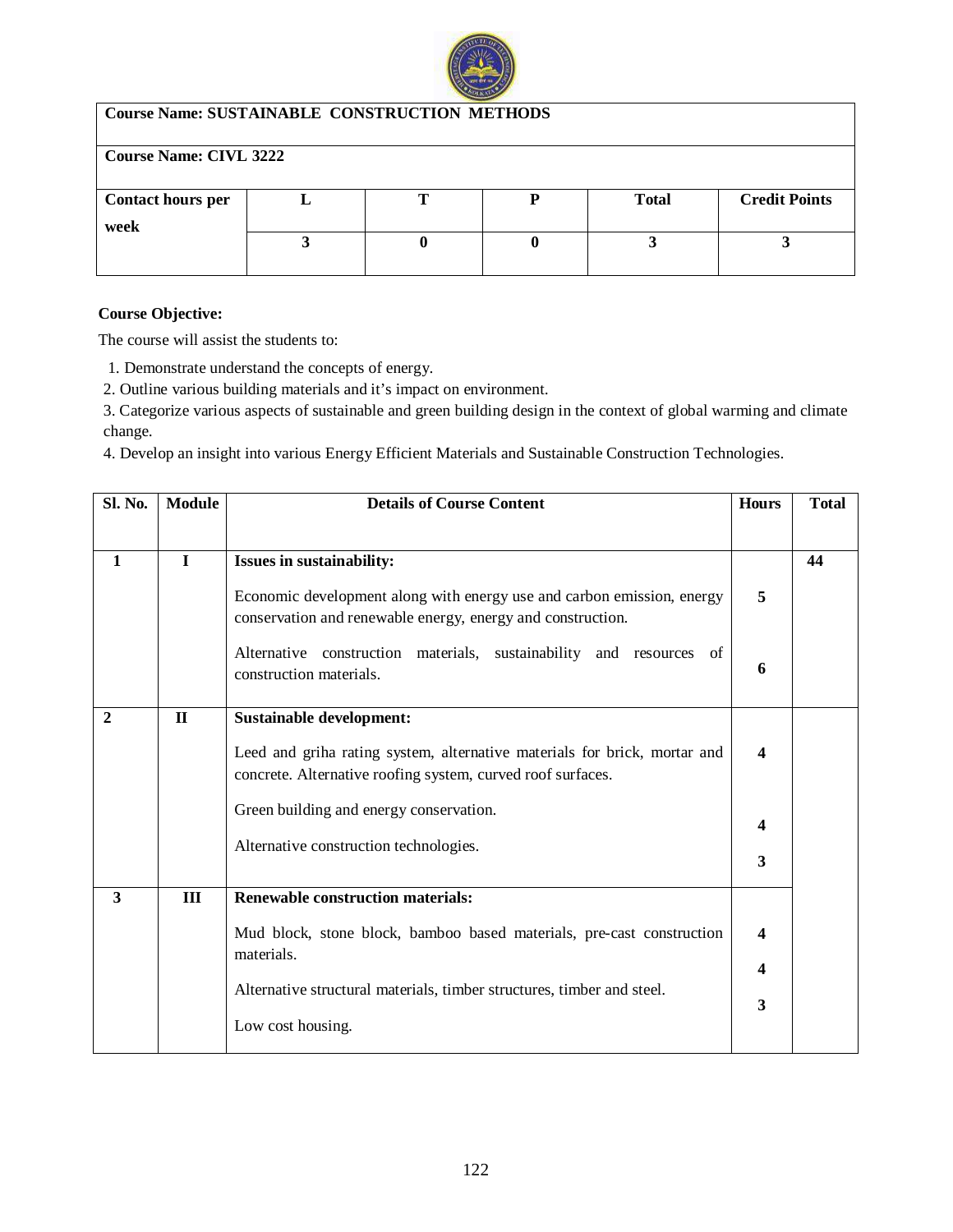

| IV | <b>Alternative construction materials:</b>                        |   |  |
|----|-------------------------------------------------------------------|---|--|
|    | Lime stone, pozolana, fly ash, rice husk, blast furnace slag.     | 5 |  |
|    | Lime pozolana cement, Lime pozolana mortar, lime fly ash mortar.  |   |  |
|    | Stone construction, rubble masonry.                               |   |  |
|    | Low cost earthquake resistance building.                          | 6 |  |
|    | Cast-in-situ roofs.                                               |   |  |
|    | Utilisation of "Construction and demolition" wastes, filler slab. |   |  |

#### **Course Outcomes:**

After learning the course, the students should be able to:

- 1. Develop an understanding on sustainability.
- 2. Apply the knowledge on renewable energy conservation through material usage.
- 3. Develop an insight on environmental impact of building materials.
- 4. Relate the understanding of building materials and construction technique that are sustainable and energy efficient.
- 5. Demonstrate various aspects of green building construction and it's rating system applied throughout the world.
- 6. Apply alternate building materials in the construction of low cost houses.

## **RECOMMENDED BOOKS:**

| <b>TEXTBOOKS</b> |                                                                                                                           |
|------------------|---------------------------------------------------------------------------------------------------------------------------|
| <b>Sl. No.</b>   | Name of the books                                                                                                         |
| 1.               | Bhattacharjee J. Concrete Structures: Repair, Rehabilitation and Retrofitting, CBS Publishers &<br>Distribution Pvt. Ltd. |
| $\overline{2}$ . | Gambhir M.L. Concrete Technology- Theory & Practise, Tata Mcgraw Hill Education Pvt. Ltd.                                 |
| 3.               | Handbook on Repair & Rehabilitation of R.C.C. Buildings, Central Public Works Department                                  |

#### **REFERENCE BOOKS:**

| <b>TEXTBOOKS</b> |                                                                                      |  |  |  |
|------------------|--------------------------------------------------------------------------------------|--|--|--|
| Sl. No.          | Name of the books                                                                    |  |  |  |
| 1.               | Grantham M.G. Concrete Repair- A practical guide, Taylor & Francis Pvt. Ltd.         |  |  |  |
| 2.               | Bungey J.H. Testing of Concrete in structures, Taylor and Francis Publishing House.  |  |  |  |
| 3.               | Handbook on causes and prevention of cracks in buildings, Bureau of Indian Standards |  |  |  |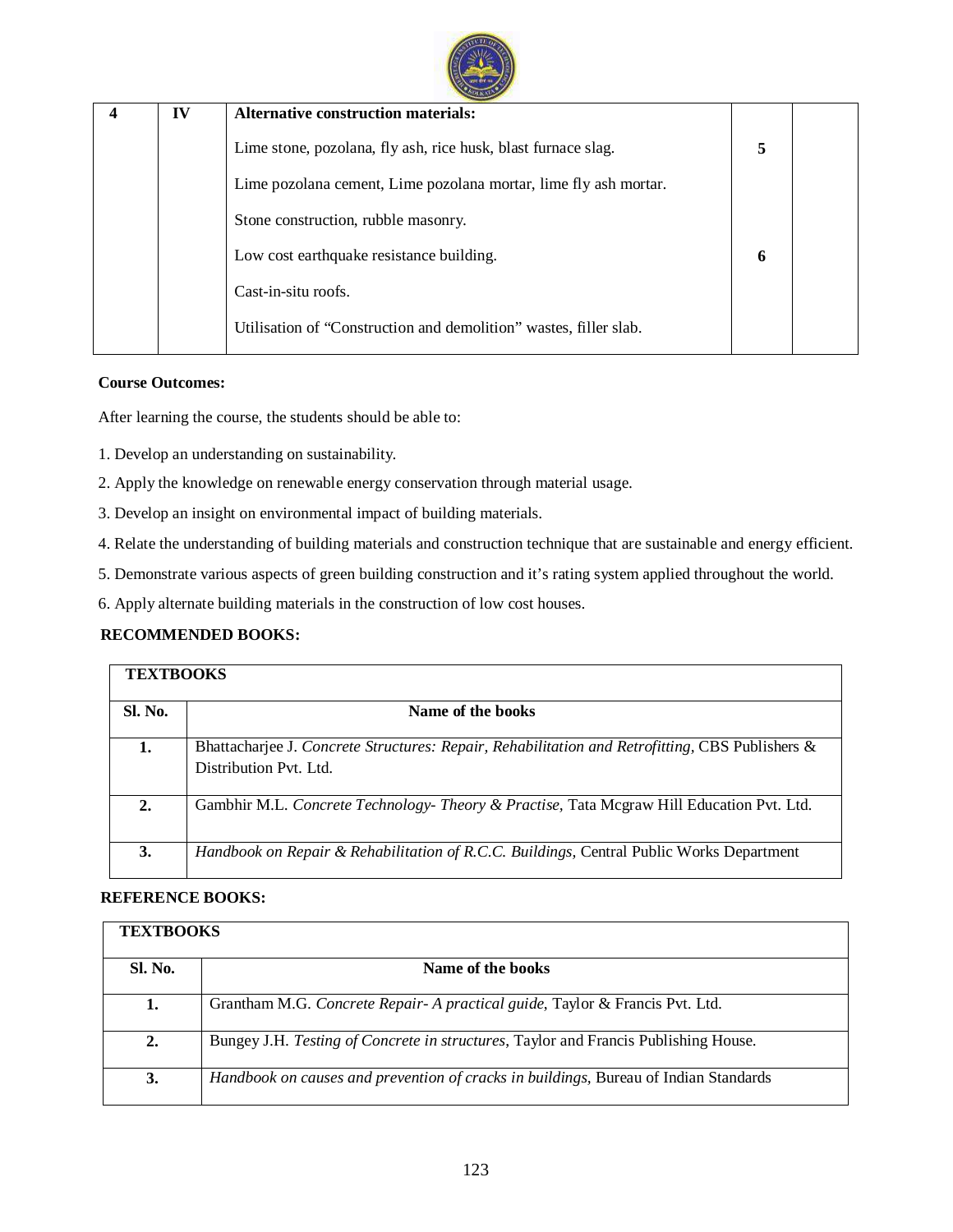

| <b>Course Name: INDUSTRIAL STRUCTURE DESIGN AND DETAILING LAB</b> |  |  |  |              |                      |  |
|-------------------------------------------------------------------|--|--|--|--------------|----------------------|--|
| <b>Course Name: CIVL 3251</b>                                     |  |  |  |              |                      |  |
|                                                                   |  |  |  |              |                      |  |
| <b>Contact hours per</b>                                          |  |  |  | <b>Total</b> | <b>Credit Points</b> |  |
| week                                                              |  |  |  |              |                      |  |
|                                                                   |  |  |  |              | 1.5                  |  |
|                                                                   |  |  |  |              |                      |  |

#### **Course Outcome:**

After going through this course, the students will be able to:

- 1. Familiar with the material properties of structural steel, analyse the different bolted and welded connections and design them for concentric and eccentric loads.
- 2. Design different steel sections subjected to axial compression and tension following Indian codes of practices.
- 3. Comprehend the differences between laterally supported and unsupported flexure members and design of the flexure members using Indian codes of practice.
- 4. Analyse and design rolled and built up compression members along with base connection subjected to axial compression, bending and tension.
- 5. Calculate shear force and bending moment on rolled and built up girders and design it following Indian standard design guidelines.
- 6. Identify different components of gantry system, calculate lateral and vertical loads acting on the system and design them.

#### **Course Details:**

Analysis, design and detailing of different components of a factory shed and gantry girder as per IS800- 2007.

#### **References**: I.S. 875 (part I, II and III) - 1987, I.S: 800-2007, SP: 6 (I) – 1964.

| <b>TEXT BOOKS:</b> |                                                                                                                |
|--------------------|----------------------------------------------------------------------------------------------------------------|
| Sl. No             | <b>Name</b>                                                                                                    |
| 1.                 | N. Subramanian, "Design of steel structures", Oxford University Press                                          |
| 2.                 | A.S. Arya and J.L. Ajmani, "Design of steel structures", Nemchand and Bros.                                    |
| 3.                 | S.K. Duggal, "Limit state design of steel structures (2 <sup>nd</sup> edition)", McGraw Hill India, New Delhi. |

| <b>REFERENCES:</b> |                                                                                              |
|--------------------|----------------------------------------------------------------------------------------------|
| <b>Sl. No.</b>     | <b>Name</b>                                                                                  |
| 1.                 | M.L. Gambhir, "Fundamentals of structural steel design", McGraw Hill India, New Delhi        |
| 2.                 | Karuna Moy Ghosh, "Analysis and design of steel structures, $2nd$ ed.", Prentice Hall, India |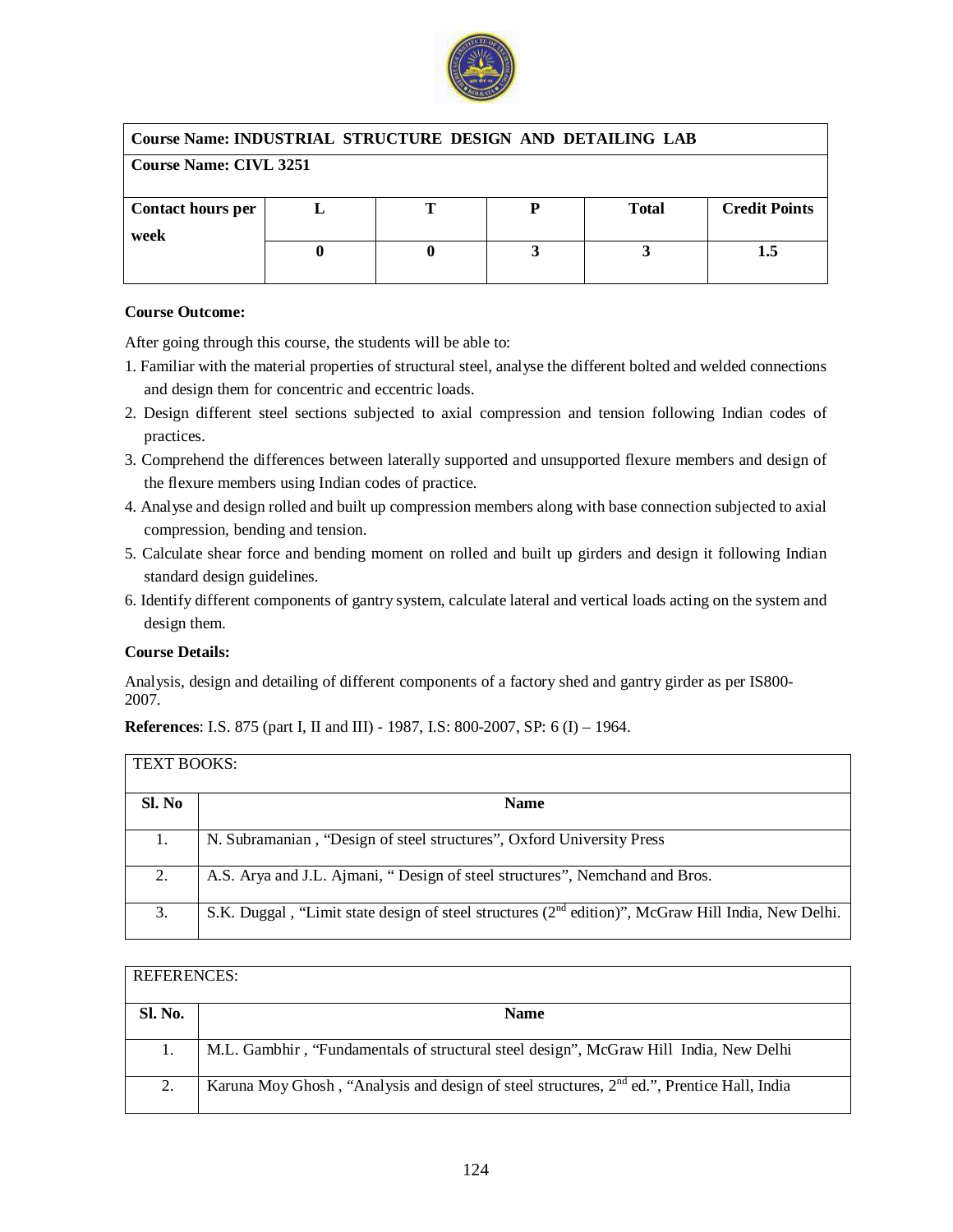

### **Course Name: COMPUTER-AIDED STRUCTURAL ANALYSIS AND DESIGN**

| <b>Course Name: CIVL 3252</b> |  |  |  |              |                      |
|-------------------------------|--|--|--|--------------|----------------------|
| <b>Contact hours per</b>      |  |  |  | <b>Total</b> | <b>Credit Points</b> |
| week                          |  |  |  |              |                      |
|                               |  |  |  |              |                      |
|                               |  |  |  |              |                      |

#### **Course Outcome:**

After going through this course, the students will be able to:

- 1. Understand the details of STAAD.Pro software package.
- 2. Prepare input data of STAAD.Pro.
- 3. Analyze and design structures using STAAD.Pro software.
- 4. Design different components of structures.
- 5. Apply wind load and seismic loads from load definition
- 6. Assign built up section member properties and generate geometry using structural wizard.

#### **Course Content:**

- 1. Study of capabilities of STAAD software for modeling and design Radial and Cartesian coordinate systems, generating simple structures like two dimensional and three dimensional frames and truss.
- 2. Study on space, plane, floor and truss options in STAAD.
- 3. Assigning steel and concrete materials to different structures. Application of built up steel sections and steel – concrete composites.
- 4. Different supports available in STAAD.
- 5. Different loads like member load, floor load, area load, plate load, wind load, seismic load etc.
- 6. Design of a concrete framed structure using STAAD.
- 7. Design of an industrial shed using STAAD.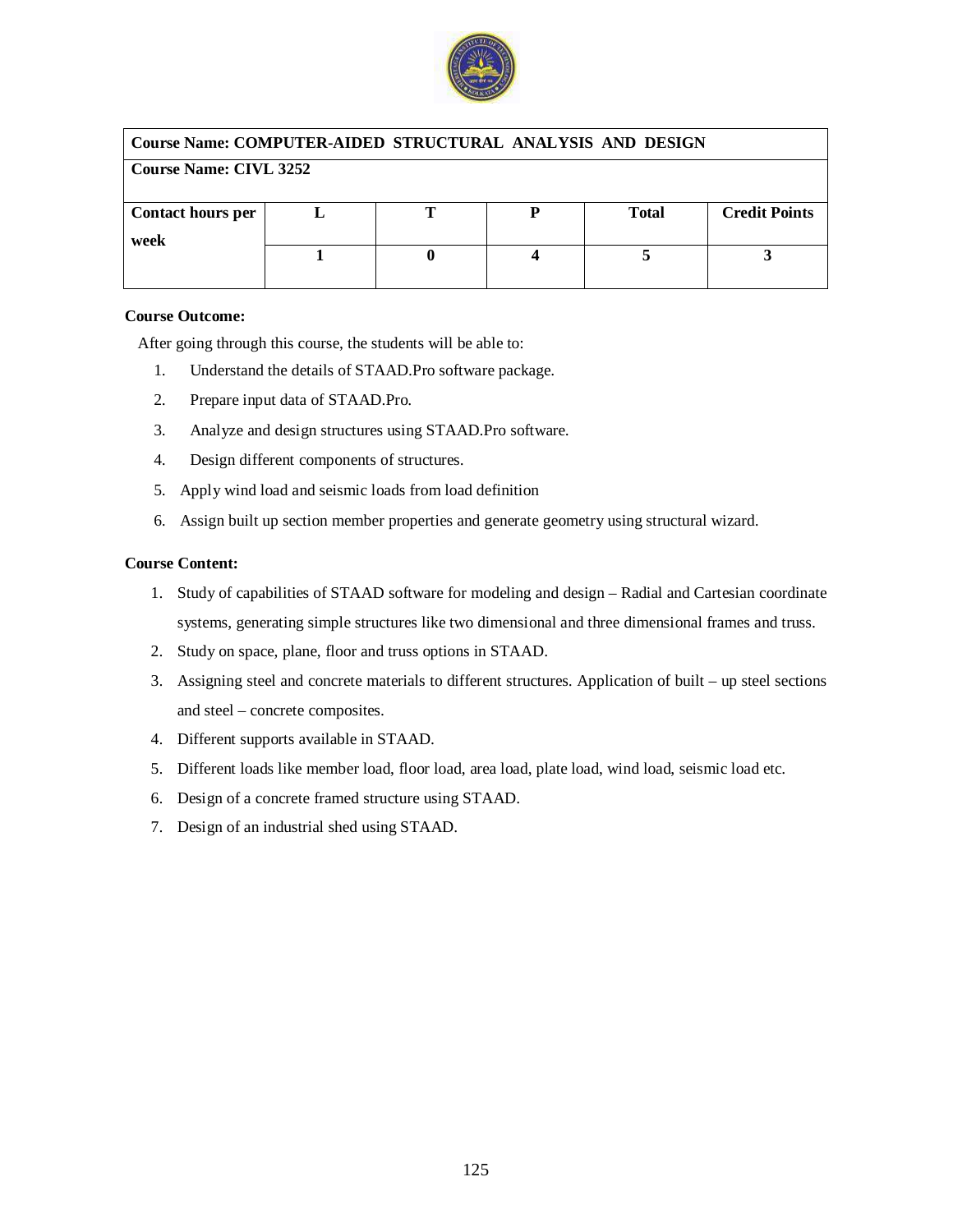

| <b>Course Name: PROJECT PLANNING AND MANAGEMENT</b> |                               |  |  |              |                      |  |
|-----------------------------------------------------|-------------------------------|--|--|--------------|----------------------|--|
|                                                     | <b>Course Name: CIVL 3214</b> |  |  |              |                      |  |
|                                                     |                               |  |  |              |                      |  |
| <b>Contact hours per</b>                            |                               |  |  | <b>Total</b> | <b>Credit Points</b> |  |
| week                                                |                               |  |  |              |                      |  |
|                                                     |                               |  |  |              |                      |  |
|                                                     |                               |  |  |              |                      |  |

### **Course Outcome:**

At the end of the course, the student will be able to:

- 1. Develop the bar chart for the project.
- 2. Compile the tender documents.
- 3. Estimate the critical path of the project i.e. the maximum duration which the project require for completion.
- 4. Understand the uses of various construction equipments at site and the preparation of concrete.
- 5**.** Make use of the bylaws of different authorities to get the approval of drawings for construction.
- 6**.** Understand the process of arbitration in case the projects suffer from disputation.

| SL.            | <b>Module</b> | <b>Details of Course Contents</b>                                                                                                                                                                                                           | <b>Contact</b> | <b>Total</b> |
|----------------|---------------|---------------------------------------------------------------------------------------------------------------------------------------------------------------------------------------------------------------------------------------------|----------------|--------------|
| No.            |               |                                                                                                                                                                                                                                             | <b>Hours</b>   |              |
| $\mathbf{1}$   | $\mathbf I$   | General consideration, Definition of aspect,<br><b>Planning:</b><br>prospect, roominess, grouping, circulation, Privacy.                                                                                                                    | $\overline{2}$ | 36           |
|                |               | <b>Regulation and Bye laws:</b> Bye Laws in respect of side space,<br>Back and front space, Covered areas, height of building etc.,<br>Lavatory blocks, ventilation, Requirements for stairs, lifts in<br>public assembly building, offices | 4              |              |
|                |               | Fire Protection: Firefighting arrangements in public assembly<br>buildings, planning, offices, auditorium                                                                                                                                   | $\overline{2}$ |              |
| $\overline{2}$ | $\rm II$      | Construction plants $\&$ Equipment: Plants $\&$ equipment for<br>earth moving, road constructions, excavators, dozers, scrapers,<br>spreaders, rollers, their uses.                                                                         | $\overline{4}$ |              |
|                |               | Plants & Equipment for concrete construction: Batching<br>plants, Ready Mix Concrete, concrete mixers, Vibrators etc.,<br>quality control.                                                                                                  | $\overline{4}$ |              |
| 3              | $\rm III$     | Planning & Scheduling of constructions Projects:<br>Planning by CPM: Preparation of network, Determination of<br>slacks or floats. Critical activities. Critical path. Project<br>duration.                                                 | 4              |              |
|                |               | Planning by PERT: Expected mean time, probability of<br>completion of project, Estimation of critical path, problems.                                                                                                                       | 4              |              |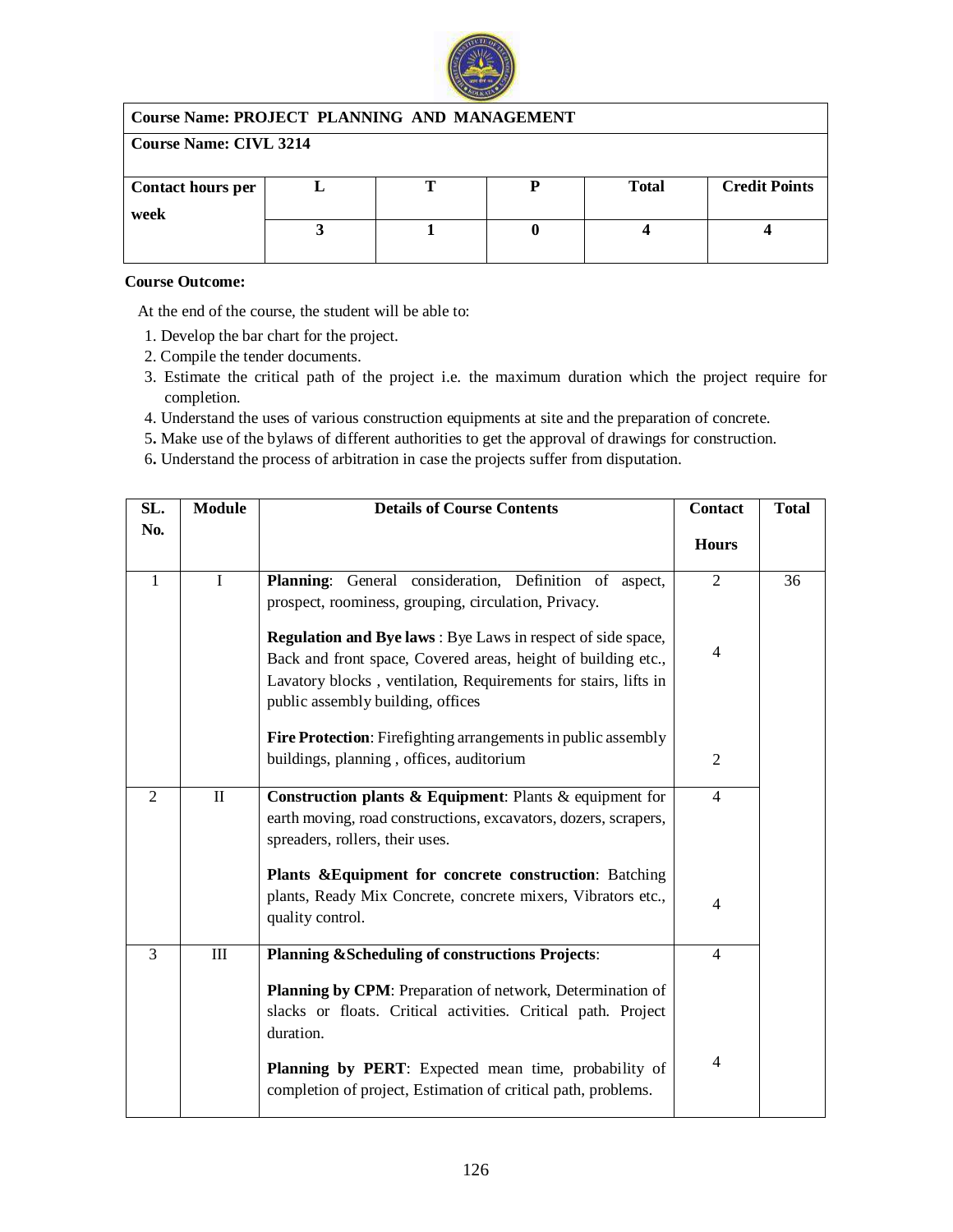

| IV | Management: Professional practice, Definition, Rights and    | 4 |  |
|----|--------------------------------------------------------------|---|--|
|    | responsibilities of owner, engineer, Contractors, types of   |   |  |
|    | contract                                                     |   |  |
|    |                                                              |   |  |
|    | Departmental Procedures: Administration, Technical and       |   |  |
|    | financial sanction, operation of PWD, Tenders and its        |   |  |
|    | notification, EMD and SD, Acceptance of tenders, Arbritation |   |  |
|    |                                                              |   |  |

#### **Recommended books, IS Codes:-**

- 1. Estimating, costing, Specification and Valuation in Civil Engineering by M. Chakroborty
- 2. Construction Planning, Equipments and methods Puerifoy, R.L. McGraw Hill.
- 3. Management in construction industry P. P. Dharwadkar Oxford and IBH Publishing company New Delhi
- 4. Construction Management, Critical path Methods in Construction, J. O. Brien Wiley Interscience
- 5. PERT and CPM L. S. Srinath
- 6. Project planning and control with PERT and CPM Construction equipments and its management B. C. Punmia, K. K. Kandelwal and S. C. Sharma
- 7. National Building code BIS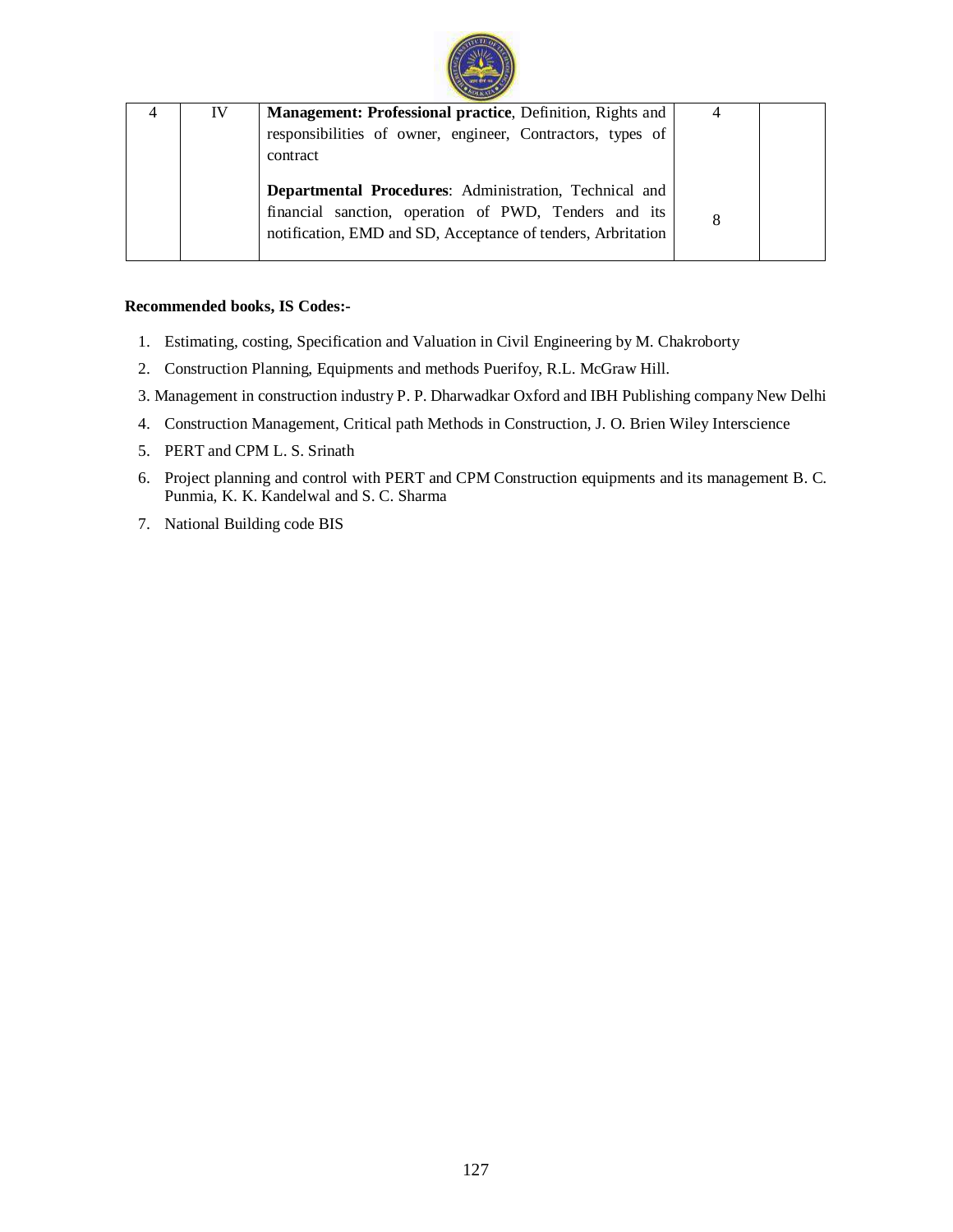

## **Course Name**: **PRINCIPLES OF MANAGEMENT**

### **Course Code: HMTS 4101**

| Contact hours per week: |  | Total | <b>Credit Points</b> |
|-------------------------|--|-------|----------------------|
|                         |  |       |                      |
|                         |  |       |                      |
|                         |  |       |                      |

#### **Course Outcome:**

Upon completion of the course, students will be able

- 1. To study the evolution of Management.
- 2. To understand various management functions and have some basic knowledge on different aspects of management.
- 3. To understand the planning process in an organization.
- 4. To understand the concept of organizational structure.
- 5. To demonstrate the ability to direct, lead and communicate effectively.
- 6. To analyse and isolate issues and formulate best control methods.

#### **Module I:**

#### **Introduction (8L)**

**Management**: Definition, nature, purpose and scope of management

Skills and roles of a Manager, functions, principles;

Evolution of Management Thought: Taylor Scientific Management, Behavioural Management, Administrative Management, Fayol's Principles of Management, Hawthorne Studies.

Types of Business organization -Sole proprietorship, partnership, company-public and private sector enterprises -Organization culture and Environment –Current trends and issues in Management.

#### **Module II (8L)**

**Planning**: Types of plans, planning process, Characteristics of planning, Traditional objective setting, Strategic Management, premising and forecasting.

**Organizing**: Nature and Purpose-Formal and informal, organizational chart, organization structure-types-line and staff authority, departmentalization, delegation of authority, centralization and decentralization.

**Controlling**: Concept, planning-control relationship, process of control, Types of Control, Control **Techniques** 

Human Resource Management-HR Planning, Recruitment, Selection, Training and Development, Performance Management, Career planning and management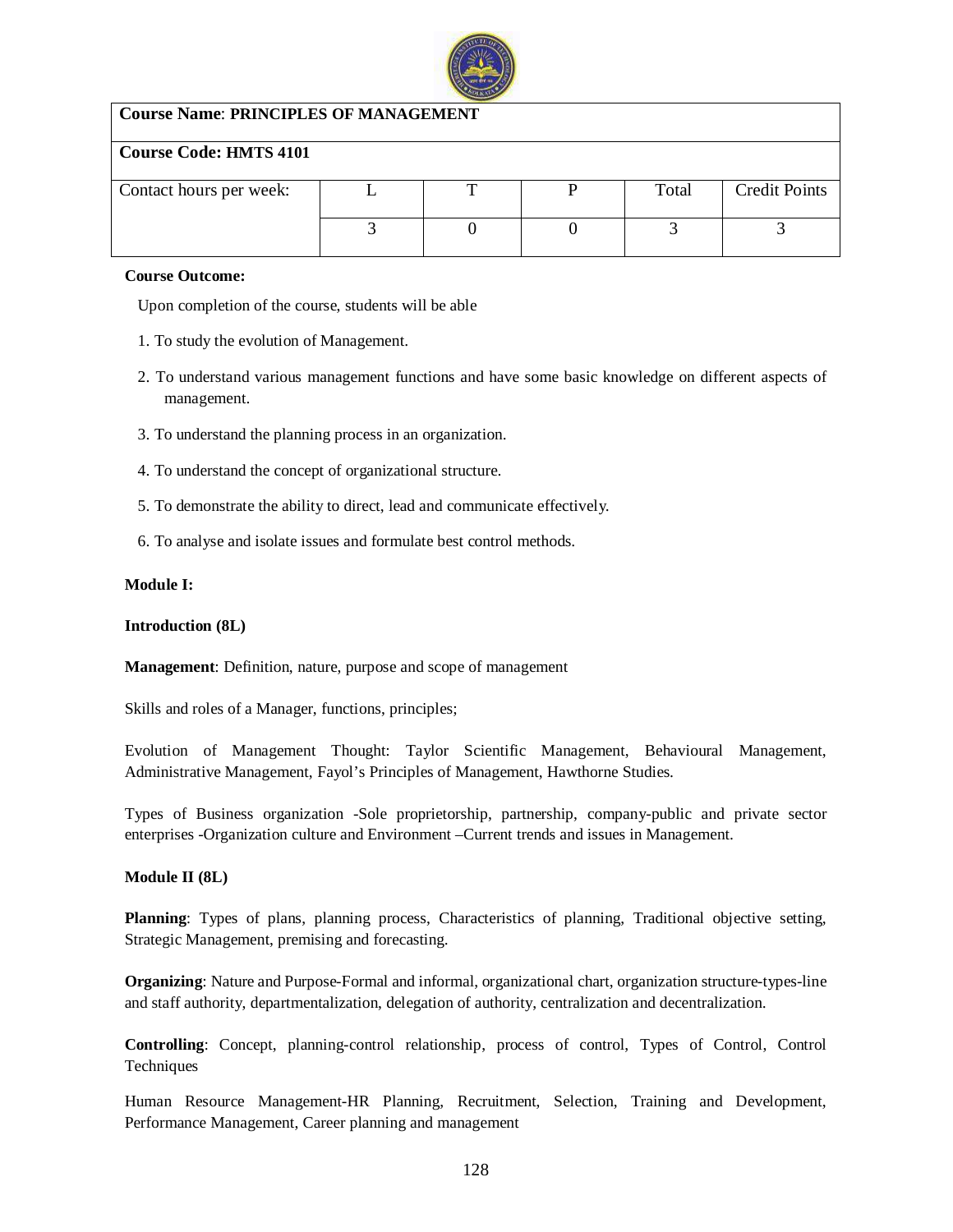

## **Module III (8L)**

**Directing**: Foundations of individual and group behaviour –motivation –motivation theories –motivational-Techniques –job satisfaction –job enrichment –leadership –types and theories of leadership –Communication –process of communication –barrier in communication –effective communication –communication and IT

**Decision-Making**: Process, Simon's model of decision making, creative problem solving, group decisionmaking.

**Coordinating**: Concepts, issues and techniques.

#### **Module IV (8L)**

**Leading:** Managing Communication: Nature & function of communication, methods of interpersonal communication, barriers of effective communication, direction of communication flow, role of technology in managerial communication

**Motivating Employees**: Define motivation, compare and contrast early theories of motivation, compare and contrast contemporary theories of motivation & current issues.

Being an Effective Leader Define leader/ leadership, compare and contrast early theories of leadership, understand three contingency theories, understand modern views on leadership. Motivation, Leadership, Communication, Teams and Teamwork.

**Management by Objectives (MBO**): Management by exception; Styles of management: (American, Japanese and Indian), McKinsey's 7-S Approach, Self-Management

#### **Reference Books:**

- 1.Stephen P. Robbins and Mary Coulter, "Management", Pearson Education, 2017, 13th edition
- 2.Koontz H. and Weihrich H., "Essentials of Management", McGraw Hill Int. Ed., 2015, 10thedition
- 3.Bhat A and Kumar A. "Management: Principles, Processes & Practices", Oxford University Press, 2016, 2<sup>nd</sup>edition

<sup>4.</sup>Robbins, Coulter, and DeCenzo, "Fundamentals of Management", Pearson Education, 2016, 9th edition

<sup>5.</sup>Richard L.Daft, "Management", Cengage Learning, 10<sup>th</sup>edition.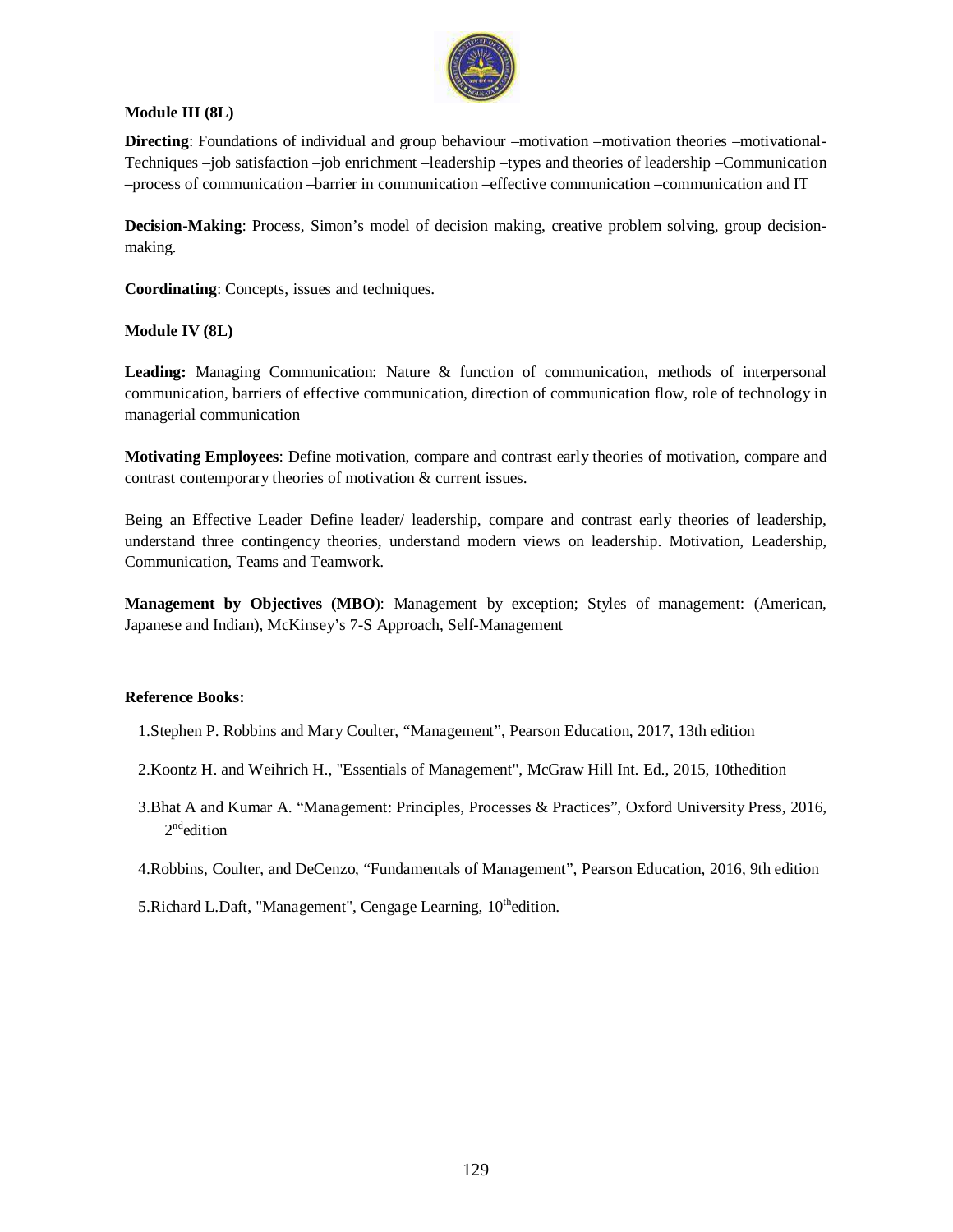

## **Course Name: PRESTRESSED CONCRETE STRUCTURES**

## **Course Code: CIVL 4141**

| Contact hours per week: |  | Total | <b>Credit Points</b> |
|-------------------------|--|-------|----------------------|
|                         |  |       |                      |
|                         |  |       |                      |
|                         |  |       |                      |

#### **Course Objective:**

The course will assist the students to:

1. Learn the introduction of prestressed concrete member and its deflection properties.

2. Develop the design criteria of prestressed concrete section for flexure and shear properties.

3. Analyze the anchorage zone stress for post-tensioned members.

4. Improve the knowledge regarding the methods of analysis of statically indeterminate structures.

5. Develop knowledge regarding the composite construction of prestressed and In-situ concrete.

6. Understand the design of prestressed concrete poles and sleepers and introduction of partial prestressing.

| SL.            | <b>Module</b> | <b>Syllabus</b>                                                                                                                                                                                                                                                                    | <b>Hours</b>        | <b>Total</b> |
|----------------|---------------|------------------------------------------------------------------------------------------------------------------------------------------------------------------------------------------------------------------------------------------------------------------------------------|---------------------|--------------|
| N <sub>0</sub> |               |                                                                                                                                                                                                                                                                                    |                     |              |
| 1.             | $\mathbf I$   | <b>Introduction of Prestressed Concrete: Materials, Prestressing</b><br>System, Advantages of Prestressing, Analysis of Prestress and<br><b>Bending Stress, Losses</b><br>Deflections of Prestressed Concrete Members: Importance,<br>Factors, Short term and Long term Deflection | 8<br>$\overline{4}$ | 42           |
| 2.             | $\mathbf{I}$  | <b>Torsional</b><br><b>Shear</b><br><b>Resistance:</b><br>and<br>Design<br>of<br>Shear<br>Reinforcement, Design of Reinforcement for Torsion, Shear and<br>Bending.                                                                                                                | 6                   |              |
|                |               | Limit State Design Criteria: Inadequacy of Elastic and<br>Ultimate Load Methods, Criteria for Limit States, Strength and<br>Serviceability.                                                                                                                                        | $\overline{2}$      |              |
|                |               | Design of Prestressed Concrete Section: For Flexure &<br>methods by Lin and Magnel.                                                                                                                                                                                                | $\overline{4}$      |              |
| 3.             | $\rm III$     | <b>Anchorage Zone Stresses in Post Tensioned Members: Stress</b><br>Distribution in End Block, Anchorage Zone Reinforcement                                                                                                                                                        | $\overline{4}$      |              |
|                |               | <b>Statically</b><br>Indeterminate<br><b>Structures:</b><br>of<br>Advantages<br>Continuous Member, Effect of Prestressing,                                                                                                                                                         | 6                   |              |
|                |               | Methods of Achieving Continuity and Method of Analysis of<br><b>Secondary Moments</b>                                                                                                                                                                                              |                     |              |

**Recommended books: -**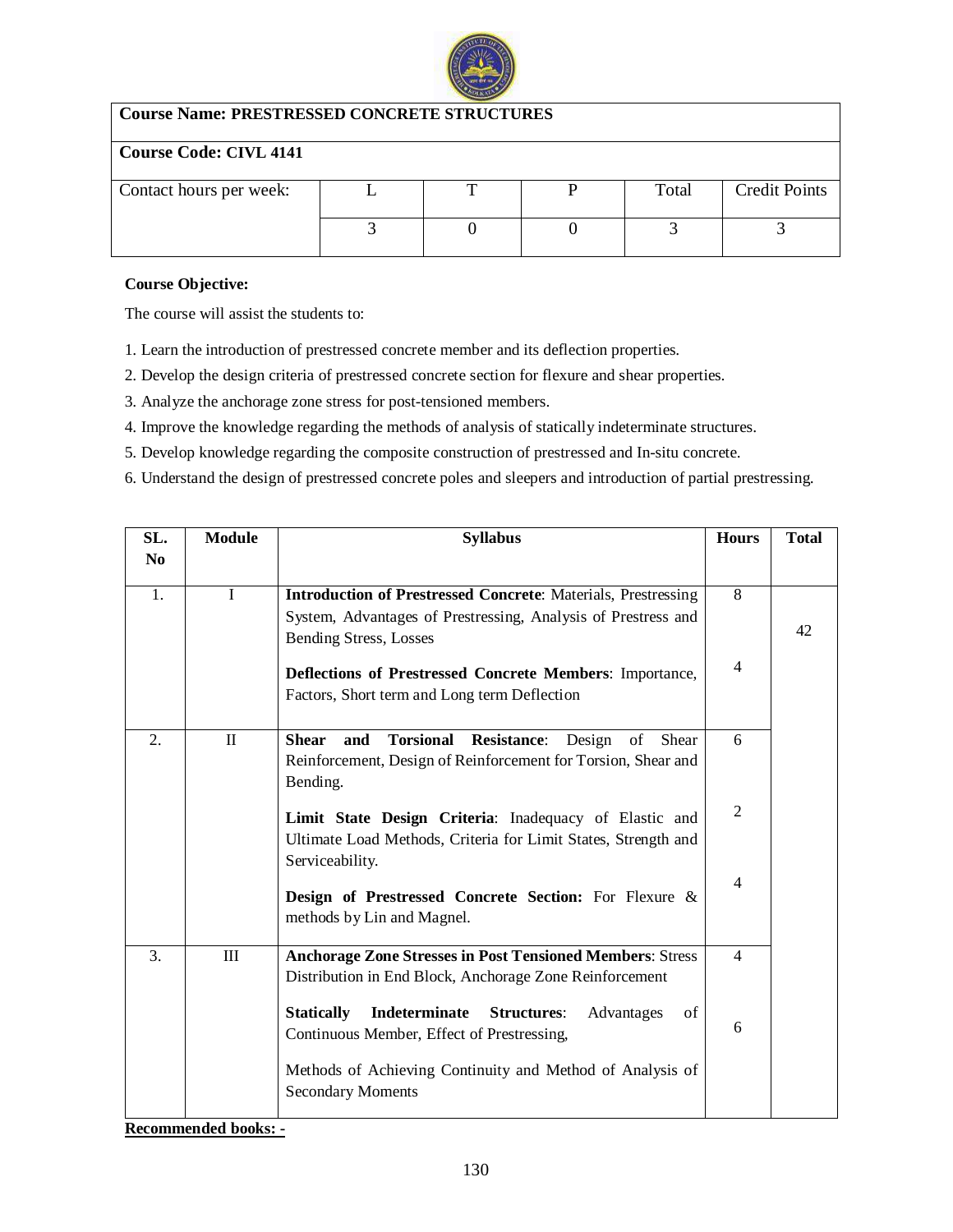

| IV | Construction of Prestressed and In-situ<br>Composite        |  |
|----|-------------------------------------------------------------|--|
|    | <b>Concrete:</b> Types, Analysis of Stresses                |  |
|    |                                                             |  |
|    | Prestressed Concrete Poles and Sleepers: Design of Sections |  |
|    | for Compression and Bending.                                |  |
|    | Introduction to Partial Prestressing.                       |  |
|    |                                                             |  |

Code: IS 1343:1980

Text Books:

- 1. N. Krishna Raju, "Prestressed Concrete", Fourth Edition, McGraw Hill.
- 2. N.C.Sinha and S.K.Roy, "Fundamentals of Prestressed Concrete", S. Chand Publishing.
- 3. S.Ramamurtham,"Prestressed Concrete",Dhanpat Rai Books.

Reference Book:

1. T.Y.Lin and N.H.Burns, "Design of Prestressed Structures", Wiley Eastern Ltd.

### **Course Outcome:**

After going through this course, the students will be able to:

- 1. Understand the general and mechanical behavior of prestressed concrete.
- 2. Perform analysis and design of prestressed concrete members and connections.
- 3. Identify and interpret the appropriate relevant design code.
- 4. Understand the methods of the design and fabrication of prestressed concrete members.
- 5. Perform an industry relevant design project in a team.
- 6. Develop their professional and ethical issues and lifelong learning of the importance of prestressed concrete.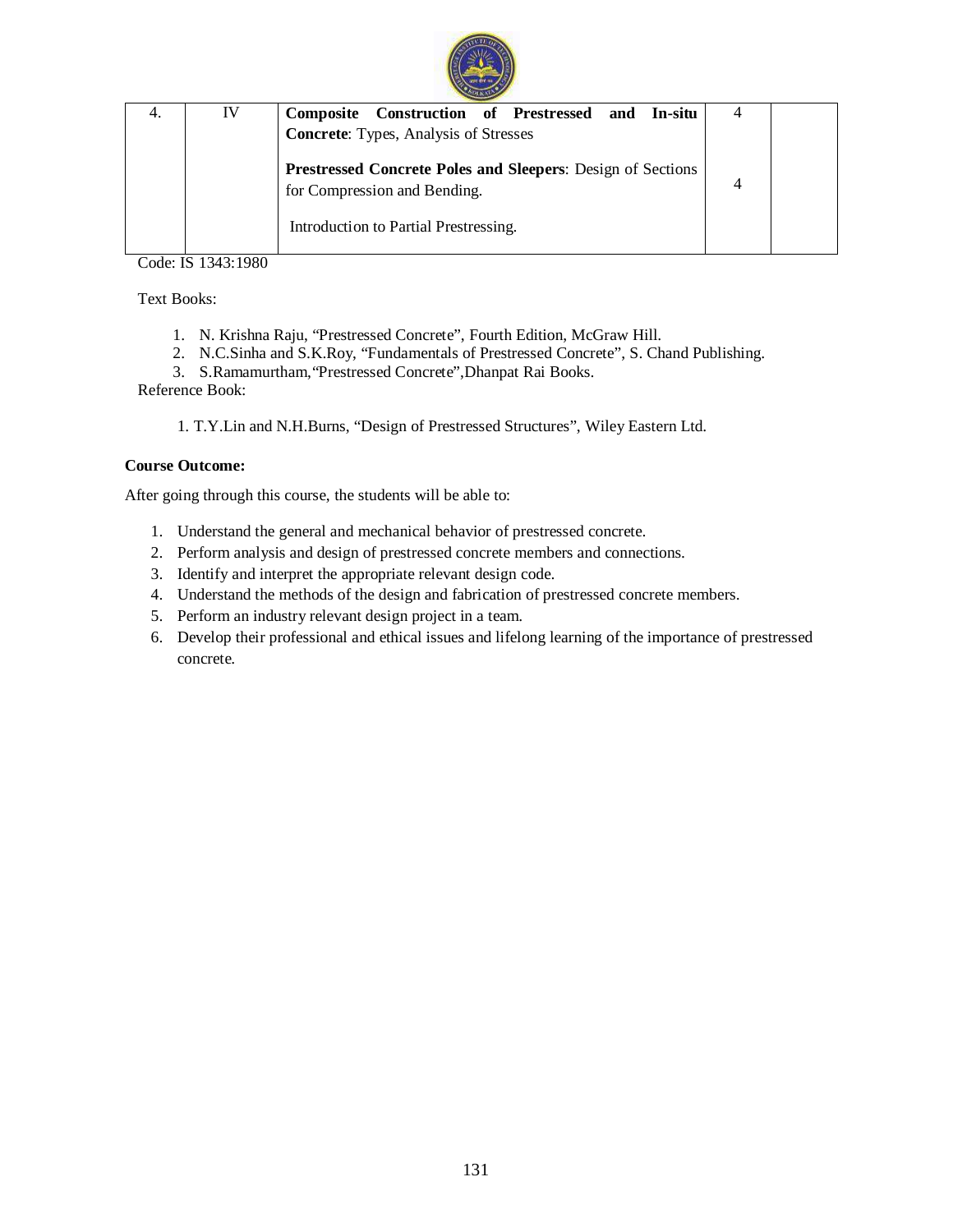

## **Course Name: DESIGN OF TALL STRUCTURES**

## **Course Code: CIVL 4142**

| Contact hours per week: |  | Total | <b>Credit Points</b> |
|-------------------------|--|-------|----------------------|
|                         |  |       |                      |
|                         |  |       |                      |
|                         |  |       |                      |

## **Course Objective:**

- 1. Develop a fundamental concept on tall buildings, its requirements and various guiding parameters for analysis and design.
- 2. Understand various structural forms and their use in tall buildings.
- 3. Generate the philosophy of dynamic analysis of wind by gust factor method and a basic idea on wind tunnel test.
- 4. Understand and apply the concept of response spectrum analysis following latest IS codes to address the dynamic nature of seismic excitation.
- 5. Build an idea on the application of latest ductile detailing codes to detail tall buildings under severe horizontal loads.
- 6. Analyze and design shear walls in a tall building.

| SI. | <b>Module</b> | <b>Details of Course Content</b>                                                                                                                                                                                                                                                                      | <b>Hours</b> | <b>Total</b> |
|-----|---------------|-------------------------------------------------------------------------------------------------------------------------------------------------------------------------------------------------------------------------------------------------------------------------------------------------------|--------------|--------------|
| No. |               |                                                                                                                                                                                                                                                                                                       |              |              |
| 1.  | I             | <b>INTRODUCTION</b>                                                                                                                                                                                                                                                                                   |              |              |
|     |               | Concept of tall buildings, factors affecting growth, height and<br>structural forms.                                                                                                                                                                                                                  | 10           | 44           |
|     |               | Tall building structure- design process, strength and stability,<br>stiffness and drift limitation, creep, shrinkage and temperature<br>effects.                                                                                                                                                      |              |              |
|     |               | <b>BASIC STRUCTURAL FORMS</b>                                                                                                                                                                                                                                                                         |              |              |
|     |               | Braced frame structures, Rigid frame structures, In-filled frame<br>structure, Flat plate and flat-slab structures, Shear wall structures,<br>Wall- frame structures, Framed-tube structures, Outrigger -braced<br>structures, Suspended structures, Core-structures, Space and hybrid<br>structures. |              |              |
| 2.  | $\mathbf{I}$  | <b>WIND ANALYSIS</b>                                                                                                                                                                                                                                                                                  |              |              |
|     |               | Design considerations for nature of wind, use of Gust Factor Method<br>to assess the dynamic effect of wind on structures.                                                                                                                                                                            | 10           |              |
|     |               | Introductory concept of wind tunnel test, objectives of wind tunnel<br>tests.                                                                                                                                                                                                                         |              |              |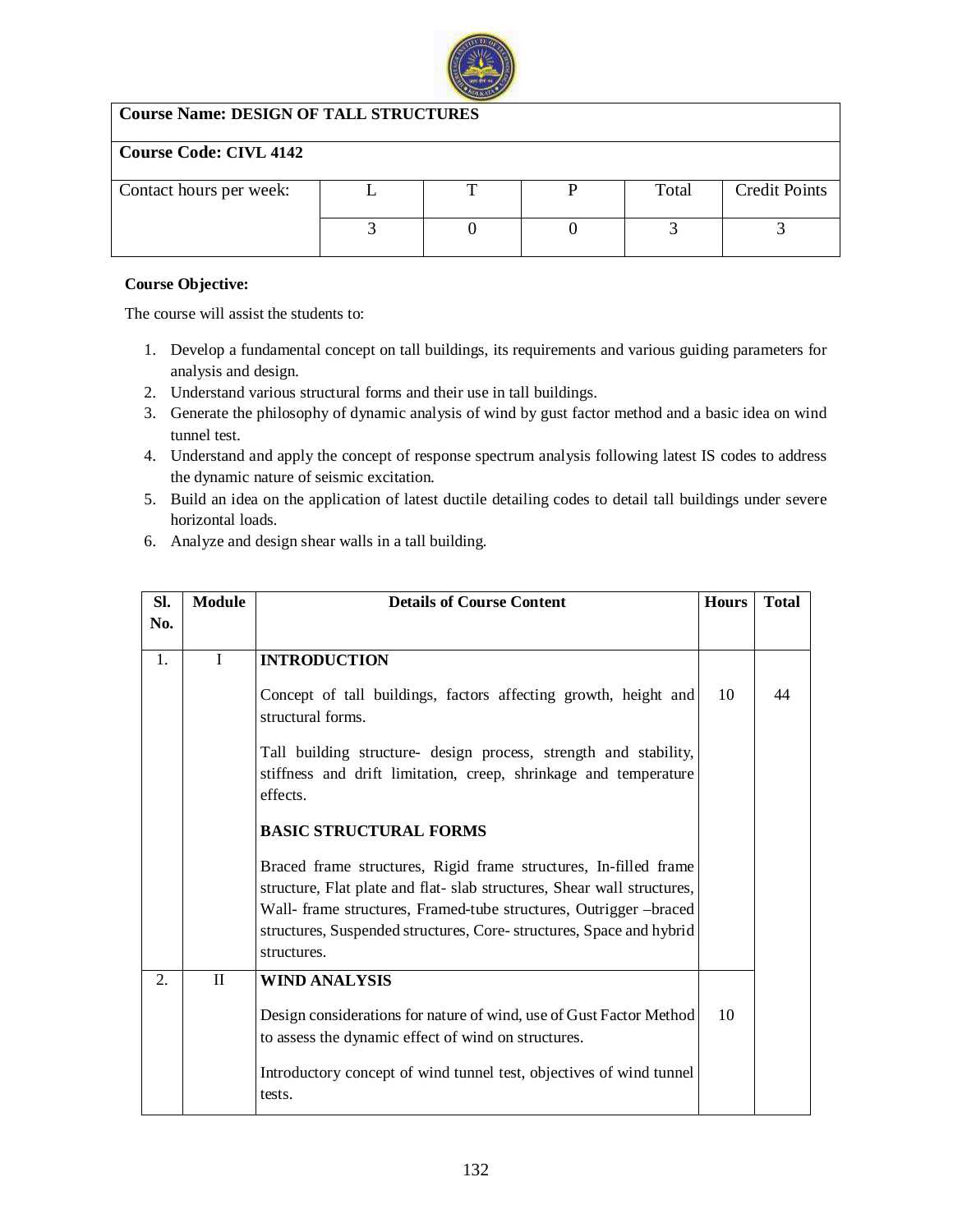

| Ш<br>3.<br><b>SEISMIC ANALYSIS</b><br>12<br>Tall building behaviour during earthquakes, use of Response<br>Spectrum Method to assess the dynamic effect of earthquake on<br>structures. Basic concept of Time History Analysis.<br>IV<br>4.<br>DESIGN PHILOSOPHY OF A TALL BUILDING WITH<br><b>SHEAR WALLS</b><br>12<br>Concept of P-delta effects. Concepts of ductile detailing of building,<br>referring to IS 13920-2016.<br>Detailed concept of shear wall design for a Tall building. |  |  |  |
|---------------------------------------------------------------------------------------------------------------------------------------------------------------------------------------------------------------------------------------------------------------------------------------------------------------------------------------------------------------------------------------------------------------------------------------------------------------------------------------------|--|--|--|
|                                                                                                                                                                                                                                                                                                                                                                                                                                                                                             |  |  |  |
|                                                                                                                                                                                                                                                                                                                                                                                                                                                                                             |  |  |  |

| <b>TEXT BOOKS:</b> |                                                                                         |  |  |  |  |
|--------------------|-----------------------------------------------------------------------------------------|--|--|--|--|
| <b>Sl. No.</b>     | <b>Name</b>                                                                             |  |  |  |  |
| 1.                 | Bryan S. Smith and Alex Coull., "Tall Building Structures: Analysis and Design", John   |  |  |  |  |
|                    | Wiley & Sons, Inc, New York, 1991.                                                      |  |  |  |  |
| 2.                 | P. Agarwal and M. Shrikhande, "Earthquake Resistant Design of Structures", PHI Learning |  |  |  |  |
|                    | Pvt. Ltd, 2006.                                                                         |  |  |  |  |
| 3.                 | S. N. Manohar, "Design and Construction of Tall Chimneys", McGraw-Hill Book Co., New    |  |  |  |  |
|                    | York, 1972.                                                                             |  |  |  |  |

| <b>REFERENCES:</b> |                                                                                                                           |  |  |  |  |
|--------------------|---------------------------------------------------------------------------------------------------------------------------|--|--|--|--|
| <b>Sl. No.</b>     | <b>Name</b>                                                                                                               |  |  |  |  |
|                    | B. S. Taranath, "Structural Analysis and Design of Tall Buildings- Steel and Composite<br>Construction", CRC Press, 2012. |  |  |  |  |
| 2.                 | M. Sarkisian, "Designing Tall Buildings-Structure as Architecture", Routledge, 2012.                                      |  |  |  |  |
| 3.                 | D. Parker and A. Wood, "The Tall Buildings-Reference Book, Routledge", 2013.                                              |  |  |  |  |

## **CODES:**

IS 875 (Part-3): 2015, IS 1893 (Part-1): 2016, IS 1893 (Part 4): 2005, IS 4998 (Part 1): 1992, IS 13920: 2016, IS 16700: 2017.

#### **Course Outcome:**

After going through this course, the students will be able to:

- 1. Demonstrate the requirements and types of tall buildings and explain the parameters involved in analysis and design of the same.
- 2. Describe and analyze some of the structural forms used in the construction of tall buildings.
- 3. Analyze tall buildings under wind load by gust factor method following latest IS code and explain the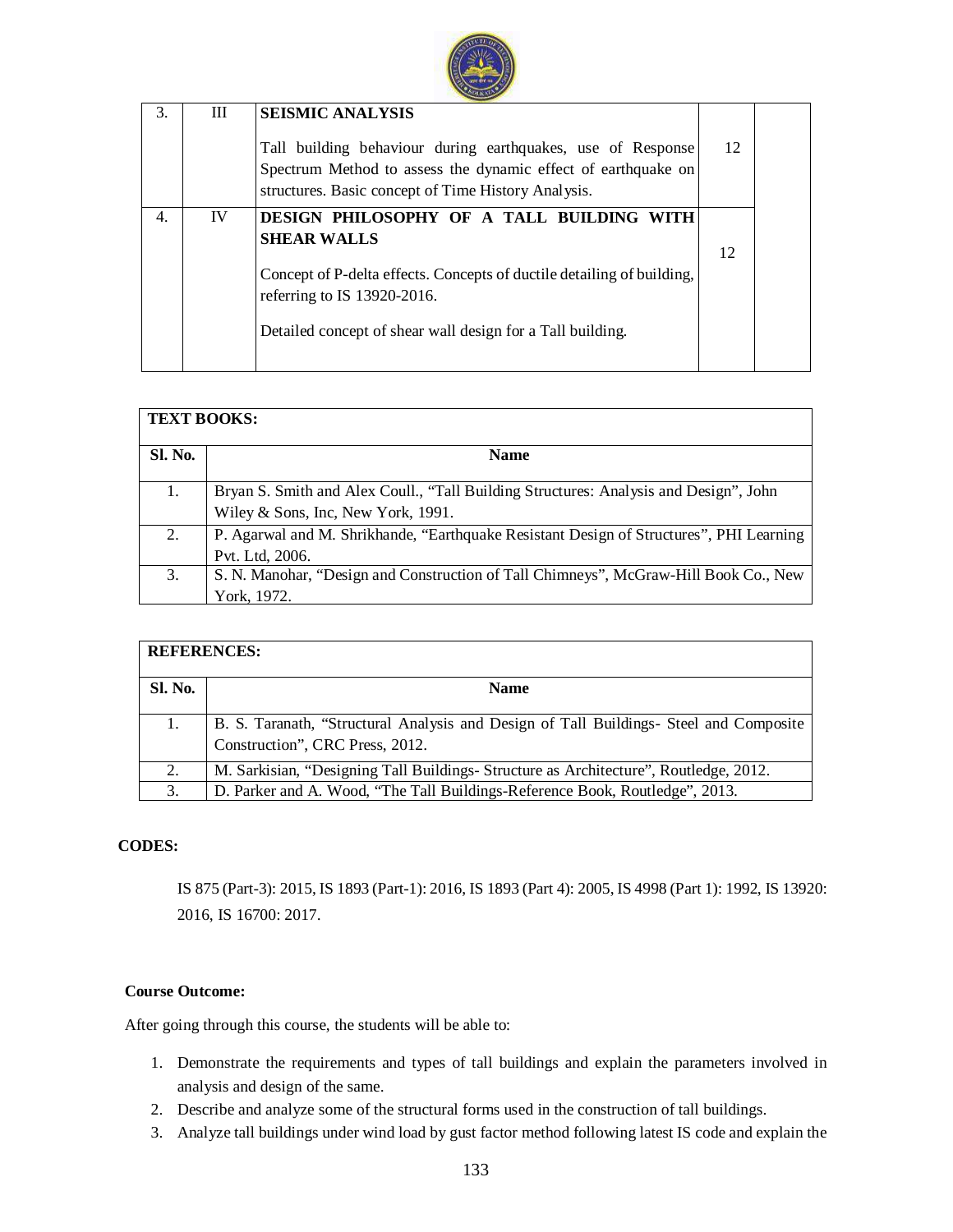

procedure of wind tunnel test in brief.

- 4. Explain and evaluate the concept of response spectrum analysis following latest IS codes to address the dynamic nature of seismic excitation.
- 5. Demonstrate the procedure of ductile detailing in tall buildings under severe horizontal loads following latest codes.
- 6. Analyze and design shear walls in a tall building.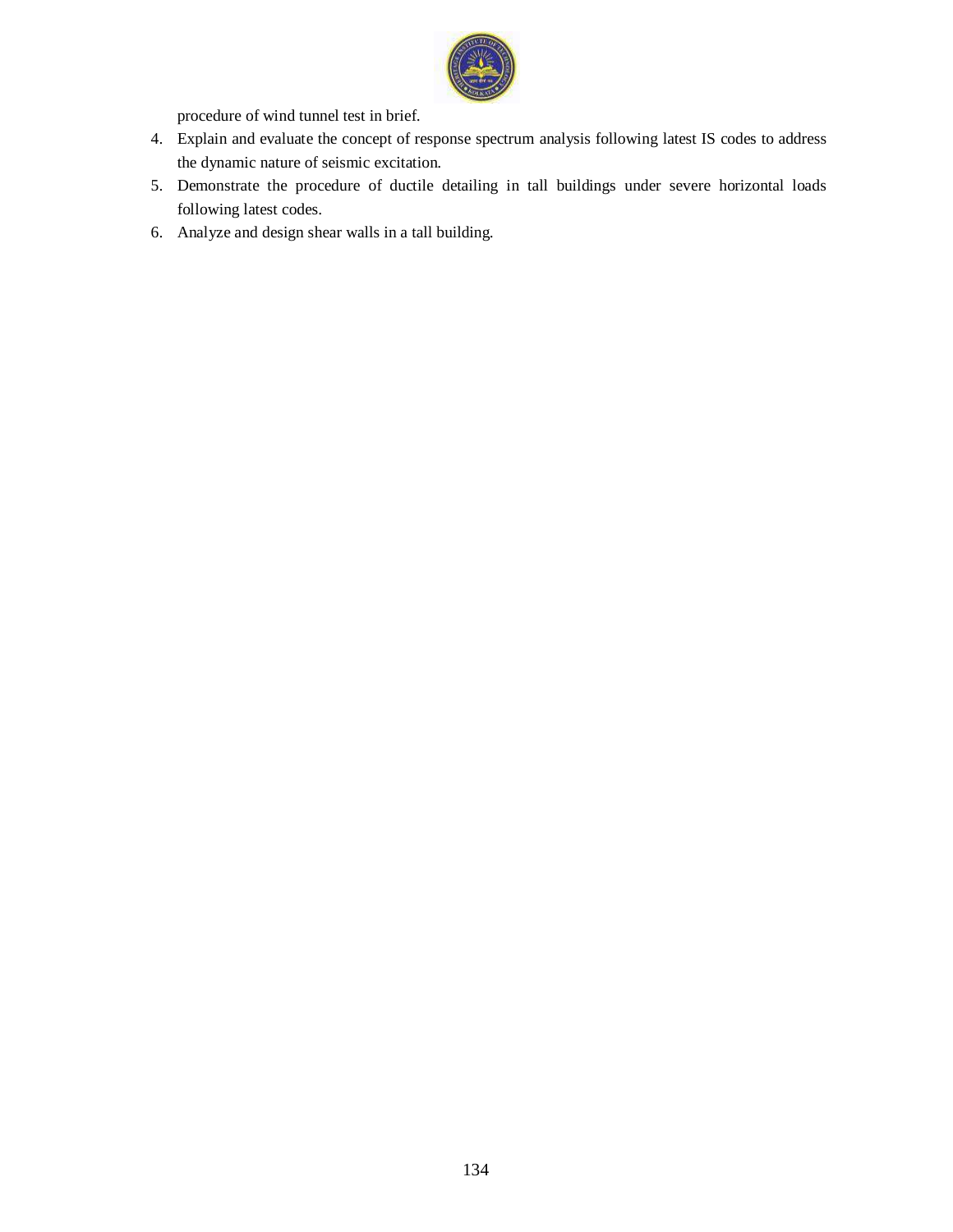

## **Course Name: AIRPORT, RAILWAY AND HARBOUR ENGINEERING**

# **Course Code: CIVL 4143**

| Contact hours per week: |  | Total | <b>Credit Points</b> |
|-------------------------|--|-------|----------------------|
|                         |  |       |                      |
|                         |  |       |                      |
|                         |  |       |                      |

### **Course Objective:**

- 1. Develop an idea about railways in India; and to understand the alignment of railway lines, basic components and functions, geometric design of railways.
- 2. Analyze, design and maintain tracks (rail).
- 3. Develop an idea of air transport, aircraft characteristics, airport obstructions, runway orientation and to design the runway and taxiway.
- 4. Develop brief knowledge about terminal area, airport layout, drainage, marking and lighting.

| SI. | Module       | <b>Details of Course Content</b>                                                                                                                                                                                                                                                                                                                                                                                                                      | <b>Hours</b>   | <b>Total</b> |
|-----|--------------|-------------------------------------------------------------------------------------------------------------------------------------------------------------------------------------------------------------------------------------------------------------------------------------------------------------------------------------------------------------------------------------------------------------------------------------------------------|----------------|--------------|
| No. |              |                                                                                                                                                                                                                                                                                                                                                                                                                                                       |                |              |
| 1.  | $\mathbf{I}$ | <b>Railways in India:</b><br><i>Introduction</i> - Role of Indian railways in National<br>Development, Railways for urban transportation.<br>Alignment of Railway Lines - Location survey, Engineering<br>surveys for track alignment- Obligatory points, Conventional and                                                                                                                                                                            | $\overline{2}$ | 44           |
|     |              | modern methods. (Remote sensing, GIS).<br><b>Permanent Way components and Functions: Rails-</b><br>Types of rails, Rail fastenings, Concept of gauges, Coning of<br>wheels, Sleepers- Functions, Materials, Density, Ballast -<br>Functions, Materials, Ballast less tracks.<br>Geometric Design of railway tracks: Grade compensation and<br>gradient, Widening of gauges in curves, Super elevation,<br>Horizontal, Vertical and Transition curves. | 8<br>4         |              |
|     |              |                                                                                                                                                                                                                                                                                                                                                                                                                                                       |                |              |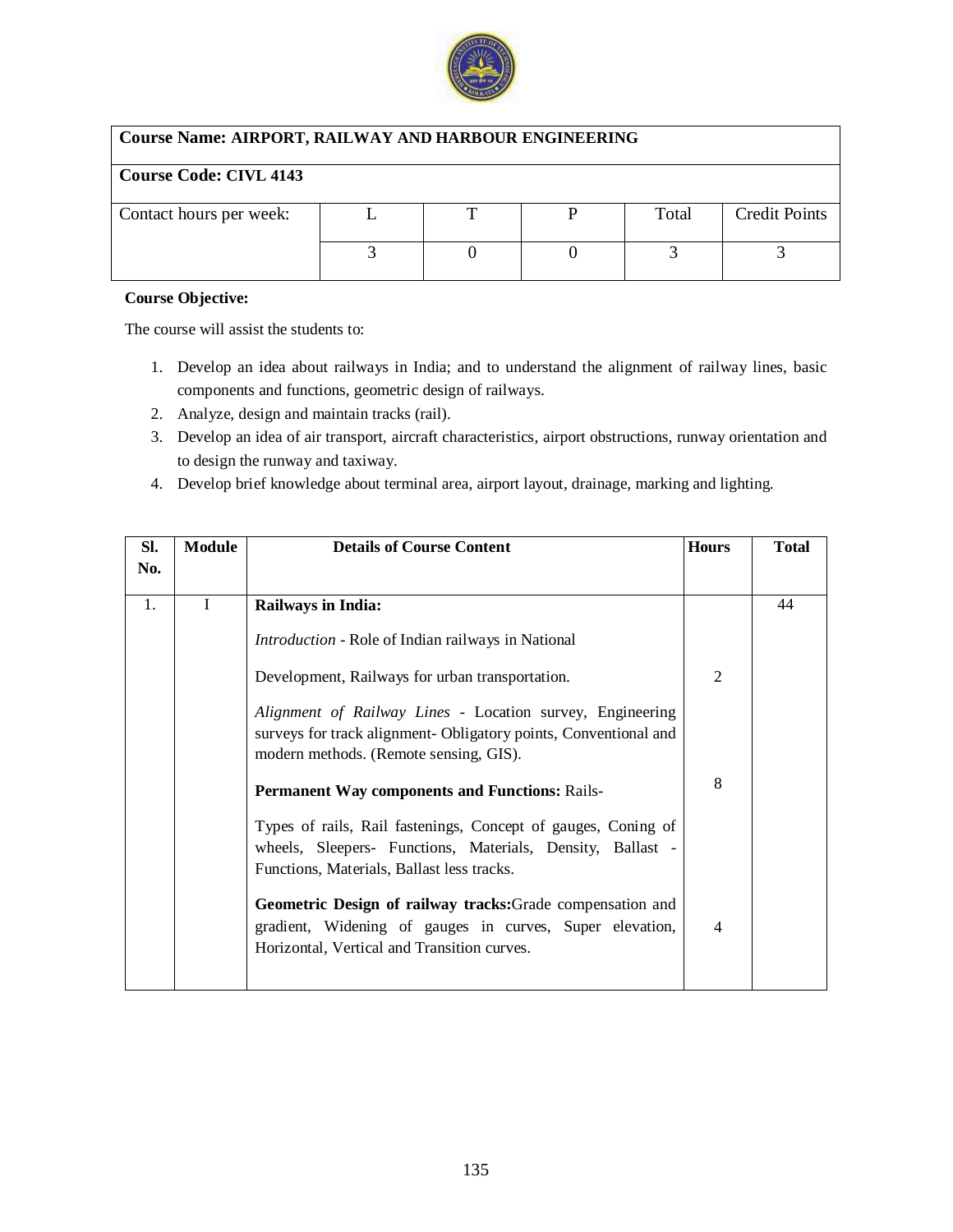| 2. | $\mathbf{I}$                                                                                                                     | <b>Track Maintenance:</b>                                                                                                                                                                                                                                                                                                | $\overline{2}$ |  |
|----|----------------------------------------------------------------------------------------------------------------------------------|--------------------------------------------------------------------------------------------------------------------------------------------------------------------------------------------------------------------------------------------------------------------------------------------------------------------------|----------------|--|
|    |                                                                                                                                  | Points and Crossings- Design of Turnouts, Working principles,<br>Various types of track junctions.                                                                                                                                                                                                                       |                |  |
|    |                                                                                                                                  | <b>Rolling Stock, Railway Section and Yards:</b>                                                                                                                                                                                                                                                                         | $\overline{2}$ |  |
|    | Rolling Stock. Tractive power, Track resistance, Layouts of<br>railway stations and yards, Re-laying of tracks, Level crossings. |                                                                                                                                                                                                                                                                                                                          |                |  |
|    |                                                                                                                                  | <b>Signaling and Interlocking:</b>                                                                                                                                                                                                                                                                                       |                |  |
|    |                                                                                                                                  | Signaling, Interlocking and Track circuiting- Construction and<br>Maintenance.                                                                                                                                                                                                                                           | 2              |  |
|    |                                                                                                                                  | Design of tracks for high speed: Geometrical requirements<br>Ballasted or Ballast less, Design methodology, Maintenance<br>considerations.                                                                                                                                                                               | $\overline{c}$ |  |
| 3. | $\rm III$                                                                                                                        | <b>Air Transport:</b>                                                                                                                                                                                                                                                                                                    |                |  |
|    |                                                                                                                                  | Introduction, need for air transport, brief history of air transport,<br>organizations of air transport (IAAI, NAA, AAI, ICAO, FAA),<br>Air transport growth.                                                                                                                                                            | 3              |  |
|    |                                                                                                                                  | <b>Aircraft component and Airport planning:</b>                                                                                                                                                                                                                                                                          |                |  |
|    |                                                                                                                                  | Component parts and its function, aircraft characteristics and their<br>influence on airport planning, air traffic characteristics,<br>development of new airports, factors affecting airport site<br>selection, Airport Maintenance.                                                                                    | $\overline{4}$ |  |
|    |                                                                                                                                  | <b>Airport obstruction:</b>                                                                                                                                                                                                                                                                                              | $\overline{2}$ |  |
|    |                                                                                                                                  | Zoning laws, classification of obstructions, imaginary surfaces,<br>approach zones, turning zones.                                                                                                                                                                                                                       |                |  |
|    |                                                                                                                                  | <b>Design of Runway and Taxiway:</b>                                                                                                                                                                                                                                                                                     |                |  |
|    |                                                                                                                                  | Runway orientation, wind rose diagrams, basic runway length,<br>corrections for runway length, airport classification, geometric<br>design, airport capacity, runway configuration, taxiway design,<br>geometric standards, exit taxiways, holding aprons, location of<br>terminal buildings, aircraft hangers, parking. | 6              |  |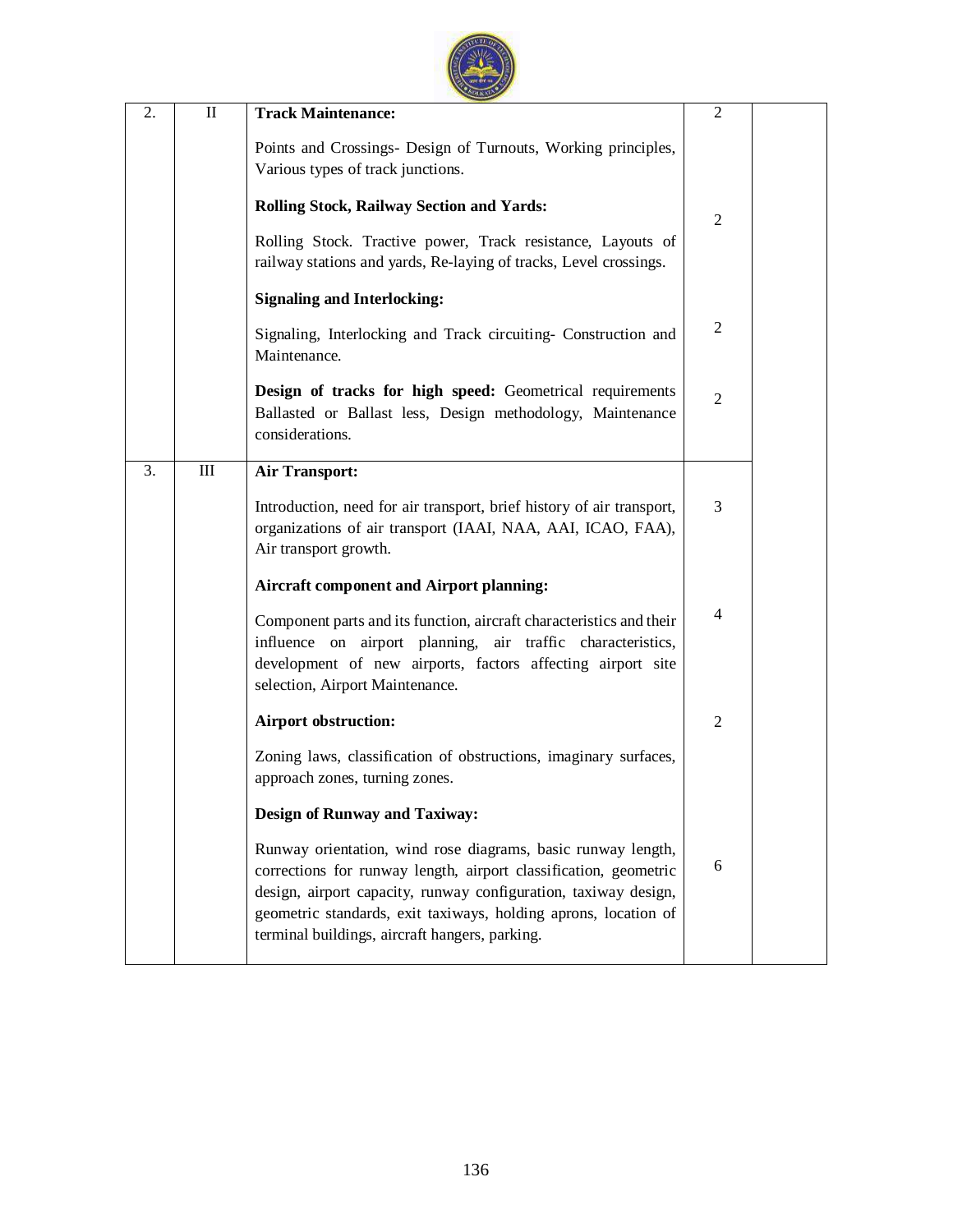

| 4. | IV | Terminal area & airport layout:                                                                                                                                                                    | 3              |  |
|----|----|----------------------------------------------------------------------------------------------------------------------------------------------------------------------------------------------------|----------------|--|
|    |    | Terminal area, planning of terminal buildings, apron, size of gate<br>position, number of gate position, aircraft parking system, hanger,<br>general planning considerations blast considerations. |                |  |
|    |    | <b>Airport drainage:</b>                                                                                                                                                                           | $\mathfrak{D}$ |  |
|    |    | Requirement of airport drainage, design data, surface drainage<br>design.                                                                                                                          |                |  |
|    |    | Airport marking and lighting:                                                                                                                                                                      | $\overline{2}$ |  |
|    |    | Marking lighting of runways, taxiway, approach other areas.                                                                                                                                        |                |  |

## **RECOMMENDED BOOKS:**

|                | <b>TEXT AND REFERENCE BOOKS</b>                                                                                           |
|----------------|---------------------------------------------------------------------------------------------------------------------------|
| <b>Sl. No.</b> | Name of the books                                                                                                         |
| 1.             | A Text Book of Railway Engineering, S.P. Arora & S.C. Saxena. Dhanpat Rai Publication.                                    |
| 2.             | Railway Engineering, Satish Chandra, Oxford University press.                                                             |
| 3.             | Airport planning and Design, S.K.Khanna&M.G.Arora. Nemchand& Bros. Roorkee, India.                                        |
| 4.             | Airport Transportation Planning & Design-. Virendra Kumar & Satish Chandra. Galgotia<br>Publication Pvt. Ltd., New Delhi. |

## **Course Outcome:**

At the end of the course, the student will be able to:

- 1. Understand the importance of railway infrastructure, planning and design
- 2. Identify the factors governing the design.
- 3. Design and analyze the railway track system.
- 4. Get an idea about air transport (brief idea), different air transport organizations, components of aircraft and their influences on airport, airport planning and obstruction.
- 5. Analyze wind for runway orientation and design runways as well as taxiways.
- 6. Have a brief knowledge of terminal area, airport layout, drainage, marking and lighting.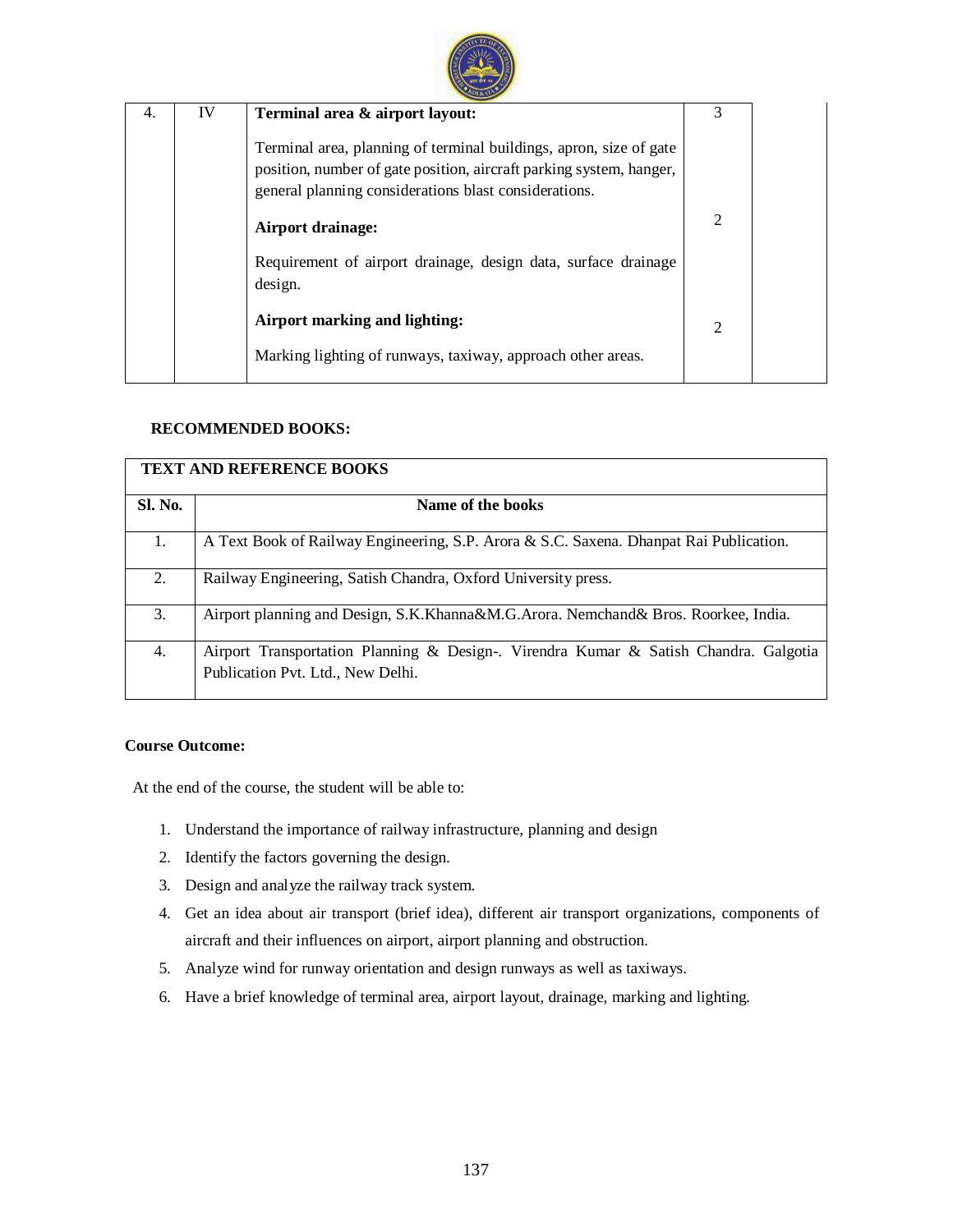

## **Course Name: ADVANCED FOUNDATION ENGINEERING**

## **Course Code: CIVL 4144**

| Contact hours per week: |  | Total | <b>Credit Points</b> |
|-------------------------|--|-------|----------------------|
|                         |  |       |                      |
|                         |  |       |                      |
|                         |  |       |                      |
|                         |  |       |                      |
|                         |  |       |                      |

#### **Course Objective:**

- 1. Determine bearing capacity of shallow foundation under different soil and loading conditions by various established theories.
- 2. Develop concept of analysis of beams on elastic foundation and apply it for the analysis of mat foundation.
- 3. Estimate the load carrying capacity and settlement of pile and drilled pier foundations under different soil and loading conditions.
- 4. Evaluate the stability conditions for well foundation and cellular cofferdams.
- 5. Analyze braced excavation and design its various components.
- 6. Illustrate the effects on foundations constructed on expansive soils and required treatments.

| Sl. | Module | <b>Details of Course Content</b>                                      | <b>Hours</b> | <b>Total</b> |
|-----|--------|-----------------------------------------------------------------------|--------------|--------------|
| No. |        |                                                                       |              |              |
|     |        |                                                                       |              |              |
| 1.  | I      | <b>Shallow foundation:</b> Terzaghi's, Meyerhoff's, Hansens's bearing | 12           | 40           |
|     |        | capacity theories, bearing capacity based on SPT, for layered soils,  |              |              |
|     |        | under eccentric and inclined loads.                                   |              |              |
|     |        | Advanced Method of Analysis: Beams on elastic foundation,             |              |              |
|     |        |                                                                       |              |              |
|     |        | Infinite beam, finite beam, Modulus of subgrade reaction, factors     |              |              |
|     |        | affecting modulus of subgrade reaction.                               |              |              |
|     |        | Combined and mat foundation: Introduction, safe bearing               |              |              |
|     |        | pressures for mat foundation, eccentric loading, proportioning of     |              |              |
|     |        | cantilever footing, analysis of combined footings and mat             |              |              |
|     |        | foundation by conventional rigid method, analysis of combined         |              |              |
|     |        | footings by elastic line method, analysis of mat foundation by        |              |              |
|     |        | approximate flexible methods, settlement of mat foundation,           |              |              |
|     |        | floating foundation.                                                  |              |              |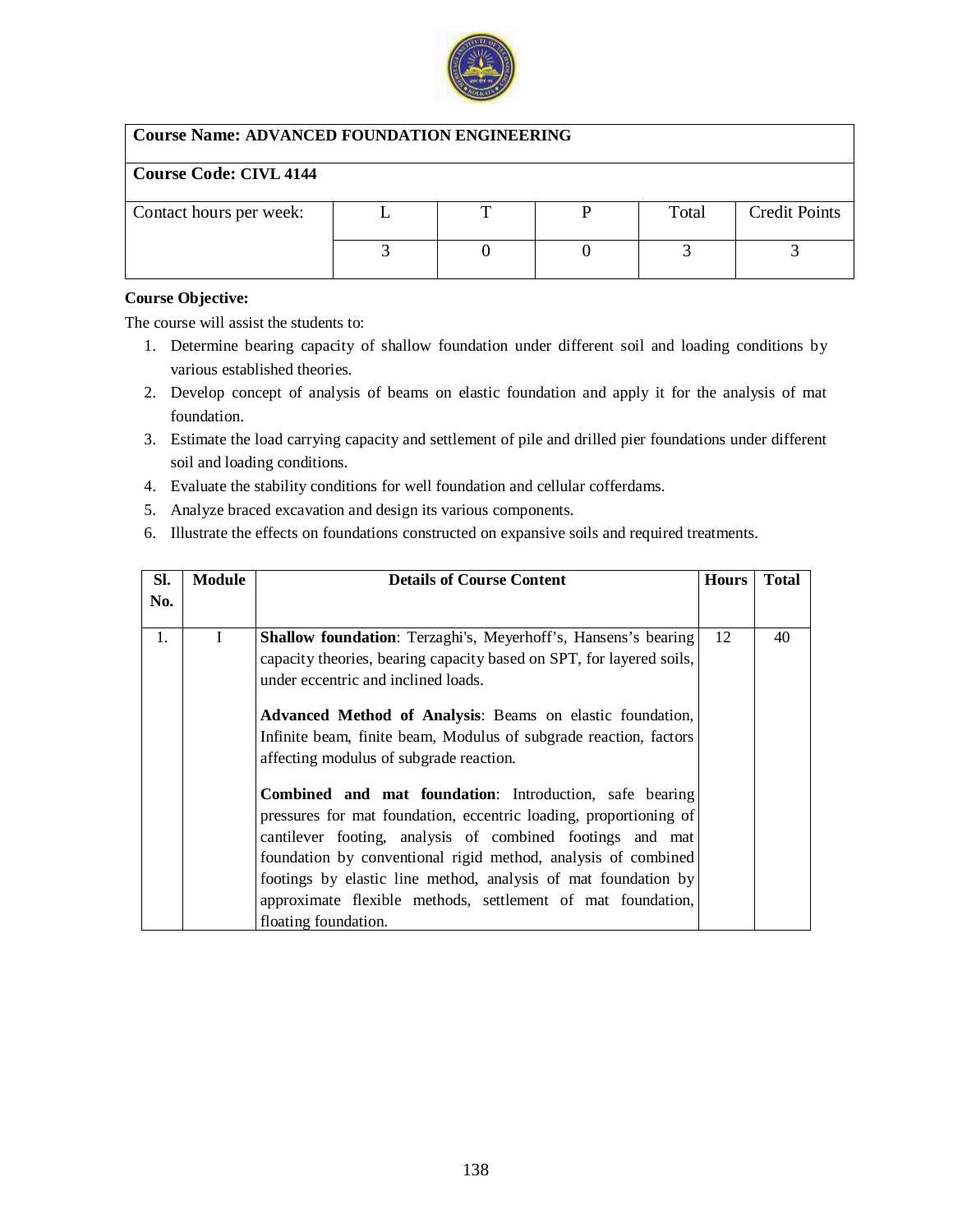

| 2.               | $\mathbf{I}$ | Pile foundation: Introduction, vertical load carrying capacity,         | 12             |  |
|------------------|--------------|-------------------------------------------------------------------------|----------------|--|
|                  |              | estimation of point load by Vesic's and Meyerhoff's methods,            |                |  |
|                  |              | correlation of point load with SPT and CPT results, frictional          |                |  |
|                  |              | resistance in clay and sand, point load, tension and laterally loaded   |                |  |
|                  |              | piles, Brom's method, efficiency and settlement of pile group in        |                |  |
|                  |              | multi-layered deposits, eccentric and inclined loads on pile group,     |                |  |
|                  |              | pile load test and cyclic load test, bearing capacity of piles resting  |                |  |
|                  |              | in rock, under-reamed piles.                                            |                |  |
|                  |              |                                                                         |                |  |
|                  |              | Drilled pier foundation: Introduction, types, advantages and            |                |  |
|                  |              | disadvantages, design parameters, vertical bearing capacity,            |                |  |
|                  |              | settlement at working loads, uplift capacity.                           |                |  |
| $\overline{3}$ . | III          | Caisson (well) foundation: Introduction, types of wells or caissons,    | $\overline{8}$ |  |
|                  |              | stability analysis of well foundations, limit equilibrium method for    |                |  |
|                  |              | determining grip length of wells in cohesionless and cohesive soils,    |                |  |
|                  |              | determination of scour depth in cohesionless soil, thickness of         |                |  |
|                  |              | steining of wells.                                                      |                |  |
|                  |              |                                                                         |                |  |
|                  |              | Cellular cofferdams: Introduction, components, dimensions,              |                |  |
|                  |              | stability analysis.                                                     |                |  |
| 4.               | IV           | Braced excavation: Introduction, pressure envelope for braced cut       | 8              |  |
|                  |              | design, pressure envelope for cuts in layered soil, design of various   |                |  |
|                  |              | components of braced cut, bottom heave of a cut in clay, stability of   |                |  |
|                  |              | the bottom of a cut in sand, lateral yielding of sheet piles and ground |                |  |
|                  |              | settlement.                                                             |                |  |
|                  |              | Foundation on Expansive (swelling) soils: General characteristics,      |                |  |
|                  |              | mechanism of swelling, evaluation of swelling potential by single       |                |  |
|                  |              | index method, classification of swelling soils by indirect              |                |  |
|                  |              |                                                                         |                |  |
|                  |              | measurement, swelling pressure, estimation of magnitude of              |                |  |
|                  |              | swelling, design of foundation in swelling soil.                        |                |  |
|                  |              |                                                                         |                |  |

| <b>TEXT BOOKS:</b> |                                                                                     |
|--------------------|-------------------------------------------------------------------------------------|
| <b>Sl. No.</b>     | <b>Name</b>                                                                         |
| $\mathbf{1}$ .     | J. E. Bowels, "Foundation Analysis and Design", McGraw-Hill Book Company.           |
| 2.                 | BrajaM. Das, "Principles of Foundation Engineering", Thomson Book.                  |
| 3.                 | N. Som and S.C. Das, "Advanced Foundation Engineering", PHI Learning Pvt. Ltd.      |
| 4.                 | V. N. S. Murthy, "Advanced Foundation Engineering", CBS Publishers                  |
| <b>REFERENCES:</b> |                                                                                     |
| <b>Sl. No.</b>     | <b>Name</b>                                                                         |
| 1.                 | P. C. Varghese, "Foundation Engineering", PHI Learning Pvt. Ltd.                    |
| 2.                 | M. Gunaratne, 'The Foundation Engineering Handbook'', Taylor and Francis group.     |
| 3.                 | H. G. Poulos and E. H. Davis, "Pile Foundation Analysis and Design", Rainbow-Bridge |
|                    | Book Co.                                                                            |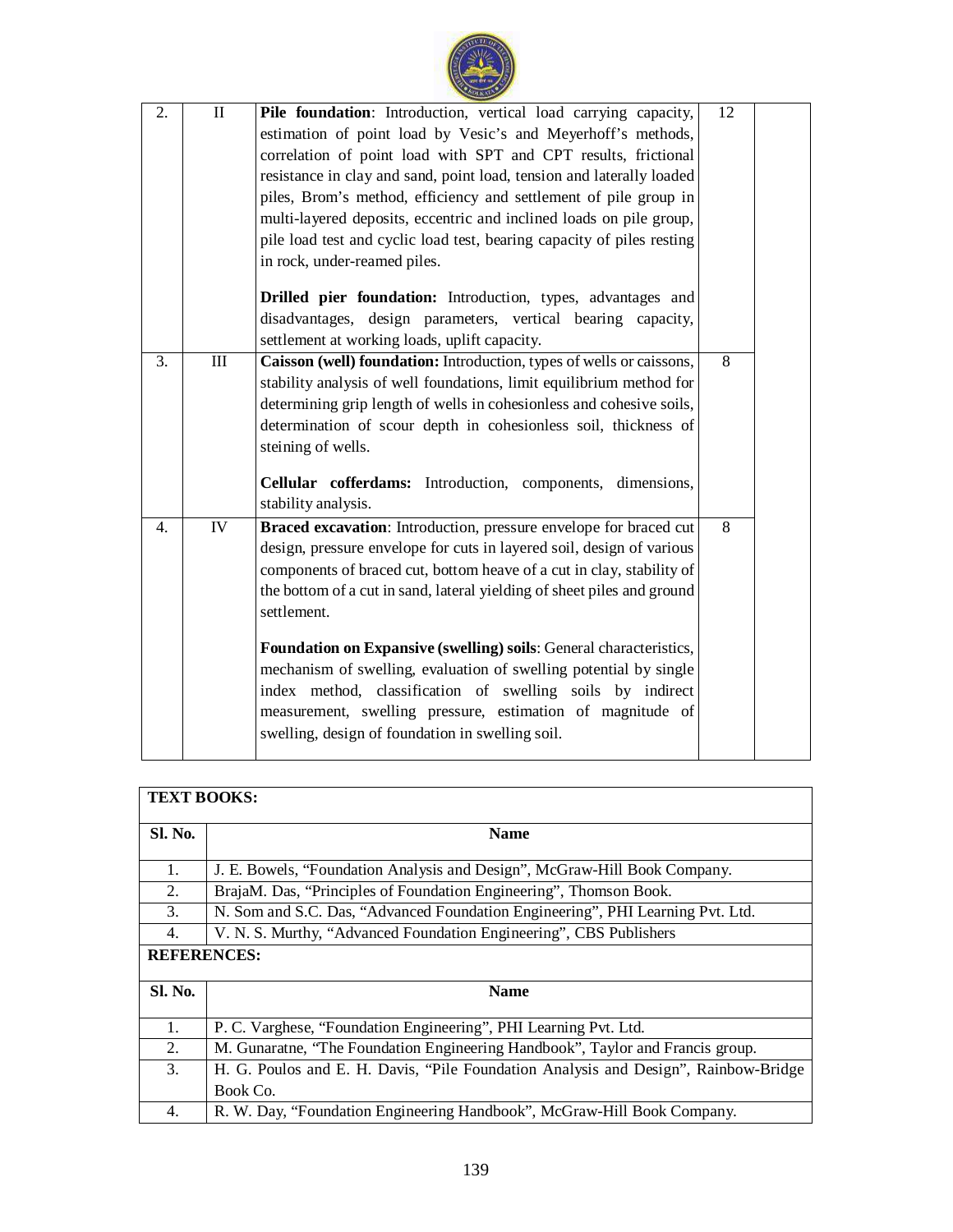

## **ADDITIONAL REFERENCES:**

Journal and Conference papers in the area of Advanced Foundation Engineering. <https://nptel.ac.in/courses/105/108/105108069/coordinated>by IISc, Bangalore. <https://nptel.ac.in/courses/105/105/105105039/coordinated>by IIT, Kharagpur. <https://nptel.ac.in/courses/105/101/105101083/coordinated>by IIT, Bombay.

### **Course Outcome:**

After going through this course, the students will be able to:

- 1. Solve bearing capacity problems of shallow foundations under actual site conditions.
- 2. Evaluate the importance of raft foundation and principles of design for buildings and tower structures.
- 3. Analyze and design load pile and drilled pier foundations based on sub-soil investigation report.
- 4. Predict the stability of well foundation and cellular cofferdams under various types of river beds and loading conditions.
- 5. Design braced excavation considering construction requirements and its impact on adjacent structures.
- 6. Identify problems and remedies for foundation in expansive soil.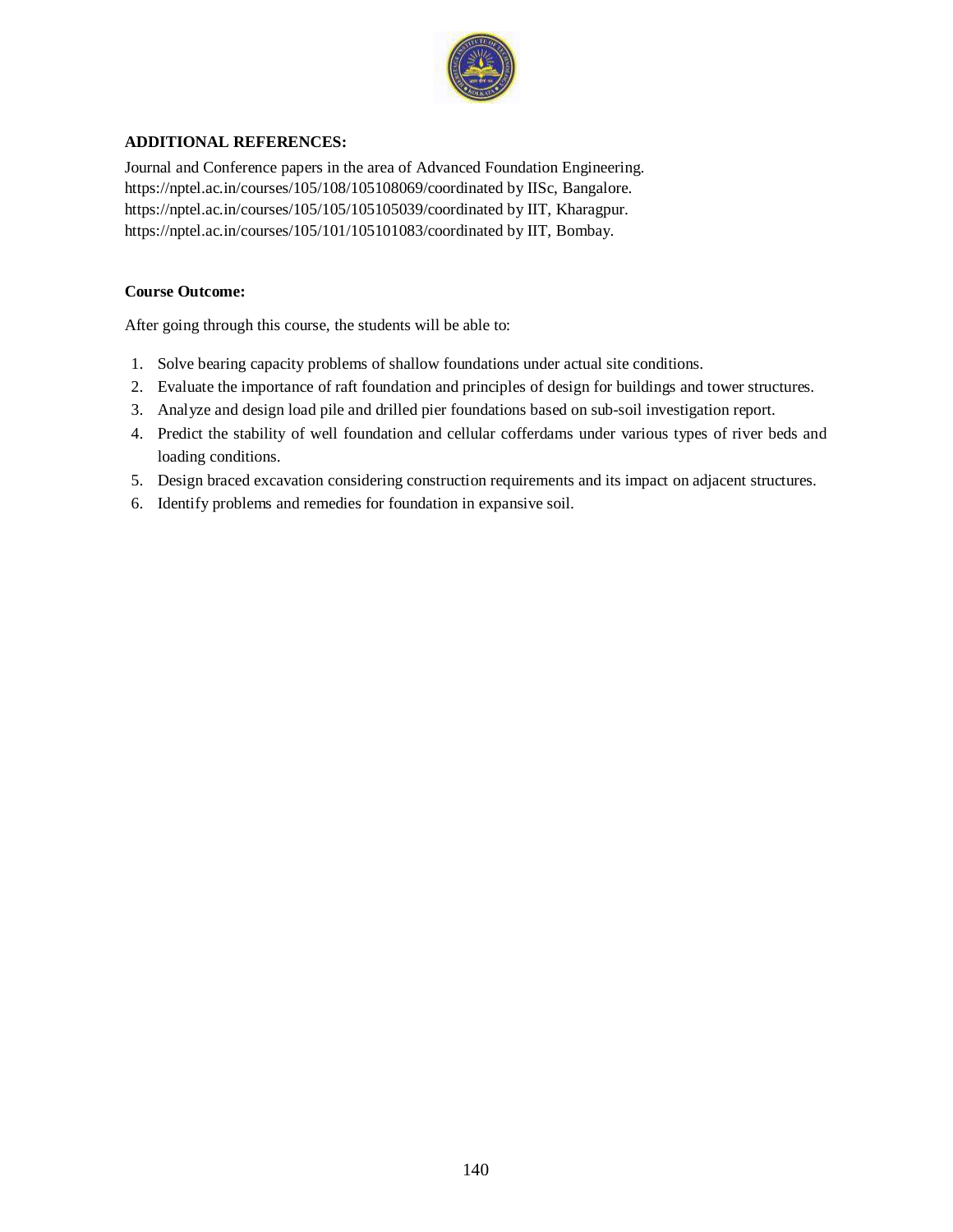

## **Course Name: IRRIGATION ENGINEERING**

| <b>Course Code: CIVL 4145</b> |  |  |  |       |                      |  |  |  |  |
|-------------------------------|--|--|--|-------|----------------------|--|--|--|--|
|                               |  |  |  |       |                      |  |  |  |  |
| Contact hours per<br>week:    |  |  |  | Total | <b>Credit Points</b> |  |  |  |  |
|                               |  |  |  |       |                      |  |  |  |  |

## **Course Objective:**

- 1. Study occurrence movement and distribution of *water* that is a prime *resource* for development of a civilization
- 2. Understand the necessity of irrigation and water requirement of various crops.
- 3. Introduce students to basic concepts of water, plants, their interactions, as well as irrigation and drainage systems design, planning and management.
- 4. Provide students an ability to understand the applications of mathematical and scientific concepts in analyzing intricate technical problems of irrigation water management and finding solutions for them.
- 5. Describe the types and necessity of canal irrigation.
- 6. Explain the procedure and method of design of irrigation channel.

| SL No. | <b>Module</b> | <b>Details of Course Contents</b>                                                                                                                                                                                                                                                                                                                | <b>Hours</b> | <b>Total</b>    |
|--------|---------------|--------------------------------------------------------------------------------------------------------------------------------------------------------------------------------------------------------------------------------------------------------------------------------------------------------------------------------------------------|--------------|-----------------|
| 1.     | $\mathbf{I}$  | Introduction to irrigation: Definition, necessity,<br>benefits and ill-effects of irrigation, Types of<br>Irrigation systems, classification of methods of<br>irrigation, Surface, Sub-surface and Sprinkler<br>irrigation methods, Problems                                                                                                     | 6            | $\overline{38}$ |
| 2.     | $\mathbf{I}$  | Water requirement of crops: Crop period or Base<br>period, Duty & Delta of a crop, relation between<br>Duty & Delta, Duty at various places, flow Duty<br>and quantity Duty, factors affecting Duty, measures<br>for improving Duty of water, crop seasons,<br>Consumptive use of water-evapotranspiration,<br>Irrigation efficiencies, Problems | 10           |                 |
| 3.     | III           | Canal Irrigation: Introduction, classification of<br>irrigation canals, Efficient section, certain<br>important definitions, Time factor, Capacity factor,<br>full supply coefficient, Nominal duty, Channel<br>losses, Examples.                                                                                                                | 10           |                 |
| 4.     | IV            | Design of irrigation Channel: Procedure of<br>design of irrigation channel by Kennedy's theory,<br>Lacey's theory, Comparison of two theories,<br>Drawbacks in Lacey's theory, Problem related to<br>Kennedy's theory, Lacey's theory Longitudinal                                                                                               | 12           |                 |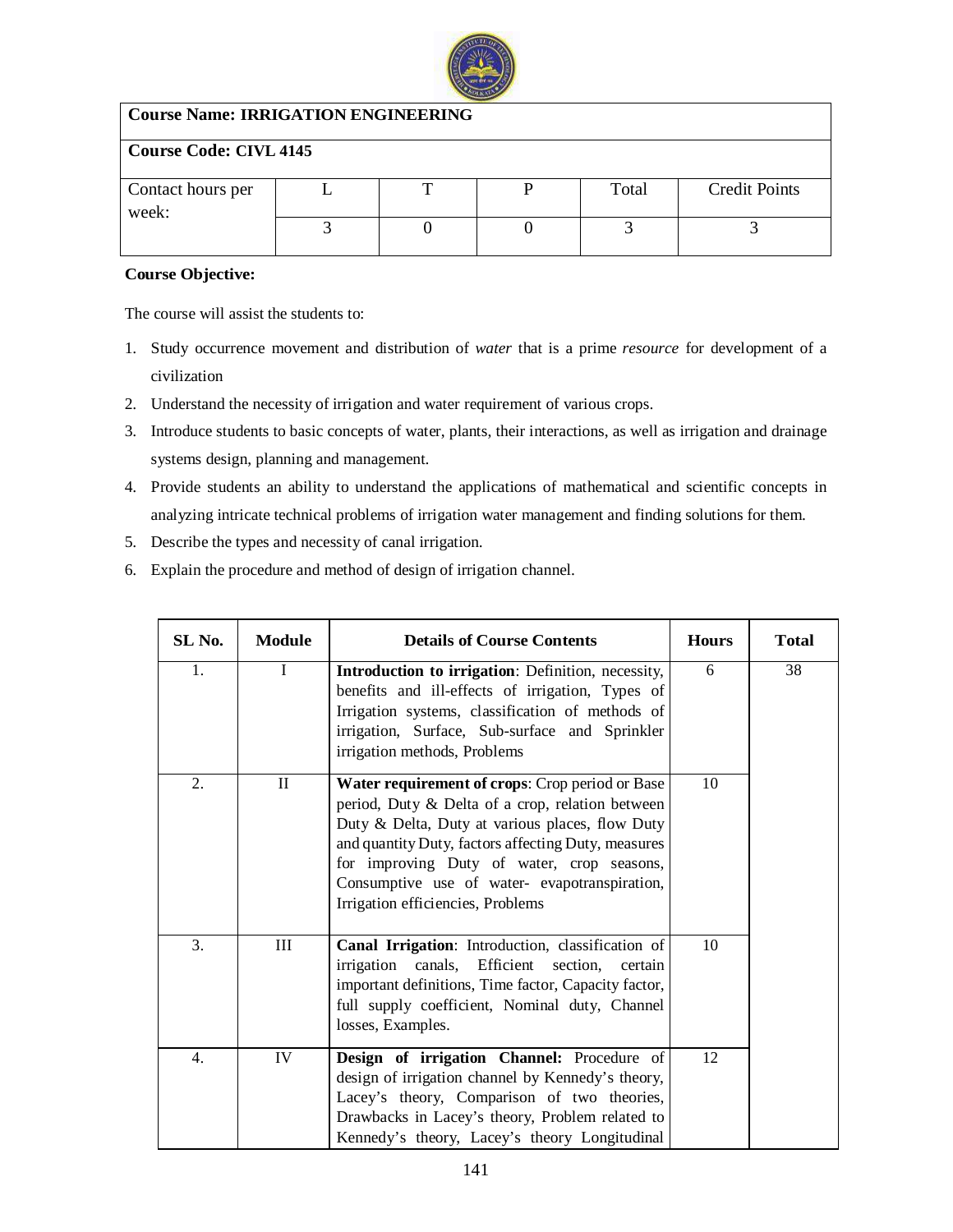

| section of a channel, Balancing depth, Losses in    |  |
|-----------------------------------------------------|--|
| channels, Maintenance of irrigation channels To     |  |
| provide students an ability to understand the       |  |
| applications of mathematical and scientific         |  |
| concepts to analyse intricate technical, social and |  |
| environmental problems in irrigation water          |  |
| management and finding solutions for them.          |  |
|                                                     |  |

## **Course Outcome**:

After studying the subject, the student will be able to:

- 1. Develop the knowledge of hydrology that deals with the occurrence, distribution, movement and properties of water on the earth.
- 2. Understand the concepts of soil-water-plant relationship as well as to expose them to the principles and practices of crop production.
- 3. Understand the various principles of irrigation management and to analyse the different types of irrigation systems and their performances based on service-oriented approach.
- 4. Know the basic requirements of irrigation and various irrigation techniques, requirements of the crops
- 5. Understand the use of economic concepts in irrigation development and to impart knowledge on economic planning so as to enable viable allocation of resources in the irrigation sector.
- 6. Explain the distribution systems for canal irrigation and the basics of design of unlined and lined irrigation canals design.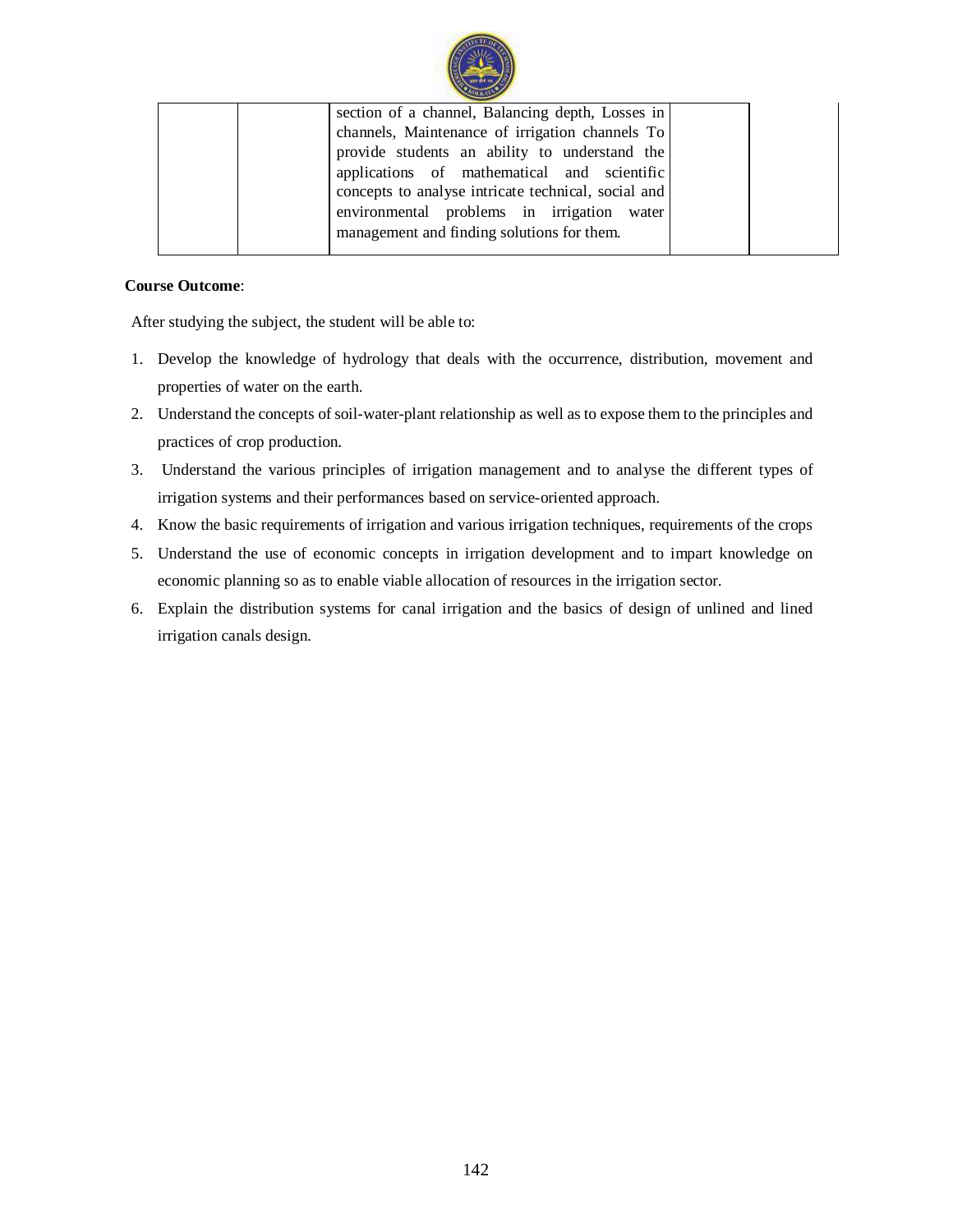

## **Course Name: ADVANCED HIGHWAY AND TRAFFIC ENGINEERING**

## **Course Code: CIVL 4146**

| Contact hours per week: |  | Total | <b>Credit Points</b> |
|-------------------------|--|-------|----------------------|
|                         |  |       |                      |
|                         |  |       |                      |
|                         |  |       |                      |

### **Course Objective:**

- 1. Have a basic idea about geometric design policies as per IRC guidelines, to understand definition, scope of geometric design and design control, factors affecting the geometric design and to design the geometric element of highway.
- 2. Develop a good understanding about highway location, alignment design, project preparation and design principles of intersection.
- 3. Conduct basic traffic surveys, analyse the traffic data; understand the traffic flow characteristics (midblock section and intersection), capacity of roadway, traffic signs, and design traffic signals.
- 4. Have a basic understanding about traffic impacts, parking studies, accident studies, traffic management techniques, and intelligent transportation system.

| Sl. | <b>Module</b> | <b>Details of Course Content</b>                                                                                                                                                                                                                                                                                                                                                                      | <b>Hours</b>   | <b>Total</b> |
|-----|---------------|-------------------------------------------------------------------------------------------------------------------------------------------------------------------------------------------------------------------------------------------------------------------------------------------------------------------------------------------------------------------------------------------------------|----------------|--------------|
| No. |               |                                                                                                                                                                                                                                                                                                                                                                                                       |                |              |
| 1.  | I             | Highway geometric design:<br>Introduction to highway geometric design: Highway geometric<br>design policies as per IRC guidelines, Definition and scope of                                                                                                                                                                                                                                            | $\overline{2}$ |              |
|     |               | geometric design, Primary and dependent design controls.<br>Human and vehicle factors: Human factors and typical vehicle<br>factors applied in geometric design.                                                                                                                                                                                                                                      | $\mathbf{1}$   |              |
|     |               | Elements of design: sight distances; horizontal alignment;<br>transition curves, super elevation and side friction; Vertical<br>alignment: - grades, crest and sag curves;                                                                                                                                                                                                                            | 6              |              |
|     |               | Highway cross-sectional elements and their design for rural<br>highways, urban streets and hill roads.                                                                                                                                                                                                                                                                                                | $\overline{2}$ |              |
| 2.  | $\mathbf{I}$  | Highway project preparation: Survey and investigation -<br>importance, types, traffic survey, guidelines for alignment and<br>route selection, desk study, photogrammetry in highway location,<br>conventional ground study, drainage study, aspect of soil<br>investigation related to pavement, pavement design investigation.<br>Design, drawing, estimates, earthwork quantities, project report, | 6              |              |
|     |               | stages in project preparation.                                                                                                                                                                                                                                                                                                                                                                        | 5              |              |
|     |               |                                                                                                                                                                                                                                                                                                                                                                                                       |                |              |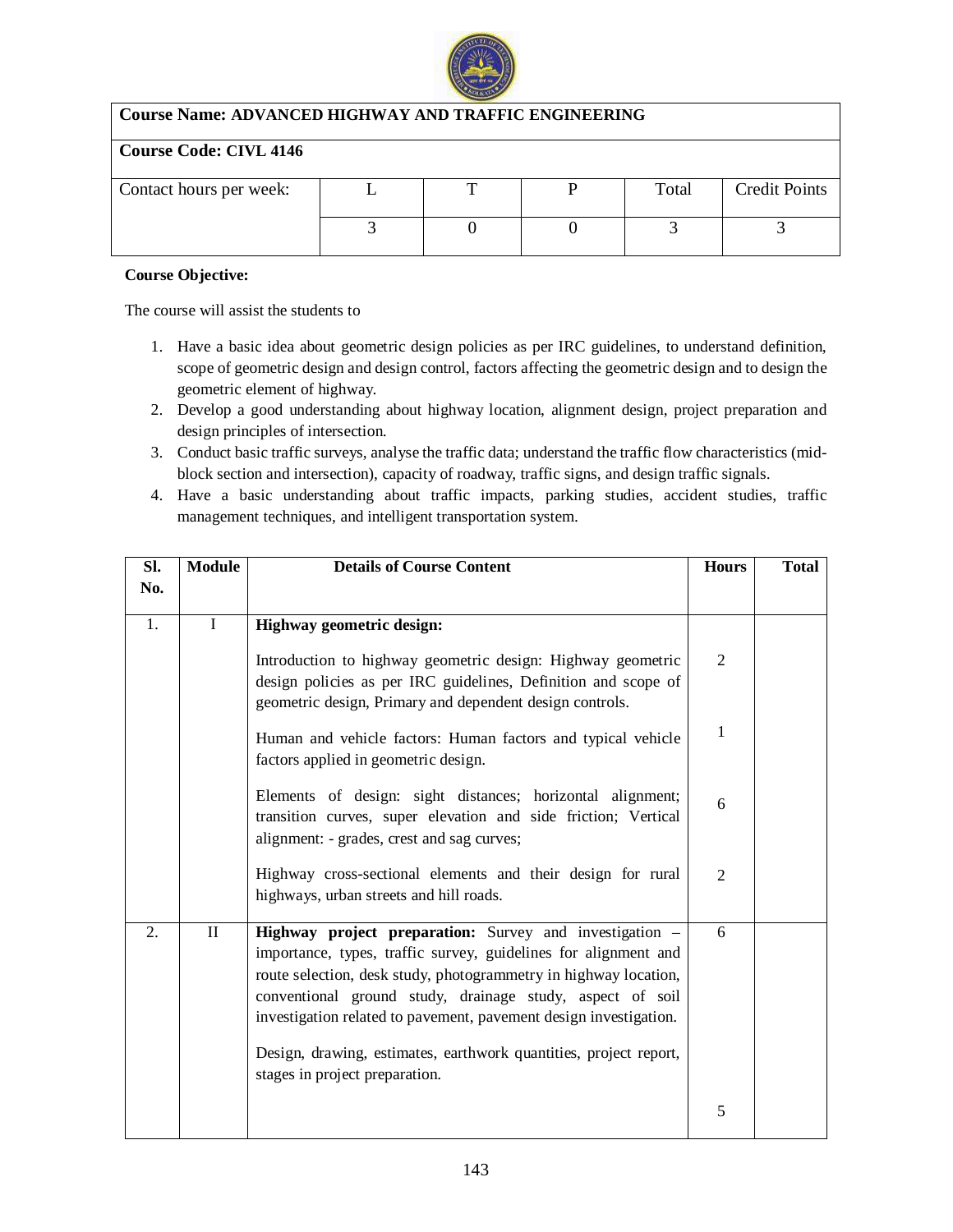|    |     | Intersection Design: Types of intersections, conflicts at<br>Intersections, Requirements of at -grade intersection types of at-<br>grade intersections, channelization -traffic islands; types of grade<br>separated intersections; Rotary intersection -concept of rotary,<br>design factors of rotary Advantages and limitations of rotary<br>intersections.        |                                  |  |
|----|-----|-----------------------------------------------------------------------------------------------------------------------------------------------------------------------------------------------------------------------------------------------------------------------------------------------------------------------------------------------------------------------|----------------------------------|--|
| 3. | III | Traffic Engineering I: Organization of traffic engineering<br>department and its importance under Indian conditions, Road user<br>and vehicle characteristics, Traffic flow parameters - Speed,<br>density and volume relationships, headway, spacing, delay.<br>Traffic measurement techniques, highway capacity and level of<br>service (LOS).                      | $\overline{4}$<br>$\overline{2}$ |  |
|    |     | Traffic signal design: Design Principles of Traffic Signal,<br>Evaluation of a traffic signal: Delay models.                                                                                                                                                                                                                                                          | 6                                |  |
| 4. | IV  | Traffic Engineering II: Traffic impact, Parking studies, Accident<br>studies- accident characteristics, Road safety principles and<br>practice, Identification of hazardous locations.<br>Traffic Management: Traffic management strategies, Traffic<br>management techniques, Work zone traffic management, Traffic<br>calming, Congestion studies and road pricing. | $\overline{4}$<br>3              |  |
|    |     | Intelligent Transportation System<br>(TTS):<br>Introduction,<br>Integrated components of ITS, Major areas of application and<br>working process of ITS.                                                                                                                                                                                                               | 3                                |  |

# **RECOMMENDED BOOKS:**

|                | <b>TEXT AND REFERENCE BOOKS</b>                                                                                                    |  |  |  |  |  |  |
|----------------|------------------------------------------------------------------------------------------------------------------------------------|--|--|--|--|--|--|
| <b>Sl. No.</b> | Name of the books                                                                                                                  |  |  |  |  |  |  |
| 1.             | Khanna, Justo, and Veerararagavan. Highway Engineering (Revised 10th Ed.), Nemchand &<br>Bros., Roorkee                            |  |  |  |  |  |  |
| 2.             | F. L. Mannering, S. S. Washburn and W. P. Kilareski, Principles of Highway Engineering and<br>Traffic Analysis, Wiley India, 2011. |  |  |  |  |  |  |
| 3.             | L. R Kadiyali. Traffic Engineering and Transportation Planning. Khanna Publishers, New Delhi,<br>2008.                             |  |  |  |  |  |  |
| 4.             | C. JotinKhisty, B. Kent Lall, Transportation Engineering: An Introduction, Prentice Hall, 2003.                                    |  |  |  |  |  |  |
| 5.             | C. S. Papacostas and P. D. Prevedouros. Fundamentals of Transportation Engineering. Prentice-<br>Hall, New Delhi, 2009.            |  |  |  |  |  |  |
| 6.             | Dr. L. R Kadiyali. Principles and Practice of Highway Engineering, Khanna Publishers.                                              |  |  |  |  |  |  |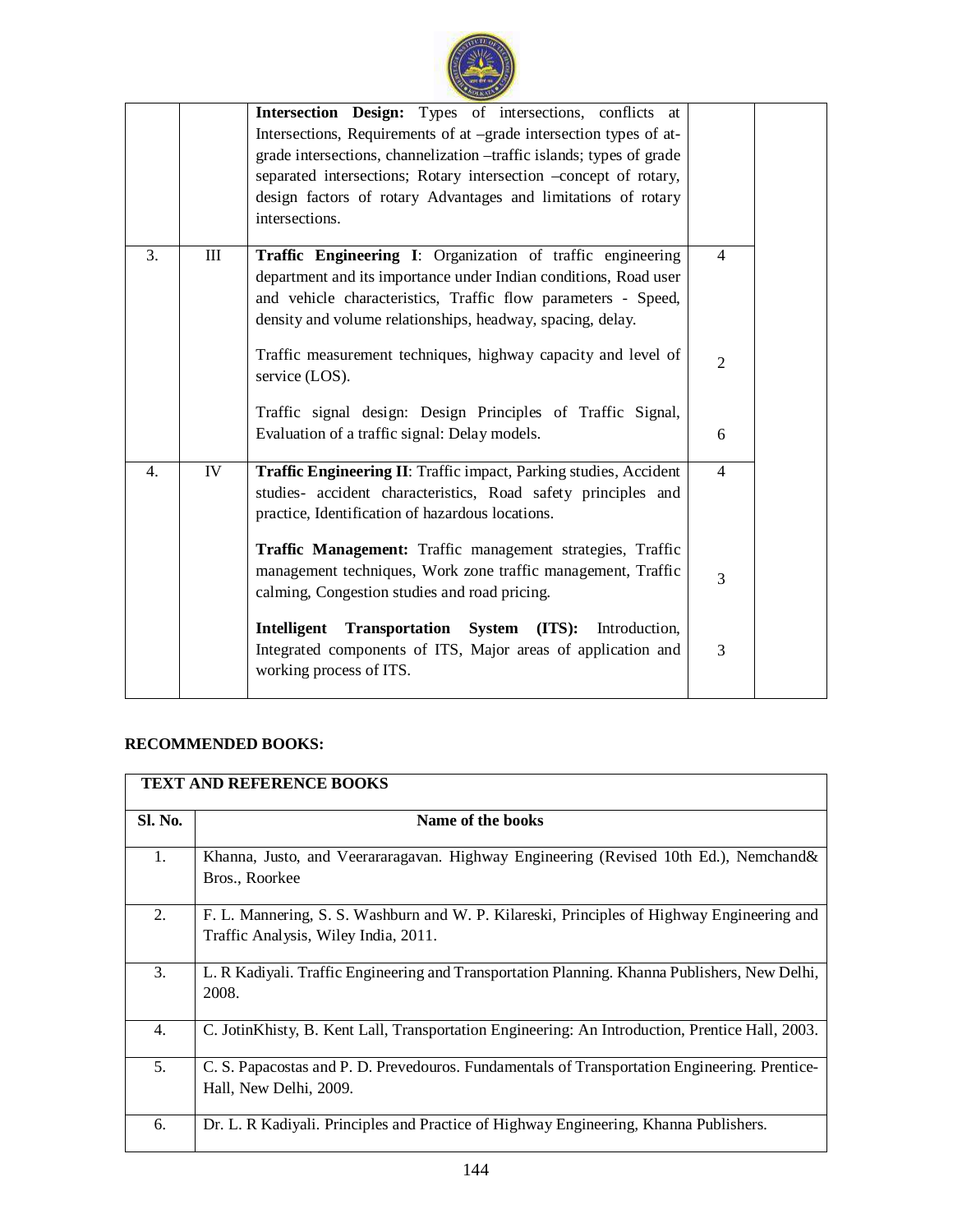

| 7.  | M A Chowdhary and A Sadek. Fundamentals of Intelligent Transportation systems planning.        |
|-----|------------------------------------------------------------------------------------------------|
|     | Artech House Inc., US, 2003.                                                                   |
|     |                                                                                                |
| 8.  | Sussman, J. Perspectives on Intelligent Transportation Systems (ITS). New York, NY: Springer,  |
|     | 2005.                                                                                          |
|     |                                                                                                |
| 9.  | T. R. Currin, Introductions to Traffic Engineering: A Manual for Data Collection and Analysis. |
|     | Brooks/Cole Thomason Learning, Canada, 2001.                                                   |
|     |                                                                                                |
| 10. | Hensher, D.A. and K.J. Button (eds) (2003) Handbook of Transport and the Environment,          |
|     | Handbooks in Transport #4, Amsterdam: Elsevier.                                                |
|     |                                                                                                |

|                | <b>CODES/STANDARDS FOR REFERENCE</b>                                                                                       |  |  |  |  |  |  |
|----------------|----------------------------------------------------------------------------------------------------------------------------|--|--|--|--|--|--|
| <b>Sl. No.</b> | <b>Name of the Codes</b>                                                                                                   |  |  |  |  |  |  |
| 1.             | A policy on geometric design of highways and streets, American Association of State Highway<br>Officials, 2011.            |  |  |  |  |  |  |
| 2.             | Geometric design standards for urban roads in plains (IRC: 86-1983), The Indian Roads<br>Congress, 1983.                   |  |  |  |  |  |  |
| 3.             | Geometric design standards for rural (non-urban) highways (IRC: 73-1980), The Indian Roads<br>Congress, 1980.              |  |  |  |  |  |  |
| 4.             | Guidelines for expressways $-$ Part I, Ministry of Road Transport & Highways, 2010.                                        |  |  |  |  |  |  |
| 5.             | Various other relevant codes on geometric design such as IRC: SP:87-2010, IRC: SP:84-2009,<br>IRC: SP:48-1998, IRC:92-1985 |  |  |  |  |  |  |
| 6.             | Highway Capacity Manual. Transportation Research Board. National Research Council,<br>Washington, D.C., 2010.              |  |  |  |  |  |  |

### **Course Outcome:**

- 1. Understand the geometric design policies, design control and factors affecting it.
- 2. Design the geometric elements of highway.
- 3. Understand highway location, alignment design, project preparation and design principles of intersection.
- 4. Conduct traffic studies, analyze traffic data and design traffic signals.
- 5. Analyze parking & accidents; understand traffic impacts, traffic management techniques.
- 6. Understand traffic management and intelligent transportation system.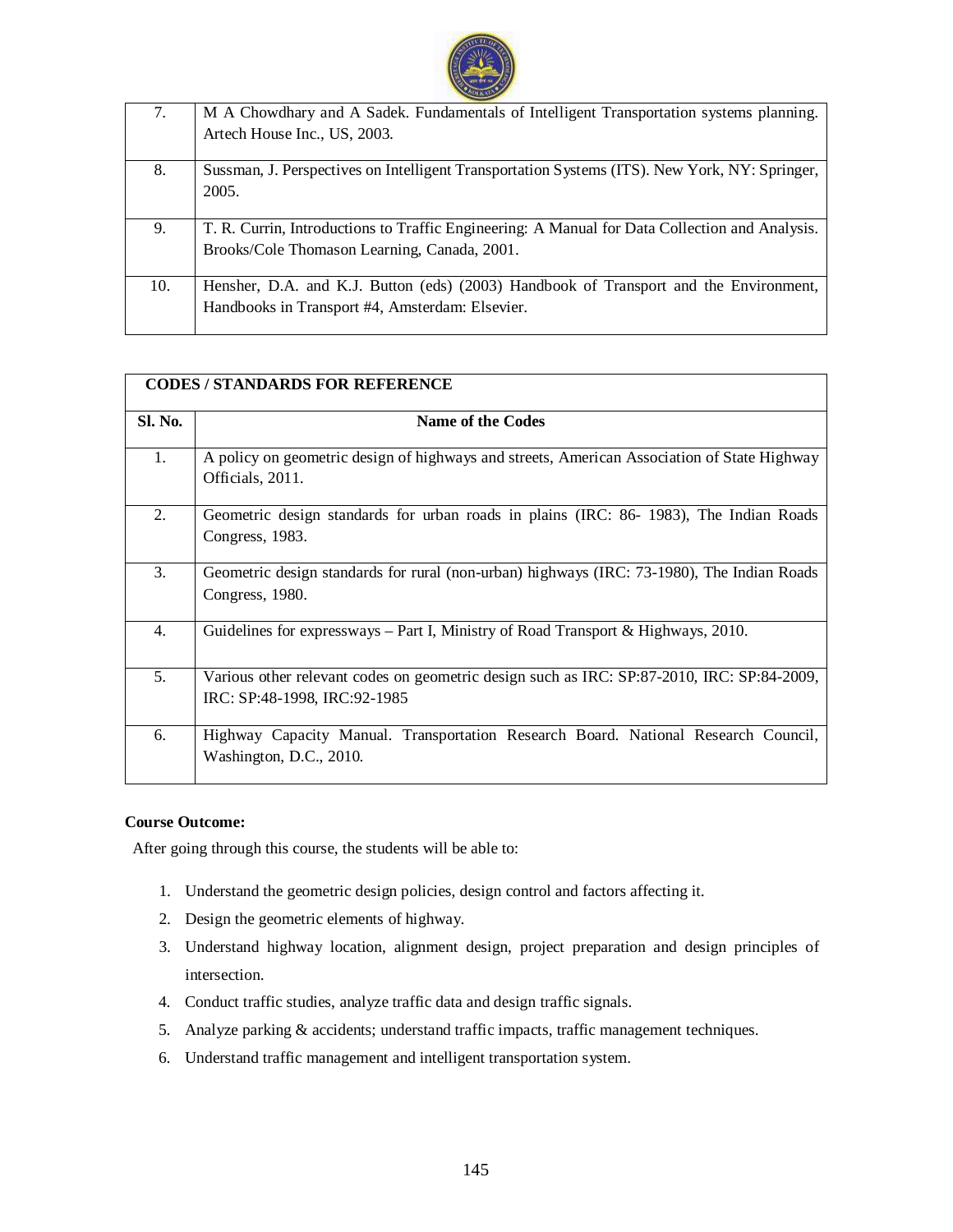

| <b>Course Name: SOLID AND HAZARDOUS WASTE MANAGEMENT</b> |  |  |  |       |                      |  |  |  |
|----------------------------------------------------------|--|--|--|-------|----------------------|--|--|--|
| <b>Course Code: CIVL 4147</b>                            |  |  |  |       |                      |  |  |  |
| Contact hours per week:                                  |  |  |  | Total | <b>Credit Points</b> |  |  |  |
|                                                          |  |  |  |       |                      |  |  |  |

### **Course Objective:**

- 1. Understand the components of solid waste management system.
- 2. Study the collection, transfer and transport of municipal solid waste.
- 3. Examine the various processing/treatment options and study operations of various material recovery, resource recovery and energy recovery facility.
- 4. Study the design and operation of a solid waste landfill, site remediation and reclamation.
- 5. Develop knowledge about the different industrial solid waste pollutants and their minimization and recovery technologies.

| Sl.No.           | <b>Module</b> | <b>Details of Course Contents</b>                                                                                                                                                                                                                                                                                                                                                                                                                                                                                                    | <b>Hours</b>   | <b>Total</b> |
|------------------|---------------|--------------------------------------------------------------------------------------------------------------------------------------------------------------------------------------------------------------------------------------------------------------------------------------------------------------------------------------------------------------------------------------------------------------------------------------------------------------------------------------------------------------------------------------|----------------|--------------|
| 1.               | $\mathbf I$   | <b>Fundamentals of Solid Waste Management and ISWM</b><br>system: Sources and types of Municipal Solid Waste,<br>waste generation rates, factors affecting generation,<br>composition, characteristics, methods of sampling, effects<br>of improper disposal of solid waste, functional elements of<br>solid waste management, Municipal Solid Waste Rules;<br>concept of ISWM system, source reduction of waste -<br>reduction, reuse, recycling, onsite storage methods,<br>handling and segregation of wastes at source.          | $\overline{8}$ | 40           |
| $\overline{2}$ . | $\mathbf{I}$  | Waste collection and Transportation: Methods of<br>collection of municipal solid wastes, collection vehicles,<br>primary and secondary collection, manpower, collection<br>routes, vehicle routing, transfer station - location and<br>operation.                                                                                                                                                                                                                                                                                    | 10             |              |
| 3.               | Ш             | Waste processing techniques: Objectives of waste<br>processing, component separation and volume reduction,<br>various processing technologies — biological and chemical<br>conversion methods, resource and energy recovery from<br>composting, bio-methanation, thermal processing methods,<br>design of a composting facility and incinerator.<br>Landfill design and operation: Various disposal methods,<br>landfills - site selection, site infrastructure, essential<br>components of landfill; types of land filling methods, | 14             |              |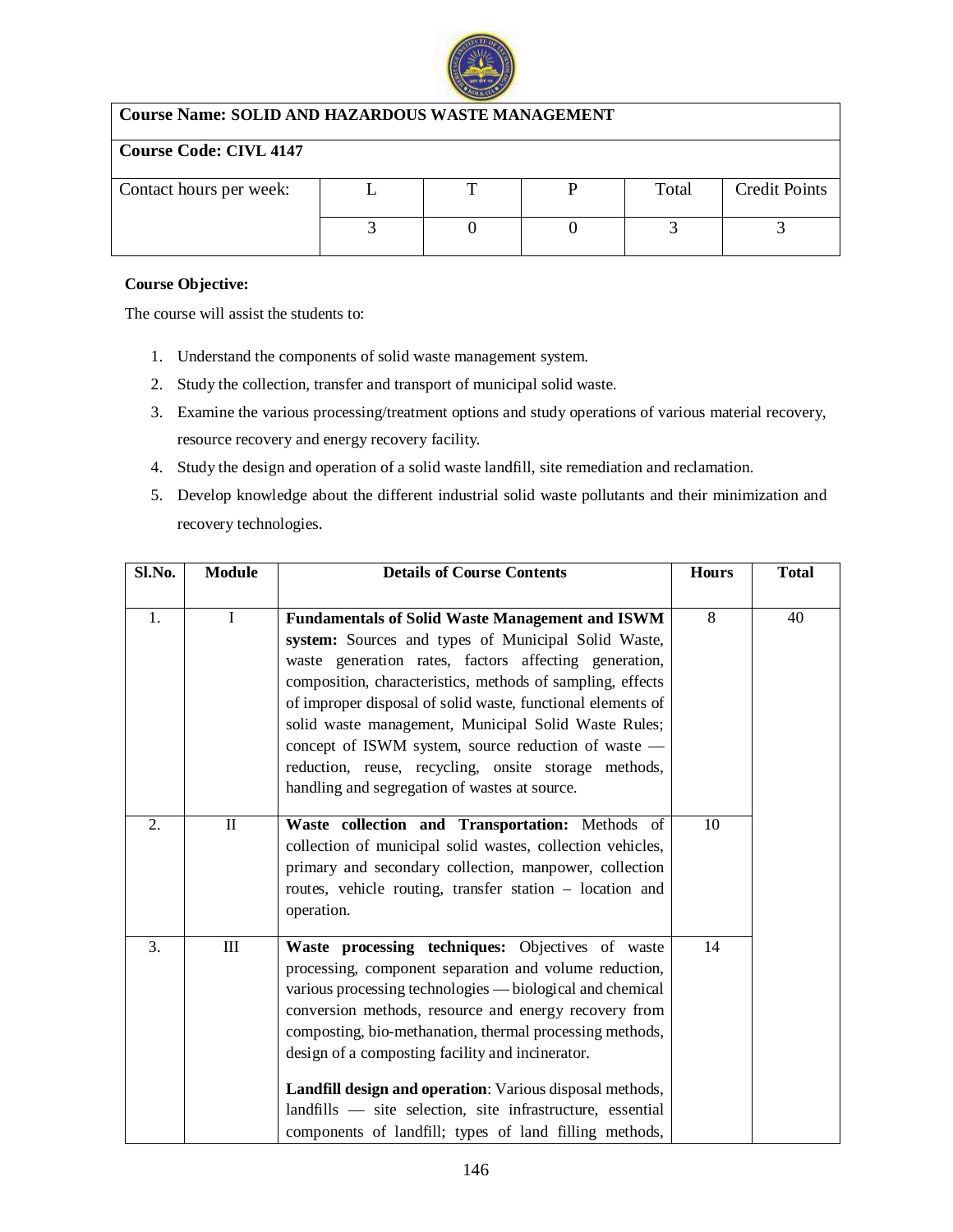

|    |    | landfill planning – phased operation, leachate management     |              |  |
|----|----|---------------------------------------------------------------|--------------|--|
|    |    | and gas control; Environmental monitoring systems for         |              |  |
|    |    | landfill sites, closure and post-closure plans for landfills, |              |  |
|    |    | landfill site rehabilitation, reclamation and remediation.    |              |  |
| 4. | IV | Hazardous Waste Management -Basic Characterization            | $\mathbf{8}$ |  |
|    |    | of hazardous waste; compatibility and flammability of         |              |  |
|    |    | chemicals; fate and transport of chemicals; health effects.   |              |  |
|    |    | Chemical and thermal treatment of hazardous waste –           |              |  |
|    |    | Solidification, chemical fixation and encapsulation,          |              |  |
|    |    | incineration.                                                 |              |  |
|    |    | Radioactive Waste Management -Basic Sources,                  |              |  |
|    |    | measures and health effects; nuclear power plants and fuel    |              |  |
|    |    | production; waste generation from nuclear power plants;       |              |  |
|    |    | disposal options.                                             |              |  |
|    |    |                                                               |              |  |

### **RECOMMENDED BOOKS:**

- 1. CPHEEO, Ministry of Urban Development: Manual on Municipal Solid Waste Management 2000.
- 2. CPHEEO, Ministry of Urban Development: Manual on Municipal Solid Waste Management 2016 25.
- 3. Tchobanoglous G., Theisen H., Vigil S.: Integrated Solid Waste Management Engineering Principles and Management Issues (McGraw Hill Education).

#### **Course Outcome:**

- 1. Review the components and characteristics of a solid waste management system.
- 2. Identify the various collection, transfer and transport mechanisms of municipal solid waste management.
- 3. Design and operate various processing, material and energy recovery facilities.
- 4. Design and operate solid waste landfill.
- 5. Identify the different industrial solid waste pollutants and their minimization and recovery technologies.
- 6. Understand the processing and handling of hazardous and radio-active waste management.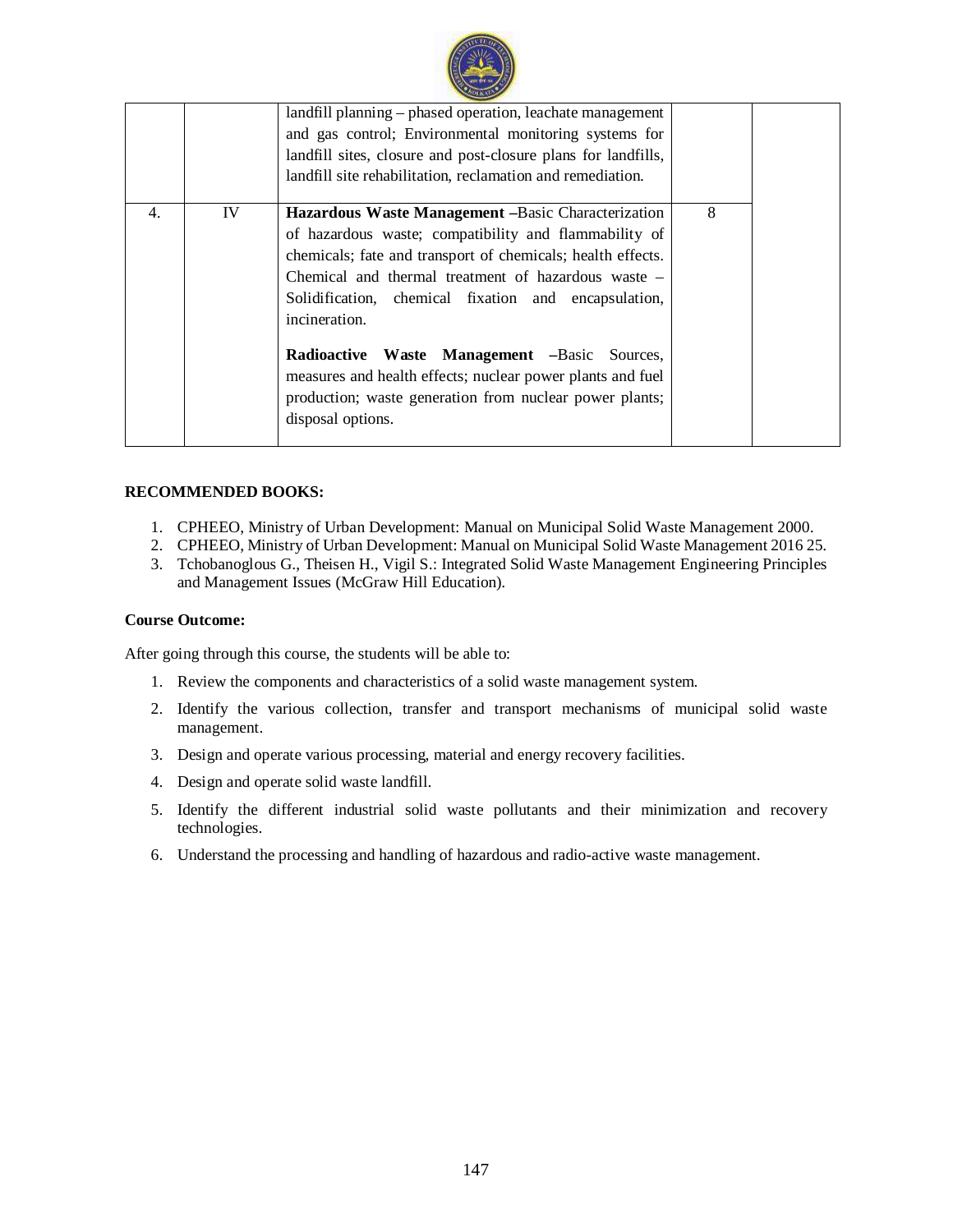

### **Course Name: SOIL DYNAMICS AND MACHINE FOUNDATION**

# **Course Code: CIVL 4148**

| Contact hours per week: |  | Total | <b>Credit Points</b> |
|-------------------------|--|-------|----------------------|
|                         |  |       |                      |

# **Course Objective:**

- 1. Develop the concept of theory of vibration.
- 2. Illustrate different types of wave propagation through elastic, homogeneous and isotropic medium.
- 3. Interpret dynamic properties of soil.
- 4. Evaluate liquefaction characteristics of various types of soil profiles.
- 5. Estimate earth pressure and bearing capacity of shallow foundation under seismic condition.
- 6. Identify various types of machine foundations and analyze block type machine foundation.

| SI. | <b>Module</b> | <b>Details of Course Content</b>                                                                                                                                                                                                                                                                                                                                                                                                                                                                                |    | <b>Total</b> |
|-----|---------------|-----------------------------------------------------------------------------------------------------------------------------------------------------------------------------------------------------------------------------------------------------------------------------------------------------------------------------------------------------------------------------------------------------------------------------------------------------------------------------------------------------------------|----|--------------|
| No. |               |                                                                                                                                                                                                                                                                                                                                                                                                                                                                                                                 |    |              |
|     |               |                                                                                                                                                                                                                                                                                                                                                                                                                                                                                                                 |    |              |
| 1.  | $\rm I$       | <b>Introduction:</b>                                                                                                                                                                                                                                                                                                                                                                                                                                                                                            | 10 | 40           |
|     |               | Scope and objective, Nature and types of dynamic loading, Importance<br>of soil dynamics.                                                                                                                                                                                                                                                                                                                                                                                                                       |    |              |
|     |               | <b>Vibration theory:</b>                                                                                                                                                                                                                                                                                                                                                                                                                                                                                        |    |              |
|     |               | Vibration of elementary systems; Degrees of freedom (SDOF and MDOF<br>systems); Equation of motion for SDOF system; Types of vibrations;<br>Earthquake excitation; Undamped and damped free vibrations; Torsional<br>vibration; Critical damping; Decay of motion; Undamped and damped<br>forced vibration; Constant force and rotating mass oscillators; Dynamic<br>magnification factor; Transmissibility ratio, Vibration isolation;<br>Vibration measuring instruments; Equation of motion for MDOF system. |    |              |
| 2.  | $\rm II$      | Wave propagation in an elastic, homogeneous and isotropic medium:                                                                                                                                                                                                                                                                                                                                                                                                                                               | 10 |              |
|     |               | Longitudinal and torsional elastic waves in infinitely long rod; Solution<br>for one-dimensional and three-dimensional equations of motion; Wave<br>propagation in an infinite, homogeneous isotropic, elastic medium, wave<br>propagation in elastic half-space; Earthquake waves - P-wave, S-wave,<br>Rayleigh wave and Love wave; geophysical prospecting, typical values<br>of compression and shear wave velocities.                                                                                       |    |              |
|     |               | <b>Dynamic Soil Properties:</b>                                                                                                                                                                                                                                                                                                                                                                                                                                                                                 |    |              |
|     |               | Stresses in soil element; Determination of dynamic soil properties; Field<br>tests; Laboratory tests; Model tests; Stress-strain behavior of cyclically<br>loaded soils; Estimation of shear modulus; Modulus reduction curve;<br>Damping ratio; Linear, equivalent-linear and non-linear models; Ranges<br>and applications of dynamic soil tests, factors affecting shear modulus,<br>elastic modulus and elastic constants.                                                                                  |    |              |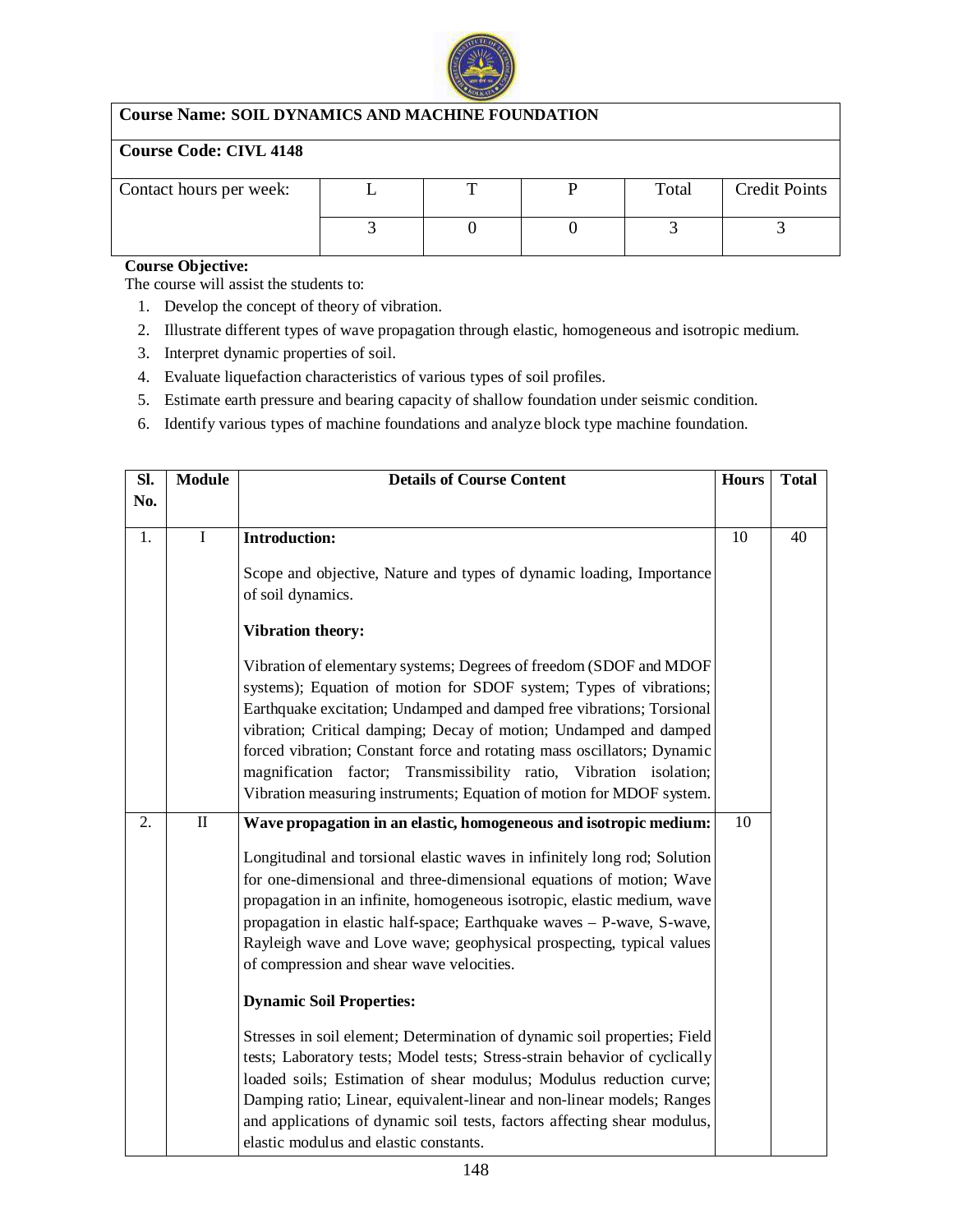| 3. | Ш  | Dynamic earth pressure: Introduction, pseudo-static methods,<br>displacement analysis.<br>Dynamic bearing capacity of shallow foundations: Introduction,<br>dynamic analysis.<br>Liquefaction: Introduction, mechanism of liquefaction, Laboratory<br>studies, dynamic triaxial test, Cyclic simple shear test, Comparison of<br>cyclic stress causing liquefaction under triaxial and simple shear<br>conditions, standard curves and correlations for liquefaction, evaluation<br>of zone of liquefaction in field, simplified procedure for liquefaction<br>estimation, evaluation of liquefaction potential using Standard<br>Penetration Resistance, factors affecting liquefaction. | 10 |  |
|----|----|-------------------------------------------------------------------------------------------------------------------------------------------------------------------------------------------------------------------------------------------------------------------------------------------------------------------------------------------------------------------------------------------------------------------------------------------------------------------------------------------------------------------------------------------------------------------------------------------------------------------------------------------------------------------------------------------|----|--|
| 4. | IV | <b>Machine Foundations:</b><br>Introduction, types of machines and foundations, general requirements of<br>machine foundation, Basic design criteria; Methods of analysis; Mass-<br>Spring-Dashpot model; Elastic-Half-Space theory; Tschebotarioff's<br>reduced natural frequency method.<br>Foundations: Modes of vibrations, Vertical, lateral, longitudinal, yawing,<br>pitching and rocking modes of oscillations; Design guidelines as per IS<br>codes; Analysis and design of typical problems.<br>Introduction to Rotary and Impact type machines.                                                                                                                                | 10 |  |

# **TEXT BOOKS: Sl. No. Name**  1. Shamsher Prakash, "Soil Dynamics", McGraw-Hill Book Company. 2. Braja M. Das, "Principles of Soil Dynamics", PWS-KENT Publishing Company. 3. Steven L. Kramer, "Geotechnical Earthquake Engineering", Prentice Hall Inc. 4. Srinivasalu and Vaidyanathan, "Hand Book of Machine Foundation", McGraw-Hill.

# **REFERENCES:**

| <b>Sl. No.</b> | <b>Name</b>                                                                               |  |  |  |  |  |  |
|----------------|-------------------------------------------------------------------------------------------|--|--|--|--|--|--|
|                |                                                                                           |  |  |  |  |  |  |
| 1.             | D. D. Barkan, "Dynamics of Bases and Foundations", McGraw-Hill Book Company.              |  |  |  |  |  |  |
| 2.             | E. E. Richart Jr., J. R. Hall Jr. and R. D. Woods. "Vibrations of Soils and Foundations", |  |  |  |  |  |  |
|                | Prentice Hall Inc.                                                                        |  |  |  |  |  |  |
| 3.             | T. H. Wu, "Soil Dynamics", Allyn and Bacon Inc.                                           |  |  |  |  |  |  |
| 4.             | S. Saran, "Soil Dynamics and Machine Foundations", Galgotia Publications Pvt. Ltd.        |  |  |  |  |  |  |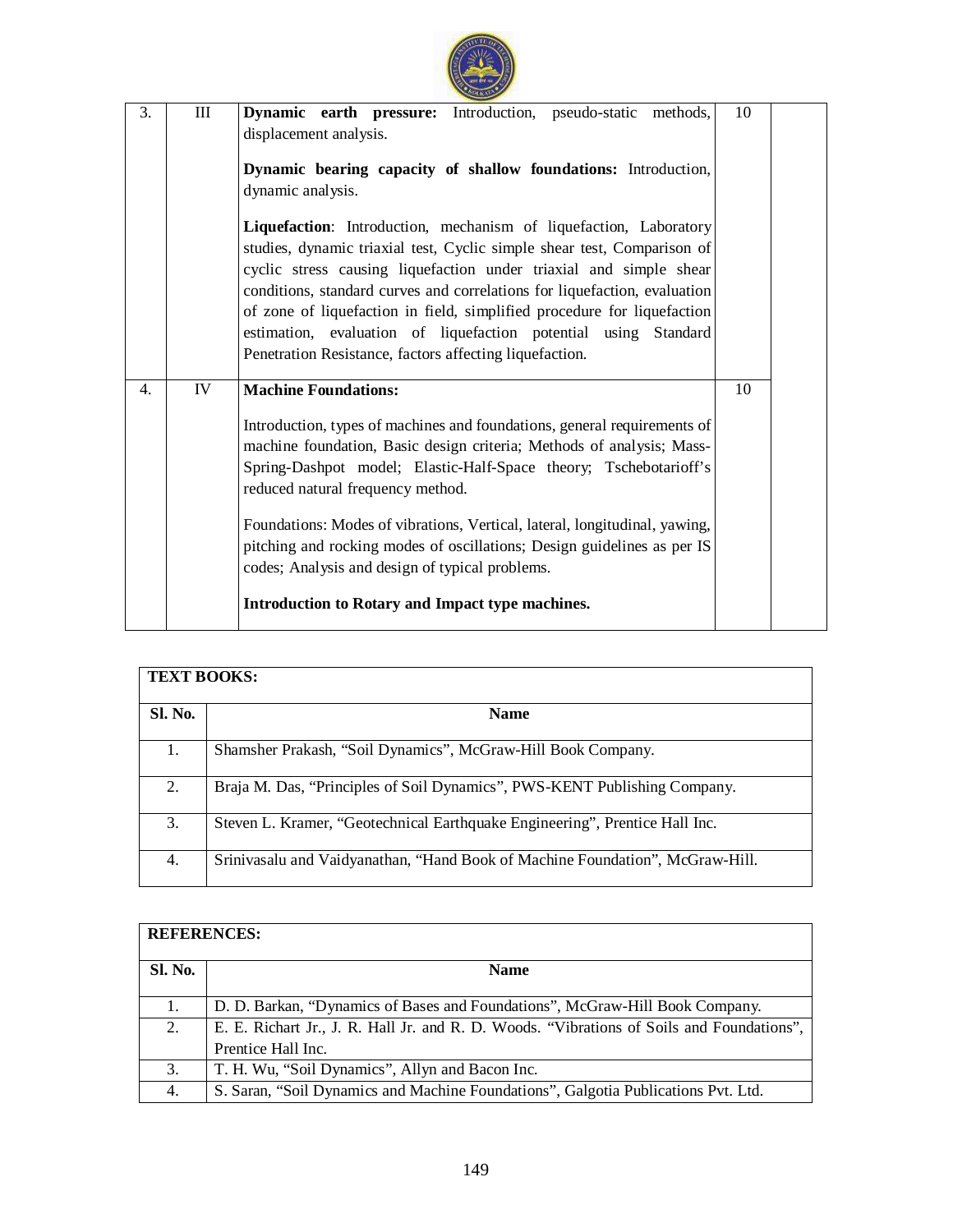

### ADDITIONAL READINGS:

Journal and Conference papers in the area of Soil Dynamics and Machine Foundations.

<https://nptel.ac.in/courses/105/101/105101005/coordinated>by IIT, Bombay.

<https://nptel.ac.in/courses/105/107/105107066/coordinated>by IIT, Roorkee.

### **Course Outcome:**

- 1. Understand the basic concept of vibration and illustrate wave propagation through medium.
- 2. Determine dynamic properties of soil.
- 3. Evaluate dynamic earth pressure and analyze shallow foundation under actual seismic loading.
- 4. Asses the liquefaction characteristics for different soil profiles.
- 5. Examine and discuss various machine foundations.
- 6. Design block type machine foundation machines for wide range of speeds, loads and operating conditions.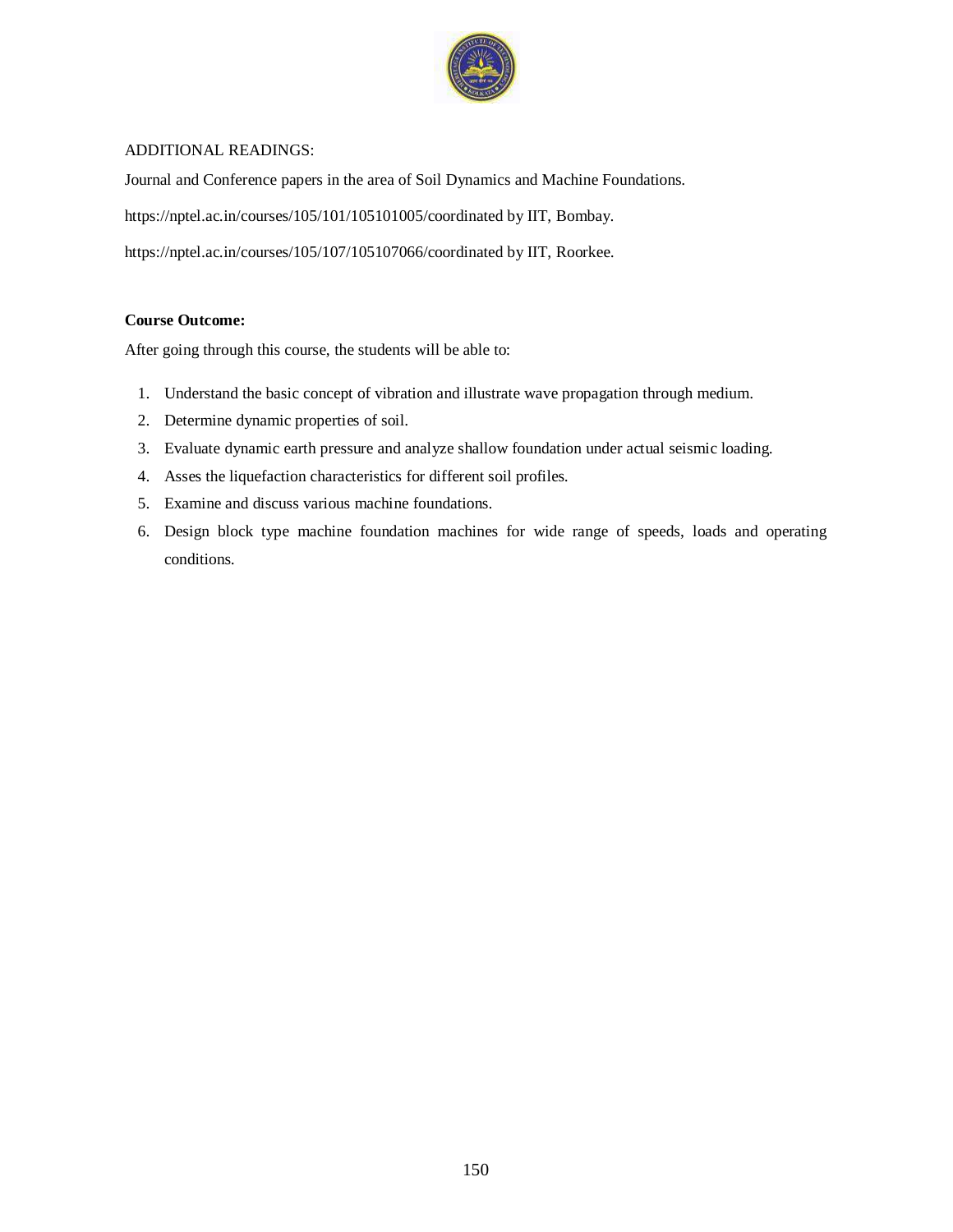

# **Course Name: PROJECT PLANNING AND MANAGEMENT**

| <b>Course Code: CIVL 4121</b> |  |  |  |       |                      |  |  |  |  |
|-------------------------------|--|--|--|-------|----------------------|--|--|--|--|
| Contact hours per week:       |  |  |  | Total | <b>Credit Points</b> |  |  |  |  |
|                               |  |  |  |       |                      |  |  |  |  |

### **Course Objective:**

- 1. Understand the tender and bar chart of any project.
- 2. Compute the critical path of a project.
- 3. Understand the various construction equipments and its suitability.
- 4. Study the design and operation of a solid waste landfill, site remediation and reclamation.
- 5. Develop knowledge about the different by-laws and understand the process of arbitration.

| Sl.<br>No. | <b>Module</b>  | Details of course content                                                                                                                                                                                                                | <b>Hours</b>        | <b>Total</b> |
|------------|----------------|------------------------------------------------------------------------------------------------------------------------------------------------------------------------------------------------------------------------------------------|---------------------|--------------|
| 1.         | I              | <b>Planning</b><br>General consideration, Definition of aspect, prospect, roominess,<br>grouping, circulation, Privacy.                                                                                                                  | $\overline{2}$      | 36           |
|            |                | <b>Regulation and By-laws</b><br>By-Laws in respect of side space, Back and front space, covered areas,<br>height of building etc., Lavatory blocks, ventilation, Requirements for<br>stairs, lifts in                                   | $\overline{4}$      |              |
|            |                | public assembly building, offices<br><b>Fire Protection</b><br>Firefighting arrangements in public assembly buildings, planning,<br>offices, auditorium                                                                                  | $\overline{2}$      |              |
| 2.         | $\rm II$       | <b>Construction plants &amp; Equipment</b><br>Plants & equipment for earth moving, road constructions, excavators,<br>dozers, scrapers, spreaders, rollers, their uses.<br>Plants & Equipment for concrete construction Batching plants, | $\overline{4}$      |              |
| 3.         | $\mathbf{III}$ | Ready Mix Concrete, concrete<br>mixers, Vibrators etc., quality control.<br><b>Planning &amp;Scheduling of constructions Projects</b>                                                                                                    | 4<br>$\overline{4}$ |              |
|            |                |                                                                                                                                                                                                                                          |                     |              |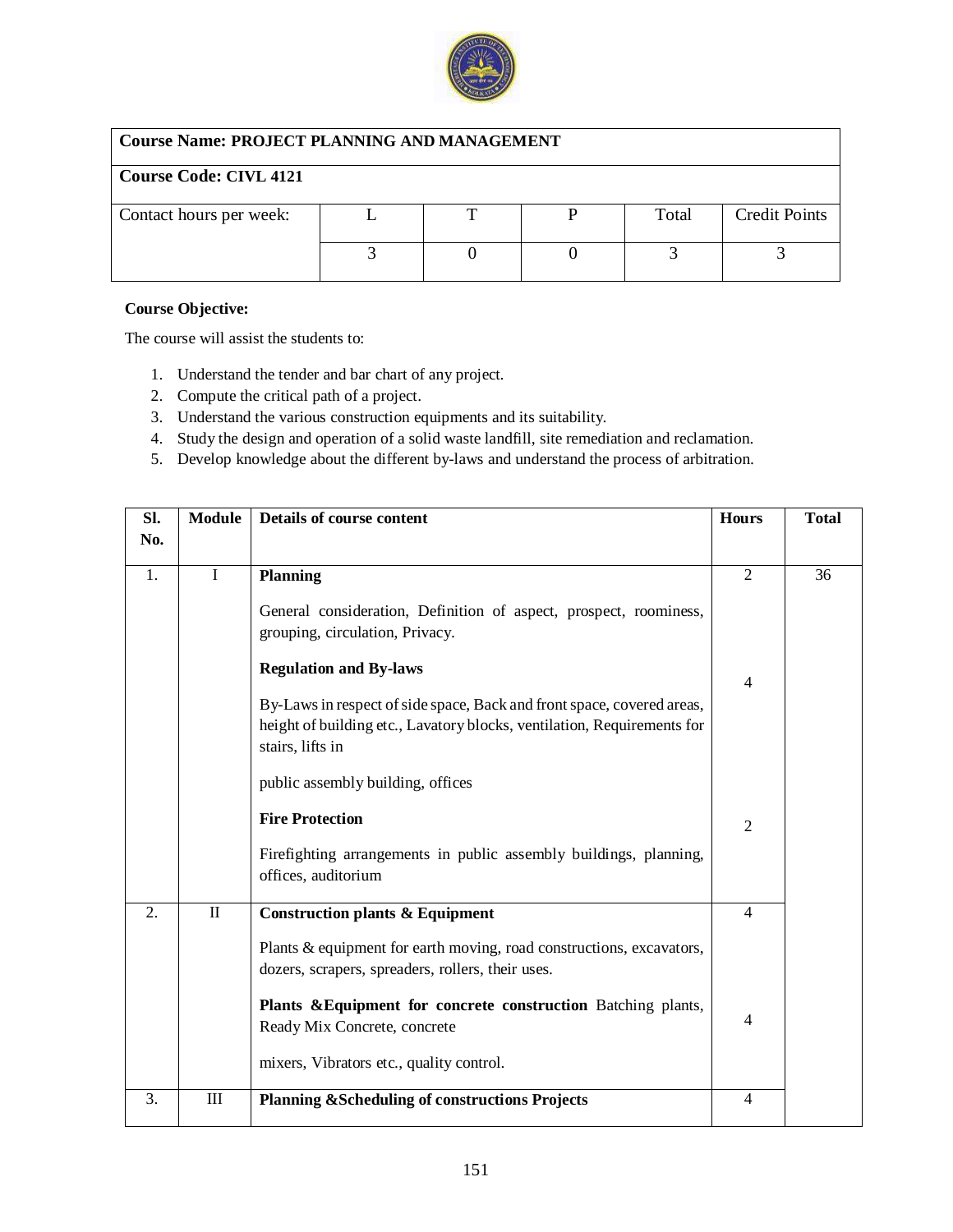|    |    | Planning by CPM: Preparation of network, Determination of slacks                                                                                                                        |   |  |
|----|----|-----------------------------------------------------------------------------------------------------------------------------------------------------------------------------------------|---|--|
|    |    | or floats. Critical activities. Critical path. Project duration                                                                                                                         | 4 |  |
|    |    | <b>Planning by PERT</b>                                                                                                                                                                 |   |  |
|    |    | Expected mean time, probability of                                                                                                                                                      |   |  |
|    |    | completion of project, Estimation of critical path, problems.                                                                                                                           |   |  |
| 4. | IV | <b>Management: Professional practice:</b>                                                                                                                                               | 4 |  |
|    |    | Definition, Rights and responsibilities of owner,<br>engineer,                                                                                                                          |   |  |
|    |    | Contractors, types of contracts.                                                                                                                                                        |   |  |
|    |    | <b>Departmental Procedures:</b> Administration, Technical and financial<br>sanction, operation of PWD, Tenders and its notification, EMD and<br>SD, Acceptance of tenders, Arbitration. | 8 |  |

| <b>TEXT BOOKS:</b> |                                                                                              |
|--------------------|----------------------------------------------------------------------------------------------|
|                    |                                                                                              |
| <b>Sl. No.</b>     | <b>NAME</b>                                                                                  |
|                    |                                                                                              |
| 1.                 | M. Chakroborty, "Estimating, Costing, Specification and Valuation in Civil Engineering", M.  |
|                    | Chakroborty publisher.                                                                       |
|                    |                                                                                              |
|                    |                                                                                              |
| 2.                 | P. P. Dharwadkar, "Management in Construction Industry", Oxford and IBH Publishing           |
|                    | company New Delhi.                                                                           |
|                    |                                                                                              |
| 3.                 | L. S. Srinath, "PERT and CPM Principles and Applications", Affiliated East-West Press (Pvt.) |
|                    | Ltd.                                                                                         |
|                    |                                                                                              |
|                    |                                                                                              |
| 4.                 | B. C. Punmia, K. K. Kandelwal, "Project Planning and Control with PERT and CPM", Laxmi       |
|                    | Publications Private Limited.                                                                |
|                    |                                                                                              |

| <b>REFERENCE BOOKS:</b> |                                                                                                                 |  |  |  |
|-------------------------|-----------------------------------------------------------------------------------------------------------------|--|--|--|
| Sl. No.                 | <b>NAME</b>                                                                                                     |  |  |  |
| 1.                      | R. Puerifoy, C. J. Schexnayder and A. Shapira, "Construction Planning, Equipments and<br>Methods", McGraw Hill. |  |  |  |
| 2.                      | J. O'Brien and Fredrick L. Plotnick, "CPM in Construction Management", McGraw-Hill<br>Education.                |  |  |  |
| 3.                      | National Building code BIS.                                                                                     |  |  |  |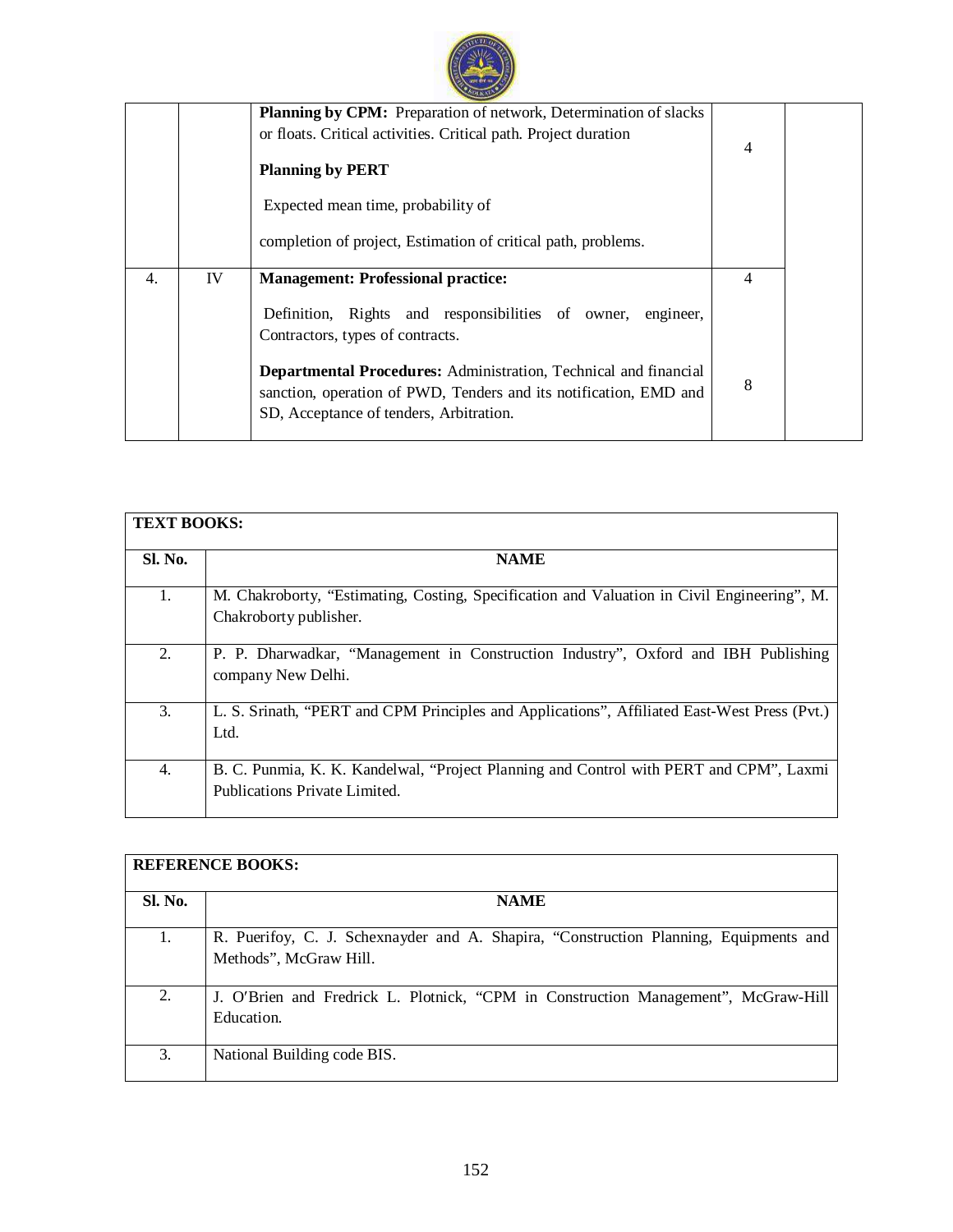

### **Course Outcome:**

- 1. Develop the bar chart for the project.
- 2. Compile the tender documents.
- 3. Estimate the critical path of the project i.e., the maximum duration which the project requires for completion.
- 4. Understand the uses of various construction equipments at site and the preparation of concrete.
- 5. Make use of the bylaws of different authorities to get the approval ofdrawings for construction.
- 6. Understand the process of arbitration incase the projects suffer from disputation.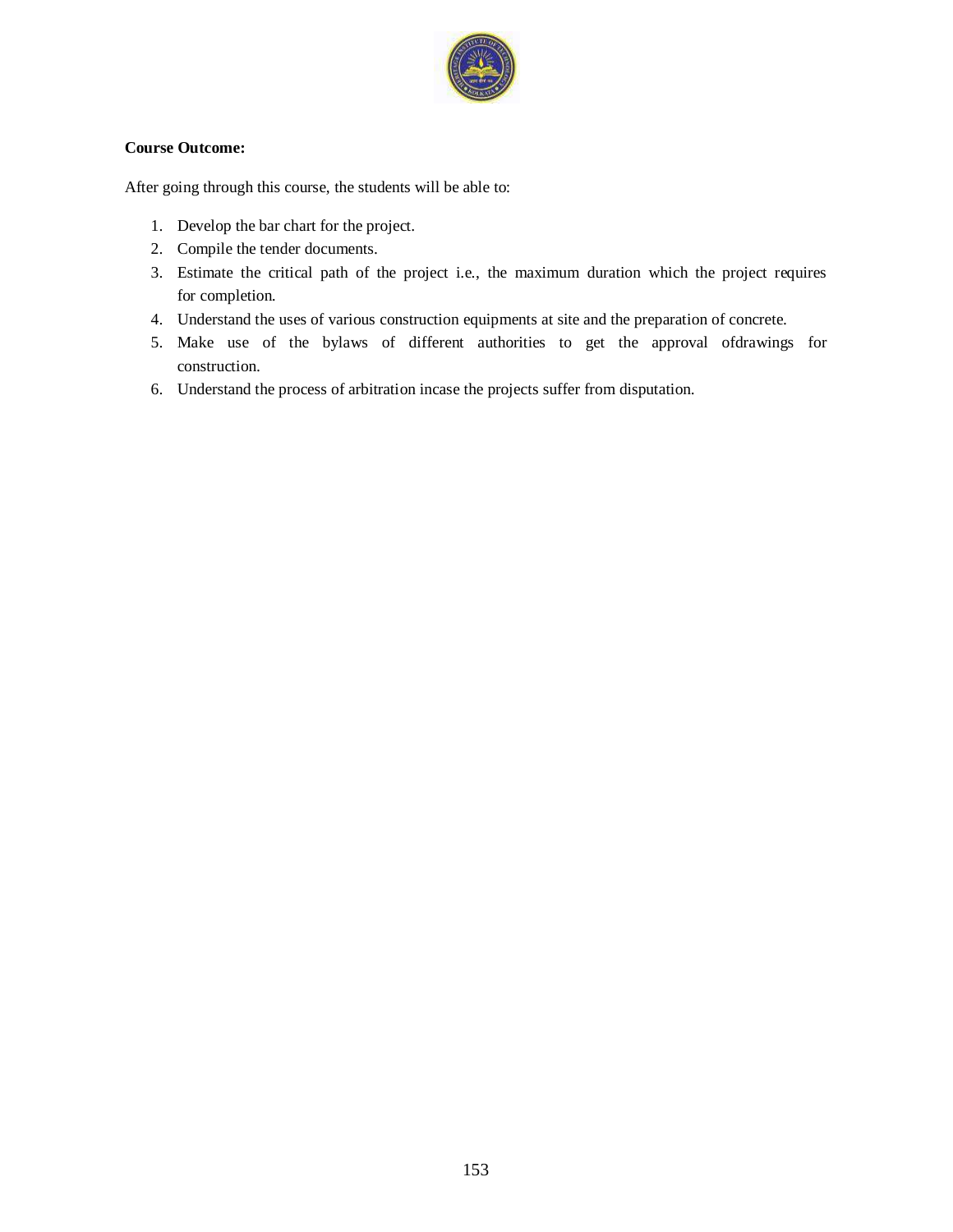

# **Course Name: INTRODUCTION TO SURVEYING**

| Course Name, INTINODUCTION TO BUNY DITING |  |  |  |       |                      |  |  |  |
|-------------------------------------------|--|--|--|-------|----------------------|--|--|--|
| <b>Course Code: CIVL 4122</b>             |  |  |  |       |                      |  |  |  |
| Contact hours per week:                   |  |  |  | Total | <b>Credit Points</b> |  |  |  |
|                                           |  |  |  |       |                      |  |  |  |

### **Course Objective:**

- 1. Carry out preliminary surveying in the field.
- 2. Take accurate measurements, field booking, plotting and adjustment of traverse.
- 3. Use various conventional instruments involved in surveying.
- 4. Interpret previously plotted maps and contour plots with reference to a benchmark.
- 5. Explain any open or closed traverse in a surveying work.
- 6. Build knowledge to take horizontal distance using angular measurements by tacheometry.

| SI.              | <b>Module</b> | <b>Details of Course Content</b>                                              |    | Hours Total |
|------------------|---------------|-------------------------------------------------------------------------------|----|-------------|
| No.              |               |                                                                               |    |             |
|                  |               |                                                                               |    |             |
| 1.               | I             | <b>INTRODUCTIONTO SURVEYING</b>                                               | 10 | 40          |
|                  |               | Definition, principles of surveying, types of scales (numerical problems),    |    |             |
|                  |               | basic concepts of plans and maps.                                             |    |             |
|                  |               | <b>CHAIN SURVEYING</b>                                                        |    |             |
|                  |               | Types of chains, accessories for chain surveying with their use, methods of   |    |             |
|                  |               | ranging and methods of offsets, obstacles in chain surveying.                 |    |             |
| 2.               | $\mathbf{I}$  | <b>COMPASS SURVEYING</b>                                                      | 10 |             |
|                  |               | Definition, instrument and terminology, local attraction and its elimination, |    |             |
|                  |               | open and closed traverse, adjustment of traverse.                             |    |             |
|                  |               |                                                                               |    |             |
|                  |               | PLANE TABLE SURVEYING                                                         |    |             |
|                  |               | Principle, equipment and methods, two and three point problems.               |    |             |
| 3.               | III           | <b>LEVELING</b>                                                               | 10 |             |
|                  |               | Definitions and terminology, types and methods of leveling, use of leveling   |    |             |
|                  |               | instruments and supporting accessories.                                       |    |             |
|                  |               |                                                                               |    |             |
|                  |               | <b>CONTOURING</b>                                                             |    |             |
|                  |               | Different terms used in contouring, characteristics of contour and contour    |    |             |
|                  |               | interval, preparation of contour maps.                                        |    |             |
|                  |               |                                                                               |    |             |
| $\overline{4}$ . | IV            | <b>THEODOLITE SURVEYING</b>                                                   | 10 |             |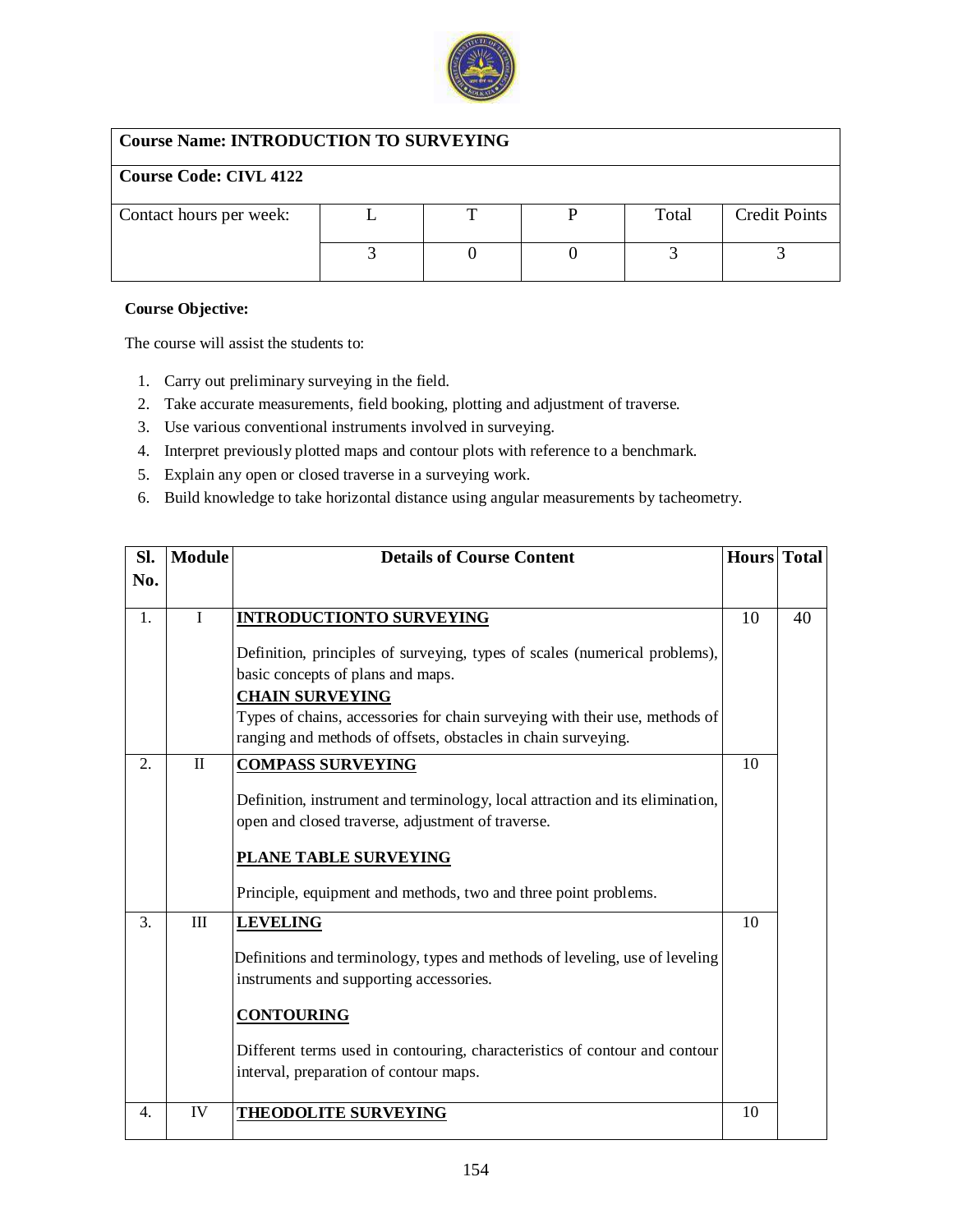

| Components of Theodolite, adjustments, measurement of vertical and                                                                              |  |
|-------------------------------------------------------------------------------------------------------------------------------------------------|--|
| horizontal angels, concepts of trigonometric leveling.                                                                                          |  |
| <b>TACHEOMETRY</b>                                                                                                                              |  |
| Definitions and principles of tacheometry and stadia system, fixed hair<br>stadia method, calculation of horizontal and vertical distance using |  |
| tacheometer.                                                                                                                                    |  |

|                    | <b>TEXT BOOKS:</b>                                                                                           |  |  |  |  |
|--------------------|--------------------------------------------------------------------------------------------------------------|--|--|--|--|
| <b>Sl. No.</b>     | <b>Name</b>                                                                                                  |  |  |  |  |
| 1.                 | Basak N.N. Surveying and Levelling. 2 <sup>nd</sup> edition, McGraw Hill Education.                          |  |  |  |  |
| 2.                 | Roy S.K. Fundamentals of Surveying. 2 <sup>nd</sup> edition, PHI Learning Pvt. Ltd-New Delhi.                |  |  |  |  |
| $\mathfrak{Z}$ .   | Kanetkar T. P. and Kulkarni S. V. Surveying & Levelling (Part $-1$ ). Pune Vidyarthi<br>GrihaPrakashan Pune. |  |  |  |  |
| <b>REFERENCES:</b> |                                                                                                              |  |  |  |  |
| <b>Sl. No.</b>     | <b>Name</b>                                                                                                  |  |  |  |  |
| 1.                 | Venkatramaiah C. Textbook of Surveying. 2 <sup>nd</sup> edition, Orient Blackswan Pvt. Ltd. -New<br>Delhi.   |  |  |  |  |
| 2.                 | Duggal S. K. Surveying (Vol-1 and 2). 4 <sup>th</sup> edition, McGraw Hill Education (India) Pvt Ltd.        |  |  |  |  |

# **Course Outcome:**

- 1. Explain the basic principles of surveying.
- 2. Outline the basics of linear measurement methods like chain surveying.
- 3. Illustrate the basics of angular measurement methods like compass surveying.
- 4. Demonstrate the basic concept of plane table surveying.
- 5. Describe the concepts of leveling and contouring.
- 6. Demonstrate the method of theodolite survey in terms of elevation and angular measurements, along with tacheometry.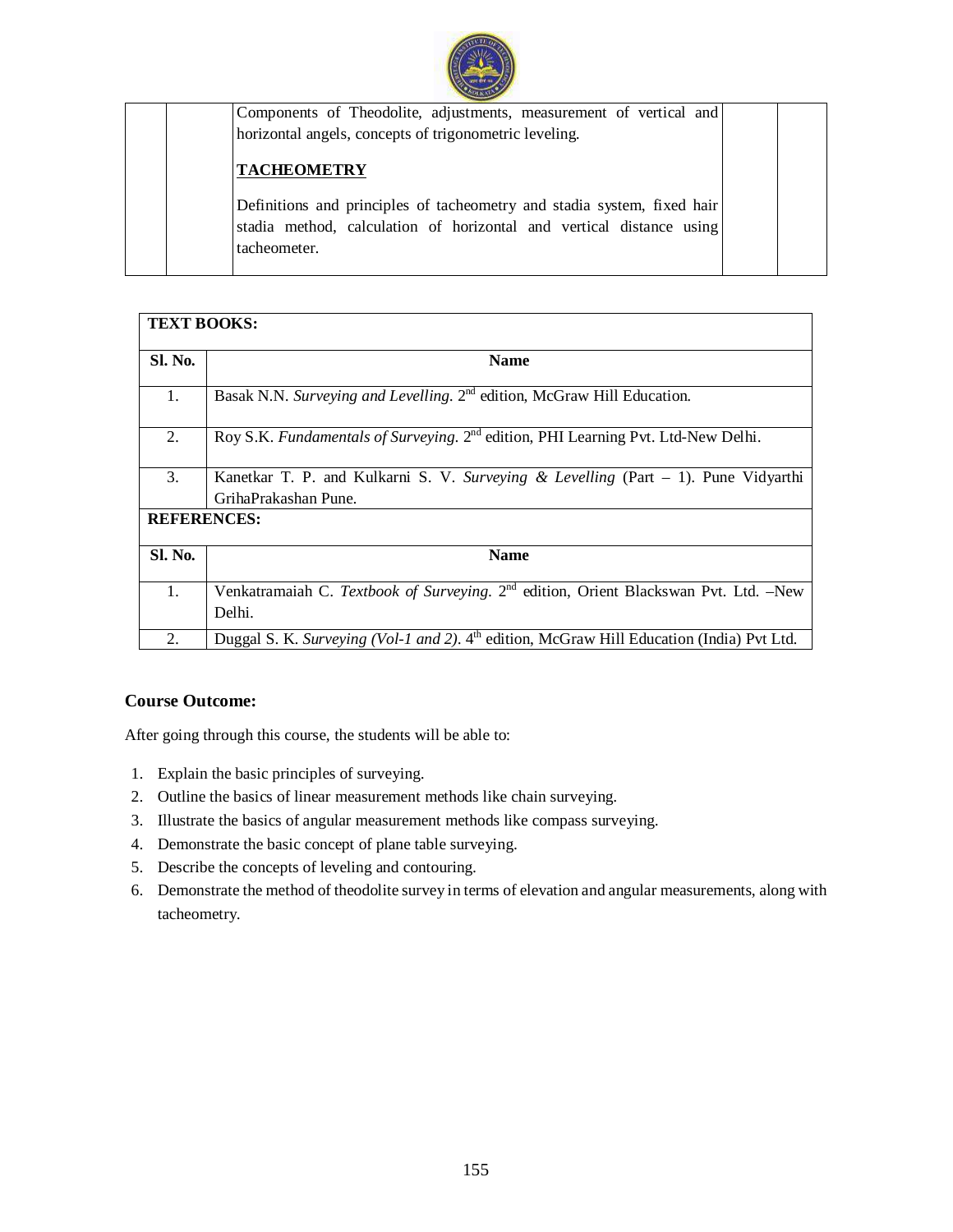

# **Course Name: AN INTRODUCTION TO CONCRETE TECHNOLOGY**

### **Course Code: CIVL 4126**

| Contact hours per week: |  | Total | <b>Credit Points</b> |
|-------------------------|--|-------|----------------------|
|                         |  |       |                      |
|                         |  |       |                      |
|                         |  |       |                      |

### **Course Objective:**

- 1. Know the basic information regarding quality of water to be used in concrete, it's pH level and harmful contents.
- 2. Know various physical, chemical and rheological properties of fresh concrete such as workability, slump test, compacting factor test, flow table test, segregation, bleeding, setting time, various curing methods and maturity of concrete.
- 3. Know various strength properties of concrete and microstructural aspects of concrete: hydration phases, gel space ratio.
- 4. Know the variety of admixtures used in concrete, their effects and advantages and disadvantages; Mix design of concrete as per IS 10262:2009, 2019.
- 5. Know the application of various types of concrete; introduction to non-destructive tests such as Rebound Hammer and UPV.

| Sl.No. | <b>Module</b> | <b>Details of Course Contents</b>                                                                                                                                                                                                                                                                                | <b>Hours</b> | <b>Total</b> |
|--------|---------------|------------------------------------------------------------------------------------------------------------------------------------------------------------------------------------------------------------------------------------------------------------------------------------------------------------------|--------------|--------------|
| 1.     | $\mathbf I$   | <b>QUALITY OF WATER</b>                                                                                                                                                                                                                                                                                          | 3            |              |
|        |               | Mixing water, Curing Water, Harmful Contents.                                                                                                                                                                                                                                                                    |              |              |
|        |               | PROPERTIES OF FRESH CONCRETE                                                                                                                                                                                                                                                                                     |              |              |
|        |               | Workability, Factors Affecting Workability, Slump test, Compacting<br>Factor Test, Flow Table Test, Segregation, Bleeding, Setting time,<br>Mixing and Vibration of Concrete, Mixers and Vibrators, Curing<br>Methods, Maturity.                                                                                 |              |              |
| 2.     | $\mathbf{I}$  | <b>STRENGTH OF CONCRETE</b>                                                                                                                                                                                                                                                                                      | 9            |              |
|        |               | Water/Cement ratio, Gel/Space ratio, Strength in Tension,<br>Compression, Effect of Age on Strength, Relation between<br>Compressive and Tensile Strength, Fatigue Strength, Stress-Strain<br>Relation and Modulus of Elasticity, Poisson's Ratio, Shrinkage and<br>Creep, Compression Test on Cubes, Cylinders. |              | 36           |
| 3.     | III           | <b>ADMIXTURES</b>                                                                                                                                                                                                                                                                                                | 9            |              |
|        |               | Different types, Effects, Uses, Retarders and Admixtures.                                                                                                                                                                                                                                                        |              |              |
|        |               | <b>MIX DESIGN BY I.S. 10262(2009)</b>                                                                                                                                                                                                                                                                            |              |              |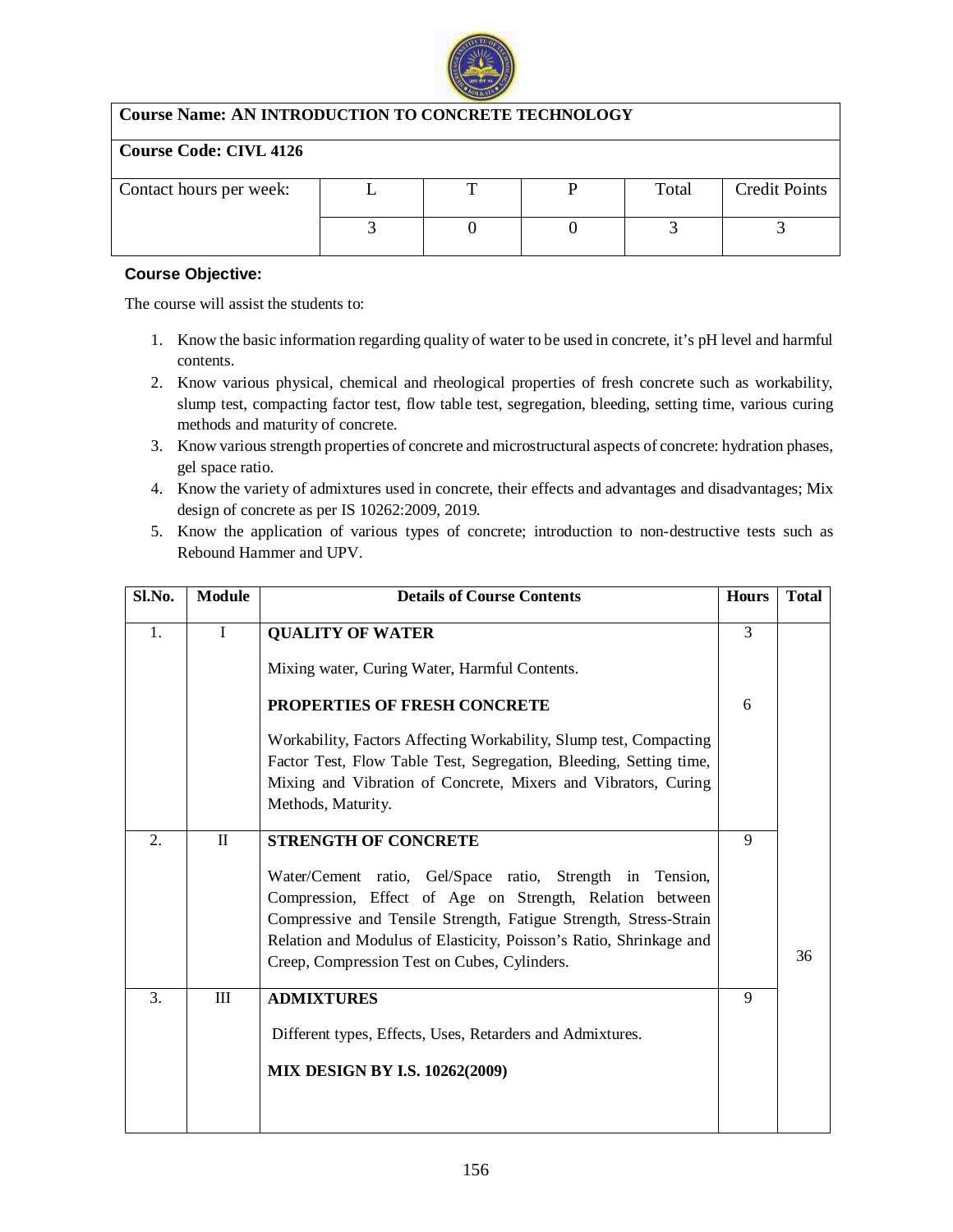

| 4. | IV | SPECIAL CONCRETE & CONCRETING TECHNIQUES                                                                                                          | 6 |  |  |  |  |
|----|----|---------------------------------------------------------------------------------------------------------------------------------------------------|---|--|--|--|--|
|    |    | Light- weight Concrete, High performance Concrete.                                                                                                |   |  |  |  |  |
|    |    | Polymer Concrete, Fibre-reinforced Concrete, Waste Material Based<br>Concrete, Shotcrete, Ferrocement, Self-Compacting Concrete, Foam<br>Concrete |   |  |  |  |  |
|    |    | Modification in the Microstructure.                                                                                                               |   |  |  |  |  |
|    |    | Deterioration of reinforced Concrete and its Prevention.                                                                                          |   |  |  |  |  |
|    |    | Repair Technology and its restoration and health monitoring.                                                                                      |   |  |  |  |  |
|    |    | <b>INTRODUCTION TO NON-DESTRUCTIVE TESTS (rebound</b><br>hammer & ultrasonic pulse velocity).                                                     | 3 |  |  |  |  |

# **RECOMMENDED BOOKS:**

| <b>TEXT BOOKS</b> |                                                                                                                   |  |  |  |  |  |
|-------------------|-------------------------------------------------------------------------------------------------------------------|--|--|--|--|--|
| Sl. No.           | Name of the books                                                                                                 |  |  |  |  |  |
| 1.                | A.M. Neville, "Properties of Concrete", Pearson Education Publication.                                            |  |  |  |  |  |
| 2.                | M.S. Shetty, "Concrete Technology", S. Chand Publishing House.                                                    |  |  |  |  |  |
| 3.                | M.L. Gambhir, "Concrete Technology: Theory and Practice", 5 <sup>th</sup> Edition, Tata McGraw Hill<br>Education. |  |  |  |  |  |
| 4.                | J. Bhattacharjee, "Concrete Structures: Repair, Rehabilitation and Retrofitting", CBS<br>Publications.            |  |  |  |  |  |

### **REFERENCE BOOKS**

| <b>Sl. No.</b> | Name of the books                                                                  |
|----------------|------------------------------------------------------------------------------------|
|                | P. Kumar Mehta and Paulo J.M. Monteiro, "Concrete: Microstructure, Properties, and |
|                | Materials", Tata McGraw Hill Education.                                            |
| 2.             | A.M. Neville&J. J. Brooks, Concrete Technology", Pearson Education.                |
| 3.             | S.C. Rangwala, "Engineering Materials", Charotar Publishing.                       |

Relevant IS Codes: IS 10262:2009, IS 10262: 2019.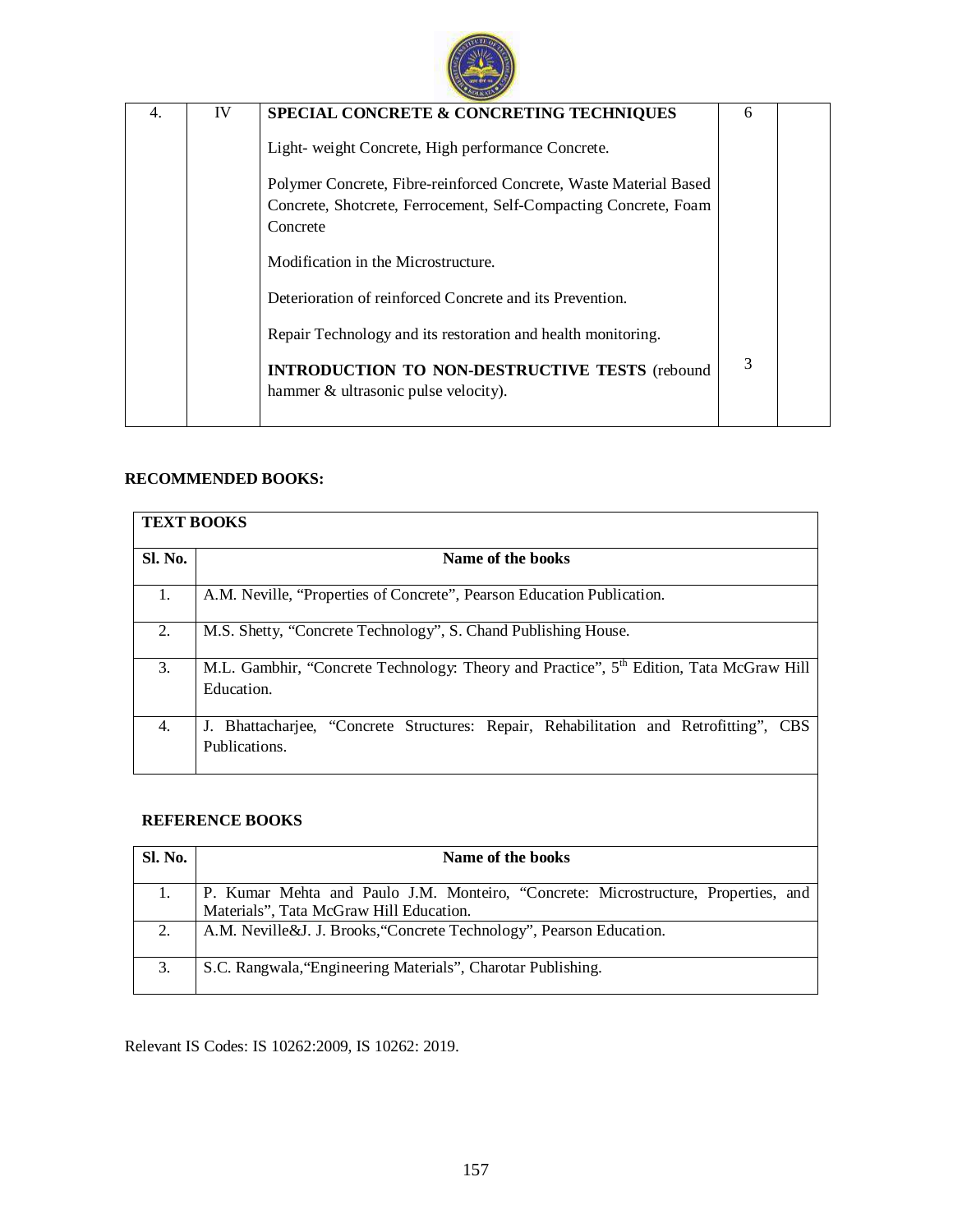

### **Course Outcome:**

- 1. Understand the properties of ingredients of concrete.
- 2. Study the behavior of concrete at its fresh and hardened state.
- 3. Study about the concrete design mix.
- 4. Know about the procedures in concreting.
- 5. Understand special concrete and their use.
- 6. Understand the various Non-Destructive tests.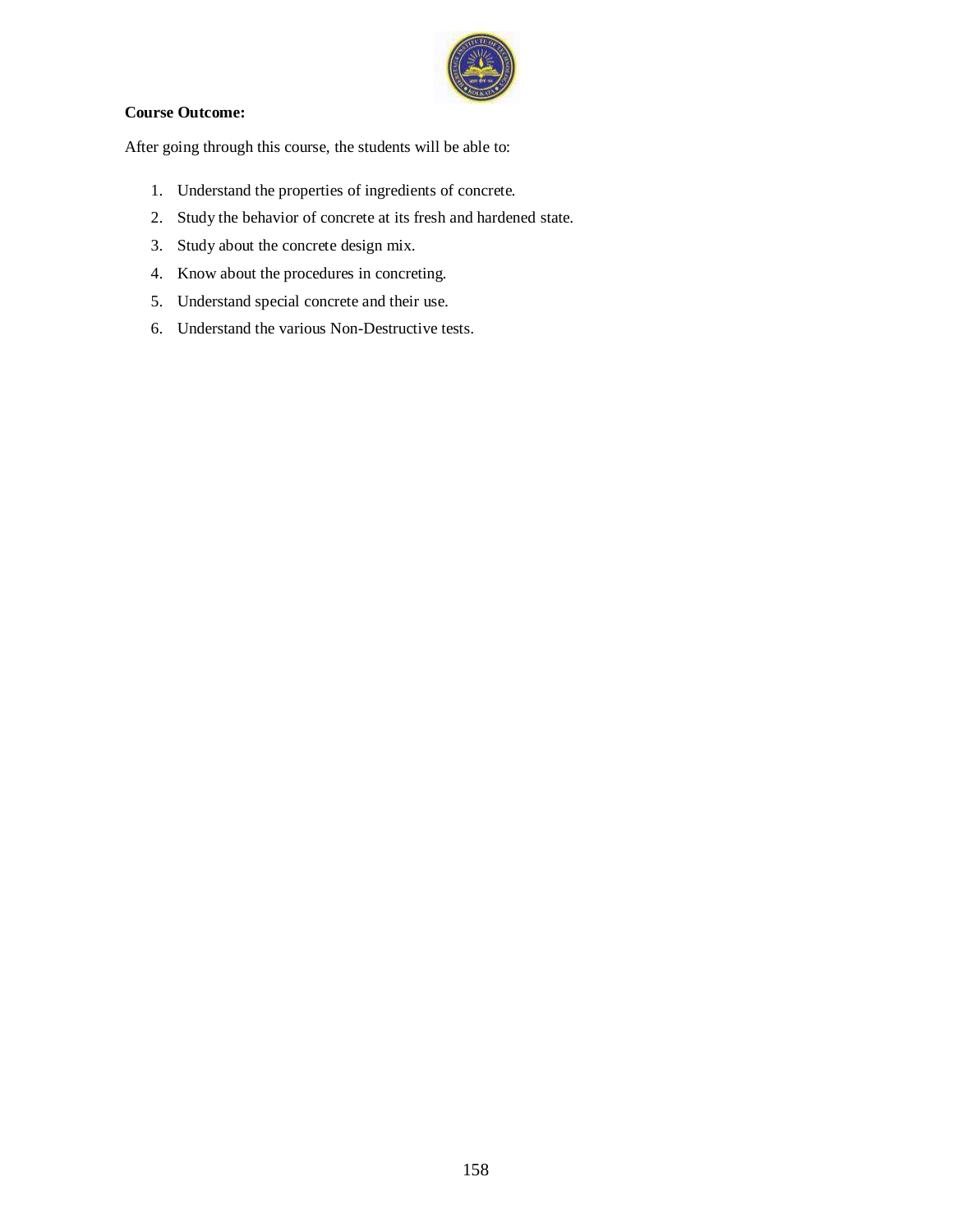

# **Course Name: ESTIMATION AND VALUATION**

# **Course Code: CIVL 4127**

| Contact hours per week: |  | Total | <b>Credit Points</b> |
|-------------------------|--|-------|----------------------|
|                         |  |       |                      |

### **Course Objective:**

The course will assist the students to:

- 1. Know the importance of preparing the types of estimates under different conditions.
- 2. Know about the rate analysis and bill preparations.
- 3. Know how to prepare a format for preparation and presentation of an estimate.
- 4. Study about the specification writing.
- 5. Understand the valuation of land and buildings

### **SYLLABUS:**

| Sl.No. | <b>Module</b> | <b>Details of Course Contents</b>                                                                                                                                                                    | <b>Hours</b> | <b>T</b> otal |
|--------|---------------|------------------------------------------------------------------------------------------------------------------------------------------------------------------------------------------------------|--------------|---------------|
| 1.     | I             | <b>Introduction of Estimation in Civil Engineering:</b>                                                                                                                                              | 3            |               |
|        |               | Introduction-Principles of estimating, Types of estimates,<br>approximate estimates, items of work, unit of measurement,<br>unit rate of payment.                                                    |              | 36            |
|        |               | <b>Preparation of Bill of Quantities:</b>                                                                                                                                                            | 6            |               |
|        |               | Measurements and calculations of quantities of Civil<br>engineering works, Preparation of abstracts of bill of quantities.                                                                           |              |               |
|        |               |                                                                                                                                                                                                      |              |               |
| 2.     | $\mathbf{I}$  | Analysis of Rates of different items with specifications:                                                                                                                                            | 3            |               |
|        |               | Specifications for materials and construction of a building.                                                                                                                                         |              |               |
|        |               | Rate analysis for Earthwork, PCC, Shuttering, Reinforcement,<br>RCC, brick work, plastering, flooring and finishing, Use of<br>standard schedules such as PWD schedules of rates.<br>Specifications. | 6            |               |
| 3.     | Ш             | <b>Quantity Estimation of infrastructures:</b>                                                                                                                                                       |              |               |
|        |               | Quantity estimates of road, Underground reservoir, Surface<br>drain, Septic tank                                                                                                                     | 9            |               |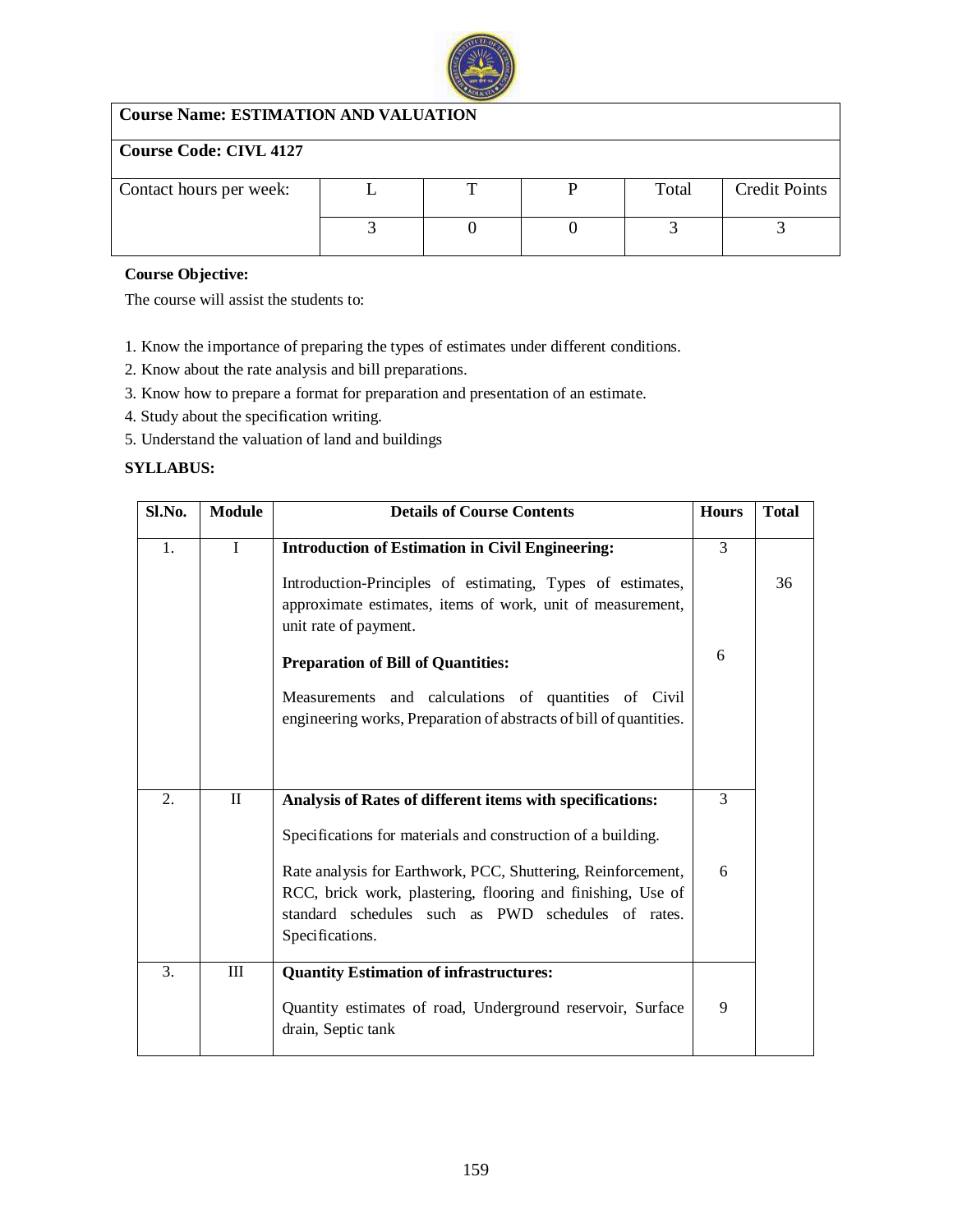

| 4. | IV | <b>Valuation:</b>                                             |  |
|----|----|---------------------------------------------------------------|--|
|    |    | Concept of price, value and cost. Purpose of valuation; free  |  |
|    |    | hold and lease hold properties; market value, present value;  |  |
|    |    | sinking fund; year's purchase. Different methods of land      |  |
|    |    | valuation. Different methods of valuation of real properties. |  |
|    |    | Outgoing, appreciation, depreciation, different methods for   |  |
|    |    | fixation of rents. Valuation of plant and machineries.        |  |
|    |    |                                                               |  |

### **REFERENCE BOOKS**

| <b>Sl. No.</b> | Name of the Books                                                                                                     |
|----------------|-----------------------------------------------------------------------------------------------------------------------|
| 1.             | M. Chakroborty, "Estimating, Costing, Specification and Valuation in Civil Engineering", M.<br>Chakroborty publisher. |
| 2.             | B.N. Dutta, "Estimating and Costing in Civil Engineering", USB Publishers & Distributers.                             |
| 3.             | IS CODE SP 34.                                                                                                        |
| 4.             | National Building Code.                                                                                               |

### **Course Outcome:**

- 1. Apply different types of estimates in different situations.
- 2. Prepare quantity estimates for buildings, roads, rails and canal works.
- 3. Calculate the quantity of materials required for civil engineering works as per specifications.
- 4. Demonstrate the concepts of specification writing.
- 5. Evaluate contracts and tenders in construction practices.
- 6. Prepare cost estimates.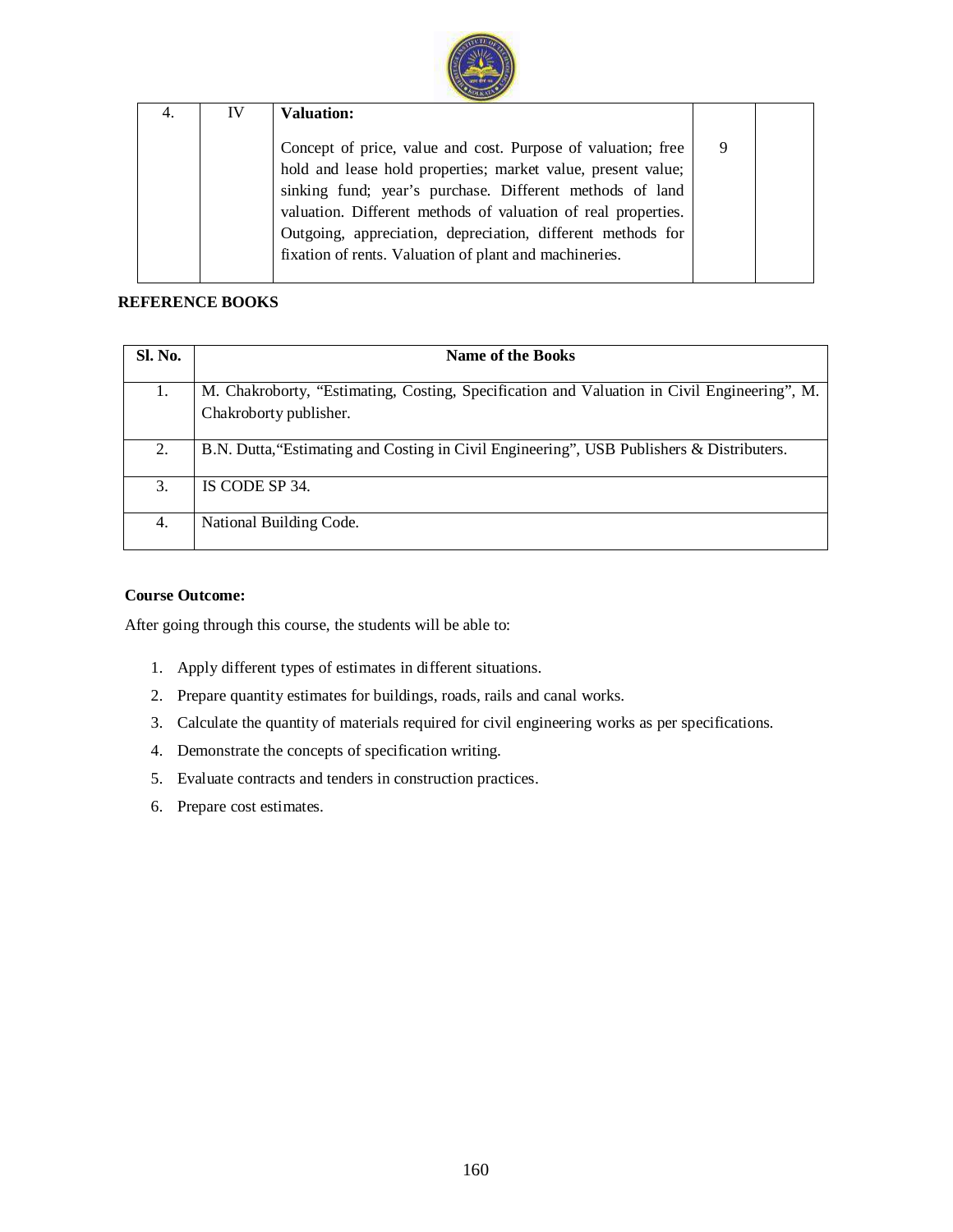

# **Course Name: WATER RESOURCES ENGINEERING**

# **Course Code: CIVL 4115**

| Contact hours per week: |  | Total | <b>Credit Points</b> |
|-------------------------|--|-------|----------------------|
|                         |  |       |                      |
|                         |  |       |                      |
|                         |  |       |                      |

### **Course Objective:**

The course will assist the students to:

- 1. Introduce the phenomena of hydrology, watershed and different parts involved in hydrologic cycle.
- 2. Impart the knowledge of various irrigation techniques, requirements of the crops.
- 3. Impart the knowledge of hydrology that deals with the occurrence, distribution, movement and properties of water on the earth.
- 4. Enable the students to understand the processes of measurement of precipitation, evaporation, evapotranspiration, infiltration, stream flow and runoff.
- 5. Learn about distribution systems for canal irrigation, design of unlined and lined irrigation canals design sediment problems associated with canal.

| SL No. | <b>Module</b> | <b>Details of Course Contents</b>                                                                                                                                                                                                                                                                                                                                                             | <b>Hours</b>   | <b>Total</b> |
|--------|---------------|-----------------------------------------------------------------------------------------------------------------------------------------------------------------------------------------------------------------------------------------------------------------------------------------------------------------------------------------------------------------------------------------------|----------------|--------------|
| 1.     | I             | <b>Catchment</b><br>Hydrologic<br>and<br>cycle,<br>area<br><b>Measurement</b> of rainfall – Rain<br>gauges,<br>Estimation of missing rainfall data, checking of<br>consistency, Optimum number of Rain gauges.<br>Calculation of average rainfall over area – different<br>methods, Frequency analysis of rainfall intensity<br>duration curve. Rainfall mass curve, hyetograph,<br>Examples. | $\overline{4}$ | 36           |
|        |               | Evaporation,<br>evapo-transpiration<br>and<br>infiltration: Processes, Factors affecting run off,<br>estimation of run-off, rainfall run off relationship.                                                                                                                                                                                                                                    | $\overline{4}$ |              |
| 2.     | $\mathbf{I}$  | <b>Stream flow measurement:</b> Direct and indirect<br>methods, Examples. Stage discharge relationships,<br>back water effect, unsteady flow effect.<br>Hydrographs;<br>characteristics:<br>Base<br>flow<br>separation. Unit Hydrographs. Derivation of unit<br>hydrographs, S-curve.                                                                                                         | $\overline{4}$ |              |
|        |               | Types of Irrigation systems, methods of<br>irrigation: Water requirements of crops: Crop<br>period or Base period, Duty & Delta of a crop,<br>relation between Duty & Delta, Duty at various<br>places, flow Duty & quantity Duty, factors affecting                                                                                                                                          | $\overline{4}$ |              |

6. Enable the students to understand the factors that cause water logging and its effects.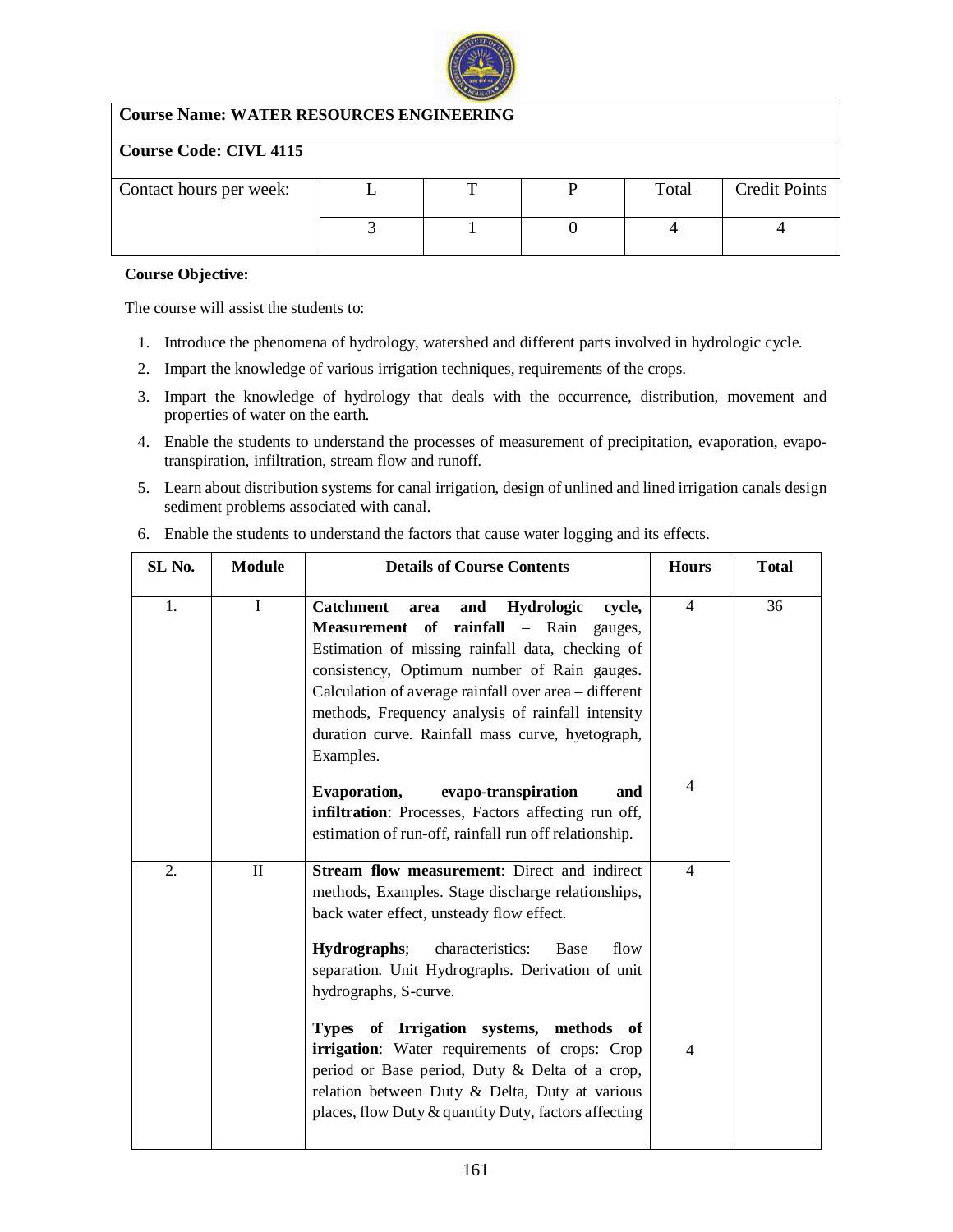

|    |    | Duty, measures for improving Duty of water, crop<br>seasons                                                                                                                                                                                 | $\overline{4}$ |  |
|----|----|---------------------------------------------------------------------------------------------------------------------------------------------------------------------------------------------------------------------------------------------|----------------|--|
| 3. | Ш  | <b>Canal Irrigation:</b> Introduction, classification of<br>irrigation canals, Efficient section,<br>certain<br>important definitions, Time factor, Capacity factor,<br>full supply coefficient, Nominal duty, Channel<br>losses, Examples. | 10             |  |
| 4. | IV | Water logging and drainage: Causes, effects and<br>prevention of waterlogging. Type of drains-open<br>drains and closed drains (introduction only),<br>Discharge and spacing of closed drains. Examples.                                    | 6              |  |

### **RECOMMENDED BOOKS:**

| SL. No. | Name of Text and<br>Reference books                     | Author               | <b>Publishers</b>                                        |
|---------|---------------------------------------------------------|----------------------|----------------------------------------------------------|
| 1.      | <b>Engineering Hydrology</b>                            | K. Subramanya        | Tata McGraw-Hill                                         |
| 2.      | A Text Book of Hydrology                                | P. Jaya Ram<br>Reddy | Laxmi Publications-New Delhi                             |
| 3.      | Irrigation, Water Resource & Water<br>Power Engineering | Dr. P.N Modi         | <b>Standard Book House-New</b><br>Delhi                  |
| 4.      | Irrigation and Water Resources<br>Engineering           | G.L. Asawa,          | New Age International<br>Publishers, New Delhi<br>(2005) |

#### **Course Outcome:**

- 1. Understand the design of water resources systems utilizing the basic principles of the hydrologic cycle and the watershed.
- 2. Know about the concepts of movement of ground water beneath the earth.
- 3. Understand the value of probability and statistical analysis in deriving precipitation and stream flow data and hydrograph theories.
- 4. Impart the knowledge of irrigation techniques, efficiencies, optimal irrigation of the fields, consumptive water requirements of the crops and crop types.
- 5. Understand the distribution systems for canal irrigation and the basics of design of unlined and lined irrigation canals system.
- 6. Master the concept of water logging and drainage systems.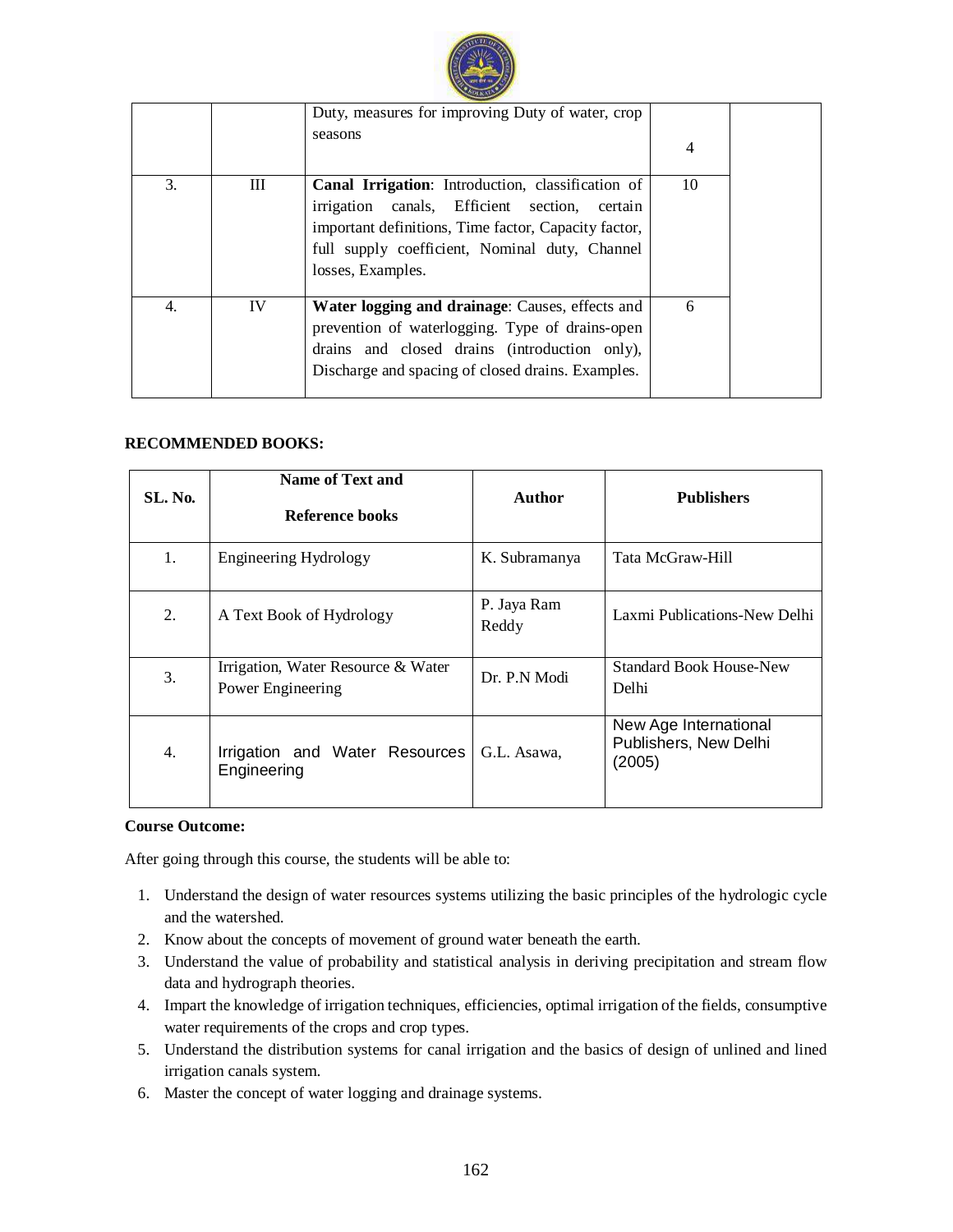

# **Course Name: HYDRAULIC STRUCTURES**

# **Course Code: CIVL 4241**

| Contact hours per week: |  | Total | <b>Credit Points</b> |
|-------------------------|--|-------|----------------------|
|                         |  |       |                      |
|                         |  |       |                      |
|                         |  |       |                      |

### **Course Objective:**

- 1. Integrate hydraulics and water resources background by involving the students in water structures design applications.
- 2. Develop understanding of the basic principles and concepts of analysis and design of hydraulic structures.
- 3. Develop insight into the basic physical principles that govern the control of flows in hydraulic systems
- 4. Explain analytical and mathematical skills needed to describe and predict flow conditions in hydraulic structures
- 5. Develop ability in students to effectively apply various principles and skills to the analysis and design of structures in hydraulic system.
- 6. Understand the fundamental concept, design and maintenance of hydraulic structures such as dams, diversion headwork etc.

| <b>Sl. No.</b> | <b>Module</b> | <b>Details of Course Contents</b>                                                                                                                                                                                                                                                                                                                                                                                                                                                            | <b>Hours</b> | <b>Total</b> |
|----------------|---------------|----------------------------------------------------------------------------------------------------------------------------------------------------------------------------------------------------------------------------------------------------------------------------------------------------------------------------------------------------------------------------------------------------------------------------------------------------------------------------------------------|--------------|--------------|
| 1.             | I.            | Diversion Head Works: Necessity, Difference<br>between Weir and Barrage, Type of Weirs, Selection<br>of site, layout and description of each part, Effects of<br>construction of a weir on the river regime.                                                                                                                                                                                                                                                                                 | 8            | 38           |
| 2.             | $\Pi$         | Theories of seepage and Design of weirs and<br><b>Barrages:</b> Failure of Hydraulic Structures Founded<br>on Pervious foundations: i) By piping ii) By Direct<br>uplift, Bligh's creep theory of seepage flow, Khosla's<br>theory & concept of flow nets, concept of exit gradient<br>and critical exit gradient, Khosla's method of<br>independent variable for determination of pressures<br>and exit gradient for seepage below a weir or a<br>barrage, necessary corrections, examples. | 10           |              |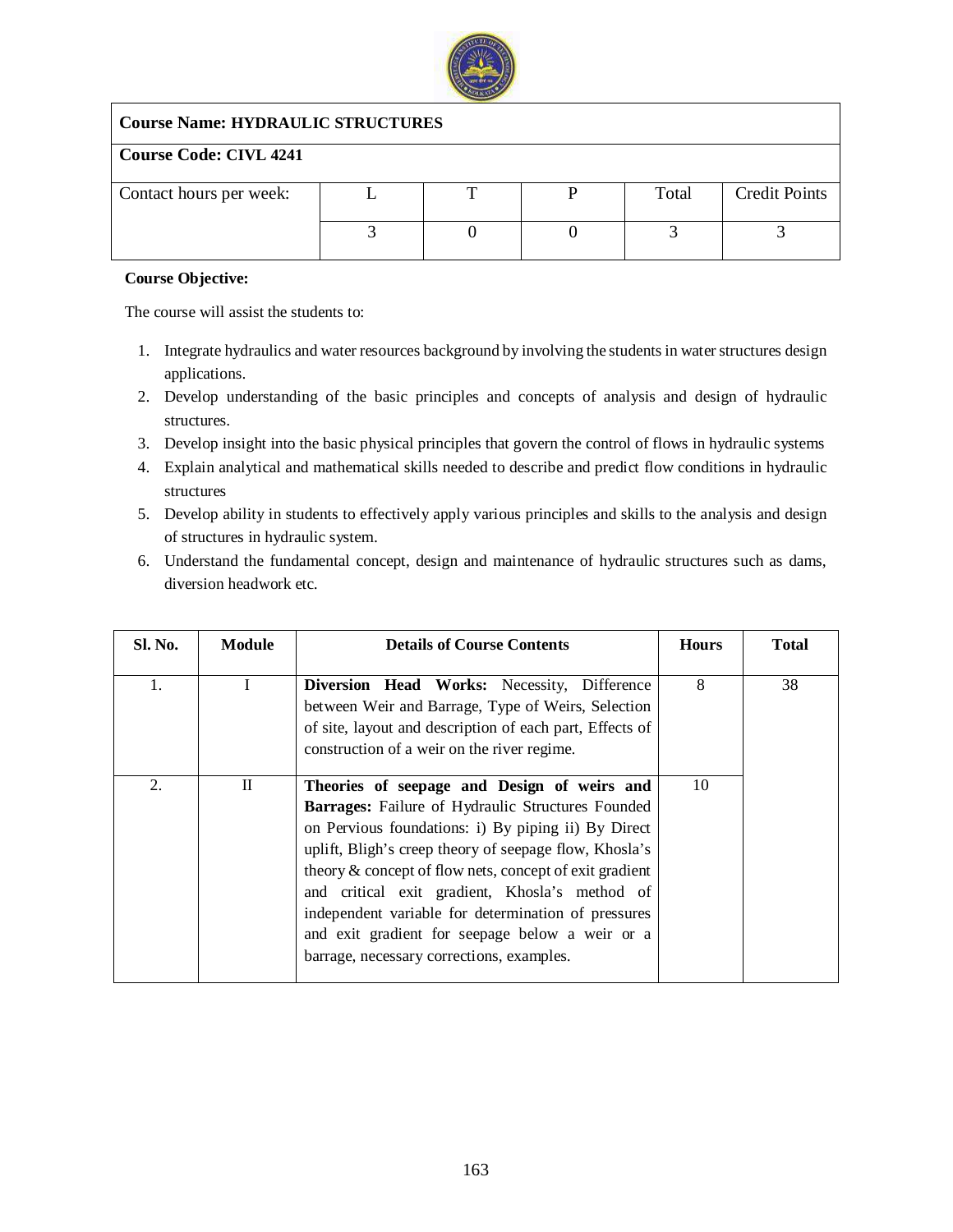

| 3. | Ш  | Dam (General): Definition, classification of Dams,                                                                                                                                                                                                                                                                       | 5  |
|----|----|--------------------------------------------------------------------------------------------------------------------------------------------------------------------------------------------------------------------------------------------------------------------------------------------------------------------------|----|
|    |    | factors governing selection of type of dam, selection                                                                                                                                                                                                                                                                    |    |
|    |    | of suitable site for a dam.                                                                                                                                                                                                                                                                                              |    |
|    |    | Earthen Dams: Introduction, Types of Earthen<br>Dams, Methods of Construction, Causes offailure,<br>Design Criteria, Determination of line of seepage or<br>phreatic line in Earthen Dam, seepage control in<br>Earthen Dam, Examples.                                                                                   | 5  |
| 4  | IV | Gravity Dam: Definition, Typical cross- section,<br>Forces acting on Gravity Dam, Combination of forces<br>for design, Mode of failure and criteria for structural<br>stability of Gravity Dams, Principal and shear stresses.<br>Elementary profile of a Gravity Dam, Concept of High<br>and low Gravity Dam, Examples. | 10 |
|    |    |                                                                                                                                                                                                                                                                                                                          |    |

### **Recommended Books:**

| <b>Text and Reference Books</b> |                                                                                                                      |  |  |  |
|---------------------------------|----------------------------------------------------------------------------------------------------------------------|--|--|--|
| <b>Sl. No.</b>                  | Name of the books                                                                                                    |  |  |  |
| 1.                              | "Irrigation Engineering and hydraulic structures." by Santosh Kumar Garg (Khanna Publishers)                         |  |  |  |
| 2.                              | "Irrigation, water Resources and Water Power Engineering." ByP.N.Modi (Standard Book House,<br>Delhi-6)              |  |  |  |
| 3.                              | "Irrigation and Water Resources Engineering" by G.L. Asawa, (New Age International<br>Publishers, New Delhi (2005).) |  |  |  |

### **Course Outcome:**

- 1. Know the fundamental of hydraulic structures and the applications
- 2. Determine the classification of hydraulic structures according to use, function and materials.
- 3. Apply the fundamental principles of crossing structures at different intersections.
- 4. Incorporate the fundamental principles of flow underneath hydraulic structures and check the safety against piping.
- 5. Apply the fundamental principles of different types of storage such as earth and gravity dams.
- 6. Design crossing and storage structures while working in teams.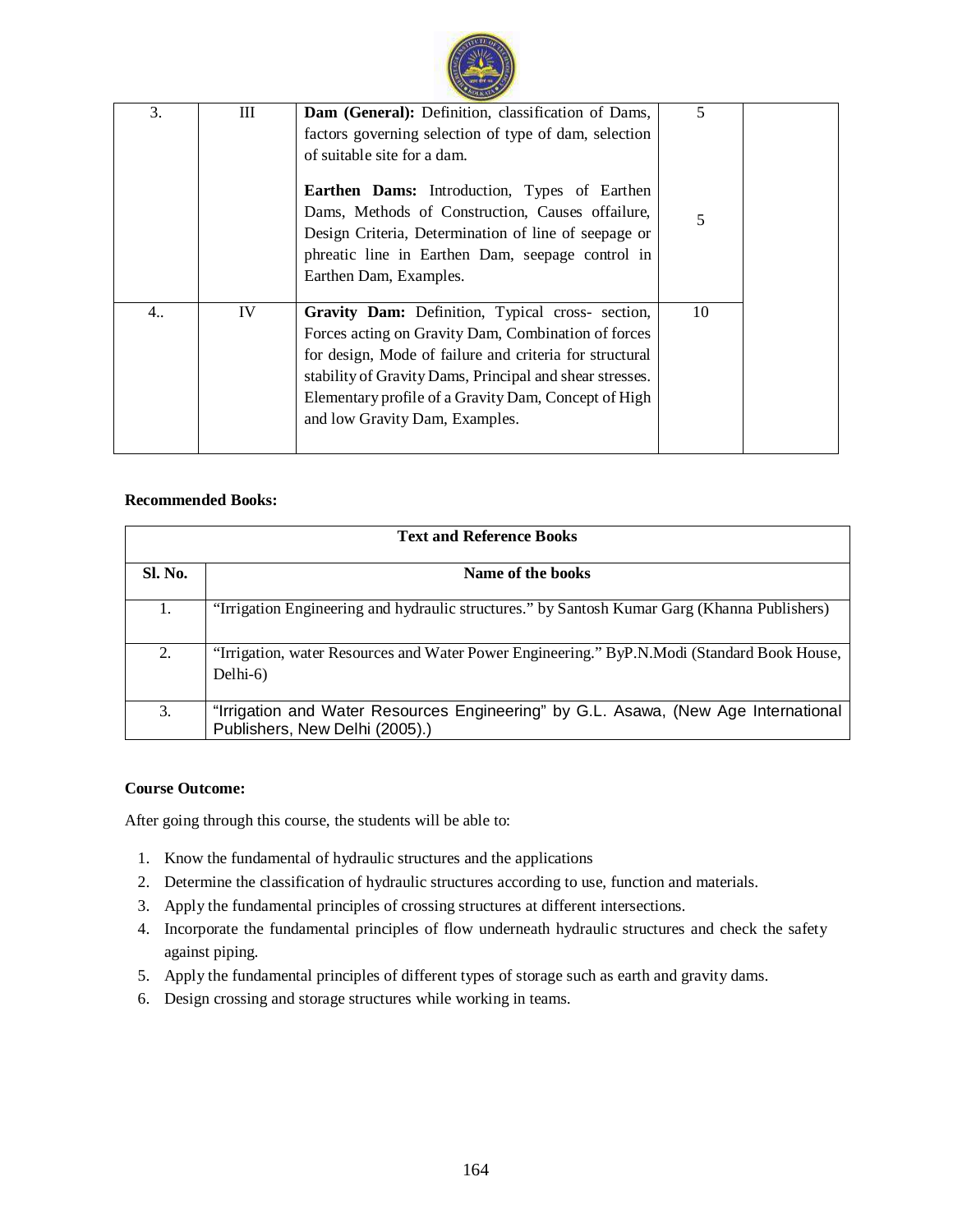

# **Course Name: FINITE ELEMENT ANALYSIS**

# **Course Code: CIVL 4242**

| Contact hours per week: | <b></b> | Total | <b>Credit Points</b> |
|-------------------------|---------|-------|----------------------|
|                         |         |       |                      |

### **Course Objective:**

- 1. Introduce importance and application of finite element method.
- 2. Apply knowledge of mathematics to understand the basic concepts of the finite element method.
- 3. Model engineering problems using the finite element method and apply suitable boundary conditions to a global structural equation and reduce it to solvable form.
- 4. Formulate 1 D, 2 D problems and conduct the numerical integration using Finite Element approach.
- 5. Formulate the stiffness matrix to solve beam, plate and truss problems.
- 6. Analyze more complex problems using commercial FEM software such as SAP2000.

| Sl. | <b>Module</b> | <b>Details of Course Content</b>                                                                                                                                                                                                           |                     | <b>Total</b> |
|-----|---------------|--------------------------------------------------------------------------------------------------------------------------------------------------------------------------------------------------------------------------------------------|---------------------|--------------|
| No. |               |                                                                                                                                                                                                                                            | <b>Hours</b>        |              |
| 1.  | L             | <b>Introduction to Finite Element Analysis:</b><br>Basic Concepts of Finite Element Analysis and its necessity.<br><b>Numerical tools for Finite Element Formulation:</b><br>Variational Principle: Ritz method, Weighted residual method: | $\overline{2}$<br>8 | 44           |
|     |               | Galerkin approach, Petrov-Galerkin approach.                                                                                                                                                                                               |                     |              |
| 2.  | $\mathbf{I}$  | <b>Finite element Formulation:</b><br>Formulation of Euler-Bernoulli beam element and Timoshenko<br>beam element, Imposition of boundary conditions.                                                                                       | 12                  |              |
| 3.  | $\rm III$     | Elements and their properties:<br>One dimensional and two-dimensional elements (Bar element,<br>Beam element, Plate element), Interpolation functions, Numerical<br>integration.                                                           | 10                  |              |
| 4.  | IV            | <b>Finite element solutions:</b><br>Formulation of stiffness matrix and solution of beam, plate and truss<br>problems, Problems on Plates with cutout. Introduction to the<br>software SAP2000.                                            | 12                  |              |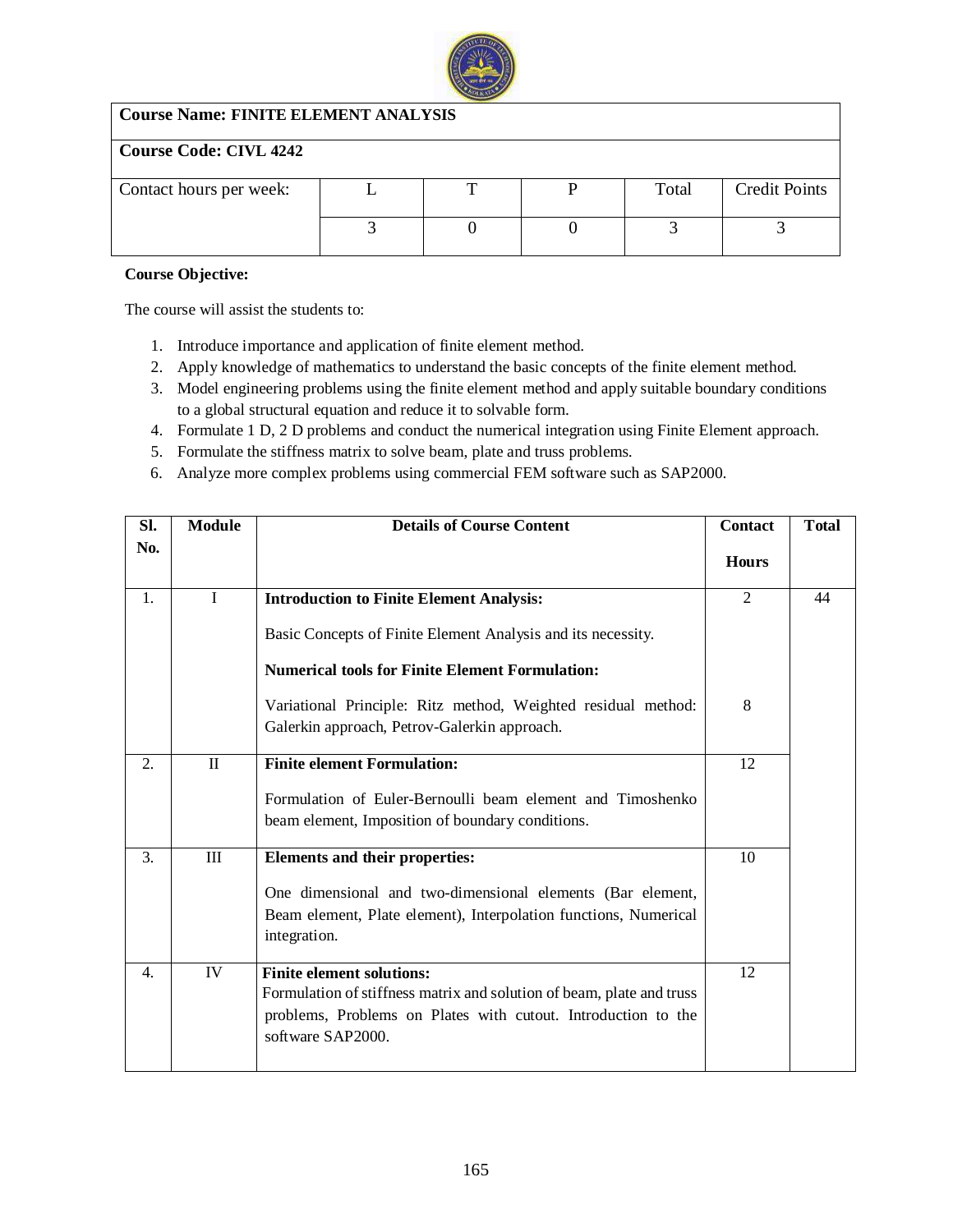

|                | <b>TEXT BOOKS:</b>                                                                                                           |  |  |  |  |  |
|----------------|------------------------------------------------------------------------------------------------------------------------------|--|--|--|--|--|
| <b>Sl. No.</b> | <b>Name</b>                                                                                                                  |  |  |  |  |  |
| 1.             | Bathe K.J., Finite Element Procedures. Prentice HallIndia Learning Private Limited (1996).                                   |  |  |  |  |  |
| 2.             | Cook R.D, Malkus, Plesha and Witt, Concepts and Applications of Finite Elements Analysis, 4 <sup>th</sup><br>edition, Wiley. |  |  |  |  |  |
| 3.             | Mukhopadhyay M. and Hamid S. A., Matrix and Finite Element Analyses of Structures, ANE Books<br>Ltd.                         |  |  |  |  |  |
| 4.             | Reddy J.N., An Introduction to the Finite Element Method, $3rd$ edition, McGraw Hill Publication.                            |  |  |  |  |  |

|                | <b>REFERENCES:</b>                                                                                                                                          |  |  |  |  |
|----------------|-------------------------------------------------------------------------------------------------------------------------------------------------------------|--|--|--|--|
| <b>Sl. No.</b> | <b>Name</b>                                                                                                                                                 |  |  |  |  |
|                | Krishnamoorty C. S., Finite Element Analysis: Theory and Programming, 2 <sup>nd</sup> edition, Mc Graw Hill<br>Publication.                                 |  |  |  |  |
| 2.             | Chandrupatla T. R. and Belegundu A. D., Introduction to Finite Elements in Engineering, 4th edition,<br>Prentice Hall India Learning Private Limited group. |  |  |  |  |

### **ADDITIONAL REFERENCES:**

<https://nptel.ac.in/courses/105/105/105105041/> <https://nptel.ac.in/courses/112/104/112104193/> <https://nptel.ac.in/courses/112/104/112104116/>

### **Course Outcome:**

- 1. Possess a good understanding of the theoretical basis of the direct stiffness, weighted residual method, Rayleigh-Ritz method and Galerkin method to solve engineering problems.
- 2. Outline the requirements for convergence.
- 3. Write shape functions for four and eight noded quadrilateral, six noded triangular elements and apply numerical integration to solve 1D and 2D integrations.
- 4. Formulate and solve axially loaded bar problems.
- 5. Formulate and analyze truss and beam problems.
- 6. Experience the exposure to SAP 2000.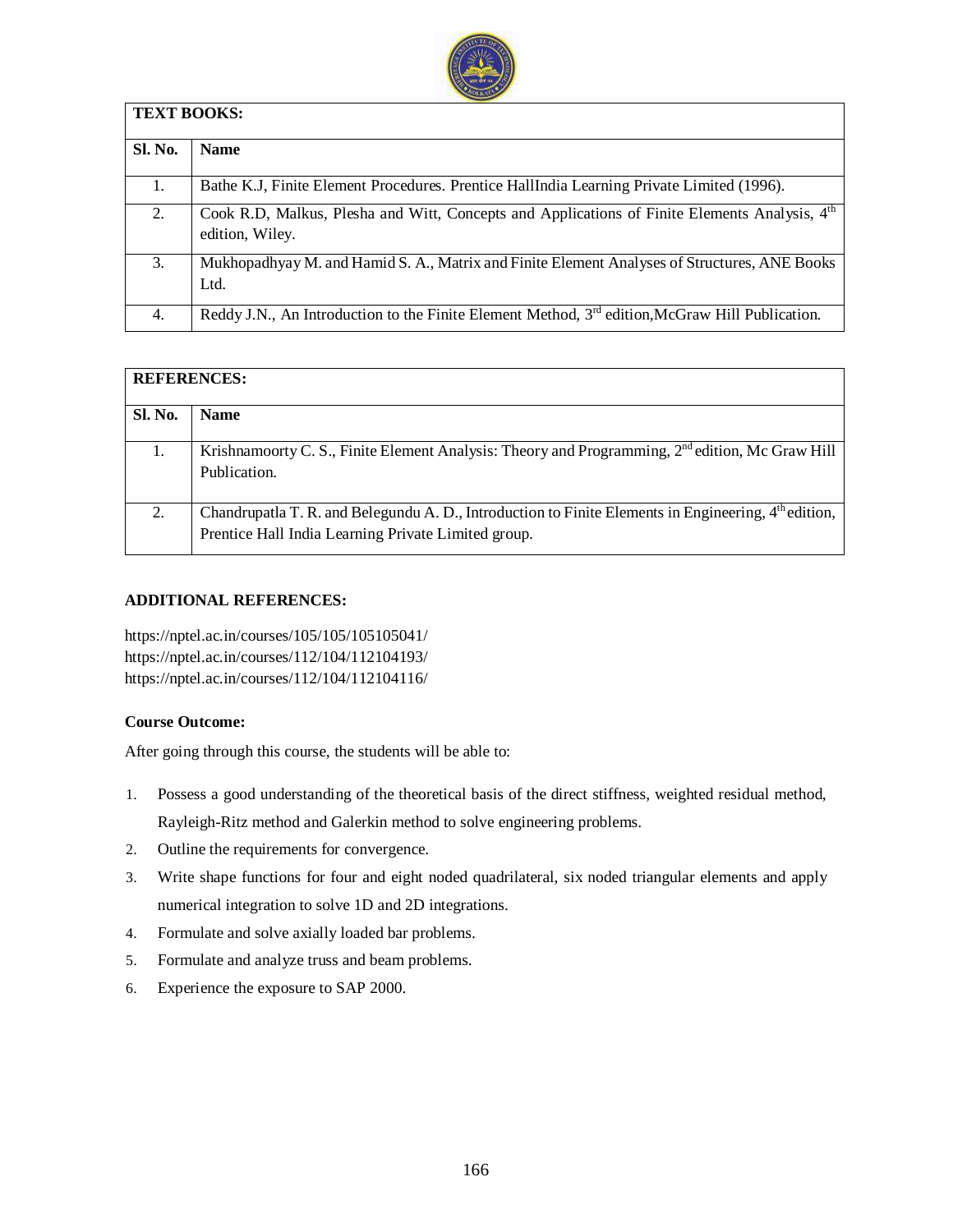

# **Course Name: BRIDGE ENGINEERING**

# **Course Code: CIVL 4243**

| Contact hours per week: |  | Total | <b>Credit Points</b> |
|-------------------------|--|-------|----------------------|
|                         |  |       |                      |
|                         |  |       |                      |
|                         |  |       |                      |

### **Course Objective:**

- 1. Discuss types, components and loadings of bridges.
- 2. Understand the selection of site for bridges.
- 3. Develop an idea on the application of latest Indian standard codes to design various reinforced concrete & steel bridges and its components.

| SI. | <b>Module</b> | <b>Details of Course Content</b>                                                                                                                                                                                                                                                                                                                                                   | <b>Hours</b> | <b>Total</b> |
|-----|---------------|------------------------------------------------------------------------------------------------------------------------------------------------------------------------------------------------------------------------------------------------------------------------------------------------------------------------------------------------------------------------------------|--------------|--------------|
| No. |               |                                                                                                                                                                                                                                                                                                                                                                                    |              |              |
| 1.  | $\mathbf I$   | <b>Introduction:</b><br>Definition and basic forms, components of a typical bridge, classification<br>of bridges, site investigation, bridge hydrology and hydraulics.<br>Loads:<br>I.R.C loads, impact factors, wind loads, longitudinal forces, lateral forces<br>and centrifugal forces.<br><b>Bearings:</b><br>Types of bearings, details of bearing, joints, design examples. | 8            | 44           |
| 2.  | $\mathbf{I}$  | Reinforced concrete solid slab bridge:<br>Introduction, general design features, economic span, effective width<br>method, simply supported and cantilever slab bridges, analysis and<br>design.<br><b>Box culvert bridge:</b><br>Introduction, design method and design example.                                                                                                  | 12           |              |
| 3.  | III           | Design of a T beam bridge:<br>Introduction, components, design of interior panel of slab, longitudinal<br>and cross girders, Pigeaud's method, design example.<br><b>Composite bridge:</b><br>General aspects, method of construction, analysis of composite section,<br>shear connectors, design of composite beam.                                                               | 12           |              |
| 4.  | IV            | <b>Steel bridges:</b><br>General features, types of stress, design of railway truss bridge and plate<br>girder bridge.<br><b>Cable Stayed Bridge:</b><br>General features, Philosophy of design.                                                                                                                                                                                   | 12           |              |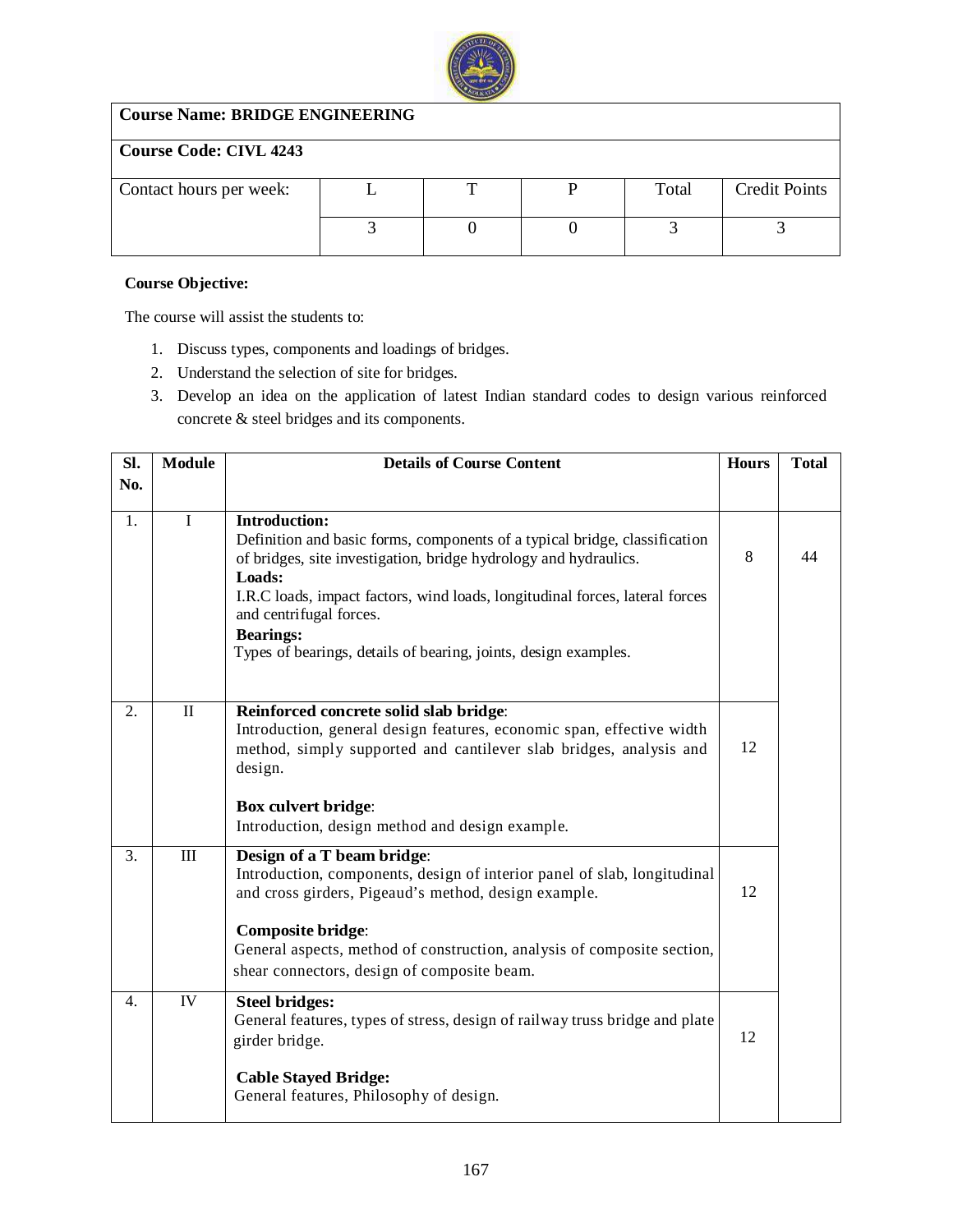

| <b>TEXT BOOKS:</b> |                                                                                                           |  |  |  |  |
|--------------------|-----------------------------------------------------------------------------------------------------------|--|--|--|--|
| Sl. No.            | <b>Name</b>                                                                                               |  |  |  |  |
|                    | K.S. Rakshit, <i>Design and Construction of Highway Bridges</i> , New Central BookAgency<br>Pyt. Limited. |  |  |  |  |
| 2.                 | N. Krishna Raju, <i>Design of Bridges</i> , Oxford & IBH Publishing Co. Pvt. Ltd.                         |  |  |  |  |
| 3.                 | D. Johnson Victor, <i>Essentials of Bridge Engineering</i> , Oxford & IBH Publishing Co. Pvt.<br>Ltd.     |  |  |  |  |

| <b>REFERENCES:</b> |                                                                            |  |  |  |
|--------------------|----------------------------------------------------------------------------|--|--|--|
| <b>Sl. No.</b>     | <b>Name</b>                                                                |  |  |  |
| 1.                 | Aswani, VaziraniandRatwani, Design of Concrete Bridges, Khanna Publishers. |  |  |  |
| 2.                 | Arya and Ajmani, Design of Steel Structures, Nem Chand and Bros.           |  |  |  |
| 3.                 | S. Ponnusamy, Bridge Engineering, McGraw Hill India.                       |  |  |  |

### **CODES:**

IRC 6 (Sec-II): 2016, IRC 21 (Sec-III): 2000, IRC 22 (Sec-VI): 2015, IRC 24 (Sec-V): 2010, IRC 83 (Part-II): 2015, IS 456: 2000.

#### **Course Outcome:**

- 1. Demonstrate the types and components of bridges and explain the various types of loading on road bridges in India.
- 2. Explain the selection of site for bridges and demonstrate the factors influencing the choice of bridge type.
- 3. Determine design discharge, linear waterway, economical span and scour depth.
- 4. Illustrate the requirement of different types of bearings in bridges and analyze and design some of the bearings used in bridges.
- 5. Analyze and design reinforced concrete solid slab bridge, box culvert and T-beam bridge following latest Indian standard codes.
- 6. Analyze and design composite bridge, plate girder bridge and steel truss bridge following latest Indian standard codes and explain the basic philosophy of design of cable stayed bridge.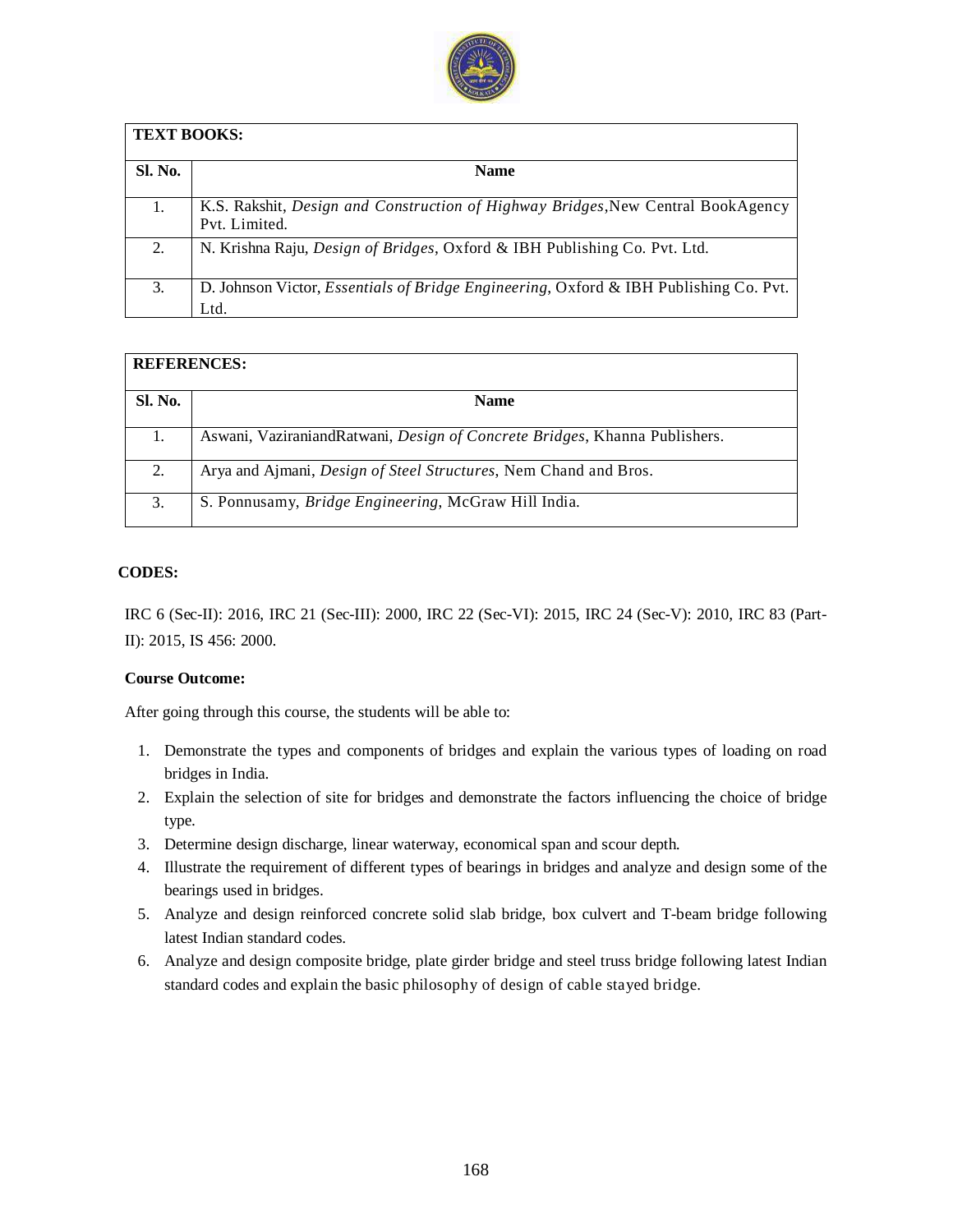

# **Course Name: PAVEMENT DESIGN**

# **Course Code: CIVL 4244**

| Contact hours per week: |  | Total | <b>Credit Points</b> |
|-------------------------|--|-------|----------------------|
|                         |  |       |                      |
|                         |  |       |                      |
|                         |  |       |                      |

### **Course Objective:**

- 1. Develop understanding about different types of pavements both structurally and functionally, axle load, vehicle damage factor and estimate design traffic.
- 2. Understand design criteria, various design methods for flexible pavement.
- 3. Understand design criteria, various design methods for rigid pavement.
- 4. Understand the principles of pavement evaluation, identify various pavement distresses, and design overlay for different pavements.

| Sl. | <b>Module</b> | <b>Details of Course Content</b>                                 | <b>Hours</b>   | <b>Total</b> |
|-----|---------------|------------------------------------------------------------------|----------------|--------------|
| No. |               |                                                                  |                |              |
|     |               |                                                                  |                |              |
| 1.  | $\mathbf{I}$  | Introduction: Classification of pavements, Difference between    | $\overline{4}$ |              |
|     |               | highway and runway pavements, Factors affecting structural       |                |              |
|     |               | design. Concept of innovative pavement materials, comparisons    |                |              |
|     |               | of flexible and rigid pavements.                                 |                |              |
|     |               | Traffic Considerations in Pavement Design: Vehicle types,        |                |              |
|     |               | Axle configurations, Contact shapes and contact stress           | 6              |              |
|     |               | distribution, Concept of standard axle load and ESWL, Vehicle    |                |              |
|     |               | damage factor, Axle load surveys, Estimation of design traffic.  |                |              |
|     |               |                                                                  |                |              |
|     |               |                                                                  |                |              |
| 2.  | $\mathbf{I}$  | Pavement Analysis and Design: Flexible pavement -                |                |              |
|     |               | Principles of pavement design, Concepts of structural            |                |              |
|     |               | and functional failures, Performance criteria; Analysis of       | $\overline{4}$ |              |
|     |               | pavements: Analysis<br>of stress,<br>strain<br>and<br>deflection |                |              |
|     |               | characteristics of flexible pavements, Linear Elastic Theory.    |                |              |
|     |               | Design of flexible pavement: Empirical methods (no soil          |                |              |
|     |               |                                                                  |                |              |
|     |               | strength criteria and CBR), IRC, AASHTO and Asphalt Institute    | $\overline{7}$ |              |
|     |               | Design.                                                          |                |              |
| 3.  | III           | Rigid Pavement: Factors affecting the design of rigid            | $\overline{4}$ |              |
|     |               | pavement, Analysis of stresses in rigid pavement, critical       |                |              |
|     |               | combination.                                                     |                |              |
|     |               |                                                                  | 6              |              |
|     |               | Design of Rigid Pavement: IRC, design based on fatigue           |                |              |
|     |               | behavior of concrete, reinforcement design in slab, Design of    |                |              |
|     |               | joints – (types, requirement, and spacing), Design of dowel and  |                |              |
|     |               | tie bars.                                                        | $\overline{2}$ |              |
|     |               |                                                                  |                |              |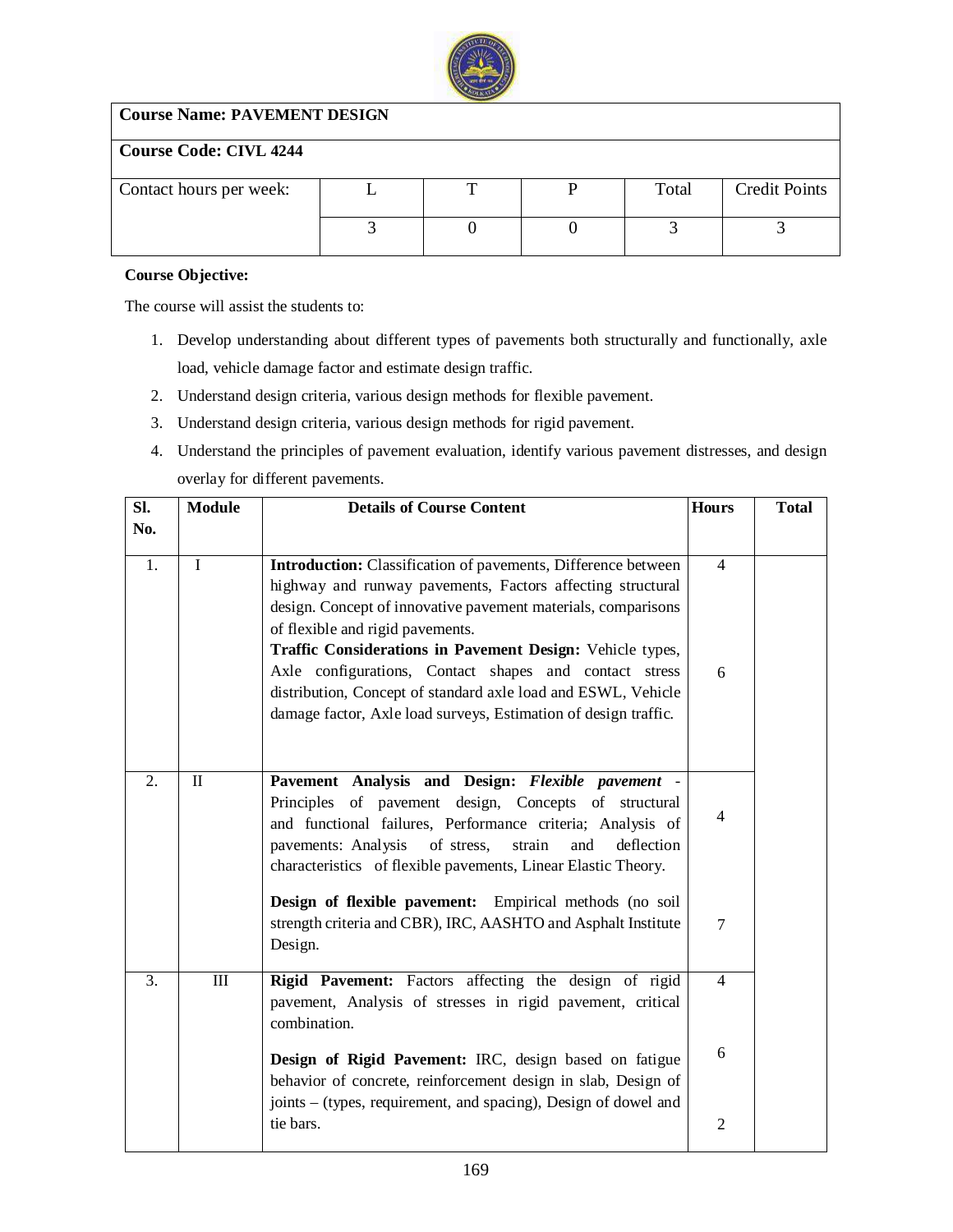

|    | Continuous reinforced cement concrete, Fibre reinforced<br>Prestressed<br>concrete<br>Semi-rigid<br>concrete.<br>pavements.<br>pavements.                                                                                                                                                                                                                                                                                                                                                                                                                                                |        |  |
|----|------------------------------------------------------------------------------------------------------------------------------------------------------------------------------------------------------------------------------------------------------------------------------------------------------------------------------------------------------------------------------------------------------------------------------------------------------------------------------------------------------------------------------------------------------------------------------------------|--------|--|
| 4. | <b>Pavement Evaluation:</b> Distresses in Pavements; Functional<br>Evaluation of Pavement (Pavement Roughness<br>Skid<br>and<br>Resistance); Structural Evaluation Of pavement (Benkelman)<br>and Falling Weight Deflectometer), Pavement<br>Beam<br>Maintenance with and without Overlay (needs, principles).<br><b>Overlay Design:</b> For flexible pavement – IRC, Asphalt institute<br>method, TRRL, extension of design of new pavement, analytical<br>methods. For rigid pavement – types of overlay, design of rigid<br>overlay, flexible overlay over rigid slab. White Topping. | 5<br>6 |  |

### **RECOMMENDED BOOKS:**

|         | <b>TEXT AND REFERENCE BOOKS</b>                                                       |
|---------|---------------------------------------------------------------------------------------|
| Sl. No. | Name of the books                                                                     |
| 1.      | Principles of Pavement Design, E. J. Yoder & M.W. Witzack, John Wiley and Sons.       |
| 2.      | Pavement Analysis and Design, Yang H. Huang, Pearson.                                 |
| 3.      | Highway Engineering, Khanna & Justo, Nemchand& Brothers, Roorkee.                     |
| 4.      | Principles and Practice of Highway Engineering, Dr. L. R Kadiyali. Khanna Publishers. |
| 5.      | Principles of Transportation Engineering, P. Chakraborty & A. Das -PHI.               |

|                | <b>CODES/STANDARDS FOR REFERENCE</b>                                                                                                                |
|----------------|-----------------------------------------------------------------------------------------------------------------------------------------------------|
| <b>Sl. No.</b> | Name of the Codes                                                                                                                                   |
|                | Relevant latest IRC Codes (IRC-37 -2001, IRC-37 -2012, IRC-37 -2018, IRC 58 -2015,<br>IRC 81 -1997-Indian Road Congress&Relevant AASHTO Guidelines. |

#### **Course Outcome:**

At the end of the course, the students will be able to:

- 1. Differentiate between different types of pavements, both structurally and functionally.
- 2. Understand axle load, vehicle damage factor and estimate design traffic.
- 3. Analyze and design flexible pavement using various methods.
- 4. Analyze and design rigid pavement using various methods.
- 5. Understand the principles of pavement evaluation and identify various pavement distresses.
- 6. Design overlay for flexible and rigid pavements.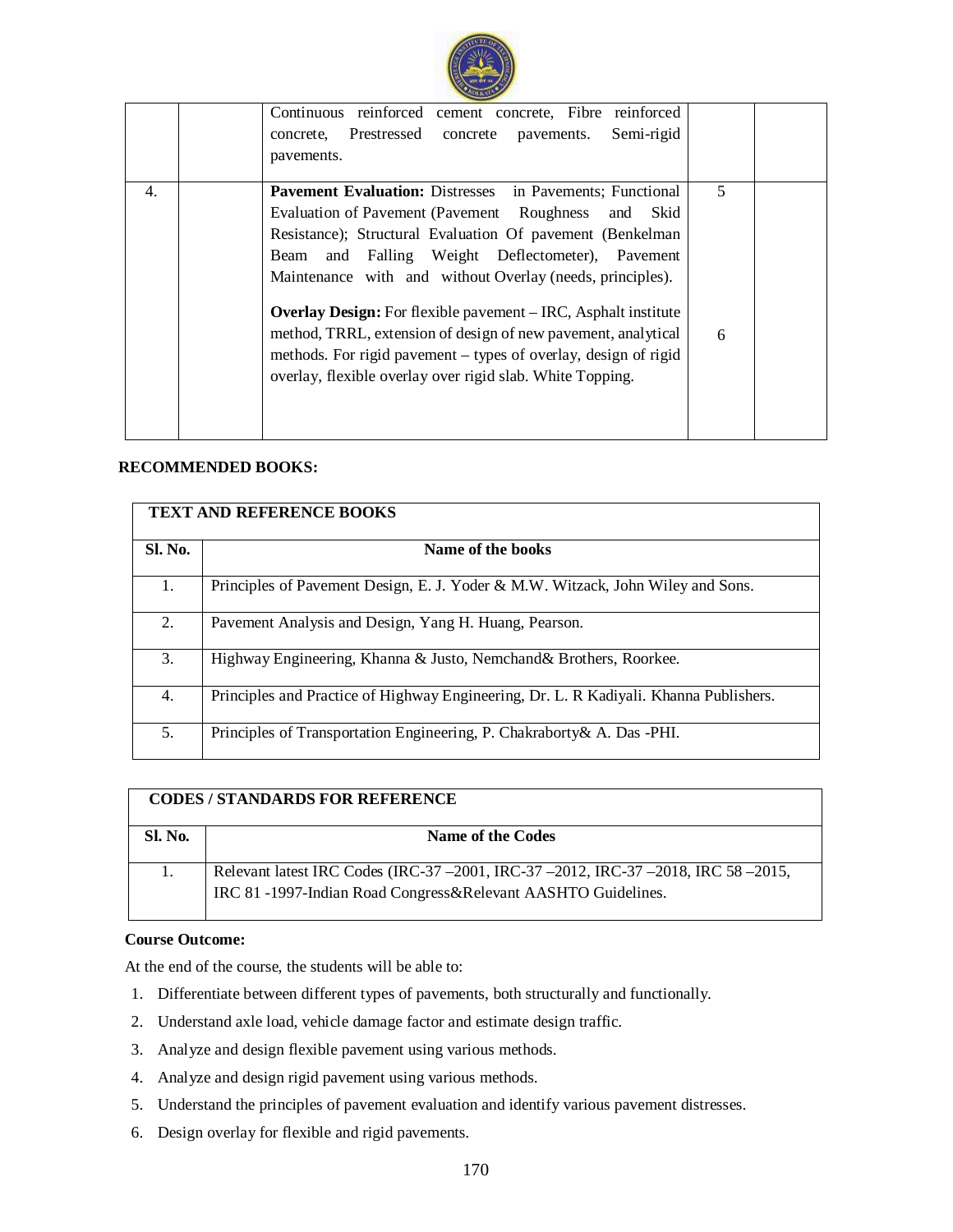

# **Course Name: BUILDING MATERIALS**

# **Course Code: CIVL 4221**

| _______________________ |  |       |                      |
|-------------------------|--|-------|----------------------|
| Contact hours per week: |  | Total | <b>Credit Points</b> |
|                         |  |       |                      |

### **Course Objective:**

- 1. Know the various conventional construction materials, properties and their uses the various latest and modern construction materials, properties and their uses.
- 2. Know and understand the general construction processes and their sequences.
- 3. Know and understand the various techniques which are useful for the substructure construction.
- 4. Know and understand the various techniques which are useful for the superstructure construction.

| SI. | <b>Module</b> | <b>Details of Course Contents</b>                                                                                                                                                                                                                                                                                                                                         | <b>Hours</b> | <b>Total</b> |
|-----|---------------|---------------------------------------------------------------------------------------------------------------------------------------------------------------------------------------------------------------------------------------------------------------------------------------------------------------------------------------------------------------------------|--------------|--------------|
| No. |               |                                                                                                                                                                                                                                                                                                                                                                           |              |              |
| 1.  |               | <b>Building Materials -I</b>                                                                                                                                                                                                                                                                                                                                              |              |              |
|     |               | Bricks: Introduction, Classification, Characteristics of good bricks, Ingredients of<br>good brick earth, Harmful substance in brick earth, Different forms of bricks,<br>Testing of bricks, Defects of bricks, Fly ash bricks.                                                                                                                                           | 2            | 42           |
|     |               | <b>Cement:</b> Introduction, Chemical Composition of Cement, Hydration of Cement.<br>Tests on Cement and Cement Paste – specific gravity, fineness, consistency,<br>setting time, soundness, strength. Types of Portland Cement – Ordinary, Rapid<br>hardening, Low-heat, Sulphate resisting, Portland slag, Portland pozzolana, Super<br>sulphated cement, White cement. | 5            |              |
|     |               | Aggregates: Introduction, Classification, Mechanical and Physical Properties,<br>Deleterious Substances, Alkali-Aggregate Reaction. Testing of Aggregates -<br>Particle size distribution, Flakiness, Elongation Tests, Aggregate Crushing Value,<br>Ten Percent Fines Value, Impact Value, Abrasion Value.                                                               | 5            |              |
|     |               | Lime: Introduction, Classification, Slaking and hydration, Hardening, Lime putty,<br>Storage, Handling.                                                                                                                                                                                                                                                                   | $\mathbf{1}$ |              |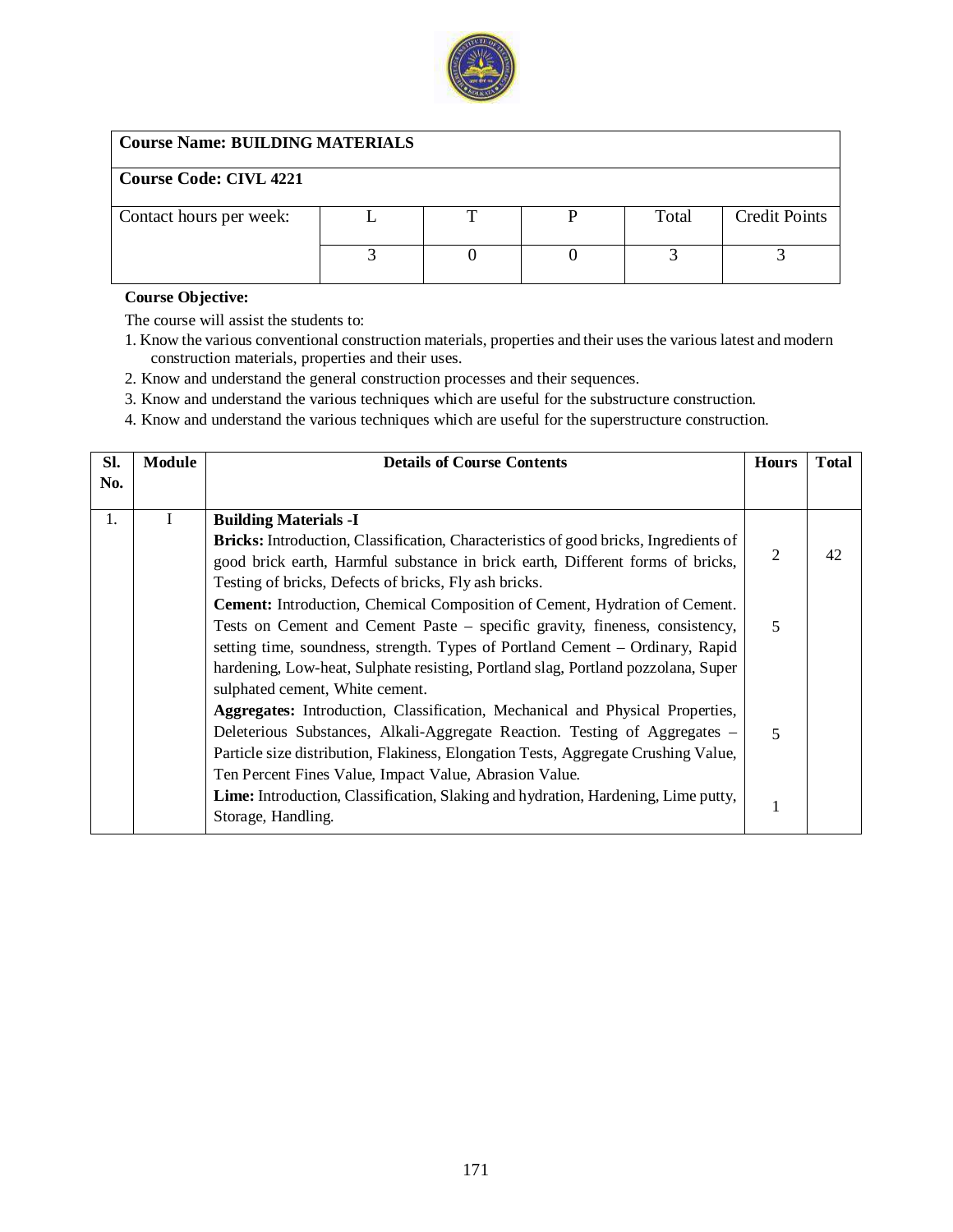| 2. | $\mathbf{I}$ | <b>Building Materials -II</b>                                                                                                                                                                                                                                                                                                                                                                                         |                |  |
|----|--------------|-----------------------------------------------------------------------------------------------------------------------------------------------------------------------------------------------------------------------------------------------------------------------------------------------------------------------------------------------------------------------------------------------------------------------|----------------|--|
|    |              | Ferrous Metals: Introduction, Pig Iron-composition, properties, uses. Cast Iron-<br>Properties, Manufacturing, uses. Wrought iron- properties, uses. Steel-<br>composition, properties, manufacturing, uses. Rolled steel sections, Reinforcing<br>steel bars, Rusting and corrosion of steel, Tensile testing of steel, Alloy steel.<br>Mortars: Introduction, Classification, Uses, Characteristics of good mortar, | 5              |  |
|    |              | Ingredients.                                                                                                                                                                                                                                                                                                                                                                                                          | 1              |  |
|    |              | Wood and Wood Products: Classification of Timber, Structure, Characteristics<br>of good timber, Seasoning of timber, Defects in Timber, Diseases of timber, Decay<br>of Timber, Veneers, Plywood, Applications of wood and wood products.                                                                                                                                                                             | $\mathbf{1}$   |  |
|    |              | Paints, Enamels and Varnishes: Composition of oil paint, characteristic of an<br>ideal paint, preparation of paint, covering power of paints, Painting: Plastered<br>surfaces, painting wood surfaces, painting metal Surfaces. Defects, Effect of<br>weather, enamels, distemper, water wash and colour wash, Varnish, French                                                                                        | 1              |  |
|    |              | Polish, Wax Polish.<br>Miscellaneous Materials: Gypsum- Classification, Plaster of Paris, Gypsum wall<br>Plasters, Gypsum Plaster Boards, Adhesives, Heat and sound insulating materials,                                                                                                                                                                                                                             | 3              |  |
| 3. | $\rm III$    | <b>Building Construction -I</b>                                                                                                                                                                                                                                                                                                                                                                                       |                |  |
|    |              | <b>Foundations:</b>                                                                                                                                                                                                                                                                                                                                                                                                   | 4              |  |
|    |              | Function of Foundations, Essential requirement of good foundation, Different<br>types of shallow and deep Foundations.                                                                                                                                                                                                                                                                                                |                |  |
|    |              | <b>Brick masonry:</b>                                                                                                                                                                                                                                                                                                                                                                                                 | 4              |  |
|    |              | Definitions, Rules for bonding, Type of bonds - stretcher bond, Header bond,<br>English bond, Flemish Bond, Comparison of English Bond and Flemish Bond<br>(one and one and half brick thick wall)                                                                                                                                                                                                                    |                |  |
|    |              | <b>Wall, Doors and Windows:</b>                                                                                                                                                                                                                                                                                                                                                                                       | $\overline{2}$ |  |
|    |              | Load bearing wall, Partition wall, Reinforced brick wall Common types of doors<br>and windows of timber and metal.                                                                                                                                                                                                                                                                                                    |                |  |
| 4. | ${\rm IV}$   | <b>Building Construction -II</b>                                                                                                                                                                                                                                                                                                                                                                                      |                |  |
|    |              | Stairs: Technical Terms, Requirements of good stair, Dimension of steps,<br>Classification, Geometric design of a dog legged stair case.                                                                                                                                                                                                                                                                              | 2              |  |
|    |              | Flooring: Components of a floor, selection of flooring materials, Brick flooring,<br>Cement concrete flooring, mosaic, marble, Terrazzo flooring, Tiled roofing.                                                                                                                                                                                                                                                      | $\overline{2}$ |  |
|    |              | Centering and Shuttering, Plastering and Pointing: Centering and Shuttering,<br>Plastering with cement mortar, Defects in plastering, pointing, white washing,<br>colour washing, Distempering.                                                                                                                                                                                                                       | $\overline{2}$ |  |
|    |              | <b>Roofs:</b> Types, Pitched roofs and their sketches, Lean – to roof, King Post – Truss,<br>Queen post truss and Simple steel Truss, Roof Covering materials: AC sheets GI<br>sheets.                                                                                                                                                                                                                                | $\overline{2}$ |  |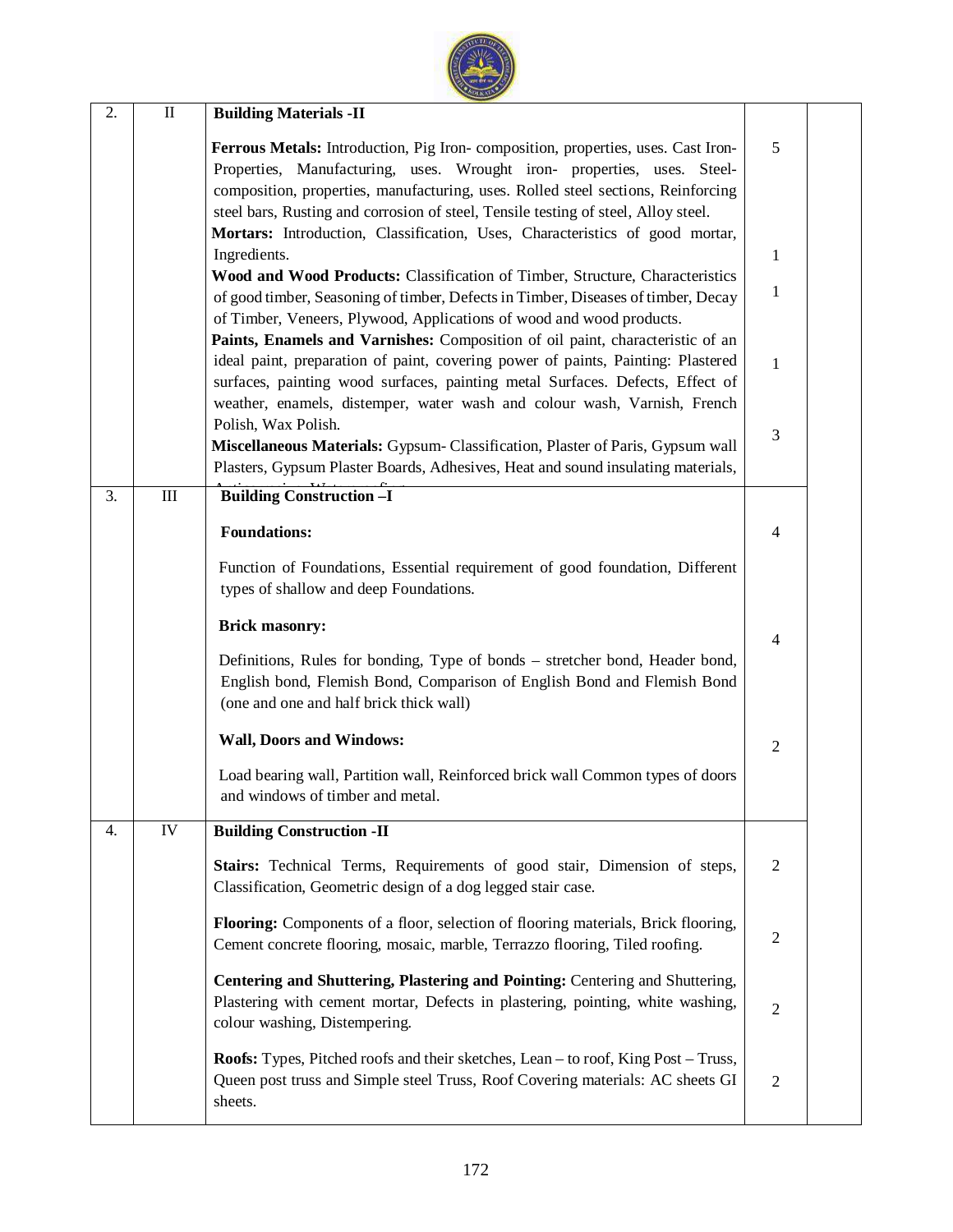

### **RECOMMENDED BOOKS:**

| <b>TEXT BOOKS</b> |                                                                        |
|-------------------|------------------------------------------------------------------------|
| <b>Sl. No.</b>    | Name of the books                                                      |
| 1.                | S. K. Duggal, "Building Materials", New Age International              |
| 2.                | P. C. Varghese, "Building Materials", PHI Learning Pvt. Ltd-New Delhi. |
| 3.                | B. C. Punmia, "Building Construction", Laxmi Publications.             |

### **REFERENCE BOOKS**

| <b>Sl. No.</b> | Name of the books                                                        |
|----------------|--------------------------------------------------------------------------|
|                | M. S. Shetty, "Concrete Technology", S. Chand.                           |
| 2.             | A.M. Neville and J. J. Brooks, "Concrete Technology", Pearson Education. |
| 3.             | S.C. Rangwala, 'Engineering Materials'', Charotar Publishing.            |

### **Course Outcome:**

- 1. Gain knowledge regarding the various building and general construction products and their quality, durability and availability.
- 2. Gain knowledge regarding the various types of properties, uses and variety of materials used in the construction industry.
- 3. Study the behavior of concrete at its fresh and hardened state.
- 4. Study about the concrete design mix.
- 5. Expose themselves to various quality control aspects of the civil engineering materials.
- 6. Learn and use the terms common in the building industry.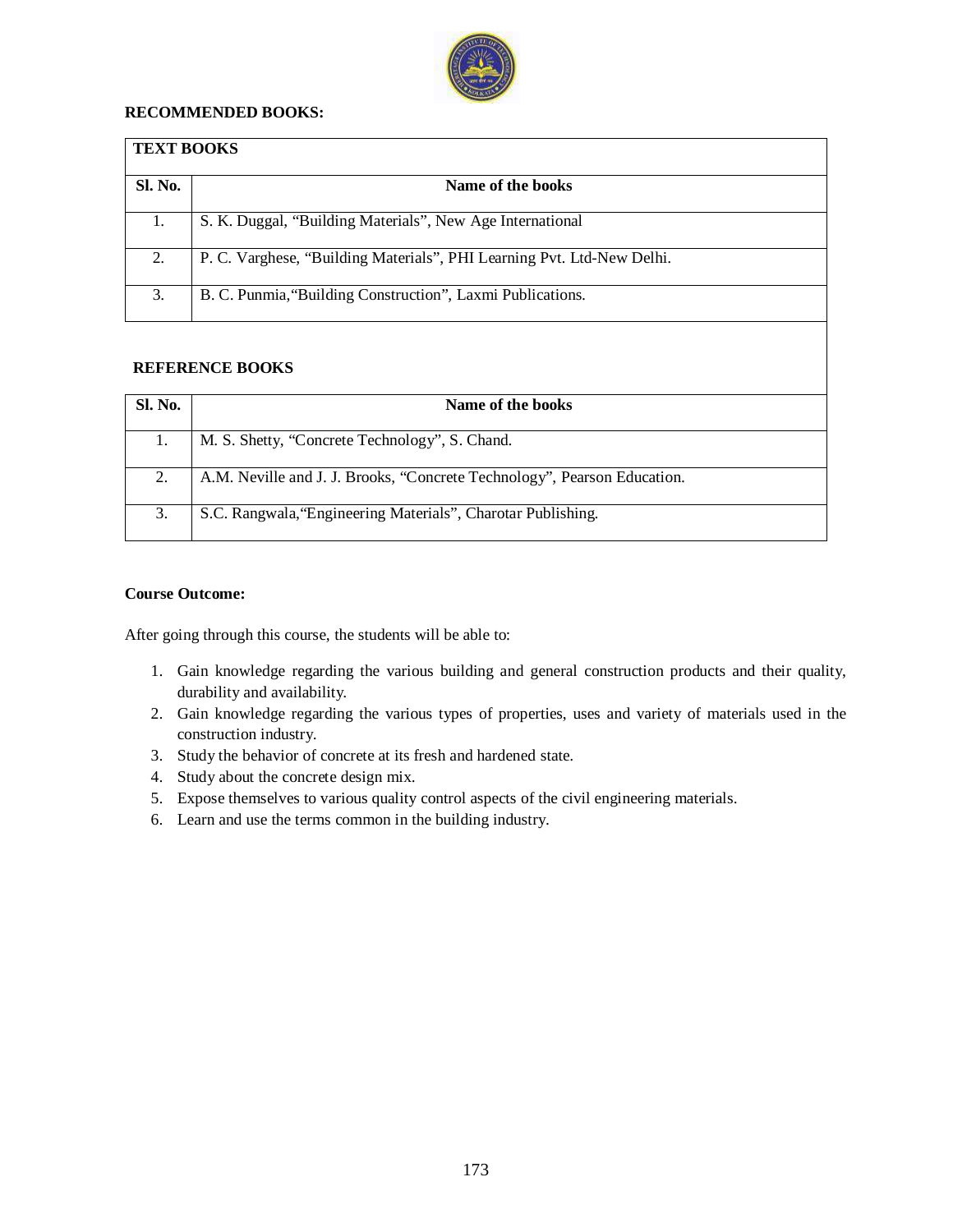

# **Course Name: INTRODUCTION TO FINITE ELEMENT METHODS**

# **Course Code: CIVL 4222**

| Contact hours per week: |  | Total | <b>Credit Points</b> |
|-------------------------|--|-------|----------------------|
|                         |  |       |                      |

### **Course Objective:**

- 1. Introduce importance and application of finite element method.
- 2. Apply knowledge of mathematics to understand the basic concepts of the finite element method.
- 3. Model engineering problems using the finite element method and apply suitable boundary conditions to a global structural equation and reduce it to solvable form.
- 4. Formulate 1 D, 2 D problems and conduct the numerical integration using Finite Element approach.
- 5. Formulate the stiffness matrix to solve beam, plate and truss problems.
- 6. Introduction to analyze more complex problems using commercial FEM software such as SAP2000.

| SI. | <b>Module</b> | <b>Details of Course Content</b>                                                                                                                                                                | <b>Contact</b> | <b>Total</b> |
|-----|---------------|-------------------------------------------------------------------------------------------------------------------------------------------------------------------------------------------------|----------------|--------------|
| No. |               |                                                                                                                                                                                                 | <b>Hours</b>   |              |
| 1.  | $\mathbf{I}$  | <b>Introduction to Finite Element Analysis:</b>                                                                                                                                                 | $\overline{2}$ | 44           |
|     |               | Basic Concepts of Finite Element Analysis and its necessity.                                                                                                                                    |                |              |
|     |               | <b>Numerical tools for Finite Element Formulation:</b>                                                                                                                                          |                |              |
|     |               | Variational Principle: Ritz method, Weighted residual method:<br>Galerkin approach, Petrov-Galerkin approach.                                                                                   | 8              |              |
| 2.  | $\Pi$         | <b>Finite element Formulation:</b>                                                                                                                                                              | 12             |              |
|     |               | Formulation of Euler-Bernoulli beam element and Timoshenko<br>beam element, Imposition of boundary conditions.                                                                                  |                |              |
| 3.  | III           | Elements and their properties:                                                                                                                                                                  | 10             |              |
|     |               | One dimensional and Two dimensional elements (Bar element,<br>Beam element, Plate element), Interpolation functions, Numerical<br>integration.                                                  |                |              |
| 4.  | IV            | <b>Finite element solutions:</b><br>Formulation of stiffness matrix and solution of beam, plate and truss<br>problems, Problems on Plates with cutout. Introduction to the<br>software SAP2000. | 12             |              |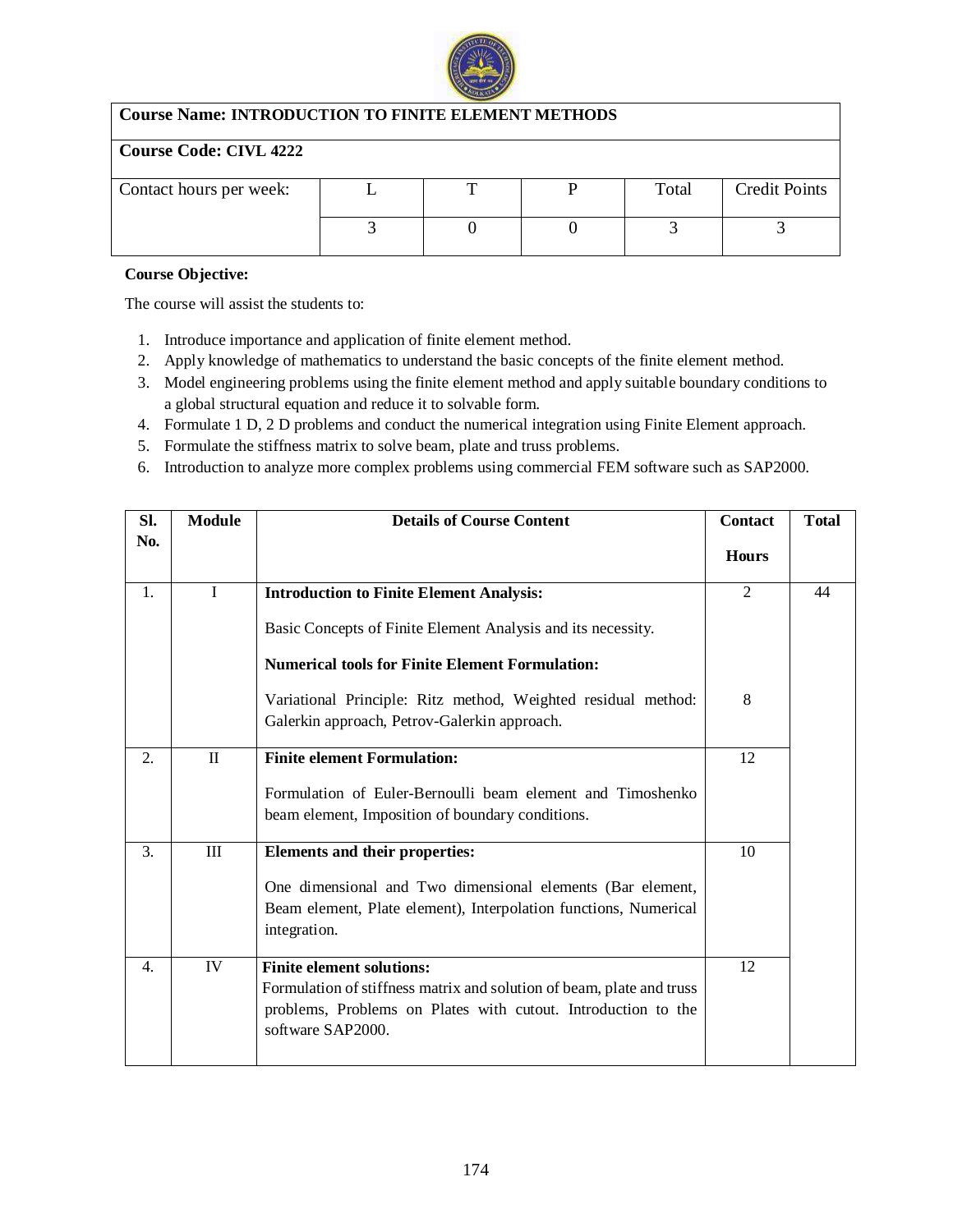

| <b>TEXT BOOKS:</b> |                                                                                                                  |
|--------------------|------------------------------------------------------------------------------------------------------------------|
| <b>Sl. No.</b>     | <b>Name</b>                                                                                                      |
| 1.                 | Bathe K.J, Finite Element Procedures. Prentice HallIndia Learning Private Limited (1996).                        |
| 2.                 | Cook R.D, Malkus, Plesha and Witt, Concepts and Applications of Finite Elements Analysis, 4th<br>edition, Wiley. |
| 3.                 | Mukhopadhyay M. and Hamid S. A., Matrix and Finite Element Analyses of Structures, ANE Books<br>Ltd.             |
| 4.                 | Reddy J.N., An Introduction to the Finite Element Method, $3^{rd}$ edition, McGraw Hill Publication.             |

| <b>REFERENCES:</b> |                                                                                                      |
|--------------------|------------------------------------------------------------------------------------------------------|
| <b>Sl. No.</b>     | <b>Name</b>                                                                                          |
|                    |                                                                                                      |
|                    | Krishnamoorty C. S., Finite Element Analysis: Theory and Programming, $2nd$ edition, Mc Graw Hill    |
|                    | Publication.                                                                                         |
|                    |                                                                                                      |
| 2.                 | Chandrupatla T. R. and Belegundu A. D., Introduction to Finite Elements in Engineering, 4th edition, |
|                    | Prentice Hall India Learning Private Limited group.                                                  |

### **ADDITIONAL REFERENCES:**

<https://nptel.ac.in/courses/105/105/105105041/> <https://nptel.ac.in/courses/112/104/112104193/> <https://nptel.ac.in/courses/112/104/112104116/>

### **Course Outcome:**

- 1. Possess a good understanding of the theoretical basis of the direct stiffness, weighted residual method, Rayleigh-Ritz method and Galerkin method to solve engineering problems.
- 2. Outline the requirements for convergence.
- 3. Write shape functions for four and eight noded quadrilateral, six noded triangular elements and apply numerical integration to solve 1D and 2D integrations.
- 4. Formulate and solve axially loaded bar problems.
- 5. Formulate and analyze truss and beam problems.
- 6. Experience the exposure to SAP 2000.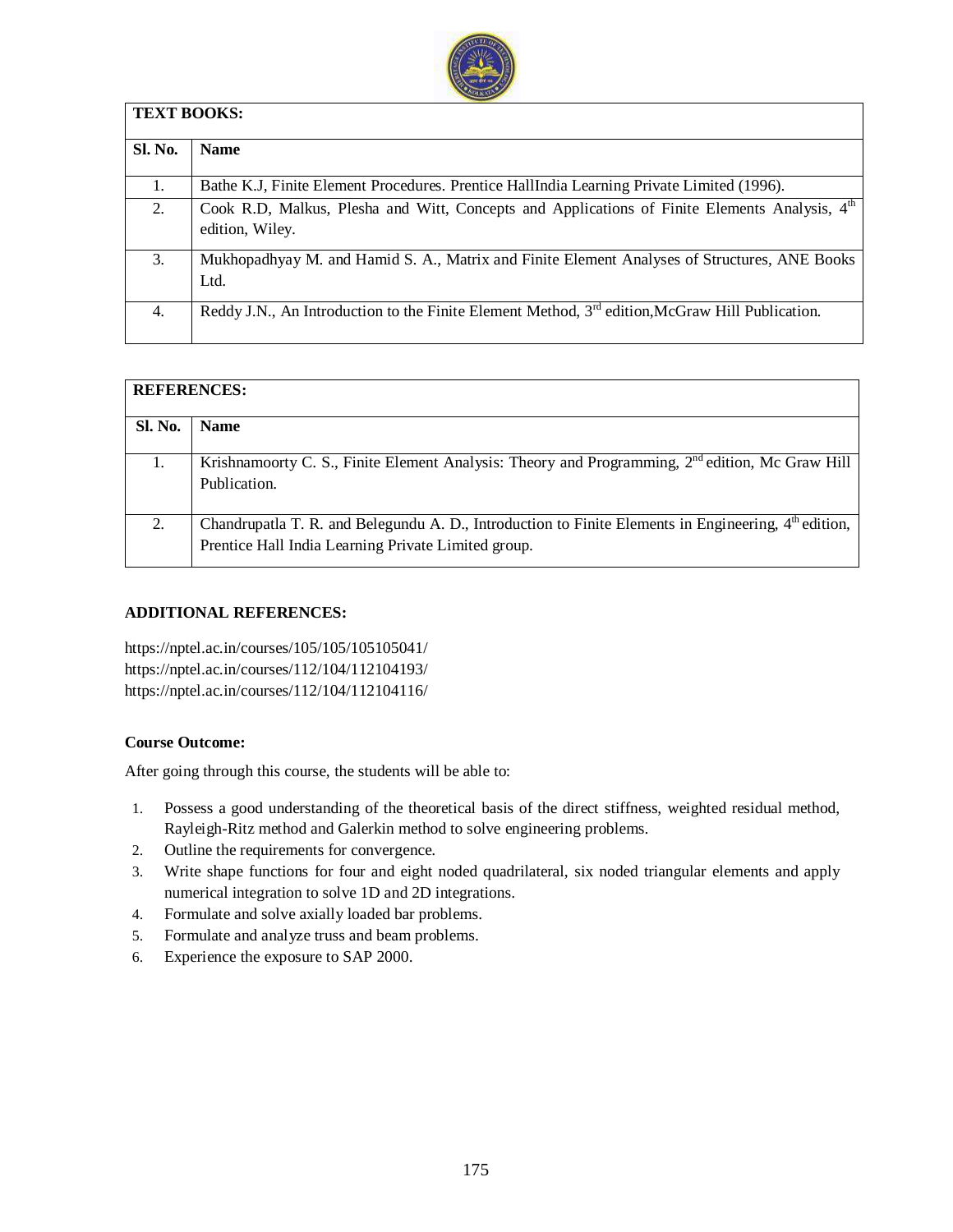

| <b>Course Name: DISASTER RESPONSE SERVICES AND TECHNOLOGIES</b> |  |  |  |       |                                |
|-----------------------------------------------------------------|--|--|--|-------|--------------------------------|
| <b>Course Code: HMTS 4011</b>                                   |  |  |  |       |                                |
| <b>Contact Hours per week</b>                                   |  |  |  | Total | <b>Credit</b><br><b>Points</b> |
|                                                                 |  |  |  |       |                                |

### **Course Outcomes:**

After the completion of this course, student will be able to

CO1: Recall the basic concepts and terminologies of disaster and disaster management.

CO2: Understand disaster risk assessment, risk reduction and community preparedness plans.

CO3: Interpret and characterize hazards, vulnerabilities and strategies for disaster mitigation.

CO4: Examine techniques for post disaster situation awareness, damage and need assessment.

CO5:Evaluate post disaster remedial measures and long-term recovery planning.

CO6: Design emergency communication infrastructures, technologies and services.

### **Module-I [10L]: Introduction**

Definition of disaster, types of disasters, phases of disasters, factors contributing to disaster impact and severity, disaster profile of India, definition of disaster management, disaster management cycle, Disaster Management Act 2005, organizations involved in disaster management.

### **Module -II [10L]: Pre Disaster Services for Risk Reduction**

#### *Disaster Preparedness:*

Disaster risk assessment, disaster risk reduction, preparedness plans, community preparedness, and emergency resource networks.

#### *Disaster Mitigation:*

Concepts of hazard, hazid, hazan and hazop as part of safety and risk management; types of vulnerabilities, vulnerability assessment, strategies for disaster mitigation, structural mitigation and non-structural mitigation, disaster mitigation initiatives in India.

### **Module-III [10L]: Post Disaster Services for Recovery**

#### *Disaster Response*

Need for coordinated disaster response, SPHERE standards in disaster response, role of government, international agencies and NGOs, post disaster situation awareness, post disaster damage and need assessment.

### *Disaster Recovery and Reconstruction*

Post disaster effects and remedial measures, creation of livelihood options, disaster resistant house construction, sanitation and hygiene, education and awareness, dealing with victims' psychology, long-term counter disaster planning.